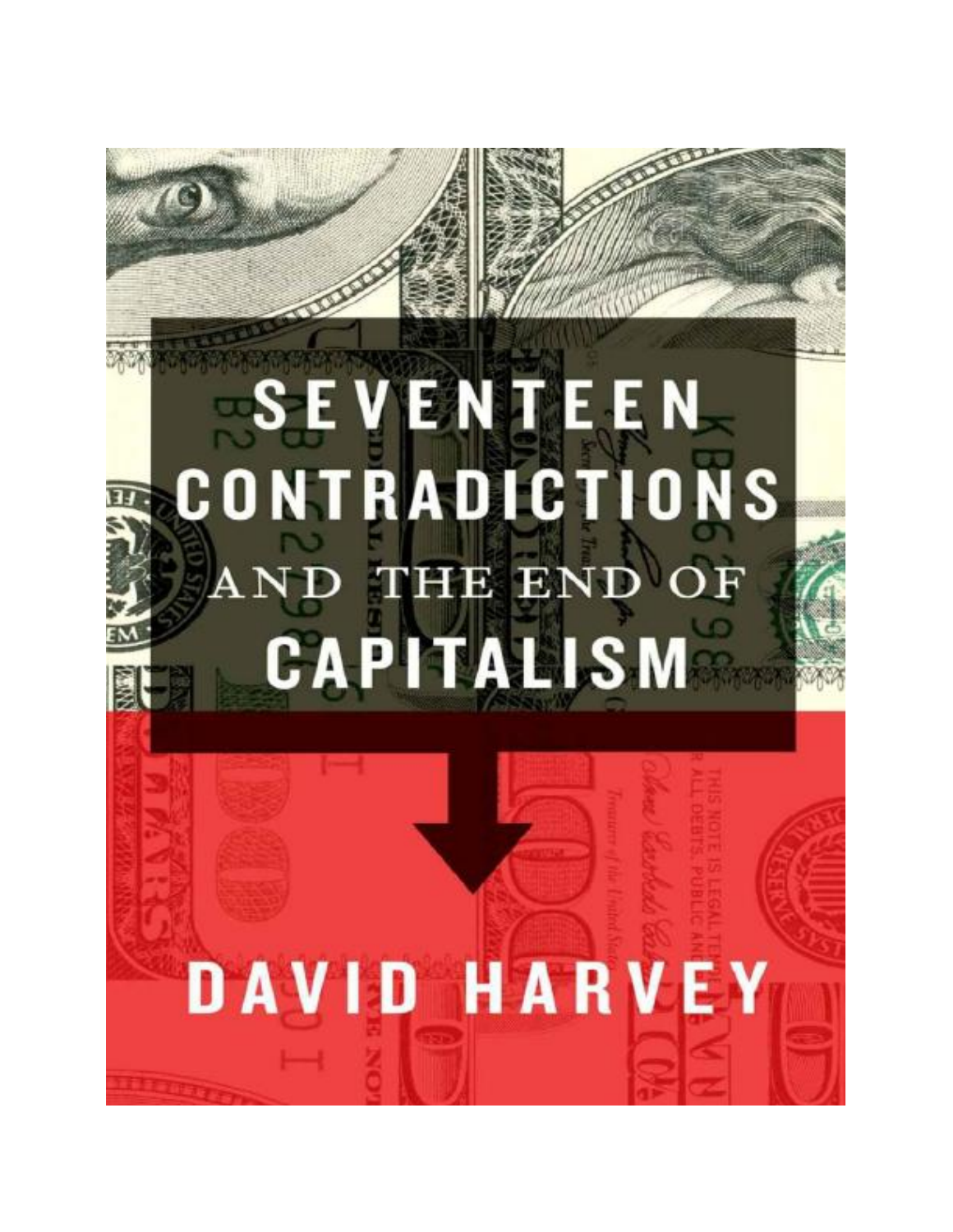## **Seventeen Contradictions and the End of Capitalism David Harvey 2014**

**Prologue** The Crisis of Capitalism This Time Around

**Introduction** On Contradiction **Part One: The Foundational Contradictions** 1 Use Value and Exchange Value 2 The Social Value of Labour and Its Representation by Money 3 Private Property and the Capitalist State 4 Private Appropriation and Common Wealth 5 Capital and Labour 6 Capital as Process or Thing? 7 The Contradictory Unity of Production and Realisation **Part Two: The Moving Contradictions** 8 Technology, Work and Human Disposability 9 Divisions of Labour 10 Monopoly and Competition: Centralisation and Decentralisation 11 Uneven Geographical Developments and the Production of Space 12 Disparities of Income and Wealth 13 Social Reproduction 14 Freedom and Domination **Part Three: The Dangerous Contradictions** 15 Endless Compound Growth 16 Capital's Relation to Nature 17 The Revolt of Human Nature: Universal Alienation **Conclusion** Prospects for a Happy but Contested Future: The Promise of Revolutionary Humanism

**Epilogue** Ideas for Political Praxis

**Notes** Bibliography and Further Reading Index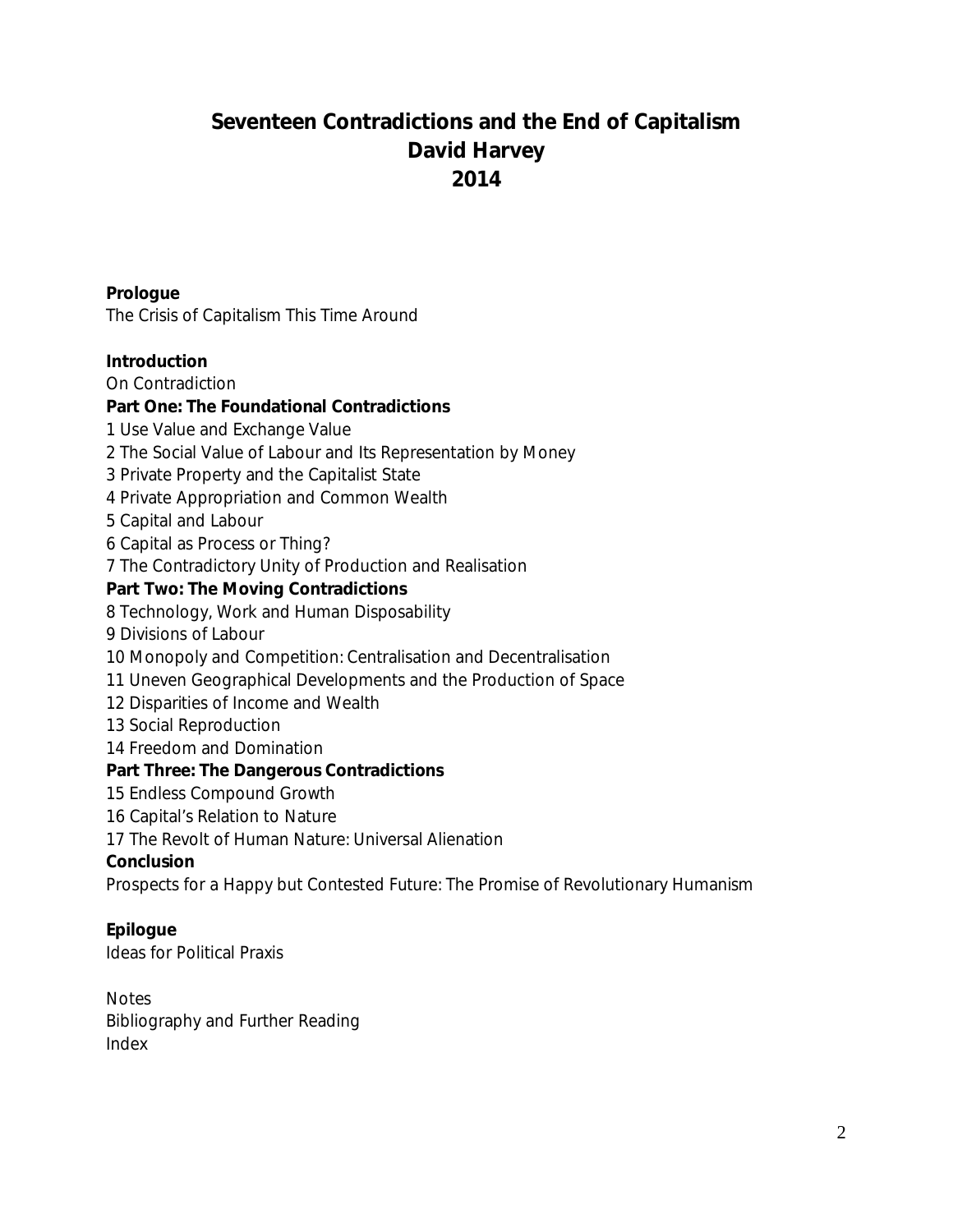## **Prologue The Crisis of Capitalism This Time Around**

Crises are essential to the reproduction of capitalism. It is in the course of crises that the instabilities of capitalism are confronted, reshaped and re-engineered to create a new version of what capitalism is about. Much gets torn down and laid waste to make way for the new. Onceproductive landscapes are turned into industrial waste-lands, old factories are torn down or converted to new uses, working-class neighbourhoods get gentrified. Elsewhere, small farms and peasant holdings are displaced by large-scale industrialised agriculture or by sleek new factories. Business parks, R&D and wholesale warehousing and distribution centres sprawl across the land in the midst of suburban tract housing, linked together with clover-leafed highways. Central cities compete with how tall and glamorous their office towers and iconic cultural buildings might be, mega-shopping malls galore proliferate in city and suburb alike, some even doubling as airports through which hordes of tourists and business executives ceaselessly pass in a world gone cosmopolitan by default. Golf courses and gated communities pioneered in the USA can now be seen in China, Chile and India, contrasting with sprawling squatter and self-built settlements officially designated as slums, favelas or *barrios pobres*.

But what is so striking about crises is not so much the wholesale reconfiguration of physical landscapes, but dramatic changes in ways of thought and understanding, of institutions and dominant ideologies, of political allegiances and processes, of political subjectivities, of technologies and organisational forms, of social relations, of the cultural customs and tastes that inform daily life. Crises shake our mental conceptions of the world and of our place in it to the very core. And we, as restless participants and inhabitants of this new emerging world, have to adapt, through coercion or consent, to the new state of things, even as we, by virtue of what we do and how we think and behave, add our two cents' worth to the messy qualities of this world.

In the midst of a crisis it is hard to see where the exit might be. Crises are not singular events. While they have their obvious triggers, the tectonic shifts they represent take many years to work out. The long-drawn-out crisis that began with the stock market crash of 1929 was not finally resolved until the 1950s, after the world had passed through the Depression of the 1930s and the global war of the 1940s. Likewise, the crisis whose existence was signalled by turbulence in international currency markets in the late 1960s and the events of 1968 on the streets of many cities (from Paris and Chicago to Mexico City and Bangkok) was not resolved until the mid-1980s, having passed through the early 1970s collapse of the Bretton Woods international monetary system set up in 1944, a turbulent decade of labour struggles in the 1970s and the rise and consolidation of the politics of neoliberalisation under Reagan, Thatcher, Kohl, Pinochet and, ultimately, Deng in China.

With the benefit of hindsight it is not hard to spot abundant signs of problems to come well before a crisis explodes into full view. The surging inequalities in monetary wealth and incomes of the 1920s and the property market asset bubble that popped in 1928 in the USA presaged the collapse of 1929, for example. Indeed, the manner of exit from one crisis contains within itself the seeds of crises to come. The debt-saturated and increasingly deregulated global financialisation that began in the 1980s as a way to solve conflicts with labour by facilitating geographical mobility and dispersal produced its denouement in the fall of the investment bank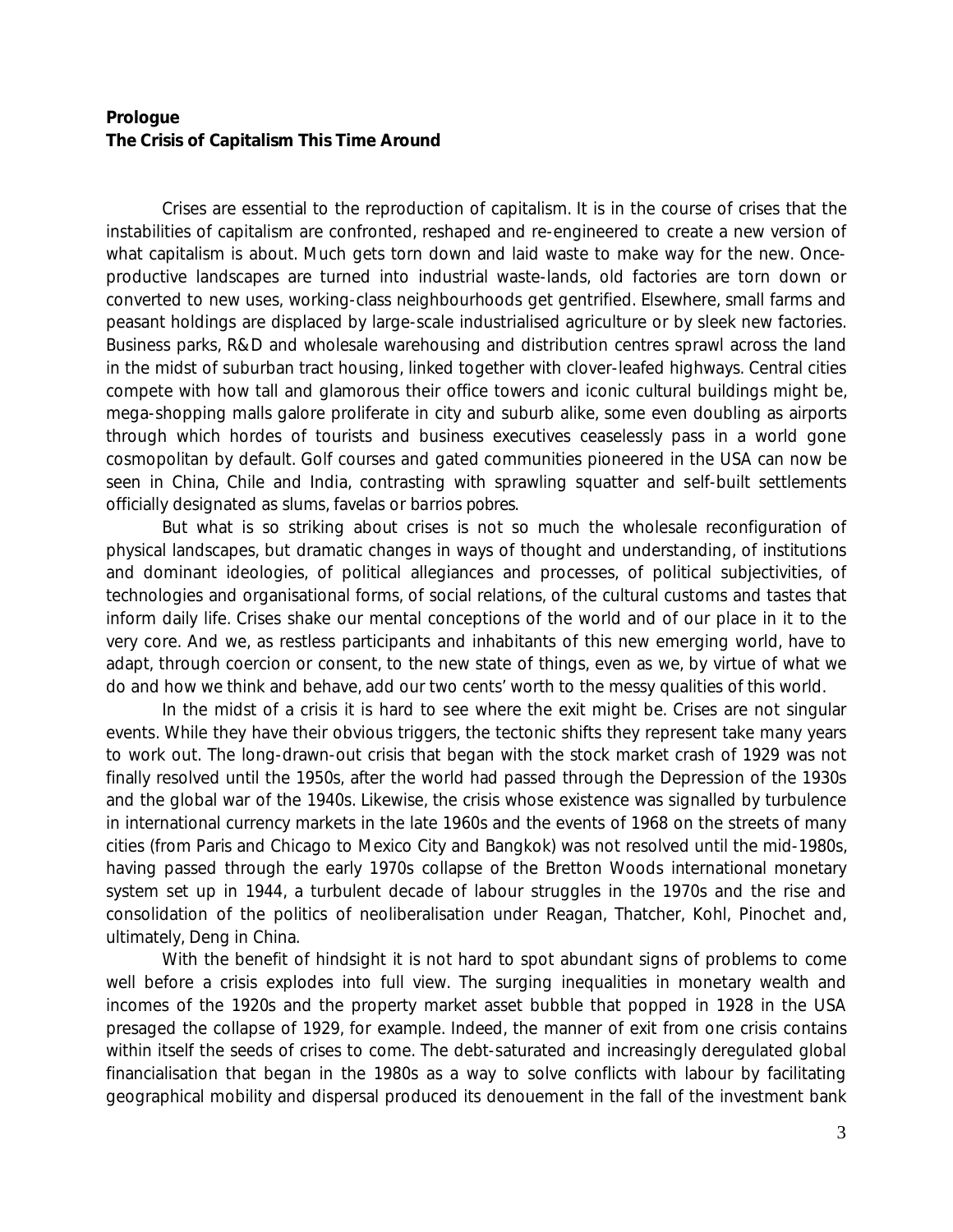of Lehman Brothers on 15 September 2008.

It is, at the time of writing, more than five years since that event, which triggered the cascading financial collapses that followed. If the past is any guide, it would be churlish to expect at this point any clear indications of what a revivified capitalism – if such is possible – might look like. But there should by now be competing diagnoses of what is wrong and a proliferation of proposals for putting things right. What is astonishing is the paucity of new thinking or policies. The world is broadly polarised between a continuation (as in Europe and the United States) if not a deepening of neoliberal, supply-side and monetarist remedies that emphasise austerity as the proper medicine to cure our ills; and the revival of some version, usually watered down, of a Keynesian demand-side and debt-financed expansion (as in China) that ignores Keynes's emphasis upon the redistribution of income to the lower classes as one of its key components. No matter which policy is being followed, the result is to favour the billionaires club that now constitutes an increasingly powerful plutocracy both within countries and (like Rupert Murdoch) upon the world stage. Everywhere, the rich are getting richer by the minute. The top 100 billionaires in the world (from China, Russia, India, Mexico and Indonesia as well as from the traditional centres of wealth in North America and Europe) added \$240 billion to their coffers in 2012 alone (enough, calculates Oxfam, to end world poverty overnight). By contrast, the wellbeing of the masses at best stagnates or more likely undergoes an accelerating if not catastrophic (as in Greece and Spain) degradation.

The one big institutional difference this time around seems to be the role of the central banks, with the Federal Reserve of the United States playing a leading if not domineering role on the world stage. But ever since the inception of central banks (back in 1694 in the British case), their role has been to protect and bail out the bankers and not to take care of the well-being of the people. The fact that the United States could statistically exit the crisis in the summer of 2009 and that stock markets almost everywhere could recover their losses has had everything to do with the policies of the Federal Reserve. Does this portend a global capitalism managed under the dictatorship of the world's central bankers whose foremost charge is to protect the power of the banks and the plutocrats? If so, then that seems to offer very little prospect for a solution to current problems of stagnant economies and falling living standards for the mass of the world's population.

There is also much chatter about the prospects for a technological fix to the current economic malaise. While the bundling of new technologies and organisational forms has always played an important role in facilitating an exit from crises, it has never played a determinate one. The hopeful focus these days is on a 'knowledge-based' capitalism (with biomedical and genetic engineering and artificial intelligence at the forefront). But innovation is always a double-edged sword. The 1980s, after all, gave us deindustrialisation through automation such that the likes of General Motors (which employed well-paid unionised labour in the 1960s) have now been supplanted by the likes of Walmart (with its vast non-unionised low-wage labour force) as the largest private employers in the United States. If the current burst of innovation points in any direction at all, it is towards decreasing employment opportunities for labour and the increasing significance of rents extracted from intellectual property rights for capital. But if everyone tries to live off rents and nobody invests in making anything, then plainly capitalism is headed towards a crisis of an entirely different sort.

It is not only the capitalist elites and their intellectual and academic acolytes who seem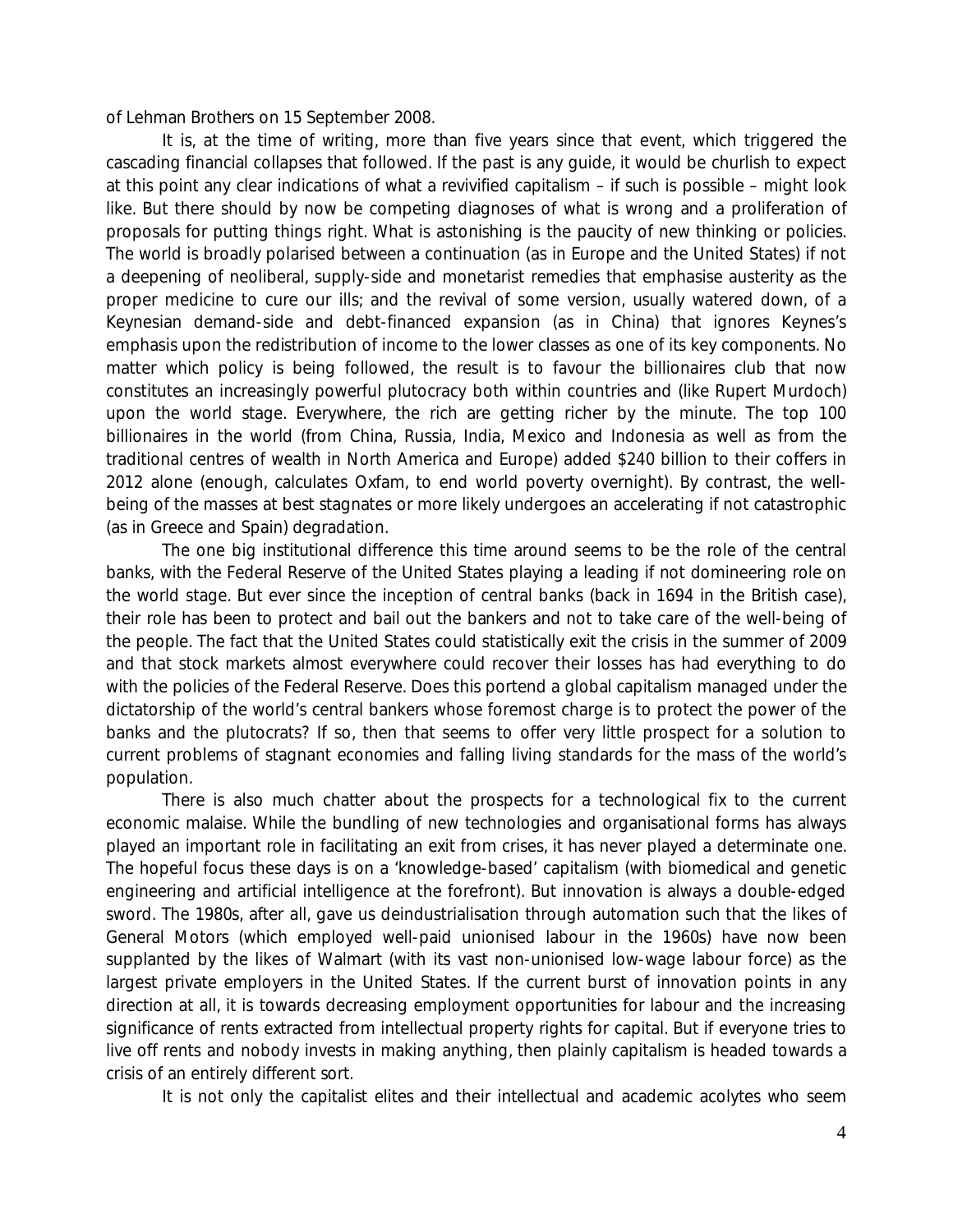incapable of making any radical break with their past or defining a viable exit from the grumbling crisis of low growth, stagnation, high unemployment and the loss of state sovereignty to the power of bondholders. The forces of the traditional left (political parties and trade unions) are plainly incapable of mounting any solid opposition to the power of capital. They have been beaten down by thirty years of ideological and political assault from the right, while democratic socialism has been discredited. The stigmatised collapse of actually existing communism and the 'death of Marxism' after 1989 made matters worse. What remains of the radical left now operates largely outside of any institutional or organised oppositional channels, in the hope that smallscale actions and local activism can ultimately add up to some kind of satisfactory macro alternative. This left, which strangely echoes a libertarian and even neoliberal ethic of anti-statism, is nurtured intellectually by thinkers such as Michel Foucault and all those who have reassembled postmodern fragmentations under the banner of a largely incomprehensible post-structuralism that favours identity politics and eschews class analysis. Autonomist, anarchist and localist perspectives and actions are everywhere in evidence. But to the degree that this left seeks to change the world without taking power, so an increasingly consolidated plutocratic capitalist class remains unchallenged in its ability to dominate the world without constraint. This new ruling class is aided by a security and surveillance state that is by no means loath to use its police powers to quell all forms of dissent in the name of anti-terrorism.

It is in this context that I have written this book. The mode of approach I have adopted is somewhat unconventional in that it follows Marx's method but not necessarily his prescriptions and it is to be feared that readers will be deterred by this from assiduously taking up the arguments here laid out. But something different in the way of investigative methods and mental conceptions is plainly needed in these barren intellectual times if we are to escape the current hiatus in economic thinking, policies and politics. After all, the economic engine of capitalism is plainly in much difficulty. It lurches between just sputtering along and threatening to grind to a halt or exploding episodically hither and thither without warning. Signs of danger abound at every turn in the midst of prospects of a plentiful life for everyone somewhere down the road. Nobody seems to have a coherent understanding of how, let alone why, capitalism is so troubled. But it has always been so. World crises have always been, as Marx once put it, 'the real concentration and forcible adjustment of all the contradictions of bourgeois economy'.<sup>1</sup> Unravelling those contradictions should reveal a great deal about the economic problems that so ail us. Surely that is worth a serious try.

It also seemed right to sketch in the likely outcomes and possible political consequences that flow from the application of this distinctive mode of thought to an understanding of capitalism's political economy. These consequences may not seem, at first blush, to be likely, let alone practicable or politically palatable. But it is vital that alternatives be broached, however foreign they may seem, and, if necessary, seized upon if conditions so dictate. In this way a window can be opened on to a whole field of untapped and unconsidered possibilities. We need an open forum – a global assembly, as it were – to consider where capital is, where it might be going and what should be done about it. I hope that this brief book will contribute something to the debate.

New York City, January 2014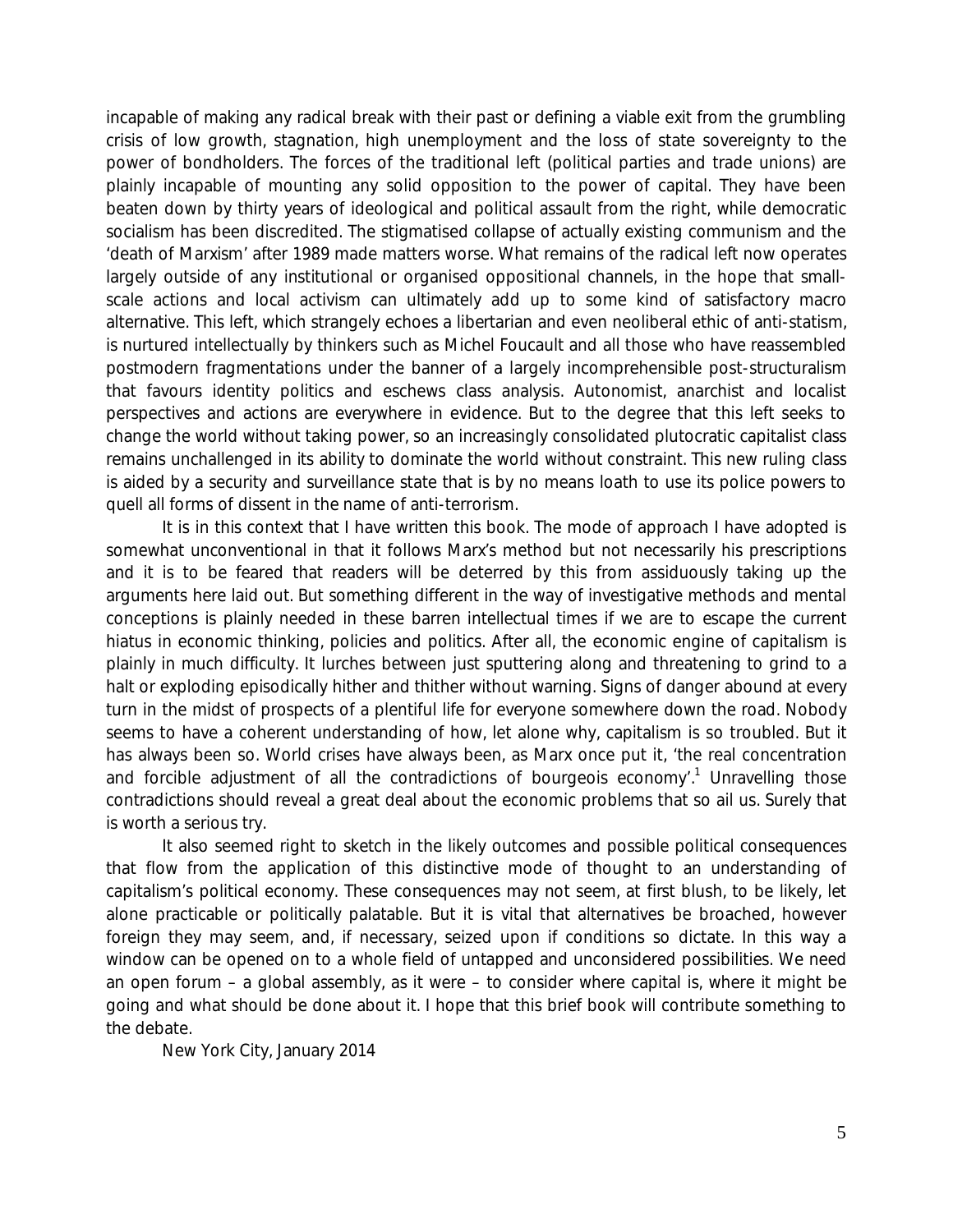## **On Contradiction**

'There must be a way of scanning or X-raying the present which shows up a certain future as a potential within it. Otherwise, you will simply succeed in making people desire fruitlessly …' Terry Eagleton, *Why Marx Was Right*, p. 69

'In the crises of the world market, the contradictions and antagonisms of bourgeois production are strikingly revealed. Instead of investigating the nature of the conflicting elements which erupt in the catastrophe, the apologists content themselves with denying the catastrophe itself and insisting, in the face of their regular and periodic recurrence, that if production were carried on according to the textbooks, crises would never occur.'

Karl Marx, *Theories of Surplus Value*, Part 2, p. 500

There are two basic ways in which the concept of contradiction is used in the English language. The commonest and most obvious derives from Aristotle's logic, in which two statements are held to be so totally at odds that both cannot possibly be true. The statement 'All blackbirds are black' contradicts the statement that 'All blackbirds are white.' If one statement is true, then the other is not.

The other mode of usage arises when two seemingly opposed forces are simultaneously present within a particular situation, an entity, a process or an event. Many of us experience, for example, a tension between the demands of working at a job and constructing a satisfying personal life at home. Women in particular are perpetually being advised on how they might better balance career objectives with family obligations. We are surrounded with such tensions at every turn. For the most part we manage them on a daily basis so that we don't get too stressed out and frazzled by them. We may even dream of eliminating them by internalising them. In the case of living and working, for example, we may locate these two competing activities in the same space and not segregate them in time. But this does not necessarily help, as someone glued to their computer screen struggling to meet a deadline while the kids are playing with matches in the kitchen soon enough has to recognise (for this reason it often turns out to be easier to clearly separate living and working spaces and times).

Tensions between the competing demands of organised production and the need to reproduce daily life have always existed. But they are often latent rather than overt and as such remain unnoticed as people go about their daily business. Furthermore, the oppositions are not always starkly defined. They can be porous and bleed into each other. The distinction between working and living, for example, often gets blurred (I have this problem a lot). In much the same way that the distinction between inside and outside rests on clear borders and boundaries when there may be none, so there are many situations where clear oppositions are hard to identify.

Situations arise, however, in which the contradictions become more obvious. They sharpen and then get to the point where the stress between opposing desires feels unbearable. In the case of career objectives and a satisfying family life, external circumstances can change and turn what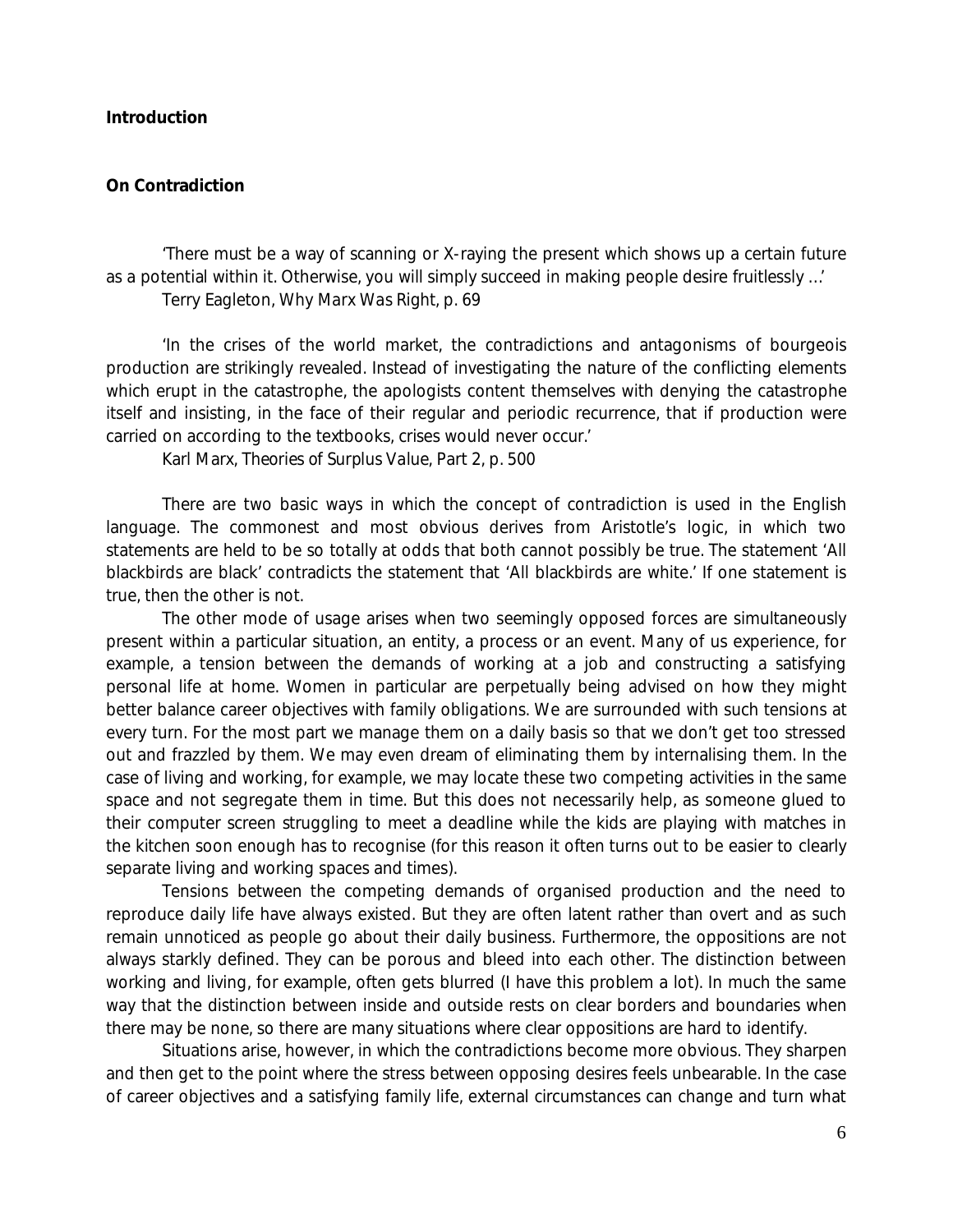was once a manageable tension into a crisis: the demands of the job may shift (change of hours or location). Circumstances on the home front may be disrupted (a sudden illness, the mother-inlaw who took care of the kids after school retires to Florida). People's feelings on the inside can change also: someone experiences an epiphany, concludes 'this is no way to live a life' and throws up their job in disgust. Newly acquired ethical or religious principles may demand a different mode of being in the world. Different groups in a population (for example, men and women) or different individuals may feel and react to similar contradictions in very different ways. There is a powerful subjective element in defining and feeling the power of contradictions. What is unmanageable for one may mean nothing special for another. While the reasons may vary and conditions may differ, latent contradictions may suddenly intensify to create violent crises. Once resolved, then the contradictions can just as suddenly subside (though rarely without leaving marks and sometimes scars from their passage). The genie is, as it were, temporarily stuffed back into the bottle, usually by way of some radical readjustment between the opposing forces that lie at the root of the contradiction.

Contradictions are by no means all bad and I certainly don't mean to imply any automatic negative connotation. They can be a fecund source of both personal and social change from which people emerge far better off than before. We do not always succumb to and get lost in them. We can use them creatively. One of the ways out of a contradiction is innovation. We can adapt our ideas and practices to new circumstances and learn to be a far better and more tolerant person from the experience. Partners who had drifted apart may rediscover each other's virtues as they get together to manage a crisis between work and family. Or they may find a solution through forming new and enduring bonds of mutual support and caring with others in the neighbourhood where they live. This kind of adaptation can happen at a macroeconomic scale as well as to individuals. Britain, for example, found itself in a contradictory situation in the early eighteenth century. The land was needed for biofuels (charcoal in particular) and for food production, and, at a time when the capacity for international trade in energy and foodstuffs was limited, the development of capitalism in Britain threatened to grind to a halt because of intensifying competition on the land between the two uses. The answer lay in going underground to mine coal as a source of energy so the land could be used to grow food alone. Later on, the invention of the steam engine helped revolutionise what capitalism was about as fossil fuel sources became general. A contradiction can often be the 'mother of invention'. But notice something important here: resort to fossil fuels relieved one contradiction but now, centuries later, it anchors another contradiction between fossil fuel use and climate change. Contradictions have the nasty habit of not being resolved but merely moved around. Mark this principle well, for we will come back to it many times in what follows.

The contradictions of capital have often spawned innovations, many of which have improved the qualities of daily life. Contradictions when they erupt into a crisis of capital generate moments of 'creative destruction'. Rarely is it the case that what is created and what is destroyed is predetermined and rarely is it the case that everything that is created is bad and everything that was good was destroyed. And rarely are the contradictions totally resolved. Crises are moments of transformation in which capital typically reinvents itself and morphs into something else. And the 'something else' may be better or worse for the people even as it stabilises the reproduction of capital. But crises are also moments of danger when the reproduction of capital is threatened by the underlying contradictions.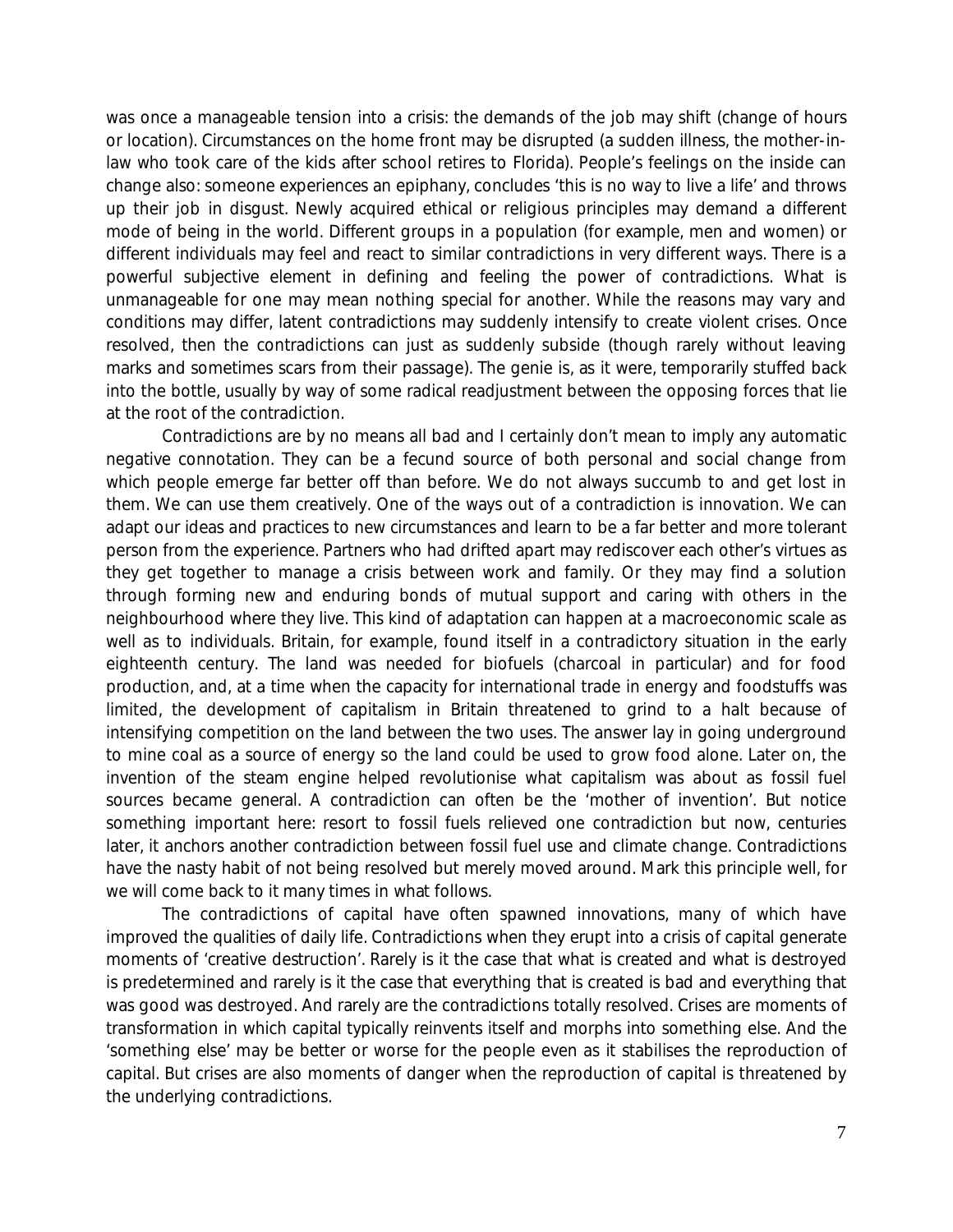In this study I rely on the dialectical rather than the logical Aristotelian conception of contradiction.<sup>1</sup> I do not mean to imply by this that the Aristotelian definition is wrong. The two definitions – seemingly in contradiction – are autonomous and compatible. It is just that they refer to very different circumstances. I find that the dialectical conception is rich in possibilities and not at all difficult to work with.

At the outset, however, I must first open up what is perhaps the most important contradiction of all: that between reality and appearance in the world in which we live.

Marx famously advised that our task should be to change the world rather than to understand it. But when I look at the corpus of his writings I have to say that he spent an inordinate amount of time seated in the library of the British Museum seeking to understand the world. This was so, I think, for one very simple reason. That reason is best captured by the term 'fetishism'. By fetishism, Marx was referring to the various masks, disguises and distortions of what is really going on around us. 'If everything were as it appeared on the surface,' he wrote, 'there would be no need for science.' We need to get behind the surface appearances if we are to act coherently in the world. Otherwise, acting in response to misleading surface signals typically produces disastrous outcomes. Scientists long ago taught us, for example, that the sun does not actually go around the earth, as it appears to do (though in a recent survey in the USA it seems 20 per cent of the population still believe it does!). Medical practitioners likewise recognise that there is a big difference between symptoms and underlying causes. At their best, they have transformed their understanding of the differences between appearances and realities into a fine art of medical diagnosis. I had a sharp pain in my chest and was convinced it was a heart problem, but it turned out to be referred pain from a pinched nerve in my neck and a few physical exercises put it right. Marx wanted to generate the same sorts of insights when it came to understanding the circulation and accumulation of capital. There are, he argued, surface appearances that disguise underlying realities. Whether or not we agree with his specific diagnoses does not matter at this point (though it would be foolish not to take note of his findings). What matters is that we recognise the general possibility that we are often encountering symptoms rather than underlying causes and that we need to unmask what is truly happening underneath a welter of often mystifying surface appearances.

Let me give some examples. I put \$100 in a savings account at a 3 per cent annual compound rate of interest and after twenty years it has grown to \$180.61. Money seems to have the magical power to increase itself at a compounding rate. I do nothing but my savings account grows. Money seems to have the magical capacity to lay its own golden eggs. But where does the increase of money (the interest) really come from?

This is not the only kind of fetish around. The supermarket is riddled with fetishistic signs and disguises. The lettuce costs half as much as half a pound of tomatoes. But where did the lettuce and the tomatoes come from and who was it that worked to produce them and who brought them to the supermarket? And why does one item cost so much more than another? Moreover, who has the right to attach some kabbalistic sign like \$ or  $\epsilon$  or  $\epsilon$  over the items for sale and who puts a number on them, like \$1 a pound or  $E$  a kilo? Commodities magically appear in the supermarkets with a price tag attached such that customers with money can satisfy their wants and needs depending upon how much money they have in their pockets. We get used to all this, but we don't notice that we have no idea where most of the items come from, how they were produced, by whom and under what conditions, or why, exactly, they exchange in the ratios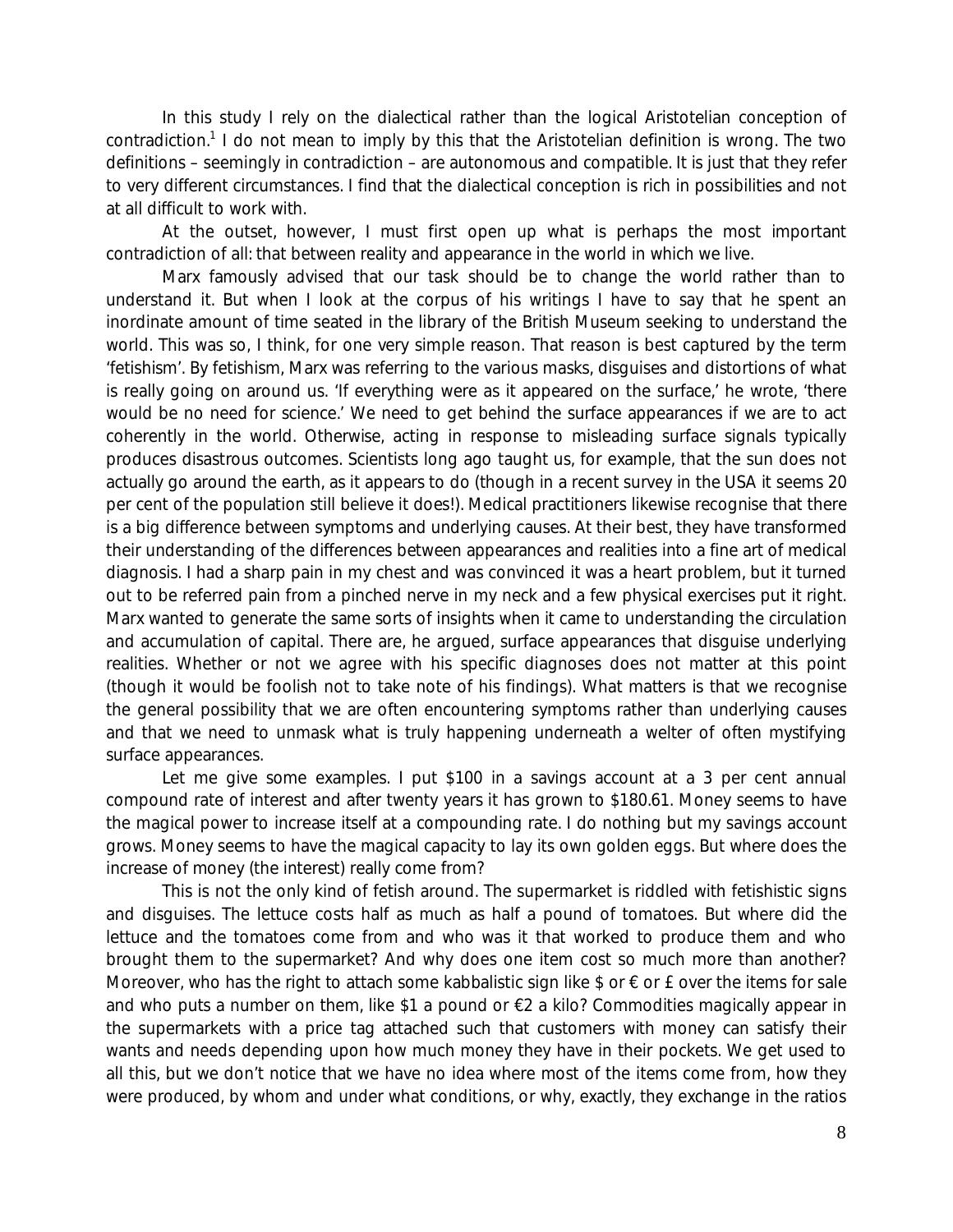they do and what the money we use is really all about (particularly when we read that the Federal Reserve has just created another \$1 trillion of it at the drop of a hat!).

The contradiction between reality and appearance which all this produces is by far the most general and pervasive contradiction that we have to confront in trying to unravel the more specific contradictions of capital. The fetish understood in this way is not a crazy belief, a mere illusion or a hall of mirrors (though it will sometimes seem that way). It really is the case that money can be used to buy commodities and that we can live out our lives without much concern about anything other than how much money we have and how much that money will buy in the supermarket. And the money in my savings account really does grow. But ask the question 'What is money?' and the answer is usually a baffled silence. Mystifications and masks surround us at every turn, though occasionally, of course, we get shocked when we read that the thousand or so workers who died when a factory building collapsed in Bangladesh were making the shirts we are wearing. For the most part we know nothing about the people who produce the goods that support our daily life.

We can live perfectly well within a fetish world of surface signals, signs and appearances without needing to know all that much about how it works (in much the same way that we can turn on a switch and have light without knowing anything about electricity generation). It is only when something dramatic happens – the supermarket shelves are bare, the prices in the supermarket go haywire, the money in our pocket suddenly becomes worthless (or the light does not go on) – that we typically ask the bigger and broader questions as to why and how things are happening 'out there', beyond the doors and unloading bays of the supermarket, that can so dramatically affect daily life and sustenance.

In this book I will try to get behind the fetishism and identify the contradictory forces that beset the economic engine that powers capitalism. I do so because I believe that most of the accounts of what is happening currently available to us are profoundly misleading: they replicate the fetishism and do nothing to disperse the fog of misunderstanding.

I here make, however, a clear distinction between *capitalism* and *capital*. This investigation focuses on capital and not on capitalism. So what does this distinction entail? By capitalism I mean any social formation in which processes of capital circulation and accumulation are hegemonic and dominant in providing and shaping the material, social and intellectual bases for social life. Capitalism is rife with innumerable contradictions, many of which, though, have nothing in particular to do directly with capital accumulation. These contradictions transcend the specificities of capitalist social formations. For example, gender relations such as patriarchy underpin contradictions to be found in ancient Greece and Rome, in ancient China, in Inner Mongolia or in Ruanda. The same applies to racial distinctions, understood as any claim to biological superiority on the part of some subgroup in the population vis-à-vis the rest (race is not, therefore, defined in terms of phenotype: the working and peasant classes in France in the mid-nineteenth century were openly and widely regarded as biologically inferior beings – a view that was perpetuated in many of Zola's novels). Racialisation and gender discriminations have been around for a very long time and there is no question that the history of capitalism is an intensely racialised and gendered history. The question then arises: why do I not include the contradictions of race and gender (along with many others, such as nationalism, ethnicity and religion) as foundational in this study of the contradictions of capital?

The short answer is that I exclude them because although they are omnipresent within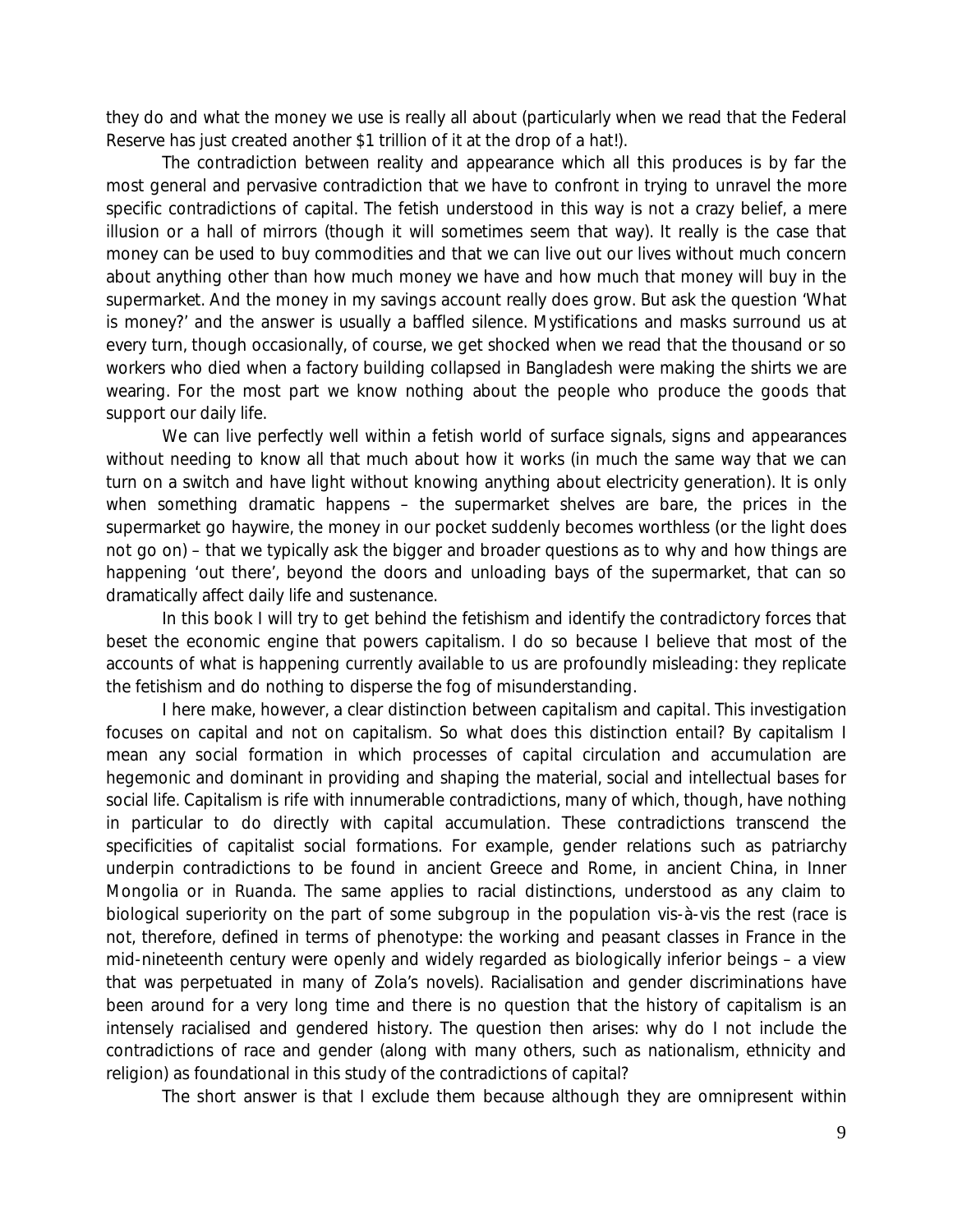capitalism they are not specific to the form of circulation and accumulation that constitutes the economic engine of capitalism. This in no way implies that they have no impact on capital accumulation or that capital accumulation does not equally affect ('infect' might be a better word) or make active use of them. Capitalism clearly has in various times and places pushed racialisation, for example, to extremes (including the horrors of genocide and holocausts). Contemporary capitalism plainly feeds off gender discriminations and violence as well as upon the frequent dehumanisation of people of colour. The intersections and interactions between racialisation and capital accumulation are both highly visible and powerfully present. But an examination of these tells me nothing particular about how the economic engine of capital works, even as it identifies one source from where it plainly draws its energy.

The longer answer requires a better understanding of my purpose and of the method I have chosen to pursue. In the same way that a biologist might isolate a distinctive ecosystem whose dynamics (and contradictions!) need to be analysed as if it is isolated from the rest of the world, so I seek to isolate capital circulation and accumulation from everything else that is going on. I treat it as a 'closed system' in order to identify its major internal contradictions. I use, in short, the power of abstraction to build a model of how the economic engine of capitalism works. I use this model to explore why and how periodic crises occur and whether, in the long run, there are certain contradictions that may prove fatal to the perpetuation of capitalism as we now know it.

In the same way that the biologist will readily admit that external forces and disruptions (hurricanes, global warming and sea-level rise, noxious pollutants in the air or contamination of the water) will often overwhelm the 'normal' dynamics of ecological reproduction in the area she has isolated for study, so the same is true in my case: wars, nationalism, geopolitical struggles, disasters of various kinds all enter into the dynamics of capitalism, along with hefty doses of racism and gender, sexual, religious and ethnic hatreds and discriminations. It would take only one nuclear holocaust to end it all well before any potentially fatal internal contradictions of capital have done their work.

I am not saying, therefore, that everything that happens under capitalism is driven by the contradictions of capital. But I do want to identify those internal contradictions of capital that have produced the recent crises and made it seem as if there is no clear exit without destroying the lives and livelihoods of millions of people around the world.

Let me use a different metaphor to explain my method. A vast cruise ship sailing the ocean is a particular and complicated physical site for divergent activities, social relations and interactions. Different classes, genders, ethnicities and races will interact in sometimes friendly and at other times violently oppositional ways as the cruise progresses. The employees, from the captain on down, will be hierarchically organised and some strata (for example, the cabin stewards) may be at loggerheads with their overseers as well as with the demanding people they are required to serve. We could aspire to describe in detail what happens on the decks and in the cabins of this cruise ship and why. Revolutions may break out between decks. The ultra rich may isolate themselves on the upper decks, playing an infinite game of poker which redistributes wealth among them, while paying no mind whatsoever to what transpires below. But it is not my interest here to get into all of this. In the bowels of this ship there is an economic engine that pounds away day and night supplying energy to it and powering it across the ocean. Everything that happens on this ship is contingent on this engine continuing to function. If it breaks down or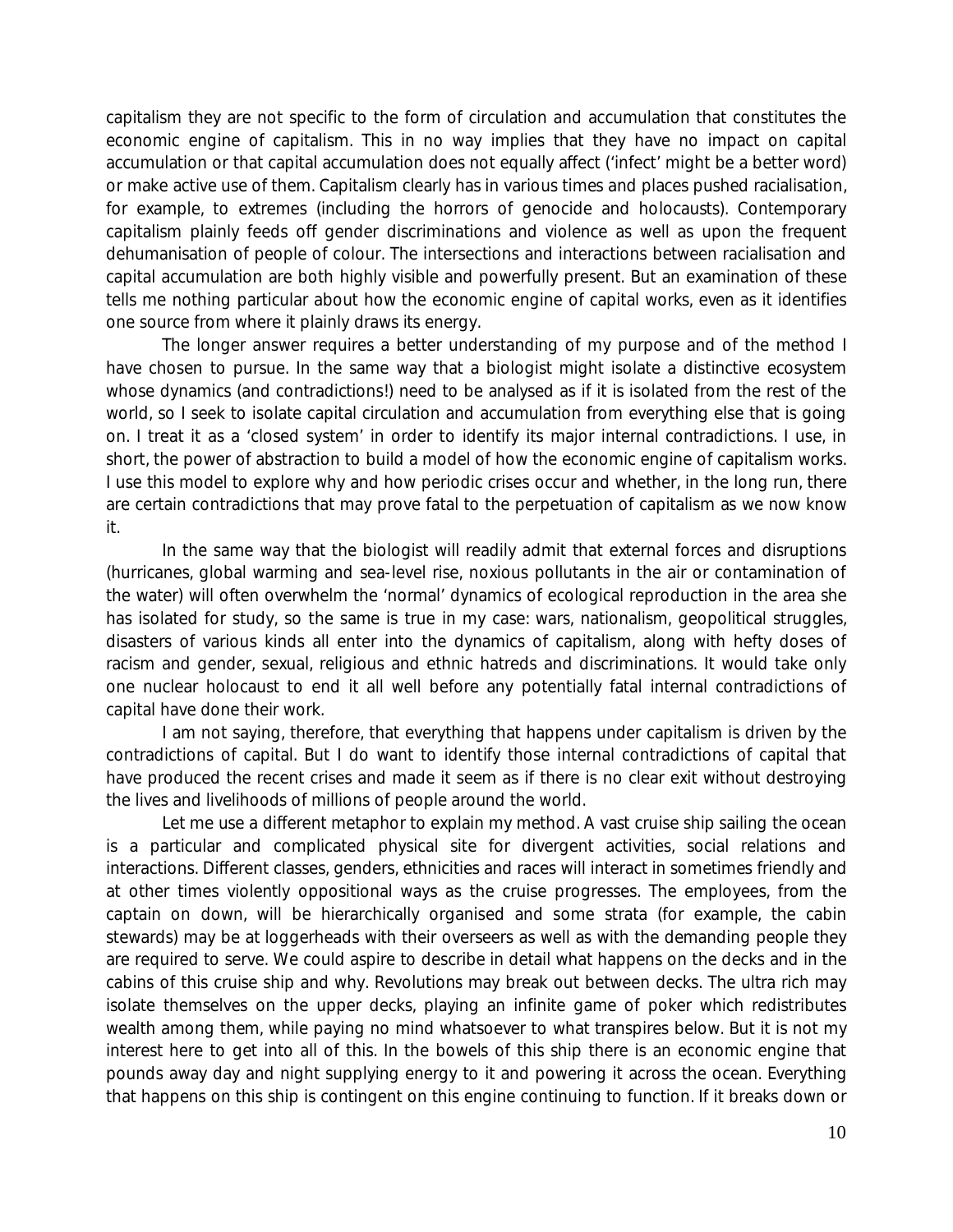blows up, then the ship is dysfunctional.

Plainly, the engine we have has been stuttering and grumbling of late. It appears peculiarly vulnerable. In this inquiry I shall try to establish why. If it does break down and the ship lies listless and powerless in the water, then we will all be in deep trouble. The engine will have to be either repaired or replaced with an engine of a different design. If the latter, then this poses the question of how to redesign the economic engine and to what specifications. In so doing it is helpful to know what did or did not work well in the old engine so we can emulate its qualities without replicating its faults.

There are, however, a number of key points where the contradictions of capitalism affect the economic engine of capital with potentially disruptive force. If the engine gets flooded because of external events (such as a nuclear war, a global infectious disease pandemic that halts all trade, a revolutionary movement from above that attacks the engineers below or a negligent captain who steers the boat on to the rocks), then plainly the engine of capital stops for reasons other than its own internal contradictions. I will, in what follows, duly note the primary points where the engine of capital accumulation might be particularly vulnerable to such external influences. But I shall not pursue their consequences in any detail, for, as I began by insisting, my aim here is to isolate and analyse the *internal* contradictions of capital rather than the contradictions of capitalism taken as a whole.

In certain circles it is fashionable to derogatorily dismiss studies such as this as 'capitalocentric'. Not only do I see nothing wrong with such studies, provided, of course, that the interpretive claims that arise from them are not pressed too far and in the wrong direction, but I also think it imperative that we have much more sophisticated and profound capitalo-centric studies to hand to facilitate a better understanding of the recent problems that capital accumulation has encountered. How else can we interpret the persistent contemporary problems of mass unemployment, the downward spiral of economic development in Europe and Japan, the unstable lurches forward of China, India and the other so-called BRIC countries? Without a ready guide to the contradictions underpinning such phenomena we will be lost. It is surely myopic, if not dangerous and ridiculous, to dismiss as 'capitalo-centric' interpretations and theories of how the economic engine of capital accumulation works in relation to the present conjuncture. Without such studies we will likely misread and misinterpret the events that are occurring around us. Erroneous interpretations will almost certainly lead to erroneous politics whose likely outcome will be to deepen rather than to alleviate crises of accumulation and the social misery that derives from them. This is, I believe, a serious problem throughout much of the contemporary capitalist world: erroneous policies based in erroneous theorising are compounding the economic difficulties and exacerbating the social disruption and misery that result. For the putative 'anticapitalist' movement now in formation it is even more crucial not only to better understand what exactly it is that it might be opposed to, but also to articulate a clear argument as to why an anticapitalist movement makes sense in our times and why such a movement is so imperative if the mass of humanity is to live a decent life in the difficult years to come.

So what I am seeking here is a better understanding of the contradictions of *capital*, not of *capitalism*. I want to know how the economic engine of *capitalism* works the way it does, and why it might stutter and stall and sometimes appear to be on the verge of collapse. I also want to show why this economic engine should be replaced and with what. **Part One**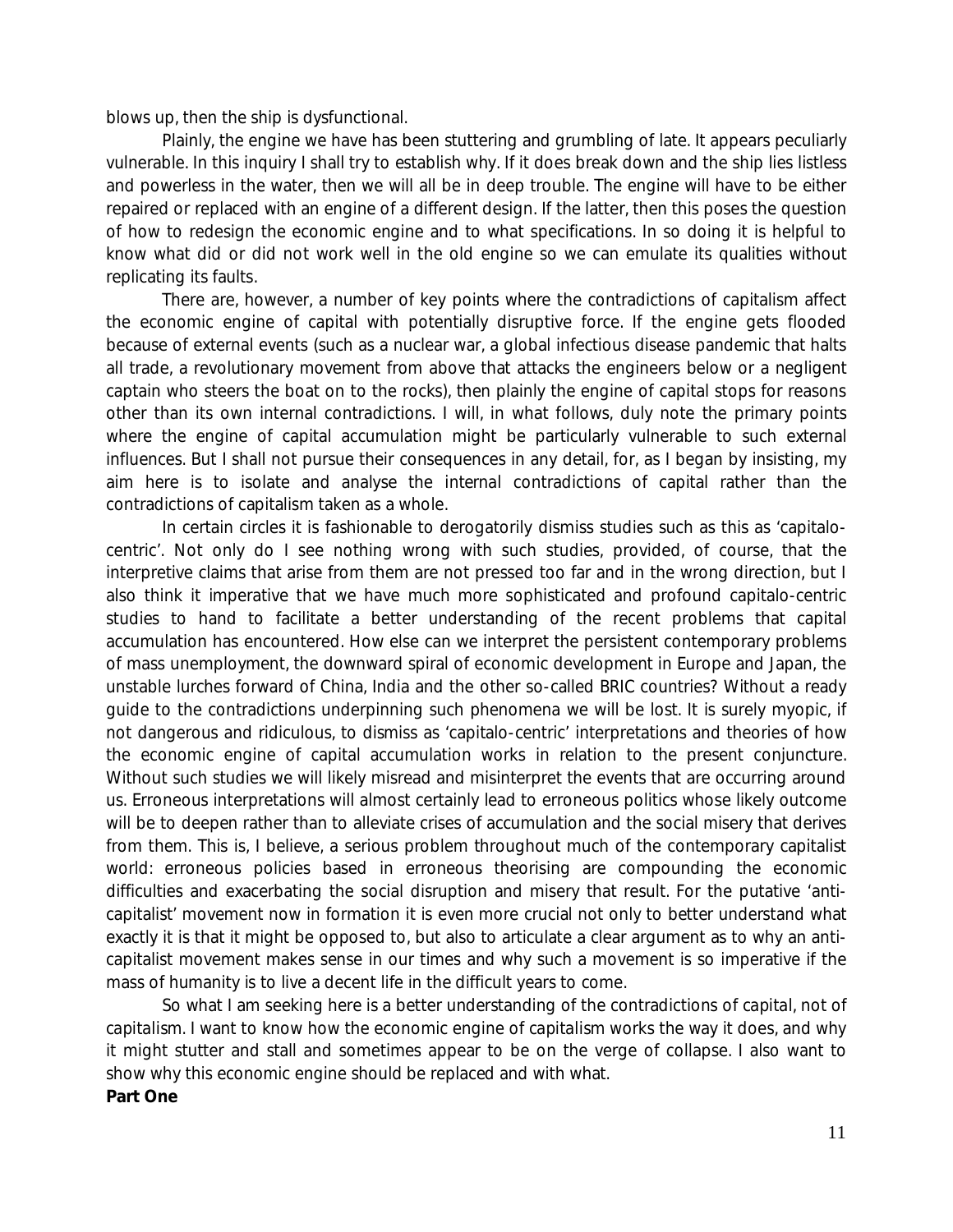*The first seven contradictions are foundational because capital simply could not function without them. Furthermore, they all hang together in such a way as to make it impossible to substantially modify, let alone abolish, any one of them without seriously modifying or abolishing the others. Challenging the dominant role of exchange value in the provision of a use value like housing, for example, implies changes in the form and role of money and modifying, if not abolishing, the private property rights regime with which we are all too familiar. The search for an anti-capitalist alternative consequently appears a rather tall order. Simultaneous transformations would have to occur on many fronts. Difficulties on one front have also often been contained by strong resistances elsewhere such that general crises are avoided. But the interlinkages between the contradictions on occasion turn toxic. An intensification of a contradiction of one sort can become contagious. When contagions multiply and magnify (as clearly happened in 2007–9), then a general crisis ensues. This is dangerous for capital and creates opportunities for systemic anti-capitalist struggle. This is why an analysis of the contradictions that produce such general crises is so important. If oppositional and anti-capitalist movements in particular know what broadly to expect as the contradictions unfold, then they will be better positioned to take advantage of, rather than being surprised and stymied by, the way the contradictions move around and deepen (both geographically and sectorally) in the course of crisis formation and resolution. If crises are transitional and disruptive phases in which capital is reconstituted in a new form, then they are also phases in which deep questions can be posed and acted upon by those social movements seeking to remake the world in a different image*.

**Contradiction 1 Use Value and Exchange Value** 

Nothing could be simpler. I walk into a supermarket with money in my pocket and exchange it for some food items. I cannot eat the money but I can eat the food. So the food is useful to me in ways that the money is not. The food is shortly thereafter used up and consumed away, while the bits of paper and coins that are accepted as money continue to circulate. Some of the money taken in by the supermarket is paid out in the form of wages to a cashier who uses the money to buy more food. Some of the earnings go to owners in the form of profit and they spend it on all sorts of things. Some of it goes to the middlemen and eventually to the direct producers of the food, who all also spend it. And so it goes on and on. In a capitalist society millions of transactions of this sort take place every day. Commodities like food, clothing and cellphones come and go, while the money just keeps on circulating through people's (or institutions') pockets. This is how daily life is currently lived by much of the world's population.

All the commodities we buy in a capitalist society have a use value and an exchange value. The difference between the two forms of value is significant. To the degree they are often at odds with each other they constitute a contradiction, which can, on occasion, give rise to a crisis. The use values are infinitely varied (even for the same item), while the exchange value (under normal conditions) is uniform and qualitatively identical (a dollar is a dollar is a dollar, and even when it is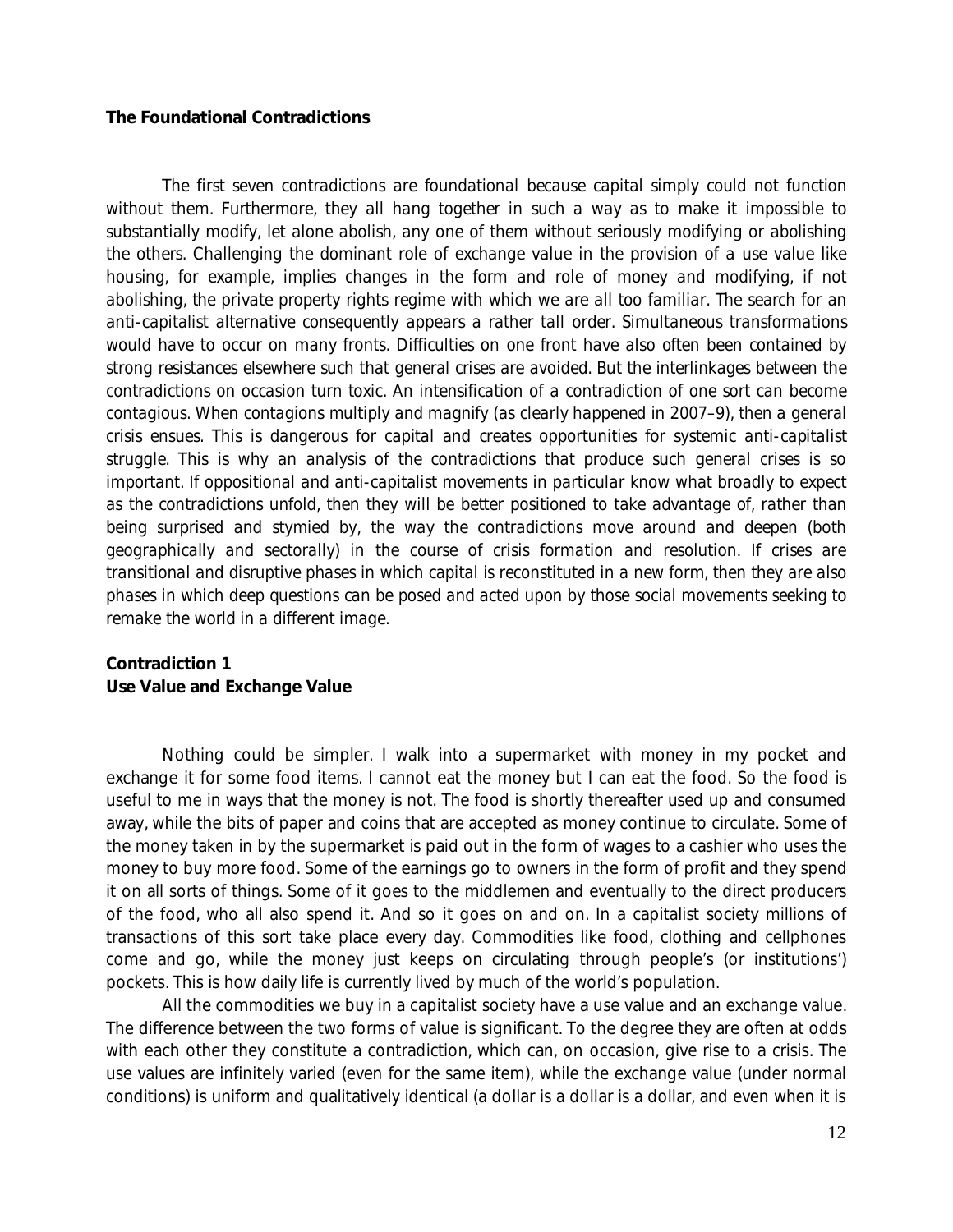a euro it has a known exchange rate with the dollar).

Consider, as an example, the use value and the exchange value of a house. As a use value, the house provides shelter; it is a place where people can build a home and an affective life; it is a site of daily and biological reproduction (where we cook, make love, have arguments and raise children); it offers privacy and security in an unstable world. It can also function as a symbol of status or social belonging to some subgroup, as a sign of wealth and power, as a mnemonic of historical memory (both personal and social), as a thing of architectural significance; or it simply stands to be admired and visited by tourists as a creation of elegance and beauty (like Frank Lloyd Wright's Falling Water). It can become a workshop for an aspiring innovator (like the famous garage that was the epicentre of what became Silicon Valley). I can hide a sweatshop in the basement or use it as a safe house for persecuted immigrants or as a base for trafficking sex slaves. We could go on to list a whole raft of different uses to which the house can be put. Its potential uses are, in short, myriad, seemingly infinite and very often purely idiosyncratic.

But what of its exchange value? In much of the contemporary world we have to buy the house, lease it or rent it in order to have the privilege of using it. We have to lay out money for it. The question is: how much exchange value is required to procure its uses and how does this 'how much?' affect our ability to command the particular uses we want and need? It sounds a simple question but actually its answer is rather complicated.

Once upon a time, frontier pioneers built their own houses for almost no monetary cost: the land was free, they used their own labour (or procured the collective help of neighbours on a reciprocal basis – you help me now with my roof and I will help you next week with your foundations) and acquired many of the raw materials (timber, adobe etc.) from all around them. The only monetary transactions would have been those concerned with the acquisition of axes, saws, nails, hammers, knives, harnesses for the horses and suchlike. Systems of housing production of this sort can still be found in the informal settlements constituting the so-called slums of many cities in developing countries. This is how the favelas of Brazil get built. The promotion of 'self-help housing' by the World Bank from the 1970s onwards formally identified this system of housing provision as appropriate for low-income populations in many parts of the world. The exchange values involved are relatively limited.

Houses can also be 'built to order'. Someone has land and pays architects, contractors and builders to construct a house according to a given design. The exchange value is fixed by the cost of raw materials, the wages of labour and payment for the services required to build the house. The exchange value does not dominate. But it can limit the possibilities of creating use values (there is not enough money to build a garage or a whole wing of the aristocratic mansion does not get built because the funding runs out). In advanced capitalist societies many people add to the existing use values of a house in this way (building an extension or a deck, for example).

In much of the advanced capitalist world, however, housing is built speculatively as a commodity to be sold on the market to whoever can afford it and whoever needs it. Housing provision of this sort has long been evident in capitalist societies. This is the way in which the famous Georgian terraces of Bath, Bristol, London and the like were built at the end of the eighteenth century. Later on, such speculative building practices were harnessed to erect the tenement blocks of New York City, the terraced housing for the working classes in industrial cities such as Philadelphia, Lille and Leeds, and the tract housing of the typical American suburb. The exchange value is fixed by the basic costs of the house's production (labour and raw materials),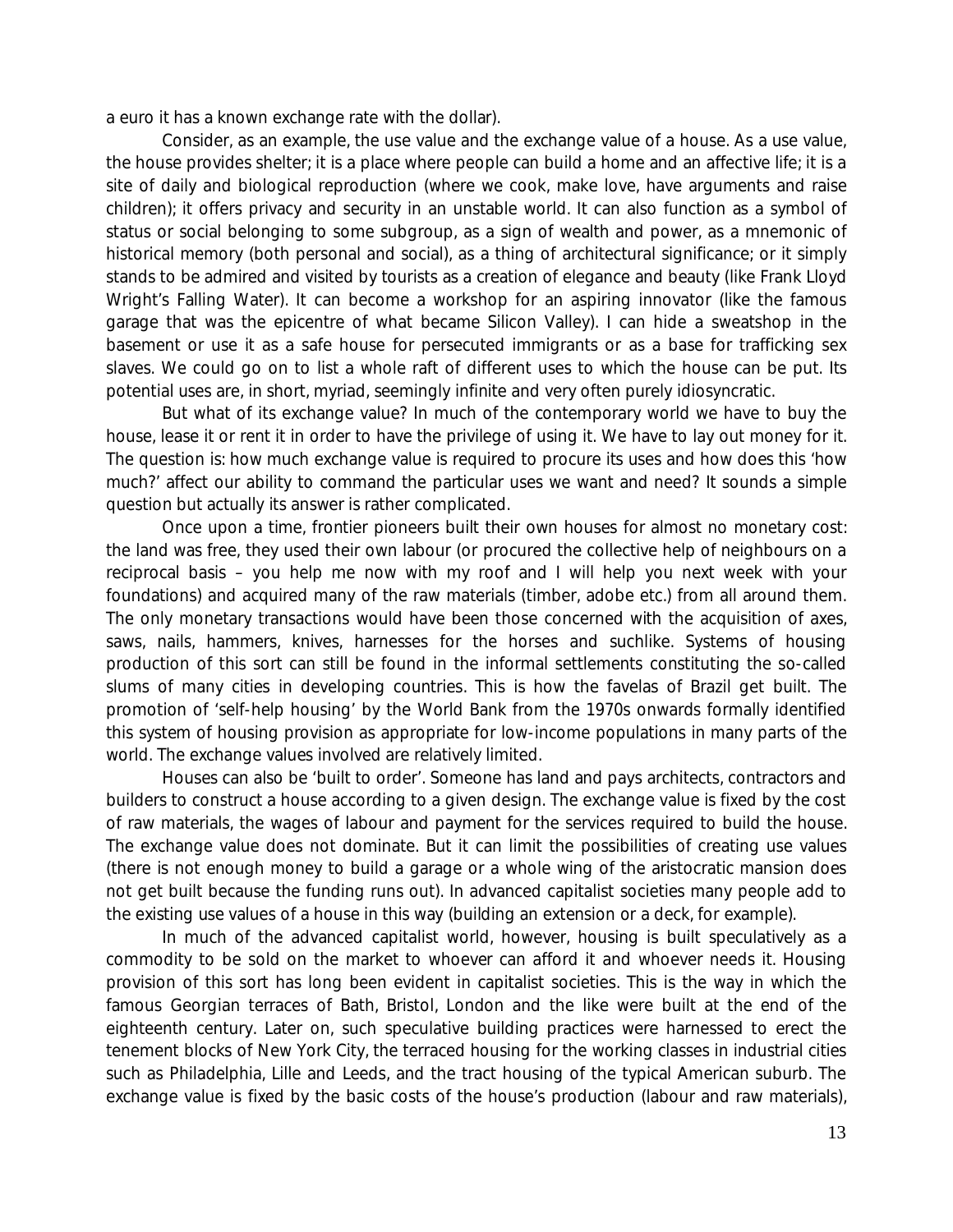but in this case there are two other costs added in: first, the profit mark-up of the speculative builder, who lays out the initial necessary capital and pays the interest on any loans involved, and, second, the cost of acquiring, renting or leasing the land from property owners. The exchange value is set by the actual costs of production plus profit, interest on loans and capitalised rent (land price). The aim of the producers is to procure exchange values not use values. The creation of use values for others is a means to that end. The speculative quality of the activity means, however, that it is *potential* exchange value that matters. The builders of the housing actually stand to lose as well as to gain. Obviously, they try to orchestrate things, particularly housing purchases, to ensure that this does not happen. But there is always a risk. Exchange value moves into the driver's seat of housing provision.

Seeing the need for adequate use values going unmet, a variety of social forces, ranging from employers anxious to keep their labour force domesticated and to hand (like Cadbury) to radical and utopian believers (like Robert Owen, the Fourierists and George Peabody) and the local and national state, have from time to time launched a variety of housing programmes with public, philanthropic or paternalistic funding to provide for the needs of the lower classes at a minimum cost. If it is widely accepted that everyone has a right to 'a decent home and a suitable living environment' (as stated in the preamble to the US Housing Act of 1949), then, obviously, use value considerations are brought back to the forefront of struggles over housing provision. This political stance very much affected housing policies in the social democratic era in Europe and had spillover effects in North America and in selected parts of the developing world. The involvement of the state in housing provision has, obviously, waxed and waned over the years, as has the interest in social housing. But exchange value considerations often creep back in as the fiscal capacities of the state are put to the test by the need to subsidise affordable housing out of shrinking public coffers.

There have been, then, a variety of ways in which the tension between use values and exchange values in housing production has been managed. But there have also been phases when the system has broken down to produce a crisis of the sort that occurred in the housing markets of the United States, Ireland and Spain in 2007–9. This crisis was not unprecedented. The Savings and Loan Crisis in the USA from 1986 on, the collapse of the Scandinavian property market in 1992 and the end of the Japanese economic boom of the 1980s in the land market crash of 1990 are other examples.<sup>1</sup>

In the private market system that now dominates in much of the capitalist world, there are additional issues that need to be addressed. To begin with, the house is a 'big ticket item' that will be consumed over many years and not, like food, be instantaneously used up. Private individuals may not have the money up front to buy the house outright. If I cannot buy it with cash, I have two basic choices. Either I can rent or lease from an intermediary – a landlord – who specialises in buying speculatively built housing in order to live off the rents. Or I can borrow to buy, either getting loans from friends and relatives or taking out a mortgage with a financial institution. In the case of a mortgage, I have to pay the full exchange value of the house plus the monthly interest over the lifetime of the mortgage. I end up owning the house outright after, say, thirty years. Consequently, the house becomes a form of saving, an asset whose value (or at least that part of the value that I have acquired through my monthly payments) I can cash in at any time. Some of that asset value will have been sucked up by the costs of maintenance (for example, painting) and the need to renew deteriorated items (for example, a roof). But I can still hope to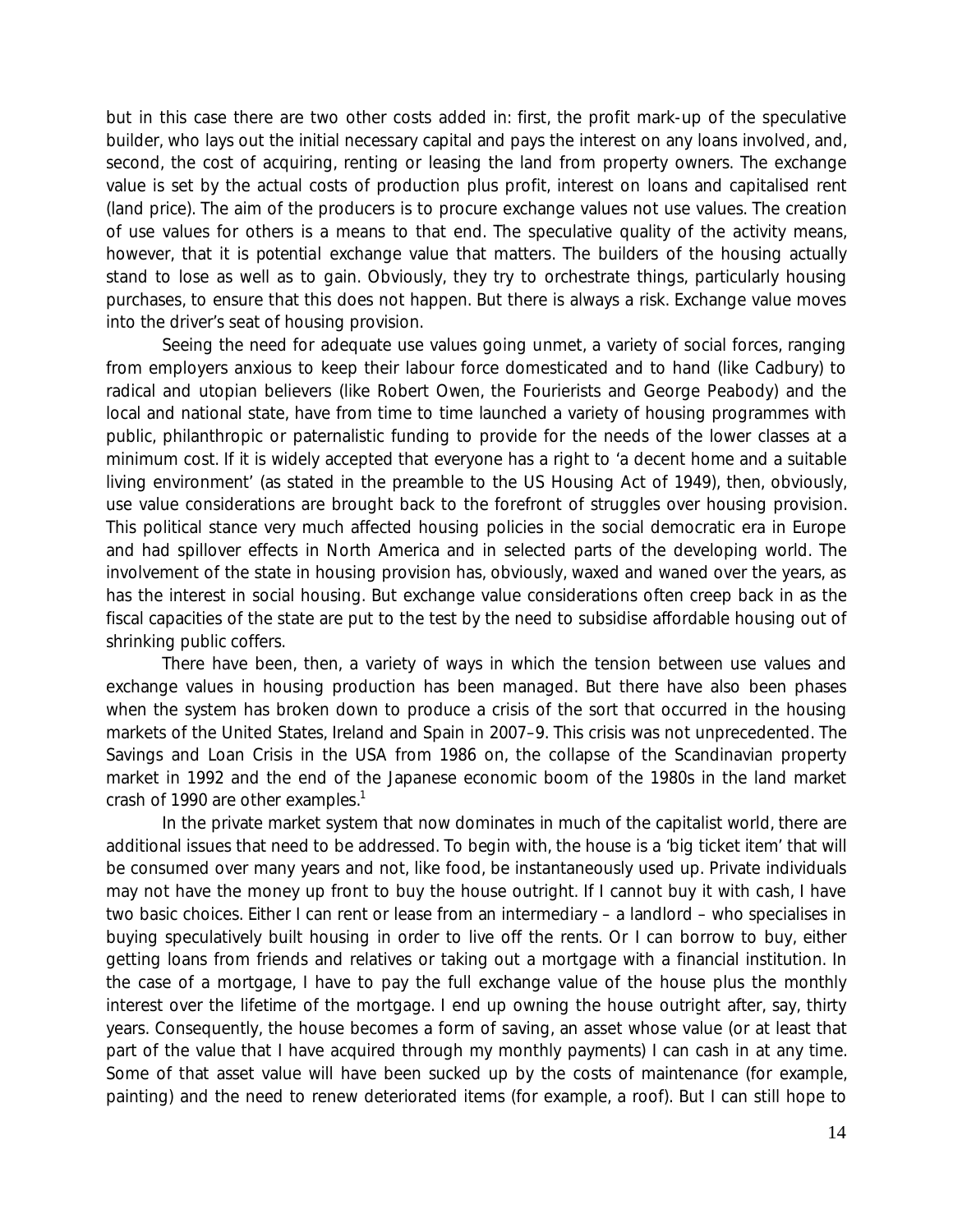increase the net value I command as time goes on by paying off my mortgage.

The mortgage finance of a housing purchase is, however, a very peculiar transaction. The total paid out on a \$100,000 mortgage over thirty years at 5 per cent is around \$195,000, so the mortgagee in effect pays a premium of \$95,000 extra in order to acquire an asset valued at \$100,000. The transaction hardly makes sense. Why would I do this? The answer, of course, is that I need the use value of the house as somewhere to live and I pay \$95,000 to live in the house until I take full ownership. It is the same as paying \$95,000 rent to a landlord over thirty years except in this case I ultimately secure the exchange value of the whole house. The house becomes, in effect, a form of saving, a repository of exchange value for me.

The exchange value of housing is not, however, fixed. It fluctuates over time according to a variety of social conditions and forces. To begin with, it is not independent of the exchange values of surrounding houses. If all the houses around me are deteriorating or people of 'the wrong sort' are moving in, then my house value is very likely to fall even though I keep it in tip-top shape. Conversely, 'improvements' in the neighbourhood (for example, gentrification) will increase the value of my house even though I myself have invested nothing. The housing market is characterised by what economists call 'externality' effects. Homeowners often take action, both individual and collective, to control such externalities. Propose building a halfway house for released criminals in a 'respectable' neighbourhood of homeowners and see what happens! The result is a lot of 'not in my back yard' politics, exclusions of unwanted populations and activities, and neighbourhood organisations whose missions are almost exclusively oriented to the maintenance and improvement of neighbourhood housing values (good neighbourhood schools have a big effect, for example). People act to protect the value of their savings. But people can also lose their savings when the state or investors take over housing in a neighbourhood destined for redevelopment and let that housing deteriorate, thus destroying the market value of the housing that remains.

If I do invest in improvements, then I might want to be careful to do only those that clearly add to the house's exchange value. There are lots of 'advice books' for homeowners on this topic (building a new state-of-the-art kitchen adds value but mirrors on all the ceilings or an aviary in the back yard does not).

Home ownership has become important for larger and larger segments of the population in many parts of the world. The maintenance and improvement of housing asset values have become important political objectives for larger and larger segments of the population and a major political issue because the exchange value for consumers is as important as the exchange value earned by producers.

But over the last thirty years or so, housing has become an object of speculation. I buy a house for \$300,000 and three years later its value has appreciated to \$400,000. I can then capitalise upon the extra value by refinancing for \$400,000 and walk away with the extra \$100,000, which I can use as I wish. The enhanced exchange value of housing becomes a hot item. The house becomes a convenient cash cow, a personal ATM machine, thus boosting aggregate demand, including, of course, the further demand for housing. Michael Lewis in *The Big Short* explains the sort of thing that happened during the run-up to the crash of 2008. The childminder of one of his lead informants ended up owning, with her sister, six houses in Queens in New York City. 'After they bought the first one, and its value rose, the lenders came and suggested they refinance and take out \$250,000 – which they used to buy another.' Then the price of that one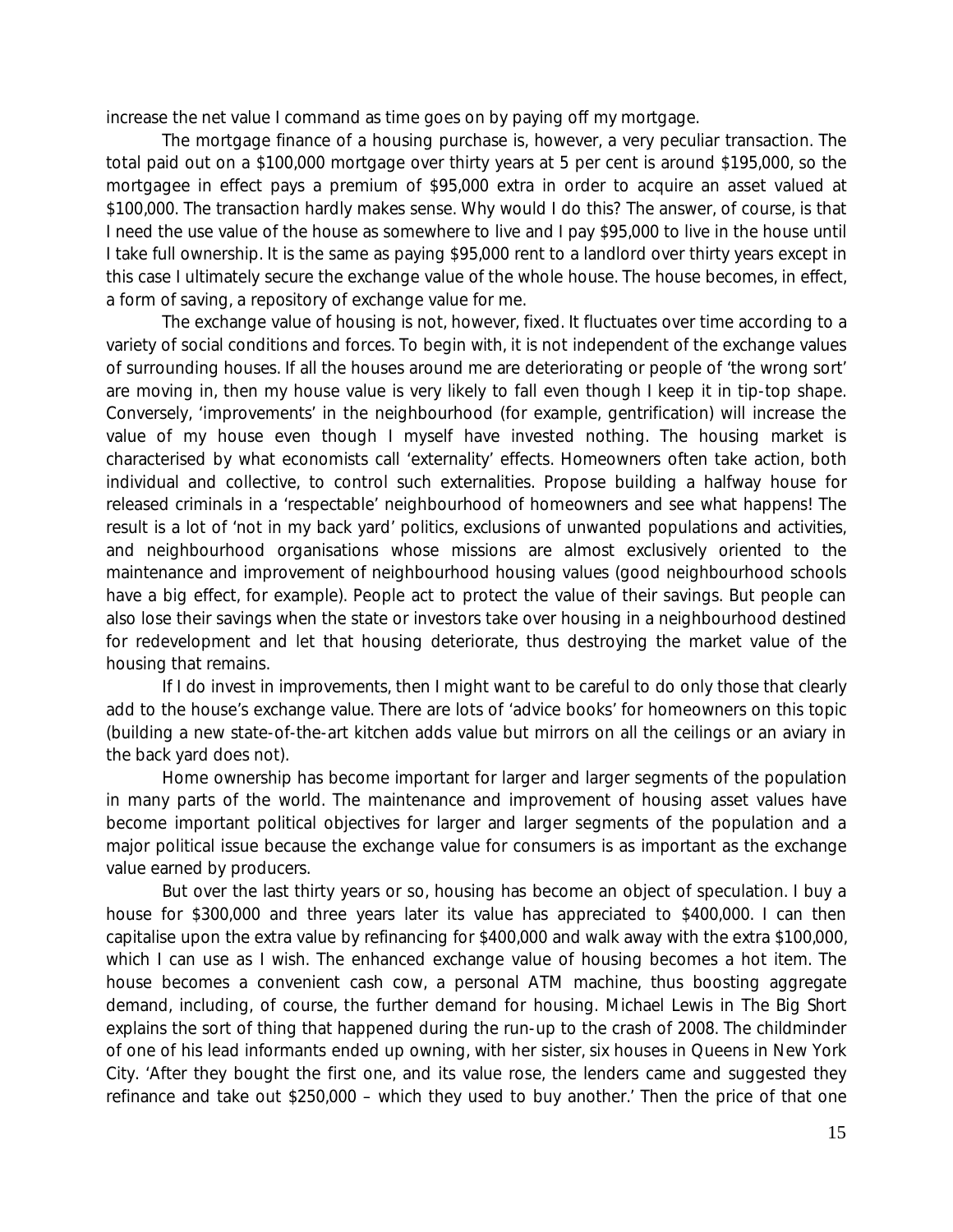rose too and they repeated the experiment. 'By the time they were done they owned five of them and the market was falling and they couldn't make any of the payments.<sup> $2$ </sup>

Speculation in housing market asset values became rife. But speculation of this sort always has a 'Ponzi' element attached. I buy a house on borrowed money and the prices go up. More people are then attracted to the idea of buying into housing because of rising property values. They borrow even more money (easy to do when lenders are flush with money) to buy into a good thing. Housing prices go up even more, so even more people and institutions get into the game. The result is a 'property bubble' which eventually pops. How and why such bubbles in asset values like housing form, how big or small they are and what happens when they pop depends on the configurations of different conditions and forces. For the moment all we have to accept, on the evidence of the historical record (from the property market crashes of 1928, 1973, 1987 and 2008 in the United States, for example), is that such manias and bubbles are part and parcel of what capitalist history is about. As China has moved closer to adopting the ways of capital, so it has also become increasingly subject to speculative booms and bubbles in its housing markets. We will revisit the question why in what follows.

In the recent property market crash in the United States, about 4 million people lost their homes through foreclosure. For them, the pursuit of exchange value destroyed access to housing as a use value. An untold number of people are still 'under water' in their mortgage finance. This refers to a situation in which someone who purchased a house at the height of the boom now owes a financial institution more money than the house is worth on the market. Owners cannot get out of ownership and move without taking a substantial loss. At the height of the boom, housing prices were so high that many could not get access to use values without assuming a debt that would ultimately prove unpayable. After the crash, the financial drain of being stuck with a certain bundle of use values has had remarkably dire effects. The reckless pursuit of exchange value destroyed, in short, the capacity for many to acquire and afterwards sustain their access to housing use values.

Similar problems have occurred in rental markets. In New York City, where some 60 per cent of the population are renters, many large rental complexes were bought out at the height of the boom by private equity funds looking to make a killing by raising rents (even in the face of strong regulatory laws). The funds deliberately ran down the current use values to justify their plans for reinvestment, but then themselves went bankrupt in the financial crash, leaving tenants with deteriorated use values and higher rents living in foreclosed properties whose ownership obligations were often unclear (who you call to fix a non-functioning furnace in a housing complex in foreclosure is not at all obvious). Nearly 10 per cent of the rental housing stock has suffered from these sorts of problems. The ruthless pursuit of maximising exchange values has diminished access to housing use values for a large segment of the population. And to top it all, of course, the housing market crash triggered a global crisis from which it has proved very difficult to recover.

Housing provision under capitalism has moved, we can conclude, from a situation in which the pursuit of use values dominated to one where exchange values moved to the fore. In a weird reversal, the use value of housing increasingly became, first, a means of saving and, second, an instrument of speculation for consumers as well as producers, financiers and all the others (real estate brokers, loan officers, lawyers, insurance agents etc.) who stood to gain from boom conditions in housing markets. The provision of adequate housing use values (in the conventional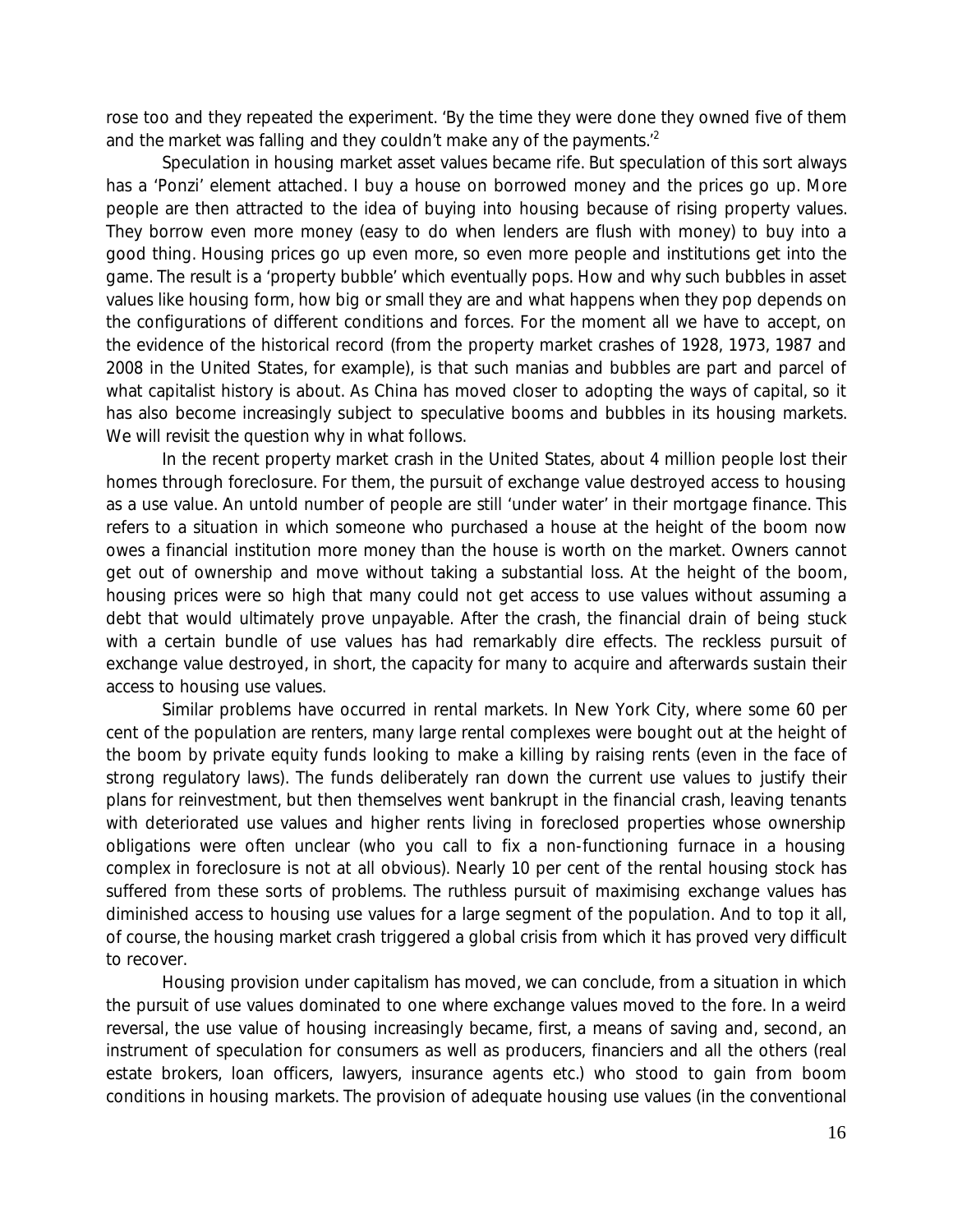consumption sense) for the mass of the population has increasingly been held hostage to these ever-deepening exchange value considerations. The consequences for the provision of adequate and affordable housing for an increasing segment of the population have been disastrous.

In the background to all this has been the shifting terrain of public opinion and public policy on the proper role of the state in the provision of adequate use values and basic needs to populations. Since the 1970s, a 'neoliberal consensus' has emerged (or been imposed) in which the state withdraws from obligations for public provision in fields as diverse as housing, health care, education, transportation and public utilities (water, energy, even infrastructures). It does so in the interests of opening up these arenas to private capital accumulation and exchange value considerations. Everything that happened in the housing field has been affected by these shifts. Why this shift to privatisation occurred is a particular question we are not at this point concerned to answer. All that I think it is important to record at this point is that shifts of this sort have occurred such that state involvement in housing provision (with its particular implication for how the use value–exchange value contradiction has been managed) has been radically transformed throughout much (though not all) of the capitalist world over the last forty years.

Obviously, I have chosen this case of the use value and exchange value of housing because it is a perfect example of how a simple difference, between the use value and the exchange value of a commodity in the market, can evolve into an opposition and an antagonism before becoming so heightened into an absolute contradiction as to produce a crisis not only in housing but throughout the whole financial and economic system. It did not, presumably, have to evolve that way (or did it? – this is a crucial question we must ultimately answer). But that it did evolve that way in the United States and in Ireland, Spain and to some degree Britain, as well as in various other parts of the world, after 2000 or so to produce the macroeconomic crisis of 2008 (a crisis not yet resolved) is unquestionable. And that it was a crisis in the exchange value side that denied more and more people adequate use values in housing in addition to a decent standard of life is also undeniable.

The same thing happens to health care and education (higher education in particular) as exchange value considerations increasingly dominate the use value aspects of social life. The story we hear everywhere repeated, from our classrooms to throughout virtually all the media, is that the cheapest, best and most efficient way to procure use values is through unleashing the animal spirits of the entrepreneur hungry for profit to participate in the market system. For this reason, many categories of use values that were hitherto supplied free of charge by the state have been privatised and commodified – housing, education, health care and public utilities have all gone in this direction in many parts of the world. The World Bank insists that this should be the global norm. But it is a system that works for the entrepreneurs, who by and large make hefty profits, and for the affluent, but it penalises almost everyone else to the point of somewhere between 4 and 6 million foreclosures in the case of housing in the USA (and countless more in Spain and many other countries). The political choice is between a commodified system that serves the rich well enough and a system that focuses on the production and democratic provision of use values for all without any mediations of the market.

So let us reflect, then, in a more abstract theoretical way on the nature of this contradiction. Exchange of use values between individuals, organisations (such as businesses and corporations) and social groups is plainly important in any complex social order characterised by intricate divisions of labour and extensive trade networks. Barter in such situations has limited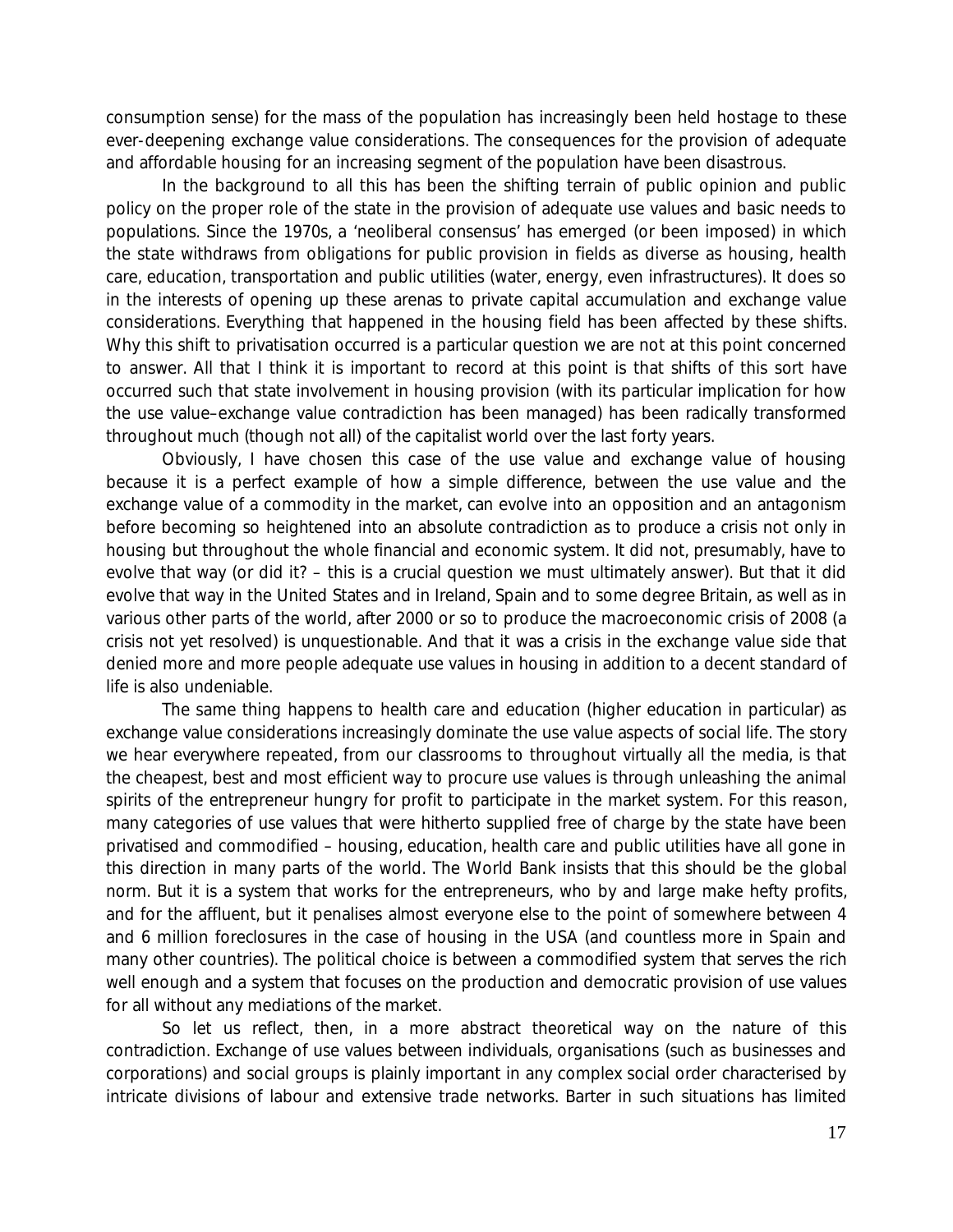utility because of the problem of the 'double coincidence of wants and needs'. You have to have a commodity I want and I have to have a commodity you want in order for simple barter to take place. Barter chains can be constructed but they are limited and cumbersome. Therefore some independent measure of the value of all commodities on the market – a single metric of value – becomes not only advantageous but necessary. I can then sell my commodity for some general equivalent of value and use that general equivalent to buy whatever I want or need from elsewhere. The general equivalent is, of course, money. But this takes us on to the field of the second contradiction of capital. What is money?

**Contradiction 2** 

**The Social Value of Labour and Its Representation by Money** 

Exchange value requires a measure of 'how much' commodities are worth relative to each other. This measure is called money. So what is this 'money' that we so unthinkingly use and reuse on a daily basis? We worry when we do not have enough of it, plot ways (sometimes devious or illegal) to get more of it, even as we find ourselves often struggling to organise our lives to live within the parameters defined by how much of it we possess. It sometimes seems as if money is the supreme God of the commodity world and that we must all bow down before it, submit to its dictates and worship before the altar of its power.

We know very well what the basic technical functions of the capitalist form of money are. It is a means or medium of circulation (facilitating exchanges in a way that solves the problem of the 'non-coincidence of interests' that so limits direct barter). It provides a single measuring rod for the economic values of all commodities in the market. And it provides a way to store value. But what does money represent and how does it proliferate in its social and political functions and meanings to make it seem as if it is the lust for money that makes the social and economic world go round?

Money, in the first instance, is a means whereby I can make a claim on the social labour of others: that is, a claim on that labour which is expended on the production of goods and services for others in the marketplace (this is what differentiates a 'commodity' from a 'product' like the tomatoes I grow in my back yard for my own consumption). It is a claim that does not have to be exercised instantaneously (because money stores value), but at some point it has to be exercised, otherwise money is not fulfilling its destiny and function.

In a complex society, such as that which capital has constructed, we depend heavily upon the labour of others to provide us with all the use values we need to live. We take the availability of many of these use values for granted. We turn on a switch and the electricity comes on, the gas stove lights up at the press of a button, the windows can be opened and closed, our shoes and shirts fit, the coffee and tea of a morning are always there, the bread and the buses, the cars and the pencils and pens, the notepaper and the books, all are available to us, and there are dentists and doctors and chiropractors and hair-dressers, teachers, researchers, lawyers and bureaucrats producing knowledge and rules – all to be had at a price! But these things and services absorb human labour both directly and indirectly through the labour that accumulates in the steel that goes into the nail that builds the house. Most of us participate to some degree or other, directly or indirectly, in the activity of providing goods and services to others.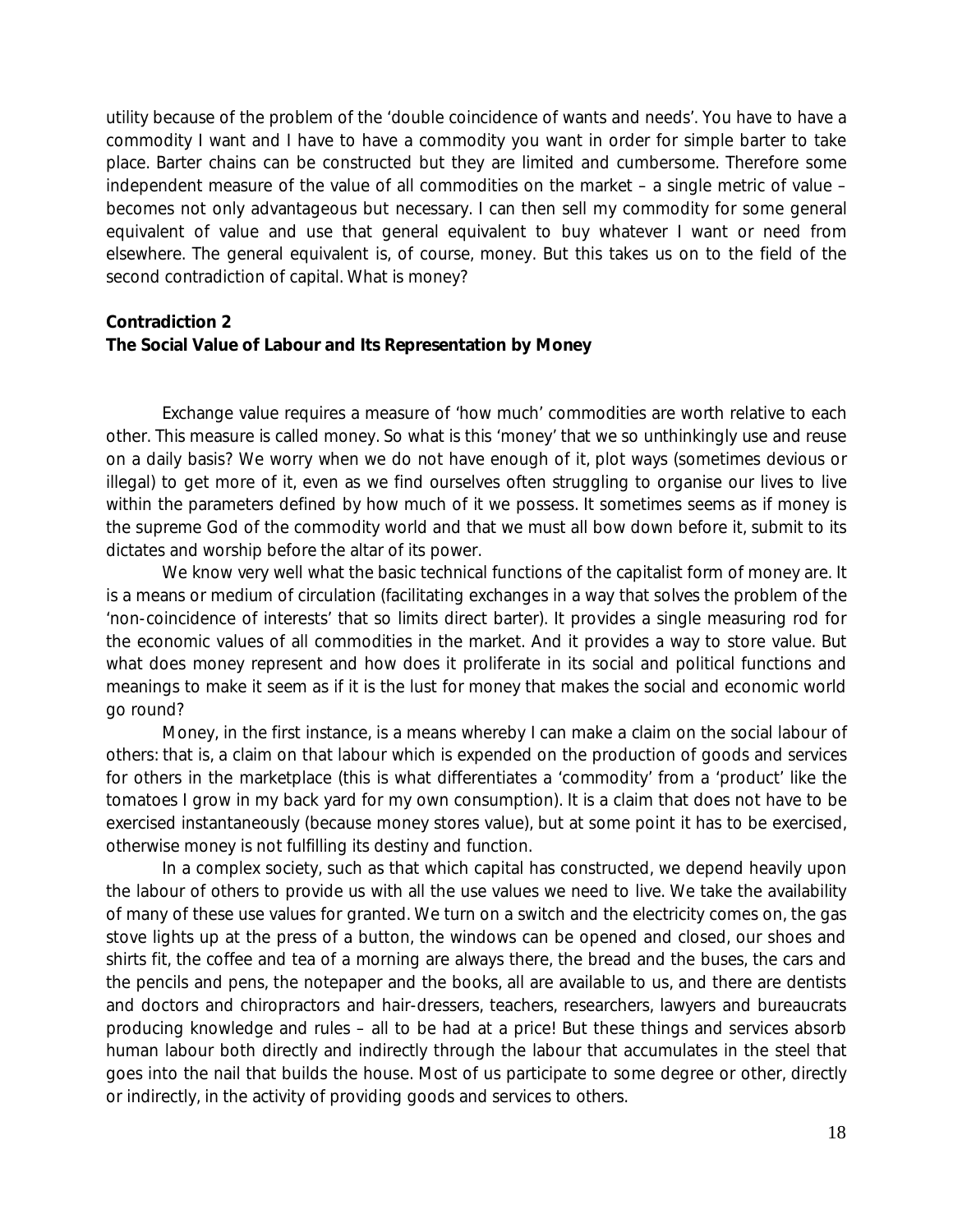It is the social value of all that activity, of all that labouring, that underpins what it is that money represents. 'Value' is a social relation established between the labouring activities of millions of people around the world. As a social relation, it is immaterial and invisible (like the relation between me, the writer, and you, the reader of this text). But, like moral and ethical values more generally, this immaterial value has objective consequences for social practices. In the case of social labour, 'value' speaks to why shoes cost more than shirts, houses cost more than cars and wine costs more than water. These differences in value between commodities have nothing to do with their character as use values (apart from the simple fact that they must all be useful to someone somewhere) and everything to do with the social labour involved in their production.

Being immaterial and invisible, value requires some material representation. This material representation is money. Money is a tangible form of appearance as well as a symbol and representation of the immateriality of social value. But, like all forms of representation (maps come to mind), there is a gap between the representation and the social reality it is seeking to represent. The representation does a good job of capturing the relative value of social labour in some respects, but it misses out and even falsifies in others (much as maps are accurate representations of some features of the world around us but misleading about others). This gap between money and the value it represents constitutes the second foundational contradiction of capital.

Money, we can say at the outset, is inseparable but also distinct from the social labour that constitutes value. Money hides the immateriality of social labour (value) behind its material form. It is all too easy to mistake the representation for the reality it seeks to represent, and to the degree that the representation falsifies (as to some degree it always does) we end up believing in and acting upon something that is false. In the same way we cannot see the social labour in any commodity, so we are particularly blinded to the nature of social labour by the money that represents it. We will look at examples shortly. The inseparability of value from its representation is important. It derives from the simple fact that without money and the commodity transactions it facilitates, value could not exist as an immaterial social relation. In other words, value could not form without the aid of the material representation (money) and the social practices of exchange. The relation between money and value is dialectical and co-evolutionary – they both emerge together – rather than causal.

But the relation can also be misleading because the 'gap' between social value and its representation is riddled with potential contradictions, depending upon the form the money takes. Commodity moneys (like gold and silver) are rooted in tangible commodities with definite physical qualities. On the other hand, coins, paper and fiat moneys (the former issued by private entities and the latter by the state) and the more recent forms of electronic moneys are symbols merely. 'Money of account' dispenses with actual money payments at the moment of sale or purchase in favour of the payment of net balances at the end of a certain period. For firms that buy and sell, the net balances of multiple money transactions are usually far less than the total transactions because purchases and sales offset each other. Only the residual net balance claims are actually paid. Banks, for example, clear cheques from each other (this is now done electronically but it used to be done manually at clearing houses – five times a day in New York – with each bank sending runners to deposit cheques at the window of the bank the cheque was drawn upon). At the end of the day or clearing period, the net transfers between the banks may be close to zero even though a vast number of transactions have taken place. This can be so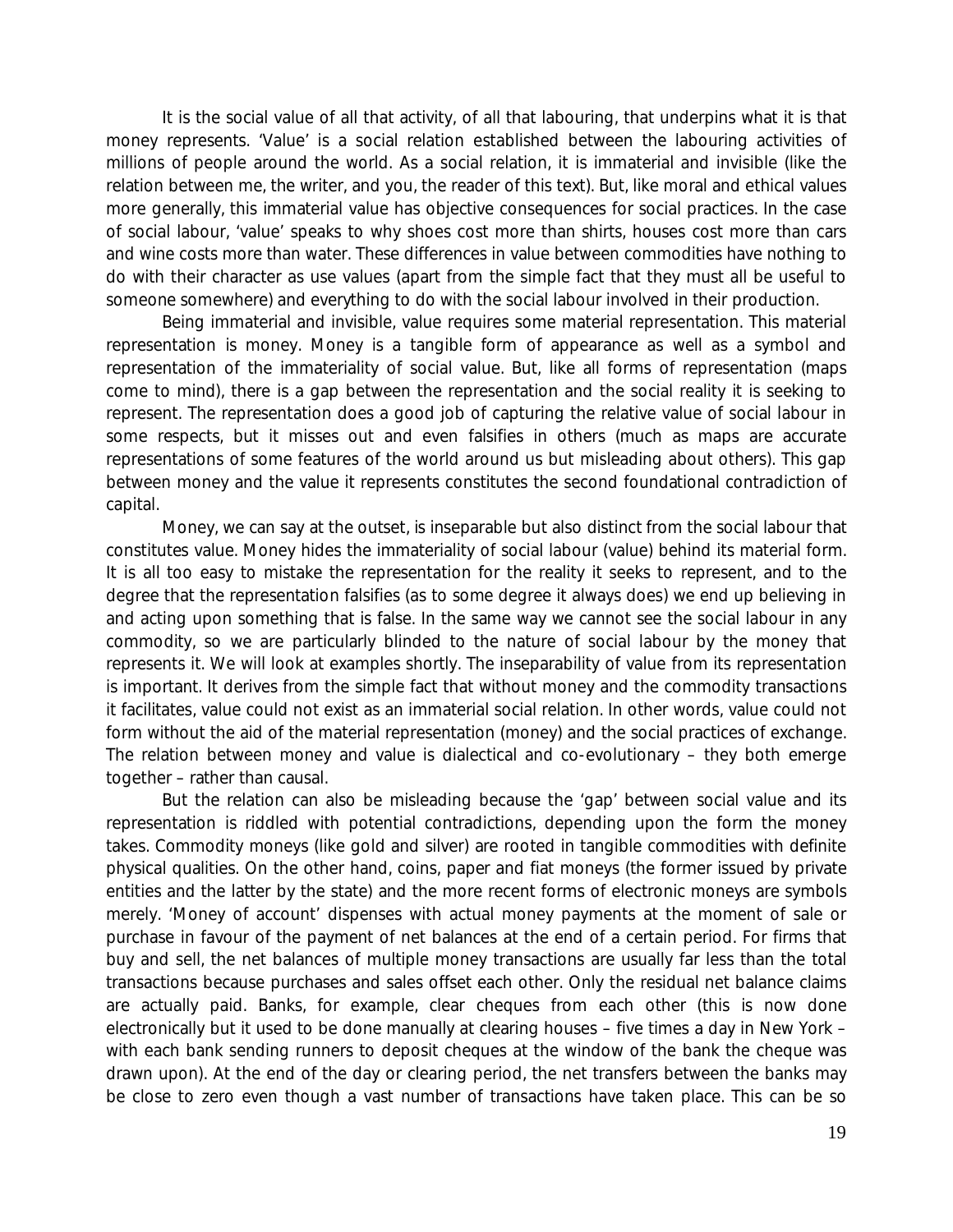because the cheques drawn on one bank are offset by the cheques deposited by many others. Money of account therefore greatly reduces the actual amount of 'real' money needed. This kind of money also underpins a vast array of credit instruments and loans used to promote both production and consumption (in housing markets, for example, developers borrow to build speculative housing and consumers use mortgage finance to buy that housing). Credit moneys in themselves constitute a hugely complicated world (that some theorists regard as radically different from other moneys).

From all of this arises a peculiar and seemingly tautological use for money. Money, which supposedly measures value, itself becomes a kind of commodity – *money capital*. Its use value is that it can be used to produce more value (profit or surplus value). Its exchange value is the interest payment, which in effect puts a value on that which measures value (a highly tautological proposition!). This is what makes money as a measure so special and so odd. Whereas other standard measures, like inches and kilos, cannot be bought and sold in themselves (I can only buy kilos of potatoes, not kilos full stop), money can be bought and sold in itself as money capital (I can buy the use of \$100 for a certain period of time).

The simplest way to conjure up a material representation for value is to select one commodity as the value representative for all the rest. For a variety of reasons, the precious metals, gold and silver in particular, emerged historically as best suited to fulfil this role. The reasons they were selected are important. To begin with these metals were relatively scarce and there is a fairly constant accumulated supply. I cannot go into my back yard and dig up some gold or silver whenever I want. The supply of the precious metals is relatively inelastic, so they maintain their relative value against all other commodities over time (though bursts of production activity, like the California gold rush, did create some problems). Most of the world's gold is already mined and above ground. Second, these metals do not oxidise and deteriorate (as would happen if we chose raspberries or potatoes as our money commodity): this means that they maintain their physical characteristics over the time of a market transaction and, even more importantly, they can function relatively safely as a long-term store of value. Third, the physical properties of these metals are known and their qualities can be assayed accurately so their measure is easily calibrated, unlike, say, the bottles of vodka (where consumer taste could be erratic) that emerged as a form of commodity money in Russia when the monetary system collapsed in the 1990s and trading collapsed into a multilateral bartering system.<sup>1</sup> The physical and material properties of these elements of the so-called natural world are used to anchor and represent the immateriality of value as social labour.

But commodity moneys are awkward to use on a daily basis for the exchange of low-value commodities. So coins, tokens and eventually bits of paper and then electronic moneys became much more practicable in the marketplaces of the world. Imagine what it would be like if we had to pay for a cup of coffee on the street with the exact weight of gold or silver! So while the commodity moneys may have provided a solid physical material basis to represent social labour (the British currency notes still promise 'to pay the bearer' even though these notes have long ago ceased to be freely convertible into gold and silver), they were quickly displaced by far more flexible and manageable money forms. But this creates another oddity. Moneys which were originally required to give physical form to the immateriality of social labour get represented by symbols, by representations and, ultimately, by numbers in computerised accounts.

When money commodities are represented by numbers, this introduces a serious and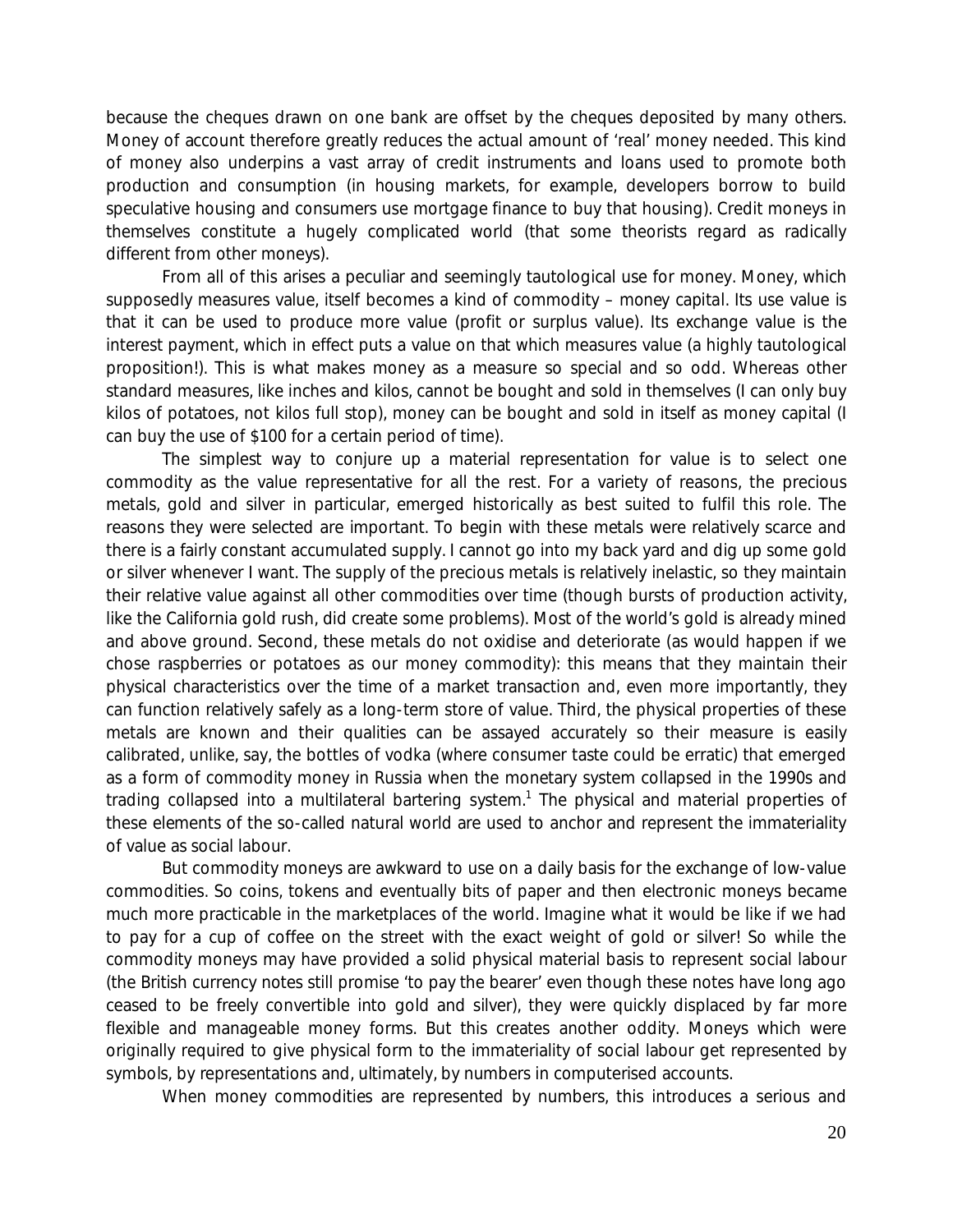potentially misleading paradox into the monetary system. Whereas gold and silver are relatively scarce and of constant supply, the representation of money as numbers allows the quantity of money available to expand without any technical limit. We thus see the Federal Reserve in our time adding trillions of dollars to the economy at the drop of a hat through tactics like quantitative easing. There seems no limit to such possibilities except that imposed by state policies and regulation. When the metallic basis of global moneys was totally abandoned in the 1970s, we indeed found ourselves in a potentially limitless world of money creation and accumulation. Furthermore, the rise of moneys of account and even more importantly of credit moneys (beginning with the simple use of IOUs) places a great deal of money creation in the hands of individuals and the banks rather than in the hands of state institutions. This calls forth regulatory impositions and interventions on the part of the state apparatus in what is often a desperate attempt to manage the monetary system. Astonishing and legendary episodes of inflation, such as that which occurred in the Weimar Republic in 1920s Germany, have emphasised the key role of the state in relation to maintaining confidence in the qualities and meaning of the paper money it issues. We will return to this when we look at the third foundational contradiction.

All these oddities in part arise because the three basic functions of money have quite different requirements if they are to be effectively performed. Commodity moneys are good at storing value but dysfunctional when it comes to circulating commodities in the market. Coins and paper moneys are great as a means or medium of payment but are less secure as a long-term store of value. Fiat currencies issued by the state with compulsory circulation (compulsory because taxes have to be paid in this currency) are subject to the policy whims of the issuing authorities (for example, debts can be inflated away by just printing money). These different functions are not entirely consistent with each other. But nor are they independent. If money cannot store value at all for more than an ephemeral moment, then it would be useless as a medium of circulation. On the other hand, if we are looking for money only as a means of circulation, then fake moneys can do the job just as well as the 'real' money of a silver coin. This is why gold and silver, which are great as measurers and storers of value, in turn need representing in the form of notes and paper/credit moneys if commodity circulation is to remain fluid. So we end up with representations of representations of social labour as the basis of the money form! There is, as it were, a double fetish (a double set of masks behind which the sociality of human labour for others is hidden).

With the aid of money, commodities can be labelled in the market with an asking price. That price may or may not be realised depending on conditions of supply and demand. But this labelling carries with it another set of contradictions. The price actually realised in an individual sale depends on particular conditions of supply and demand in a particular place and time. There is no immediate correspondence between this singular price and the generality of value. It is only in competitive and perfectly functioning markets that we can anticipate the convergence of all these singular realised market prices around some average price that represents the generality of value. But notice it is only because prices can diverge from value that the prices can move around so as to give a firmer representation of what the value might be. However, the market process offers many opportunities and temptations to disrupt this convergence. Every capitalist longs to be able to sell at a monopoly price and to avoid competition. Hence the name branding and the logo-laden sales practices that allow Nike to charge a monopoly price that permanently ensures departure from unified standards of value in sneaker production. This quantitative divergence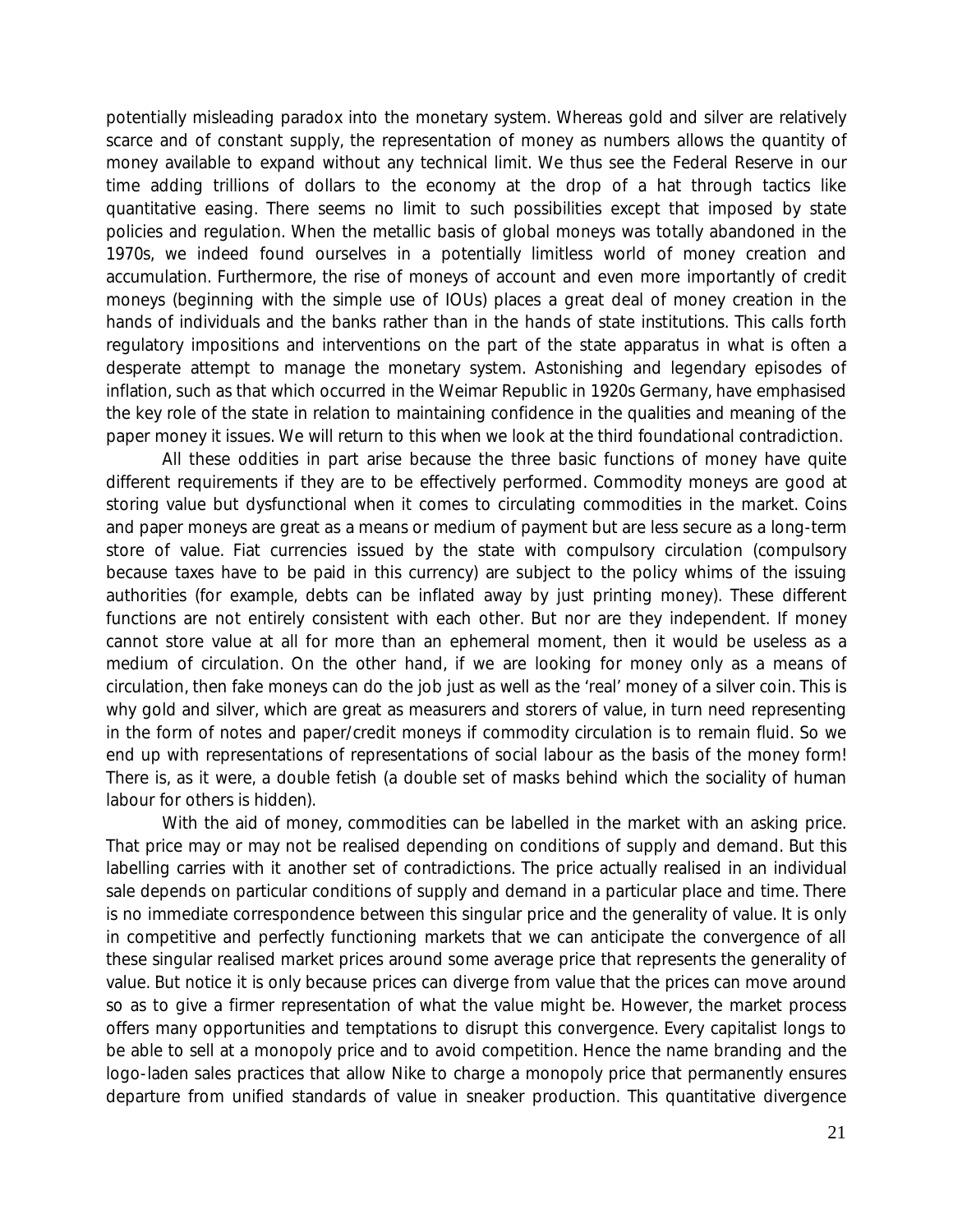between prices and values poses a problem. Capitalists necessarily respond to prices and not to values because in the marketplace they see only prices and can have no direct means of identifying values. To the degree that there is a quantitative departure of prices from values, so capitalists find themselves having to respond to the misleading representations rather than to the underlying values.

Furthermore, there is nothing to stop me putting this label called price on anything, no matter whether it is the product of social labour or not. I can hang the label on a plot of land and extract a rent for its use. I can, like all those lobbyists on K Street in Washington, legally buy influence in Congress or cross the line to sell conscience, honour and reputation to some highest bidder. There is not only a quantitative but a qualitative divergence between market prices and social values. I can make a fortune out of trafficking women, peddling drugs or clandestinely selling arms (three of the most lucrative businesses in contemporary capitalism). Even worse (if that is possible!), I can use money to make more money, as if it is capital when it is not. The monetary signals diverge from what the logic of social labour should be all about. I can create vast pools of fictitious capital – money capital loaned out to activities that create no value at all even as they are highly profitable in money terms and return interest to me. State debt to fight wars has always been funded by the circulation of fictitious capital – people lend to the state and get repaid with interest out of state tax revenues even though the state is destroying and not creating any value at all.

So here is yet another paradox. Money that is supposed to represent the social value of creative labour takes on a form – fictitious capital – that circulates to eventually line the pockets of the financiers and bondholders through the extraction of wealth from all sorts of non-productive (non-value-producing) activities. If you do not believe this, then you have to look no further than the recent history of the housing market to see exactly what I mean. Speculation on housing values is not a productive activity, yet vast amounts of fictitious capital flowed into the housing market up until 2007–8 because the rate of return on investments was high. Easy credit meant rising housing prices and high rates of turnover meant a plethora of opportunities to earn exorbitant fees and commissions on housing transactions. The bundling together of the mortgages (a form of fictitious capital) into collateralised debt obligations created a debt instrument (an even more fictitious form of capital) that could be marketed worldwide. These instruments of fictitious capital, many of which turned out to be worthless, were marketed to unsuspecting investors around the world as if they were investments certified by the rating agencies to be 'as safe as houses'. This was fictitious capital run wild. We are still paying the price for its excesses.

The contradictions that arise around the money form are, therefore, multiple. Representations, as we have already noted, falsify even as they represent. In the case of gold and silver as representations of social value, we see that we are taking the particular circumstances for the production of those precious metals as a general measure of the value congealed in all commodities. We in effect take a particular use value (the metal gold) and use it to represent exchange value in general. Above all, we take something that is inherently social and represent it in such a way that it can be appropriated as a form of social power by private persons. This last contradiction has deep and in some ways devastating consequences for the contradictions of capital.

To begin with, the fact that money permits social power to be appropriated and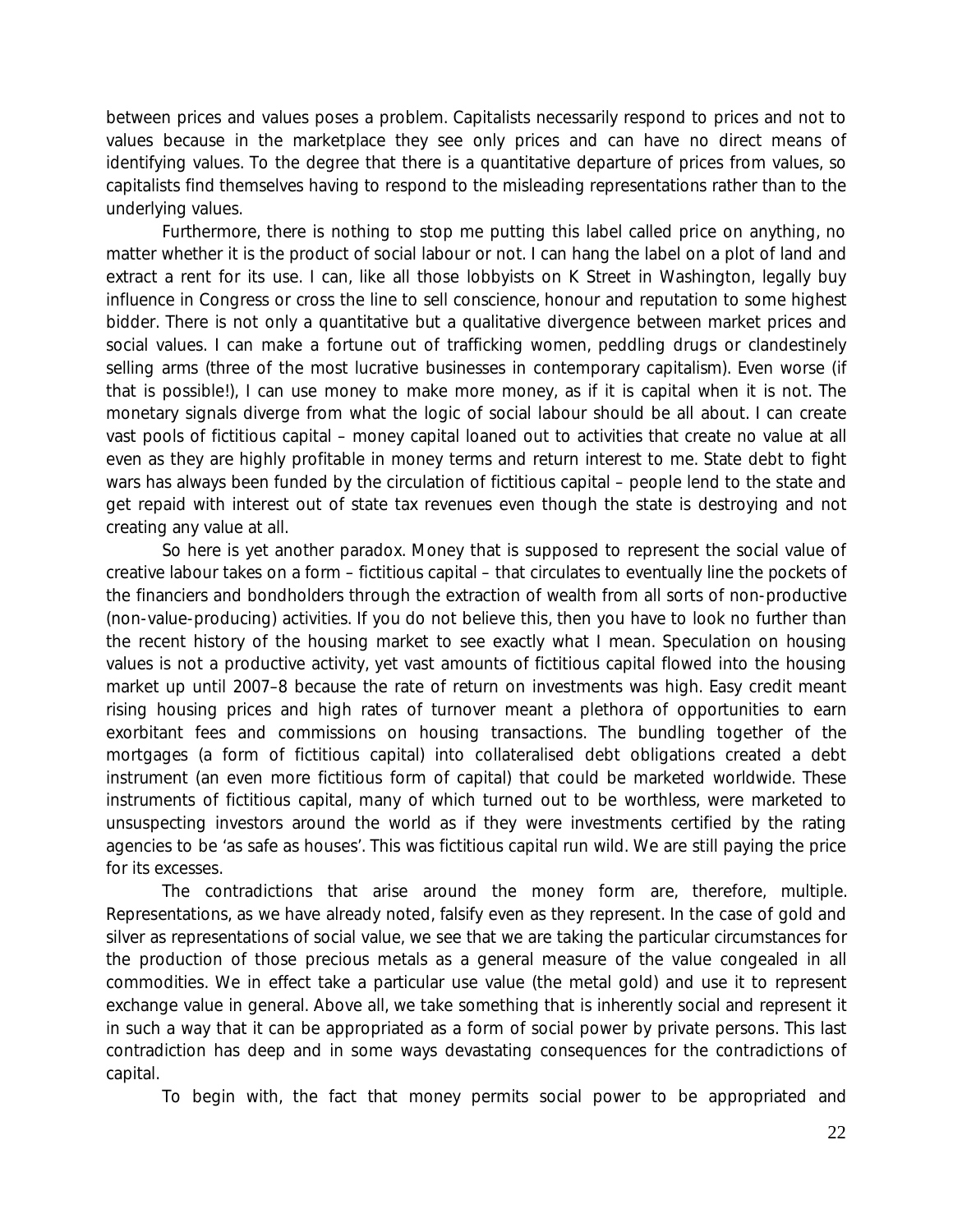exclusively utilised by private persons places money at the centre of a wide range of noxious human behaviours – lust and greed for money power inevitably become central features in the body politic of capitalism. All sorts of fetishistic behaviours and beliefs centre on this. The desire for money as a form of social power becomes an end in itself which distorts the neat demand– supply relation of the money that would be required simply to facilitate exchange. This throws a monkey wrench into the supposed rationality of capitalist markets.

Whether greed is an innate human behaviour or not can doubtless be debated (Marx, for example, did not believe so). But what is certain is that the rise of the money form and the capacity for its private appropriation has created a space for the proliferation of human behaviours that are anything but virtuous and noble. Accumulations of wealth and power (accumulations that were ritually disposed of in the famous potlatch system of pre-capitalist societies) have not only been tolerated but welcomed and treated as something to be admired. This led the British economist John Maynard Keynes, writing on 'Economic Possibilities for our Grandchildren' in 1930, to hope that:

When the accumulation of wealth is no longer of high social importance, there will be great changes in the code of morals. We shall be able to rid ourselves of many of the pseudomoral principles which have hag-ridden us for two hundred years, by which we have exalted some of the most distasteful of human qualities into the position of the highest virtues. We shall be able to afford to dare to assess the money motive at its true value. The love of money as a possession – as distinguished from the love of money as a means to the enjoyments and realities of life – will be recognized for what it is, a somewhat disgusting morbidity, one of those semi-criminal, semipathological propensities which one hands over with a shudder to the specialists on mental disease. All kinds of social customs and economic practices, affecting the distribution of wealth and of economic rewards and penalties, which we now maintain at all costs, however distasteful and unjust they may be in themselves, because they are tremendously useful in promoting accumulation of capital, we shall then be free, at last, to discard.<sup>2</sup>

So what should the critical response be to all this? To the degree that the circulation of speculative fictitious capital inevitably leads to crashes which exact a huge toll from capitalist society in general (and even more tragically from the most vulnerable populations therein), so an outright assault on the speculative excesses and the (largely fictitious) monetary forms that have evolved to promote them necessarily become the focus of political struggle. To the degree that these speculative forms have underpinned the immense increases in social inequality and the distribution of wealth and power such that an emergent oligarchy – the infamous 1 per cent (which is really the even more infamous 0.1 per cent) – now effectively controls the levers of all global wealth and power, so this also defines obvious lines of class struggle crucial to the future well-being of the mass of humanity.

But this is only the more obvious tip of the iceberg. Money is, it bears repeating, as inseparable from value as exchange value is inseparable from money. The bonds between the three are tightly woven. If exchange value weakens and ultimately disappears as the guiding means by which use values are both produced and distributed in society, so the need for money and all of the lustful pathologies associated with its use (as capital) and possession (as a consummate source of social power) will also disappear. While the utopian aim of a social order without exchange value and therefore moneyless needs to be articulated, the intermediate step of designing quasi-money forms that facilitate exchange but inhibit the private accumulation of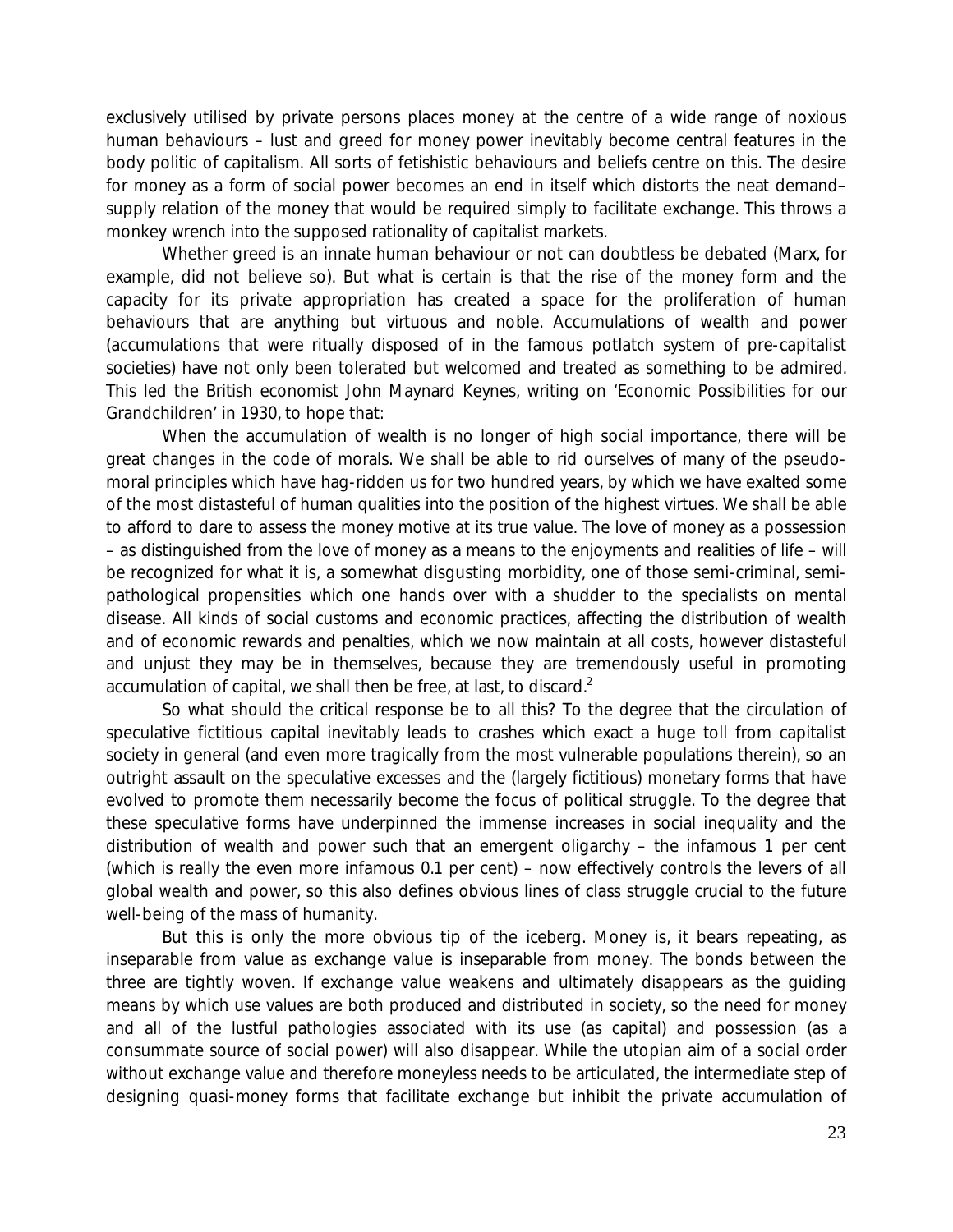social wealth and power becomes imperative. This can be done in principle. Keynes, in his influential *General Theory of Employment, Interest, and Money*, for example, cites 'the strange, unduly neglected prophet Silvio Gesell', who long ago proposed the creation of quasi-money forms that oxidise if not used. The fundamental inequality between commodities (use values) that decay and a money form (exchange value) that does not has to be rectified. 'Only money that goes out of date like a newspaper, rots like potatoes, evaporates like ether, is capable of standing the test as an instrument of exchange of potatoes, newspapers, iron and ether,' wrote Gesell.<sup>3</sup> With electronic moneys, this is now practicable, in ways that were not possible before. An oxidisation schedule can easily be written into monetary accounts such that unused moneys (like unused airline miles) dissolve after a certain period of time. This cuts the bond between money as a means of circulation and money as a measure and even more significantly as a store of value (and hence a primary means for the accumulation of private wealth and power).

Obviously, moves of this sort would require wide-ranging adjustments of other facets of the economy. If money oxidises it would be impossible to use that money to save for future needs. Investment pension funds, for example, would disappear. This is not so appalling a prospect as it might appear. To begin with, investment pension funds are vulnerable to becoming worthless anyway (because of underfunding, mismanagement, collapses in stock market values or inflation). The value of monetarily based pension funds is contingent and not secure, as many pensioners are now finding out. Social Security, on the other hand, is a form of pension right that does not in principle depend upon using money to save for the future. Today's workers provide for those who preceded them. Far better to organise future incomes by this means than by saving and hoping investments will pay off. A guaranteed minimum income (or minimal access to a collectively managed pool of use values) for all would obviate entirely the need for a money form that would allow private savings to guarantee future economic security.

The focus would then have to be on what really matters, which is the continuous creation of use values through social labour and the eradication of exchange value as the principal means by which the production of use values is organised. Marx, for one, believed that reforms within the monetary system would not in themselves guarantee the dissolution of the power of capital and that it was illusory to believe that tinkering with monetary forms could be the cutting edge of revolutionary change. He was, I believe, correct in this supposition. But what I think his analysis also makes clear is that the evolution of an alternative to capital would require as a necessary but not sufficient condition a radical reconfiguration of how exchange is organised and the ultimate dissolution of the power of money not only over social life but, as Keynes indicates, over our mental and moral conceptions of the world. Envisaging a moneyless economy is one way to get a measure of what an alternative to capitalism might look like. The possibility of this, given the potentialities of electronic moneys or even substitutes for money, may not be so far off. The rise of new forms of cybercurrency, such as Bitcoin, suggest that capital itself is now on the way to invent new monetary forms. It is opportune and wise, therefore, for the left to frame political ambitions and political thought around this ultimate objective.

An alternative monetary politics of this sort becomes more imperative when we consider a particularly dangerous immediate problem. The contemporary form that money assumes has achieved the status of a double fetish – an abstracted representation (pure numbers stored on a computer screen) of a concrete representation (like gold and silver) of the immateriality of social labour. When money takes the form of mere numbers, then its potential quantity is limitless. This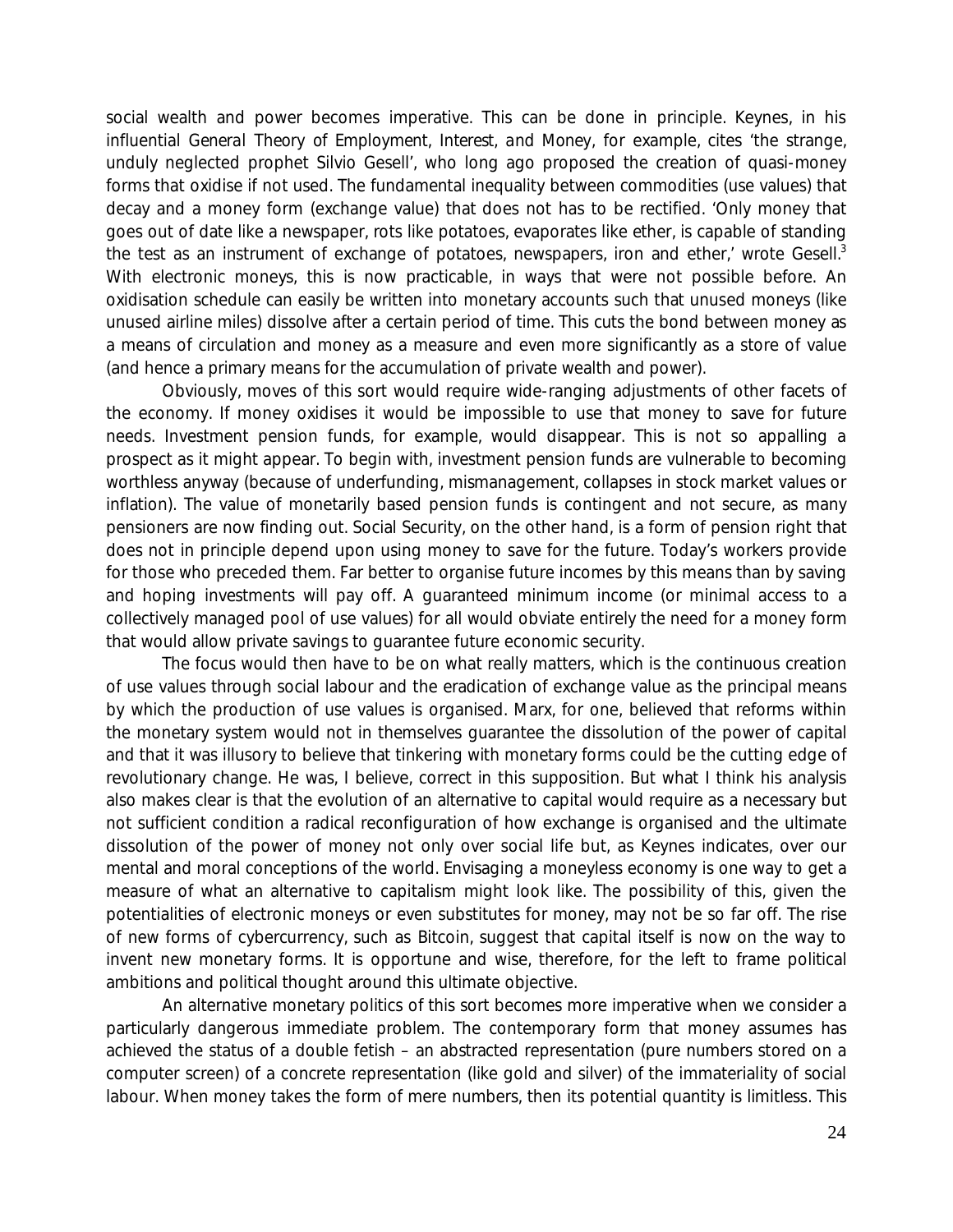permits the illusion to flourish that limitless and unending growth of capital in its money form is not only possible but desirable. Against this, even a casual examination of the conditions pertaining to the development of social labour and the augmentation of value shows that compounding growth for ever is impossible. This opposition, as we will see later, lies at the root of one of the three most dangerous contradictions of capital, that of compounding growth.

When money was constrained by being anchored, however weakly, in the material availability and relative scarcity of the physical money commodities, then there was a material restraint upon the infinite creation of money. The abandonment of the metallic base of the world's money supply in the early 1970s created a whole new world of possible contradictions. Money could be printed ad infinitum by whoever was authorised to do so. The money supply lay in the hands of fallible human institutions such as the central banks. The danger was accelerating inflation. It is no accident that after a brief period of rising inflation towards the end of the 1970s in the United States in particular, the world's central bankers (led by Paul Volcker at the US Federal Reserve) all converged on the sole policy of containing inflation at all costs, thereby abandoning responsibility for employment and unemployment. When the European Central Bank was formed to deal with the euro, its sole mandate was to control inflation and nothing else. That this played out disastrously when the sovereign debt crises hit several European countries after 2012 testifies to a chronic inability within the institutions that capital sets up to regulate its own excesses, to understand the contradictory logic embedded in the monetary form that capital now necessarily assumes. It is therefore no surprise that the crisis that broke out in 2007–8 was a crisis that took in the first instance a financial form.

**Contradiction 3 Private Property and the Capitalist State** 

Commodities do not take themselves to market. Individual agents – buyers and sellers – come together in the market to trade commodities for money and vice versa. For this to occur, both buyers and sellers must have exclusive rights of disposal and appropriation over the commodities and the moneys that they hold. Exchange value and money jointly presume the existence of individual private property rights over both commodities and money.

To clear the air, let me first make a distinction between individual appropriation and private property. We all of us, as living persons, appropriate things in the course of actively making use of them. I appropriate food when I eat it, I appropriate a bicycle when I ride it, I appropriate this computer while writing this. My use of many of the processes and things available to me precludes anyone else from using them when I am using them. There are, however, some items whose use is not exclusionary. If I watch a TV programme this does not prevent others from so doing. And there are other goods ('public goods') that are often held and used in common, though usually with limitations. I use the street, as do many others, but there is a limit to how many people a street can hold and there are certain activities that either by custom or by law are prohibited upon the street (for example, defecation on the streets of New York). For many processes and things, however, an exclusive relationship exists between the user(s) and that which is being used. This is not the same thing as private property.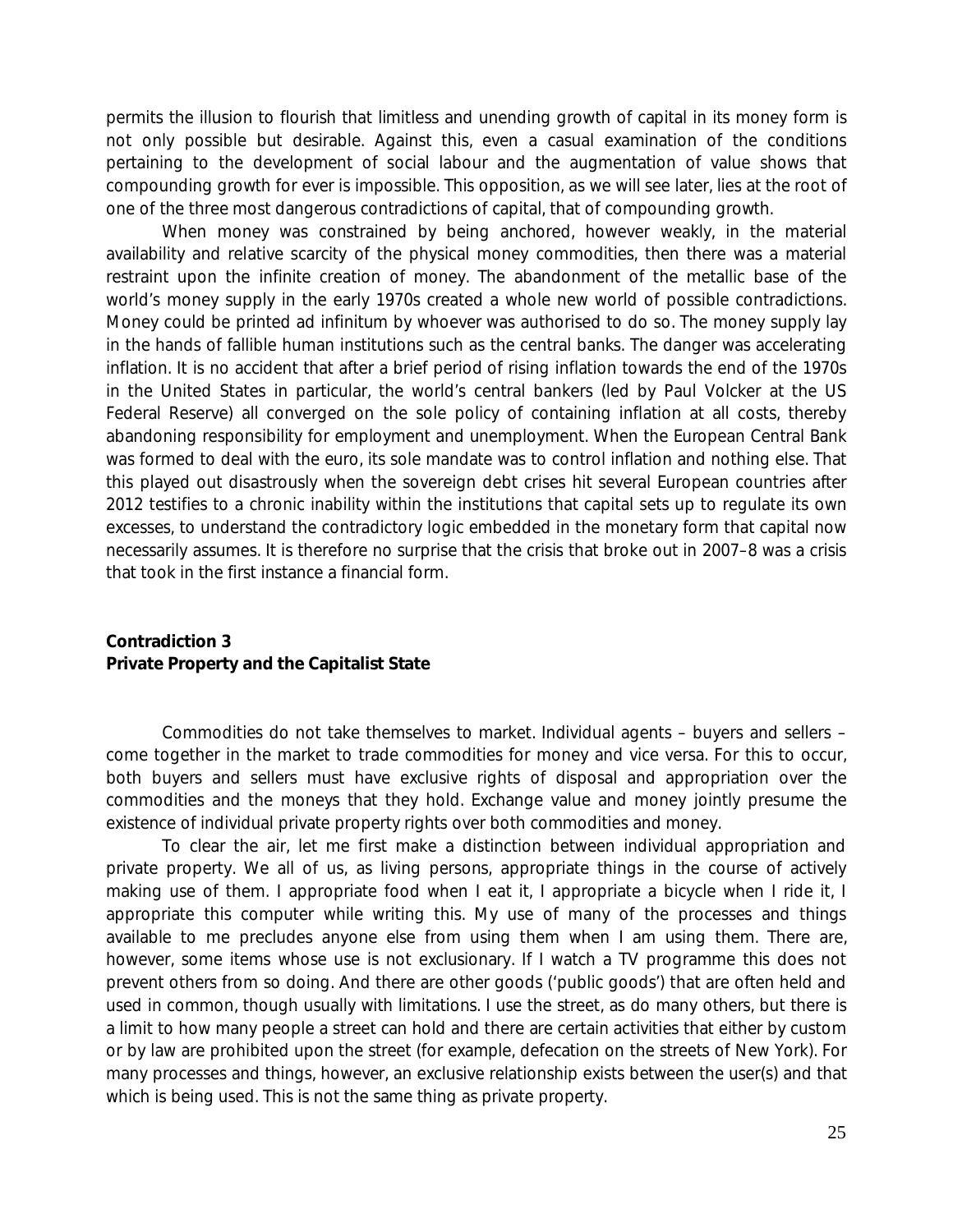Private property establishes an exclusive ownership right to a thing or a process whether it is being actively used or not. At the root of commodity exchange there lies the presupposition that I do not myself actively want or need the commodity I offer for trade. Indeed, the very definition of a commodity is something that is produced for someone else to use. Private property rights confer the right to trade away (alienate) that which is owned. A difference then emerges between what are called usufructuary rights (rights that pertain to active use) and exclusionary permanent ownership rights. This difference has often been the source of confusion, particularly throughout the history of colonialism. Indigenous populations frequently operate on the basis of usufructuary rights to land, for example (this is the case with shifting agriculture). Colonial powers typically imposed exclusionary ownership rights and this was the source of a great deal of conflict. Populations that moved around from one site to another, following their herds or moving from exhausted land to fresh and more fertile land, suddenly found themselves barred from moving by the existence of fences and barbed wire. They often found themselves prevented from using land that they had traditionally regarded as open for use because someone now owned it in perpetuity even if it was not used. The indigenous population in North America suffered greatly from this. In contemporary Africa people's customary and collective resource rights are currently being pellmell converted to an exclusionary private property rights regime by what many regard as fraudulent agreements between, for example, village chiefs (who have customarily held the land in trust for their people) and foreign interests. This constitutes what is generally referred to as a huge 'land grab' by capital and foreign states for control over Africa's land and resources.

Private property rights presuppose a social bond between that which is owned and a person, defined as a juridical individual, who is the owner and who has the rights of disposition over that which is owned. By a marvellous sleight of juridical reasoning, it has transpired that ownership is vested not only in individuals like you and me but also in corporations and other institutions which, under the law, are defined as legal persons (even though, as many like to point out, corporations cannot be jailed when they do wrong in the same way that living persons can). The existence of this social bond is recognised in almost all bourgeois constitutions and connects ideals of individual private property with notions of individual human rights, the 'rights of man' and doctrines and legal protections of those individual rights. The social bond between individual human rights and private property lies at the centre of almost all contractual theories of government.

Private property rights are in principle held in perpetuity. They do not expire or dissipate through lack of use. They can pass from one generation to another through inheritance. As a result, there is an inner connection between private property rights and non-oxidisable forms of money. Only the latter can last in perpetuity. But the evolution of forms of paper and fiat money whose relative value is subject to degradation (through, for example, inflation) undermines the initially secure connection between the perpetuity and stability of money forms and that of private property. Furthermore, under the doctrine of *res nullius*, most famously embraced by John Locke, only that private property in land which is productive of value (that is, which involves the application of productive social labour for commodity production) is deemed legitimate. Failure to produce value (and surplus value) not only justified the wholesale dispossession of the land rights of the Irish by the British, it also justified the wiping out and dispossession of 'unproductive' indigenous populations to make way for the 'productive' colonisers particularly throughout the Americas and now across much of Africa. The contemporary version of this doctrine in advanced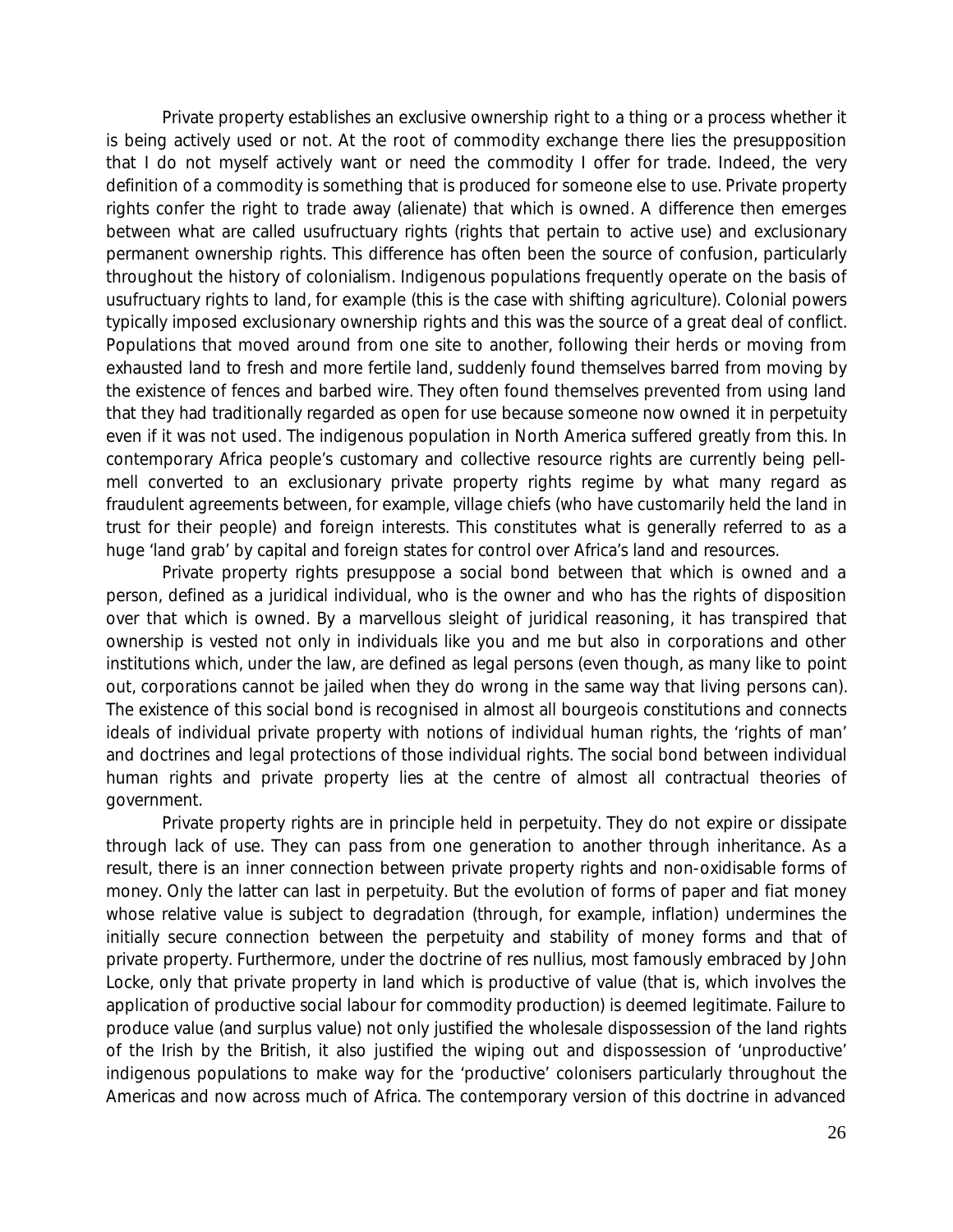capitalist societies is that of eminent domain, through which the appropriation of private property in land to bring it into a condition of higher and better usage is legally justified. Private property in both land and money is only, therefore, contingently perpetual.

The imposition of private property rights depends upon the existence of state powers and legal systems (usually coupled with monetary taxation arrangements) that codify, define and enforce the contractual obligations that attach to both private property rights and the rights of juridical individuals. There is a good deal of evidence that the coercive power of the state played an important role in opening spaces within which capital could flourish well before private property regimes became dominant. This was as true in the transition from feudalism to capitalism in Europe as it later became when the Chinese set up special economic zones for capitalist activity in southern China after 1980. But in between usufructuary and private property rights lies a plethora of common property or customary rights, which are often confined to a given polity (like a village community or more broadly across a whole cultural regime). These rights are not necessarily open to all, but they do presuppose sharing and cooperative forms of governance between the members of the polity. The eradication of usufructuary rights and the infamous process of enclosure of the commons have led to the dominance of a system of individualised private property rights backed by state power as *the* basis for exchange relations and trade. This is the form consistent with capital circulation and accumulation.

To be private property, however, a thing or process has to be clearly bounded, nameable and identifiable (in the case of land, this rests on cadastral mapping and the construction of a land registry). Not everything is susceptible to that condition. It is almost impossible to imagine the air and the atmosphere being divisible into private property entities that can be bought and sold. What is remarkable, however, is the lengths to which capital has gone to extend the reach of an individualised private property rights regime deep into the heart of biological processes and other aspects of both the social and the natural world in order to establish proprietary rights. There is a fierce ongoing struggle over the proprietary rights to knowledge of natural processes, for example. The field of intellectual property rights in particular is currently riddled with controversy and conflict. Should knowledge be universally available to all or privately owned?

An individualised private property rights regime lies at the basis of what capital is about. It is a necessary condition and construction in the sense that neither exchange value nor money could operate in the way it does without this legal infrastructure. But this rights regime is beset by contradictions. As in the case of money, the contradictions are multiple rather than singular. This is so in part because of the way in which the contradictions between use value and exchange value and between money and the social labour which it represents spill over into the individualised private property rights regime.

The first and most obvious line of contradiction is between the supposedly 'free' exercise of individual private property rights and the collective exercise of coercive regulatory state power to define, codify and give legal form to those rights and the social bond that knits them so closely together. Legal definitions of the individual and, hence, a culture of individualism arose with the proliferation of exchange relations, the rise of monetary forms and the evolution of the capitalist state. All but the most rabid of libertarians and the most extreme of anarchists will agree, however, that some semblance of state power has to exist in order to sustain the individualised property rights and structures of law that, according to theoreticians like Friedrich Hayek, guarantee the maximum of non-coercive individual liberty. But these rights have to be enforced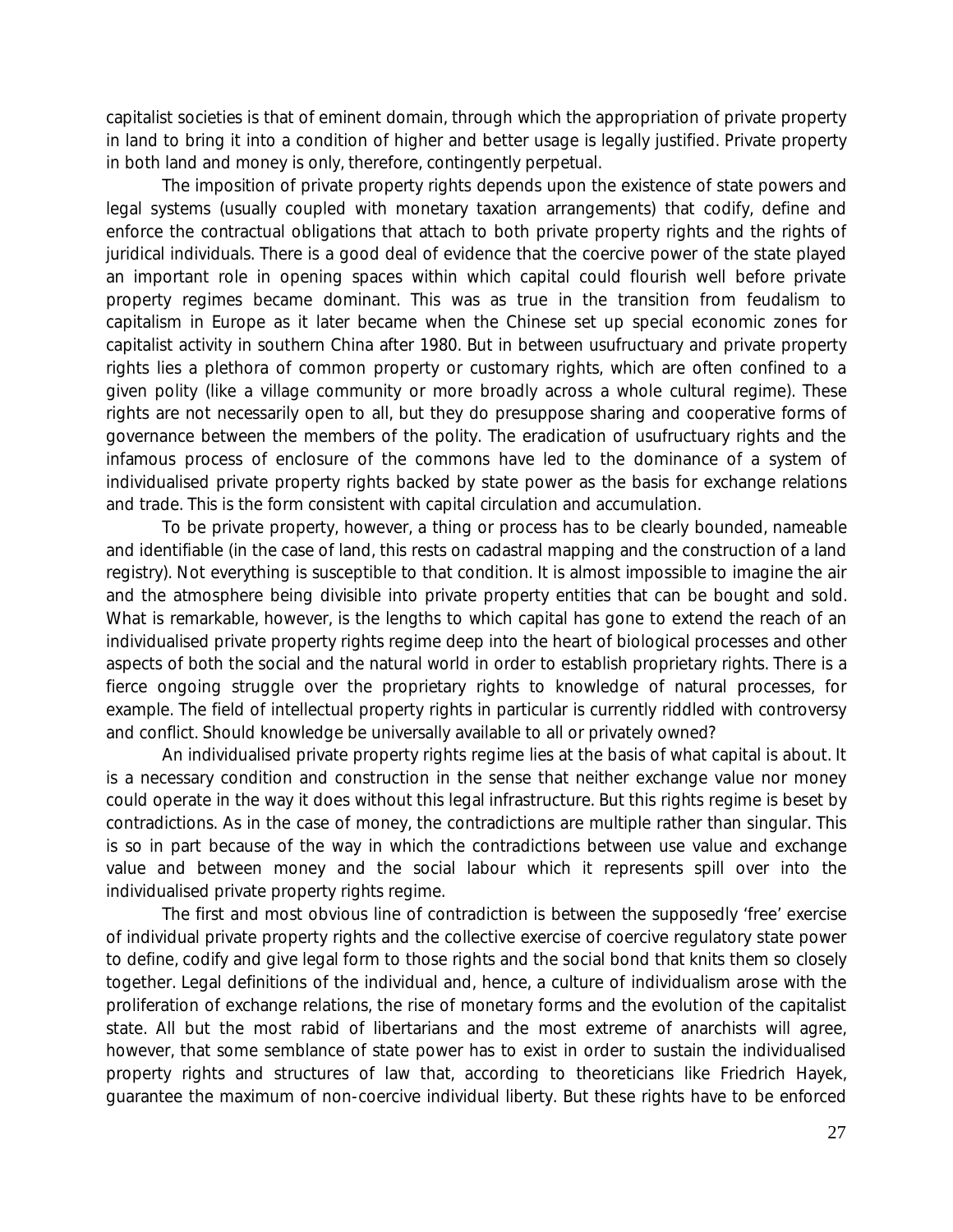and it is at this point that the state, with its monopoly over the legitimate use of force and violence, is called upon to repress and police any transgressions against the private property rights regime. The capitalist state must use its acquired monopoly over the means of violence to protect and preserve the individualised private property rights regime as articulated through freely functioning markets. The centralised power of the state is used to protect a decentralised private property system. However, the extension of the status of personhood and juridical individual to powerful corporations and institutions obviously corrupts the bourgeois utopian dream of a perfected world of individual personal liberty for all on the basis of democratically dispersed ownership.

There are many problems within the realm of market exchange that prompt the state to go far beyond a simple 'nightwatchman' role as guardian of private property and of individual rights. To begin with, there are problems of the provision of collective and public goods (such as highways, ports and harbours, water and waste disposal, education and public health). The field of physical and social infrastructures is vast and of necessity the state must be involved either in directly producing or in mandating and regulating the provision of these goods. In addition, the state apparatus itself must be built not only to administer but to secure the institutions it has to protect (hence the creation of military and police capacities and powers and the funding of these activities through taxation).

Above all, the state has to find a way to govern and administer diverse, often restive and fractious populations. That many capitalist states have ended up doing so through the institution of democratic procedures and mechanisms of governmentality to elicit consent rather than by resorting to coercion and force has led some to suggest, erroneously in my view, an inherent bond between democratisation and capital accumulation. That some form of bourgeois democracy has proved to be generally more effective and efficient as a form of governance within capitalism in general is, however, undeniable. But this outcome has not necessarily been a consequence of capital's rise to dominance as the economic engine of a social formation: it owes its dynamic to broader political forces and to long-standing attempts to find collective forms of governance that effectively bridge the tension between the potential arbitrariness of state autocratic power and the popular desire for individual liberty and freedom.

Then there is the pervasive problem of what to do about market failures. These arise because of so-called externality effects, defined as real costs which are not (for some reason) registered in the market. The most obvious field of externalities is pollution, where firms and individuals do not pay for deleterious effects on air, water and land qualities through their actions. There are other forms of both positive and negative externality effects that typically lead to calls for collective rather than individual action – the exchange value of housing, for example, is captive to externality effects since investment or disinvestment in one house in a neighbourhood has an effect (either positive or negative) on the value of houses in the immediate vicinity. One form of state intervention designed to cope with problems of this sort is land-use zoning.

Most people concede the legitimacy of state or other forms of collective action to control and regulate those activities that generate strong negative externality effects. In all of these instances the state necessarily has to encroach upon the exercise of individual liberties and private property rights. The contradiction between use and exchange values spills over to have profound effects upon the relation between centralised state power and the free exercise of decentralised individual private property rights. The only interesting question is how far does the state go and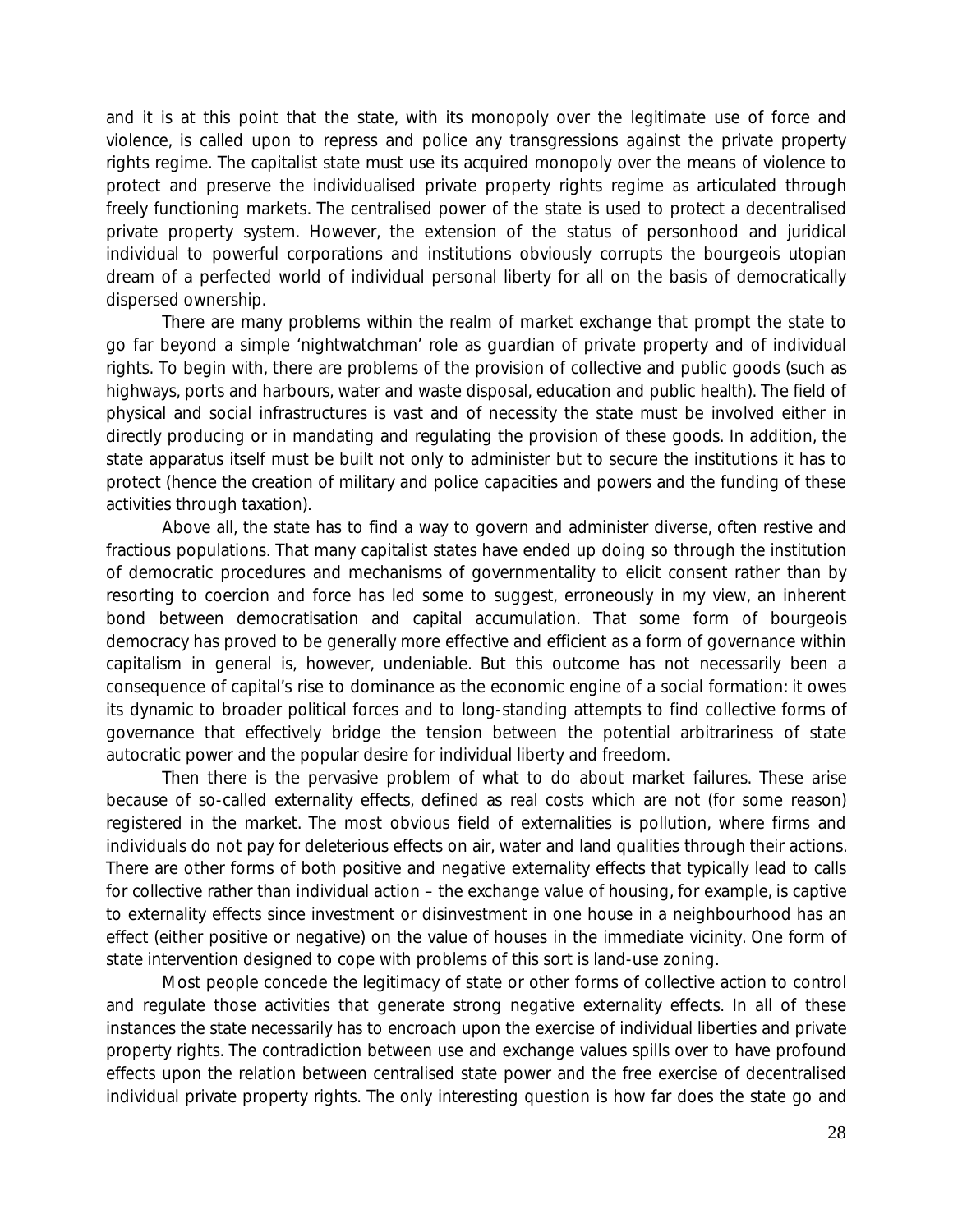to what degree that encroachment might be based on coercion rather than the building of consent (a process that unfortunately entails the cultivation of nationalism). In any case, the state has to have a monopoly over the legalised use of violence to exercise such functions.

That monopoly also becomes explicit in the way the state in both its pre-capitalist and its capitalist incarnations has been pre-eminently a war-making machine embroiled in geopolitical rivalries and geo-economic strategising on the world stage. Within the framework of an emergent and perpetually evolving interstate global system, the capitalist state is involved in the pursuit of diplomatic, trading and economic advantages and alliances to secure its own wealth and power (or, more accurately, the wealth, status and power of its leaders and at least some segments of the population) by enhancing the capacity of property-rights holders to amass more and more wealth in the territory in which they reside. In so doing, war – classically defined as diplomacy by other means – becomes a crucial tool of geopolitical and geo-economic positioning in which the amassing of wealth, competitive power and influence within the territorial confines of the state becomes a distinctive aim.

But to fight wars and engage in such manoeuvrings the state requires adequate economic resources. The monetisation of its war-making activities lay at the root of the construction of what economic historians refer to as the fiscal-military state from the fifteenth century onwards. At the heart of this state lay the construction of what I call the 'state–finance nexus'. In the British case this was most clearly symbolised by the alliance between the state apparatus on the one hand and the London merchant capitalists on the other. The latter effectively funded the state's war-making powers by securing the national debt in return for an exclusive charter to monopolise and manage the monetary system through the formation of the Bank of England in 1694. This was the world's first central bank. It subsequently became a model for the rest of the capitalist world to follow.

This highlights a key relationship between the state and money. Silvio Gesell, I think, has it right:

Money requires the State, without a State money is not possible; indeed the foundation of the State may be said to date from the introduction of money. Money is the most natural and the most powerful cement of nations … The fact that money is indispensable, and that State control of money is also indispensable, gives the State unlimited power over money. Exposed to this unlimited power the metal covering of money is as chaff before the wind. Money is as little protected by the money-material from abuse of State power as the constitution of the State is protected from arbitrary usurpation of power by the parchment upon which it is written. Only the State itself, the will of those in power (autocrats or representatives), can protect money from bunglers, swindlers and speculators – on condition that those in power are capable of purposeful use of their power. Up to the present they have never, unfortunately, possessed this capability.<sup>1</sup>

Yet, Gesell surprisingly suggests, 'the security of paper-money is greater than that of metal money'. This is so precisely because 'paper-money is secured by all the interests and ideals which weld people into a State. The paper-money of a State can only go down with the State itself.' The state, which is usually defined by its monopoly over the legitimate use of violence, acquires another key function: it must have monopoly power over money and the currency.

There are two caveats to this argument. First, this monopoly power is generic to the state and not particular. The global monetary system is hierarchical in character. The US dollar has functioned as the reserve currency for the global monetary system since 1945 and the USA has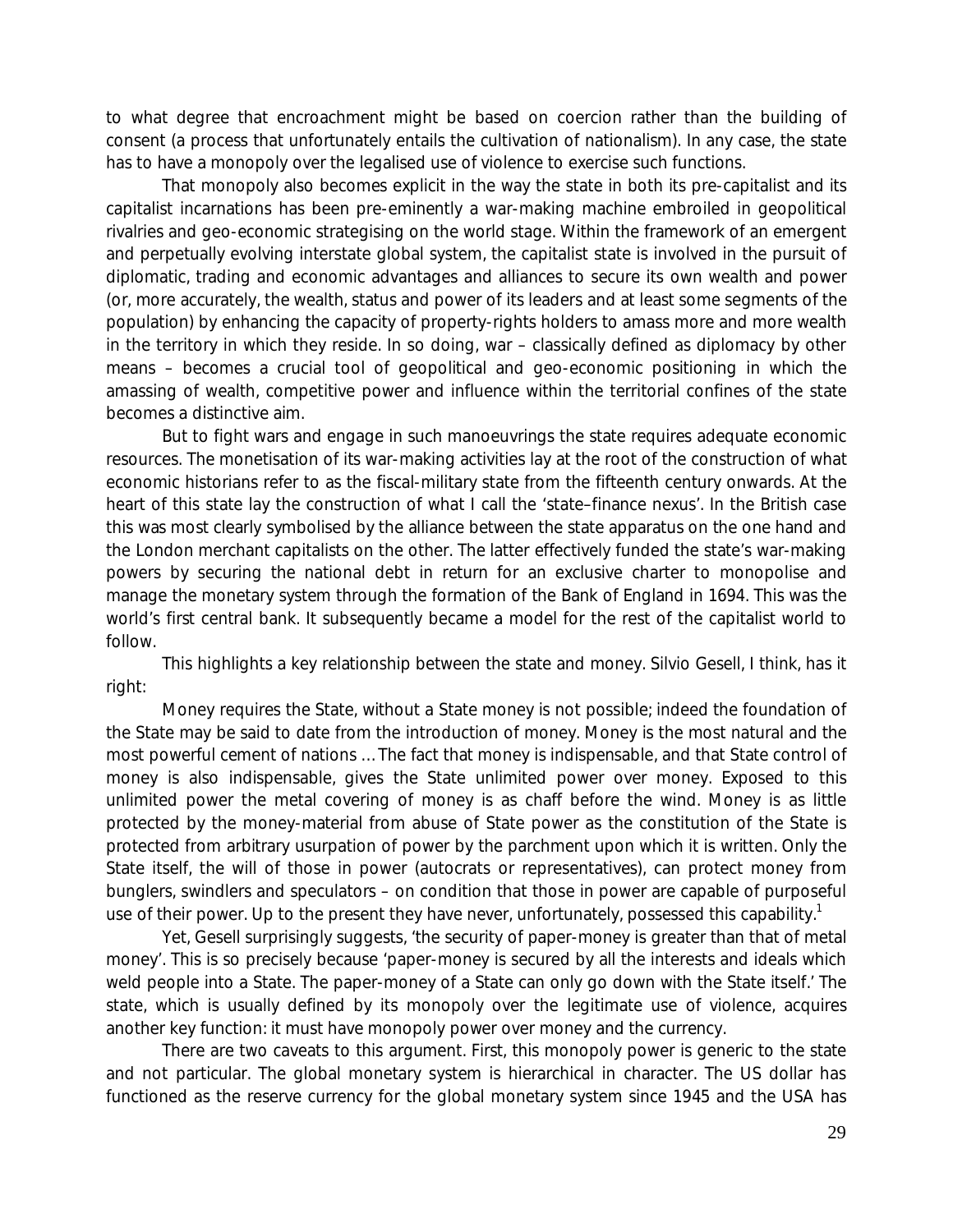exclusive rights of seignorage (creation) of that money. The monetary powers of other states are circumscribed because international debts are typically denominated in US dollars and have to be paid in dollars. An individual state cannot monetise its debts by printing its own currency because the immediate effect will be to devalue the local currency against the US dollar. There are other currencies which might be used for global trade – pounds sterling (which used to be the global reserve currency), the euro and the yen and maybe in the future the Chinese yuan. But these have so far not threatened the position of the US dollar and occasional proposals to replace the dollar with a market-basket of currencies (of the sort that Keynes originally proposed at Bretton Woods in 1944) have so far been rebuffed by the USA. Considerable benefits accrue to the USA, after all, from its control over the global reserve currency. US imperial power has been exercised either directly or indirectly by dollar diplomacy. The hegemony of the US state in the world system is largely sustained by its control over the world currency and its ability to print money to pay, for example, for its excessive military expenditures. In the face of this, individual states may give up their role over their own currency. Ecuador, for example, uses US dollars. When the euro came into being, the individual states surrendered their monopoly power over their currencies to a set of supra-national institutions (the European Central Bank) dominated by Germany and to a lesser degree by France.

The second caveat is that this monopoly right of the state over the currency can be subcontracted, as it were, to merchant and banking capitalists through the chartering of central banks that are nominally independent of direct democratic or state political control. This is the case with the Bank of England, the US Federal Reserve and the European Central Bank. These powerful institutions exist in a liminal space between the state and the private banks. They are institutions which, along with the Treasury Departments of the state government, form the state– finance nexus that has long functioned as the 'central nervous system' for regulating and promoting capital. The state–finance nexus has all the characteristics of a feudal institution, because its operations are usually hidden from view and shrouded in mystery. It operates more like the Vatican or the Kremlin than like an open and transparent institution. It assumes a human face only at times of difficulty, when, for example, Hank Paulson (Secretary of the Treasury) and Ben Bernanke (Chair of the Federal Reserve) jointly took to the airwaves to dictate national policy in the wake of the collapse of Lehman Brothers in September 2008, when both the Executive Branch and Congress appeared paralysed and fearful. 'When the financial system and the state– finance nexus fails, as it did in 1929 and 2008, then everyone recognises there is a threat to the survival of capital and of capitalism and no stone is left unturned and no compromise left unexamined in the endeavours to resuscitate it.<sup>2</sup>

But all is not always harmonious in the relation between the capitalist state and private property. To the degree that the state embraces some form of democracy in order to counteract the absolutist and autocratic state forms that can be arbitrarily hostile or unreceptive to certain of the requirements of capital, regarding, for example, freedom of movement, so it is opened up to populist influences of various sorts. If, as sometimes happens, it is captured by organised labour and left political parties, so its powers may be deployed to curb the powers of capital as private property. Capital can then no longer operate freely in many domains of the economy (labour markets, labour processes, income distributions and the like). It finds itself forced to operate in the framework of a veritable regulatory forest that circumscribes its freedoms. From time to time, therefore, the contradiction between state and private property gets heightened into an absolute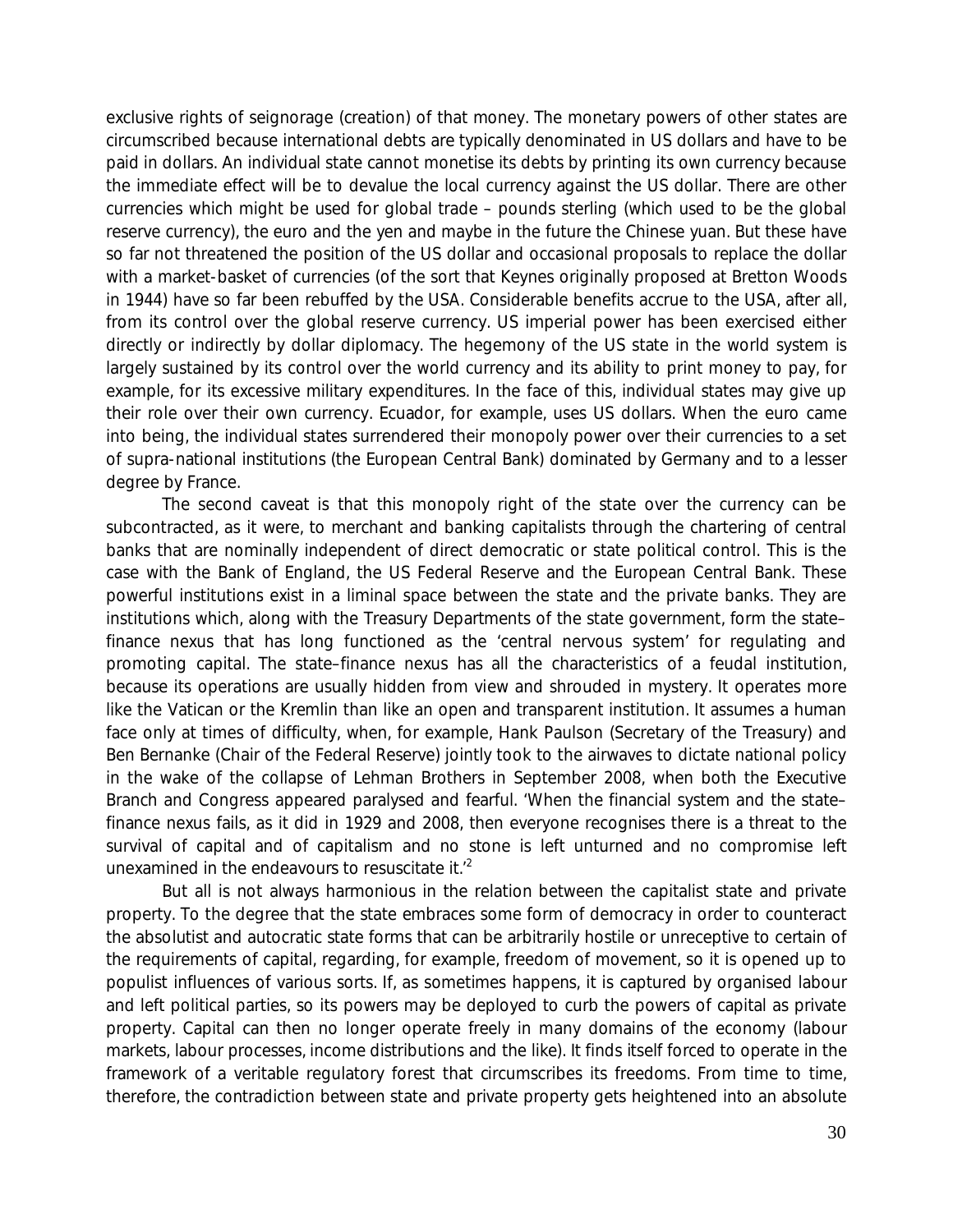contradiction that pits public against private, state against market. Fierce ideological and political battles can erupt around this contradiction.

But let me be clear: I am not here trying to write out a general theory of what the capitalist state is all about. I am simply drawing attention to those aspects and specific functions of the state that have to operate in a certain way to support the reproduction of capital. Given its powers of taxation and the state's susceptibility to political influences and interests, state powers can sometimes be redirected politically to economic ends in ways that trump private entrepreneurial activity and interests. During phases of social democratic political control (of the sort that was set up in Britain after the Second World War as well as in some European countries) and under various forms of *dirigiste* governmentality (of the sort characteristic of France under de Gaulle, Singapore under Lee Kuan-Yew and many other East Asian states, including China), state institutions can be created and organised as economic agents that either assume control of the commanding heights of the economy or guide investment decisions. Government planning at a variety of scales (macroeconomic, urban, regional and local) takes centre stage sometimes in competition with but more often in partnership with private and corporate activities. A large segment of capital accumulation then passes through the state in ways that are not necessarily directed to profit-maximising but to social or geopolitical ends. Even in states most devoted to the principles of privatisation and neoliberalisation, the military-industrial complex is set apart from the rest of the economy as a lucrative trough at which private subcontracted interests freely feed.

From the other end of the political spectrum, the manner of organising state finances is something libertarians clearly see as profoundly contradictory to individual liberties and freedoms. It passes monopoly control over money and credit to a non-elected and undemocratic set of institutions, headed by the central bankers. A critic like Thomas Greco therefore argues:

The politicization of money, banking, and finance (which prevails throughout the world today) has enabled the concentration of power and wealth in few hands – a situation that has been extremely damaging to societies, cultures, economies, democratic government, and the environment. National governments have arrogated to themselves virtually unlimited spending power, which enables them to channel wealth to favored clients, to conduct wars on a massive scale, and to subvert democratic institutions and the popular will. The privileged private banking establishment has managed to monopolize everyone's credit, enabling the few to exploit the many through their partiality in allocating credit, by charging usury (disguised as 'interest') and increasingly exorbitant fees, and by rewarding politicians for their service in promoting their interests.<sup>3</sup>

The libertarian argument, which is by no means implausible, is that this was what subverted the possibility of a genuine bourgeois democracy characterised by the maximum of individual liberty from the seventeenth century onwards. This is the system that in addition forces compounding growth, invites 'environmental destruction and rends the social fabric while increasing the concentration of power and wealth. It creates economic and political instabilities that manifest in recurrent cycles of depression and inflation, domestic and international conflict, and social dislocation.<sup>,4</sup> For this reason both left and right wings of the political spectrum in the United States tend to be antagonistic to institutions like the Federal Reserve and the International Monetary Fund.

The balance of the contradiction between private interests and individual liberties on the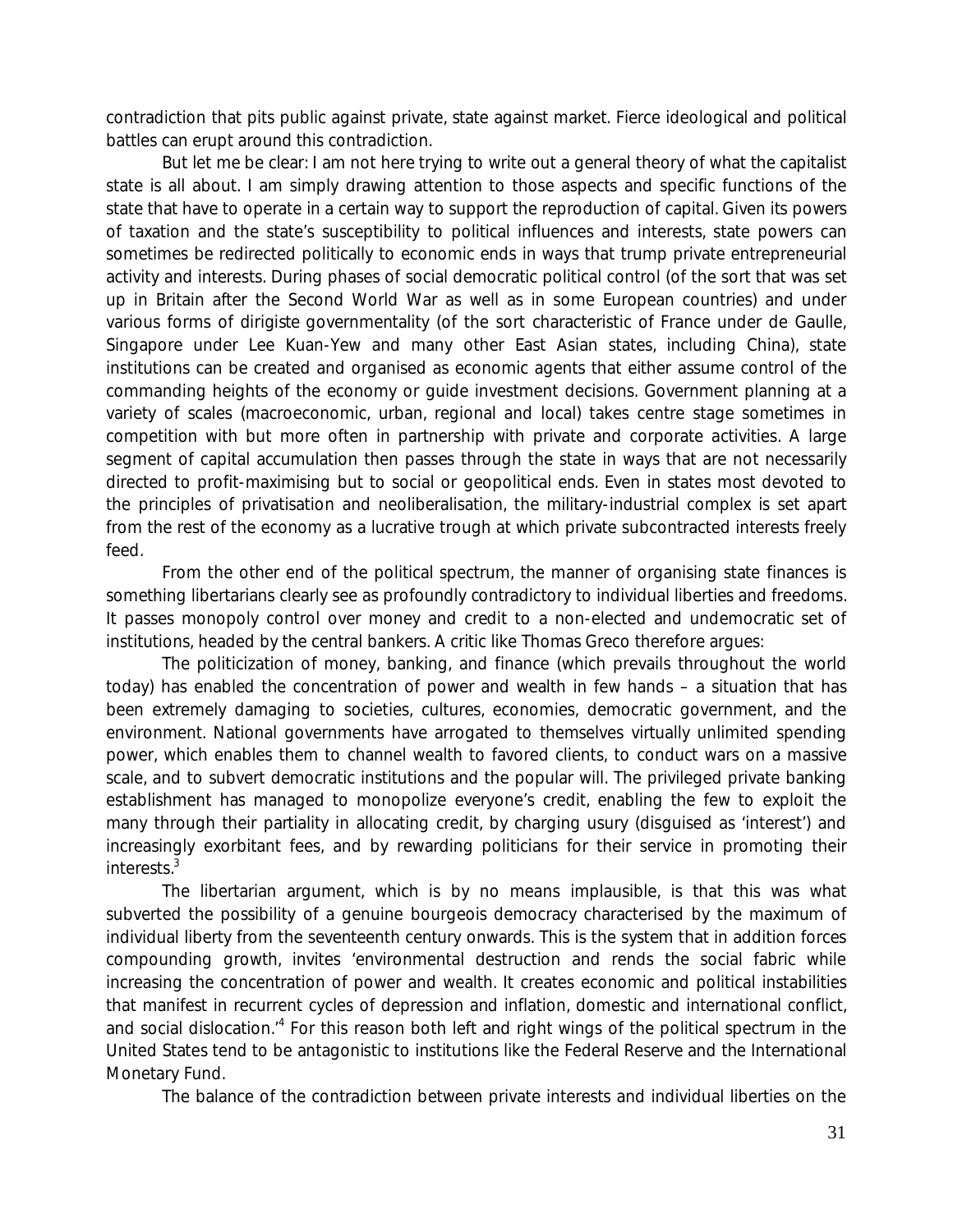one hand and state power on the other has shifted most decisively in recent years towards the undemocratic, autocratic and despotic centres of the state apparatus, where they are backed by the increasing centralisation and militarisation of social control. This does not mean that the decentred powers of individual property owners are dissolved or even at risk. Indeed, those powers are enhanced as capital is increasingly protected against any and all forms of social opposition: for example, from labour or from environmentalists. Decentralisation is in any case often an optimal strategy for maintaining centralised control. The Chinese have in recent times consciously deployed this principle very effectively. It is nowhere more evident than in the state organisation of money power in commodity markets.

Since I have in preceding sections frequently referred to the housing market and the crisis in the property market as an example, let me briefly explain how it all works in this context. Private property rights underpin home ownership and capitalist states have systematically supported by various means (from active subsidies to advertising and rhetoric of the dreams of home ownership) the extension of home ownership to more and more segments of the population. This has in part been to ensure a continuous growth of the property market as a field of active and lucrative capital accumulation, but it has also performed a crucial ideological function, consolidating popular and populist support for the strategy of providing use values through exchange value mechanisms: in other words, support for the capitalist way. The active governmental support for home ownership in the United States, for political as well as economic reasons, consequently played its part in fostering the sub-prime mortgage crisis that brought down some of the major private investment institutions but also brought the quasi-public institutions of Fannie Mae and Freddie Mac into the ranks of bankruptcy, from which they had to be rescued by temporary nationalisation.

So what, then, must the political strategy in relation to this contradiction between state and private property be? A simple argument to try to restore the balance and enhance individual liberties (as many on both the left and the right of the political spectrum seem to favour these days) cannot suffice, in part because the balance has shifted so dramatically towards arbitrary state power and also because faith in the state as a potentially benevolent agent has largely faded. The return of the state to a pure 'nightwatchman' role will only further unleash the powers of what is already a largely unregulated capital to do as it will without any social or long-term constraints.

The only viable alternative political strategy is one that dissolves the existing contradiction between private and individual interests on the one hand and state power and interests on the other and replaces it with something else. It is in this context that much of the current left concern with the re-establishment and reclamation of 'the commons' makes so much sense. The absorption of private property rights into a comprehensive project for the collective management of the commons and the dissolution of autocratic and despotic state powers into democratic collective management structures become the only worthy long-term objectives.

These objectives make sense when applied to money and credit. The reclamation of money and credit as a form of the democratically regulated commons is imperative if the trend towards autocracy and monetary despotism is to be reversed. Severing the activities of money creation from the state apparatus becomes imperative in the name of strengthening and democratising collective liberties and freedoms. Since the power of the capitalist state rests in part on the twin pillars of a monopoly over the legitimate use of violence and monopoly power over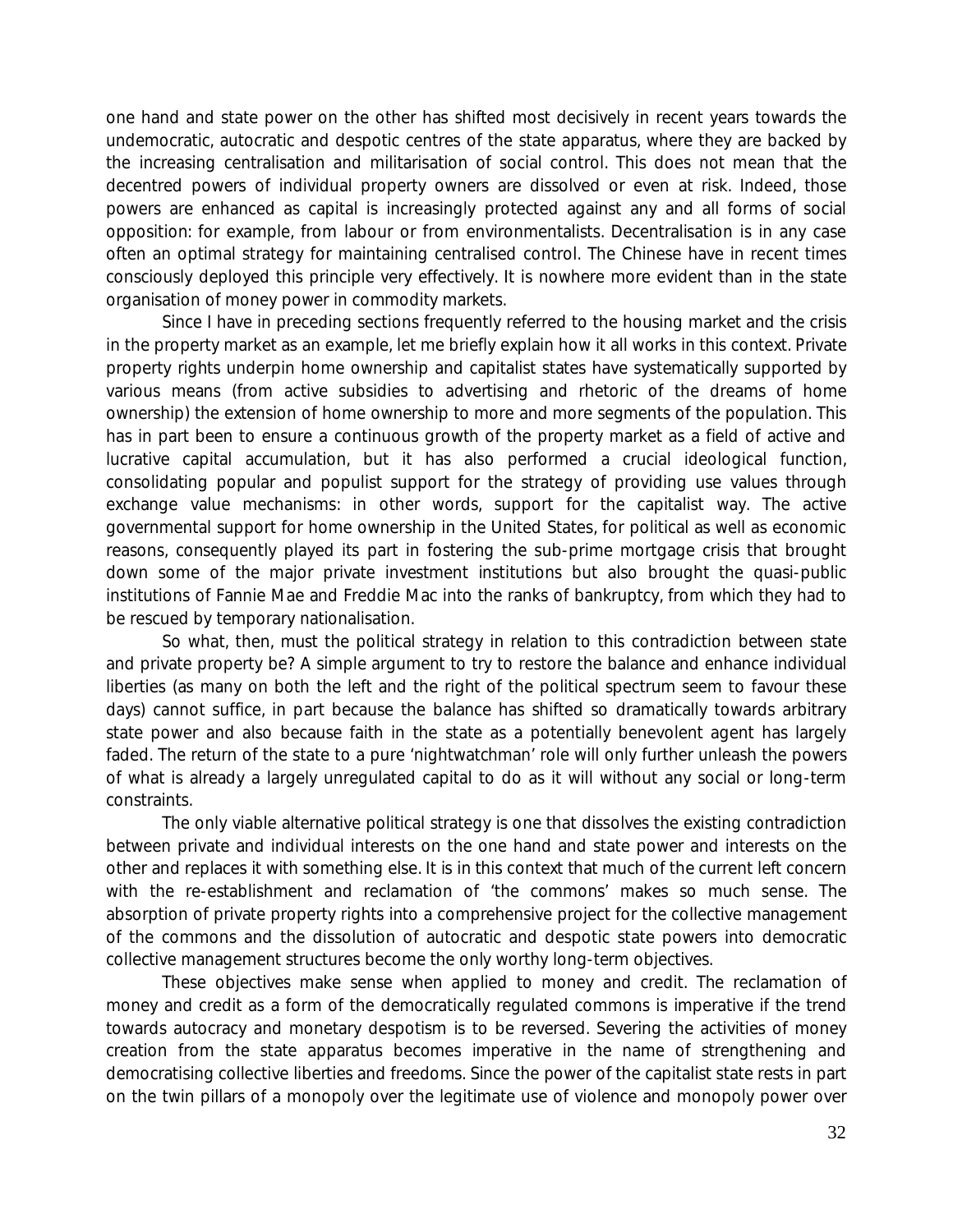monetary affairs and the currency, the breaking of the latter monopoly would ultimately entail a dissolution (rather than the 'smashing') of capitalist state power. Once deprived of power over its monetary resources, the capacity of the state to resort to militarised violence against its own restive populations would be nullified also. While this might seem far-fetched as an idea, something like it is already partially realised by the fact that the power of the bondholders is being used in countries like Greece, Italy and Spain to dictate state policies towards their own populations. Replace the power of the bondholders by the power of the people and this all too visible trend could just as easily be reversed.

State power is, as already noted, generic rather than particular. Hence this politics would have to dissolve all those international monetary institutions (like the IMF) that have emerged to support the dollar imperialism of the USA and which serve to maintain its financial hegemony within the world system. The disciplinary apparatus that is currently destroying the daily life of the Greek people, as well as the lives of many others who have suffered from the interventions of the IMF (usually in combination with other multilateral state powers, such as, in the Greek case, the European Central Bank and the European Commission), would likewise need to be dissolved to make way for practices and institutions of collective management of the common wealth of populations. Such a solution may appear abstracted and utopian in relation to current practices. But it is vital for alternative politics to have this sort of vision and long-term ambition in mind. Radical agendas, either revolutionary or reformist, must be formulated if civilisation is to be saved from being drowned in the contradiction between callous and unregulated private property and increasingly autocratic and militarised police state powers dedicated to the support of capital rather than to the well-being of the people.

**Contradiction 4 Private Appropriation and Common Wealth** 

The common wealth created by social labour comes in an infinite variety of use values, everything from knives and forks to cleared lands, whole cities, the aircraft we fly, the cars we drive, the food we eat, the houses we live in and the clothes we wear. The private appropriation and accumulation of this common wealth and the social labour congealed within it occur in two quite different ways. First, there is a vast array of what we would now consider extra-legal activities, such as robbery, thievery, swindling, corruption, usury, predation, violence and coercion, along with a range of suspicious and shady practices in the market (monopolisation, manipulation, market cornering, price fixing, Ponzi schemes etc.). Second, individuals accumulate wealth by legally sanctioned exchanges under conditions of non-coercive trade in freely functioning markets. Theorists of capital circulation and accumulation typically exclude activities of the first sort as excrescences external to the 'normal' and legitimate functioning of the capitalist market. They build their models of capital circulation and accumulation on the presumption that only the second mode of private appropriation and accumulation of social wealth is legitimate and relevant.

I think it is time we overthrew this convenient but profoundly misleading fiction promoted by the economics textbooks and recognise the symbiotic relation between these two forms of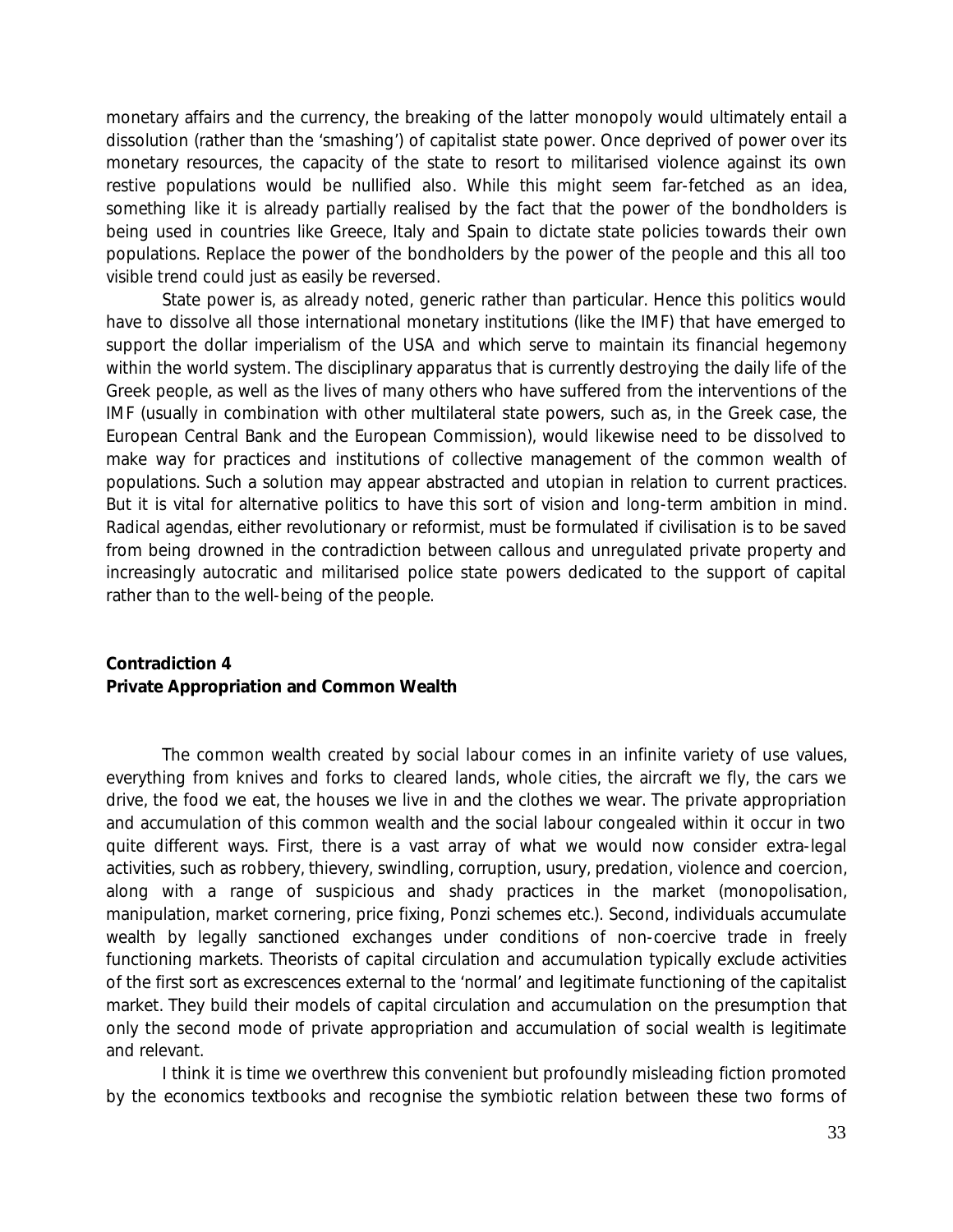appropriation of both social labour and the products of that social labour. I make this argument in part on the simple empirical grounds that it is stupid to seek to understand the world of capital without engaging with the drug cartels, traffickers in arms and the various mafias and other criminal forms of organisation that play such a significant role in world trade. It is impossible to shunt aside as accidental excrescences the vast array of predatory practices that were so easily identifiable in the recent crash of property markets in the United States (along with recent revelations of systematic banking malfeasance – such as the falsification of asset valuations in bank portfolios – money laundering, Ponzi finance, interest-rate manipulations and the like).

But beyond these obvious empirical reasons, there are strong theoretical grounds for believing that an economy based on dispossession lies at the heart of what capital is foundationally about. The direct dispossession of the value that social labour produces at the point of production is but one (albeit major) strain of dispossession that feeds and sustains the appropriation and accumulation by private 'persons' (that is, legal entities including corporations) of large portions of the common wealth.

Bankers do not care in principle, for example, whether their profits and excessive bonuses come from lending money to landlords who extract exorbitant rents from oppressed tenants, from merchants who price-gouge their customers, from credit card and telephone companies that bilk their users, from mortgage companies that illegally foreclose on homeowners or from manufacturers who savagely exploit their workers. While theorists on the political left, inspired by their understanding of Marx's political economy, have typically privileged the last of these forms of appropriation as in some sense more foundational than all the others, the historical evolution of capital has exhibited immense flexibility in its capacity to appropriate the common wealth in all these other myriad ways. The higher wages workers may get through class struggle in the workplace can all too easily be snatched back by the landlord, the credit card companies, the merchants, to say nothing of the taxman. The bankers even construct their own shell games, from which they profit immensely, and even when they get caught it is, for the most part, the bank (that is, the shareholders) who take the hit and not the bankers themselves (only in Iceland did the bankers actually end up in jail).

At the heart of this process of private appropriation of the common wealth lies the contradictory way in which, as we have seen, money represents and symbolises social labour (value). The fact that money, as opposed to the social value it represents, is inherently appropriable by private persons means that money (provided it functions well as both a store and measure of value) can be accumulated without limit by private persons. And to the degree that money is a repository of social power, so its accumulation and centralisation by a set of individuals become critical to both the social construction of personal greed and the formation of a more or less coherent capitalist class power.

Recognising the dangers to the social world, pre-capitalist societies endeavoured to erect barriers to the reckless private appropriation and use of common wealth while resisting the commodification and monetisation of everything. They realised very well that monetisation dissolved other ways of forming community with the result, as Marx put it, that 'money became the community'.<sup>1</sup> We are still living with the consequences of that transition. That these older societies ultimately lost that battle should not deter us from considering ways in which this private appropriation of the common wealth might be curbed, for it is still the case that it poses immense dangers in terms of reckless appropriations and investments regardless of the environmental or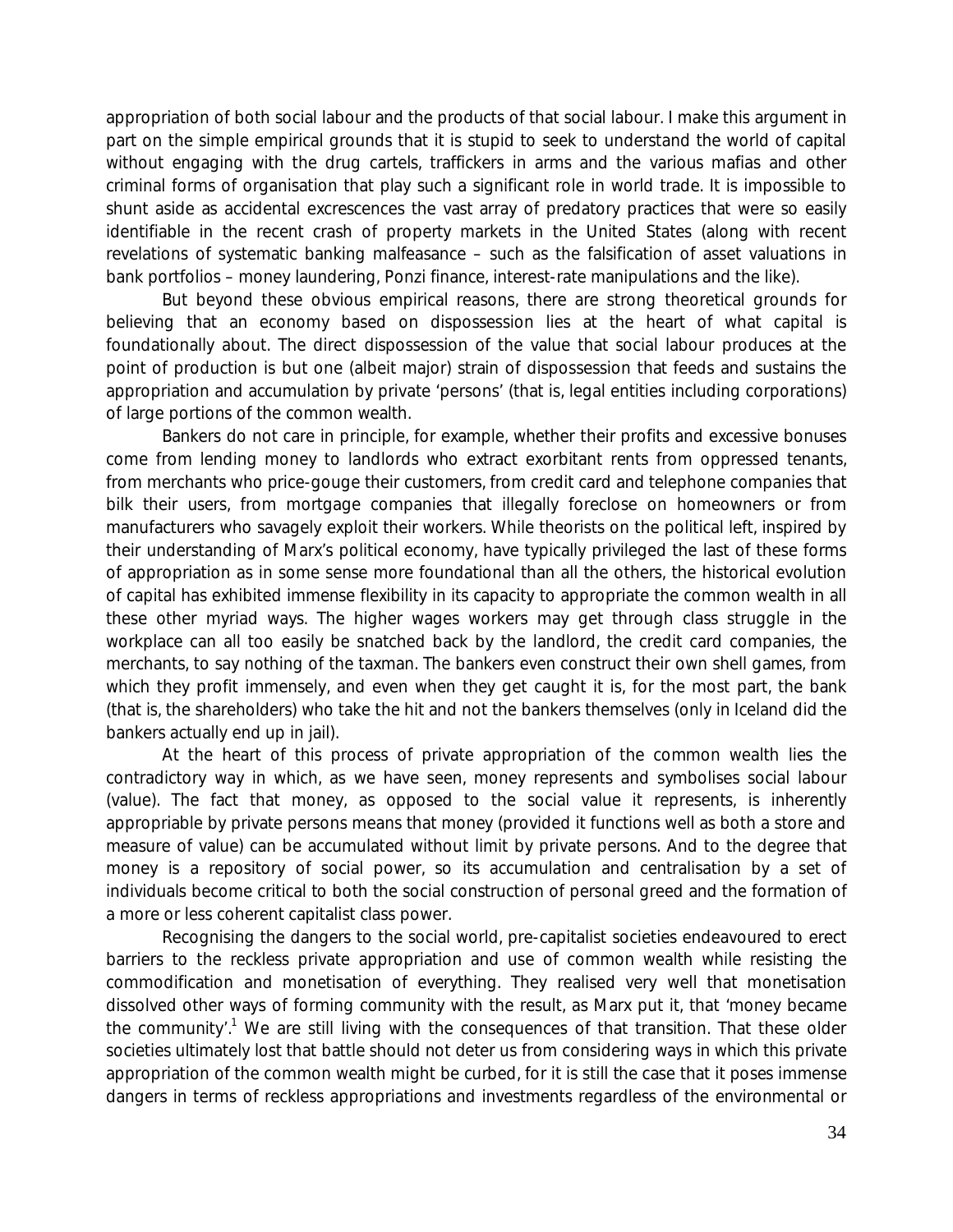social consequences, even threatening the conditions for the reproduction of capital itself.

While this may all be self-evident, there is something even more sinister at work within the monetary calculus that really puts the seal upon the politics and practices of accumulation by dispossession as the hallmark of what capital is about. In the examination of how money works, we saw how the distinction between value and price opened a gap between the realities of social labour on the one hand and the ability to hang a fictional price label on anything, no matter whether it was a product of social labour or not. Both uncultivated land and conscience can be sold for money! The gap between values and prices was therefore not only quantitative (such that prices could move instantaneously up or down in response to any disequilibrium in demand and supply) but also qualitative (such that a price could be put on even such immaterial traits as honour, allegiances and loyalties). This gap has become a yawning chasm as capital has expanded its range and depth with the passing of time.

Of all writers it was, perhaps, Karl Polanyi, an émigré Hungarian socialist economic historian and anthropologist who ended up working and writing in the United States at the height of the McCarthyite scourge, who most clearly saw the nature of this phenomenon and 'the perils to society' which it posed. His influential work on *The Great Transformation* was first published in 1944 and remains a landmark text to this day. The markets for labour, land and money are, he pointed out, essential for the functioning of capital and the production of value.

But labor, land, and money are obviously *not* commodities … Labor is only another name for a human activity which goes with life itself, which in its turn is not produced for sale but for entirely different reasons, nor can that activity be detached from the rest of life, be stored or mobilized; land is only another name for nature, which is not produced by man; actual money, finally, is merely a token of purchasing power which, as a rule, is not produced at all, but comes into being through the mechanism of banking or state finance. None of them is produced for sale. The commodity description of labor, land, and money is entirely fictitious.<sup>2</sup>

To allow the fictions that land, labour and money are commodities to flourish without restraint would, in Polanyi's view, 'result in the demolition of society'. In 'disposing of a man's labor power the system would, incidentally, dispose of the physical, psychological, and moral entity "man" attached to that tag. Robbed of the protective covering of cultural institutions, human beings would perish from the effects of social exposure; they would die as the victims of acute social dislocation through vice, perversion, crime and starvation. Nature would be reduced to its elements, neighborhoods and landscapes defiled, rivers polluted, military safety jeopardized, the power to produce food and raw materials destroyed'; and, finally, 'shortages and surfeits of money would prove as disastrous to business as floods and droughts in primitive society'.

No society, Polanyi concluded, 'could stand the effects of such a system of crude fictions even for the shortest stretch of time unless its human and natural substance as well as its business organization was protected against the ravages of this satanic mill'.<sup>3</sup> To the degree that neoliberal politics and policies these last few decades have dismantled many of the protections that had been so painstakingly created through earlier decades of struggle, so we now find ourselves increasingly exposed to some of the worst traits of that 'satanic mill' which capital, left to itself, inevitably creates. Not only do we see around us abundant evidence of so many of the collapses that Polanyi feared, but a heightened sense of universal alienation looms ever more threatening, as more and more of humanity turns away in disgust from the barbarism the underpins the civilisation it has itself constructed. This constitutes, as I shall argue by way of conclusion, one of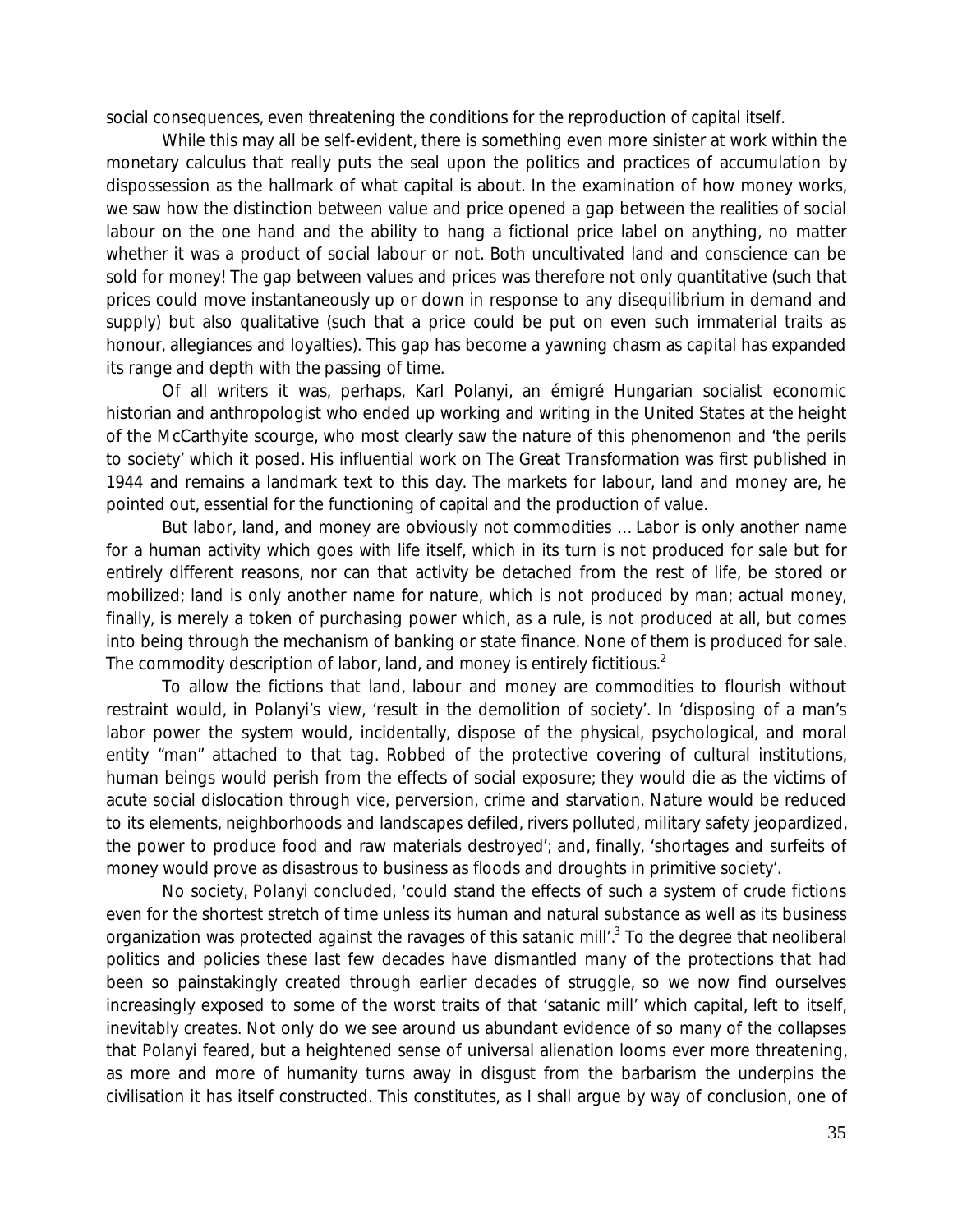the three most dangerous, perhaps even fatal, contradictions for the perpetuation of both capital and capitalism.

How the commodification of labour, land and money was historically accomplished is in itself a long and painful story, as Marx's brief history of so-called 'primitive accumulation' in *Capital* outlines. The transformation of labour, land and money into commodities rested on violence, cheating, robbery, swindling and the like. The common lands were enclosed, divided up and put up for sale as private property. The gold and silver that formed the initial money commodities were stolen from the Americas. The labour was forced off the land into the status of a 'free' wage labourer who could be freely exploited by capital when not outright enslaved or indentured. Such forms of dispossession were foundational to the creation of capital. But even more importantly, they never disappeared. Not only were they central to the more dastardly aspects of colonialism, but to this very day the politics and policies of dispossession (administered for the most part by an unholy alliance of corporate and state power) of access to land, water and natural resources are underpinning massive movements of global unrest. The so-called 'land grabs' throughout Africa, Latin America and much of Asia (including the massive dispossessions occurring currently in China) are just the most obvious symptom of a politics of accumulation by dispossession run riot in ways that even Polanyi could not have imagined. In the United States, tactics of eminent domain, along with the brutal foreclosure wave that led to massive losses not only of use values (millions rendered homeless) but also of hard-won savings and asset values embedded in housing markets, to say nothing of the loss of pension, health care and educational rights and benefits, all indicate that the political economy of outright dispossession is alive and well in the very heart of the capitalist world. The irony of course is that these forms of dispossession are now increasingly administered under the virtuous disguise of a politics of the austerity required to bring an ailing capitalism back into a supposedly healthy state.

To isolate nature 'and form a market out of it was perhaps the weirdest of all undertakings of our ancestors,' Polanyi remarks, while 'to separate labor from other activities of life and subject it to the laws of the market was to annihilate all organic forms of existence and replace them by a different type of organization, an atomist and individualistic one'.<sup>4</sup> This last consequence has been crucial to how the structure of contradictions we are here examining works. Plainly, the contradictory unity between state and private property that constitutes the third foundational contradiction of capital became significant *not* as a foundational tool to facilitate accumulation by dispossession, but as a post facto legitimation and institutional rationalisation of the results of that violence of dispossession. Once land, labour and money had been objectified, pulverised and broken away from their embeddedness in the broader flows of cultural life and of living matter, then they could be resutured together under the umbrella of constitutional rights and laws founded on principles of individual rights to private property guaranteed by the state.

Land, for example, is not a commodity produced by social labour. But it was at the heart of the enclosure movement in Britain and colonising practices everywhere to divide it up, privatise and commodify it so that the land market could become a primary field for capital accumulation and wealth extraction on the part of an increasingly powerful rentier class. So-called 'natural' resources can likewise be bought up even though they are not in themselves a product of social labour. The commodification of nature has certain limits because some things (like the atmosphere and the restless oceans) are not easily privatised and enclosed. While the fish extracted from the oceans can easily be commodified, the waters in which they swim pose a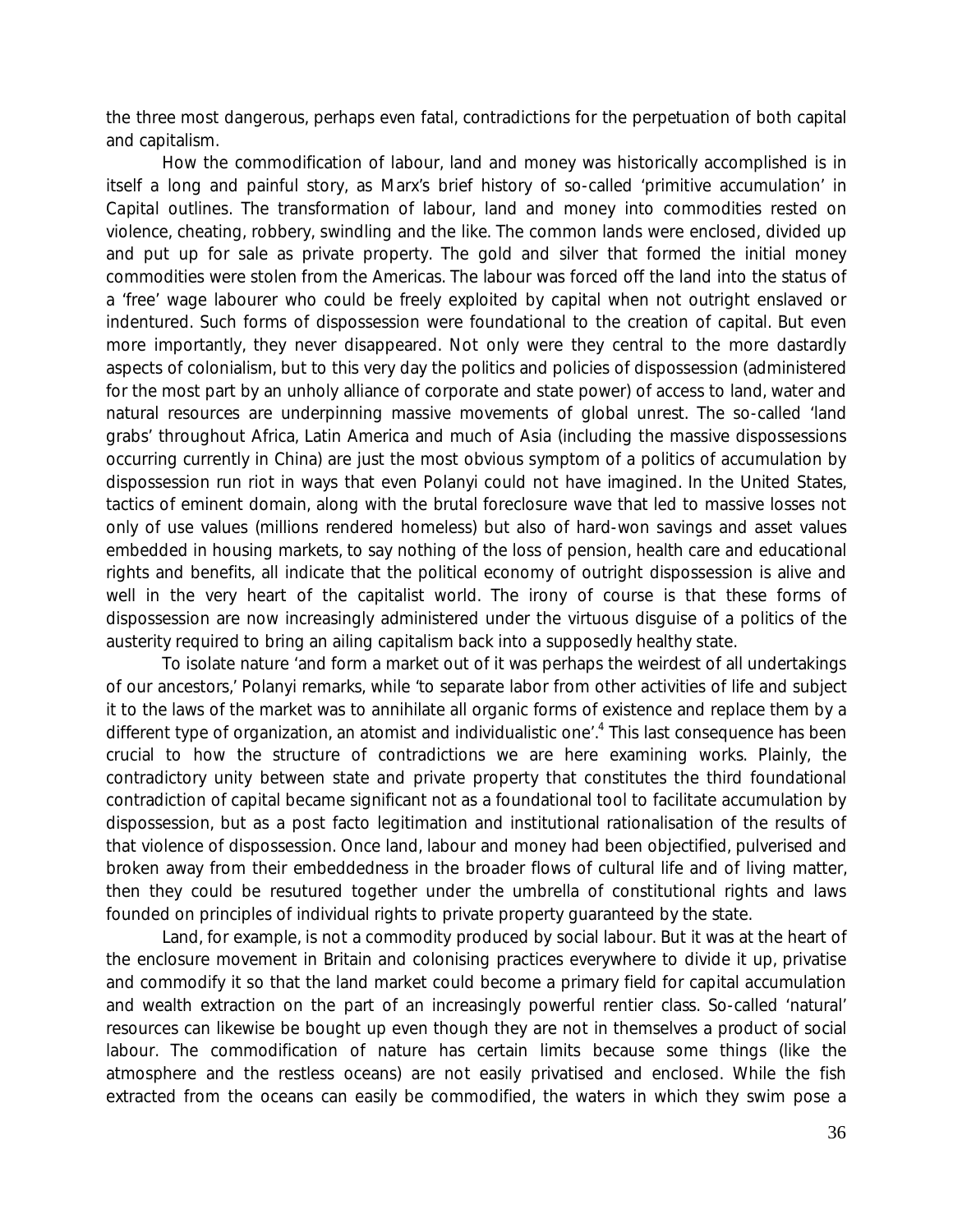different problem. Markets can, however, be created around usufructuary rights to, say, pollution of the atmosphere and the oceans or to exclusive leasing rights to fishing in certain zones (such that Spanish trawlers fish exclusively in that part of the southern Atlantic Ocean over which Argentina claims rights).

The enclosure and parcelling up of land, of labour (through extensions of both the detailed and social divisions of labour) and money power (fictitious money and credit money capital in particular) all as commodities were crucial to this transition to the system of private property rights that gives a legal basis for the operations of capital. The state–private property contradiction thus displaces a fluid and alive conception of the relation to nature, with the idea that nature is to be construed, as Heidegger once complained, as 'one vast gasoline station'.<sup>5</sup> It likewise displaced all those cultural assumptions that attached to common property regimes and customary rights that were more characteristic of preceding modes of production (this does not, I want to stress, warrant waxing nostalgic for the social order within which such rights and practices were embedded). It puts in place of all of this variety of being and living in the world a doctrine of the universal, self-evident and individualised 'rights of man', dedicated to the production of value, that effectively masks in universalistic and naturalised legal doctrine the lurid trail of violence that accompanied the dispossession of indigenous populations. To this day, however, opponents and dissenters to all of this – increasingly viewed as terrorists – are more likely to inhabit the prisons than live in the mini-utopia of the bourgeois suburb.

In this constructed world certain truths stand out as self-evident, chief of which is that everything under the sun must be in principle and wherever technically possible subject to commodification, monetisation and privatisation. We have already had cause to comment on how housing, education, health care and public utilities have trended in this direction and we can now add to these the activities of war-making and even government itself as more and more of these sectors get subcontracted to private companies. Those blessed with sufficient money power can then buy up (or steal) almost anything and everything to the exclusion of the mass of the population that is lacking in sufficient money power, subversive guile or political/military influence to compete. But the fact that it is now possible to buy up proprietary rights to gene sequences, pollution credits and weather futures should surely, in the light of Polanyi's warnings, give us pause. The trouble, however, it that all of this seems to be so embedded in the 'natural' and unshakeable bourgeois order of things that it seems not only understandable but inevitable that business as usual should be able to dominate social life in spheres of social and cultural activity where it has absolutely no business to be. Exchange value is everywhere the master and use value the slave. It is in this context that the revolt of the mass of the people in the name of inadequate access to fundamental use values becomes imperative.

That imperative then couples with a systematic critique and revolt against the ongoing politics of appropriation and accumulation by dispossession. That politics sits in a puzzling and plainly contradictory relation to universal legal doctrines of private property rights that supposedly regulate state–individual relations in such a way that coercive dispossessions, thievery, robbery and chicanery ought to have no place. Capitalist constitutionality and legality, it seems, are based on a lie or at best upon confusing fictions, if events in financial and housing markets these last few years are anything to go by. Yet we lack a common sense of exactly what the nature of that lie might be. As a result, we typically reduce the problem of accumulation by dispossession to one of the inability to apply, implement and regulate market behaviours sufficiently.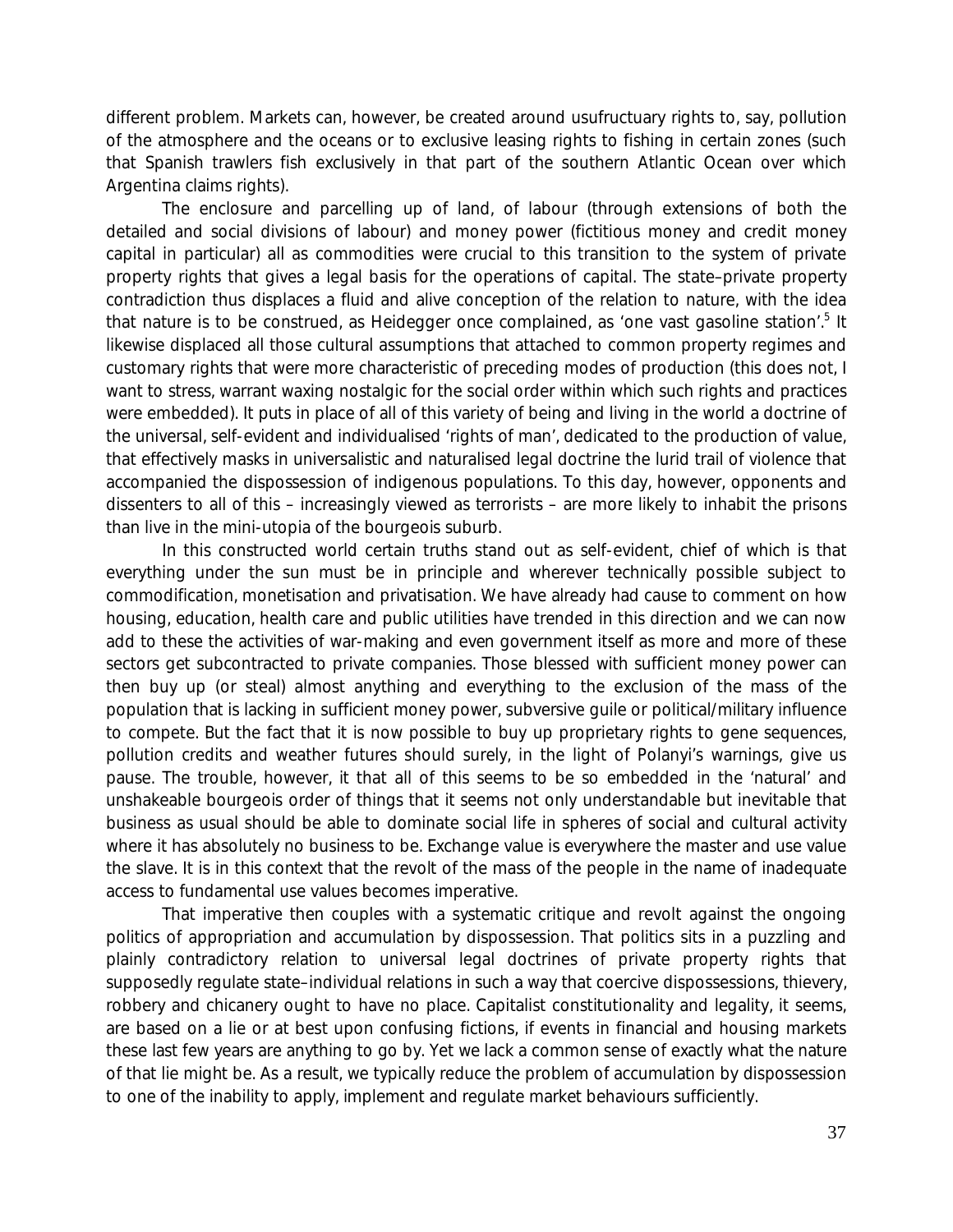There are two other insights to be taken from this formulation. First, what guarantees that the individuals who so pillage and raid the common wealth will act collectively in such a way as to ensure the reproduction of that common wealth? Private individuals or corporations acting in their own short-term self-interest often undermine, if not destroy, the conditions for their own reproduction. Farmers exhaust the fertility of their land and employers have been known to work their labourers to death or to a point of such exhaustion that they function inefficiently. This difficulty is particularly severe on the terrain of environmental damage and degradation, as the example of British Petroleum's part in the Gulf Oil Spill of 2010 suggests. Second, what incentive do individuals have to abide by the rules of good market behaviour when the profits attached to so doing are low and the rate of return on illegality, predation, thievery and cheating is very high, even after taking into account the enormous fines that might be levied for misbehaviour? The huge fines levied on financial institutions such as HSBC, Wells Fargo, CitiBank, JPMorgan and the like in recent years and the evidence of continued malfeasance in the realms of finance suggest that this too is an ongoing problem for the reproduction of the common wealth.

It is only when it is clearly understood how the 'objective' but totally fictional mediations of monetisation, commodification and privatisation of non-commodities such as land, labour and capital (all wrought and often sustained by extra-legal and coercive means) lie at the root of the hypocrisy of capitalist constitutionality that we see how that constitutionality (and its legal codes) can incorporate illegality at its very base. The fact that these fictions and fetishisms systematically advantage some individuals rather than others and so constitute the basis for the construction of capitalist class power is no longer purely incidental: it is the foundational raison d'être for the whole political and economic edifice that capital constructs. The inner relation between capitalist class power and these fictions and fetishisms is nowhere more evident than in the crucial commodification, monetisation and privatisation of labour power and it is to this that we must now turn.

## **Contradiction 5 Capital and Labour**

That some human beings have appropriated and exploited the labour power of others has been a long-standing feature of human organisation. The exercise of the power to do so has entailed the construction of different social relations, from the coercions of slavery, serfdom and the trading of women (and sometimes children) as mere chattels to the willing consent of worshippers to do God's or the gods' work in theocratic societies or the submissive fealty of loyal subjects to go to war or to mobilise to build, say, pyramids, in the name of a revered leader, patriarch, monarch or local lord. That such social relations of domination, appropriation and exploitation could be racialised, ethnicised, gendered and targeted at culturally, religiously affiliated or supposedly biologically inferior beings has also been a long-standing practice. That they could be monetised and commodified is obvious. Slaves could be bought and sold directly, dowries (measured in key commodities like cattle or money) were attached to the trade in women, and mercenary armies displaced those in which religious beliefs and personal loyalties were what counted. In addition, being mired in escalating debts (debt peonage or some parallel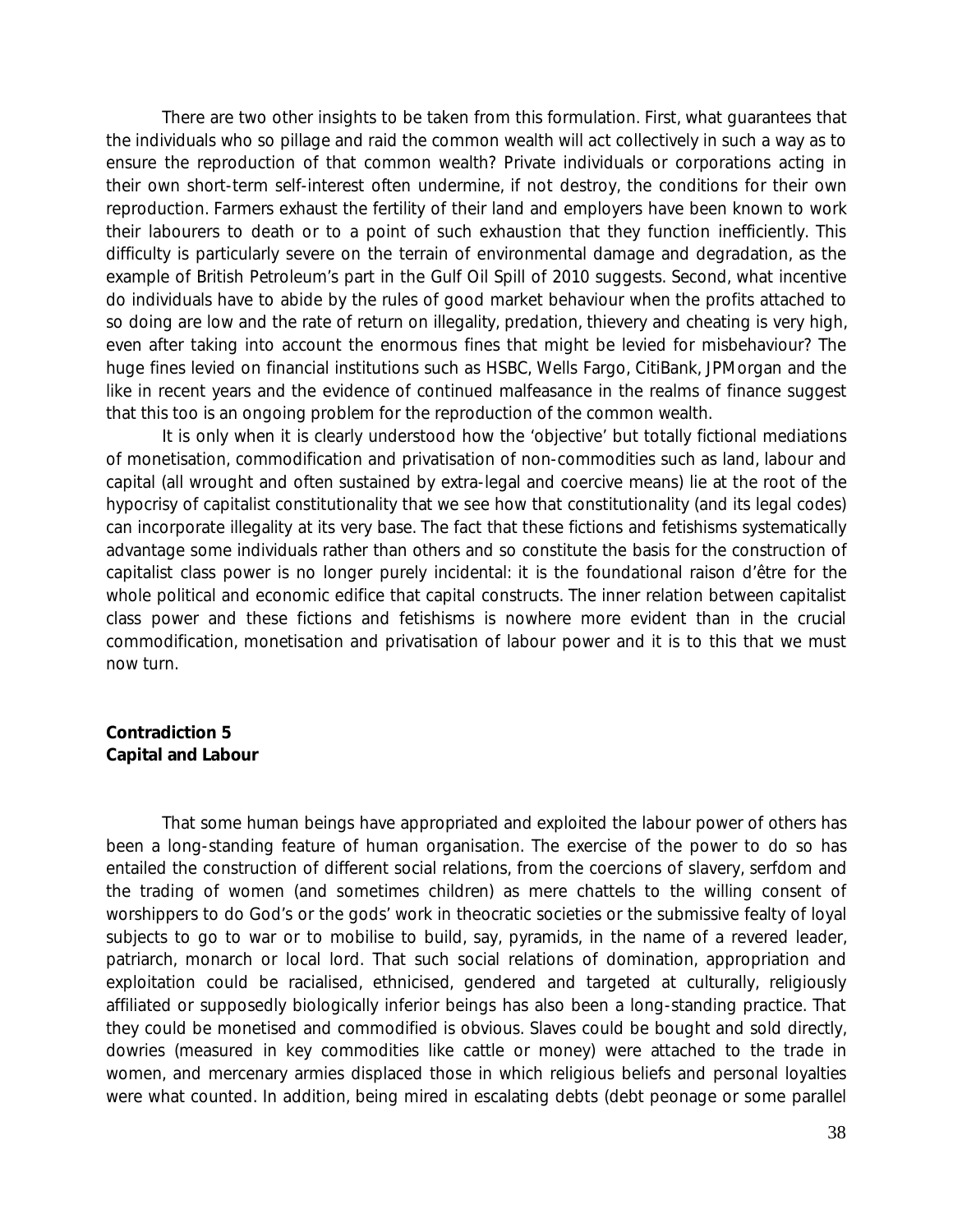form such as share-cropping) was, and continues to be, one of the more insidious ways in which either the labour or the products of the labour of others get appropriated by those with social, political and money power.

But what capital deals in, and this is what makes this mode of production distinctive, is labour power as a commodity. The labourer is the bearer of that commodity and sells it to the capitalist in a supposedly 'free' labour market. Trading in labour services preceded the rise of capitalism, of course, and it is entirely possible that such trading will continue long after capital has ceased to exist as a viable way to produce and consume. But what capital learned was that it could create the basis for its own reproduction – hopefully on a permanent basis – through the systemic and continuous use of labour power to produce a surplus over that which the labourer needed to survive at a given standard of living. This surplus lies at the root of monetary profit.

The remarkable thing about this system is that it does not appear to rely on cheating, theft, robbery or dispossession because labourers can be paid their 'fair' market value (the 'going rate') at the same time as they can be put to work to generate the surplus value that capital needs to survive. This 'fairness' rests on the conceit that labourers have an individualised private property right over the labour power they are capable of furnishing to capital as a commodity (a commodity which has the use value to capital of being able to produce value and surplus value) and that they are 'free' to dispose of that labour power to whomsoever they like. It is most convenient for capital, of course, that labourers be 'freed' of any access to the land or even to any means of production. They then have no option except to sell their labour power in order to live. When put to work, capitalists can see to it that labourers produce more in commodity values than the market value of their labour power. Labourers, in short, must add more value than they get if capital is to be created and reproduced. Capital pockets the added value as profit and can store that added value as an ever-increasing concentration of money power.

The commodification of labour power is the only way to solve a seemingly intractable contradiction within the circulation of capital. In a properly functioning market system, where coercion, cheating and robbery are ruled out, the exchanges should be based on a principle of equality – we exchange use values with each other and the value of those use values should be roughly the same. This contradicts the presumption that there will be more value for all capitalists because in a well-functioning capitalist system all capitalists should earn a profit. So where does the extra value come from to assure a profit when the market system in principle depends on equality of exchanges? There must exist a commodity that has the capacity to create more value than it itself has. And that commodity is labour power. And that is what capital relies upon for its own reproduction.

The effect is to transform social labour – the labour we do for others – into *alienated* social labour. Work and labour are exclusively organised around the production of commodity exchange values that yield the monetary return upon which capital builds its social powers of class domination. Workers, in short, are put in a position where they can do nothing other than reproduce through their work the conditions of their own domination. This is what freedom under the rule of capital means for them.

While the relation between the labourer and the capitalist is always an individual contractual relation (by virtue of the private property character of labour power), it is not hard to see how in both the labour market and the labour process there will arise a general class relation between capital and labour that will inevitably – like all private property relations – involve the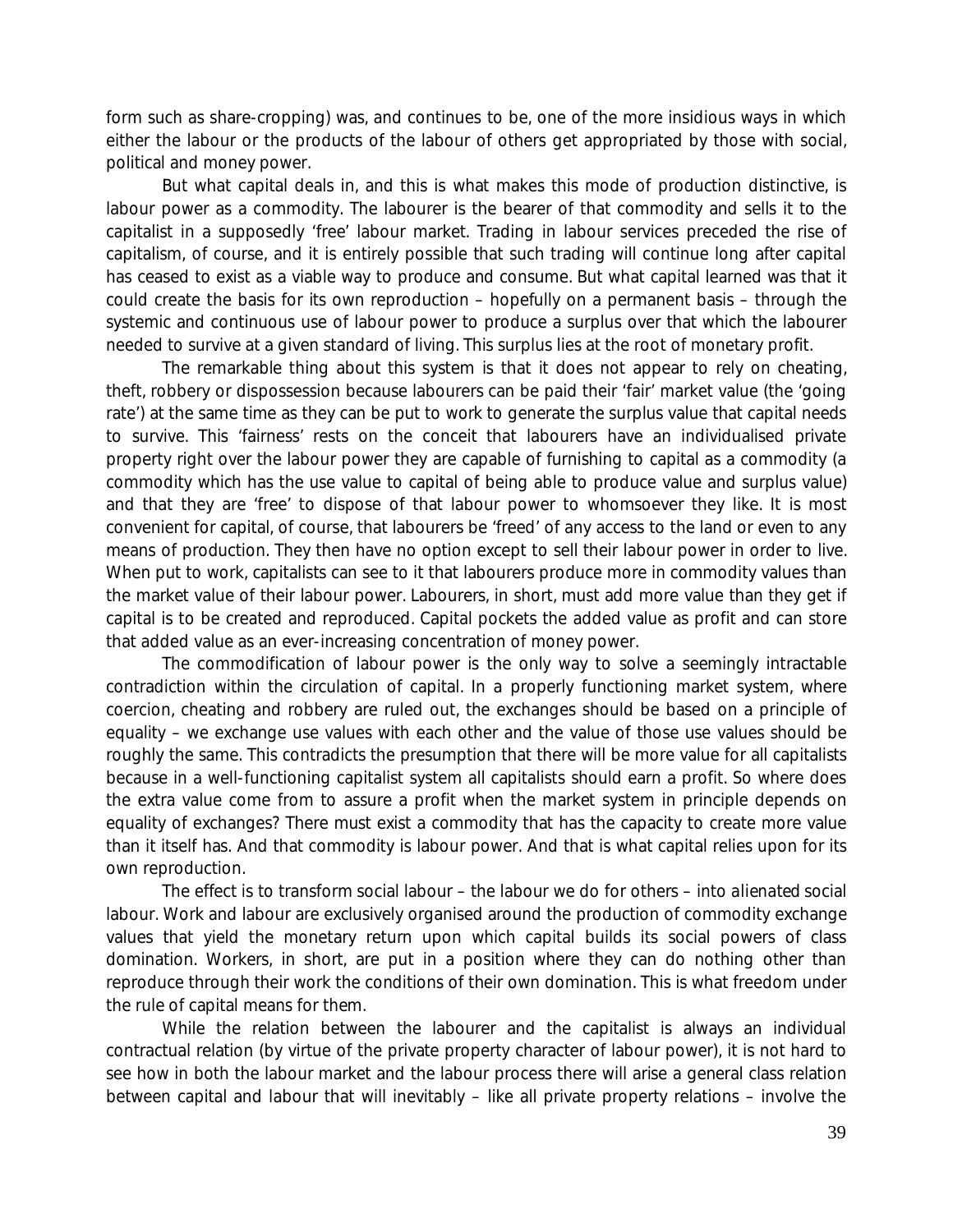state and the law as arbiter, regulator or enforcer. This is so by virtue of the systemic contradiction between individual private property rights and state power. Nothing stops the labourers individually or collectively agitating and fighting for more and nothing stops the capitalists from striving (also individually or collectively) to either pay the labourer less than their fair market value or reduce the value of labour power (by either trimming the market basket of goods deemed necessary to the labourer's survival or reducing the cost of the existing market basket). Both capital and labour are within their rights to struggle over these issues and, as Marx famously put it, 'between equal rights, force decides'. $1$ 

The more that capital is successful in the struggle against labour, the greater its profits. The more the labourers succeed, the higher their standard of living and the more options they have in the labour market. The capitalist likewise typically struggles to increase the intensity, productivity and/or length of time of the labour rendered to it in the labour process, while labourers strive to diminish both the hours and the intensity as well as the physical hazards implicit in the activity of labouring. The regulatory power of the state – for example, legislation to limit the length of the working day or to limit exposure to hazardous working conditions and materials – is often involved in these relations.

The forms and effectiveness of the contradictory relation between capital and labour have been much studied and have long played a critical part in defining the necessity of revolutionary as well as reformist political struggles. I can therefore be mercifully brief here, since I presume most of my readers are broadly familiar with what is entailed. For some analysts of a left-wing persuasion (Marxists in particular), it is this contradiction between capital and labour that constitutes the primary contradiction of capital. For that reason, it is often regarded as the fulcrum of all meaningful political struggles and the seedbed for all anti-capitalist revolutionary organisation and movement. It is also cited by some as the sole underlying source of all forms of crises. There have certainly been places and times when what is called the 'profit squeeze' theory of crisis formation seems to have been prominently at work. When workers become very powerful relative to capital, then they are likely to push wage levels up to the point where they reduce profits to capital. Under these conditions capital's typical response is to go on strike, to refuse to invest or reinvest, and deliberately create unemployment as a means to discipline labour. An argument of this kind would fit the situation in North America, Britain and Europe from the late 1960s into the 1970s.<sup>2</sup> But capital also just as often gets into difficulty when it dominates too easily over labour, as the unfolding situation after the crash of 2008 demonstrates.

But the capital–labour contradiction cannot stand alone as an explanation of crises either analytically or even, in the final analysis, politically. It is both embedded in and dependent upon its relation to the other contradictions of capital (even, for example, the contradiction between use and exchange values). Viewed in this light, both the nature and conception of the political task in any anti-capitalist movement have to change, because the surrounding constraints – such as the vast concentrations of money power that capital typically amasses to pursue its agenda and secure its interests – often place limits on the conditions of possibility of radical transformations in the capital–labour relation in the workplace. Even if the eventual suppression of the capital–labour contradiction and the drive to establish the conditions for unalienated (as opposed to alienated) labour are the be-all and end-all of an alternative political ambition, these objectives cannot be accomplished without addressing the other contradictions, such as that of the money form and the private capacity to appropriate social wealth, with which they are associated.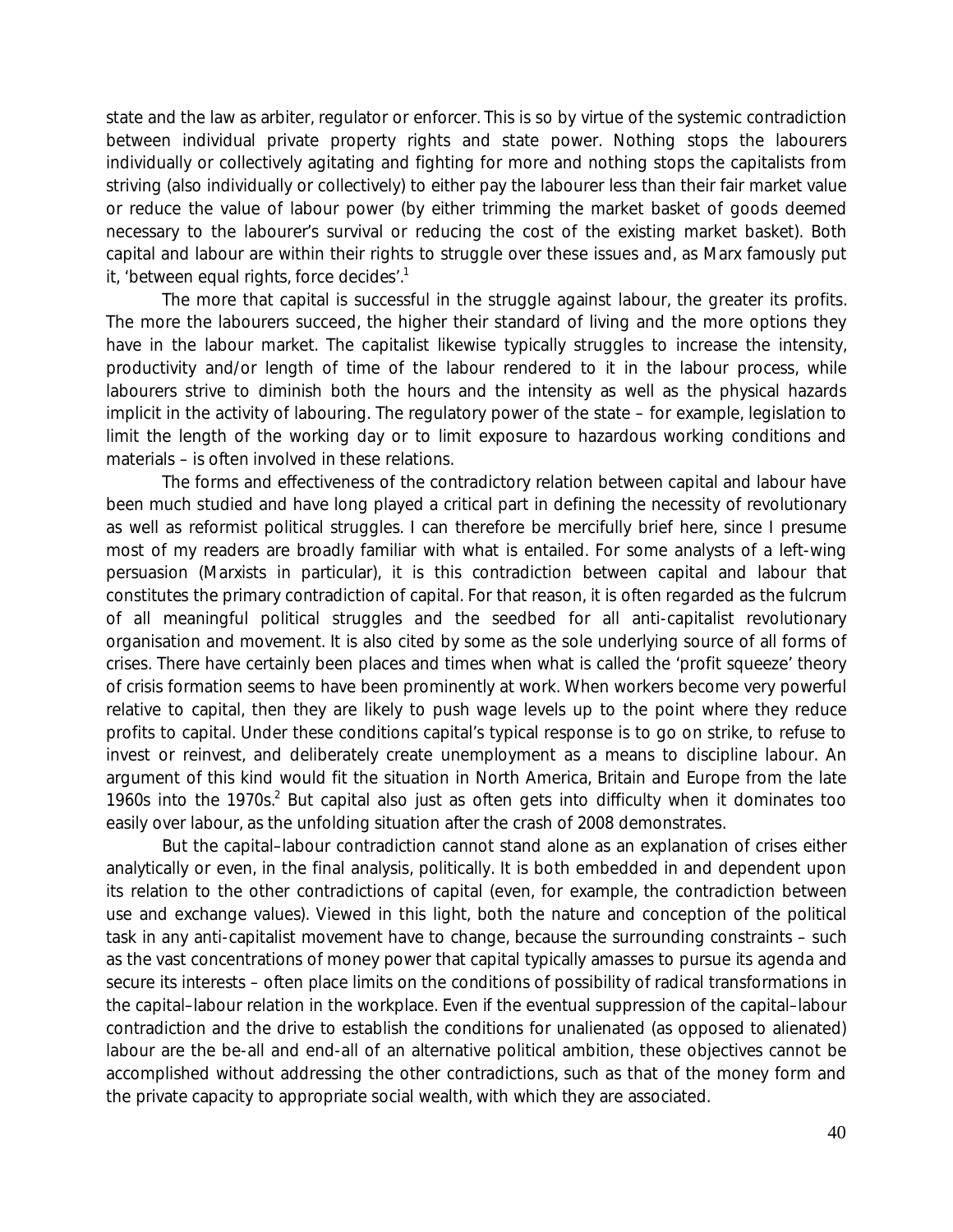Consideration of the capital–labour contradiction certainly points to the political ambition to supersede capital's domination over labour in both the labour market and the workplace by forms of organisation in which associated labourers collectively control their own time, their own labour processes and their own product. Social labour for others does not disappear but alienated social labour does. The long history of attempts to create some such alternative (by way of worker cooperatives, autogestion, worker control and more latterly solidarity economies) suggests that this strategy can meet with only limited success for the reasons already stated. State-organised alternatives derived from the nationalisation of the means of production and centralised planning have likewise turned out to be equally problematic if not misleadingly utopian. The difficulty of successfully implementing either of these strategies derives, I believe, from the way the capital– labour contradiction is linked to and embedded in the other contradictions of capital. If the aim of these non-capitalistic forms of labour organisation is still the production of exchange values, for example, and if the capacity for private persons to appropriate the social power of money remains unchecked, then the associated workers, the solidarity economies and the centrally planned production regimes ultimately either fail or become complicit in their own self-exploitation. The drive to establish the conditions for unalienated labour falls short.

There are also some unfortunate misunderstandings of the complex terrain upon which the contradiction between capital and labour is fought out. The tendency in left thinking is to privilege the labour market and the workplace as the twin central domains of class struggle. These are therefore the privileged sites for the construction of alternatives to capitalist forms of organisation. This is where the proletarian vanguard supposedly fashions itself to lead the way to a socialist revolution. As we will see shortly, when we come to examine the contradictory unity between production and realisation in the circulation of capital, there are other terrains of struggle that can be of equal if not more compelling significance.

For example, working people in the United States typically spend about a third of their income on housing. Housing provision, as we have seen, is typically driven by increasingly speculative exchange value operations and is a site for the extraction of rents (on both land and property), of interest (largely in the form of mortgage payments) and of taxes on property, as well as profit on the industrial capital deployed in housing construction. It is also a market characterised by a great deal of predatory activity (for example, extraction of legal fees and charges). Labour, which may have won significant concessions on wages through struggles fought out in labour markets and at the point of production, may have to give back almost all of its gains to procure housing as a use value under speculatively driven housing market conditions and after unavoidable encounters with predatory practices. What labour wins in the domain of production is stolen back by the landlords, the merchants (for example, the telephone companies), the bankers (for example, credit card charges), the lawyers and commission agents, while a large chunk of what is left also goes to the taxman. As with the case of housing, the privatisation and commodity provision of medical care, education, water and sewage, and other basic services, diminish the discretionary income available to labour and recapture value for capital.

But this is not the full story. All of these practices form a collective site where the politics of accumulation by dispossession takes over as a primary means for the extraction of income and wealth from vulnerable populations, including the working classes (however defined). The stealing back of privileges once acquired (such as pension rights, health care, free education and adequate services that underpin a satisfactory social wage) has become a blatant form of dispossession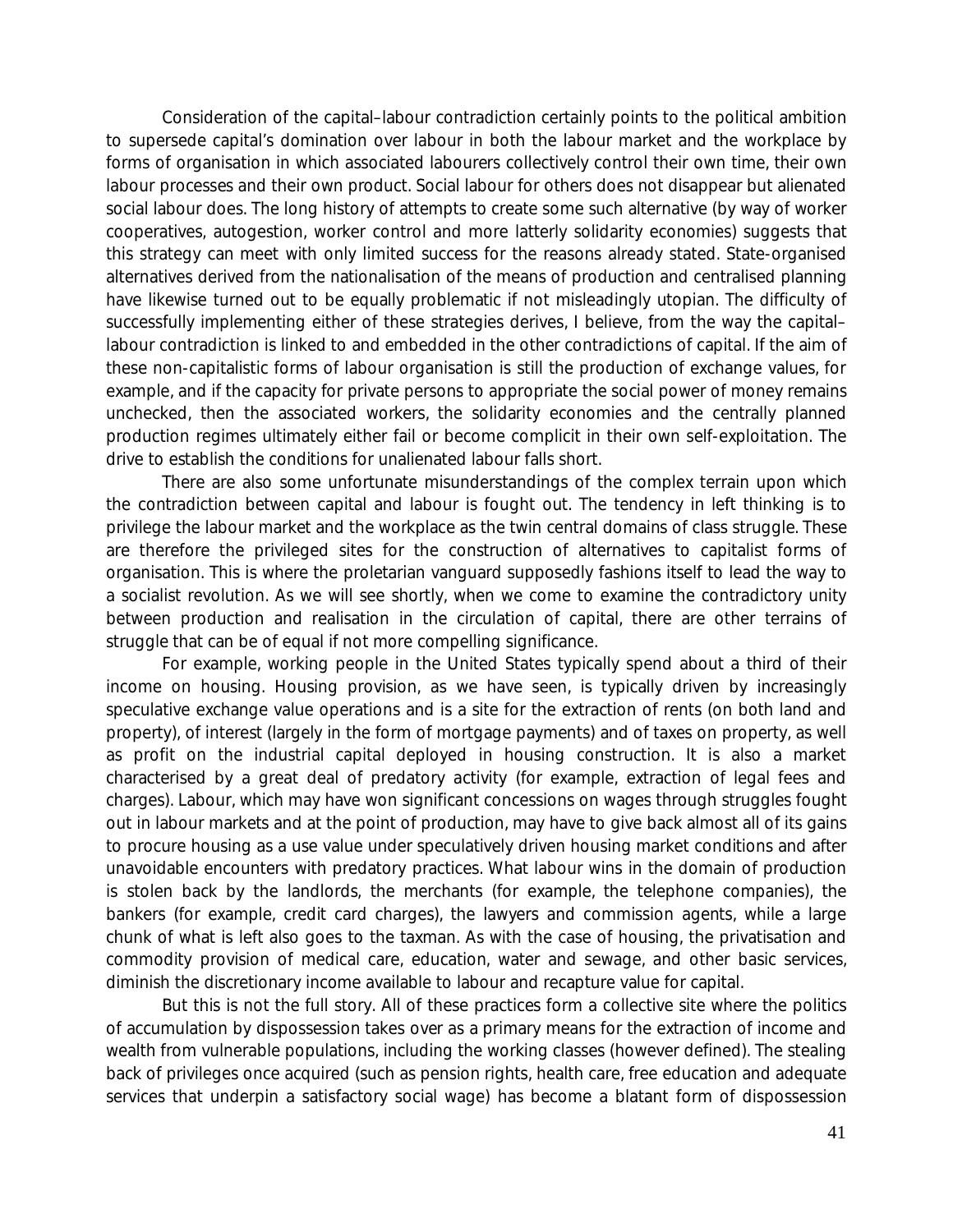rationalised under neoliberalism and now reinforced through a politics of austerity ministered in the name of fiscal rectitude. Organising against this accumulation by dispossession (the formation of an anti-austerity movement, for example) and the pursuit of demands for cheaper and more effective housing, education, health care and social services are, therefore, just as important to the class struggle as is the fight against exploitation in the labour market and in the workplace. But the left, obsessed with the figure of the factory worker as the bearer of class consciousness and as the avatar of socialist ambition, fails largely to incorporate this other world of class practices into its thinking and its political strategies.

It is also here that the complex interactions between the contradictions of *capital* and those of *capitalism* come more fully into view. I will take up this question in more detail later. But here it would be foolish as well as tactically unwise to conclude any discussion of the capital– labour contradiction without noting not only its embedded relation to the other contradictions of capital but also its clear entanglement with the contradictions of *capitalism*, particularly those associated with racialisation, gender and other forms of discrimination. Labour and housingmarket segmentation and segregation along racial, ethnic or other lines, for example, are notoriously pervasive features of all capitalist social formations.

While the capital–labour contradiction is unquestionably a central and foundational contradiction of capital, it is not – even from the standpoint of *capital* alone – a primary contradiction to which all other contradictions are in some sense subservient. From the standpoint of *capitalism*, this central and foundational contradiction within the economic engine constituted by capital clearly has a vital role to play, but its tangible manifestations are mediated and tangled up through the filters of other forms of social distinction, such as race, ethnicity, gender and religious affiliation so as to make the actual politics of struggle within capitalism a far more complicated affair than would appear to be the case from the standpoint of the labour–capital relation alone.

I do not say all of this to diminish the significance of the capital–labour contradiction within the panoply of capital's contradictions, for it is indeed a key contradiction of singular character and importance. It is, after all, in the workplace and through the labour market that the force of capital impinges directly upon the body of the labourer as well as upon all those dependent on the labourer for their life chances and their well-being. The alienating and coruscating nature of that experience for many people (the often savage treatment in the labour process and the experience of raw hunger in the workers' household) is always a primary locus of mass alienation and, consequently, a flashpoint for outbreaks of revolutionary anger. But its overemphasis and its treatment as if it operates autonomously and independently of the other contradictions of capital have, I believe, been damaging to a full-blooded revolutionary search for an alternative to capital and, hence, to capitalism.

**Contradiction 6 Capital as Process or Thing?** 

In years gone by physicists endlessly debated whether light should best be conceptualised in terms of particles or waves. In the seventeenth century Isaac Newton developed a corpuscular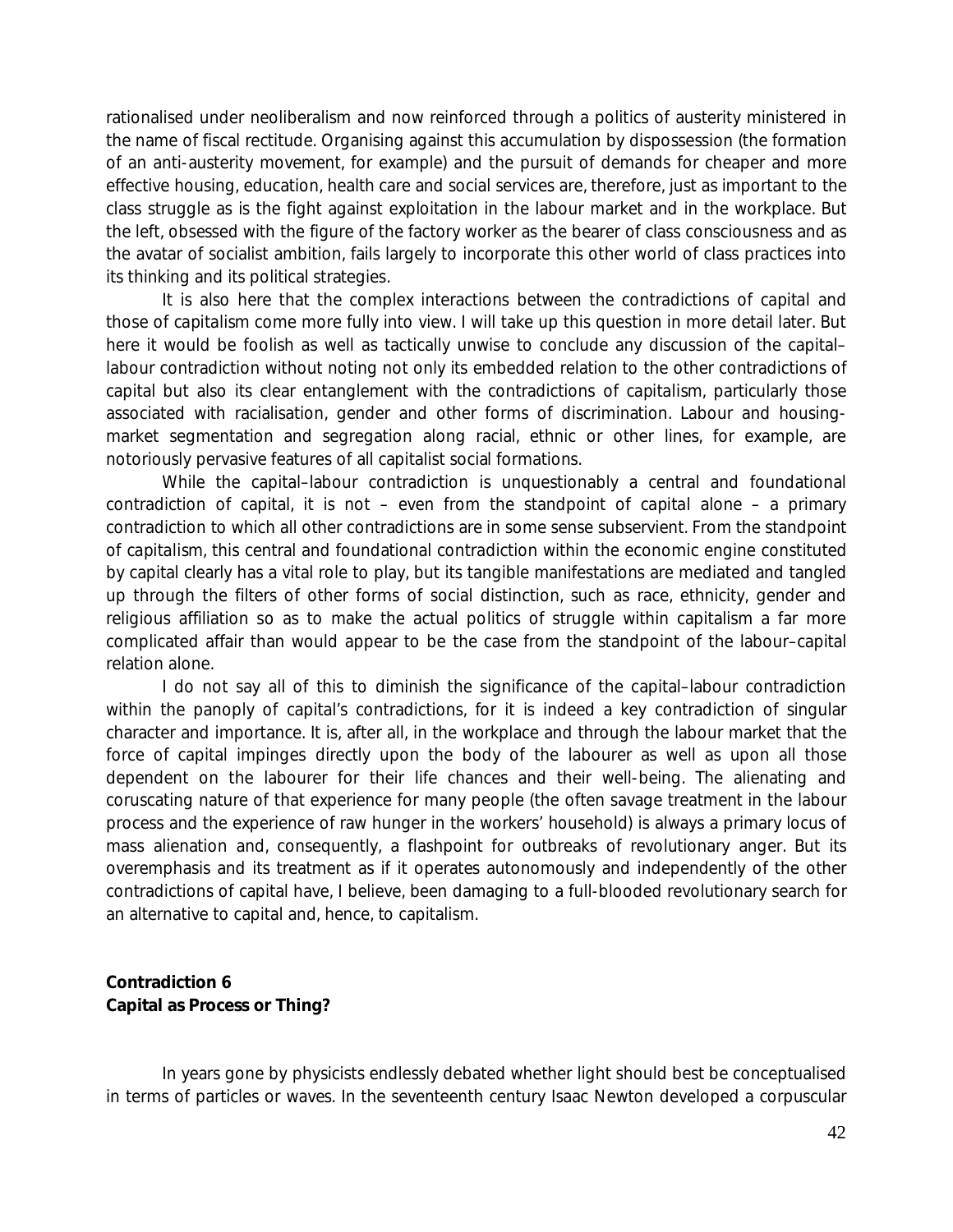theory of light at the same time as Christiaan Huygens advocated his wave theory. Opinion thereafter fluctuated between one or other determination until Niels Bohr, the daddy of quantum mechanics, resolved the so-called 'wave–particle duality' by appeal to a principle of complementarity. Light is, under this interpretation, both a particle and a wave. Both descriptions are needed to complete our understanding, but we do not need to use both descriptions at the same time. Some physicists, however, regarded the duality as simultaneous rather than complementary. And there was considerable debate over whether the duality was inherent in nature or reflected the limitations of the observer. Whatever the case, it is clear that dualities of this sort are now accepted as foundational for theory building in many areas of the natural sciences. The mind–brain duality, to take another example, lies at the root of thinking in the contemporary neurosciences. So let it not be said that the natural sciences are inherently hostile to some kind of dialectical reasoning or immune to the idea of contradiction (though, I hasten to add, the nature of their dialectical reasoning is very different from the wooden and stultifying version of dialectics that Engels and later Stalin favoured). What a pity that conventional economics, which aspires to the status of a science, has not followed suit!

Should capital be viewed as a process or as a thing? It has to be viewed, I shall argue, as both, and I favour a simultaneous rather than a complementary interpretation of how this duality works, even though, for purposes of exposition, it is often necessary to favour one standpoint over another. The unity of the capital circulating continuously as a process and a flow on the one hand and the different material forms it assumes (primarily money, production activities and commodities) on the other make for a contradictory unity. The focus of our inquiry has to be, therefore, upon the nature of this contradiction and how it can be the locus of creativity and change as well as of instabilities and crises.

Consider a simple flow model of how a well-behaved and honest capitalist might work while respecting all the legalities that a properly regulated capitalist state might impose on market behaviours. The capitalist starts the day with a certain amount of money (whether the money is borrowed or owned outright does not matter here). That money is used to purchase means of production (use of land and all the resources that lie therein, as well as partially finished inputs, energy, machinery and the like). The capitalist also finds a labour market at hand and hires workers under contract for a given period of work (say, eight hours a day for five days for a weekly wage). The acquisition of these means of production and of labour power precedes the moment of production. The labour power is, however, usually remunerated after production has occurred, whereas the means of production are usually paid for prior to production (unless purchased on credit). Plainly, the productivity of workers depends on the technology (for example, machines), the organisational form (for example, the division of labour within the labour process and forms of cooperation) and the intensity/efficiency of the labour process as designed by the capitalist. The outcome of this production process is a new commodity (mostly things but sometimes processes, like transportation as well as services) which is taken into the marketplace and sold to consumers at a price that should yield the capitalist an equivalent sum of money to that which was initially laid out plus an additional sum that constitutes a profit.

The profit at the end of the day is the motivation for going to all the trouble to engage with this process. The following day the capitalist repeats the process all over again in order to continue to make a living. But the next day she typically takes a part of the profit earned yesterday and uses it to expand production. She does this for a variety of reasons, including lust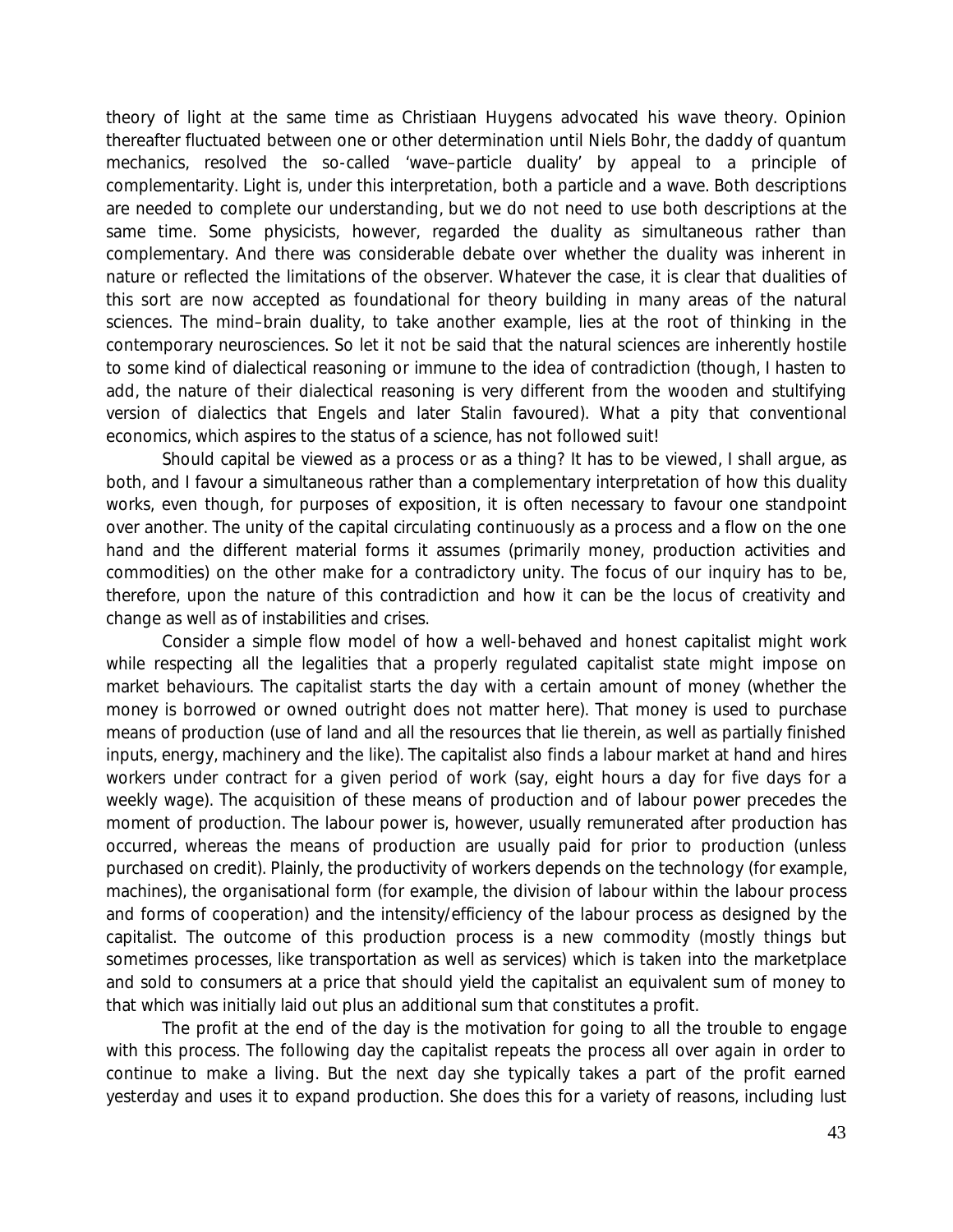and greed for more money power, but also out of fear that upstart capitalist competitors may drive her out of business if she does not reinvest a part of yesterday's profits in expansion.

There are illegal versions of this process. The initial money may have been assembled through robbery and violence. Access to land and resources may be coerced and inputs may be stolen rather than purchased fairly on the open market. The conditions of contract imposed on labour may violate legally established norms, while violations of all sorts – non-payment of wages, forced extension of working hours, fines for supposed misconduct – can be widespread. Labour process conditions can become intolerable or even hazardous (exposure to toxic substances, forced increase in the intensity of work beyond reasonable human capacities). Chicanery in the marketplace through false representation, monopoly pricing and the sale of defective and even dangerous commodities can all be widespread. Competitors can be shot and monopoly prices charged. The recognition that all these things can happen has led to state policing and interventions such as regulatory laws on occupational safety and health, consumer product safety protections and the like (such protective measures have been severely weakened under the neoliberal regimes personified by Ronald Reagan and Margaret Thatcher that have prevailed these last thirty years or so).

Almost everywhere we look in the capitalist world, the evidence of widespread illegality is palpable. The definition of what is the norm for legal capital circulation is, it seems, heavily influenced, if not defined, by the field of illegal behaviours. This legal–illegal duality therefore also plays a role in how capital works. Plainly, the involvement of state power as a constraint on individual behaviours is needed. A stateless capitalism is unthinkable (see Contradiction 3). But how the state intervenes depends on class controls and influence over the state apparatus. The illegalities practised by Wall Street in recent times could not have occurred without some mix of neglect or complicity on the part of the state apparatus.

But the main point here is the definition of capital as a process, as a continuous flow of value through the various moments and across the various transitions from one material form to another. At one moment capital takes the form of money, at another it is a stock of means of production (including land and resources) or a mass of labourers walking through the factory gates. Within the factory, capital is involved in concrete labouring and the making of a commodity in which latent and as yet unrealised value (social labour) and surplus value are congealed. When the commodity is sold, then capital returns once again to its money form. In this continuous flow, both the process and the things are contingent upon each other.

The process–thing duality is not unique to capital. It is a universal condition of existence in nature, I would argue, and, since human beings are a part of nature, it is a universal condition of social activity and social life under all modes of production. I live my life as a process even as I have thing-like qualities through which the state defines who I am (name and number!). But capital confronts and mobilises this duality in a particular way and it is this that requires our close attention. Capital exists as a continuous flow of value through the different physical states we have identified (along with others yet to be considered). The continuity of the flow is a primary condition of capital's existence. Capital must circulate continuously or die. The speed of its circulation is also important. If I can circulate my capital faster than you, then I have a certain competitive advantage. There is considerable competitive pressure, therefore, to accelerate the turnover time of capital. The tendency towards speed-up is easily identifiable in capital's history. The list of technological and organisational innovations designed to speed things up and to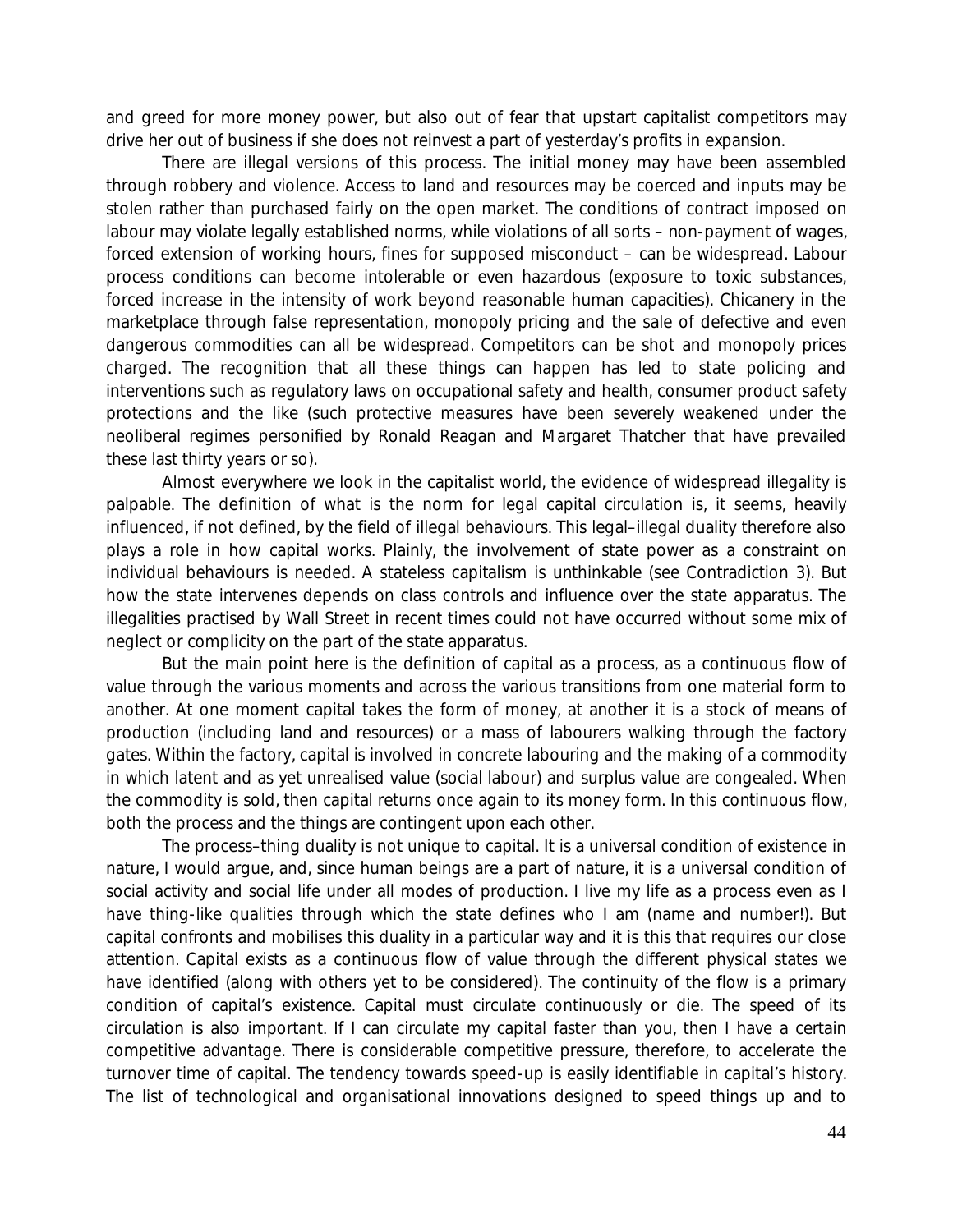reduce the barriers posed by physical distance is very long.

But all this presumes that the transitions from one moment to another are unproblematic. This is not, however, the case. I have money and I want to make steel, so I need to have to hand immediately all of the ingredients (labour power and means of production) to make that steel. But the iron ore and coal are still buried in the ground and it takes a lot of time to dig them out. There are not enough workers close by who are willing to sell their labour power. I need to build a blast furnace and that takes time too. Meanwhile my money capital designated for steel production sits dormant and no value is produced. The transition from money into the commodities required for production is plagued with all sorts of potential barriers of this sort and time lost is capital devalued or even capital lost. It is only when all these barriers are transcended that capital can finally flow into actual production.

Within production there are also all manner of potential problems and barriers. It takes time to produce the steel and the intensity of the work process affects how long it takes for the steel to be produced. While different organisational and technological innovations can be sought out to shorten the working time, there are physical barriers to reducing this time to zero. Workers, furthermore, are not automatons. They may lay down their tools or go slow in the labour process. Establishing control over and collaboration with the workforce is needed for continuity.

Once the steel is finished it has to be sold and again the commodity can sit on the market for some time before a buyer shows up. If everyone out there has enough steel to last a couple of years, then there can be no buyers at all for a while and the commodity capital becomes dead capital because it has ceased to circulate. The producer has a vested interest in securing and accelerating the turnover time of consumption. One of the ways to do that is to produce steel that rusts so fast that it needs rapid replacement. Diminishing the turnover time of consumption is much easier, however, in the case of cellphones and electronic devices. Planned obsolescence, innovation, shifting fashion and the like become deeply rooted in capitalist culture.

All sorts of strategies and short cuts emerge as capital desperately seeks to transcend or bypass the barriers to circulation and to smooth out and speed up its turnover time. Producers, for example, may not want to wait to sell their commodities. For them it is easier to pass the commodity on to merchants at a discount on the full value (which furnishes the merchants with an opportunity to earn their cut of the surplus). The merchants (wholesalers and retailers) take on both the costs and the risks of selling the product to final consumers. By pursuing efficiencies and economies of scale (while exploiting the labour they employ) they can connect producers with final consumers at a lower cost than would be the case if the direct producers undertook the marketing themselves. This smooths out the flow and provides producers with a more secure market. But, on the negative side, the merchants may end up exercising considerable power over the direct producers and force the latter to take lower rates of return (this is the Walmart strategy). Alternatively, producers can seek credit on unsold goods. But here too the autonomous power of the bankers, financiers and discounters may then come into play as an active factor in the circulation and accumulation of capital. Social strategies to maintain the continuity of capital flow constitute a double-edged sword. While they may succeed in their immediate aim of smoothing out and facilitating the circulation process, they simultaneously create active power blocs among the merchants (for example, Walmart) and the financiers (for example, Goldman Sachs) who may pursue their own specific interests rather than serve the interests of capital in general.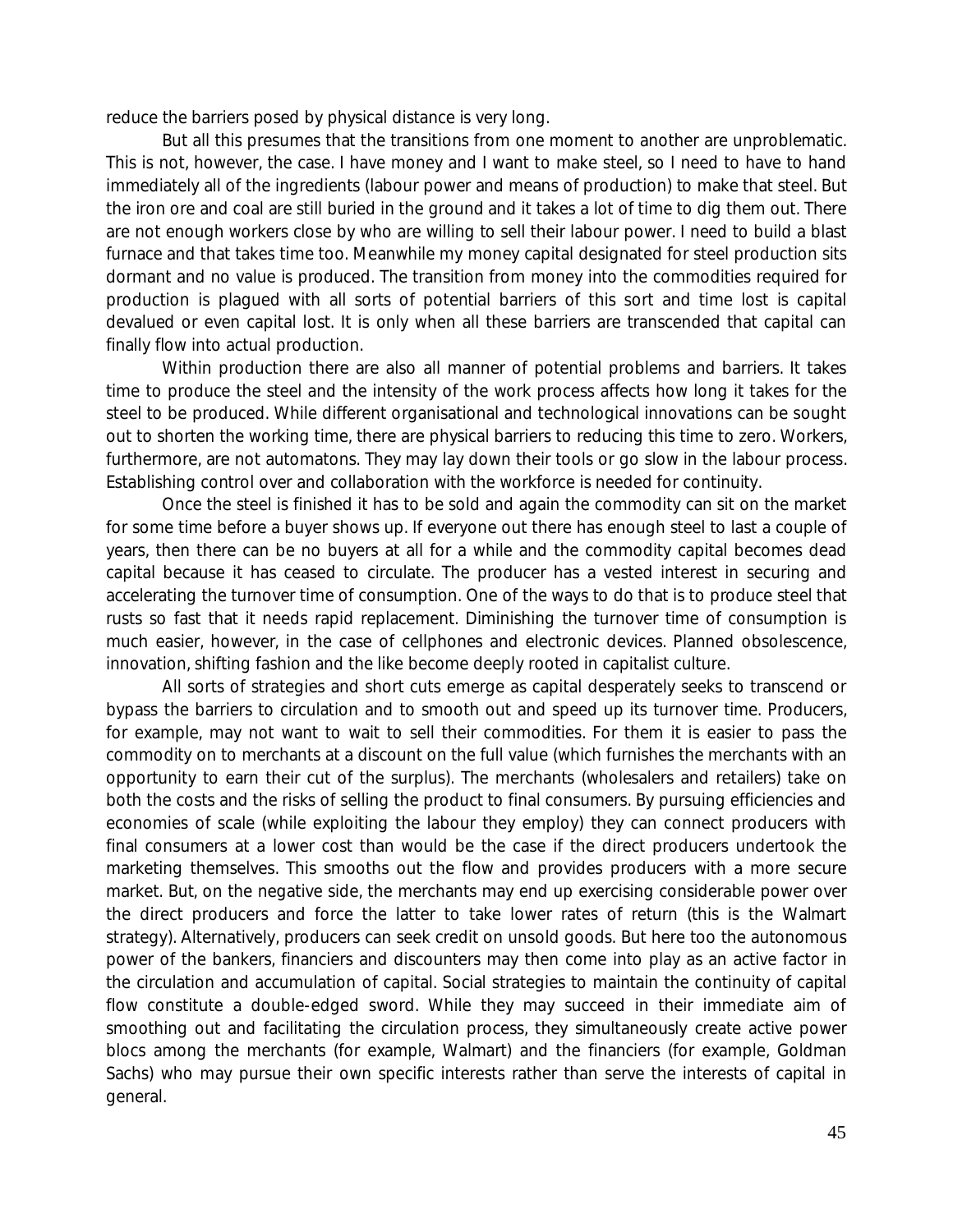There are other more purely physical problems that exacerbate the tension between fixity and motion within the circulation of capital. These problems centre on the category of long-term investments in fixed capital. In order for capital to circulate freely in space and time, physical infrastructures and built environments must be created that are fixed in space (anchored on the land in the form of roads, railways, communication towers and fibre-optic cables, airports and harbours, factory buildings, offices, houses, schools, hospitals and the like). Other more mobile forms of fixed capital (the ships, trucks, planes and railway engines, as well as the machinery and office equipment, right the way down to the knives and forks, the plates and cooking utensils, we use on a daily basis) have a long life. The mass of all this – as we look at an urban landscape like São Paulo, Shanghai or Manhattan – is simply huge and much of it is immovable, and that part which is movable cannot be replaced during the item's lifetime without loss of value. It is one of the paradoxes of capital accumulation that as time goes on the sheer mass of this long-lived and often physically immobile capital for both production and consumption increases relative to the capital that is continuously flowing. Capital is forever in danger of becoming more sclerotic over time because of the increasing amount of fixed capital required.

Fixed and circulating capital are in contradiction with each other but neither can exist without the other. The flow of that part of capital that facilitates circulation has to be slowed down if the movement of the circulating capital is to speed up. But the value of immobile fixed capital (like a container port terminal) can be realised only through its use. A container facility to which no ships come is useless and the capital invested in it is lost. On the other hand, commodities could not find their way to market without the ships and the container terminals. Fixed capital constitutes a world of things to support the process of capital circulation, while the process of circulation furnishes the means whereby the value invested in the fixed capital is recovered.

Another layer of difficulty then arises out of this underlying contradiction between fixity and motion. When the social manoeuvres designed to smooth out capital flow (for example, the activities of merchant capitalists and even more powerfully those of the financiers) are combined with the physical problems of fixity in the land, then a space is opened up for landed property to capture a share of the surplus. This distinct faction of capital extracts rents and shapes investments on the land even as it speculates mercilessly on land, natural resource and property asset values.

Back in the 1930s Keynes happily looked forward to what he called 'the euthanasia of the rentier'.<sup>1</sup> That political ambition, which Keynes applied to all owners of capital, has not of course been realised. Land, for example, has become even more prominent as a form of fictitious capital to which titles of ownership (or shares of future rental income) can be traded internationally. The concept of 'land' now includes, of course, all the infrastructures and human modifications accumulated from past times (for example, the subway tunnels of London and New York built more than a century ago), as well as recent investments not yet amortised. The potential stranglehold of the rentier and the landed interest on economic activity is now an even greater threat, particularly as it is backed today by the power of financial institutions that revel in the returns to be had from escalating rents and land and property prices. The housing-price booms and crashes on which we have already commented have been typical examples. What is interesting is that these practices have not gone away. They have now morphed into the astonishing 'land grabs' going on around the world (from the resource-rich regions of north-east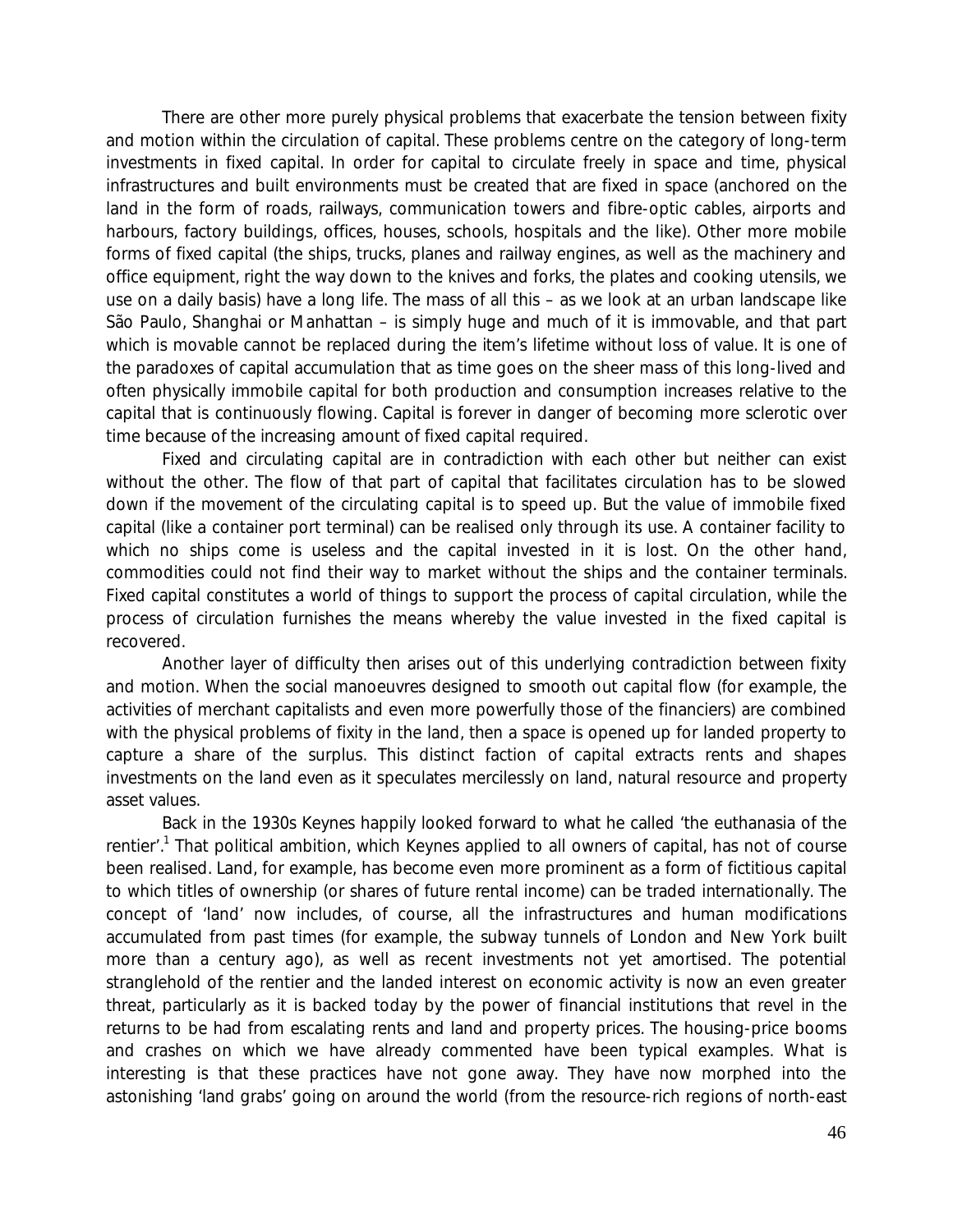India to Africa and throughout much of Latin America) as institutions and individuals seek to secure their financial future by ownership of land and all the resources (both 'natural' and humanly created) embedded therein. This suggests the arrival of a coming regime of land and resource scarcity (in a largely self-fulfilling condition based on monopoly and speculative power of the sort that the oil companies have long exercised).

The rentier class rests its power on the control of fixity even as it uses the financial powers of motion to peddle its wares internationally. How this happened in housing markets in recent times is the paradigmatic case. Ownership rights to houses in Nevada were traded all over the world to unsuspecting investors who were eventually bilked of millions as Wall Street and other financial predators enjoyed their bonuses and their ill-gotten gains.

The questions, then, are: when and why does this tension between fixity and motion and between process and thing become heightened into an absolute contradiction, particularly in the form of the excessive power of the rentier class, so as to produce crises? Plainly, this contradiction can be the locus of local stresses and crises. If commodities no longer flow, then the things that facilitate the flows become useless and have to be abandoned and rental returns collapse. The long and painful history of deindustrialisation has left whole cities, like Detroit, bereft of activity and therefore sinks of lost value even as other cities, like Shenzhen or Dhaka, become hubs of activity that demand massive investments in fixed capital coupled with rental extractions and property market booms if they are to succeed. The history of capital is rife with stories of localised booms and crashes in which the contradiction between fixed and circulating capital, between fixity and motion, is strongly implicated. This is the world where capital as a force of creative destruction becomes most visible in the physical landscape we inhabit. The balance between creativity and destruction is often hard to discern, but the costs imposed on whole populations through deindustrialisation, gyrations in property values and land rents, disinvestment and speculative building all emanate from the underlying and perpetual tension between fixity and motion which periodically and in specific geographical locations heightens to the point of an absolute contradiction and, hence, produces a serious crisis.

So what kind of alternative political ambition can be derived from this analysis? One immediate and obvious target is the abolition of the powers of landed property to extract rents from the fixity they command. The capacity of rentiers to trade legal titles to immobile land and property assets fluidly across spaces, which happened as mortgages bundled into collateralised debt obligations (CDOs) were traded worldwide in recent times, must be curbed. Land, resources and the amortised built environment should be categorised and managed as a common property resource for the populations that use and rely upon them. The people as a whole gain nothing from the escalating land and property prices that have characterised recent times. The connection between financial speculation and investments in physical infrastructures and other forms of fixed capital must likewise be negated, so that financial considerations no longer dictate production and use of physical infrastructures. Finally, the use value aspects of infrastructural provision must come to the fore. This leaves the social order with no option but to explore the field of rational planning practices on the part of political collectivities to ensure that the necessary physical use values can be produced and maintained. In this way, the admittedly always complex relations between processes and things and between fixity and motion can be orchestrated for the common good rather than mobilised for the endless accumulation of capital.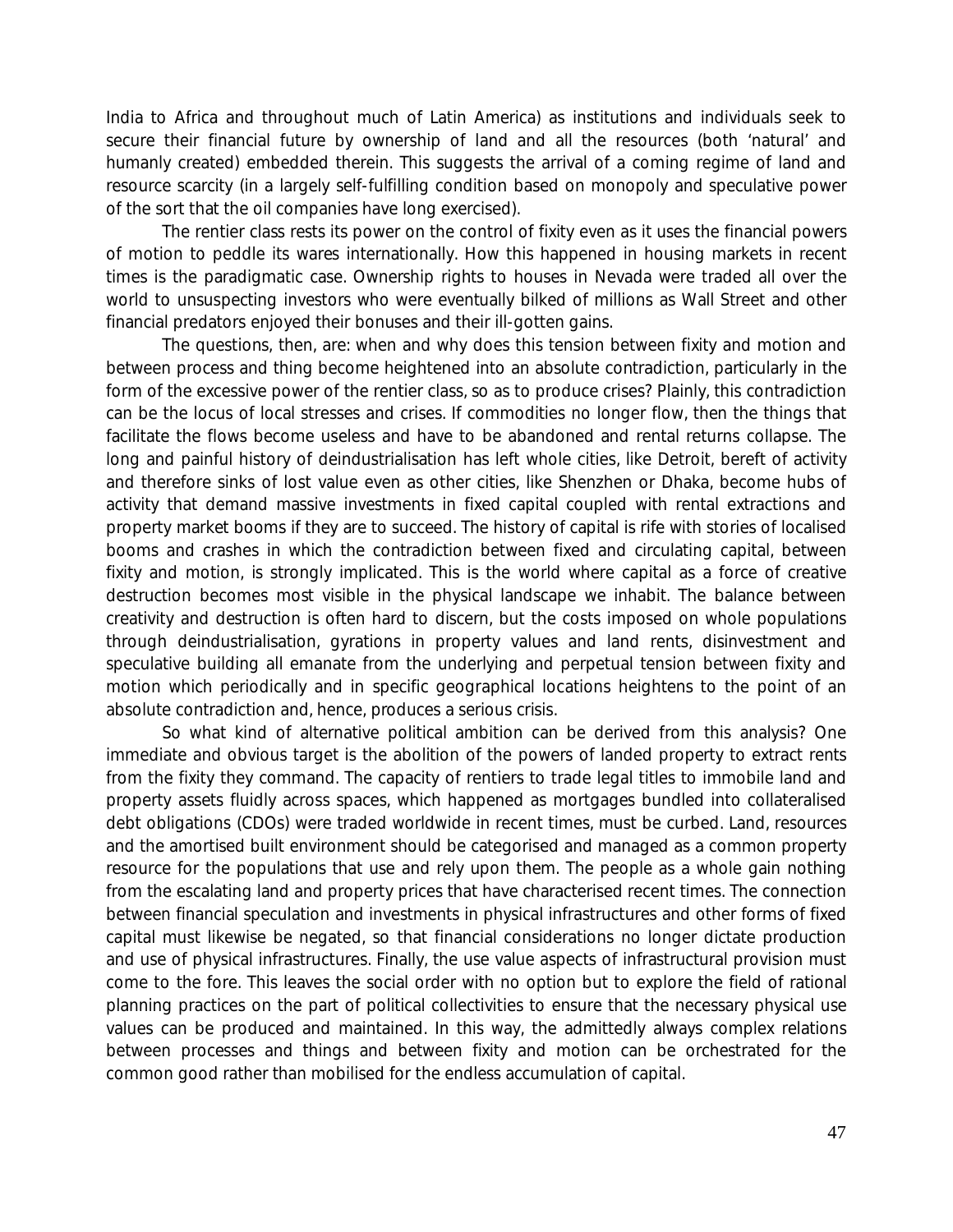## **Contradiction 7 The Contradictory Unity of Production and Realisation**

As capital flows, it passes through two major checkpoints where its performance in achieving that quantitative increase which lies at the root of profit is registered. In the labour process or its equivalent, value is added through work. But this value added remains latent rather than actual until it is realised through a sale in the market. The continuous circulation of capital depends upon the successful passage (with success measured as the rate of profit) through the two moments of, first, production in the labour process and, second, realisation in the market. The unity that necessarily prevails between these two moments within the circulation process of capital is, however, a contradictory unity. So what is the main form this contradiction takes?

In the first volume of his epic analysis of capital, Marx assumes away all problems of realisation in the market in order to study how the surplus value that underpins profit is produced. Other things being equal (which, of course, we know they never are), we would expect capital to have a strong incentive to pay workers as little as possible, to work them for as many hours and as intensely as possible, to get them to bear as much of the costs of their own reproduction (through household activities and work) as possible and to keep them as docile and disciplined (by coercion if necessary) in the labour process as possible. To this end, it is mighty convenient (if not essential) for capital to have to hand a vast reservoir of trained but unused labour power – what Marx called an 'industrial reserve army' – in order to keep the aspirations of those employed in check. If such a labour surplus did not exist, then capital would need to create one (hence the significance of the twin forces of technologically induced unemployment and opening up access to new labour supplies, such as those in China, over the last thirty years). It would also be important for capital to prevent if possible all or any forms of collective organisation on the part of the workers and to hold in check by whatever means possible any drive by them to exercise political influence over the state apparatus.

The ultimate outcome of such practices on the part of capital, Marx theorised in Volume 1 of *Capital*, would be the production of increasing wealth for capital at one pole and increasing impoverishment, degradation and loss of dignity and power on the part of the working classes who actually produced the wealth at the other pole.

In the second volume of *Capital* – a volume that is little read even by accomplished leftist scholars – Marx studies the conditions of realisation, while assuming that there are no problems arising in production. A number of uncomfortable though tentative (the volume was never finished) theoretical conclusions are arrived at. If capital does all those things that it must do according to the Volume 1 analysis to ensure the production and appropriation of surplus value, then the aggregate demand exercised by the labour force in the marketplace will tend to be restricted, if not systematically diminished. In addition, if the costs of the social reproduction of the labourers are being forced back into the household, then the labourers will not be buying goods and services in the market. The irony is that the more the labourers take on the cost of reproducing themselves, the less they will have an incentive to go to work for capital. A large unemployed reserve army is, furthermore, not a source of burgeoning aggregate demand (unless propped up by generous state income subsidies), any more than falling wages (including a fall-off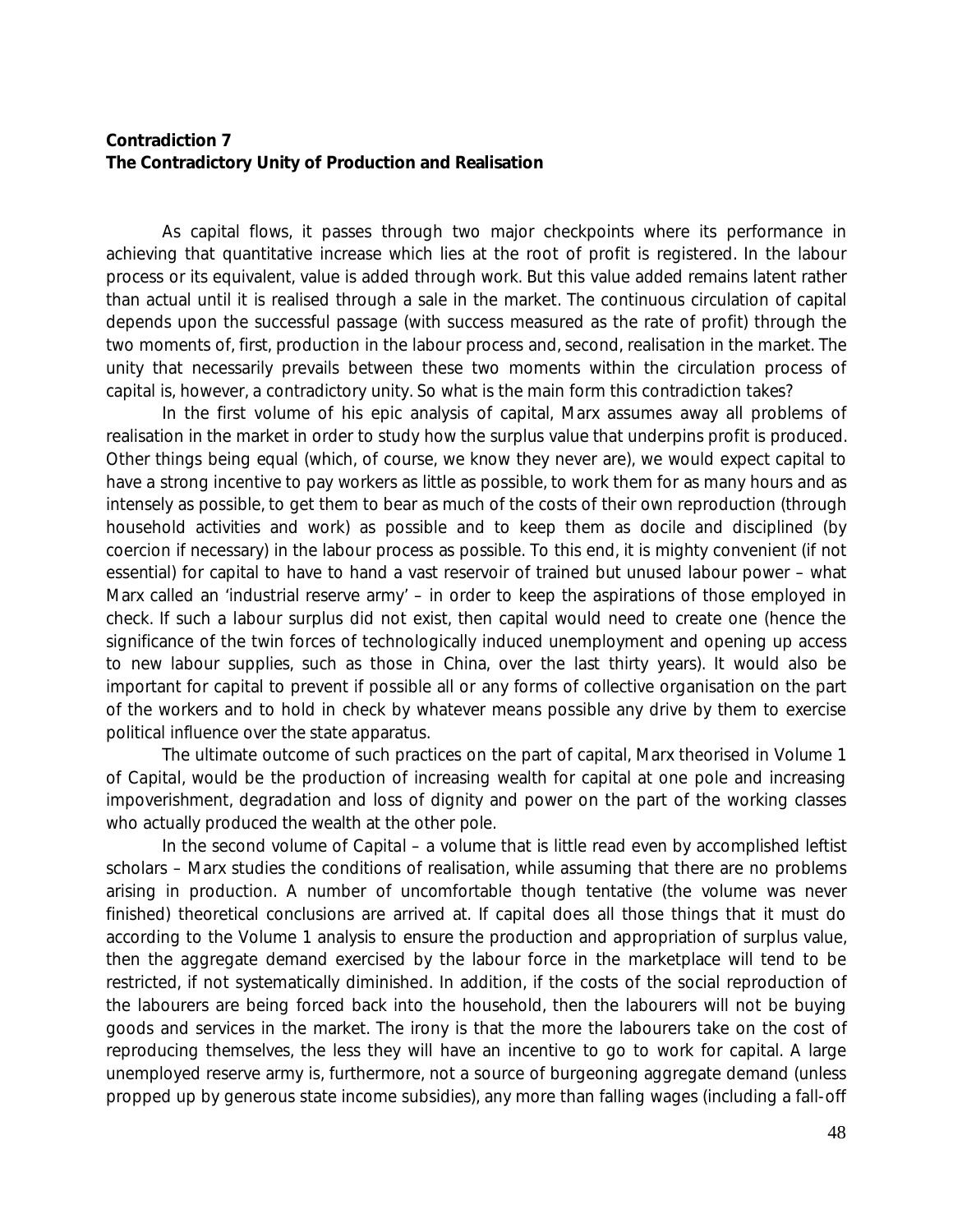in state contributions to the social wage) constitute the basis for an expanding market.

Herein lies a serious contradiction:

The workers are important for the market as buyers of commodities. But as sellers of their commodity – labour power – capitalist society has the tendency to restrict them to their minimum price. Further contradiction: the periods in which capitalist production exerts all its forces regularly show themselves in periods of overproduction; because the limit to the application of the productive powers is not simply the production of value, but also its realization. However, the sale of commodities, the realization of commodity capital, and thus of surplus value as well, is restricted not by the consumer needs of society in general, but by the consumer needs of a society in which the great majority are always poor and must always remain poor.<sup>1</sup>

Lack of aggregate effective demand in the market (as opposed to the social demand for needed use values on the part of a penurious population) creates a serious barrier to the continuity of capital accumulation. It leads to falling profits. Working-class consumer power is a significant component of that effective demand.

Capitalism as a social formation is perpetually caught in this contradiction. It can either maximise the conditions for the *production* of surplus value, and so threaten the capacity to *realise* surplus value in the market, or keep effective demand strong in the market by empowering workers and threaten the ability to create surplus value in production. In other words, if the economy does well according to the Volume 1 prescriptions it is likely to be in trouble from the standpoint of Volume 2, and vice versa. Capital in the advanced capitalist countries tended towards a demand-management stance consistent with the Volume 2 prescriptions (emphasising the conditions for realisation of value) between 1945 and the mid-1970s but in the process increasingly ran into problems (particularly those of a well-organised and politically powerful working-class movement) in the production of surplus value. After the mid-1970s it therefore shifted (after a fierce battle with labour) towards a supply-side stance more consistent with Volume 1. This emphasised cultivating the conditions for surplus value production (through reducing real wages, crushing working-class organisation and generally disempowering workers). The neoliberal counter-revolution, as we now call it, from the mid-1970s onwards resolved the pre-eminent problems of surplus value production but it did so at the expense of creating problems of realisation in the marketplace.

This general story is, of course, a gross oversimplification, but it provides a neat illustration of how the contradictory unity of production and realisation has been manifest historically. It is clear in this instance also that the processes of crisis formation and resolution are bound together by the way crises get moved around from production to realisation and back again. There have, interestingly, been parallel shifts in economic policy and theory. For example, Keynesian demand management (broadly consistent with Marx's Volume 2 analysis) dominated economic thinking in the 1960s, whereas monetarist supply-side theories (broadly consistent with Volume 1 analysis) came to dominate after 1980 or so. I think it important to situate these histories of both ideas and public policies in terms of the underlying contradictory unity of production and realisation as represented by the first two volumes of *Capital*.

The contradiction between production and realisation can, however, be mitigated in a number of ways. To begin with, demand can be increased in the face of falling wages by the expansion of aggregate numbers in the labour force (as happened when China began to mobilise its latent labour surplus after 1980 or so), by the expansion of conspicuous consumption on the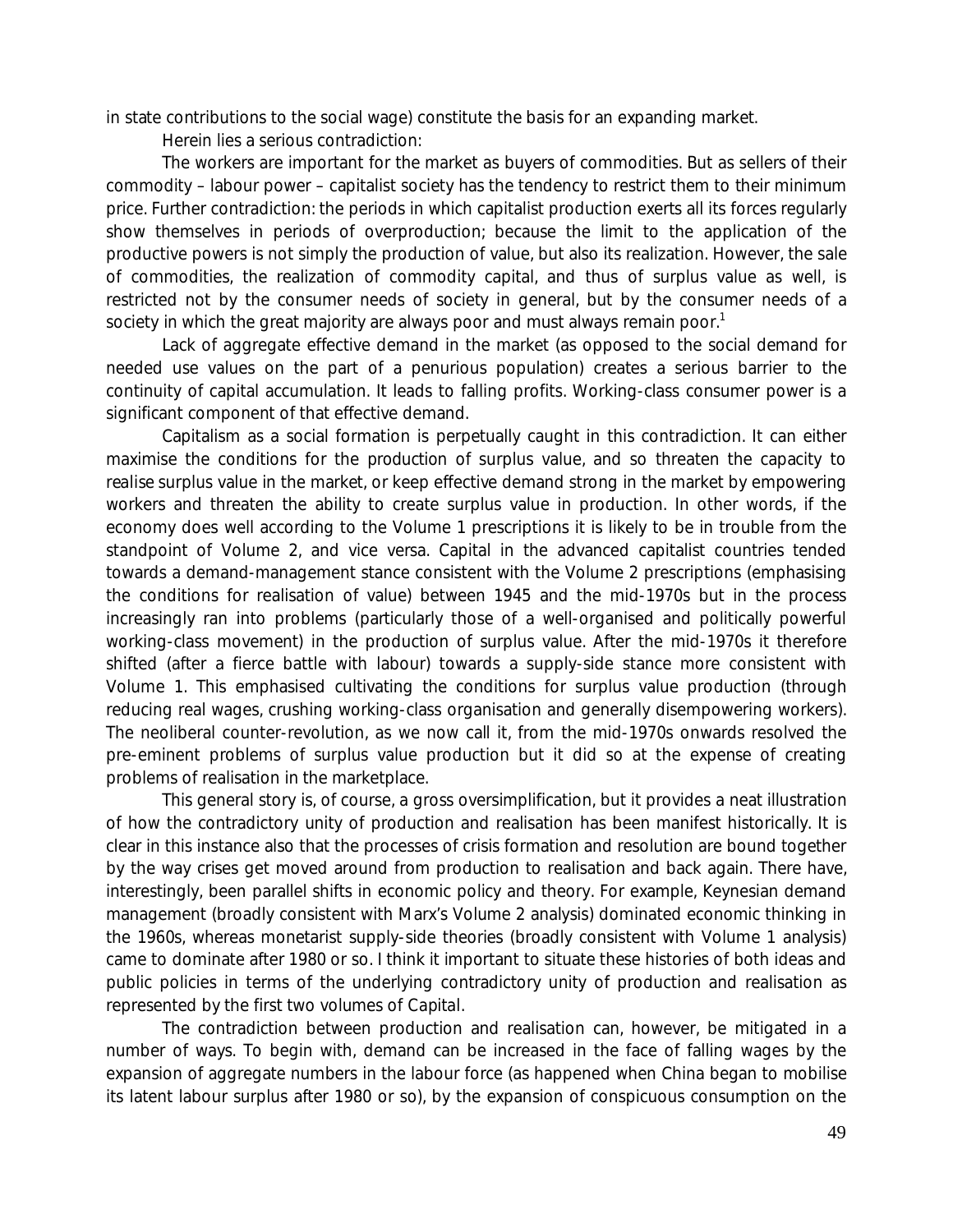part of the bourgeoisie or by the existence and expansion of strata in the population who are not engaged in production but who have considerable purchasing power (state officials, the military, lawyers, doctors, educators and the like). There is an even more significant way that the contradiction might be countered: by resort to credit. There is nothing in principle that prevents credit being supplied to sustain in equal measure both production and realisation of values and surplus values. The clearest example of this is when financiers lend to developers to build speculative tract housing while lending mortgage finance to consumers to purchase that housing. The problem, of course, is that this practice can all too easily produce speculative bubbles of the sort that led into the crash of 2007–9 primarily in the housing markets of the United States but also in Spain and Ireland. The long history of booms, bubbles and crashes in construction testifies to the importance of phenomena of this sort in capital's history.

But the interventions of the credit system have plainly also been constructive in certain ways and played a positive role in sustaining capital accumulation through difficult times. As a result, the contradiction between production and realisation is displaced back into the contradiction between the money and the value forms. The contradiction between production and realisation is internalised within the credit system, which on the one hand engages in insane speculative activity (of the sort that animated the housing bubble) while on the other hand salving many of the difficulties of maintaining a steady and continuous flow of capital across the contradictory unity of production and realisation. Restrictions on the credit system exacerbate the latent contradiction between production and realisation, while unchaining and deregulating the credit system unleashes unchecked speculative activity particularly with respect to asset values. The underlying problem is never abolished all the time that the contradictions between use and exchange value and between money and the social labour money represents remain in place. It is out of the interconnections between these different contradictions that financial and commercial crises frequently arise.

There are a number of secondary contradictions that attach to the production–realisation relationship. While it is unquestionable that the value added arises in the act of production and that the amount of value added depends crucially on the exploitation of living labour in the labour process, the continuity of flow makes it possible for the value and surplus value to be realised at a number of different points within the circulation process. The capitalist producer who organises the production of value and surplus value does not necessarily realise that value. If we introduce the figures of the merchant capitalist, the bankers and the financiers, the landlords and property owners, and the taxman, then there are several different locations where the value and the surplus value can be realised. And the realisation can take two basic forms. By exerting immense pressure on the capitalist producers, the merchant capitalists and the financiers, for example, can reduce the return to the direct producers to the smallest of margins while racking up major profits for themselves. This is how Walmart and Apple operate in China, for example. In this case not only does realisation occur in a different sector, it also occurs across the ocean in another country (creating a geographical transfer of wealth of considerable significance).

The other path to bridge the production–realisation contradiction is to recoup from the labourers any share of the surplus that they have acquired for themselves by charging extortionate prices or imposing fees, rents or taxes upon the working classes so as to diminish their discretionary income and standard of living significantly. This practice can also occur through manipulation of the social wage such that gains made in pension rights, in educational and health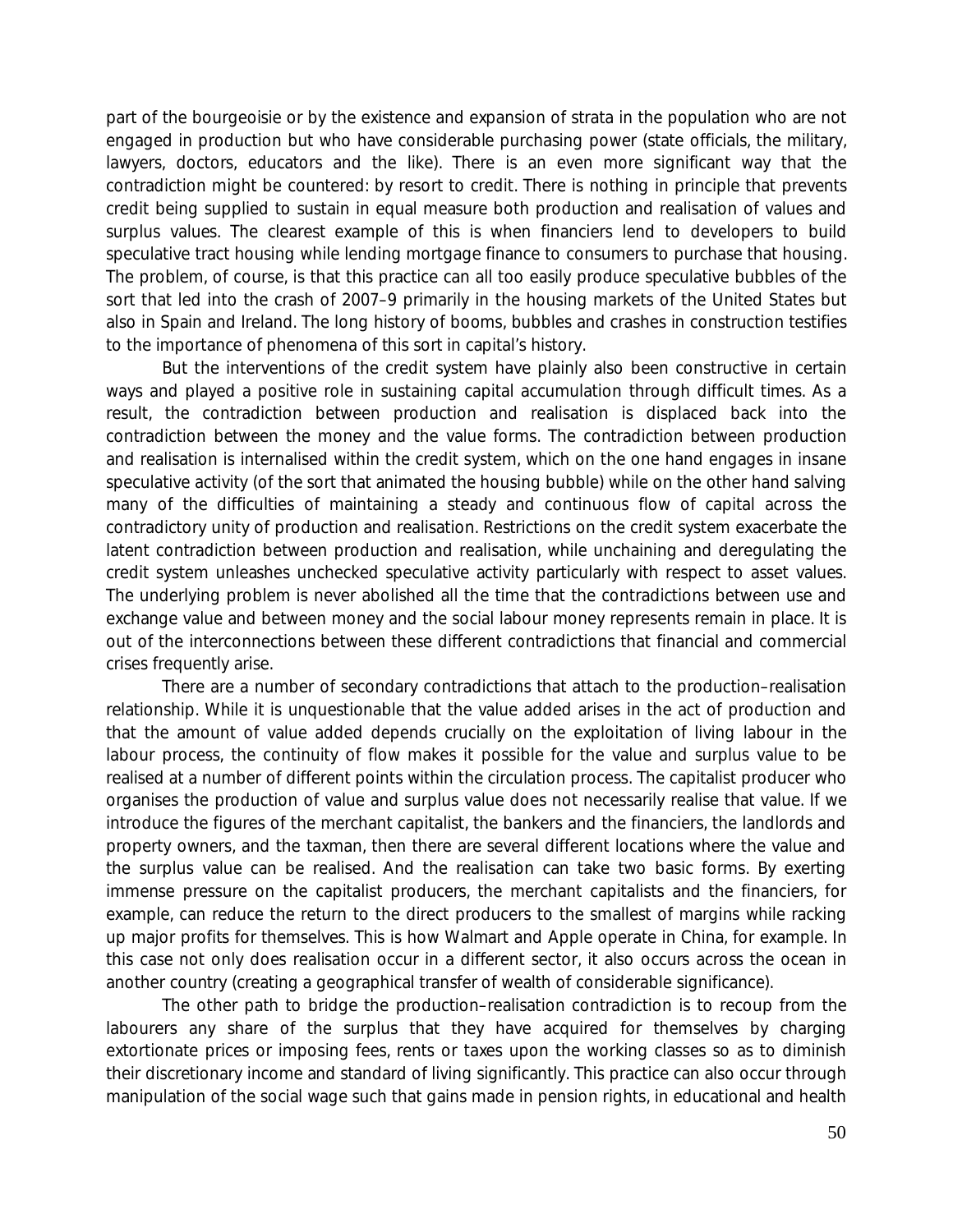care provision and in basic services can be rolled back as part of a political programme of accumulation by dispossession. This is what the current widespread appeal to a politics of austerity on the part of the state is designed to achieve. Capital may lose or concede to workers' demands at the point of production but regain what has been conceded or lost (and then some) by excessive extractions in the living space. High rents and housing costs, excessive charges by credit card companies, banks and telephone companies, the privatisation of health care and education, the imposition of user fees and fines, all inflict financial burdens on vulnerable populations even when these costs are not inflated by a host of predatory practices, arbitrary and regressive taxes, excessive legal fees and the like.

These activities are, moreover, active and not passive. The actual or attempted expulsion of low-income and vulnerable populations from high-value land and locations through gentrification, displacement and sometimes violent clearances has been a long-standing practice within the history of capitalism. It unites those residents of Rio de Janeiro's favelas subject to evictions, the former occupants of self-built housing in Seoul, those moved through eminent domain procedures in the United States and the shack-dwellers in South Africa. Production here means the production of space, and realisation takes the form of capital gains on land rents and property values, thus generally empowering the developers and the rentiers as opposed to other factions of capital.

The contradictory unity between production and realisation therefore applies as much to the fate of the workers as it does to capital. The logical conclusion, which by and large the left has tended to sideline if not ignore, is that there is necessarily a contradictory unity in class conflict and class struggle across the spheres of working and living.

The political ambition that derives from this contradiction is to reverse the relation between production and realisation. Realisation should be replaced by the discovery and statement of the use values needed by the population at large and production should then be orchestrated to meet these social needs. Such a reversal might be difficult to accomplish overnight, but the gradual decommodification of basic needs provision is a feasible long-term project, which fits neatly with the idea that use values and not the perpetual search for augmenting exchange values should become the basic driver of economic activity. If this seems a very tall order, it is useful to remember that the social democratic states in Europe (particularly those of Scandinavia) reoriented their economies to demand-side management from the 1960s onwards as a way to stabilise capitalism. In so doing, they partially accomplished – albeit in a somewhat halfhearted way – that reversal of the production–realisation relation that the passage to an anti-capitalist economy would demand.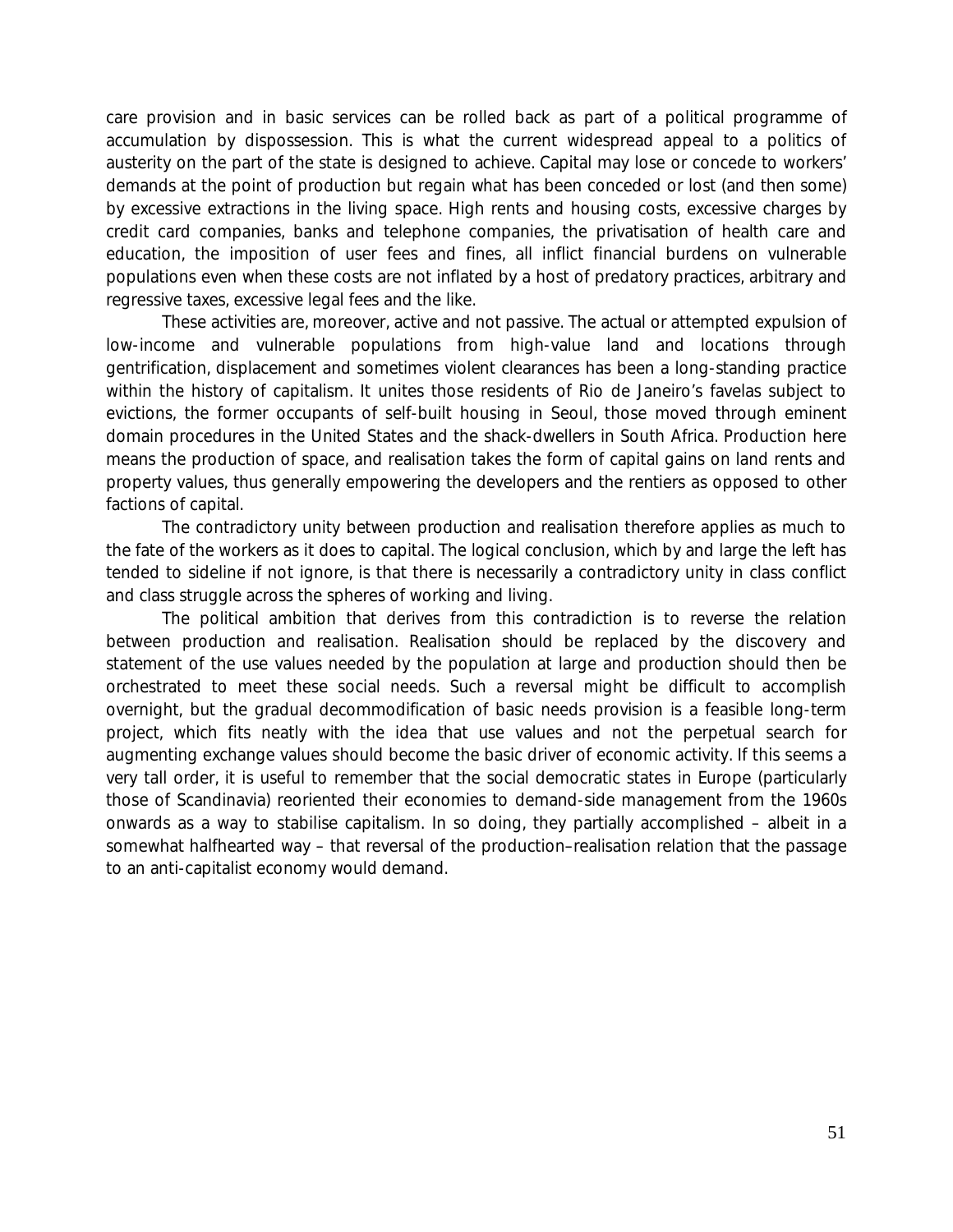## **Part Two The Moving Contradictions**

*The foundational contradictions of capital do not stand in isolation from each other. They interlock in a variety of ways to provide a basic architecture for capital accumulation. The contradiction between use value and exchange value (1) depends on the existence of money, which lies in a contradictory relation to value as social labour (2). Exchange value and its measure, money, presume a certain juridical relation between those engaging in exchange: hence the existence of private property rights vested in individuals and a legal or customary framework to protect those rights. This grounds a contradiction between individualised private property and the collectivity of the capitalist state (3). The state has a monopoly over the legitimate use of violence as well as over the issue of fiat money, the primary means of exchange. A profound connection exists between the perpetuity of the money form and the perpetuity of private property rights (both imply the other). Private individuals can legally and freely appropriate the fruits of social labour (the common wealth) for themselves through exchange (4). This constitutes a monetary basis for the formation of capitalist class power. But capital can systematically reproduce itself only through the commodification of labour power, which solves the problem of how to produce the inequality of profit out of a market exchange system based on equality. This solution entails converting social labour – the labour we do for others – into alienated social labour – the labour that is dedicated solely to the production and reproduction of capital. The result is a foundational contradiction between capital and labour (5). Put in motion, these contradictions define a continuous process of capital circulation that passes through different material forms, which in turn implies an everdeepening tension between fixity and motion in the landscape of capital (6). Within the circulation of capital a contradictory unity necessarily exists between production and realisation of capital (7)*.

*These contradictions define a political terrain upon which an alternative to the world that capital creates can be defined. The political orientation must be towards use values rather than exchange values, towards a money form that inhibits private accumulation of wealth and power and the dissolution of the state–private property nexus into multiple overlapping regimes of collectively managed common property rights. The ability of private persons to appropriate the common wealth must be checked and the monetary basis for class power must be undermined. The contradiction between capital and labour has to be displaced by emphasising the power of associated labour to engage in unalienated labour, to determine its own labour process while producing needed use values for others. The relation between fixity and motion (which can never be abolished since it is a universal condition of human existence) must be managed in such a way as to counteract the powers of the rentier and to facilitate the continuous and secure fulfilment of basic needs for all. Finally, instead of production for production's sake leading the way to a forced world of manic and alienated consumerism, production should be rationally organised to provide the use values necessary to achieve an adequate material standard of living for all. Realisation should be converted into a wants-and-needs-based demand to which production responds*.

*These are general orientations for long-term political thinking as to how an alternative to capital might be constituted. It is against the background of these orientations that specific strategies and proposals should be evaluated*.

*The foundational contradictions are constant features of capital in any place and time. The*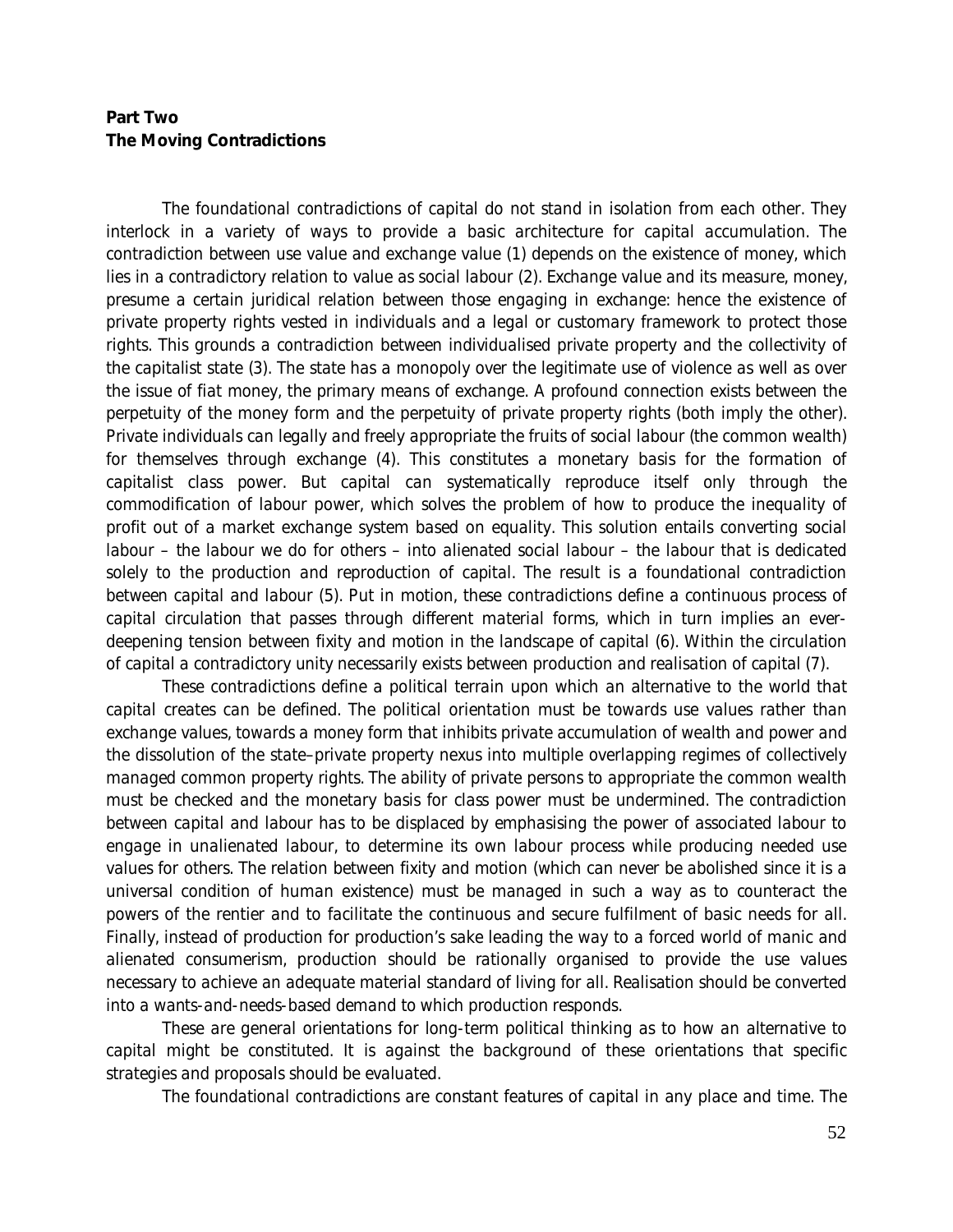*only thing constant about the contradictions we will next consider is that they are unstable and constantly changing. This makes for an understanding of political economy that departs radically from the model of the natural sciences, where it can broadly be assumed that the principles being elucidated are true for all space and time. As Brian Arthur puts it in his perceptive and instructive book* The Nature of Technology, *the means by which the 'base laws' (or in my language 'the foundational contradictions') are expressed 'change over time, and the patterns they form change and re-form over time. Each new pattern, each new set of arrangements, then, yields a new structure for the economy and the old one passes, but the underlying components that form it – the base laws – remain always the same.'*<sup>1</sup>

*In the case of moving contradictions, the basic nature of the contradiction has first to be described, before going on to provide a general assessment of the form it now assumes. By understanding something of its evolutionary trajectory, we can then say something about future prospects and possibilities. This evolution is not predetermined. Nor is it random or accidental. But since the pace of evolutionary change tends to be relatively slow – a matter of decades rather than years (though there is evidence it is accelerating) – it is then possible to say something about future prospects as well as present dilemmas*.

*To capture the sense of movement is politically vital, for the instability and the movement provide political opportunities at the same time as they pose critical problems. Political ideas and strategies that make sense in one place and time do not necessarily apply at another. Many a political movement has failed because it sought to appeal to ideas and ambitions that were well past their sell-by date. We cannot shape our current political strategies and carve out our contemporary political ambitions to fit the defunct ideas of some long-dead political theorist. This does not mean there is nothing to be learned from a study of the past or that no advantage is to be had from drawing upon past memories and traditions for inspiration in the present. What it does imply is an obligation to write the poetry of our own future against the background of the rapidly evolving contradictions of capital's present*.

## **Contradiction 8**

**Technology, Work and Human Disposability** 

The central contradiction that the traditional Marxist conception of socialism/communism is supposed to resolve is that between the incredible increase in the productive forces (broadly understood as technological capacities and powers) and capital's incapacity to utilise that productivity for the common welfare because of its commitment to the prevailing class relations and their associated mechanisms of class reproduction, class domination and class rule. Left to itself, the argument goes, capital is bound to produce an increasingly vulnerable oligarchic and plutocratic class structure under which the mass of the world's population is left to hustle a living or starve to death. Frustrated by this ever-increasing inequality in the midst of plenty, a selfconsciously organised anti-capitalist revolutionary movement (led, in Leninist accounts, by a vanguard party) will arise among the masses to dismantle class rule before going on to reorganise the global economy to deliver the benefits promised by capital's amazing productivity to everyone on planet earth.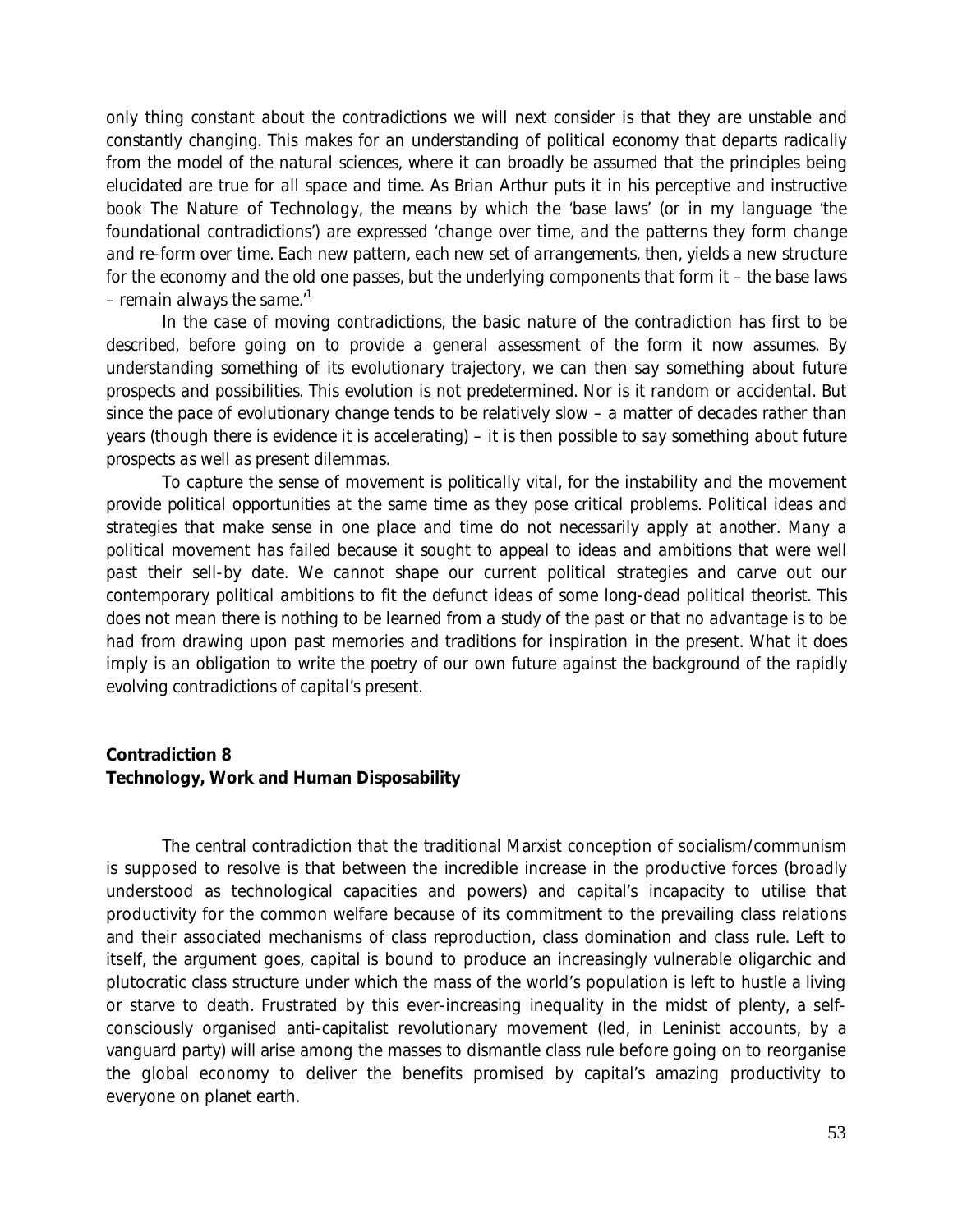While there is more than a grain of truth in this analysis – we seem well on the way these days to producing a global plutocracy, for example – coupled with more than a whiff of hopeful revolutionary fervour concerning the transitional mechanism, it has always seemed to me that this formulation is too simplistic, if not fundamentally deficient. But what is clear is that the dramatic increases in productivity achieved by capital form one side of a contradictory movement that is always in danger of erupting into crises. It is not entirely clear, though, what its antithesis might rightly be. It is to this question that we now turn.

Technology can be defined as the use of natural processes and things to make products for human purposes. At its base, technology defines a specific relation to nature that is dynamic and contradictory. We will return to this all-important contradiction in depth later (see Contradiction 16). All that matters here is to recognise its existence and its fluidity and dynamism. The immediate and distinctive purpose of *capital* (as opposed, say, to the military, the state apparatus and various other institutions in civil society) is *profit*, which translates socially into the perpetual accumulation of capital and the reproduction of capitalist class power. This is capital's consuming aim. To this end, capitalists adapt and reshape the hardware of technology (the machines and computers), the software (the programming of machine uses) and their organisational forms (command and control structures over labour usage in particular). Capital's immediate purpose is to increase productivity, efficiency and profit rates, and to create new and, if possible, ever more profitable product lines.

When considering the trajectories of technological change, it is vital to remember that the software and the organisational forms are every bit as important as the hardware. Organisational forms, like the control structures of the contemporary corporation, the credit system, just-in-time delivery systems, along with the software incorporated into robotics, data management, artificial intelligence and electronic banking, are just as crucial to profitability as the hardware embodied in machines. To take a contemporary example, cloud computing is the organisational form, Word is the software and this Mac, upon which I write, the hardware. All three elements – hardware, software and organisational form – are combined in computer technology. Under this definition, money, banking, the credit system and the market are all technologies. This definition may appear unduly broad but I think it absolutely essential to keep it so.

Capital's technology was initially subject to internal transformation through competition between individual producers (at least, that was the theory). Capitalist firms, in competition with each other, sought to raise their individual efficiency and productivity so as to gain excess profits relative to their competitors. Those that succeeded flourished, while others were left behind. But competitive advantages (higher profits) from superior organisational forms, machines or, for example, tighter inventory control were usually short-lived. Competing firms could quickly adopt the new methods (unless, of course, the technologies were patented or protected by monopoly power). The outcome would be leapfrogging innovations in technologies across sectors.

I sound a note of scepticism here because the history of capital demonstrates a penchant for monopoly rather than competition and this would not be so favourable for innovation. Instead, we find a strong collective generic preference – a culture as it were – emerging among capitalists for increasing efficiency and productivity across all capitalist enterprises with or without the driving force of competition. Innovations at one point in a supply chain – for example, power loom cotton fabric production – required innovations elsewhere – for example, the cotton gin – if overall productivity was to be improved. But it sometimes took and still takes a while for a whole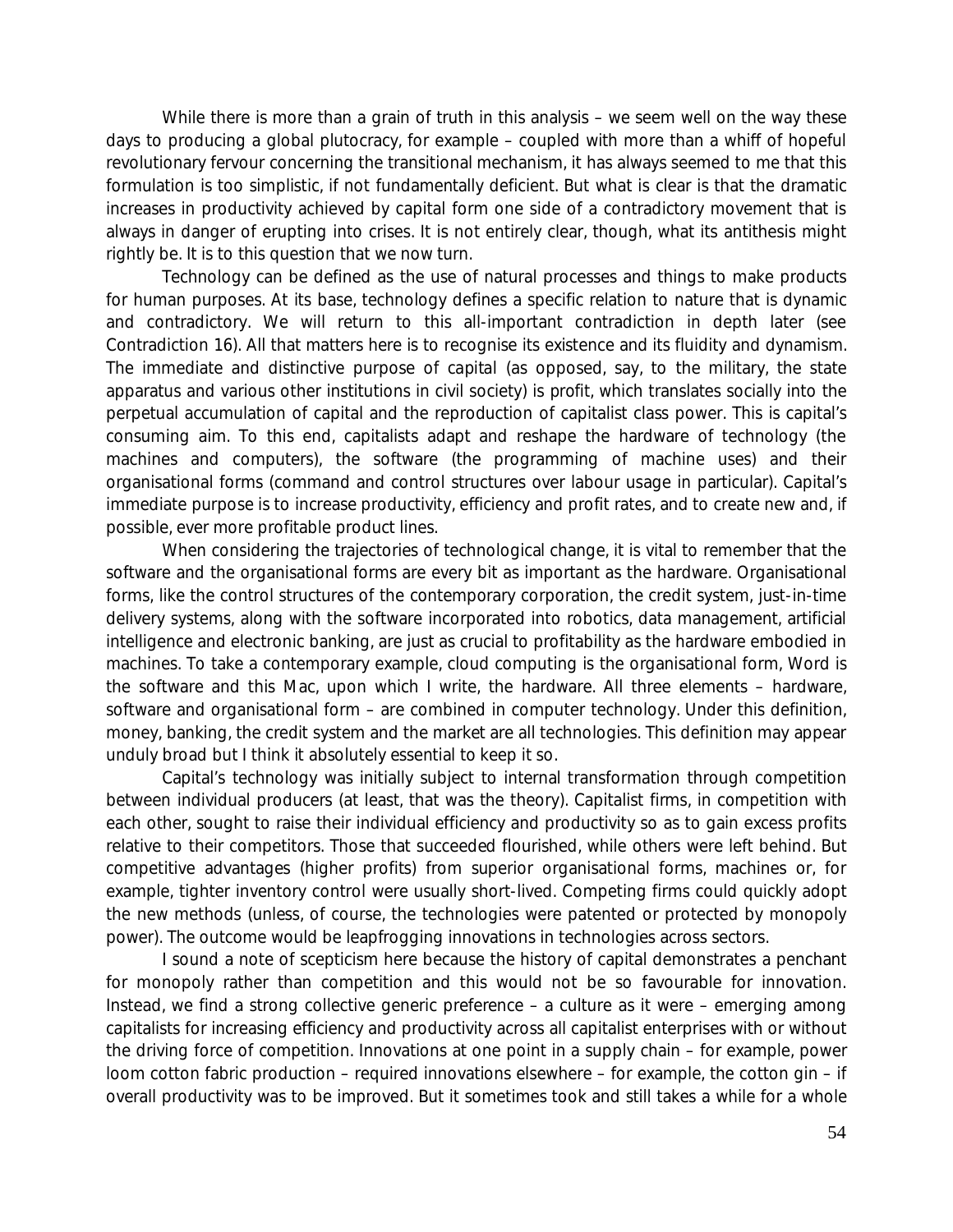domain of economic activity to be reorganised on a new technological basis. Last, but by no means least, individual capitalists and corporations came to recognise the importance of product innovation as a way to earn, if only for a while, monopoly profits and, when protected by patent law, a monopoly rent.

Capital was not and is not the only agent involved in the pursuit of technological advantages. Different branches of the state apparatus have always been deeply involved. Most prominent, of course, has been the military in search of superior weaponry and organisational forms. War and threats of war (arms races) have been strongly associated with waves of technological innovation. In the early history of capitalism this source of innovation probably played a dominant role. But various other facets of state administration concerned with the levying and payment of taxes, the definition of land and property rights and legal forms of contract, along with the construction of the technologies of governance, money management, mapping, surveillance, policing and other procedures for the control of whole populations, have all along been just as if not more significantly involved as capitalist firms and corporations in developing new technological forms. Collaborations on research and development between the state and private sectors with respect to military, medical, public health and energy technologies have been widespread. The spillover benefits of innovations in the public sphere on capital's practices and vice versa have been too numerous to count.

Technological changes within capitalism, to which capital contributes and upon which capital voraciously feeds, derive, in short, from the activities of several different agents and institutions. For capital, these innovations create a vast domain of ever-changing possibilities for sustaining or increasing profitability.

The processes of technological change have altered their character over time. Technology became a special field of business. This first clearly emerged in the nineteenth century with the rise of the machine-tool industry. Generic technologies, like the steam engine and its offshoots, were developed in a way that could be applied across multiple industries. It was the profitability of the steam engine makers rather than that of the different industries using steam power (for example, transport, cotton factories and mining) that mattered, though plainly the profitability of the one could not be achieved without that of the other. The search for ever-newer and better forms of not only the steam engine but also energy and power application quickly followed.

The search for generic technologies that could be applied almost anywhere – in recent years think of fields such as computers, just-in-time delivery systems and theories of organisation – became important. A vast business of invention and innovation catering to all and sundry sprang up, providing new technologies of consumption as well as of production, circulation, governance, military power, surveillance and administration. Technological innovation became big business, not 'big' necessarily in the sense of some vast consolidated corporation (though examples of that sort now abound in fields like agribusiness, energy and pharmaceuticals) but 'big' in the sense of multiple firms, many of them small-scale start-ups and venture enterprises, exploring innovation for innovation's sake. Capitalist culture became obsessed with the power of innovation. Technological innovation became a fetish object of capitalist desire.

From the mid-nineteenth century onwards, this fetish drive for new technological forms come what may also promoted the fusion of science and technology. These two thereafter developed in a dialectical embrace. Scientific understandings had always depended upon new technologies, such as the telescope and the microscope, but the incorporation of scientific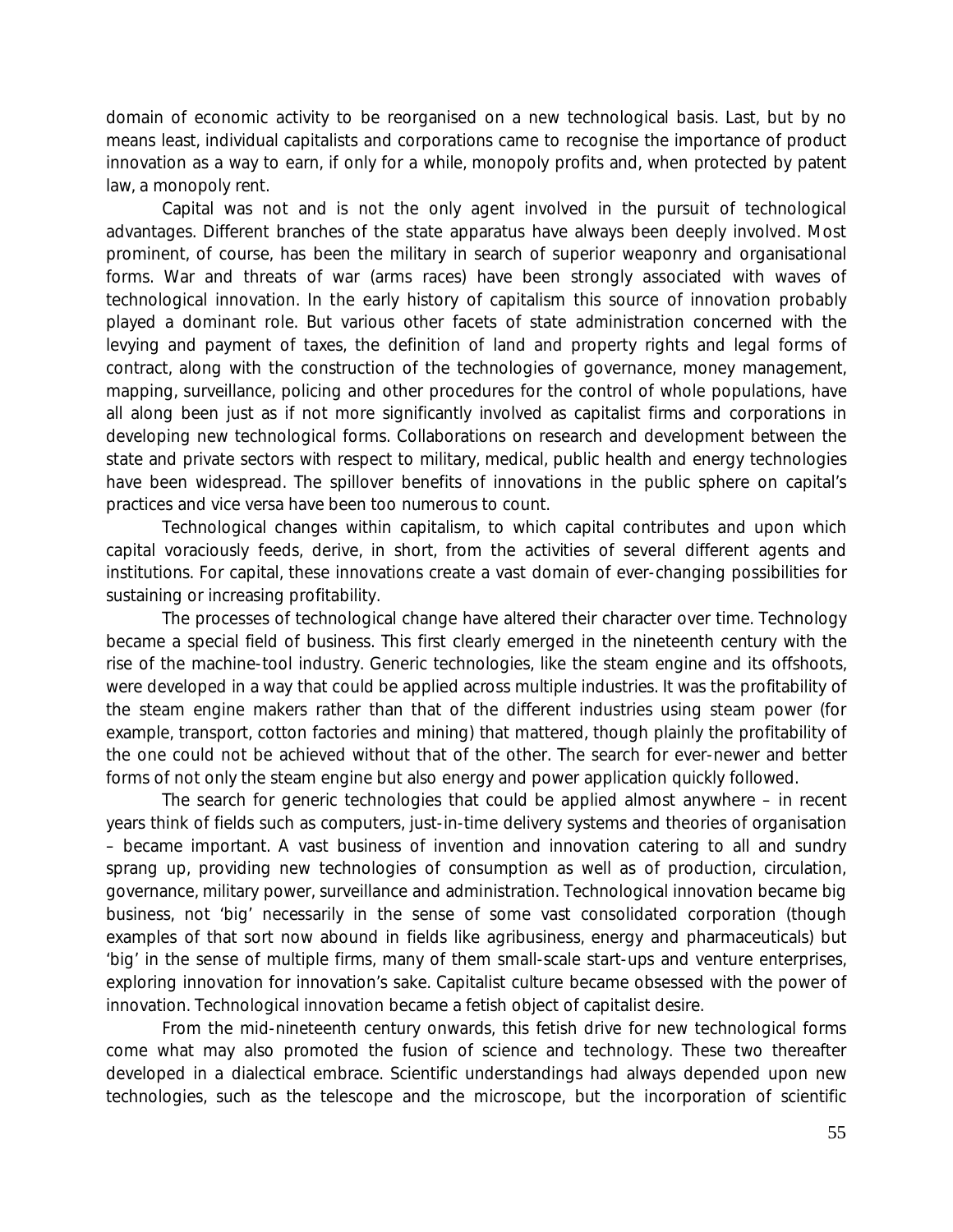knowledges into new technologies has lain at the heart of what the business of technological innovation has been about.

This vast business became more and more adept at imposing sometimes costly technological innovations on reluctant customers, often aided by state regulation that tended to favour large firms rather than small because the costs of regulatory compliance usually diminish with scale of operation. EU regulations have, to take one example, forced small shopkeepers and restaurants to adopt electronic machines for cash transactions for tax and record-keeping purposes, putting them at a cost disadvantage relative to chain stores. The diffusion of new technologies occurs through a mix of consent and coercion. The development of military technologies, on the other hand, has become nothing short of a scandalous racket, whereby a vast military industrial complex feeds endlessly at the trough of public finance while innovating for innovation's sake.

The path of technological evolution has not been random or accidental. As Brian Arthur points out in *The Nature of Technology*, new technologies become building blocks 'for the construction of further new technologies. Some of these in turn go on to become possible building blocks for the creation of yet newer technologies. In this way, slowly over time, many technologies form from an initial few, and more complex ones form using simpler ones as components. The overall collection of technologies bootstraps itself upward from the few to the many and from the simple to the complex. We can say that technology creates itself out of itself. Arthur calls this process 'combinatorial evolution' and I think that is a good name for it. New technologies are, however, 'created mentally before they are constructed physically' and when we look at the mental and conceptual processes involved, we see technological evolution as mental problem solving put into practice. A problem arises and is identified, a solution is demanded and the solution invariably combines earlier solutions to other problems in a new configuration. The new configuration often has spillover effects elsewhere because it creates what Arthur calls 'opportunity niches' – arenas where an innovation from one place might be meaningfully applied in another $<sup>1</sup>$ </sup>

Spontaneous development of innovation centres (some regions, cities and towns have a remarkable record for innovation) occurs because, as was long ago noted by commentators such as Jane Jacobs, the fortuitous co-presence of different skills and knowledges of the sort that Arthur regards as necessary for innovation to occur is more likely to be found in a seemingly chaotic economy characterised by innumerable small businesses and divisions of labour.<sup>2</sup> Such environments have historically been far more likely to spawn new technological mixes than a single-dimensional company town. More recently, however, the deliberate organisation of the research universities, institutes, think tanks and military R&D units in a given area has become a basic business model through which the capitalist state and capitalist corporations pursue innovation for competitive advantage.

But what is strange about Arthur's otherwise informative presentation on the logic of technological evolution is his avoidance of any critical discussion of the range of human purposes that technologies are supposed to serve. He waxes lyrical, for example, about the design sophistication of the F-35 Lightning II aircraft without any mention of its relation to warfare and the 'human purpose' of geopolitical domination. To Arthur the aircraft merely presents a particular set of difficult technical challenges that needed to be solved.

Similarly, there is no critique of the specific capitalistic form the economy takes and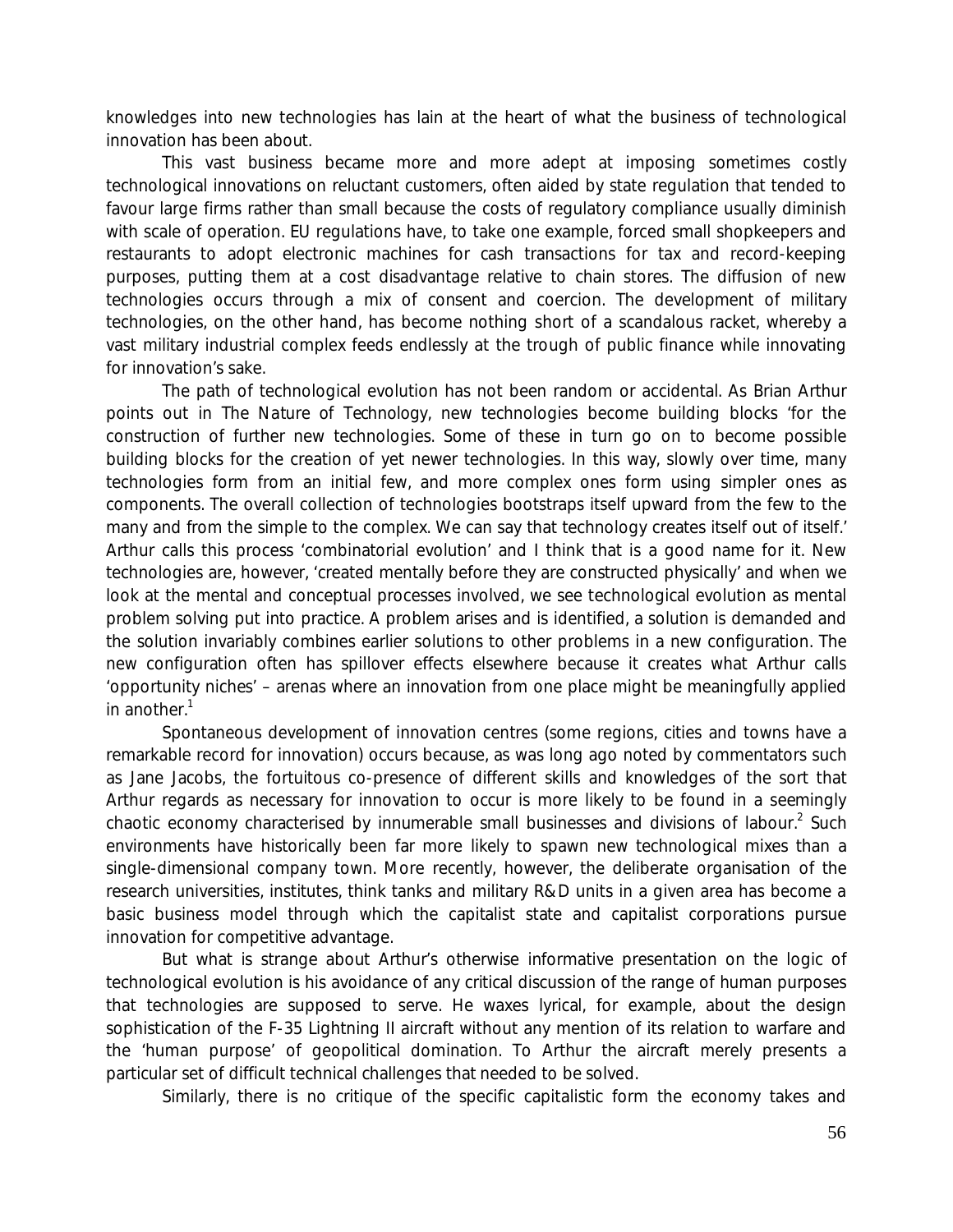certainly no questioning of the purposive drive of capital to maximise profits, facilitate endless capital accumulation and reproduce capitalist class power. Nevertheless, Arthur's theory of relatively autonomous technological evolution has deep implications for understanding how the economic engine of capital functions. It sheds considerable light on the contradictions that technological changes now spawn for the perpetuation and reproduction of capital. There are some important transitions occurring.

The shift from a machine to an organic model of the economy has implications for economic theory. 'Order, closedness, and equilibrium as ways of organizing explanations are giving way to open-endedness, indeterminacy, and the emergence of perpetual novelty.<sup>,3</sup> Arthur here instinctively echoes Alfred North Whitehead's astute observation that nature itself (and human nature is no exception) is always about the perpetual search for novelty.<sup>4</sup> As a result, Arthur continues, 'technologies are acquiring properties we associate with living organisms. As they sense and react to their environment, as they become self-assembling, self-configuring, selfhealing, and "cognitive," they more and more resemble living organisms. The more sophisticated and "high-tech" technologies become, the more they become biological. We are beginning to appreciate that technology is as much metabolism as mechanism.'

This shift from a mechanical to an organic (or chemical) metaphor is significant. The 'new economy' that Arthur sees appears more natural than the mechanical rationality superimposed on the world from the Enlightenment onwards. This is nothing short of a reversion to (perhaps 'recuperation of' would be a better phrasing) more ancient ways of understanding the relation between technology and nature. But it is not backward-looking or nostalgic and it eschews the sentimentality and mysticism of so-called 'new age' cultural thinking. The 'new principles' that must enter into economics, Arthur implies, are organic and process-based forms of thinking and theorising. Ironically (and Arthur would doubtless be shocked to hear this), this was the form of political economy that Marx long ago pioneered in *Grundrisse*! Only in this way, Arthur suggests, will we be able to grasp the 'qualities of modern technology, its connectedness, it adaptiveness, its tendency to evolve, its organic quality. Its messy vitality.'<sup>5</sup>

The implications of this analysis of technology for how we understand the evolving character of the economic engine that is capital are profound:

The coming of new technologies does not just disrupt the status quo by finding new combinations that are better versions of the goods and methods we use. It sets up a train of technological accommodations and of new problems, and in so doing it creates new opportunity niches that call forth fresh combinations which in turn introduce further technologies – and further problems … The economy therefore exists always in a perpetual openness of change – in perpetual novelty. It exists perpetually in a process of self-creation. It is always unsatisfied … The economy is perpetually constructing itself.<sup>6</sup>

New technological configurations displace the old and in so doing initiate phases of what the economist Joseph Schumpeter famously dubbed 'gales of creative destruction'.<sup>7</sup> Whole ways of life and modes of being and thinking have to drastically alter to embrace the new at the expense of the old. The recent history of deindustrialisation and its association with dramatic technological reconfigurations is an obvious case in point. Technological change is neither costless nor painless and the cost and the pain are not evenly shared. The question always to be asked is: who gains from the creation and who bears the brunt of the destruction.

So what role do the distinctive needs and requirements of capital play in this process?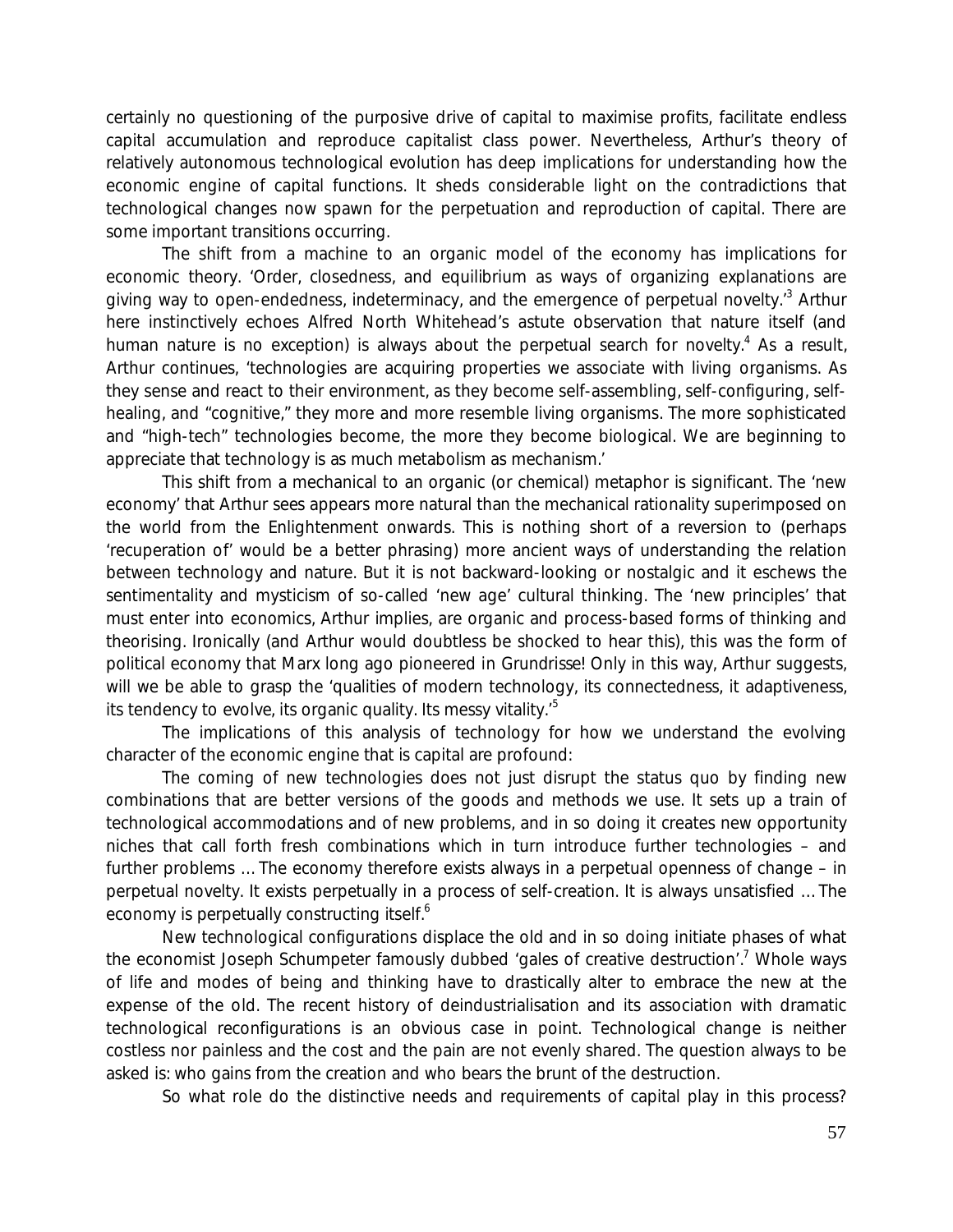Curiously, Arthur ignores the specificities of this question in his otherwise perceptive study. There are within the history and logic of capital, I would argue, five dominant but overlapping technological imperatives. Let us consider these briefly.

1. The organisation of cooperation and divisions of labour in ways that maximise efficiency, profitability and accumulation. From simple beginnings in Adam Smith's example of the pin factory, this has over time grown to encompass much of what is now covered in management and organisation theory, as well as in the articulation of techniques of optimal corporate management. The increasing complexity and fluidity of which Arthur speaks are here everywhere in evidence and the technologies involved are in perpetual flux, with increasing emphasis upon the software and the organisational forms assumed by contemporary forms of capital. The mix of command and control and market coordinations is unstable but effective.

2. The need to facilitate speed-up and acceleration of capital circulation in all its phases, along with the need to 'annihilate space through time', has spawned an astonishing range of technological revolutions. Shortening the turnover time of capital in production and in the market and shortening the lifetime of consumer products (culminating in a shift from the production of things that last to the production of spectacles that are ephemeral) have been imperatives in capital's history, largely enforced by competition. It is here that technology's relation to the production of nature becomes most clearly apparent as sheep are bred to yield lamb in one year instead of three and hogs breed at an accelerated rate. The increasing speed of transport and communications reduces the friction and barrier of geographical distance, making the spatiality and temporality of capital a dynamic rather than a fixed feature of the social order. Capital literally creates its own space and time as well as its own distinctive nature. The mobility of the different forms of capital (production, commodities, money) and of labour power is also perpetually subject to revolutionary transformation. We will return to this topic later (see Contradiction 12).

Revolutionary transformations in the means of communication have paralleled those occurring in transportation and in more recent times have accelerated beyond belief. Instantaneous information and news availability make this a potent force for affecting policies and politics. Control over the means of communication has become a vital aspect to the reproduction of capitalist class power and the new media technologies (the social media in particular) have potentialities as well as pitfalls for the dynamics of class struggle, as has become all too apparent in recent uprisings in Cairo, Istanbul and other cities around the world.

3. Technologies of knowledge production and dissemination, for data and information storage and retrieval, are crucial for the survival and perpetuation of capital. They not only provide the price signals and other forms of information that guide investment decisions and market activity, but also preserve and promote the necessary mental conceptions of the world that facilitate productive activity, guide consumer choices and stimulate the creation of new technologies.

Capital's memory bank is indispensable. It is already vast. Its exponential growth has to be matched by the exponential growth of sophisticated technologies to handle, process and act upon it. The basic information contained in land registers, contracts, legal judgments, educational and medical records etc. has long been crucial for the functioning of capital. Information of this sort provides, in addition, the raw data out of which a working (but in many respects fictitious) model of a national economy can be built. This data (joblessness, trade deficits, stock market gyrations, growth figures, manufacturing activity, capacity utilisation and the like) permits the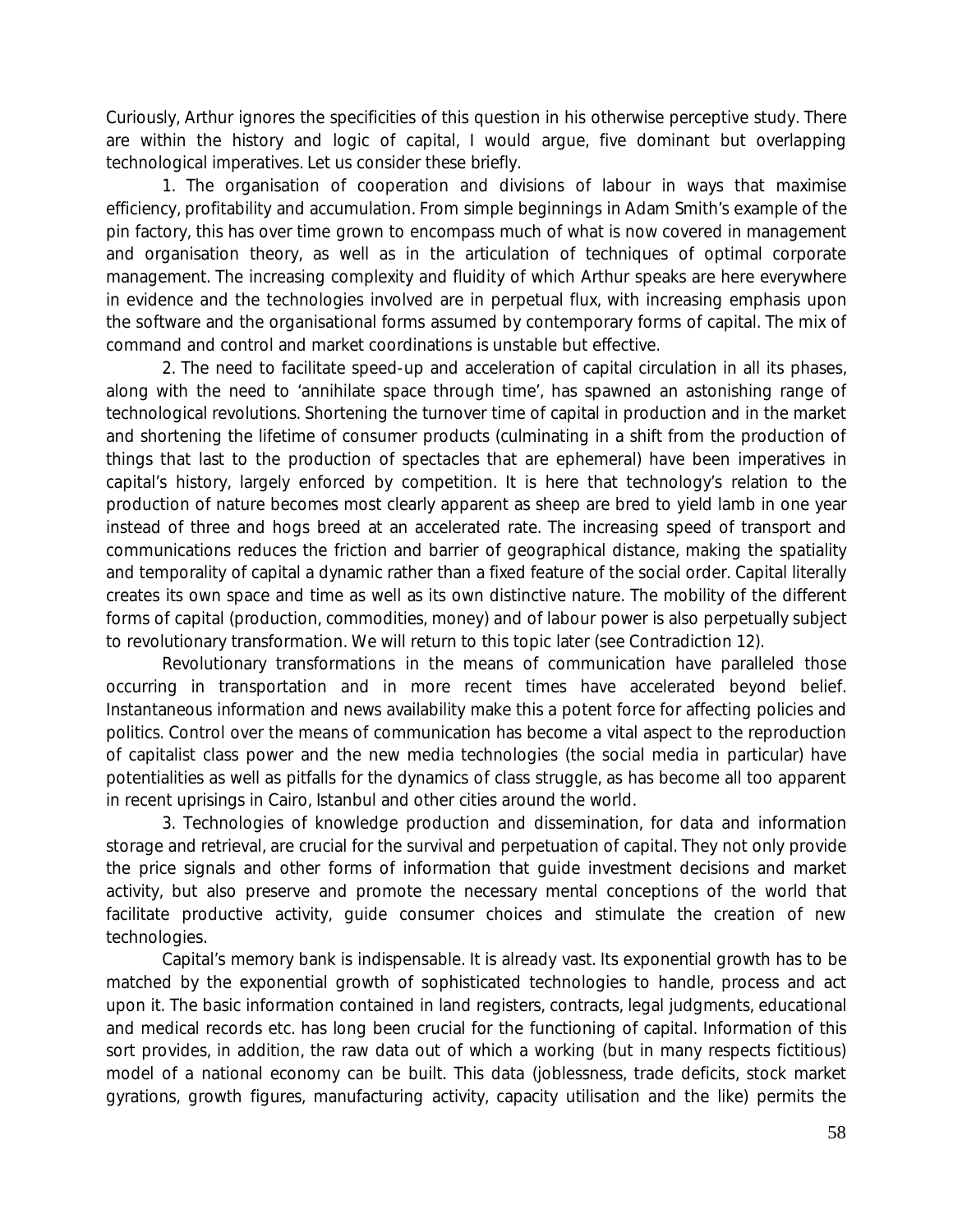health of the national economy to be assessed and provides a basis upon which strategic decisions of both businesses and state agencies can (for better or for worse) be based. Agencies like the World Bank and the IMF at times seem to be drowning in the mass of data they produce. A whole host of 'experts' come into being to help us to understand the trends. The introduction of new information-processing technologies, such as computerised trading on Wall Street (and the more recent turn to nano-technologies), has had immense implications for how capital operates.

4. Finance and money form a crucial domain for the functioning of capital (see Contradiction 2). It is only in money terms that profits and losses can be exactly calculated and it is in money terms that most economic decisions are made. While the technologies of money remained fairly constant over long historical periods of time, there is no question that innovation in this domain picked up remarkably from the 1930s onwards. In recent years innovations in finance and banking have shown a tendency to explode into exponential growth with the advent of computerisation, electronic moneys and banking, and a proliferation of a whole new range of investment vehicles. The trend to create fictitious capitals that circulate freely has accelerated remarkably alongside all manner of predatory practices within the credit system that have contributed to a wave of accumulation by dispossession and speculation in asset values. Nowhere else do we see so dramatically the acute interaction between new hardware possibilities, the creation of new organisational forms (private equity firms and hedge funds and a host of complicated state regulatory agencies) and, of course, an astonishing rate of software development. The technologies of the world's monetary and financial system are an acute source of stress at the same time as they are a field of capitalist endeavour unsurpassed in these times in importance and in 'messy vitality'.

5. Finally, there is the question of work and labour control. This is a crucial arena for capital and I will take it up in detail shortly.

Did technologies have to evolve in the way they did? There clearly were choices made that liberated technological innovation from the kinds of constraints that had inhibited the deployment of new technologies in earlier places and times (the failure to deploy technological discoveries in China being the most conspicuous example). And there have certainly been examples of intense resistance to new technological configurations on moral and ethical grounds, everything from the struggle of the Luddites against the introduction of machines to the revolt of the physicists against the possibility of nuclear weapons. Current controversies rage over the ethics and inadvisability of genetic engineering and genetically modified foods. Such questions, however, do not seem to deter the evolutionary trajectory of technological change. This is why I designate this kind of contradiction as 'moving' – it is not stable or permanent but perpetually changing its spots. For this reason it becomes crucial to evaluate where the processes of technological change are at right now and where they might move to in the future.

Arthur asks, for example, 'Could this process of constant evolution of technology and remaking of the economy ever come to a halt?' His answer is yes in principle. But the actual prospects for a halt are exceedingly remote. The decentralised dynamic of technological evolution is too strong and the field of possible discoveries of the perpetual novelty in nature far too wide for any halt to technological and economic evolution to occur in the immediate future.

The pipeline of technologies coming in the next decade is reasonably predictable. And current technologies have future improvement paths that will be followed more or less predictably. But overall, just as the collection of biological species in the far future is not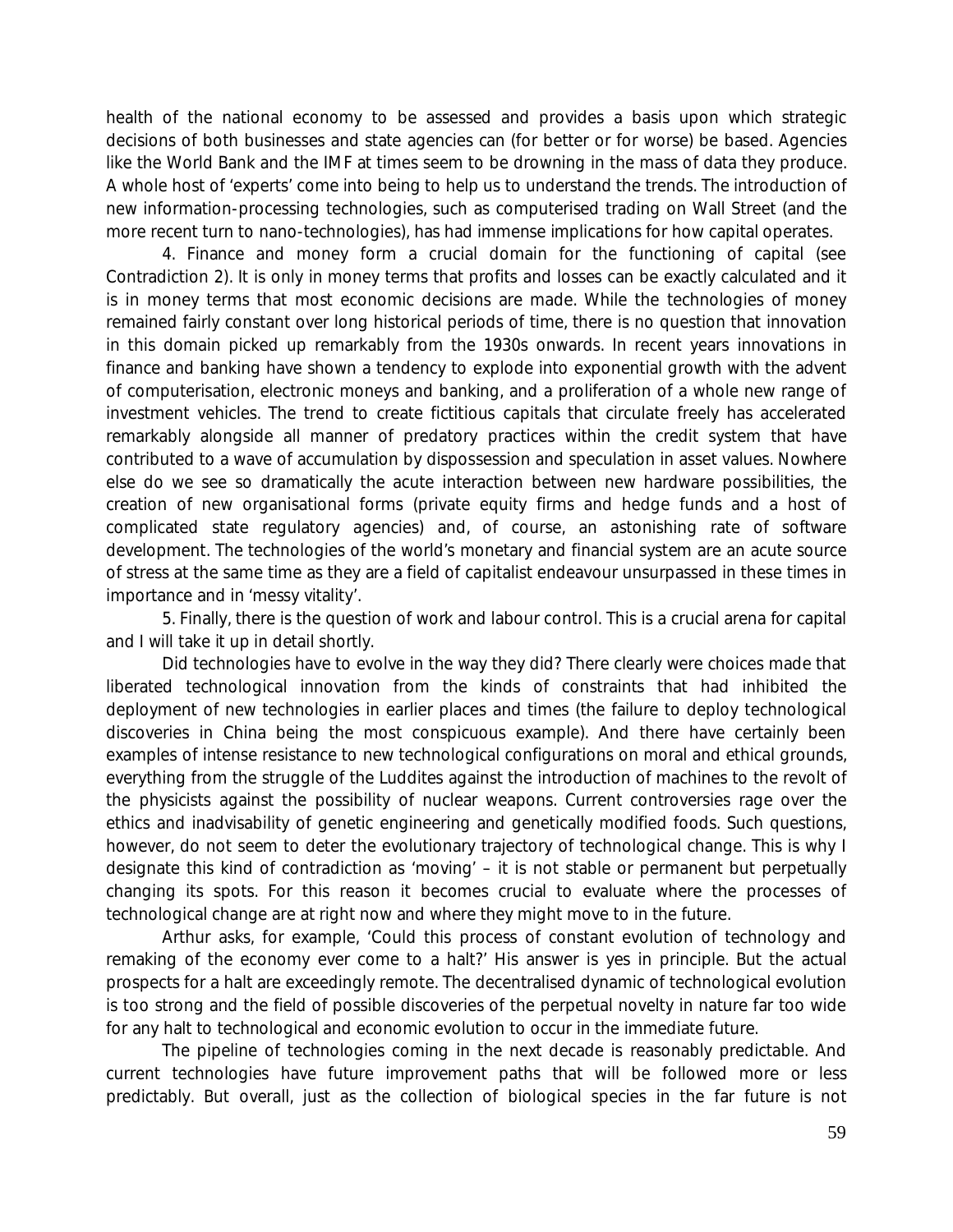predictable from the current collection, the collective of technology in the economic future is not predictable. Not only can we not forecast which combinations will be made, we also cannot forecast which opportunity niches will be created. And because potential combinations grow exponentially, this indeterminacy increases as the collective develops. Where three thousand years ago we could say with confidence that the technologies used a hundred years hence would resemble those currently in place, now we can barely predict the shape of technology fifty years ahead $8$ 

So where, in this process of 'combinatorial evolution', lies *the* contradiction or contradictions that might threaten profitability and endless capital accumulation? There are, I want to suggest, two contradictions of huge import for the future prospects of capital. The first concerns technology's dynamic relation to nature. This will be the subject of Contradiction 16. The second concerns the relationship between technological change, the future of work and the role of labour in relation to capital. This is the contradiction we will examine here.

Control over the labour process and the labourer has always been central to capital's ability to sustain profitability and capital accumulation. Throughout its history, capital has invented, innovated and adopted technological forms whose dominant aim has been to enhance capital's control over labour in both the labour process and the labour market. This attempted control encompasses not only physical efficiency but also the self-discipline of the labourers employed, the qualities of labour supplied in the marketplace, the cultural habits and mentalities of workers in relationship to the work they are expected to do and the wages they expect to receive.

Many industrial innovators have had labour control as their primary goal. A Second Empire French industrialist renowned for his innovations in the machine-tool industry openly proclaimed that his three goals were increasing precision in the labour process, increasing productivity and disempowering the worker. It is for this reason, doubtless, that Marx argued that technological innovation was a crucial weapon in class struggle and that many an innovation had been adopted by capital with the sole aim of breaking strikes. There certainly arose with this the fetish belief on the part of capital that the solution to ever-increasing profitability was endless technological innovation directed towards the disciplining and disempowerment of the worker. The factory system, Taylorism (with its attempted reduction of the worker to the status of a 'trained gorilla'), automation, robotisation and the ultimate displacement of living labour altogether respond to this desire. Robots do not (except in science fiction accounts) complain, answer back, sue, get sick, go slow, lose concentration, go on strike, demand more wages, worry about work conditions, want tea breaks or simply refuse to show up.

Capital's fantasy of total control over labour and the labourer has its roots in material circumstances, most particularly in the dynamics of class struggle in all of its manifestations both within and outside of the production process. The role of technologically induced unemployment in regulating the wage rate, the pursuit of ever-cheaper goods for the sustenance of the labour force (the Walmart phenomenon) to make lower wages more acceptable, the assault upon any hint of a basic social wage as encouraging idleness on the part of labour and the like form a domain of class struggle where technological interventions and mediations become crucial. This is what makes Arthur's presentation so strange, because never once do these elementary and obvious historical facts (satirised so wonderfully in Charlie Chaplin's *Modern Times*) enter into his account of the combinatorial evolution that does indeed play such a critical role in the details of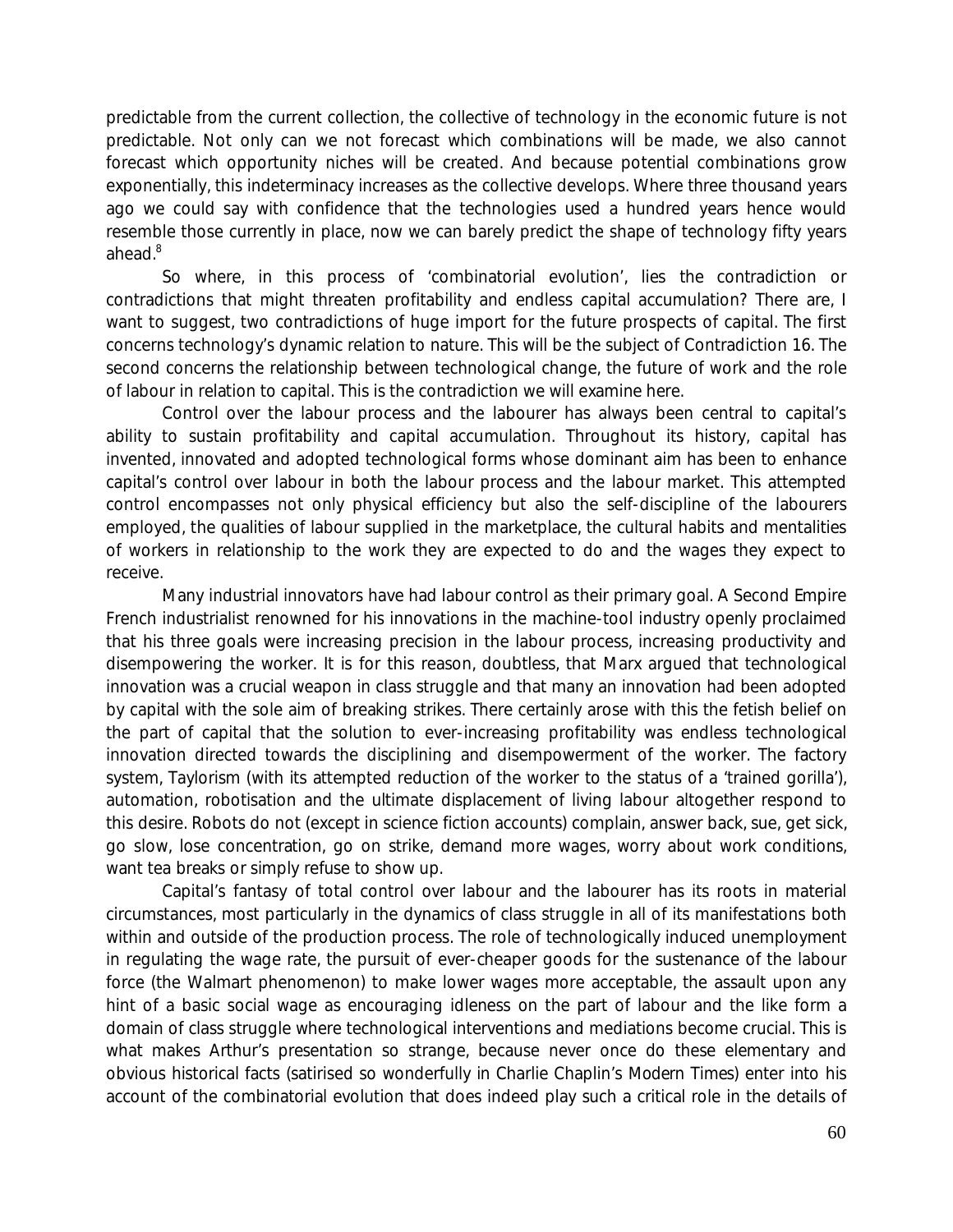technological change.

So here is the central contradiction: if social labour is the ultimate source of value and profit, then replacing it with machines or robotic labour makes no sense, either politically or economically. But we can see all too clearly what the mechanism is that heightens this contradiction to the point of crisis. Individual entrepreneurs or corporations see labour-saving innovation as critical to their profitability vis-à-vis competitors. This collectively undermines the possibility of profit.

In a recent book Martin Ford shapes an argument around exactly this problem. As the cutting edge of technological dynamism shifts from mechanical and biological systems to artificial intelligence, so we will see, he argues, a huge impact upon job availability not only in manufacturing and agriculture but also in services and even in the professions. Aggregate demand for goods and services will consequently collapse as jobs and incomes disappear. This will have catastrophic effects upon the economy unless some way is found for the state to intervene with targeted redistributive stimulus payments to those large segments of the population that have become redundant and disposable.

André Gorz had earlier made exactly this same argument though from a different political perspective:

Micro-economic logic would want these savings in working time to be translated into savings in wages for those companies where such economies are achieved: producing at lower costs, these companies will be more 'competitive' and will be able (in certain conditions) to sell more. But from the macro-economic point of view, an economy which, because it uses less and less labour, distributes less and less wages, inexorably descends the slippery slope of unemployment and pauperization. To restrain its slide, the purchasing power of households has to cease to depend on the volume of work which the economy consumes. Though they perform a decreasing number of hours of work, the population has to earn the wherewithal to purchase a growing volume of goods produced: the shortening of working time must not bring about a reduction in purchasing power.<sup>9</sup>

The details that Ford cites to back up his general claim are impressive. There is clear empirical evidence of inexorable exponential growth of computer capacity and speed. This has roughly doubled every two years over the last three decades or so. The growth of this computer capacity does not depend on the construction of a technology that has the ability to think as we do. It arises out of the fact that the computer is 'unimaginatively fast', and getting faster and faster all the time. Speed-up has always been, as we have seen, a crucial aim of technological innovation in relation to capital and the world of computers is no exception. As a result of the exponential growth in computer power, 'entire traditional job categories are at risk of being heavily automated in the not too distant future'. The idea that the new technologies will create jobs at a pace to compensate for these losses 'is pure fantasy'. Furthermore, the idea that it will only be the low-paying routine jobs that will be eliminated and not high-paying skilled jobs (radiologists, doctors, university professors, airline pilots and the like) is misguided. 'In the future, automation will fall heavily on knowledge workers and in particular on highly paid workers.' Ford concludes: 'Allowing these jobs to be eliminated by the millions, without any concrete plan to handle the issues that will result, is a clear recipe for disaster.' <sup>10</sup>

But what sort of disaster are we looking at? Larger and larger segments of the world's population will be considered redundant and disposable as productive workers from the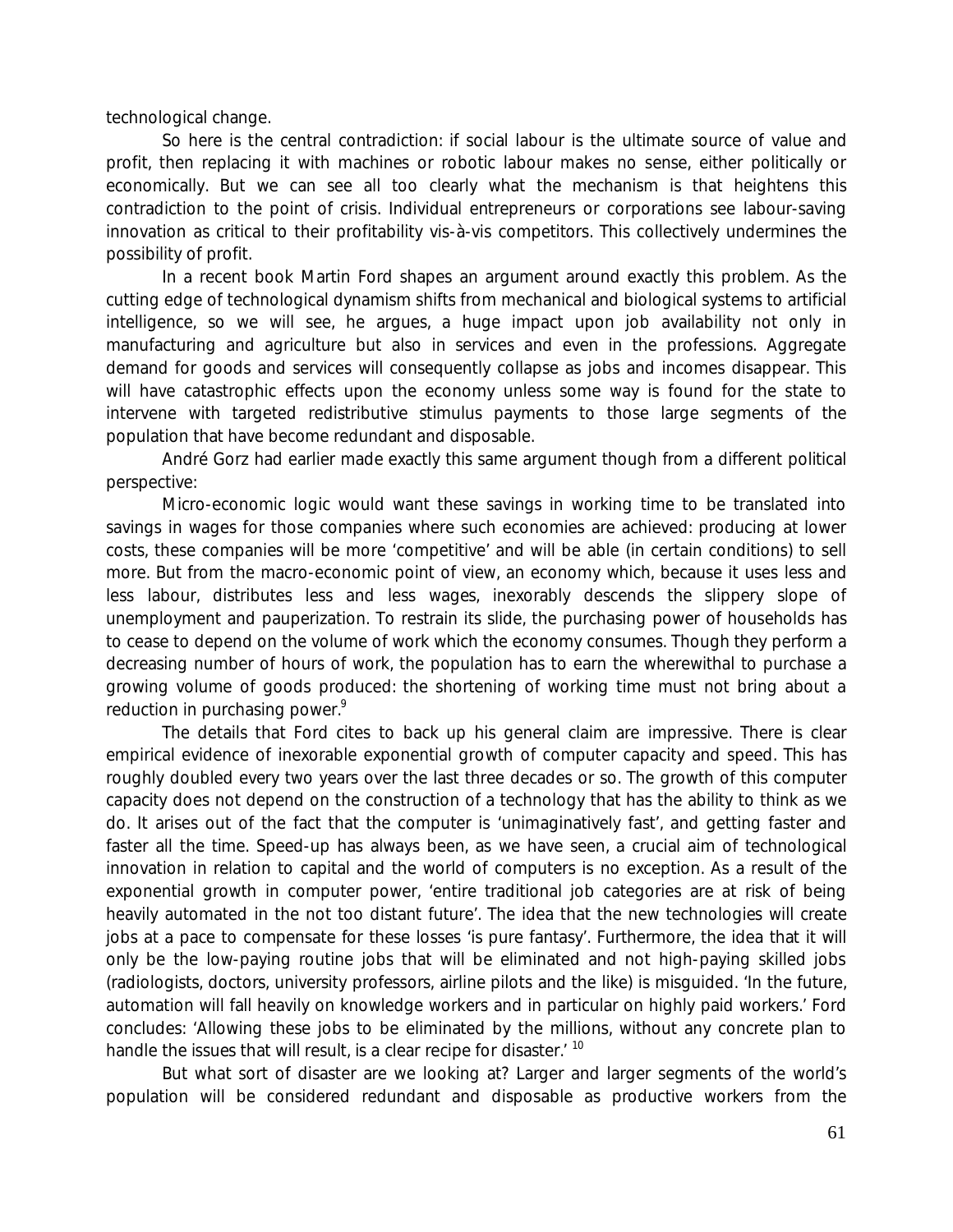standpoint of capital and will have a hard time surviving both materially and psychologically. Alienated from any prospect of a meaningful existence in the realm of necessary labour as defined by capital, they will have to look elsewhere to construct a meaningful life. On the other hand, output will be increasing, but where will the corresponding increase in demand come from? This is what bothers Ford most of all:

*Who* is going to step forward and purchase all this increased output? … automation stands poised to fall across the board – on nearly every industry, on a wide range of occupations, and on workers with graduate degrees as well as on those without high school diplomas. Automation will come to the developed nations and to the developing ones. The consumers that drive our markets are virtually all people who either have a job or depend on someone who has a job. When a substantial fraction of these people are no longer employed, where will market demand come from?<sup>11</sup>

This is a typical Keynesian-style question of demand management and it threatens a crisis for capital of the sort that racked the global economy in the 1930s. What happens when we restate Ford's claims against the background of the contradictory unity between production and realisation? Marx interestingly identifies a similar difficulty, but he does so from the perspective of production. As more and more labour-saving devices are applied, so the value-producing agent – social labour – tends to decline quantitatively, ultimately destroying socially necessary labour and the production of value and with it the basis of profitability. The same result arises from both sides of the contradictory unity between production and realisation. Profitability erodes and endless capital accumulation collapses in both cases. Ford in an appendix recognises that there may be some sort of broad similarity between his argument and that of Marx, but he does not understand what it is and is, of course, at pains to distance himself from the damaging consequences of any such association. But the potential range of counteracting forces and solutions looks very different from the two perspectives within the contradictory unity.

Ford, for example, is desperately concerned to save capital from succumbing to the potential disaster that looms. He actually favours the spread of consumerism (no matter how mindless and alienating) to absorb the ever-cheapening products that a wholly automated capital can produce. He seeks to square the circle of supply and demand disparities by creating a statemandated tax system to recuperate the productivity gains created by the new technologies. These funds are then redistributed as purchasing power to the dispossessed masses on an incentivised basis. In return for the funds people are expected to commit to creative or worthy social activities and contribute to the common good. Programmes of this sort already exist. The poverty grants in Argentina and Brazil redistribute money to poor families provided that they can prove that their children are attending school. Structuring such incentivised redistributions effectively may be difficult, but in Ford's view it is critical to avoid the culture of dependency that is often associated with straight welfare payments or a straight guaranteed income no matter whether one works or not. Nevertheless, redistributions and the creation of purchasing power are the only means to create sufficient demand to match the ever-increasing supply of goods and services. This is, concurs André Gorz, 'the only way of giving meaning to the decrease in the volume of socially necessary work'.<sup>12</sup>

Marx, on the other hand, saw a number of possible antidotes to the tendency of profit rates to fall as the result of labour-saving innovations: the opening up of entirely new product lines that were labour-intensive; a pattern of innovation that was devoted as much to capital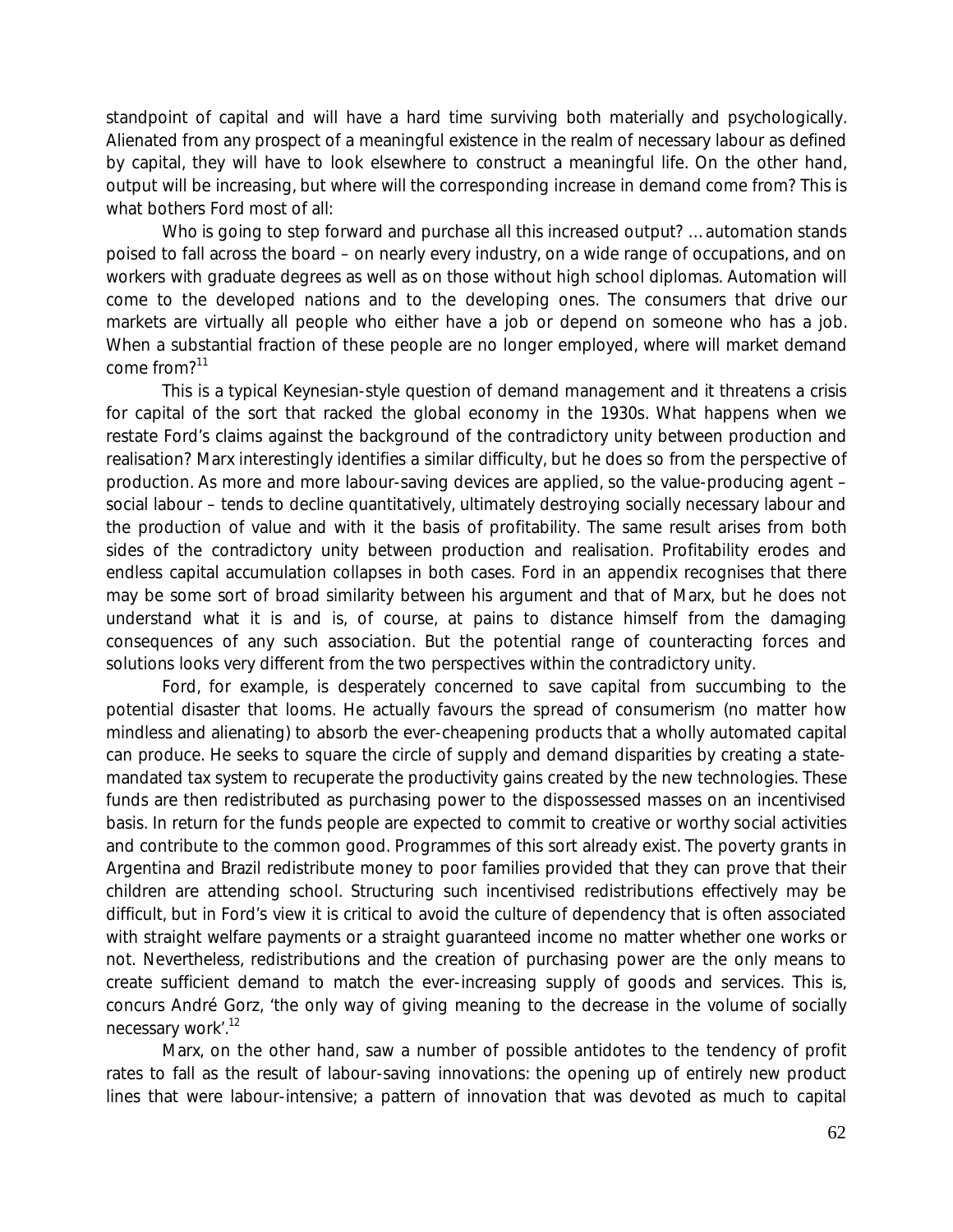saving as to labour saving; a rising rate of exploitation on the labour forces still employed; the prior existence or formation of a class of consumers who produced nothing; a phenomenal rate of growth in the total labour force which would augment the mass of capital being produced even though the individual rate of return was falling. Whether Marx thought these countervailing forces were sufficient to stave off the falling value of production and falling profits indefinitely is not clear.

Developmental paths of this sort have effectively held off falling profits for some time now. The absorption of the peasantries of China, India and much of South-East Asia (along with Turkey and Egypt and some Latin American countries, with Africa still the continent with massive untapped labour reserves) into the global labour force since 1980 or so, along with the integration of what was the Soviet Bloc, has meant a huge increase (rather than decrease) in the global wage labour force over and beyond that supplied by population growth. The rising rates of exploitation with the creation of horrific labour conditions in China, Bangladesh, Vietnam and elsewhere are also palpable, while the demand problem has largely been taken care of by way of a vast expansion of credit.

So there appears to be no immediate cause for panic from the standpoint of either production or realisation. But from the standpoint of the long-term future of capital, it does seem as if we exist at a 'last frontier' for labour absorption throughout global capitalism. In the advanced capitalist countries there has been a massive movement of women into the labour force over the last fifty years and internationally there are few areas left (mainly in Africa and South and Inner Asia) where massive reserves of labour power are to be found. Nothing on the scale of the recent huge expansion of the global labour force will ever be possible again. Meanwhile, the accelerating speed-up over the last few years of automation and the application of artificial intelligence to routine services (like airline check-ins and supermarket checkouts) appears, on the other hand, to be just the beginning. Automation is now identifiable in fields such as higher educational instruction and medical diagnostics and the airlines are already experimenting with pilotless planes. The contradiction between value production on the one hand and runaway labour-saving technological innovation on the other is headed into more and more dangerous territory. This danger confronts not only an increasingly disposable population facing no foreseeable employment opportunities but also (as even Ford clearly sees) the reproduction of capital itself.

The last three recessions in the United States, for example, beginning in the early 1990s, have been followed by what are euphemistically referred to as 'jobless recoveries'. The most recent deep recession has led to the creation of long-term unemployment on a scale not seen in the USA since the 1930s. Similar phenomena are observable in Europe and the capacity for labour absorption in China – a key Communist Party policy orientation – appears to be limited. Both the evidence of recent trends and the evaluation of future prospects point in one direction: massive surpluses of potentially restive redundant populations.

This has some serious implications, both theoretical and political, that require elaboration. Money (see Contradiction 2) is a representation of the value of social labour (the latter being understood as the quantity of that labour which we supply to others via the exchange value market system). If we are moving towards a world in which social labour of this sort disappears, then there is no value to be represented. The historical representation of value – the money form – is then entirely free from its obligation to represent anything other than itself. The neoclassical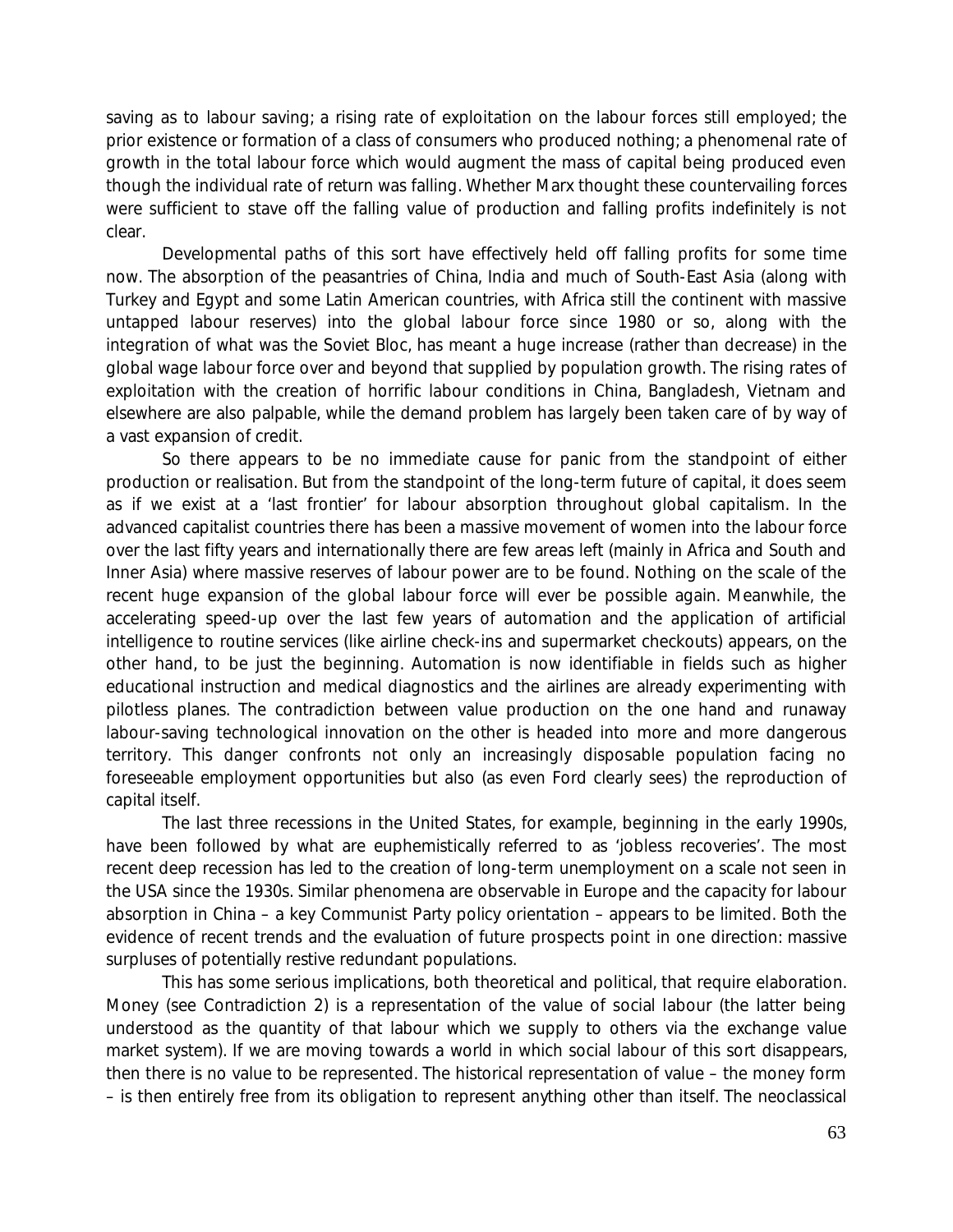economists argued (when they bothered at all with the question) that Marx's labour theory of value is irrelevant because capital responds only to money signals and not to value relations. There was, they argued, no point bothering with the idea of value even if it was a plausible concept (which most felt it was not). They were, I believe, wrong in this judgement. But if the developments outlined above do occur, then the neoclassical argument *contra* the value theory will become more and more correct, to the point where even the most orthodox Marxists will have to give up the value theory. Conventional economists will doubtless crow with delight at this. What they do not realise is that this means the demise of the one restraint that has prevented the descent of capital into total lawlessness. The recent evidence of a contagious predatory lawlessness within capitalism is a sign of the weakening regulatory role of social labour. This weakening has been occurring for some time. One crucial break occurred with the abandonment of a metallic base to the world's monetary system in the early 1970s: thereafter the relation of the world's money to social labour became at best tangential and we have the long chain of financial and commercial crises around the world after the mid-1970s to prove it.

The money form has acquired a good deal of autonomy over the last forty years. Fiat and fictitious values created by the world's central banks have taken over. This leads us back to some reflections on the relation between the path of technological evolution we have here described and the evolution of monetary technologies. The rise of cyber moneys, like Bitcoin, in some instances seemingly constructed for purposes of money-laundering around illegal activities, is just the beginning of an inexorable descent of the monetary system into chaos.

The political problem posed by the question of technology for anti-capitalist struggle is perhaps the most difficult to confront. On the one hand we know all too well that the evolution of technologies, marked as it is by a good deal of autonomous 'combinatorial' logic of the sort that Arthur describes, is a form of big business in which class struggle and inter-capitalist and interstate competition have played leading roles for the 'human purpose' of sustaining military dominance, class power and perpetual accumulation of capital. We also see that capital's actions are steering closer and closer to the abyss of the loss of social labour as an underlying regulatory principle that prevents the descent of capital into lawlessness. On the other hand we also know that any struggle to combat worldwide environmental degradation, social inequalities and impoverishment, perverse population dynamics, deficits in global health, education and nutrition, and military and geopolitical tensions will entail the mobilisation of many of our currently available technologies to achieve non-capitalistic social, ecological and political ends. The existing bundle of technologies, saturated as they are in the mentalities and practices of capital's search for class domination, contains emancipatory potentialities that somehow have to be mobilised in anti-capitalist struggle.

In the short term, of course, the left is bound to defend jobs and skills under threat. But, as the miserable history of the noble rearguard action fought against deindustrialisation in the 1970s and 1980s demonstrates, this will likely be a losing battle against a newly emerging technological configuration from the very beginning. An anti-capitalist movement has in the current conjuncture to reorganise its thinking around the idea that social labour is becoming less and less significant to how the economic engine of capitalism functions. Many of the service, administrative and professional jobs the left currently seeks to defend are on the way out. Most of the world's population is becoming disposable and irrelevant from the standpoint of capital, which will increasingly rely upon the circulation of fictitious forms of capital and fetishistic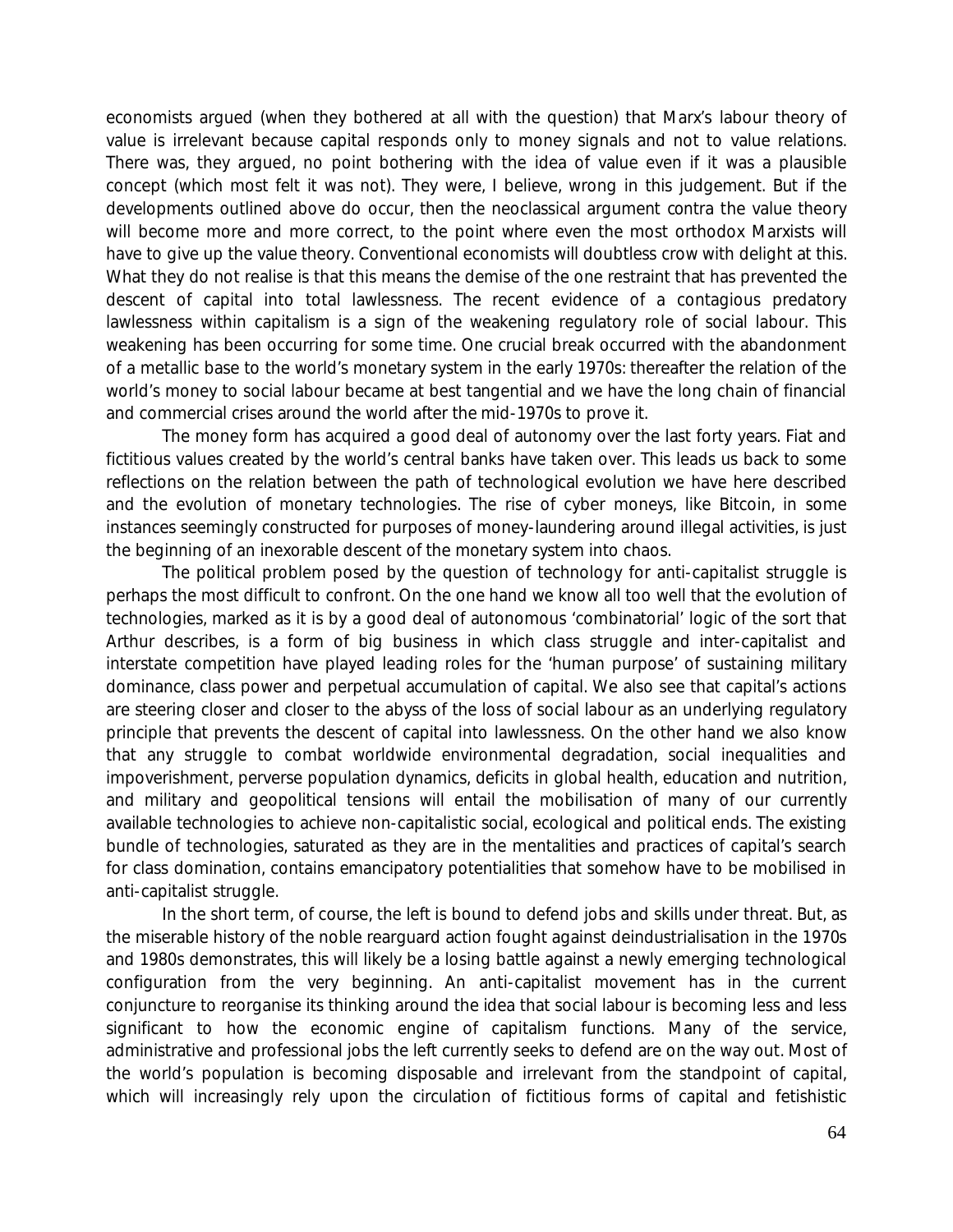constructs of value centred on the money form and within the credit system. As is to be expected, some populations are held to be more disposable than others, with the result that women and people of colour bear most of the current burden and will probably do so even more in the foreseeable future.<sup>13</sup>

Martin Ford correctly poses the question: how will the resultant disposable and redundant population live (let alone provide a market) under such conditions? A viable long-term and imaginative answer to this question has to be devised by any anti-capitalist movement. Commensurate organised action and planning to meet the new eventualities and the provision of sufficient use values must be thought through and gradually implemented. This has to be done at the same time as the left has also to mount a rearguard action against the technologies of increasingly predatory practices of accumulation by dispossession, further bouts of deskilling, the advent of permanent joblessness, ever-increasing social inequality and accelerating environmental degradation. The contradiction that faces capital morphs into a contradiction that necessarily gets internalised within anti-capitalist politics.

**Contradiction 9 Divisions of Labour** 

The division of labour should, by rights, be positioned as one of the foundational features of what capital is all about. It refers to the human capacity to disaggregate complex productive and reproductive activities into specific but simpler tasks that can be undertaken by different individuals on a temporary or permanent basis. The specialised work of the many individuals is reunited into a working whole by way of organised cooperation. Throughout history, divisions of labour have been changing and evolving depending on both the internal and the external conditions affecting a particular society. The central problem the division of labour poses is the relation between the parts and the whole and who (if anyone) takes responsibility for the evolution of the whole.

Capital has seized upon the division of labour and reshaped it dramatically to its own purposes throughout its history. It is for this reason that I include this contradiction under the heading of 'moving', since it is perpetually in the course of being revolutionised in the world that capital commands. The division of labour now in place is radically different to the point of being almost unrecognisable from that which prevailed in, say, 1850. The evolution in the division of labour under capital has, however, a very special character since, as with everything else, it is oriented primarily towards sustaining competitive advantage and profitability, which have nothing necessarily to do – except coincidentally – with improving the qualities of working and living or even enhancing human welfare more generally. If fundamental improvements to living and working occur, as indeed they clearly do, then this is either a collateral effect or a consequence of political demands and pressures emanating from restive and discontented populations. After all, the vast increase in ever-cheaper physical output that more efficient divisions of labour produce has to be consumed somehow and somewhere if the value produced is to be realised. On the other hand there are plenty of collateral damages (for example, in environmental conditions) to be taken into account also.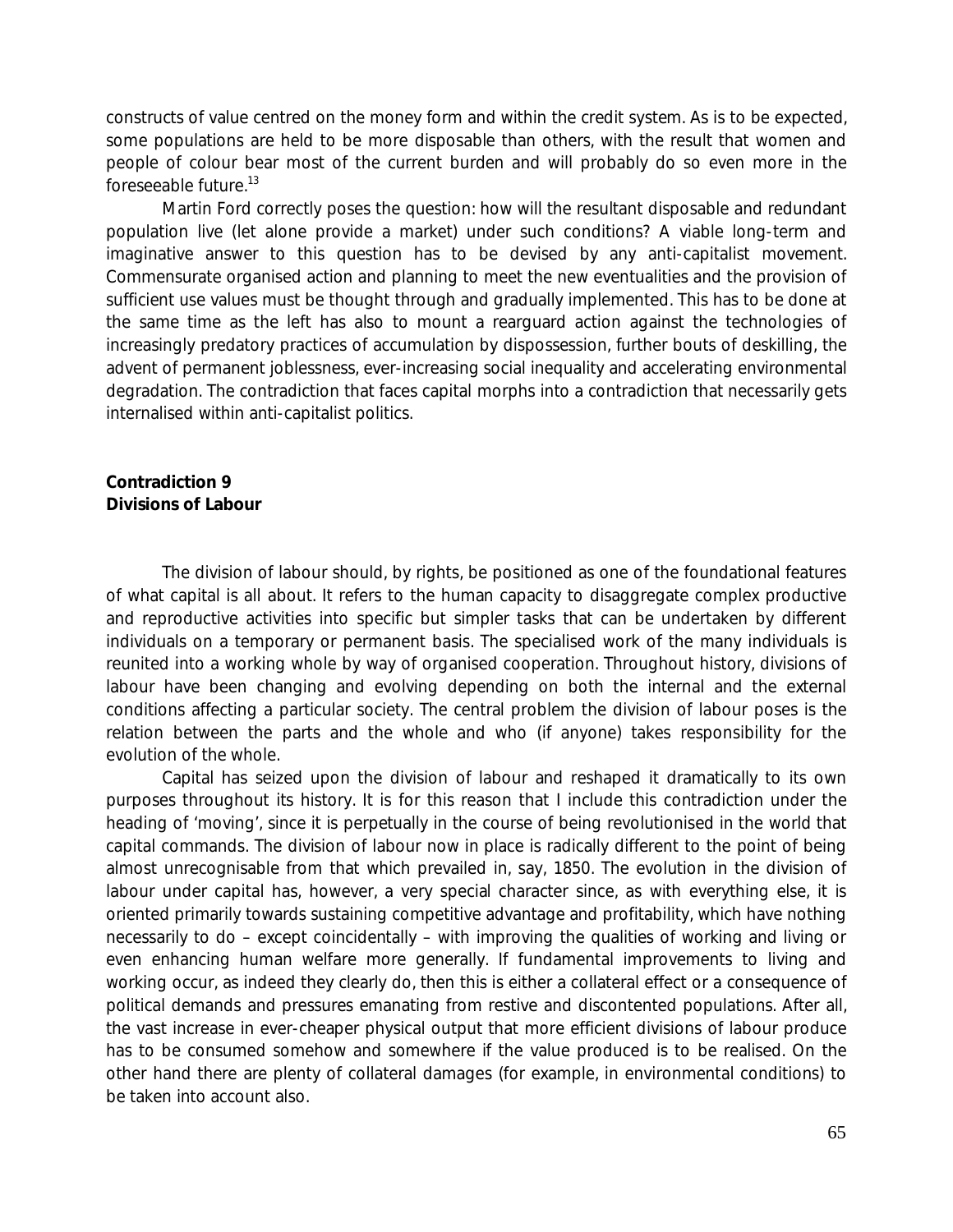Contradictions within the division of labour are a dime a dozen. There is, however, a general and important distinction between the technical and the social division of labour. By the former I mean a separate task within a complex series of operations that anyone in principle can do, like minding a machine or mopping the floor, while by the latter I mean a specialised task that only a person with adequate training or social standing can do, like a doctor, software programmer or hostess at a five-star restaurant. I cite this last example to emphasise that the divisions and definitions that exist often depend as much on social, cultural and interpersonal skills and the presentation of self as they do on technical expertise.

There are all sorts of other distinctions of note, such as those due to nature (for example, childbearing) or to culture (for example, the position of women in society); between city (urban) and country (rural); mental and manual; social (throughout society in general) and detail divisions (within a firm or corporation); blue collar and white collar; skilled and unskilled; productive and unproductive; domestic (household) versus wage-based; symbolic versus material and so on. There are then sectoral classifications between primary (agriculture, forestry, fishing and mining), secondary (industry and manufacturing), tertiary (services and the finance, insurance and real estate – FIRE – sectors that have surged to prominence in recent times) and what some like to refer to as a fourth sector made up of increasingly important cultural and knowledge-based industries. As if this is not enough, the classification of different industries and occupations in censuses typically run to more than 100 items.

To the degree that such distinctions and oppositions can be a source of tension and antagonism, they can become embroiled in and heightened into contradictions that play some sort of role in crisis formation and resolution. Certainly, when we consider movements of revolt it would be rare indeed not to find the causes as well as the active participants rooted in one or other of these oppositions or based in certain sectors. In socialist theory, of course, it has traditionally been the industrial proletariat (the 'productive' labourers) within the overall division of labour that has been favoured as the vanguard of revolutionary transformation. Bank clerks, domestic workers and street cleaners have never been thought of as revolutionary agents whereas miners, car workers, steelworkers and even schoolteachers have.

Most of these dualisms turn out to be crude distinctions that have limited purchase in helping us to understand an increasingly complex and intricate world that is constantly subject to revolutionary transformation. It is, however, both useful and important at the outset to register how the technical and social bases of these distinctions intersect, since the categories involved in the definition of the division of labour have always intermingled technical and social considerations in ways that are often confusing and misleading. There has been a long history, for example, of defining skilled labour in gendered terms such that any task that women could perform – no matter how difficult or complex – was classified as unskilled simply because women could do it. Worse still, women were often allocated these tasks for so-called 'natural' reasons (everything from nimble fingers to a supposedly naturally submissive and patient temperament). For this reason, men in the workshops of Second Empire Paris strongly resisted the employment of women since they knew that this would lead to the reclassification of their work as unskilled and worthy only of a lower rate of remuneration. While the issue at that time was very specific, this is almost certainly a key factor in determining differential rates of remuneration in the contemporary global labour market. The fact that there has been an extensive feminisation both of low-wage labour and of poverty worldwide testifies clearly to the importance of these sorts of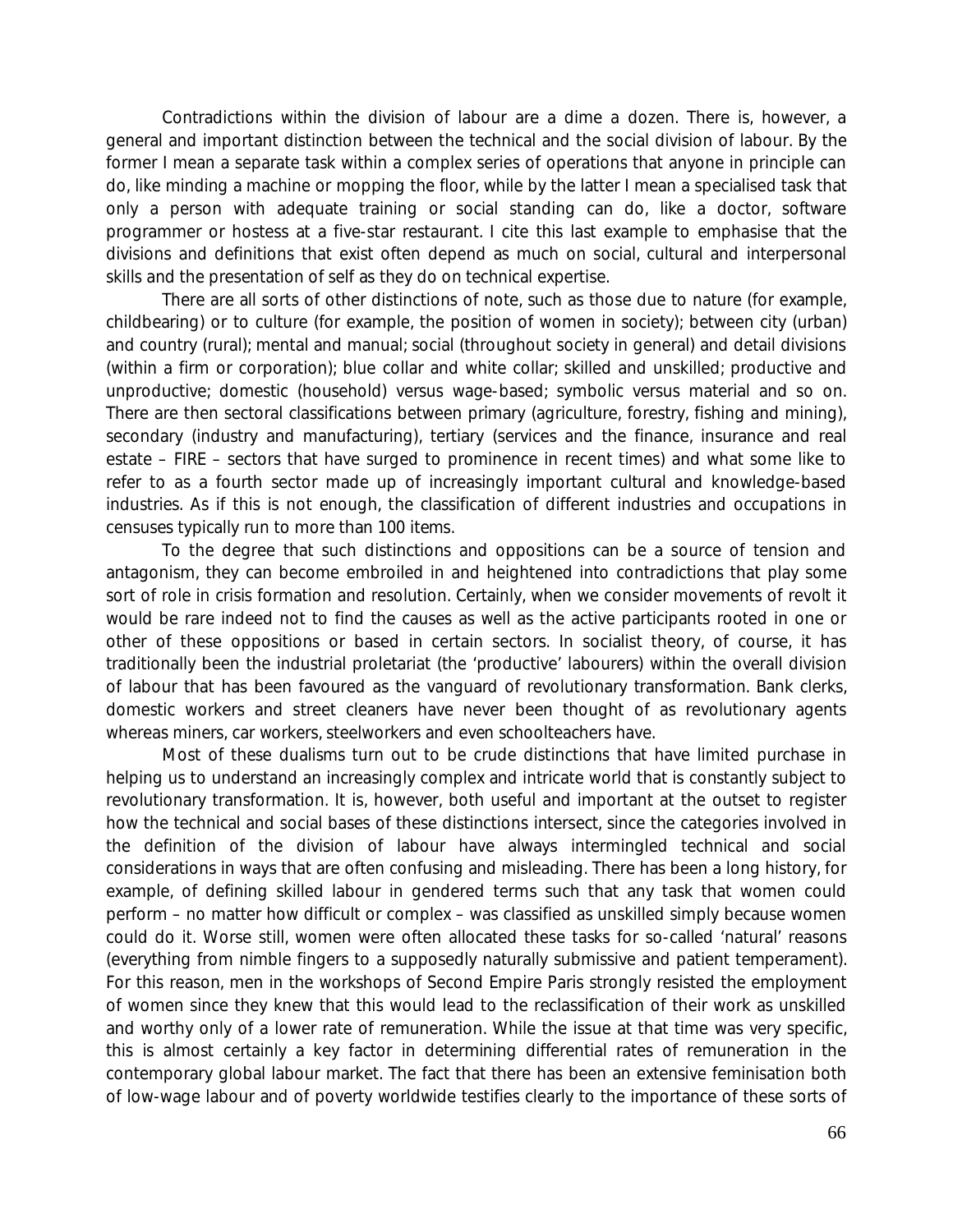judgements, for which there is no technical basis whatsoever. The question of gender has also entered into extensive debates over the proper role to be assigned to housework versus wage labour. While this is an important issue within capitalism and is doubtless implicated in many personal crises within households, it has had very little direct impact on the development of capital, except for a long-standing general trend to broaden the market by commodifying more and more domestic tasks (such as cooking, cleaning, washing one's hair and getting nails clipped and manicured). The campaign over wages for housework would, in any case, seem to be seriously askew from an anti-capitalist perspective because it merely deepens the penetration of monetisation and commodification into the intimacies of daily life rather than using household work as a lever to try to decommodify as many forms of social provision as possible.

It is here that the contradictions of capital and of capitalism intersect. It has long been the case that specific trades have often, for example, been strongly and sometimes even exclusively associated with particular ethnic, religious or racial groups in a population. It is not only gender that is involved in shaping distinctions within the division of labour. These associations which continue to be in evidence are not merely residuals from a very complicated past. Many software programmers and developers (an entirely new occupational category) come from South Asia and the Philippines specialises in the provision and export of women domestic workers to many different countries in the world (from the USA to the Gulf States and Malaysia). The extensive migrations of labour that have occurred both historically and in recent times have frequently been channelled in such a way as to link certain places of origin with specific occupations in the receiving country. The National Health Service in Britain simply could not function without the immigration of different groups from what was once the British Empire. In recent years migrant streams (mainly women) from Eastern Europe (Poland, Lithuania, Estonia and the like) have been recruited wholesale into various facets of the so-called 'leisure' industries throughout much of Europe including Britain (everything from cleaning hotels to waitressing and bartending). Mexican and Caribbean migrants specialise in harvesting the crops on both the east and the west coasts of the USA.

The allocation of different people to different tasks is associated with differential rates of remuneration. Ethnic, racial, religious and gender prejudices and discriminations become deeply embroiled in how the labour market as a whole gets segmented and fragmented and how pay gets determined. Jobs that are considered dirty and demeaning, for example, are typically lowpaid and left to the most disadvantaged and vulnerable migrants (often those who have no legal status). Skilled worker status is often automatically accorded migrants with software qualifications from South Asia. What is even more invidious is that the rate of remuneration also varies according to gender, race and ethnicity for working in the same occupation and on identical tasks.

Struggles over status within the division of labour and the recognition of skills are in effect struggles over differential life chances for the worker and, by extension – and here is the core of the problem – over profitability for the capitalist. From the standpoint of capital it is useful if not crucial to have a labour market that is segmented, fragmented and internally highly competitive. This poses barriers to coherent and unified labour organisation. Capitalists can and often do deliberately operate a divide and rule politics by fostering and inciting interethnic tensions, for example. Competition between social groups jockeying for position within the division of labour becomes a primary means by which labour in aggregate gets disem-powered and capital comes to exercise greater and more complete control over both the labour market and the workplace.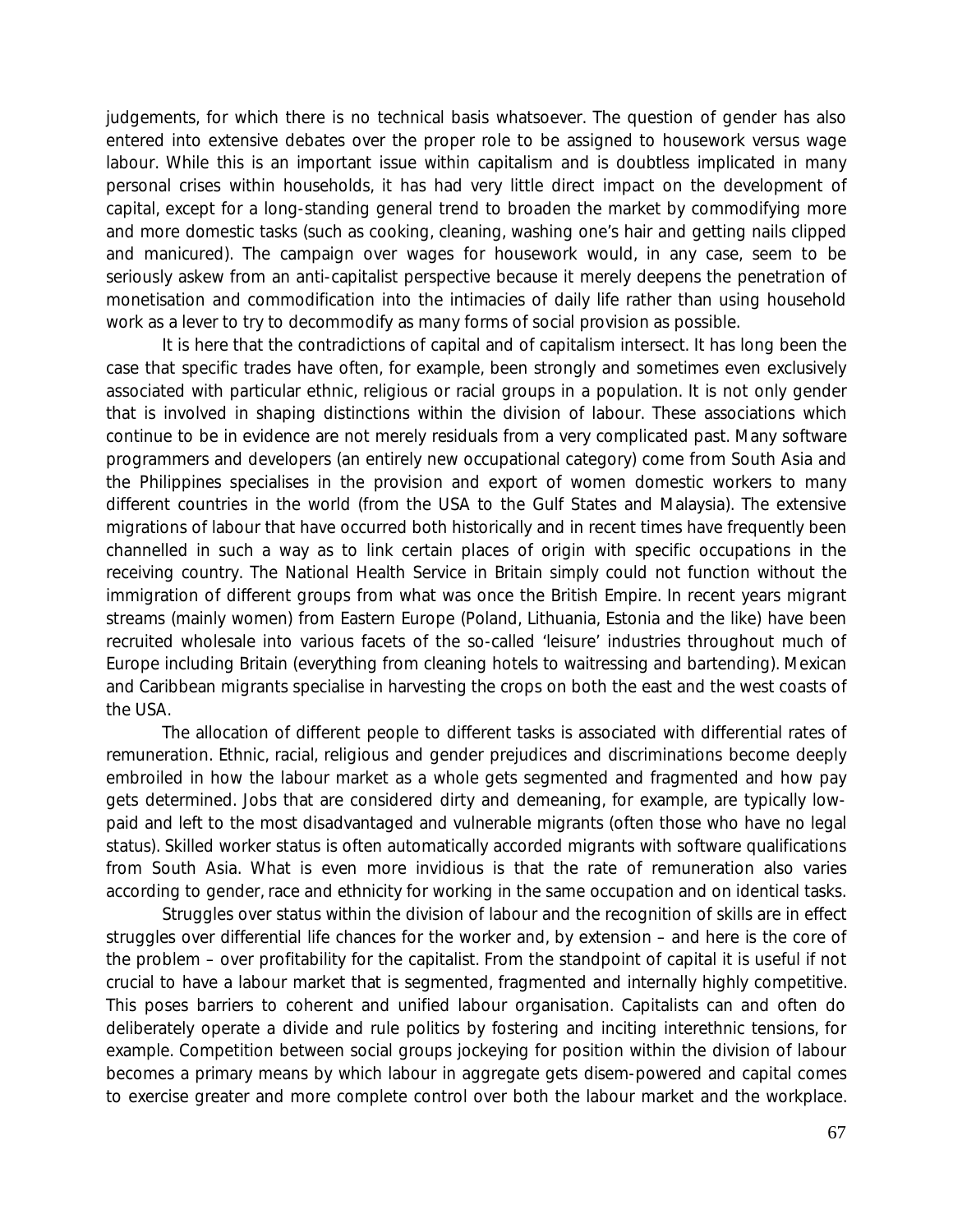Typical forms of trade union organisation along sectoral rather than geographical lines also inhibit unified action on the part of labour, even when the unions themselves strive to go further than simply serving the interests of their own members.

The historical dynamics of class struggles within capitalism as a whole over skills, their specification and their rate of remuneration is one of the most important histories yet to be properly written from a critical perspective. The following remarks are therefore preliminary.

When capital came upon the scene as a primary as opposed to occasional form of accumulation and found it necessary to gain control of labour processes in industrial production, it found at hand a division of labour and a skill structure that were strongly rooted in the trades, resting on artisan labour. The 'butcher, the baker and the candlestick maker' were the sorts of occupations within which labourers could hone their skills and seek to secure their future social positions. Most of the population in Europe in the early years of capitalism was employed in agriculture (as a landed or landless peasantry) or in services (primarily domestic servants and retainers) to monarchs, landed aristocracy and merchant capitalists. The labour of serving demanded its own brand of interpersonal, domestic and socio-political skills. Town-based artisan labour in the trades embraced a whole range of different occupations, some of which were regulated by a guild and the apprenticeship system. The guild system conferred monopoly power over access to a skill that was based on a specific technical expertise. Carpenters learned how to use their tools, as did jewellers, clockmakers, iron masters, weavers, blacksmiths, tapestry artists, shoemakers, nail and gun makers and the like. Through corporatist guild organisation, groups of workers could assure and maintain a higher standing in the social order and a higher rate of remuneration for their work.

Capital plainly had to do battle with this monopoly power of labour over its conditions of production and its labour process. It fought the battle on two fronts. First, it gradually asserted its own monopoly power with private property over the means of production, so depriving labourers of the means to reproduce themselves outside of the supervision and control of capital. Many different craft workers could then be brought together under the direction of the capitalist into a process of collective labour to produce anything from nails to steam engines and locomotives. While the narrow technical basis and associated skills of the individual tasks did not change that much, the organisation of production through cooperation and the division of labour brought these different tasks together to reap remarkable gains in efficiency and productivity. The costs of commodities in the marketplace fell rapidly to outcompete the traditional craft and artisanal forms of production.

This was the division of labour that was not only extensively analysed but also lauded to the heavens by Adam Smith in *The Wealth of Nations*, published in 1776. In the celebrated case of the pin factory, Smith emphasised how the organised division of labour within the production process led to immense improvements in technical efficiency and labour productivity. By taking advantage of workers' differing skills and talents, the overall increase in productivity and profitability within what Marx later called 'the detail division of labour' within the firm was assured. On this basis Smith went on to infer that the extensive resort to social divisions of labour between firms and across sectors was bound to have a similar effect. In this case, as Marx was later at considerable pains to point out, the coordinating mechanism could no longer be the individual capitalist organising cooperative activity according to rational principles of design, but a more chaotic and anarchistic set of coordinations in which volatile price signals in the market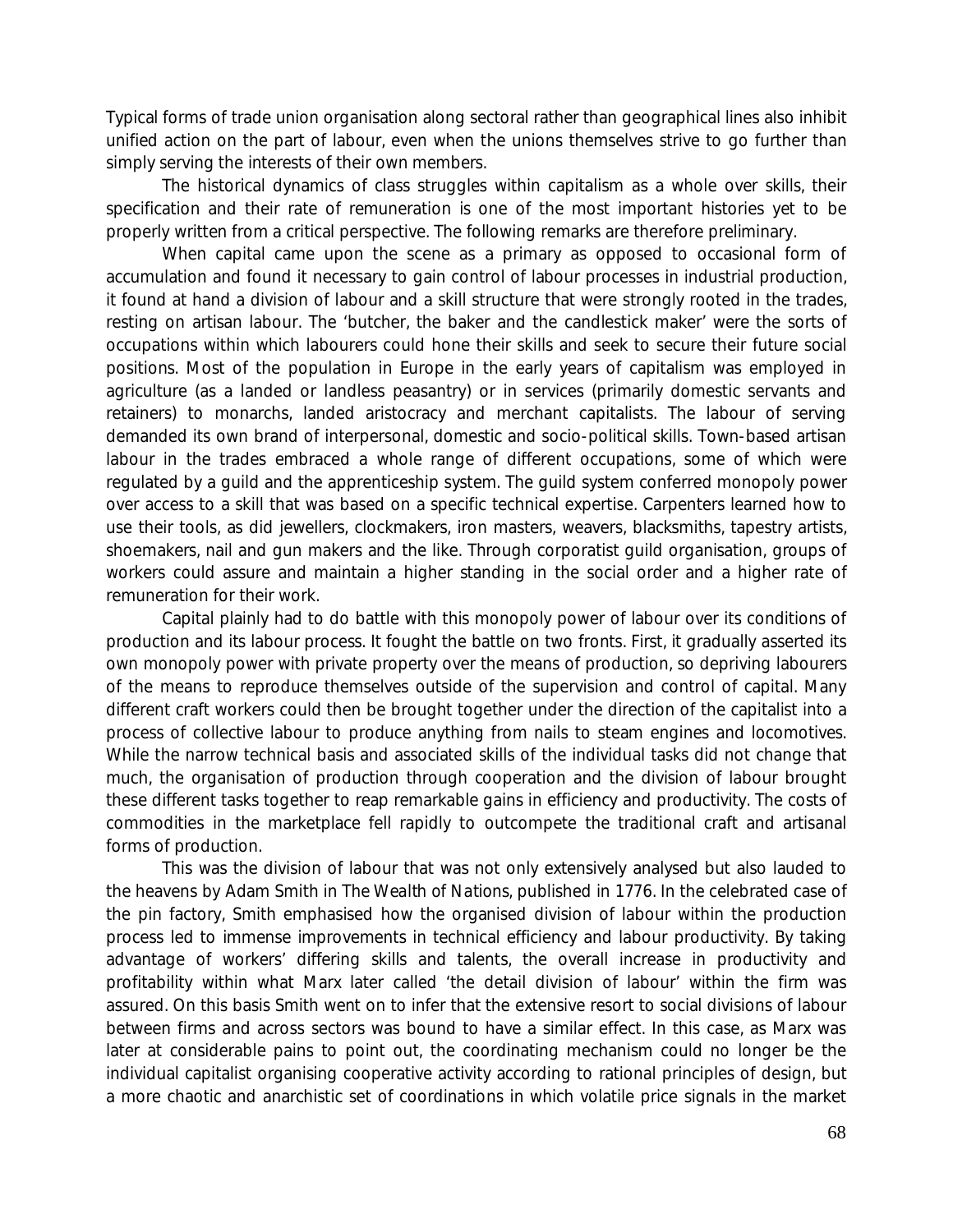became crucial to determinations of quantitatively rational divisions of productive activity in different firms and sectors. Smith, recognising this, urged the state generally not to intervene in price fixing (except in the case of public utilities and natural monopolies) and to follow a policy of laissez-faire to ensure that the hidden hand of the market could do its work with maximal efficiency. To this day theorists and policymakers have continued to mistakenly place great faith in an 'efficient market hypothesis' for the coordination of not only production but also the financial activities that came so badly unstuck in September of 2008. Marx concluded that the chaotic anarchy of the marketplace would be a constant source of the upsetting of equilibrium in prices and that this would render the social division of labour unstable if not crisis-prone.

The other, and I think far more profound and far-reaching, attack upon the potential monopoly powers of labour arose out of the evolutionary path of capitalist-inspired technological change. Much of this evolution directly or indirectly aimed to undermine the power of labour, both in the workplace and in the labour market. The bias of technological change has all along been against the interests of labour and in particular against the kinds of power that labour acquired through the acquisition of scarce and monopolisable skills. One important direction in capital–labour relations has been towards deskilling, a phenomenon that Marx noted in *Capital* and which was brought back centre stage in Harry Braverman's influential and controversial book Labor and Monopoly Capital, published in 1974.<sup>1</sup> Braverman argued that capital, particularly in its monopoly form, had a vested interest in degrading skills and so destroying any sense of pride that might attach to working for capital, while disempowering labour particularly at the point of production. There had been a long history of struggle over this. In the nineteenth century the ideologists of capital – Charles Babbage and Andrew Ure in particular – were much cited by Marx as evidence of capital's penchant for deskilling. Braverman likewise made much of Frederick Taylor's efforts at scientific management to disaggregate production processes to the point where a 'trained gorilla' would be able to undertake production tasks. The 'science' involved here was one in which time and motion studies were brought together with techniques of specialisation to simplify all the tasks, to maximise the efficiency and minimise the costs of production in any given sector or individual firm.

Both Marx and Braverman recognised that some reskilling would be required to implement the extensive organisational and technical changes involved in deskilling the mass of the workers. The introduction of the assembly line empowered the engineers who installed it and managed it, just as the engineers involved in robotisation or the deployment of computers had to acquire new skills to undertake their tasks. Critics of Marx and of Braverman have pointed out, correctly, that the writings of Babbage, Ure and Taylor were essentially utopian tracts that were never fully implemented, in part because of intense resistance on the part of workers and in part because the evolutionary path of technological change was and is not uniquely directed to labour control.

New technologies have often called for redefinitions of skill through which certain segments of labour can be advantaged. This turns out to be much more important than either Marx or Braverman allowed. What is on capital's agenda is not the eradication of skills per se but the abolition of *monopolisable* skills. When new skills become important, such as computer programming, then the issue for capital is not necessarily the abolition of those skills (which it may ultimately achieve through artificial intelligence) but the undermining of their potential monopoly character by opening up abundant avenues for training in them. When the labour force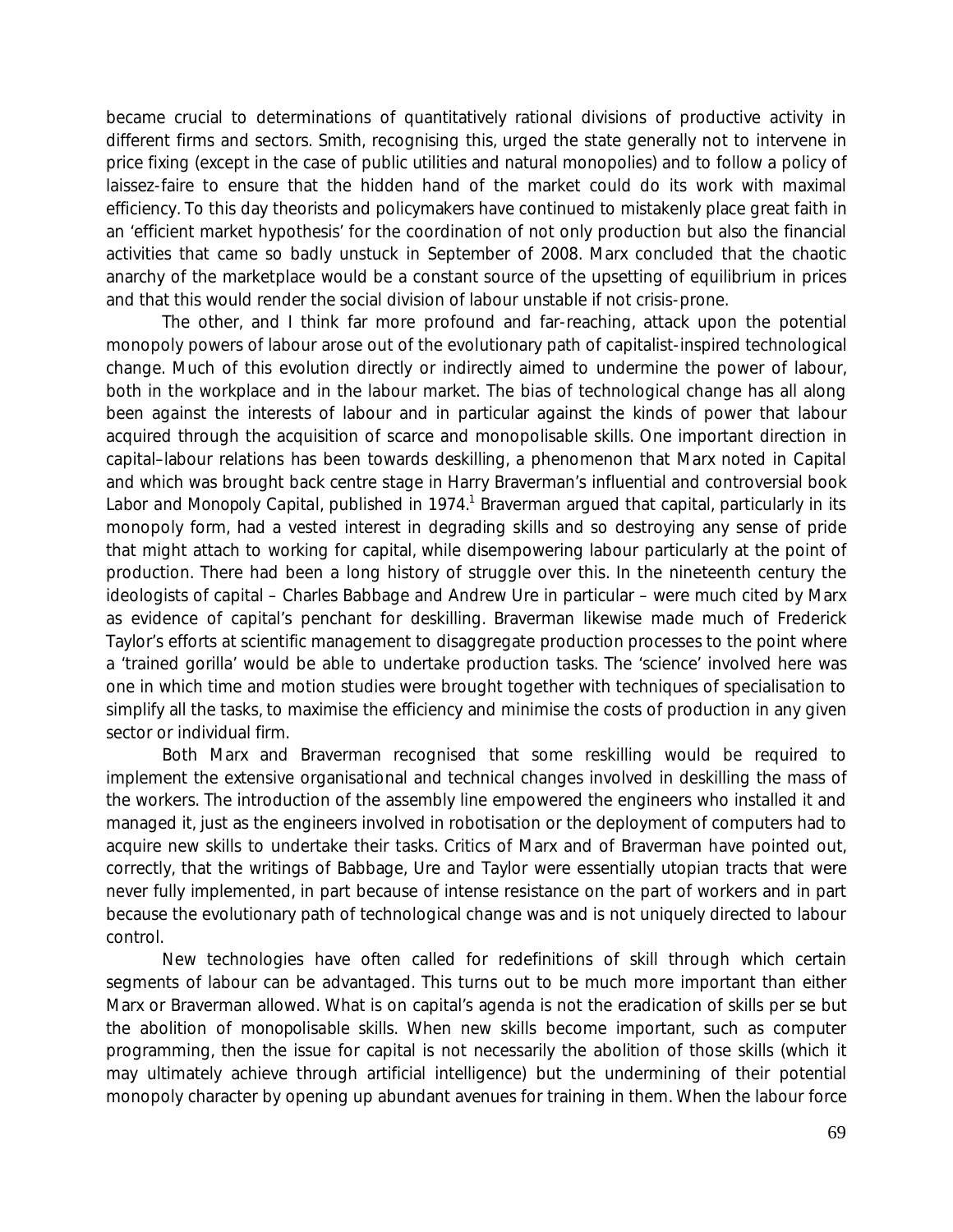equipped with programming skills grows from relatively small to super-abundant, then this breaks monopoly power and brings down the cost of that labour to a much lower level than was formerly the case. When computer programmers are ten-a-penny, then capital is perfectly happy to identify this as one form of skilled labour in its employ, even to the point of conceding a higher rate of remuneration and more respect in the workplace than the social average.

In the same way that the evolution of technology has trended through its own autonomous dynamic towards greater and greater complexity over time, so divisions of labour have multiplied rapidly and been qualitatively transformed. This has not been a simple linear evolution, in part because the dynamics of class struggle has been engaged, though more often than not to capital's advantage. In the US steel industry, for example, the number of specialised (and to some degree therefore monopolisable) skills was very large indeed in the 1920s but became far smaller, particularly after the labour legislation of the 1930s that created the National Labor Relations Board, which had powers to resolve interjurisdictional disputes over which skill was qualified to do what in a particular industry. The contemporary steel industry has a much simpler and more streamlined skill set than was the case in earlier times. On the other hand specialisms in, say, medicine or banking and finance have proliferated, while the emergence of whole new sectors associated with electronics and computerisation has spawned an immense range of new occupations and job specifications. The range of specialisms within the state regulatory apparatus (in the Food and Drug Administration or in all those institutions such as the Controller of the Currency and the Security and Exchange Commission) has also grown astronomically in recent times.

The rapid extension and the explosive increase in complexity of both the detail and the social divisions of labour have become *the* fundamental feature of a modern capitalist economy. This evolution has not occurred as a consequence of overall conscious design and decision (there is no Ministry of the Division of Labour to mandate anything). It has evolved in parallel with technological and organisational changes impelled by the systemic forces earlier identified. And this despite the simplifications of occupational specifications achieved in some sectors of industry (such as steel and cars) and the loss of anachronistic occupations (such as that of lamplighter and, in advanced countries, those of water carrier and rag picker). Significant increases in labour productivity and in the volume and variety of production have been achieved by these means. One further consequence has been increasing economic interdependence within larger and larger populations spread over larger and larger geographical areas and the emergence of an international division of labour that also requires consideration. This implies rising problems of coordination in the social division of labour and the increasing likelihood of cascading disruptions in response to the volatility of market signals. Coordinations through command, control and contractual supply relations back down a commodity supply chain have consequently become more common in certain lines of production: corporate demands for inputs (for example, the car industry's need for engines, parts, tyres, windscreens, electronics, etc.) are specified and contracted for outside of the market. But with increasing simplification of tasks and increasing complexity of coordinations come increasing risks of misfires and of unintended consequences. This introduces a whole new layer in the division of labour and a vast army of new occupations involving logistical, legal, financial, marketing, advertising and other business services. Questions of security and safety (in everything from airlines to pharmaceuticals and food supplies) also become more pressing, as does the apparatus for surveillance, monitoring and quality control of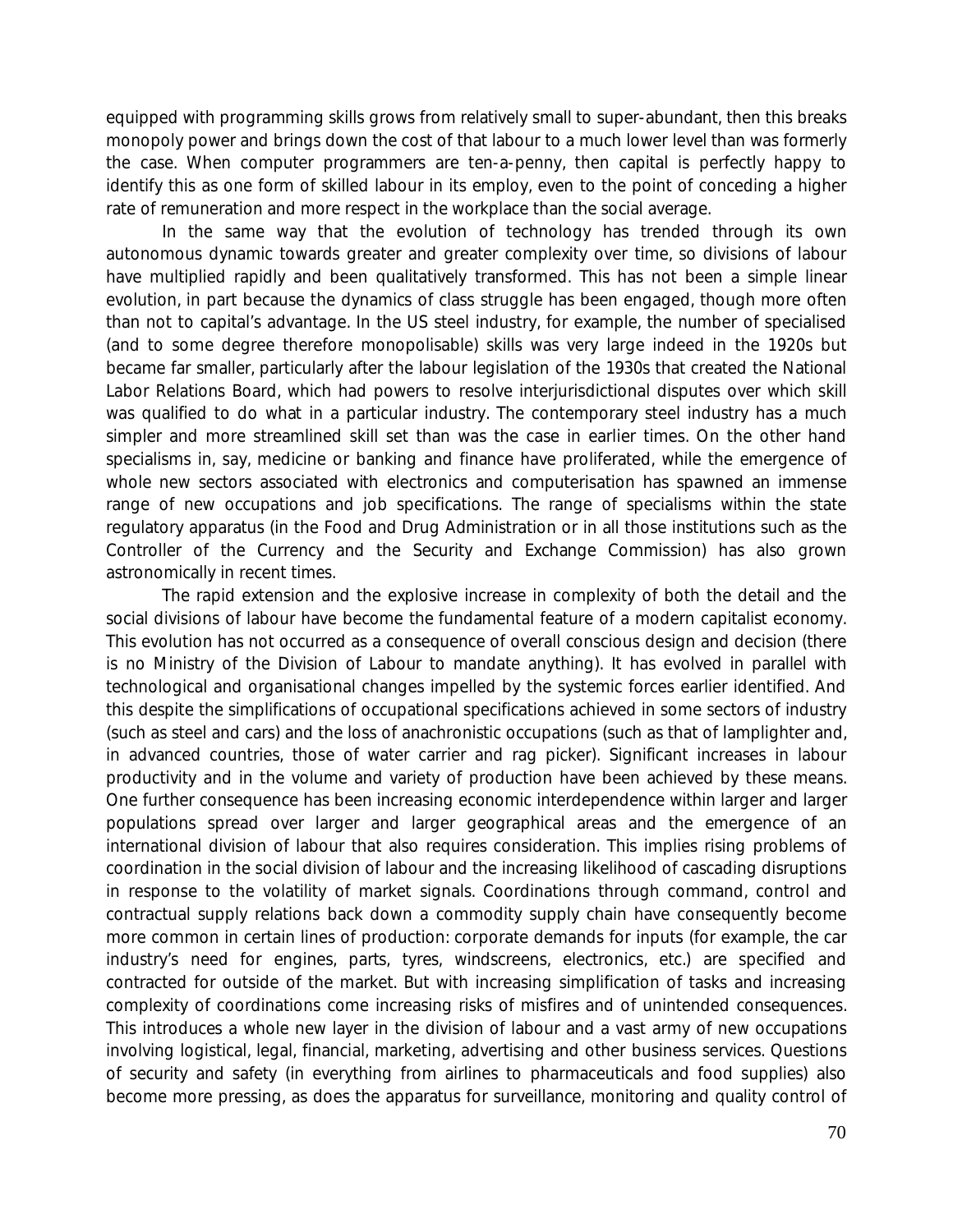different activities. Proliferating divisions of labour within the economy are paralleled by proliferating bureaucratic divisions of regulatory and administrative authority not only within a typical state apparatus but also internally within many institutions, such as hospitals, universities and school systems.

The division of labour as a whole has undergone a metamorphosis over the last halfcentury. As a result, many of the inquiries available to us from nineteenth-century critics like Karl Marx, Ferdinand Tönnies, Emile Durkheim and Max Weber do not address some of the central contemporary issues. Studies of the division of labour in the past largely focused on industrial organisation and factory labour in particular national contexts and the findings of those studies still surely stand. But the increasing complexity and proliferating geographical range of divisions of labour entail a qualitative leap in problems of coordination. Further problems arise because of the proliferation of state surveillance and bureaucratic authority functions and the wide-ranging shifts in the forms of organisation in civil society. Many of these divisions of labour and of authority interlock and feed off each other, while still others acquire a hierarchical position vis-àvis one another. We are also increasingly subject to what Timothy Mitchell calls 'the rule of experts'.<sup>2</sup> Expert knowledge has always played a critical role in the history of capital and the power of the expert is hard to challenge. Earlier signs of this – the 'organisation man', the rule of the 'mandarins' and the like – drew attention to an emerging autocratic and hierarchical streak within the division of labour. Arguably, the role of experts has increased exponentially over recent decades and this poses a serious problem for the transparency and legibility of the world in which we live. We all depend on experts to fix our computer, diagnose our illnesses, design our transport systems and ensure our security.

In the 1970s a new perspective was introduced to the discussion with the rise of a socalled 'new international division of labour'. David Ricardo, appealing to the doctrine of comparative advantage, had long ago insisted on the benefits in efficiency to be gained from specialisation within and trade between countries. The specialisations partly depended on natural factors (it is no more possible to grow bananas and coffee in Canada than it is possible to mine copper or extract oil where there is none). But they also derived from social features such as labour skills, institutional arrangements, political systems and class configurations, along with the brute facts of colonial and neocolonial plunder and geopolitical and military power.

But there is no question that after 1970 or so the global map of the international division of labour underwent a dramatic set of mutations. The industrial districts that had been the heartlands of capital's global dominance after 1850 were disrupted and dismantled. Productive capital began to move offshore and the factories of Japan, South Korea, Singapore, Taiwan and then, after 1980, even more spectacularly, China joined the new centres of factory labour in Mexico, Bangladesh, Turkey and many other parts of the world. The West became broadly deindustrialised, while the East and the global South became centres for industrial value production alongside their more traditional role of primary commodity producers and extractors of resources for the industrialising world. The curious feature of these mutations is that industrialisation, which had always been a sure pathway to rising per capita incomes in the past, was now in some instances, such as that of Bangladesh, more associated with the perpetuation of poverty than with the turn to affluence. The same was true for those countries that rose to prominence because of their natural resources in oil or mining. They were plagued by the socalled 'resource curse' in which rents and royalties were hijacked by an elite, leaving the mass of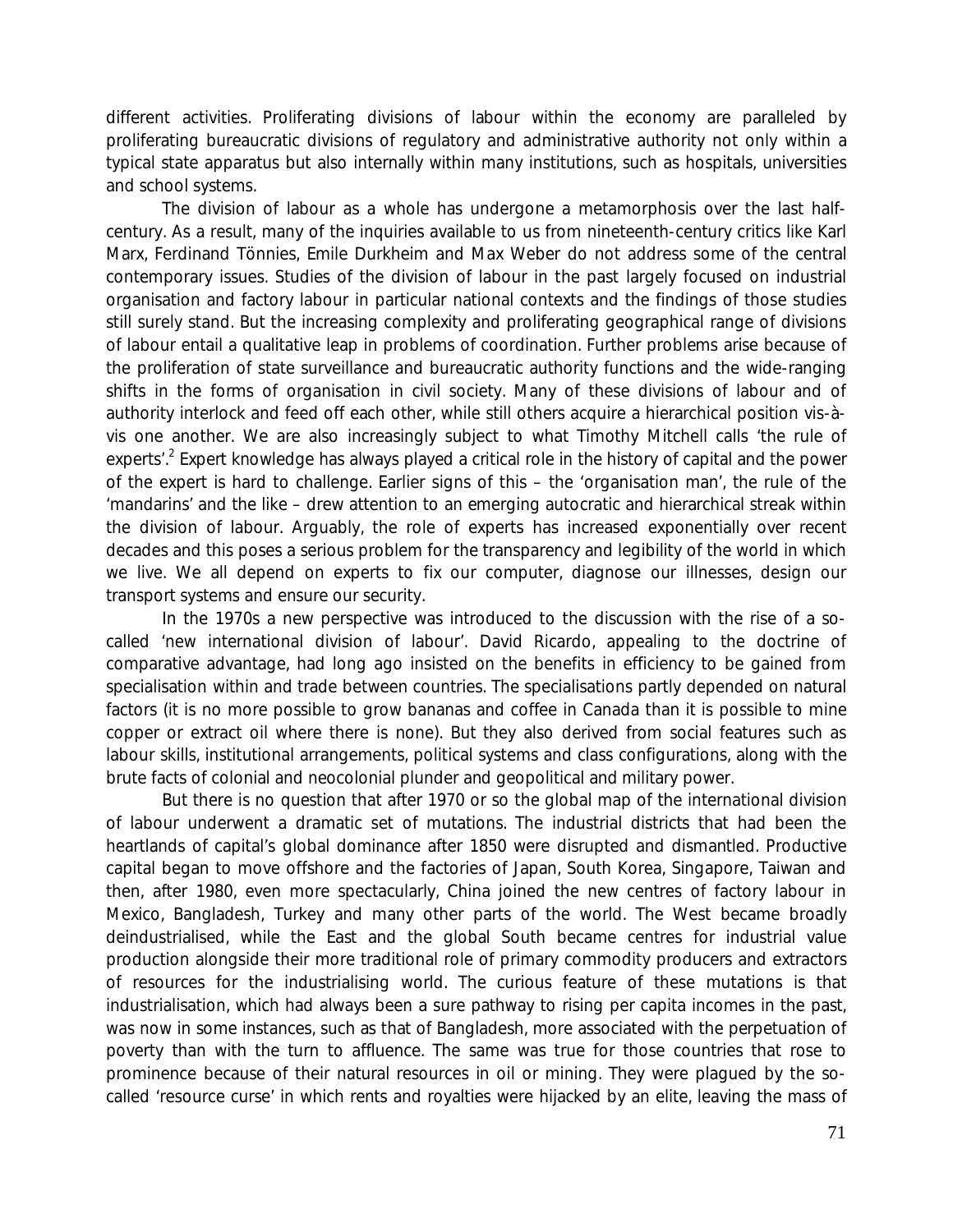the population in abject poverty (Venezuela before Chávez being a prime example). The West became more and more focused on rent extraction through the development of finance, insurance and real estate, alongside a consolidating regime of intellectual property rights, cultural products and corporate monopolies (like Apple, Monsanto, the big energy companies, pharmaceuticals etc.). Knowledge-based activities that drew upon a labour force trained in what Robert Reich calls 'symbolic labor' (as opposed to manual labour) also became more central.<sup>3</sup> As all these changes occurred, so there seemed to be a slow tectonic shift in the power relations and geopolitical configuration of the global economy. The flow of wealth from East to West that had prevailed for some two centuries was reversed and China increasingly became the dynamic centre of a global capitalism as the West, after the financial crash of 2008, lost much of its momentum.

So wherein lie the central contradictions in all of this? Plainly, the reversal of wealth flows and the reconfiguration of geopolitical powers pose incidental dangers for global conflicts that were not there before. While these conflicts are rooted in economic conditions and have significant ramifications for those conditions, I do not subscribe to the view that economic and military conflicts arise out of the contradictions of capital as such. The degrees of autonomy that exist in how the territorial logic of state power works within the global state system are far too loosely arranged for any simple economic determinism to work. A major conflagration in the Middle East, for example, would undoubtedly be rooted in the facts of oil production and the different geopolitical and geo-economic interests that cluster around the exploitation of this key global resource, and it certainly could have a huge economic impact (as was the case with the oil embargo of 1973). But it would be wrong to infer from this that the contradictions of capital are in themselves a root cause of any such conflict.

To be sure, also, the increasing complexity in the division of labour opens up new vulnerabilities. Small disruptions in a supply chain can have very large consequences. A strike in a key car-parts factory in one region of the world can bring the whole production system to a halt everywhere. But it can also be more plausibly argued that the increasing complexity and geographical proliferation of ties within a global division of labour provide far stronger insurance against local calamities. In the pre-capitalist past, a failure of the grain harvest in Russia would mean local famine and starvation, but there is now a world market in grains that can be drawn upon to compensate for local failure. There are no technical reasons for local famines in our times precisely because of the way the global division of labour works. When famines do occur (as, sadly, they too often do), it is invariably due to social and political causes. The last great famine in China, which may have killed some 20 million people at the time of the 'great leap forward', occurred precisely because China was then by political choice isolated from the world market. Such an event could not now happen in China. This should be a salutary lesson for all those who place their anti-capitalist faith on the prospects for local food sovereignty, local self-sufficiency and decoupling from the global economy. Freeing ourselves from the chains of an international division of labour organised for the benefit of capital and the imperialist powers is one thing, but decoupling from the world market in the name of anti-globalisation is a potentially suicidal alternative.

The central contradiction in capital's use of the division of labour is not technical but social and political. It is summed up in one word: *alienation*. The undoubted and astonishing gains in productivity, output and profitability that capital achieves by virtue of its organisation of both the detail and the social division of labour come at the cost of the mental, emotional and physical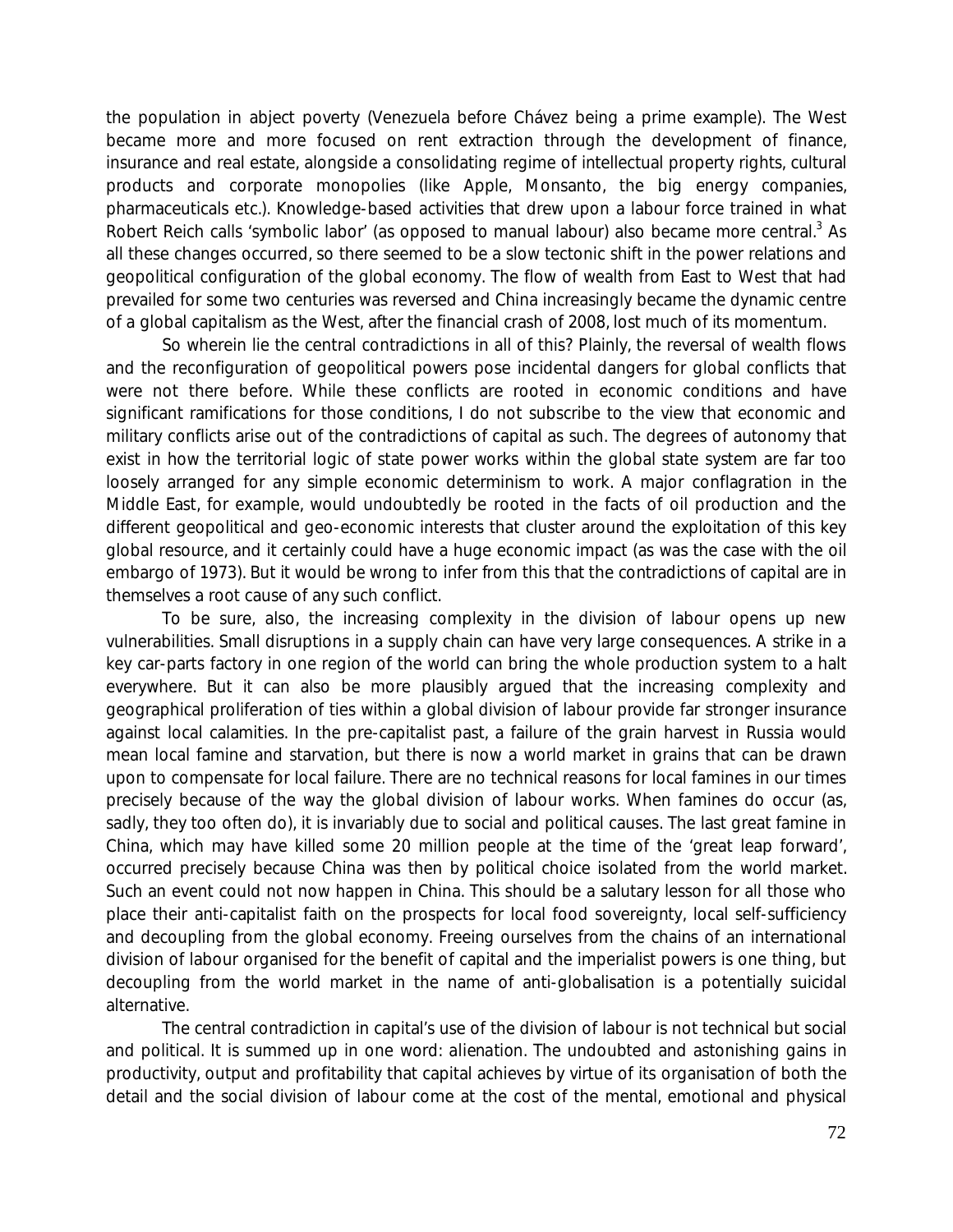well-being of the workers in its employ. The worker, Marx for one suggests, is typically reduced to a 'fragment of a man' by virtue of his or her attachment to a fixed position within an increasingly complex division of labour. Workers are isolated and individualised, alienated from each other by competition, alienated from a sensual relation to nature (from both their own nature as passionate and sensuous human beings and that of the external world). To the degree that intelligence is increasingly incorporated into machines, so the unity between mental and manual aspects of labouring is broken. Workers are deprived of mental challenges or creative possibilities. They become mere machine operators, appendages of the machines rather than masters of their fates and fortunes. The loss of any sense of wholeness or personal authorship diminishes emotional satisfactions. All creativity, spontaneity and charm go out of the work. The activity of working for capital becomes, in short, empty and meaningless. And human beings cannot live in a world devoid of all meaning.

Sentiments of this sort about the human condition under the rule of capital are not unique to Marx. Similar ideas are to be found in the writings of Weber, Durkheim and Tönnies. Even Adam Smith, the great champion of the division of labour and celebrator of its contribution to human efficiency, productivity and growth, worried that the assignment of workers to a single task within a complex division of labour was likely to condemn the worker to ignorance and stupidity. Later commentators like Frederick Taylor, less concerned than Smith with 'moral sentiments', were less worried: it would be perfectly fine with him if all workers acted like trained gorillas rather than passionate human beings. Capitalists too, as the novelist Charles Dickens noted, liked to think of their workers as 'hands' only, preferring to forget they had stomachs and brains.

But, said the more perceptive nineteenth-century critics, if this is how people live their lives at work, then how on earth can they think differently when they come home at night? How might it be possible to build a sense of moral community or of social solidarity, of collective and meaningful ways of belonging and living that are untainted by the brutality, ignorance and stupidity that envelops labourers at work? How, above all, are workers supposed to develop any sense of their mastery over their own fates and fortunes when they depend so deeply upon a multitude of distant, unknown and in many respects unknowable people who put breakfast on their table every day?

The proliferation and increasing complexity in the division of labour under capital leave little scope for personal development or self-realisation on the part of the labourer. Our collective capacity to explore freely our species potential as human beings appears blocked. But even Marx, who is at his grimmest in describing the alienations that arise out of capital's use of divisions of labour, sees glimmers of possibility in the conditions that capital's division of labour dictates. It is not, he suggests, all doom and gloom on the side of labour and that in part for reasons that capital itself was bound to furnish. Rapid evolutions in divisions of labour under the influence of strong currents of technological change would require, he argued, a flexible, adaptable and to some degree educated labour force. 'That monstrosity, the disposable working population held in reserve, in misery, for the changing requirements of capitalist exploitation, must be replaced by the individual man who is absolutely available for the different kinds of labour required of him: the partially developed individual, who is merely the bearer of one specialized social function, must be replaced by the totally developed individual, for whom the different social functions are different modes of activity he takes up in turn. $14$  For this purpose capital would require an educated and adaptable rather than specific kind of labour power and if labourers must be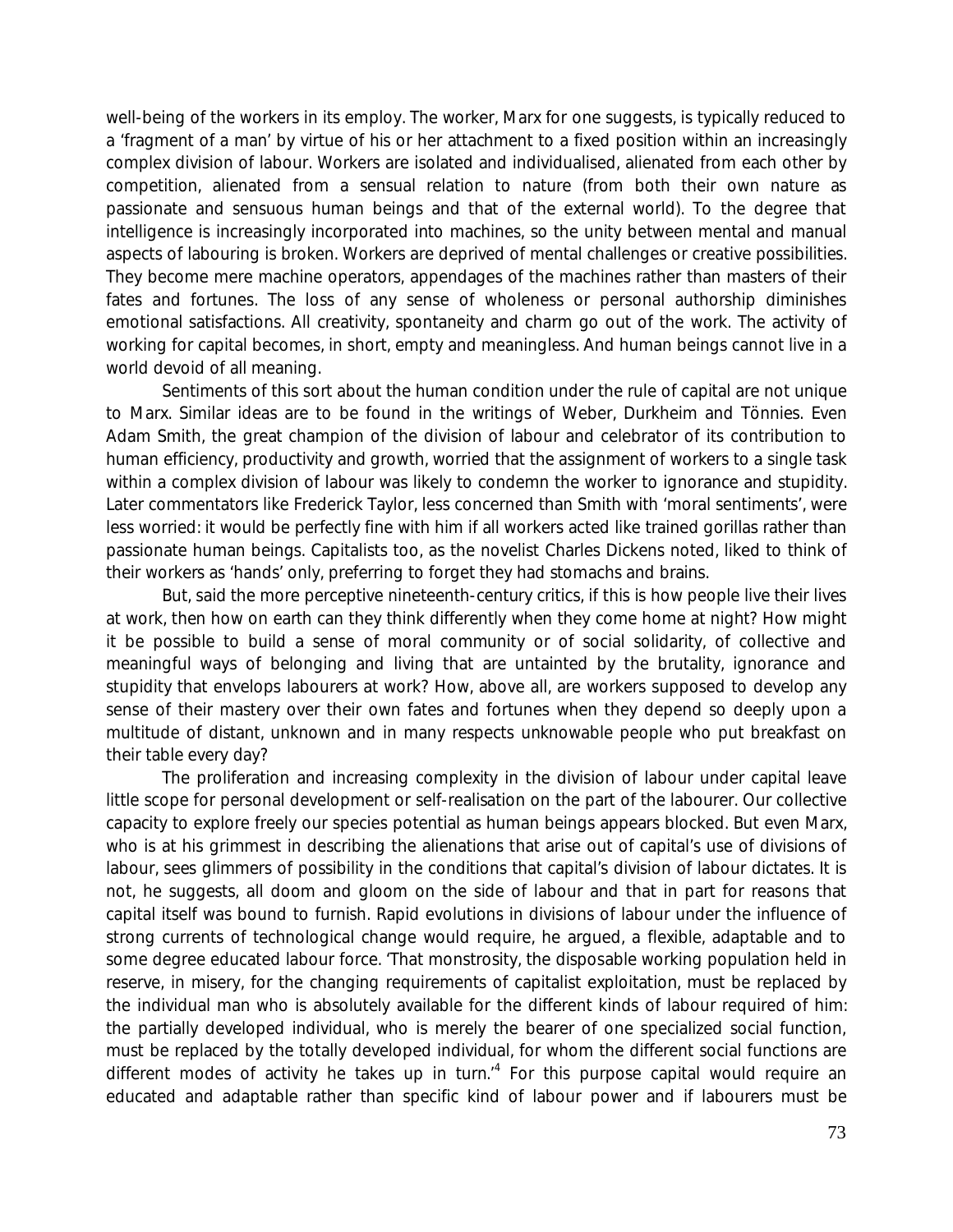educated who knows what this 'totally developed individual' might read and what political ideas he or she might get into their heads? The insertion of the educational clauses into the English Factory Act of 1864 was clear evidence for Marx of the need for the state to step in and on capital's behalf ensure that some moves were made towards the education of the 'totally developed individual'. Similarly, while the abuses of women's employment in the Industrial Revolution were easy to spot and dwell upon, Marx also saw progressive possibilities in the long run for the construction of a 'a new and higher form' of family life and of gender relations on the basis of what capital both offered and required of women in the workplace.

Within this formulation lies the question, of course, of what it is that a 'totally developed individual' might want or need to know and who is going to teach it to him or her. This is a question that is central to the field of social reproduction, which we will consider shortly. But it is a problem that demands at least a mention here. From the standpoint of capital, labourers will need to know only that which is necessary to follow instructions and do their job within a division of labour that capital devises. But once labourers can read, then the danger is that they will read and dream and even act upon all sorts of ideas culled from an immense variety of sources. For this reason ideological controls upon the flow of knowledge and of information become essential, along with schooling in the right ideas supportive of capital and its requirements for reproduction. But it is hard, if not impossible, for the educated and totally developed individual not to wonder about the nature of the totality of a human society in which their own activity of labouring is but a minuscule part and what it might mean to be human in a world of such fragmentation and partitioning as to make it hard to distil any direct sense of the meaning of a life. I suspect it was for this reason that even capital allowed that a mild dose of humanist education in literature and the arts, in cultural understandings and religious and moral sentiments might provide an antidote to the anxieties generated from loss of meaning at work. The fragmentations and divisions of labour necessary to the ever-expanding diversity of occupational niches offered up by capital pose serious psychological problems. But what is so stunning about the neoliberal era is how even this mild concession to human needs has been contemptuously thrust aside in the name of a supposedly necessary austerity. State subsidies to cultural activities are cynically dismantled, leaving the financial support for all such activities to the self-serving philanthropy of the rich or the equally self-serving sponsorship of the corporations. Culture sponsored by IBM, BP, Exxon and the like becomes the name of the cultural game.

It also turns out that the labourers themselves, as inherently passionate and sociable human beings, have something to say not only about their objective situation but also about their own subjective state of mind. The objective conditions of alienation can, even without capital's help, be turned around by labourers themselves as they grasp opportunities to humanise labour processes and their general conditions of employment through the struggles they engage in. They may demand and in some instances even be accorded respect by their employers at the same time as they are objectively exploited. Subjectively, the forms of social bonding and solidarity necessary for survival down in the mines or around the steel furnaces are translated into pride in a dangerous and difficult job well done. Community solidarities mirror such sentiments and help counter the individualistic isolation that free-market processes tend to emphasise. It is possible even under the iron rule of capital that workers can take pride in their work and their role and assume an identity as a worker of a certain sort. They patently do ask, just as much as anyone else, what the meaning of the kind of life to which they are condemned might be and who it is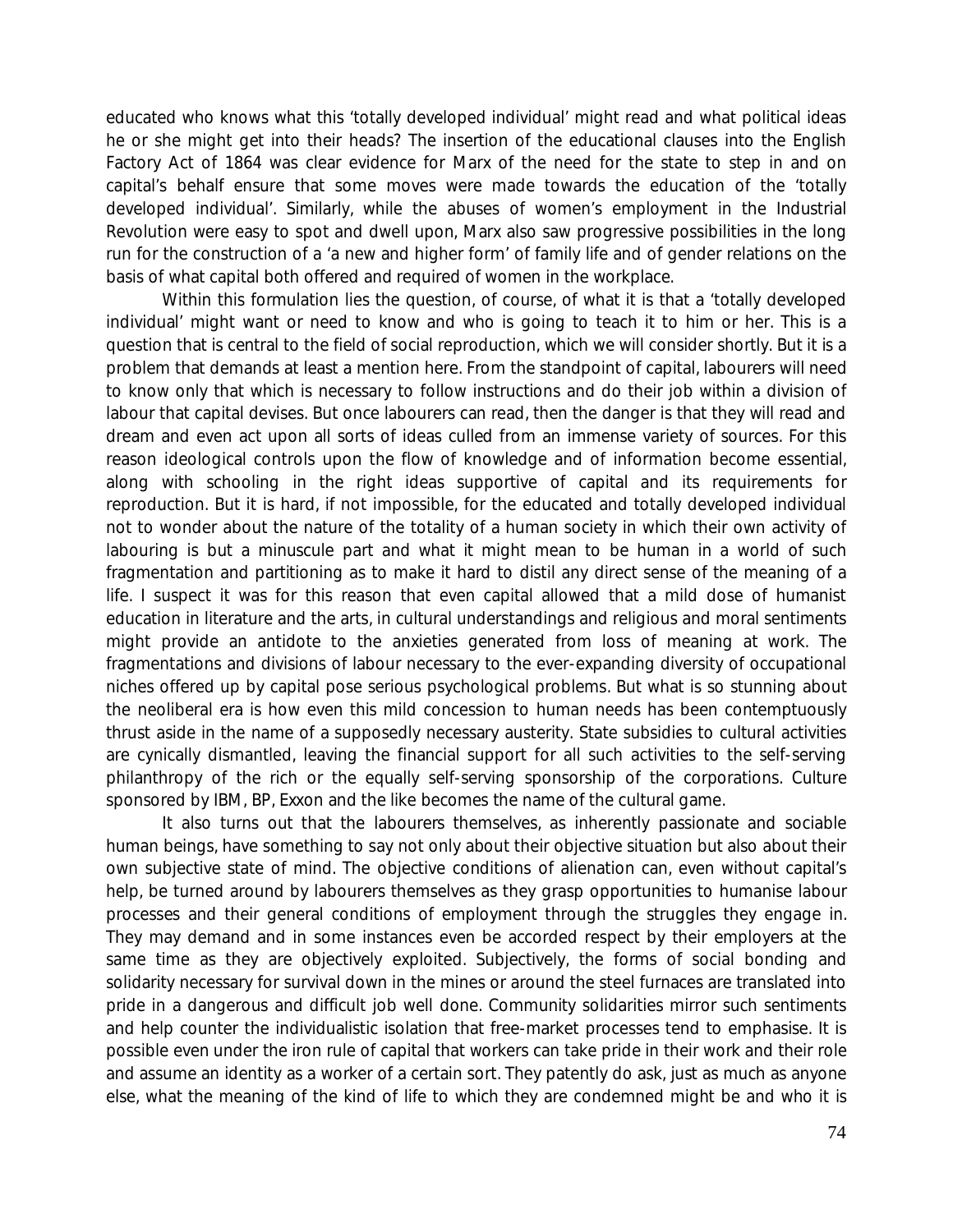that is in charge of an evolutionary process that either casts them aside into the ranks of the unemployed as disposable beings or offers them a job title that sounds so weird as to be as incomprehensible as it is patently meaningless. Workers employed by capital do not have to feel totally alienated. But when meaningful jobs disappear, then the clear sense of being exploited is dangerously supplemented by a growing sense of total alienation as to their meaningless position in a make-work world.

This does not imply that the balance between alienation on the one hand and coping and compromise on the other is fixed. In the advanced capitalist countries, such as the United States, Britain, Germany, Canada, Japan and Singapore, the trends in the division of labour have favoured the production of an educated workforce capable of engaging flexibly in a wide range of different labour processes. This, coupled with a long history of struggle over the rights of labour and a multitude of fights against the alienations visited upon them by capital, has created a situation in which a significant proportion of the workforce in these countries is highly trained in at least elementary skills and if not handsomely at least comfortably remunerated. By way of contrast, the labour conditions in the clothing factories in Bangladesh, the electronics factories of southern China, the *maquila* factories strung along the Mexican border or the chemical complexes in Indonesia are much closer to those with which Marx was so familiar. We could insert contemporary accounts of labour conditions in and around these factories that would not seem out of place in *Capital*.

The transformations in work and social life wrought by the neoliberal counter-revolution that has gathered pace throughout the advanced capitalist world since the late 1970s has had devastating effects on large segments of the population that have been left behind and rendered disposable and dispensable by a combination of technological changes and offshoring. Lost in a world of long-term unemployment and decay of social infrastructures and loss of communal solidarities, large segments of the population are deeply alienated, largely given to passive resentments punctuated by occasional eruptions of sometimes violent and seemingly irrational protest. All it will take is for the volcanic protests from the Swedish suburbs to Istanbul and São Paulo to coalesce to reveal the vast magma of alienation bubbling underneath. Capital will then be confronted with a political crisis that will be almost impossible to manage without draconian autocratic repressions that will in turn exacerbate rather than assuage the discontent. Uneven geographical developments in the division of labour and the parallel increase in social inequality in life chances are exacerbating that sense of alienation, which, if it becomes active rather than passive, will surely pose a major threat to the reproduction of capital as it is currently constituted. Society will then have to face the stark choice between an impossible reform and an improbable revolution.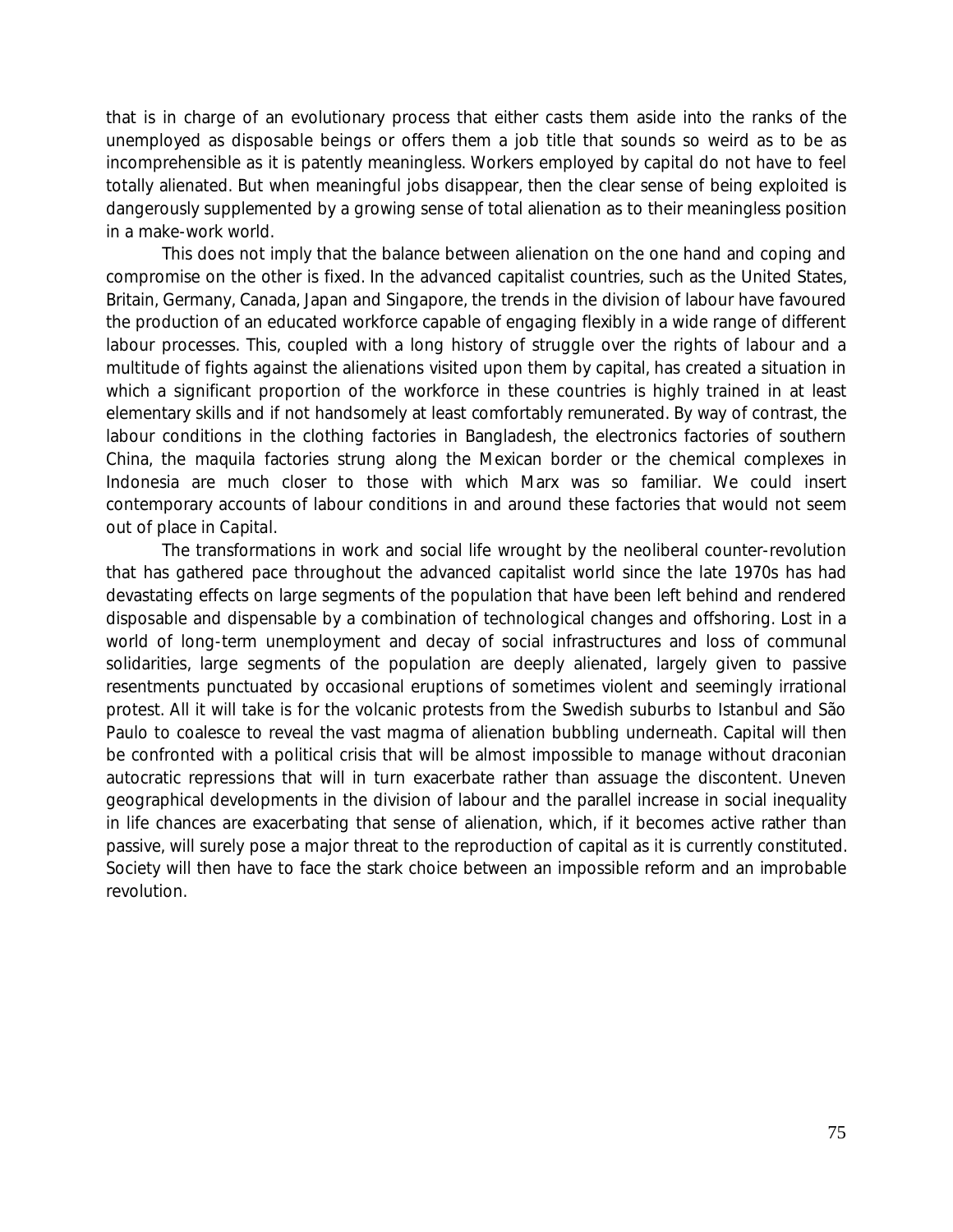## **Contradiction 10 Monopoly and Competition: Centralisation and Decentralisation**

Read any economics text or popular defence of capitalism and the word 'competition' will almost certainly very soon crop up. In popular defences as well as in more serious theoretical works, one of the great success stories of capitalism is that it supposedly takes the natural proclivity of human beings to compete, unleashes it from social constraints and harnesses it through the market to produce a dynamic and progressive social system that can function for the benefit of all. Monopoly power (of the sort that Google, Microsoft and Amazon wield these days) and its cognates like oligopoly (of the sort that the 'Seven Sisters' major global oil companies possess) and monopsony (the power that Walmart and Apple exert over their suppliers) all tend to be presented (if they are mentioned at all) as aberrations, as unfortunate departures from a state of happy equilibrium that should be achieved in a purely competitive market.

This biased view – for such I maintain it is – is supported by the existence of anti-trust and anti-monopoly legislation and commissions which proclaim how bad monopolies are and from time to time set out to break them up in order to protect the public from their negative effects. At the beginning of the twentieth century, for example, a wave of 'trust-busting' led by the indomitable figure of Teddy Roosevelt occurred in the USA. In the 1980s the break-up of AT&T's monopoly in telecommunications was mandated in the USA and now in both Europe and North America questions are being asked concerning the excessive market power of Google, Microsoft and Amazon. In the case of so-called 'natural monopolies' (mainly public utilities and transport links like canals and railways, which cannot be organised competitively) Adam Smith advised government regulation to prevent price gouging. The stated aim of public policy is to prevent monopoly pricing and to ensure the benefits of innovation, rising productivity and low prices that supposedly derive from inter-capitalist competition. The maintenance of a competitive environment through state action is generally touted as an essential policy stance for any healthy capitalist economy. In particular, achieving a competitive position in international trade is frequently cited as a major goal of public policies. If only a pure and perfect competitive market could be created, free of the distortions of monopoly power, then all, it is said, would be well.

This amazingly influential story has held sway for more than two centuries, ever since Adam Smith articulated it so persuasively and brilliantly in *The Wealth of Nations*. It constitutes *the* founding myth of liberal economic theory. The liberal political economists mounted a crusade against state interventions in price-fixing markets and against monopoly power from the late eighteenth century onwards. Keynes did not depart too much from it. Even more surprisingly, it is accepted as gospel in Marx's *Capital*, though in Marx's case the reasoning runs that if Adam Smith's utopian tale was correct, then things would not turn out to be for the benefit of all: the result would be to deepen the class divide of wealth and power and ensure that capital would become ever more crisis-prone as well as powerful.

In the wake of the crisis of 2007–9 it became very difficult for economists to stick with their customary storyline. The bankers in pursuit of their individual interests plainly did not contribute to the general welfare and in the USA the Federal Reserve bailed out the banks but not the people. This has now led to an admission that monopoly power is more than an aberration but a systemic problem that arises out of what economists refer to as 'rent seeking'. 'To put it baldly,'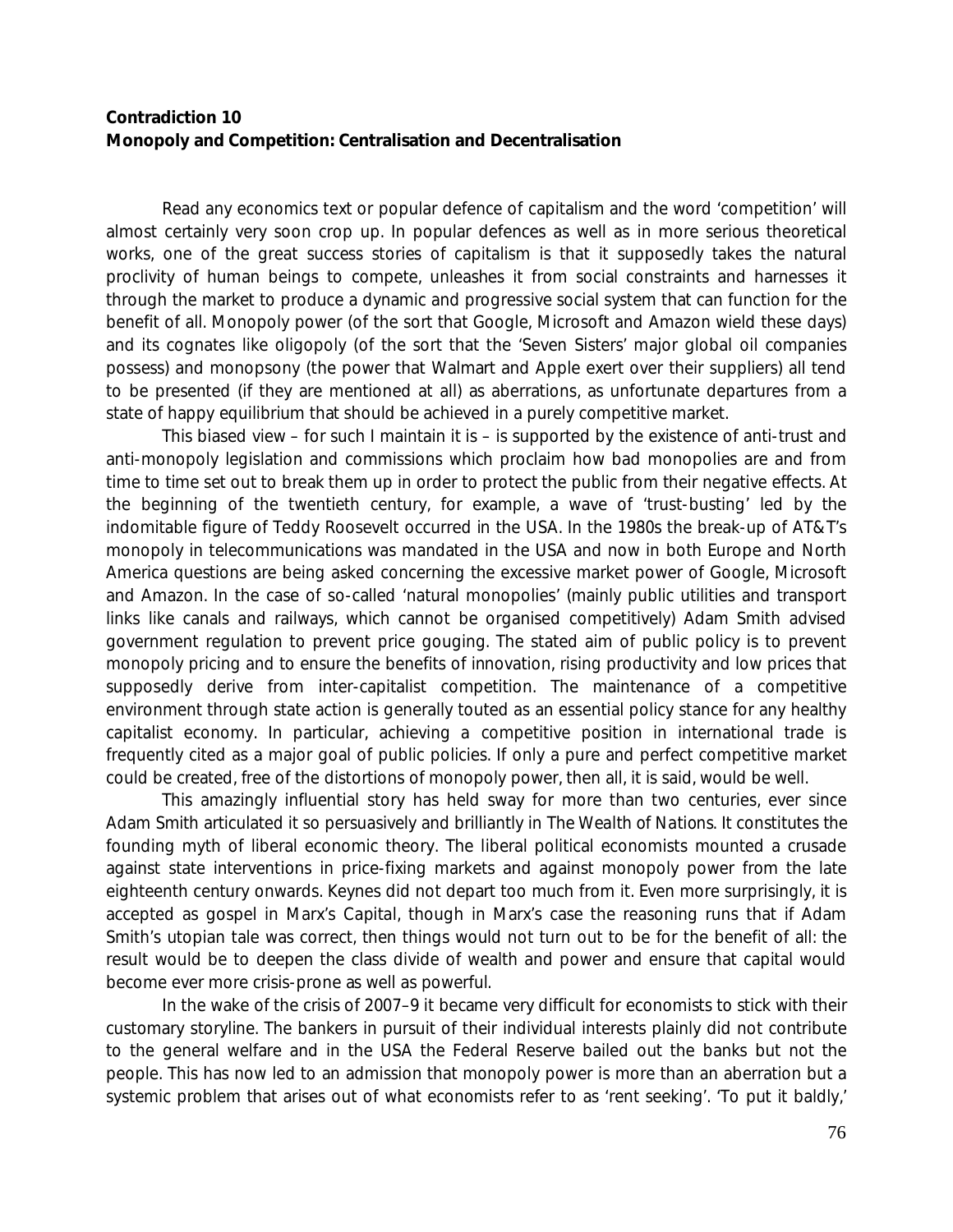says the economist Joseph Stiglitz, 'there are two ways to become wealthy: to create wealth or to take wealth away from others. The former adds to society. The latter typically subtracts from it, for in the process of taking it away, wealth gets destroyed.<sup>1</sup> Rent seeking is nothing more than a polite and rather neutral-sounding way of referring to what I call 'accumulation by dispossession'.

The virtue of Stiglitz's somewhat truncated account of rent seeking or accumulation by dispossession is that it recognises the seamless way in which monopoly power in economic transactions is paralleled by monopoly power in the political process. Take the case of the United States. Regressive taxes and write-offs; regulatory capture (in which the foxes are put in charge of the henhouse); acquiring or leasing state or private assets at discount prices; inflated cost-plus contracts with state agencies; writing legislation to protect or subsidise particular interests (energy and agribusiness); buying political influence through campaign contributions – these are all political practices that give a free hand to big moneyed and monopolistic interests while permitting them to plunder the public treasury at the expense of the taxpayer. These political practices supplement conventional rent seeking in land and property markets; rents on resources and on patents, licences and intellectual property rights; plus excess returns due to monopoly pricing. Then there are all the quasi-legal ways of gaining excess profits. The creation of financial markets that lack any transparency or in which adequate information is lacking creates a fog of misunderstanding in which sharp practices are impossible to curb. Real money has been made out of fictitious accounting (as Enron showed so dramatically). When we add in the proliferation of abusive practices such as predatory lending in housing markets that transferred billions in asset values from the public to the financiers, abusive credit card practices, hidden charges (on phone and medical bills), as well as practices that skirt if not infringe the law, we end up with a vast array of practices where big corporations and big moneyed interests add to their wealth hand over fist even as the economy as a whole collapses and then stagnates. As Stiglitz remarks, 'Some of the most important innovations in business in the last three decades have centered not on making the economy more efficient but on how better to ensure monopoly power or how better to circumvent government regulations intended to align social returns and private rewards. $\frac{1}{2}$ 

What is missing from Stiglitz's account of rent seeking as a strategy (though not from his account of the social outcomes) is the demolition of a wide range of democratic rights, including economic rights to pensions and health care, and free access to vital services such as education, police and fire protection, and state-funded programmes (like nutritional supplements and food stamps in the case of the USA) that have hitherto helped to support low-income populations at an adequate standard of living. The neoliberal assault on all these rights and services is a form of dispossession that passes the public expenditure savings on to the 'not needy but greedy' class of corporate heads and billionaires. And all of this has been accomplished by resort to a consolidated class power that monopolises both the economy and the political process while monopolising most of the media, reducing a supposed 'free market in ideas' to a series of factional squabbles about trivia. And yet economic orthodoxy still insists that the free market is the god in whom we must necessarily trust and monopoly an unfortunate aberration that we could, if we put our minds to it, avoid.

The view I shall take here, however, is that *monopoly power is foundational rather than aberrational to the functioning of capital and that it exists in a contradictory unity with competition*. This is a rather unusual stance to take and it goes well beyond Stiglitz's account, but there is good reason to believe that it is the correct formulation. Not only does it accord with the singular fact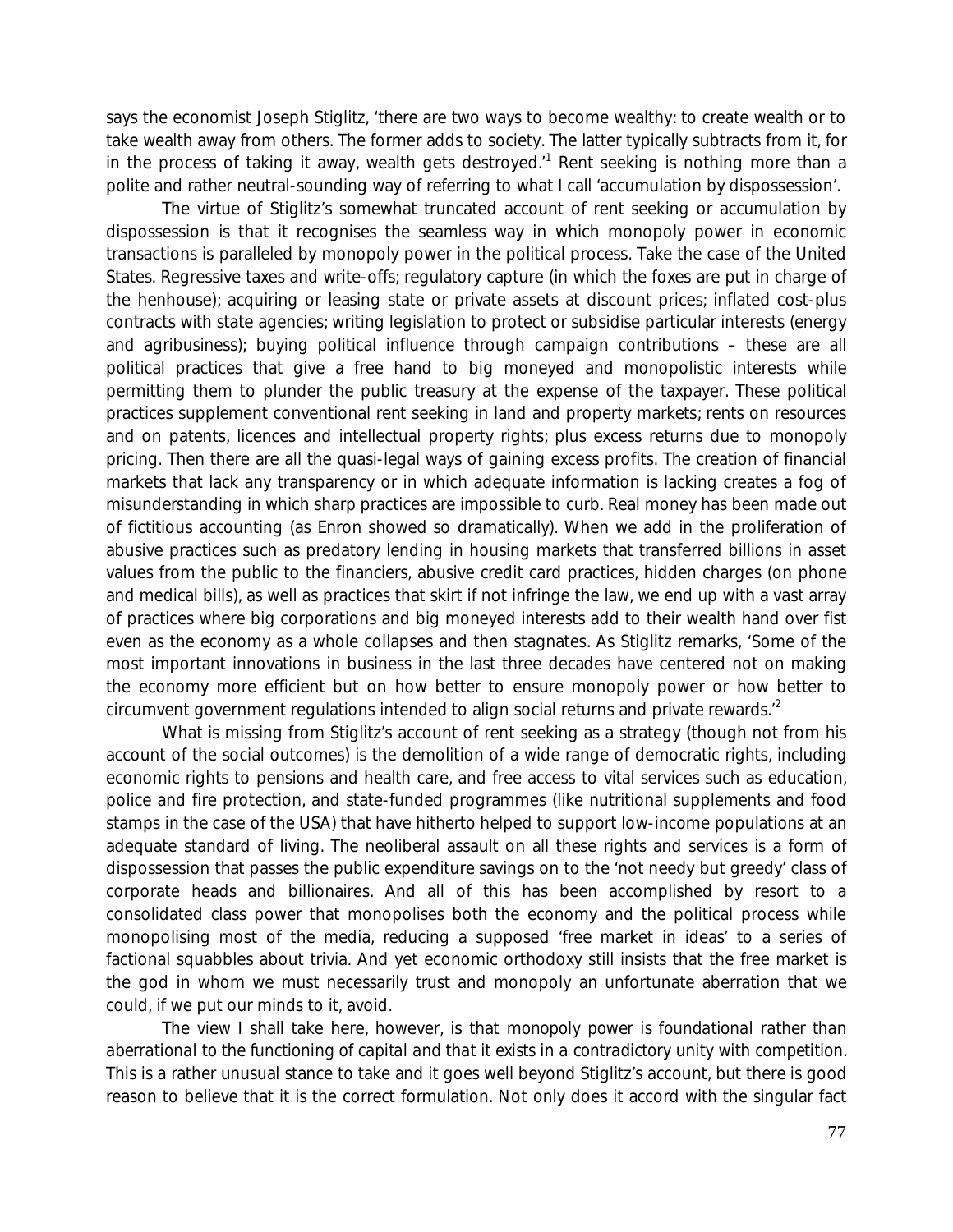that most capitalists if given the choice prefer to be monopolists rather than competitors and that they persistently go out of their way to try to procure as much monopoly power as they possibly can. It also gets to the core of the contradictory unity between competition and monopoly in the history of capital.

So how are we to understand this contradictory unity? The most obvious place to begin is at that point where the two are indistinguishable or, to be more exact, where they are fused and the contradiction is latent rather than antagonistic. This point lies in the nature of private property, which confers a monopoly over the use of a commodity upon its owner. The monopoly power inherent in private property forms the basis for exchange and by extension for competition. This may seem elemental, trivial even, but it becomes far less so when it is recognised that the class power of capital rests entirely on the assemblage of all of these individual monopolistic property rights into a social order where the capitalist class can be defined vis-à-vis labour by its *collective monopoly over the means of production (or, in its updated version, the means of financing)*. What is lacking in the usual discussion of monopoly is the concept and the reality of *class* monopoly power (the collective power of capital), including class monopoly rents, as applied to both economic and political processes.

The role of the standard story in which competition features so large and monopoly not at all then becomes clearer. It obscures the monopoly basis of class power in private property and conveniently evades questions of class power and class struggle (as is the case in almost all economics textbooks). Capital is ideally construed as a wondrous series of molecular and competitive collisions of individual capitalists moving freely and hunting for profitable opportunities within a chaotic sea of economic activity. The reality of the international competition that is touted as so beneficial to all is that it exerts a downward pressure on wages to the benefit of capital!

Unlike the case of technological change more generally, which can plausibly be depicted as progressive and irreversible, the balance between monopoly and competition oscillates erratically back and forth. It sometimes seems cyclical over time rather than unidirectional and is subject to the political whims and leanings of state management and intervention. Marx thought that the end point of competition was bound to be monopoly power and that there might be distinctive laws governing the centralisation of capital, but he did not elaborate. Lenin famously saw capital moving into a new phase of monopoly power associated with imperialism at the turn of the twentieth century when the big industrial cartels combined with finance capital to dominate the leading national economies (these were the trusts that Teddy Roosevelt strove to break up). This view re-emerged in the 1960s with Paul Baran and Paul Sweezy's book *Monopoly Capitalism* in the United States and in the work of various theoreticians of communist parties in Europe.<sup>3</sup> The rising power of monopolies was again associated with strong currents of a centralised imperialism. In the 1960s it was the large corporations (such as the big three car manufacturers in Detroit or state-run enterprises in Europe) that dominated national markets and were thought to exercise excessive monopoly power. It was the large corporations, like United Fruit in Central America or ITT in Chile, that exercised monopoly power internationally and stood behind coups and the military regimes like that in Chile that did the bidding of the imperialist powers.

Capital oscillates, as Giovanni Arrighi pointed out, between the two extremes of the supposedly ruinous effects of unregulated competition and the excessive centralising powers of monopolies and oligopolies.<sup>4</sup> The crisis of the 1970s (that on the surface exhibited a peculiar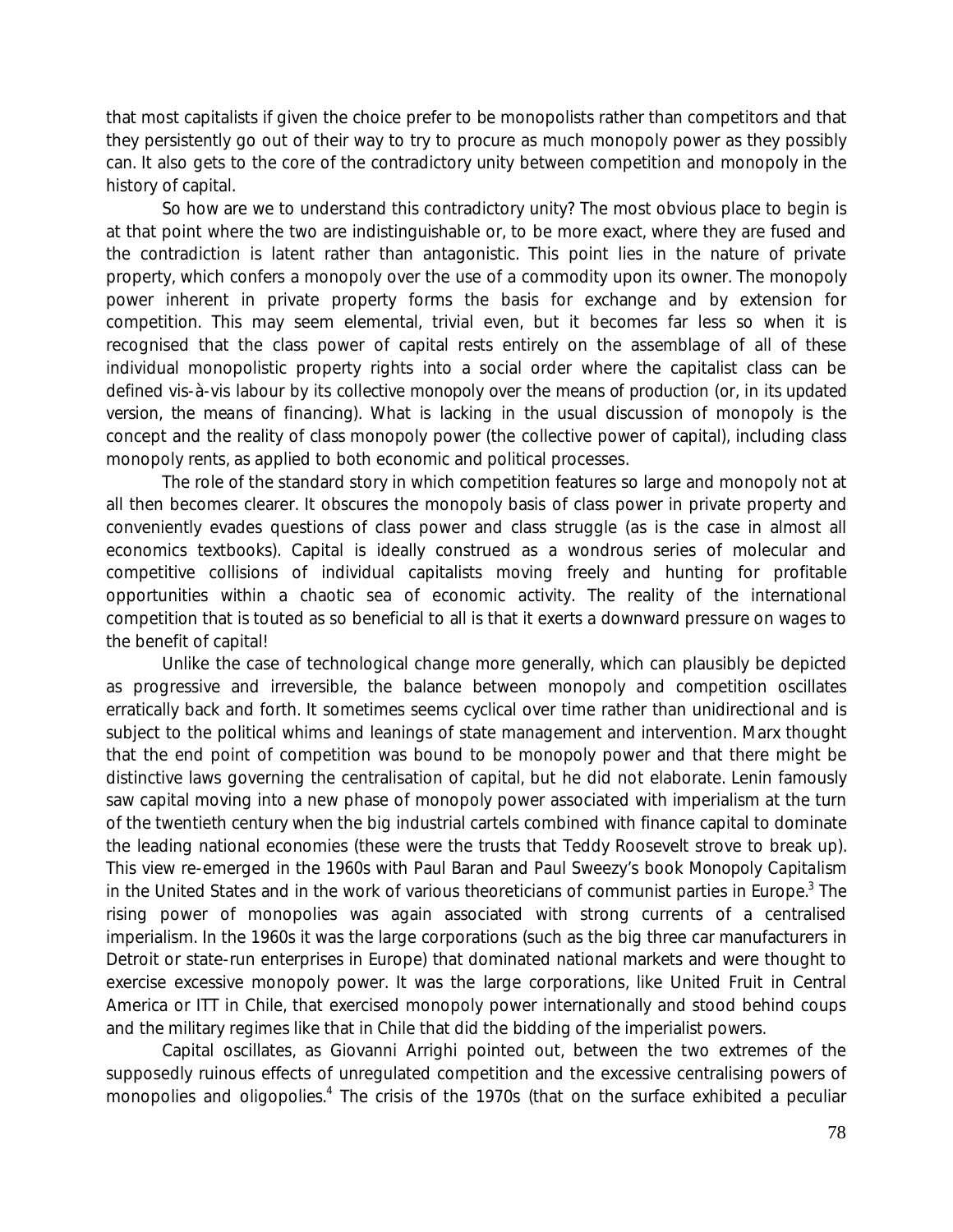combination of stagnation and inflation) was widely interpreted as a typical crisis of monopoly capital, whereas the deflationary crisis of the 1930s, it can be said, was produced by ruinous competition. The state of the contradictory unity between monopoly and competition at any one historical phase has to be established, not presumed. While the neoliberal turn that began in the 1970s opened up new forms of international competition though globalisation, the current situation in many sectors of the economy (pharmaceuticals, oil, airlines, agribusiness, banking, software, the media and social media in particular, and even box retailing) suggests strong tendencies towards oligopoly if not monopoly. It is, perhaps, testimony to the moving character of this contradiction that a degree of monopoly power (such as that exercised by Google) is now deemed in certain circles a worthy departure from a state of pure competition. It allows for rational calculation, standardisation and advance planning rather than the chaos of unstable market coordinations in an uncertain world. On the other hand, Google's abuse of its monopoly position (allowing the National Security Administration access to its data on private individuals) illustrates the negative potentialities that go with such a concentration of power.

The example of private property as monopoly power is particularly instructive in the case of land and property ownership. What are monopolised are not only the land and the property but a unique spatial location. No one else can put their factory down where mine is already located. An advantageous location (with privileged access to transport links, resources or markets) gives me a certain monopoly power in competition with others. The result, conventional economists ultimately had to concede when forced to study the matter, was a peculiar kind of competition called 'monopolistic competition'. The term is apt since it describes a condition in which all economic activity is competitively grounded in particular spaces with unique qualities. Naturally, this form of competition is treated as a footnote in economic theory rather than as basic to economic life, even though all productive economic activity is ultimately grounded in space. Standard economic thinking prefers a model in which all economic activity occurs on the head of a pin and no monopoly due to spatial location exists. Differential spatial qualities – more fertile land, better-quality resources, superior locational advantages – do not apparently matter. Nor does the perpetually changing structure of spatial relations primarily brought about by infrastructural investments in things like transport systems.

These absences have serious consequences for understanding how the contradictory unity of competition and monopoly works. It is often presumed, for example, that multiple small enterprises producing a similar product indicate a state of intense competition. This is not the case under certain spatial conditions. Two bakeries 300 yards apart might suggest intense competition. But if there is a deep and fast-flowing river between them, then each baker will have monopoly power on their side of the river. This monopoly power will disappear if the king builds a bridge across the river, but it will then be reinstated if a local lord imposes a steep toll on the bridge or if the river becomes a political boundary and stiff tariffs on bread are placed upon commerce across it. For this reason, the eighteenth-century political economists waged a campaign against tolls and tariffs, understanding that they were a hindrance to competition. The global regime of free trade sought by the USA after 1945 and culminating in the World Trade Organization agreements is a continuation of this policy.

But the role of transport costs as a form of 'protection' for local monopolies has long been diminishing. The reduction of these costs has been crucial to capital's history. Containerisation from the 1960s onwards played a vital role in changing the geographical range of competition, as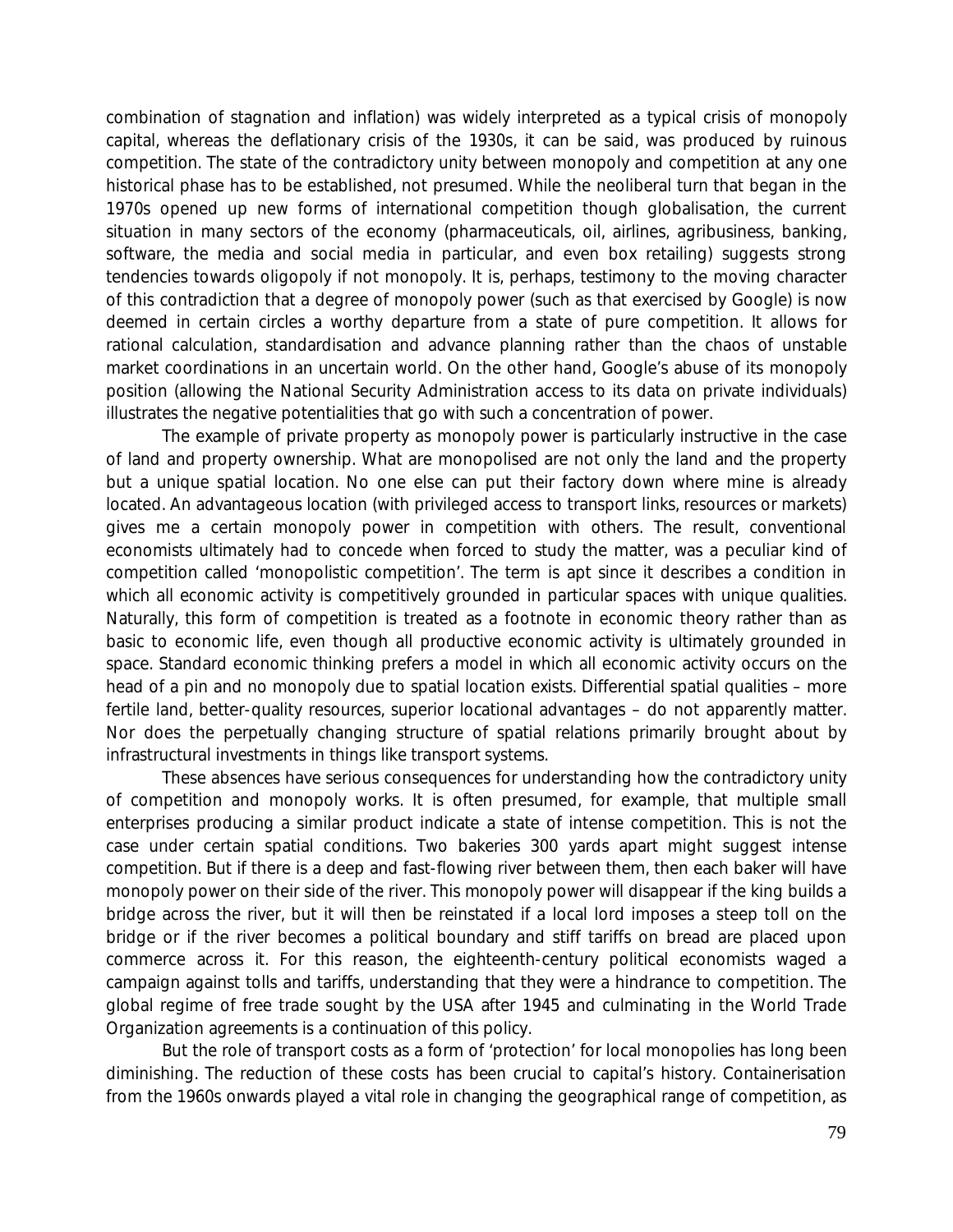did reductions in political barriers to trade. The US car industry, with its big three companies located in Detroit, appeared to constitute an all-powerful oligopoly in the 1960s, but by the 1980s its power had been undermined by foreign competition from West Germany and Japan as the spatial conditions of trade relations changed dramatically both physically and politically. The 1980s saw the advent of the global car as parts could be produced all over the world and merely assembled somewhere like Detroit. The advent of fierce international competition plus automation left Detroit a wasteland. The history of the brewing trade is another of my favourite examples. Highly localised in the eighteenth century, it became regionalised thanks to the railways in the mid nineteenth century, before going national in the 1960s and global, thanks to containerisation, in the 1980s.

The field of monopolistic competition has clearly been changing and, as in the case of uneven geographical development, the spatial and geographical organisation of production, distribution and consumption is itself a way of orchestrating the contradictory relation between monopoly and competition. I now eat vegetables from California in Paris and drink imported beers from all over the world in Pittsburgh. As spatial barriers diminished through the capitalist penchant for 'the annihilation of space through time', many local industries and services lost their local protections and monopoly privileges. They were forced into competition with producers in other locations, at first relatively close by, but then much further away.

Capitalists should presumably welcome such a restoration of competition. But as has already been noted, it is a peculiar fact that most capitalists, given the choice, prefer to be monopolists. They have therefore had to find other ways to construct and preserve a muchcoveted monopoly position.

The obvious answer is to centralise capital in mega-corporations or to set up looser alliances (as in airlines and cars) that dominate markets. And we have seen plenty of that. The second path is to secure ever more firmly the monopoly rights of private property through international commercial laws that regulate all global trade. Patents and so-called 'intellectual property rights' have consequently become a major field of struggle through which monopoly powers more generally get asserted. The pharmaceutical industry, to take a paradigmatic example, has acquired extraordinary monopoly powers in part through massive centralisations of capital and in part through the protection of patents and licensing agreements. And it is hungrily pursuing even more monopoly powers as it seeks to establish property rights over genetic materials of all sorts (including those of rare plants in tropical rainforests traditionally collected by indigenous inhabitants). The third path is by 'name branding' so that a monopoly price can be charged for a shoe with a swoosh on it or a wine with a certain château name on the label.

As monopoly privileges from one source diminish so we witness a variety of attempts to preserve and assemble them by other means. There continue to be, however, some spatially circumscribed markets that facilitate monopoly pricing for certain activities: a hip operation in Belgium costs \$13,360 (including the round-trip airfare from the USA) while an identical procedure in the USA costs over \$78,000! There is, obviously, a lot of monopoly pricing going on in the US case relative to that of Belgium (almost certainly due to different state regulatory policies). Personal services of this sort have remained partially immune from spatial competition in spite of the rise of medical tourism and the outsourcing of many services to call centres like those in India. These protected markets may crumble, however, in the face of the application of artificial intelligence.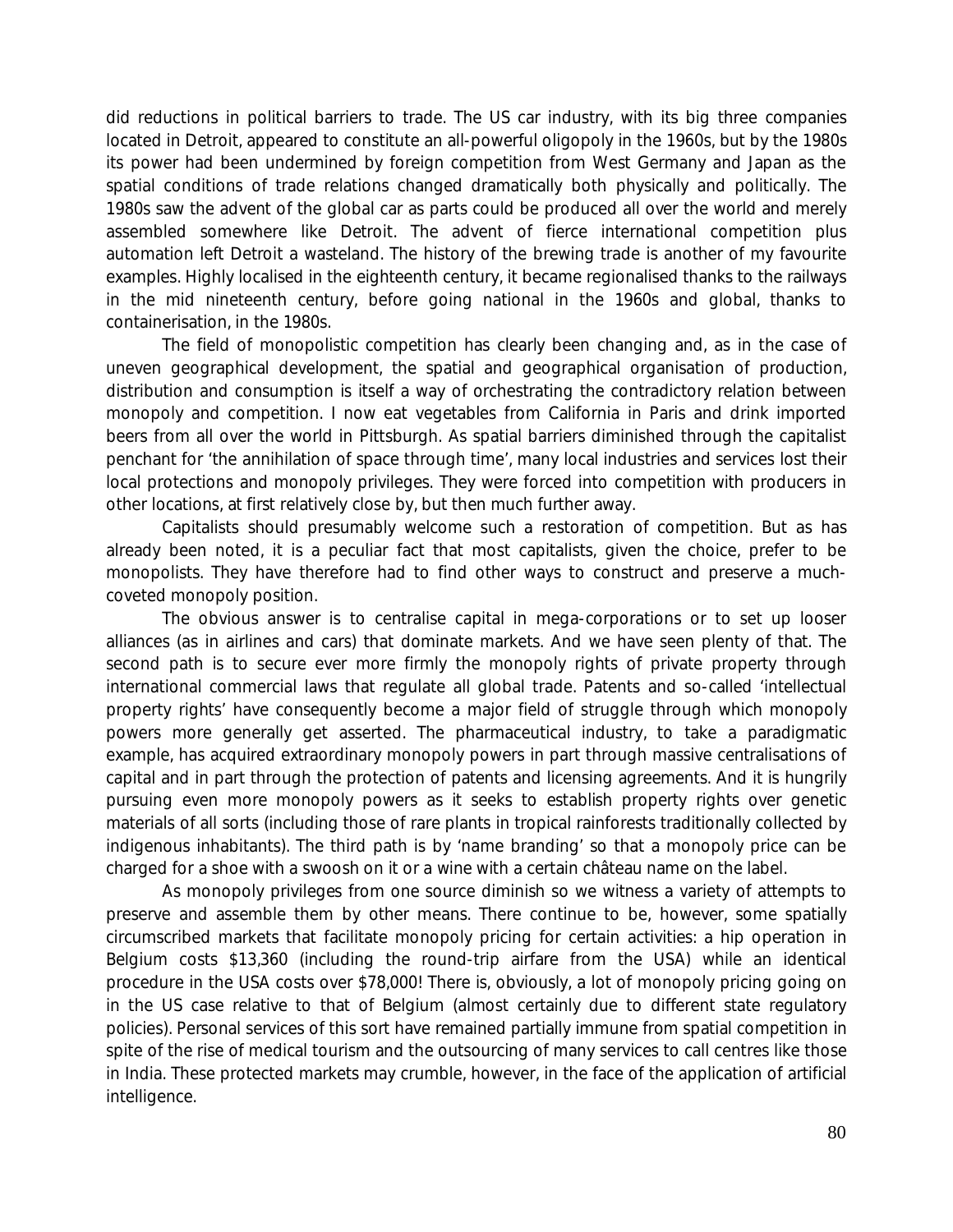Capital is, we can conclude, in love with monopoly. It prefers the certainties, the quiet life and the possibility of leisurely and cautious changes that go with a monopolistic style of working and living outside of the rough and tumble of competition. For this reason also, capital loves commodities that are unique, so particular that they can command a monopoly price. Capital goes out of its way to appropriate such commodities and to foster their production, frequently garbing them in the raiments of pure aesthetic pleasure. The capitalist class builds an art market as an investment sphere where monopoly pricing reigns supreme, just as it does with investments in professional sports like football, hockey and baseball. It even commodifies, if it can, the unique qualities of nature and gives them monetary value subject to the regime of private property. As the anarchist geographer Elisée Reclus complained as long ago as 1866:

At the seashore, many of the most picturesque cliffs and charming beaches are snatched up either by covetous landlords or by speculators who appreciate the beauties of nature in the spirit of a money changer appraising a gold ingot … Each natural curiosity, be it rock, grotto, waterfall, or the fissure of a glacier – everything, even the sound of an echo – can become individual property. The entrepreneurs lease waterfalls and enclose them with wooden fences to prevent non-paying travelers from gazing at the turbulent waters. Then, through a deluge of advertising, the light that plays about the scattering droplets and the puffs of wind unfurling curtains of mist are transformed into the resounding jingle of silver.<sup>5</sup>

The same applies to unique cultural objects and cultural and historical traditions. The commodification of history, culture and tradition may appear obnoxious but it underpins a vast tourist trade in which authenticity and uniqueness are highly valued, even as they are subject to the hegemony of market valuations. And more significant is the systematic branding of many consumer commodities as unique and special (even when such claims are dubious at best) so as to allow a monopoly price to be put upon them. The items or effects produced cannot be so unique or special as to be entirely outside of the monetary calculus of course, so even Picassos, archaeological artefacts and aboriginal art objects must have their price. For more common commodities, the aim is to set one brand apart as a superior toothpaste, shampoo or car. The idea is to use product differentiation as a way to secure a monopoly price. The reputation and the public image of a commodity becomes just as if not more important than its material use value. From this arises the immense importance of advertising, which is nothing more than an industry struggling to squeeze monopoly prices out of an otherwise competitive situation. Nearly onesixth of the jobs in the United States are now in advertising or selling, an industry that is dedicated to the production of monopoly rents through the production of image and reputation of particular commodities.

There is an interesting geographical version of this same phenomenon. Cities like Barcelona, Istanbul, New York and Melbourne get branded, for example, as tourist destinations or as hubs for business activities by virtue of their unique characteristics and special cultural qualities. If there are no particularly unique features to hand, then hire some famous architect, like Frank Gehry, to build a signature building (like the Guggenheim Museum in Bilbao) to fill the gap.<sup>6</sup> History, culture, uniqueness and authenticity are everywhere commodified and sold to tourists, prospective entrepreneurs and corporate heads alike, yielding monopoly rents to landed interests, property developers and speculators. The role of the class monopoly rent that is then gained from rising land values and property prices in cities like New York, Hong Kong, Shanghai, London and Barcelona is hugely important for capital in general. The gentrification process that is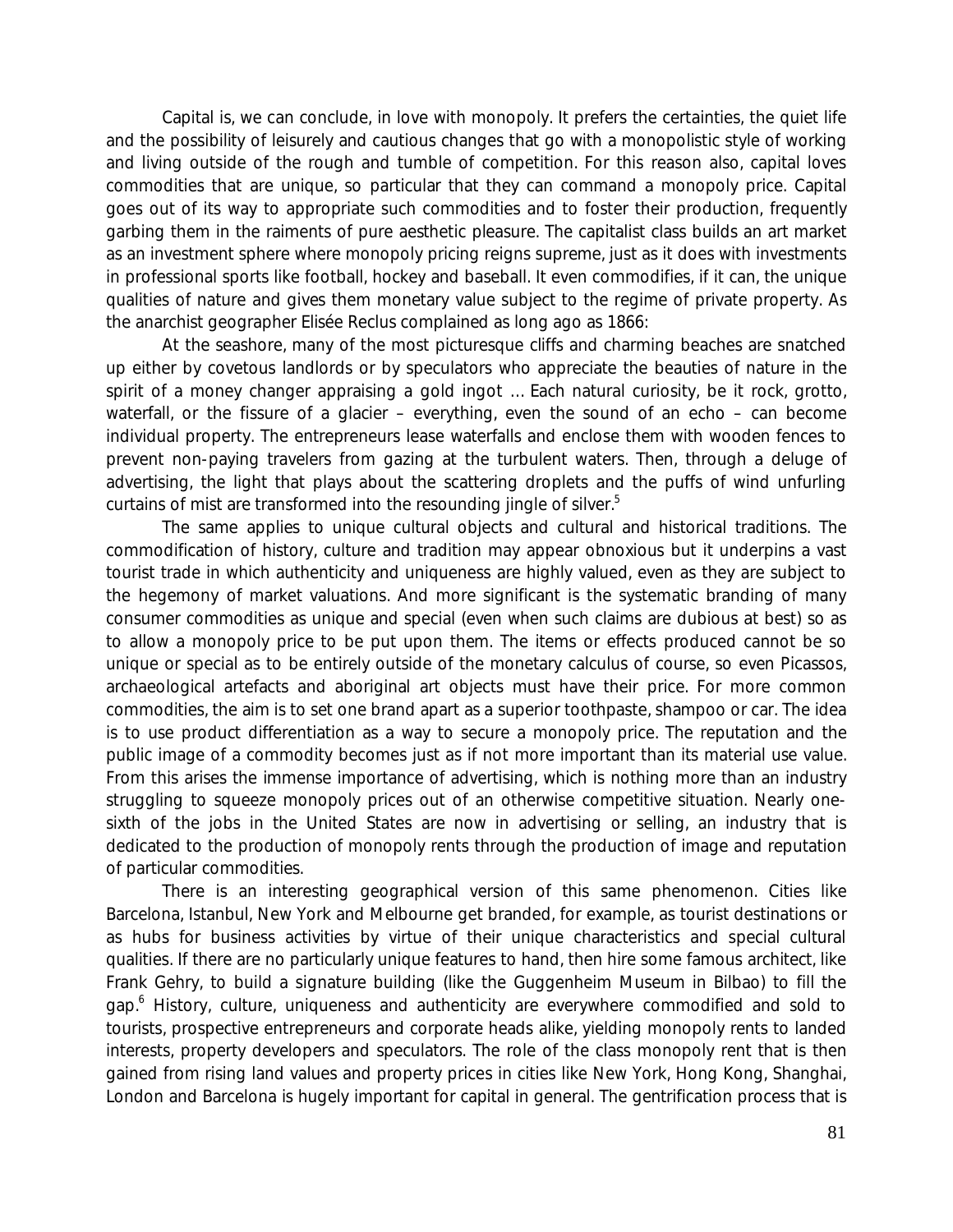then unleashed is, worldwide, a critical part of an economy based as much on accumulation through dispossession as on creating wealth through new urban investments.

In cultivating monopoly power, capital realises far-reaching control over production and marketing. It can stabilise the business environment to allow for rational calculation and longterm planning, the reduction of risk and uncertainty. The 'visible hand' of the corporation, as Alfred Chandler terms it, has been and continues to be just as important to capitalist history as Adam Smith's 'invisible hand'.<sup>7</sup> The 'heavy hand' of state power exercised broadly in support of capital also plays its part.

Monopoly power is strongly associated with the centralisation of capital. On the other hand competition generally entails decentralisation. It is useful here to consider this cognate relation between the centralisation and decentralisation of political-economic activities as a subset of the contradictory unity between monopoly and competition. In this instance it is also vital to see the relation between centralisation and decentralisation in terms of a contradictory unity. It has often proved the case, for example, that decentralisation is one of the best means to preserve highly centralised power, because it masks the nature of this centralised power behind a veneer of individual liberty and freedom. In a way this was what Adam Smith was advocating: a centralised state could amass far greater wealth and economic power by liberating decentralised individualised market freedoms. This is something that the Chinese state has recognised over the last few decades. In this case the decentralisation has been political (the decentralisation of powers to regions, cities down to townships and villages) as well as economic (the liberation of state and village enterprises and the banking system in both wealth creation and rent seeking). Giovanni Arrighi's book Adam Smith in Beijing dwells on this point at length.<sup>8</sup> But in this instance the crude assumption that decentralisation is inherently more democratic has to be seriously questioned, since there is no sign of the centralised Communist Party relinquishing any of its powers.

There are two ways in which we can think about the contradictory unity between decentralisation and centralisation in political-economic life. The first is sectoral. It focuses primarily on the power of associated capitals – the visible hand of the capitalist corporation in particular – and the massing of money capital as 'the common capital of the class' (in Marx's words), particularly within the credit and financial system.<sup>9</sup> The latter cannot function, however, without the singular backing of state power. The 'state–finance nexus' (the unity of the Central Bank and the Treasury Department in the case of the USA) sits at the apex of this structure. It is endowed with supreme monopoly power designed to support the banking industry and the financial system at the expense, if necessary, of all else, including the people. It is backed ideologically by the innumerable think tanks (the Heritage Foundation, the Manhattan Institute, the Cato Institute, the Ohlin Foundation) that promote pro-capitalist and right-wing views. Critiques of this vast centralisation of class monopoly power abound on both left and far-right wings of the political spectrum. That the Federal Reserve and the IMF have been totally dedicated to the protection of the class monopoly power of a financial oligarchy is now undeniable. Although the evidence for this is overwhelming, the mask such think tanks and the media construct around these institutions as the grand protectors of individual market freedoms goes a considerable way to successfully hiding their class character from the general public. The organisation of 'the common capital of the class' through the centralisation of the financial system takes us back to the central contradictions in the money form.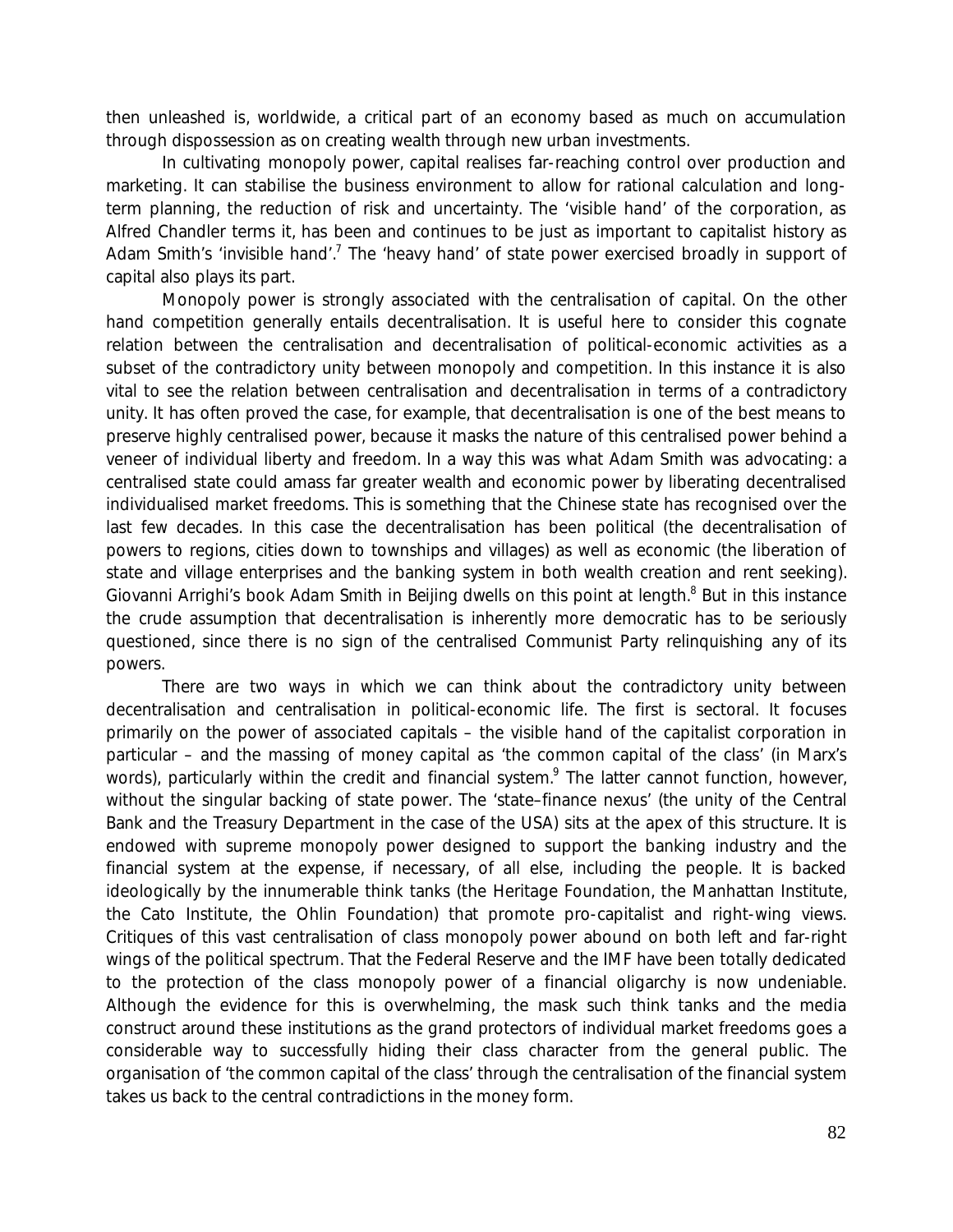The second sphere in which the powerful forces of centralisation and decentralisation collide is geographical, resulting in uneven geographical development and the projection of economic, political and ultimately military power of class alliances in one space upon those in another. Hence the inner relation between monopoly, centralisation, imperialism and neocolonialism. We will probe further into this angle when we consider uneven geographical development explicitly.

The two ways in which the decentralising and centralising tendencies of capital play out are not independent of each other. The massing of centralised financial powers in the major centres of global finance (New York, London, Tokyo, Shanghai, Frankfurt, São Paulo etc.) is of significance, as is the long history of the flourishing of innovations in new territories like Silicon Valley, Bavaria, the so-called 'Third Italy' in the 1980s and so on, where the seeming liberty of manoeuvre and lack of regulatory control allow things to happen that might otherwise get constrained by stifling and dominant powers of state and corporate capital grown obese. So pervasive and palpable has this tension been that policymakers now seek to capture the possibilities of knowledge-based, cultural and creative economies by centralised initiatives that support the decentralisation and deregulation of economic and political power. This is what the central state's creation of 'special economic zones' in China and India is supposed to be about. Elsewhere, development is left to local initiatives on the part of increasingly entrepreneurial local state or regional metropolitan apparatuses. The hope is to replicate the conditions that sparked the innovations behind the digital revolution and the rise of the so-called 'new economy' of the 1990s, which, in spite of the way it crashed and burned at the close of the century, left in its wake a radical reordering of capitalist technologies. This is what the geographical concentration of venture capital in regions such as Silicon Valley is supposed to accomplish. While the chequered success of such policies should give us pause, this is, nevertheless, a fine illustration of how capital seizes upon certain contradictions, like that between centralisation and decentralisation or between monopoly and competition, and turns them to its own advantage.

So what, then, are the political implications of these findings for anti-capitalist politics? We first must recognise how successful capital has generally been in managing the contradictions between monopoly and competition, as well as between centralisation and decentralisation, to its own advantage, even as it uses crises to do so. It is, I think, clear that no feasible alternative future social order will be able to abolish these contradictions. The only interesting question is how to work with them. But we should beware the trap of thinking of the oppositions as being independent rather than contradictory unities. It is false to presume, for example, that decentralisation is democratic and centralisation is not. By pursuing the chimera of pure decentralisation (as some on the left are these days wont to do), there is a strong possibility of opening the way to a hidden centralised monopoly control. By pursuing the other chimera of totally rationalised centralised control, others on the left point the way to an unacceptable and totalitarian stagnation. Capital has organically arrived at a way to balance and rebalance the tendencies towards a monopolistic centralisation and decentralised competition through the crises that arise out of its imbalances.

It has also learned something else of considerable importance. Capital changes the scale at which it operates in such a way as to locate powers and influence at that scale which are most advantageous for the reproduction of its own powers. When, in the United States, the cities and the states were too strong in the first half of the twentieth century, capital looked mainly to the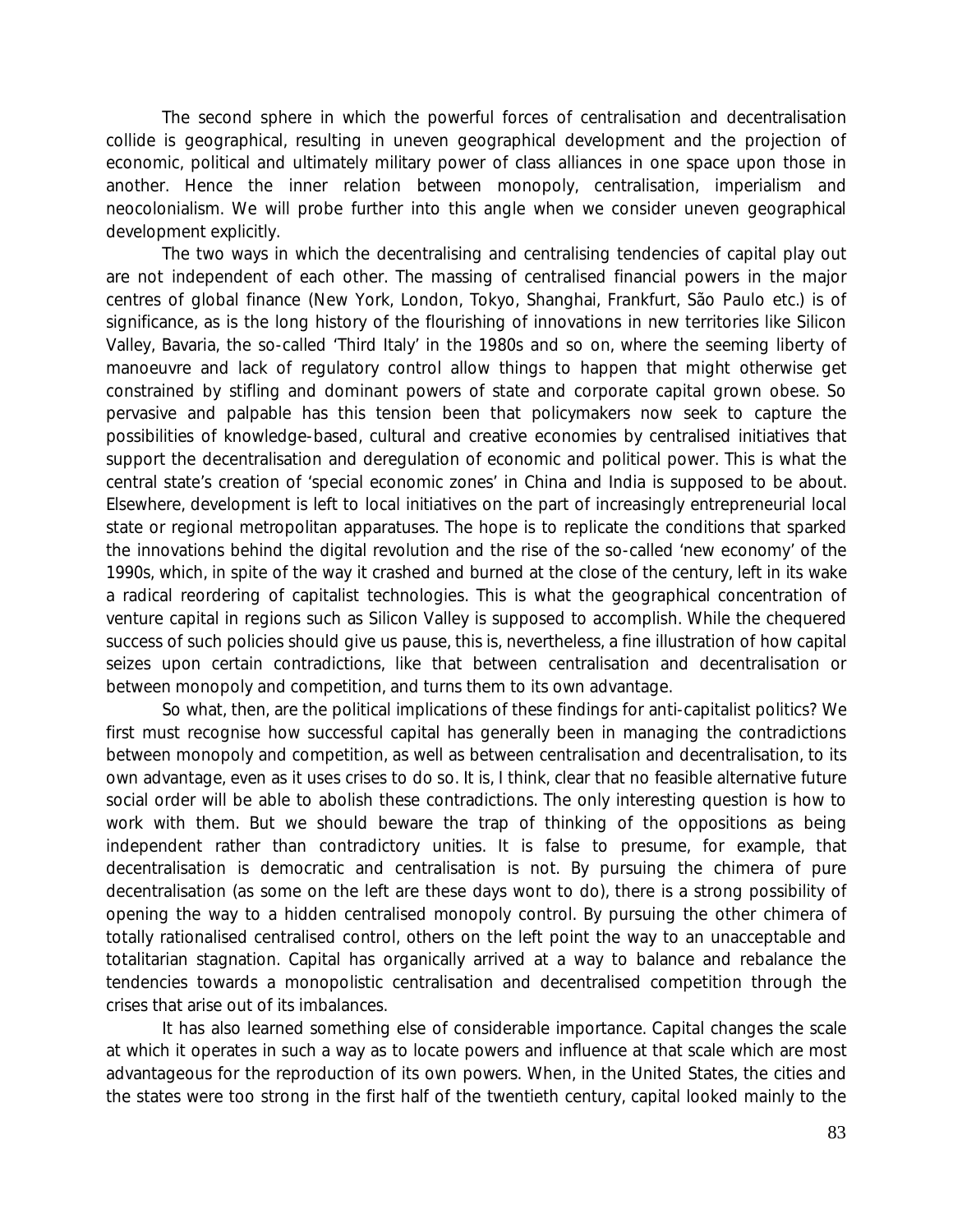federal level for support, but by the end of the 1960s when the federal government was proving too interventionist and prone to regulation, capital gradually moved to support state rights and it is in the states that the Republican Party is now most fiercely waging its populist pro-capitalist agenda. In this regard the anti-capitalist left has much to learn from capital at the same time as it combats it. Interestingly, much of the anti-capitalist as opposed to social democratic left prefers in these times to wage its war at the micro scale, where autonomista and anarchist formulations and solutions are most effective, leaving the macro level almost bare of oppositional powers. An inordinate fear of centralisation and of monopolisation predominates in such a way as to hamstring anti-capitalist opposition. The dialectical but contradictory relation between monopoly and competition cannot be effectively mobilised for anti-capitalist struggle.

## **Contradiction 11**

**Uneven Geographical Developments and the Production of Space** 

Capital strives to produce a geographical landscape favourable to its own reproduction and subsequent evolution. There is nothing odd or unnatural about this: after all, ants do it, beavers do it, so why shouldn't capital do it? The geographical landscape of capitalism is, however, rendered perpetually unstable by various technical, economic, social and political pressures operating in a world of immensely changeable natural variation. Capital must perforce adapt to this wildly evolving world. But capital also has a key role in shaping that world.

The contradictions between capital and labour, competition and monopoly, private property and the state, centralisation and decentralisation, fixity and motion, dynamism and inertia, poverty and wealth, as well as between different scales of activity, are all writ large and given material form in the geographical landscape. Among all these diverse forces, though, priority has to be accorded to a combination of the molecular processes of endless capital accumulation in space and time (the daily ebb and flow of competitive entrepreneurial and corporate activity engaging in the circulation and accumulation of capital) and the attempt to organise the space of the landscape in some systematic way through the exercise of state powers.

The geographical landscape that capital makes is not a mere passive product. It evolves according to certain rough and ready rules which – like those that govern the combinatorial evolution of technologies – have their own autonomous but contradictory logic. How the landscape evolves affects capital accumulation as well as how the contradictions of capital and of capitalism are manifest in space, place and time. The independent manner in which the geographical landscape evolves plays a key role in crisis formation. Without uneven geographical development and its contradictions, capital would long ago have ossified and fallen into disarray. This is a key means by which capital periodically reinvents itself.

Capital and the capitalist state play a leading role in producing the spaces and places that ground capitalist activity. It takes a lot of capital to build a railway, for example. If the railway is to be profitable, then other capitals must use it, preferably for the lifetime of the investment fixed in it. If this does not happen, then the railway goes bankrupt and the capital invested in it is lost or at least devalued. So capital needs to use the railway once it is built. But why does capital need a railway?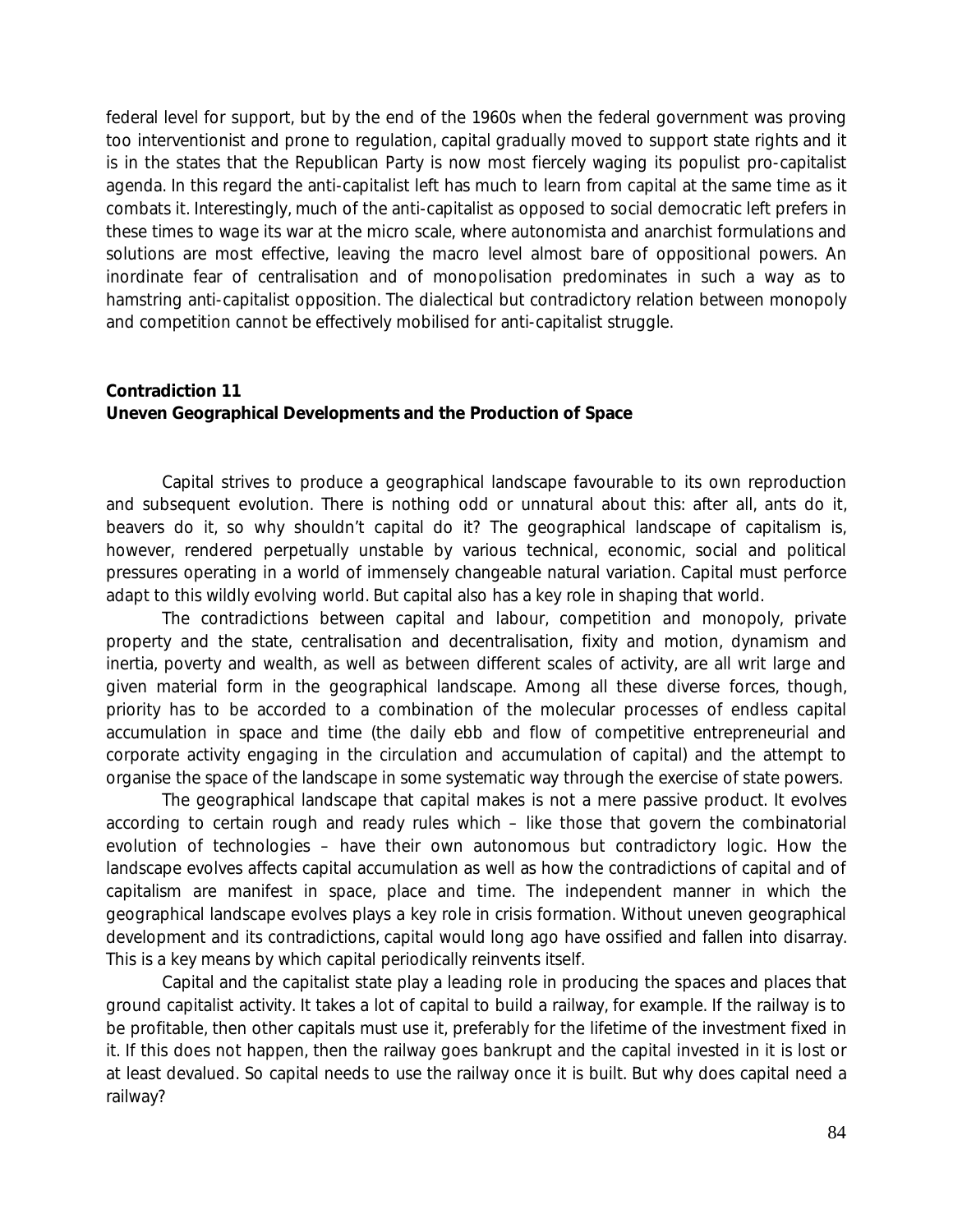Time is money for capital. Traversing space takes both time and money. Economy of time and money is a key to profitability. A premium is therefore placed on innovations – technical, organisational and logistical – that reduce the costs and time of spatial movement. The producers of new technologies are well aware of this. They concentrate a lot of their autonomous effort upon developing new ways to reduce costs or time of capital circulation. Technologies that accomplish these goals will command a ready market. What Marx called the 'annihilation of space through time' is one of the holy grails of capital's endeavours.

Cost and time reductions can be accomplished in two ways. The first entails continuous innovations in transport and communications technologies. The history of such innovations under capitalism (from canals to jet aircraft) has been outstanding. The impacts depend, however, on the kind of capital being moved around. Money in its credit form now flits around the world instantaneously. It was not always so. Our own era is marked by the far superior mobility of money capital due to information technologies. Commodities are generally less mobile. There is a huge difference between, say, the live transmission of a World Cup football match and lugging around bottled water, steel girders, furniture or perishable items like soft fruit, hot pork pies, milk and bread. Commodities are variably mobile depending upon their qualities and transportability. Production, with some exceptions like transportation itself, is the least mobile form of capital. It is usually locked down in place for a time (in some instances, like shipbuilding, the time may be considerable). But the sewing machines used in sweatshop shirt production are more easily moved around than a steel or car plant. The locational constraints in primary sectors like agriculture, forestry, mining and fishing are very special for obvious reasons.

Lower costs in transport and communications can facilitate dispersal and decentralisation of activity across larger and larger geographical spaces. The near-elimination of transport costs and times as a factor in location decisions permits capital to explore differential profit opportunities in widely disparate places. Divisions of labour within a firm can be decentralised to different locations. Offshoring becomes possible and the monopolistic element in competition is reduced. Regional specialisations and divisions of labour become even more marked because small differences in costs (such as local taxes) translate into higher profits for capital.

New geographical patterns to production typically arise out of the sharpened spatial competition facilitated by cheaper and more efficient transport and communications. Start-ups in, say, South Korea – where steel production is much cheaper because of lower-cost labour, easier access to raw materials and markets, and the like – drive out the more costly and the less efficient industries in older regions such as Pittsburgh and Sheffield. In the car industry it was not only the introduction of foreign competition that undermined Detroit, but also the setting up of new plants in Tennessee and Alabama, where labour costs were lower and trade union power weaker. In the nineteenth century cheap food grains from North America inflicted severe damage on UK and European agricultural interests. This happened because the newly minted railways and steam ships greatly reduced the cost and time of movement of agricultural commodities after 1850 or so, much as containerisation did for world trade after 1970. Deindustrialisation (the nether side of geographical expansion) has been going on for a very long time.

The second way to reduce the time and cost of movement is for capitalists to locate so as to minimise their costs of procuring means of production (including raw materials) and labour supplies and of getting to market. What are called 'agglomeration economies' arise when many different capitals cluster together (for example, the car parts and tyre industries locate close to car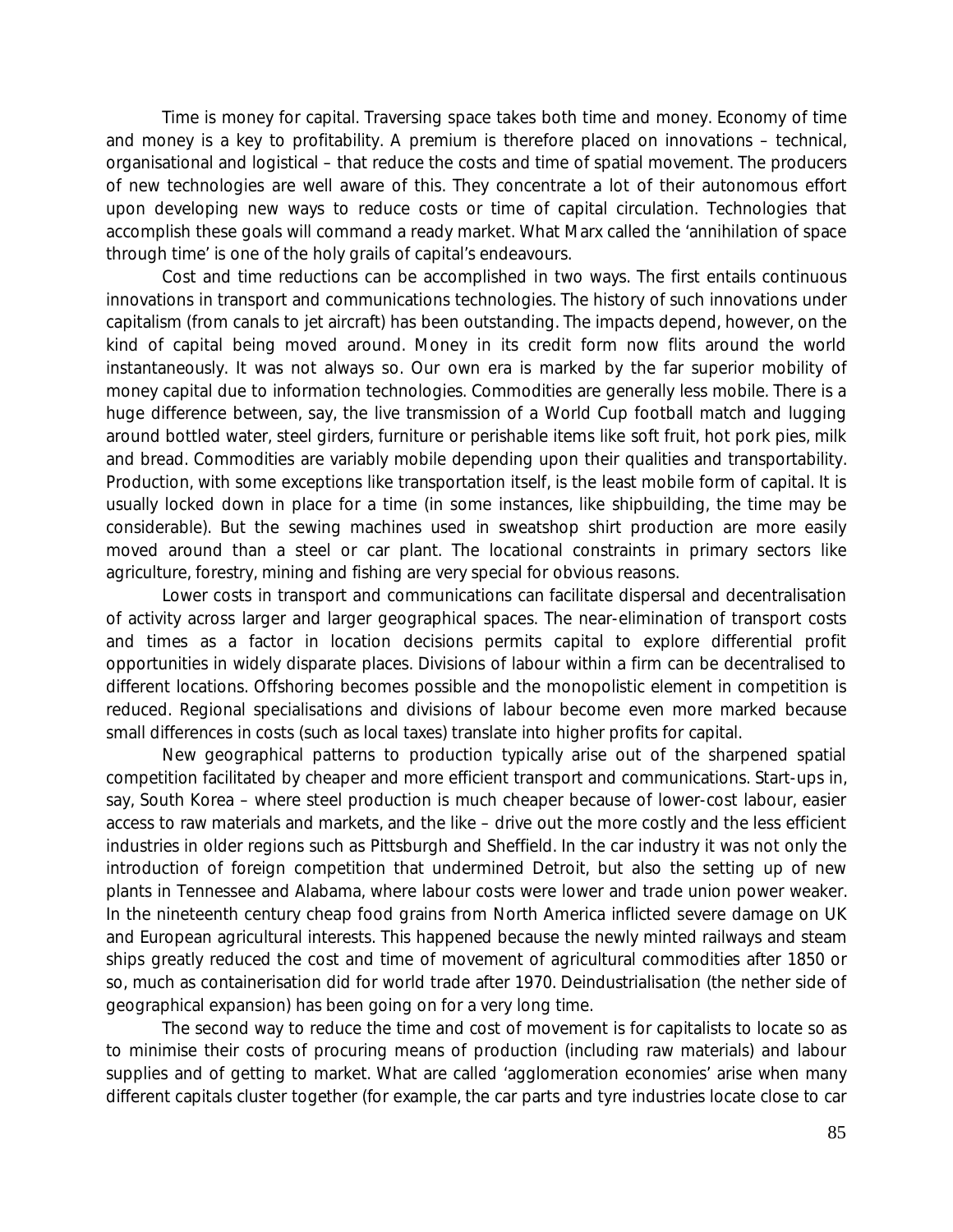plants). Different firms and industries can share facilities, access to labour skills, information and infrastructures. Positive benefits arise which all firms can take advantage of (one firm trains workers that other firms can then hire right away without having to train them first, for example). Labour is likewise drawn to the opportunities of dynamic centres, even in the absence of the forces that push them off the land. Urban agglomerations are in effect constructed spatial environments favourable to collectively sustaining particular sets of productive activities.

Agglomeration produces geographical centralisation. The molecular processes of capital accumulation converge, as it were, on the production of economic regions. The boundaries are always fuzzy and porous, yet the interlocking flows within a territory produce enough structured coherence to mark the geographical area off as somehow distinctive. In the nineteenth century cotton meant Lancashire (Manchester), wool meant Yorkshire (Leeds), stainless steel meant Sheffield and metalworking meant Birmingham. Structured coherence usually extends well beyond economic exchanges to encompass attitudes, cultural values, beliefs and even religious and political affiliations. The necessity to produce and maintain collective goods requires that some system of governance be brought into existence and preferably formalised into systems of administration within the region. If the state did not already exist, then capital would have to create something like it to facilitate and manage its own collective conditions of production and consumption. Dominant classes and hegemonic class alliances can form and lend a specific character to political as well as to economic activity within the region.

Regional economies form a loosely connected mosaic of uneven geographical development within which some regions tend to become richer while poor regions get poorer. This happens because of what Gunnar Myrdal calls circular and cumulative causation.<sup>1</sup> Advanced regions draw new activity to themselves because of the vibrancy of their markets, the greater strength of their physical and social infrastructures and the ease with which they can procure their necessary means of production and labour supplies. Resources exist (in the form of an increasing tax base) to invest further in physical and social infrastructures (such as public education) and these attract even more capital and labour to come to the region. Transport routes are created that focus on the region because this is where the traffic is. As a result, even more capital is attracted. Other regions, by contrast, are underserved if not increasingly bereft of activities. They get caught in a downward spiral of depression and decay. The result is uneven regional concentrations of wealth, power and influence.

There are, however, limits to continuous centralisation through agglomeration. Overcrowding and rising pollution, administrative and maintenance costs (rising tax rates and user fees) take a toll. Rising local costs of living lead to wage demands that may ultimately make a region uncompetitive. Labour may become better organised in its struggles against exploitation because of its regional concentration. Land and property prices escalate as a rentier class cashes in on their command over increasingly scarce land. New York City and San Francisco are dynamic but high-cost locations, while Detroit and Pittsburgh now are not. Labour is better organised in Los Angeles now than it is in Detroit (in the 1960s it was the other way round).

When local costs rise rapidly, capitalists look for other spaces in the global economy to ply their trade. This is particularly so when new technological and production mixes are emerging and labour struggles are acute. From the late 1960s onwards, for example, Silicon Valley steadily displaced Detroit as an epicentre of the US capitalist economy. Bavaria likewise displaced the Ruhr in Germany and Tuscany displaced Turin in Italy, while new global players like Singapore, Hong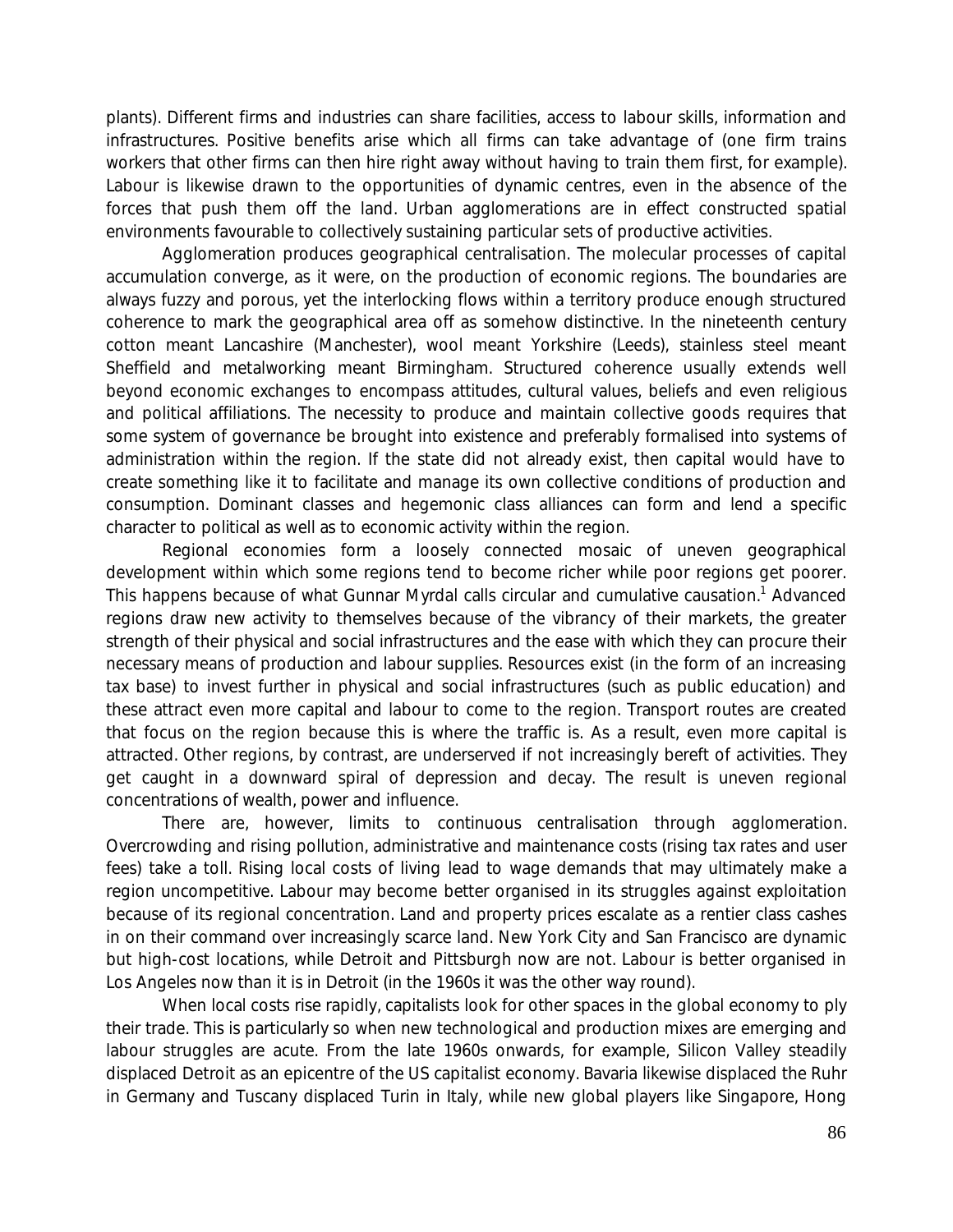Kong, Taiwan, South Korea and, eventually, China moved far ahead in the global stakes for competitive pre-eminence in certain lines of production. These moves generated crises of devaluation that reverberated throughout other regions of the global economy. The Midwest 'rust belt' that was once the heart of industrial capital in the USA contrasts with a rising 'sun belt'. Regional crises of employment and production typically signal crucial moments when power shifts are occurring within the forces producing the geographical landscape of capital. This, in turn, usually signals a radical shift in the evolution of capital itself.

Capital must be able to withstand the shock of the destruction of the old and stand ready to build a new geographical landscape on its ashes. Surpluses of capital and labour must be available for this purpose. Fortunately, capital, by its very nature, perpetually creates such surpluses, often in the form of mass unemployment of labour and an overaccumulation of capital. The absorption of these surpluses through geographical expansion and spatial reorganisation helps resolve the problem of surpluses lacking profitable outlets. Urbanisation and regional development become autonomous spheres of capitalist activity, requiring large investments (usually debt-financed) that take many years to mature.

Capital typically turns to these avenues for the absorption of capital and labour surpluses at times of crisis. State-funded infrastructural projects are set in motion during crises to re-kindle economic growth. The US government tried to mop up surplus capital and unemployed labour in the 1930s by setting up future-oriented public works projects in hitherto undeveloped locations. Some 8 million people were employed in the WPA programmes in the 1930s in the United States. The Nazis built the autobahns in Germany for similar reasons at the same time. The Chinese, after the financial crash of 2008, spent billions on urban and infrastructural projects to absorb surpluses of both capital and labour in order to compensate for the crash in export markets. Whole new cities were designed and built. The Chinese landscape has been radically and dramatically transformed as a result.

In this way, capital develops what I call 'spatio-temporal fixes' to the capital and labour surplus absorption problem.<sup>2</sup> 'Fix' here has a double meaning. A certain portion of the total capital gets fixed literally and physically in and on the land for a relatively long period of time. But 'fix' also refers metaphorically to how long-term investments in geographical expansions provide a solution (a 'fix') for crises of overaccumulation of capital. So how and when do these two meanings collide?

The organisation of new territorial divisions of labour, of new resource complexes and of new regions as dynamic spaces of capital accumulation all provide new opportunities to generate profits and to absorb surpluses of capital and labour. Such geographical expansions often threaten, however, the values already fixed in place elsewhere. This contradiction is inescapable. Either capital moves out and leaves behind a trail of devastation and devaluation (for example, Detroit). Or it stays put only to drown in the capital surpluses it inevitably produces but cannot find profitable outlets for.

Resort to credit financing heightens this contradiction at the same time as it purports to solve it. Credit makes territories vulnerable to flows of speculative capital that can both stimulate and undermine capitalist development. Territorial indebtedness became a global problem after 1980 or so, and many of the poorer countries (and even some major powers, like Russia in 1998 and Argentina after 2001) found it impossible to repay their debts. Many poor countries, like Ecuador and even Poland (behind the Iron Curtain), were lured into becoming 'sinks' for surplus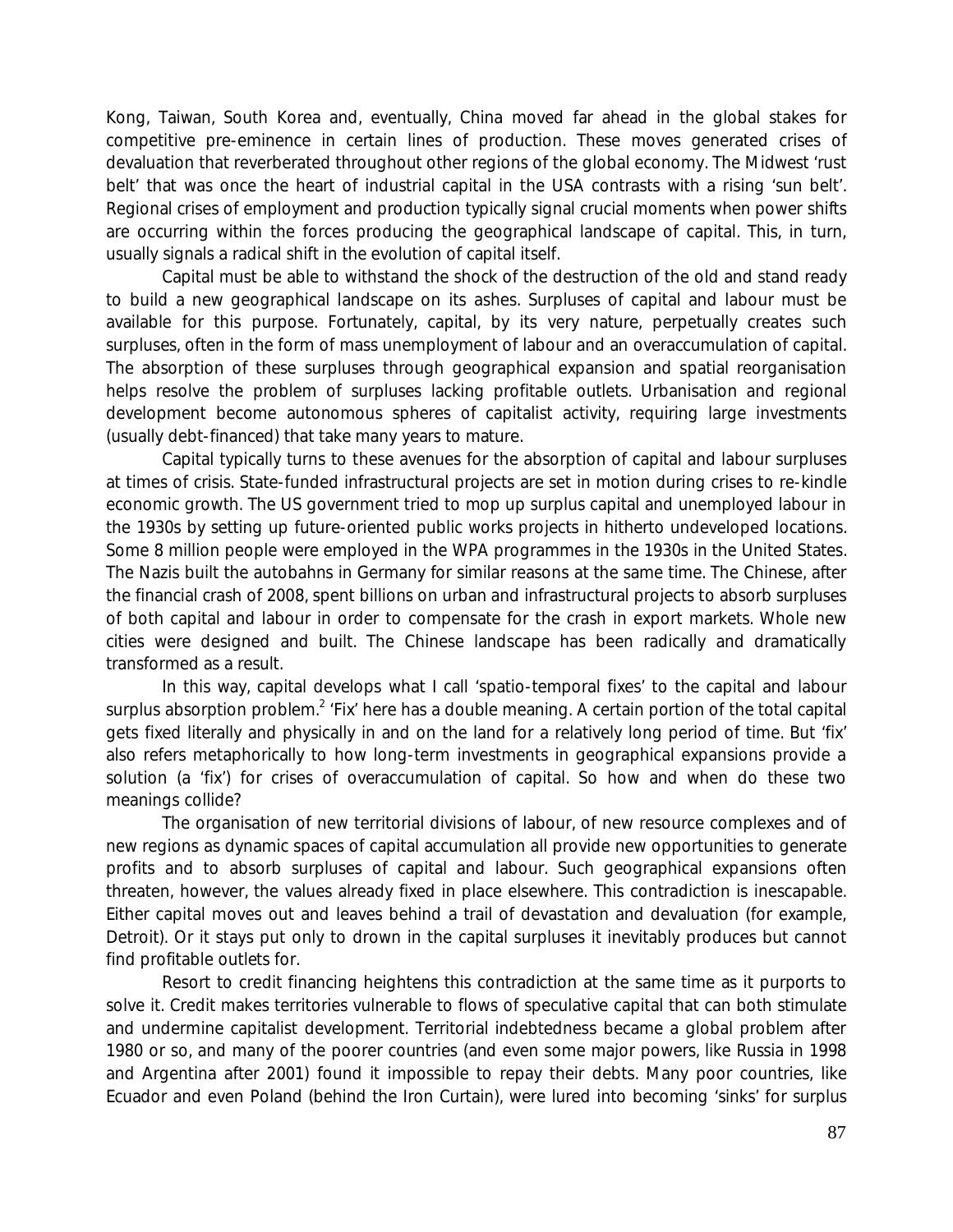capitals for which they were then held liable. The indebted country has to bear the cost of any subsequent devaluation of capital while the creditor country is protected. The resources of indebted countries can then be plundered under the draconian rules of debt repayment. The current case of Greece is a horrible example of this process carried to extremes. The bondholders are prepared to rip to shreds and feed relentlessly upon whole states that have been rash enough to fall into their clutches.

The export of capital typically has longer-term effects relative to the movement of 'hot' credit moneys. Surpluses of capital and labour are sent elsewhere to set capital accumulation in motion in the new regional space. Surpluses of British capital and labour generated in the nineteenth century found their way to the United States and to the settler colonies, like South Africa, Australia and Canada, creating new and dynamic centres of accumulation which generated a demand for goods from Britain.

Since it may take many years for capitalism to mature in these new territories (if it ever does) to the point where they too begin to produce surpluses of capital, the originating country can hope to benefit from this process for a not inconsiderable period of time. This is particularly the case with investments in railways, roads, ports, dams and other infrastructures that mature slowly. But the rate of return on these investments eventually depends upon the evolution of a strong dynamic of accumulation in the receiving region. Britain lent to the United States in this way during the nineteenth century. Much later, the United States, via the Marshall Plan for Europe (West Germany in particular) and Japan, clearly saw that its own economic security (leaving aside the military aspect of the Cold War) rested on the active revival of capitalist activity in these other spaces.

Contradictions arise because these new dynamic spaces of capital accumulation ultimately generate surpluses and need to find ways to absorb them through further geographical expansions. This can spark geopolitical conflicts and tensions. In recent times we have witnessed cascading and proliferating spatio-temporal fixes primarily throughout East and South-East Asia. Surplus capital from Japan started to course around the world in the 1970s in search of profitable outlets, followed shortly thereafter by surplus capital from South Korea and then Taiwan in the mid-1980s. While these cascading spatio-temporal fixes are recorded as relationships between territories, they are in fact material and social relations between regions within territories. The formal territorial difficulties between Taiwan and mainland China appear anachronistic beside the growing integration of the industrial regions of Taipei and Shanghai.

Capital flows from time to time get redirected from one space to another. The capitalist system remains relatively stable as a whole, even though the parts experience periodic difficulties (such as deindustrialisation here or partial devaluations there). The overall effect of such interregional volatility is to temporarily reduce the aggregate dangers of overaccumulation and devaluation even though localised distress may be acute. The regional volatility experienced since 1980 or so seems to have largely been of this type. At each step, of course, the issue arises as to which will be the next space into which capital can profitably flow and why and which will be the next space to be abandoned and devalued. The general effect can be misleading: since capital is always doing well somewhere, the illusion arises that all will be well everywhere if we only readjust the form of capital to that predominant in Japan and West Germany (the 1980s), the United States (the 1990s) or China (after 2000). Capital never has to address its systemic failings because it moves them around geographically.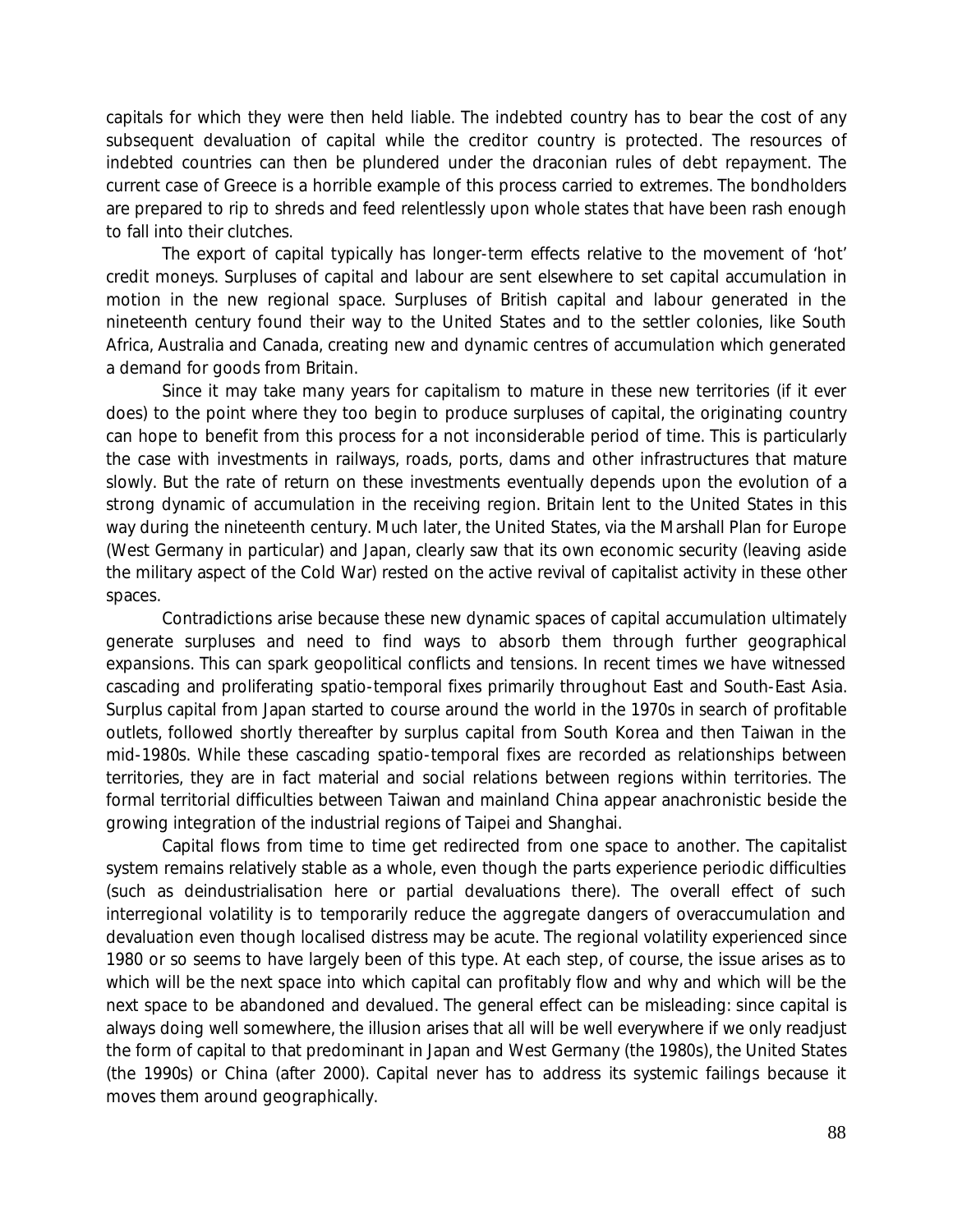A second possible outcome, however, is increasingly fierce international competition within the international division of labour as multiple dynamic centres of capital accumulation compete on the world stage in the midst of strong currents of overaccumulation (lack of markets for realisation) or under conditions of competing scarcities for raw materials and other key means of production. Since they cannot all succeed, either the weakest succumb and fall into serious crises of localised devaluation or geopolitical struggles arise between regions and states. The latter take the form of trade wars, currency and resource wars, with the ever-present danger of military confrontations (of the sort that gave us two world wars between capitalist powers in the twentieth century). In this case, the spatio-temporal fix takes on a much more sinister meaning as it transmutes into the export of localised and regional devaluations and destruction of capital (of the sort that occurred on a massive scale in East and South-East Asia and in Russia in 1997–8). How and when this occurs will depend, however, just as much upon the explicit forms of political action on the part of state powers as it does upon the molecular processes of capital accumulation in space and time. The dialectic between the territorial logic and the capitalistic logic is then fully engaged.

So how does the relative spatial fixity and distinctive logic of territorial power (as manifest in the state) fit with the fluid dynamics of capital accumulation in space and time? Is this not the locus of an acute and abiding contradiction for capital, perhaps the apogee of the contradiction between fixity (the state) and motion (capital)? Recall: 'In order for capital to circulate freely in space and time, physical infrastructures and built environments must be created that are fixed in space.' The mass of all this fixed capital increases over time relative to the capital that is continuously flowing. Capital has periodically to break out of the constraints imposed by the world it has constructed. It is in mortal danger of becoming sclerotic. The building of a geographical landscape favourable to capital accumulation in one era becomes, in short, a fetter upon accumulation in the next. Capital has therefore to devalue much of the fixed capital in the existing geographical landscape in order to build a wholly new landscape in a different image. This sparks intense and destructive localised crises. The most obvious contemporary example of such devaluation in the USA is Detroit. But many older industrial cities in all the advanced capitalist countries and beyond (even north China and Mumbai) have had to remake themselves as their economic bases have been eroded by competition from elsewhere. The principle here is this: capital creates a geographical landscape that meets its needs at one point in time only to have to destroy it at a later point in time to facilitate capital's further expansion and qualitative transformation. Capital unleashes the powers of 'creative destruction' upon the land. Some factions benefit from the creativity, while others suffer the brunt of the destruction. Invariably, this involves a class disparity.

So where is state power in all of this and by what distinctive logic does it intervene in processes of landscape formation? The state is a bounded territorial entity formed under conditions that had little to do with capital but which is a fundamental feature of the geographical landscape. Within its territory it has a monopoly of the legitimate use of violence, sovereignty over the law and the currency, and regulatory authority over institutions (including private property), and it is blessed with the power to tax and redistribute incomes and assets. It organises structures of administration and governance that at the very minimum address the collective needs of both capital and, more diffusely, the state's citizens. Among its sovereign powers perhaps the most important is defining and conferring rights of citizenship under the law upon its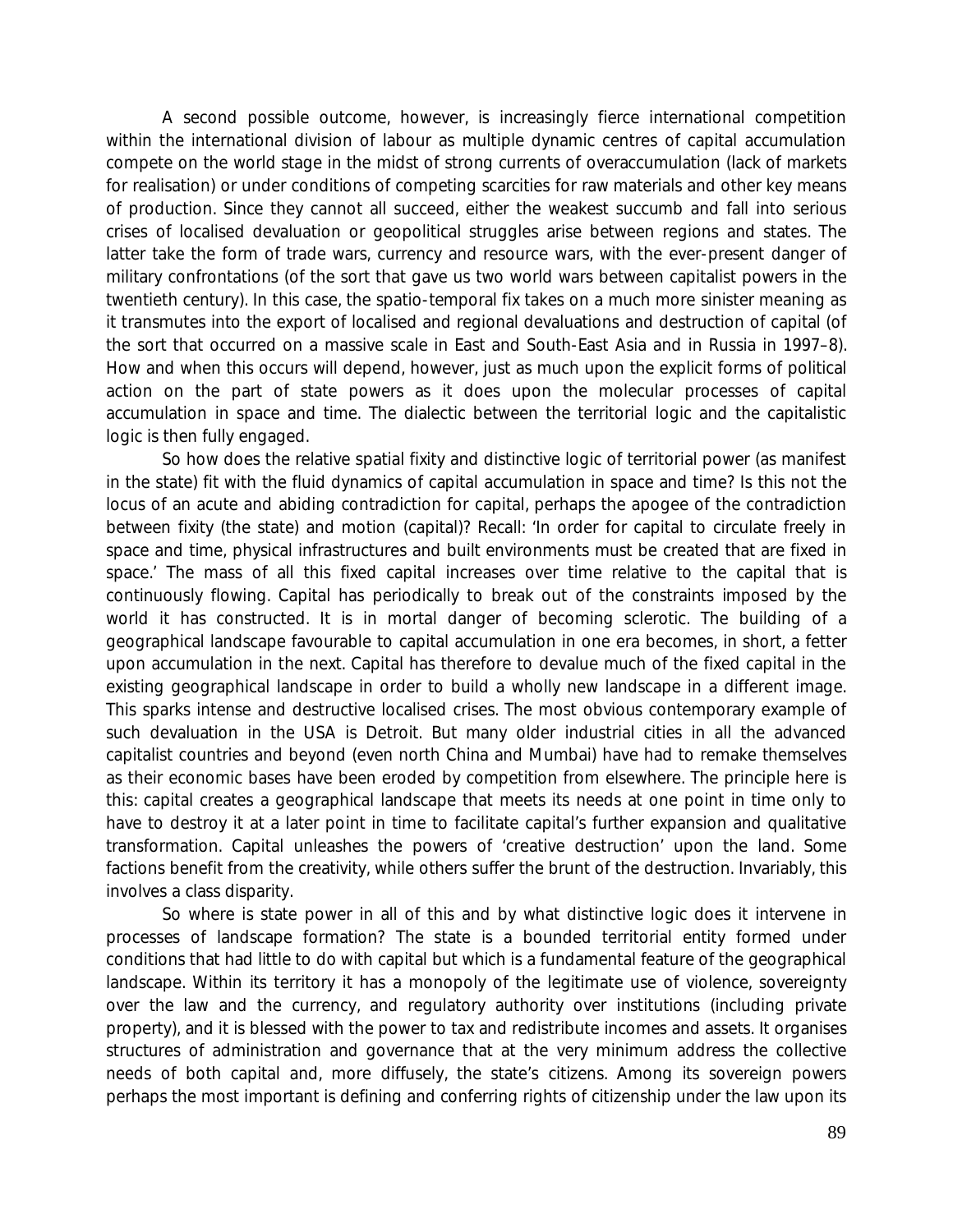inhabitants and thereby introducing the category of illegal alien or '*sans-papiers*' into the equation. This creates a separate population vulnerable to unthinkable and unrestricted exploitation by capital. As a bounded entity, the question of how the state's borders were established and how they are patrolled in relation to the movements of people, commodities and money becomes paramount. The two spatialities of state and capital sit awkwardly with and frequently contradict each other. This is very clear in the case, for example, of migration policies.

The interests of the capitalist state are not the same as those of capital. The state is not a simple thing and its various branches do not always cohere, although key institutions within the state do typically play a directly supportive role in the management of capital's economy (with treasury departments usually in alliance with central banks to constitute the state–finance nexus). The governance of the state depends upon the nature of its political system, which sometimes pretends to be democratic and is often influenced by the dynamics of class and other social struggles. The practices that constitute the exercise of state powers are far from monolithic or even coherent, which means that the state cannot be construed as a solid 'thing' exercising distinctive powers. It is a bundle of practices and processes assembled together in unbounded ways since the distinction between the state and civil society (for example, in a field like education, health care or housing) is highly porous. Capital is not the only interest to which the state must respond and the pressures upon it come from a variety of interests. Furthermore, the ruling ideology behind state interventions (usually expressed as an economic and policy orthodoxy) can vary considerably. There is, also, an interstate system. Relations among states can be hostile or collaborative as the case may be, but there are always geo-economic and geopolitical relations and conflicts that reflect the state's distinctive interests and lead state practices into forms of action that may or may not be consistent with capital's interests.

The logic that attaches to the territoriality of state power is very different from the logic of capital. The state is, among other things, interested in the accumulation of wealth and power on a territorial basis and it was Adam Smith's genius to advise and generally persuade statesmen that the best way to do this was to unleash and rationalise the forces of capital and the free market within its territory and open its doors to free trade with others. The capitalist state is one that broadly follows pro-business policies, albeit tempered by ruling ideologies and the innumerable and divergent social pressures mobilised through the organisation of its citizens. But it also seeks to rationalise and use the forces of capital to support its own powers of governmentality over potentially restive populations, all the while enhancing its own wealth, power and standing within a highly competitive interstate system. This rationality contrasts with that of capital, which is primarily concerned with the private appropriation and accumulation of social wealth. The constructed loyalty of citizens to their states conflicts in principle with capital's singular loyalty to making money and nothing else.

The kind of rationality the state typically imposes is illustrated by its urban and regional planning practices. These state interventions and investments attempt to contain the otherwise chaotic consequences of unregulated market development. The state imposes Cartesian structures of administration, law, taxation and individual identification. The technocratic and bureaucratic production of space in the name of a supposedly capitalist modernity has been, however, the focus of virulent critiques (most notably that of Henri Lefebvre<sup>3</sup>). What tends to be produced is a soulless, rationalised geographical landscape against which populations periodically revolt. But the application of state powers to these purposes never did run smooth. They are all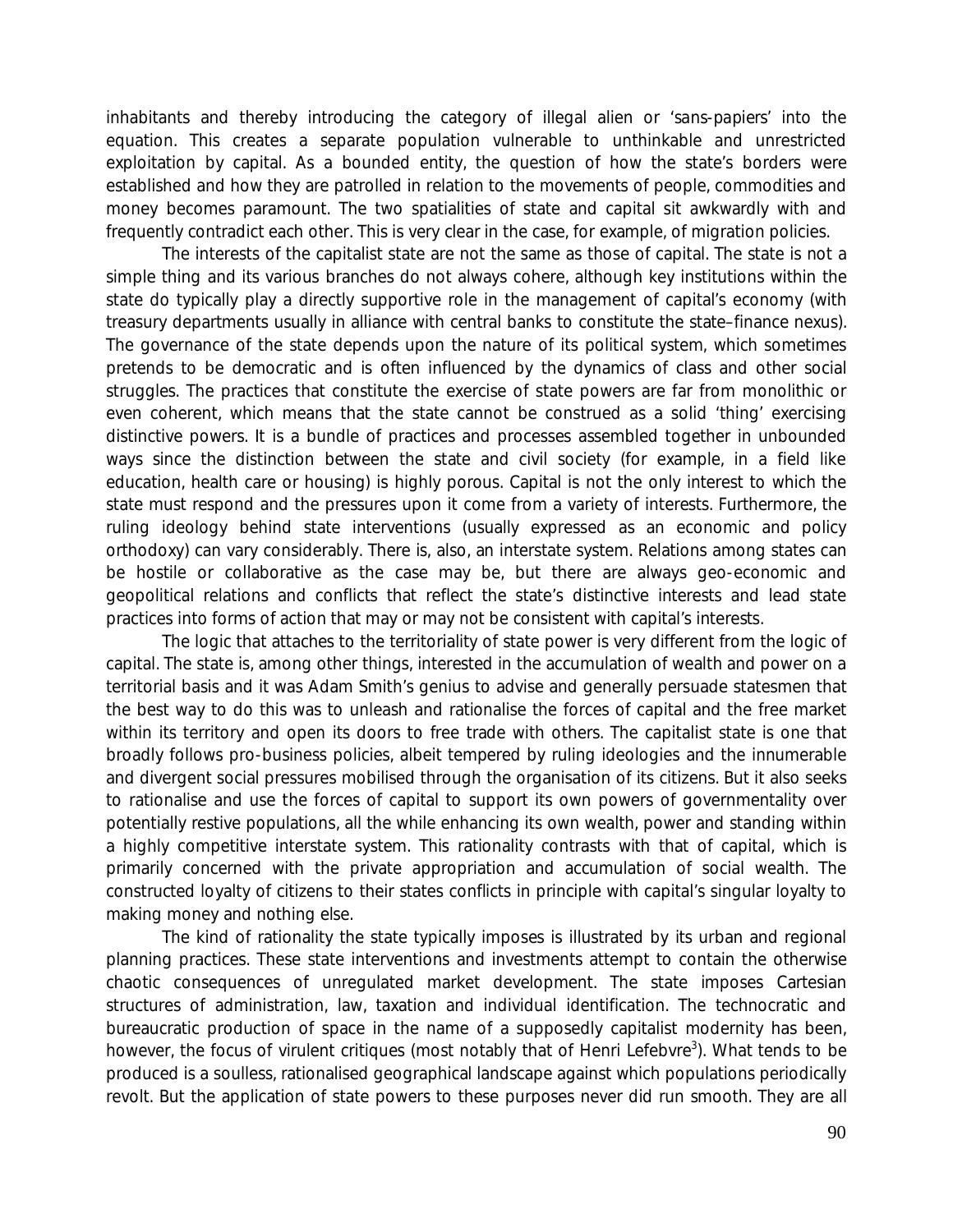too easily subverted, co-opted and corrupted by moneyed interests. Conversely, the foundational interests of the state in, for example, the case of national security can be subverted by capital and turned into a permanent feeding trough for capitalist ambitions – hence the historical role of the infamous 'military–industrial complex' in the development of capital.

States can use their powers to orchestrate economic life not only through their command over infrastructural investments but also through their powers to create or reform basic institutions. When, for example, local banking was supplanted by national banks in Britain and France in the nineteenth century, the free flow of money capital across the national space altered regional dynamics. More recently, the abolition in the United States of restrictive local banking laws, followed by a wave of takeovers and mergers of regional banks, changed the whole investment climate in the country away from local and into a more open and fluid construction of regional configurations. Reforms in the organisation of international banking coupled with information technologies have over the last forty years revolutionised the global mobility of finance capital.

There has been a long-standing impulse towards the transformation of the geographical scale at which capitalist activity gets defined. Just as the coming of the railways and the telegraph in the nineteenth century completely reorganised the scale and diversity of regional specialisations, so the more recent round of innovations (everything from jet transport, containerisation and the internet) has changed the scales at which economic activity gets articulated. In the 1980s much was made of the 'global car', with parts produced almost anywhere in the world being assembled rather than produced at the final factory. This is now normal practice in many lines of production so that labels like 'made in the USA' no longer make much sense. The corporate shift to the global scale is far more emphatic now than it was in the past.

The sovereign powers of the state over capital and money flows have definitively been eroded over the last few decades. This does not mean the state is powerless, but rather that its power is more contingent on that of finance capital and the bondholders. State powers and practices have been more and more directed to satisfying the demands of corporations and bondholders, often at the expense of citizens. This entails strong state support for the creation of a good business climate favourable to capital. The result in many instances is that states can be doing very well while their populations fare poorly. This even applies, somewhat surprisingly, to countries like Germany, where wage repression contains working-class consumption at the same time as German-based capital and the country's financial state look to be in very good shape.

Changes in the molecular movement of capital are also putting strong pressures upon the scale at which state power might be constructed. Political reterritorialisations such as the European Union become not only more practicable but more and more of an economic necessity. These political shifts are not a simple function of material transformations in space relations: matters are far more complicated than that. But changing space relations on the part of capital circulation and accumulation do have transformative implications for the new political configurations (for example, the formation of NAFTA, Mercosur, the European Union, as well as the expansion of what used to be the G7 to the G20 as a decision-making body).

The geographical landscape of capitalism (as opposed to that of capital) is plainly shaped by a multitude of interests as individuals and groups seek to define spaces and places for themselves against the background of the macroeconomic processes of uneven geographical development that the rules of capital accumulation and state power jointly effect. Capital has to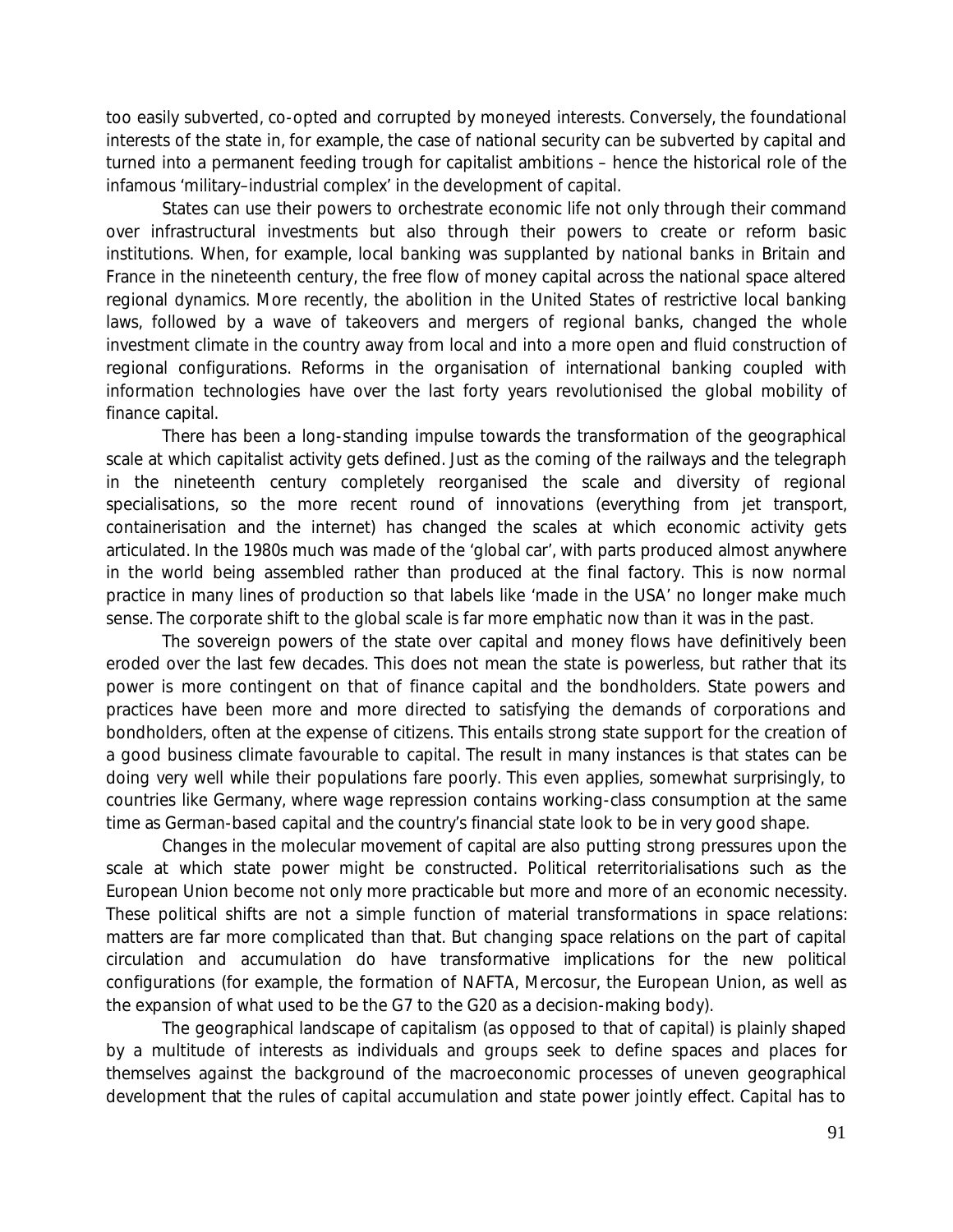be somewhat sensitive to the wants and needs of the populations it exploits, of course, and even if it were not, social and class struggles would surely force it to the table to compromise with critics and tamp down on some of its wilder ambitions. It is, however, all too easy to blame the victims for what happens when capital leaves town. The ruling narrative is that it was greedy unions, profligate politicians, bad managers and the like who forced capital out. But it was capital and not people that abandoned and deindustrialised Detroit, Pittsburgh, Sheffield, Manchester, Mumbai and the like. While there have been obvious examples of mismanagement and heightened class conflicts in this or that region or city, it is preposterous to claim that these can account for the total devastation of industrial regions that had for generations been the backbone of capital accumulation in so many different parts of the world. For this we have to thank the neoliberal counter-revolution that began in the 1970s and has intensified to this day.

Uneven geographical developments conveniently mask the true nature of capital. Hope can spring eternal because there is always a successful neighbourhood, region or state where things are going right even in the midst of multiple calamities. Macro crises get disaggregated into localised events that others elsewhere care or even know very little about. Major crises in Indonesia or Argentina pass by but the rest of the world says 'Too bad' or 'So what?' Particular rather than systemic explanations of crises dominate thinking. Argentina, Greece or Detroit should reform their ways, it is said, but capital gets off scot-free.

There is something else remarkable about the landscape of capital that plays a vital ideological role in contemporary life and politics. The capitalist city, for example, is built as a work of art in its own right, replete with fabulous architecture and competing iconic meanings. The mansions and penthouses of the 'masters of the universe' working now in palatial offices in gleaming skyscrapers in global financial centres contrast with the older industrial architecture of the traditional factories. Spectacular palaces of consumerism and the perpetual creation of postmodern urban spectacle contrast with suburban sprawl and gated communities, which in turn contrast with tenement housing, working-class and immigrant neighbourhoods and, in many cities of the world, large tracts of self-help housing. The capitalist city is the high point of capital's attempt to appear civilised and to represent the grandest of human aspirations.

There is a sense in which this claim is effective. We can marvel at the product and admire the views of Paris, Barcelona, Hong Kong and Shanghai in part because this urban spectacle hides the processes and the human labour that went into its production. Capital does not, apparently, want to have its own distinctive image. Judging from anti-capitalist cartoons, it would be far from flattering! The city landscape of capitalism exists as a diversionary image of another world closer to some transcendental sense of human longing and desire. To look upon Venice, Rome, Istanbul, San Francisco, Brasilia, Cairo or Lagos is to look upon the hopes, achievements and chronic failures of that human endeavour. And it is not only the great cities that we are talking of here. The different rural landscapes that have been carved out around the world can inspire as much affection, loyalty and admiration as any city. The English countryside, the French *paysage*, the Tuscan villages, the Argentinian pampas, the rolling plains of the Tigris valley in Anatolia, the endless cornfields of Iowa, the soya bean plantations of Brazil, all form palimpsests of the human endeavour increasingly though by no means uniquely mobilised by and for capital.

How powerful a force has uneven geographical development been for challenging capital to reinvent itself? Without uneven geographical development capital would surely have stagnated, succumbed to its sclerotic, monopolistic and autocratic tendencies and totally lost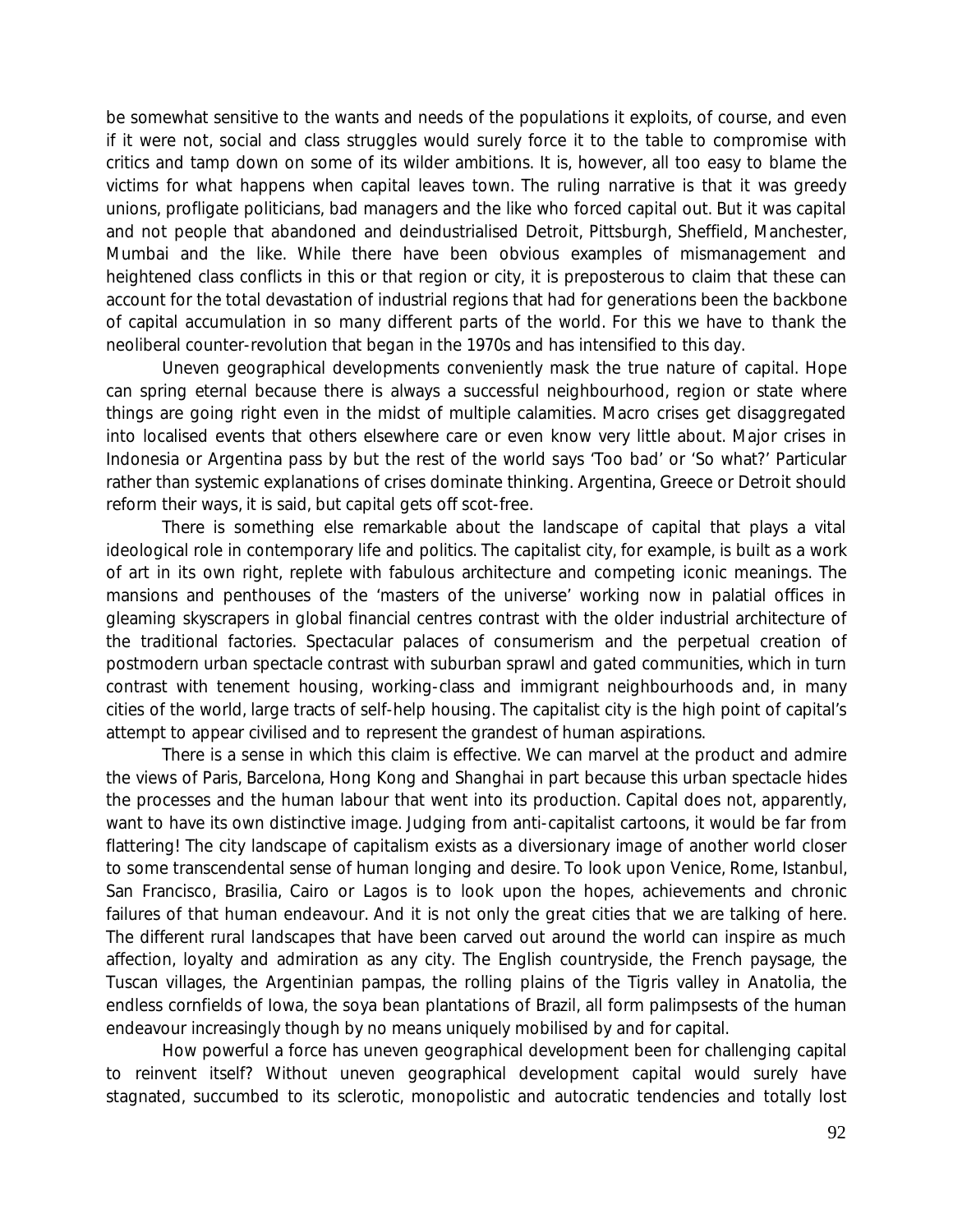legitimacy as the dynamic engine of a society that has pretences to being civilised even as it is in danger of heading towards barbarism. Unleashing interurban, interregional and international competition is not only a primary means whereby the new comes to supplant the old, but a context in which the search for the new, billed as the search for competitive advantage, becomes critical to capital's capacity to reproduce itself. Above all, uneven geographical development serves to move capital's systemic failings around from place to place. Those failings are a perpetually moving target.

The homogeneity now being imposed by an international order dominated by the central banks and a few international institutions, such as the IMF, is from this perspective potentially devastating for capital's future chances of survival. Capital could not long survive the advent of a strong centralised global government unless, as has happened in China, that government not only orchestrated but liberated interregional and interurban competition. Given the constraints now imposed upon them by the international disciplinary apparatus, there is no chance that Greece, Portugal, Spain and Italy can rise from the ashes as did West Germany and Japan after the Second World War to reinvigorate the capitalist dynamic. They may recover somewhat, but it cannot be anything other than an anaemic recovery. Whether unchaining uneven geographical development can today work by itself as a panacea for capital's malaise is doubtful, given the storm clouds of systemic stagnation that are gathering strength and darkening the future. Instead, we see an emergent unholy alliance between state powers and the predatory aspects of finance capital to create a form of 'vulture capitalism' that is as much about cannibalistic practices (economies of dispossession) and forced devaluations as it is about achieving harmonious global development. The vultures, like the hedge funds and the private equity funds, will feed off the destruction of ways of life in whole territories if necessary.

Capital survives not only through a series of spatio-temporal fixes that absorb the capital surpluses in productive and constructive ways, but also through the devaluation and destruction administered as corrective medicine to those who fail to keep up and who fail to pay off their debts. The very idea that those who irresponsibly lend should also be at risk is, of course, dismissed out of hand. That would require calling the wealthy property-owning classes everywhere to account and insisting that they look to their responsibilities rather than to their inalienable rights to private property and accumulation without limit. The sinister and destructive side of spatio-temporal fixes (just look at how Greece is being pillaged and devastated) becomes just as crucial to capital as its creative counterpart in building a new landscape to facilitate the endless accumulation of capital and the endless accumulation of political power.

So what, then, should an anti-capitalist movement make of all this? It is first vital to recognise that capital is always a moving target for opposition because of its uneven geographical development. Any anti-capitalist movement has to learn to cope with this. Oppositional movements in one space have often been defanged because capital moved to another. Anticapitalist movements must abandon all thoughts of regional equality and convergence around some theory of socialist harmony. These are recipes for an unacceptable and unachievable global monotony. Anti-capitalist movements have to liberate and coordinate their own dynamics of uneven geographical development, the production of emancipatory spaces of difference, in order to reinvent and explore creative regional alternatives to capital. Different social movements and resistances are emerging from within the framework of capital's uneven geographical development, from Stockholm and Cairo to São Paulo, Shanghai, Paris and London. These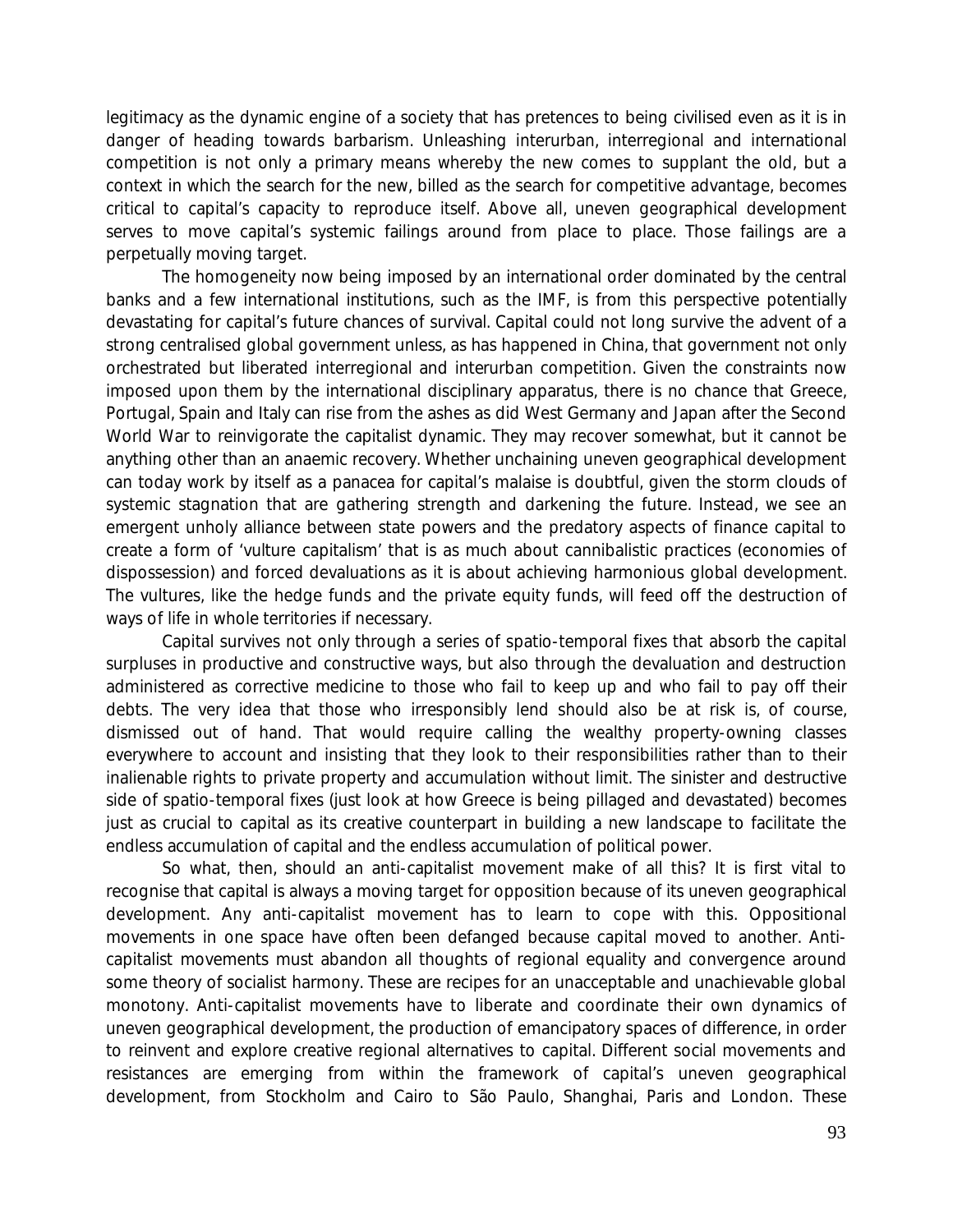constitute a mosaic of different but loosely interconnected seedbeds for transformations of capitalism towards an anti-capitalist future. How they might be put together is the question. We live in chaotic and volatile times, particularly with respect to uneven geographical developments. It is not unreasonable to expect that resistances and oppositions will be equally chaotic, volatile and geographically specific.

**Contradiction 12 Disparities of Income and Wealth** 

An analysis of the Internal Revenue Service income tax returns for New York City in 2012 showed that the average income of the top 1 per cent in that year was \$3.57 million, while half of the population in this extremely high-rent and high-cost-of-living city were trying to get by on \$30,000 a year or less. In three days the ultra rich made more money than most New Yorkers made in a year. By any standards, this level of income inequality is astonishing, surely making New York City one of the most unequal cities in the world. On the other hand these figures should not surprise anyone, given the enormous earnings of the leading hedge fund managers (five of whom earned, in the wake of the crisis, more than \$3 billion each in 2009) and the huge bonuses customarily doled out by the leading banks in the city. Nationally, as might be expected, the income disparities are nowhere near as dramatic, even though they had been increasing markedly since the 1970s or so.

There is no point here in attempting anything other than a highly simplifed account of aggregate global trends in inequalities of wealth and income. Struggles over distribution of the social wealth have been incessant throughout the history of capitalism. Outcomes have varied greatly from one state, region or city to another, as different groups have struggled for advantage against others as well as against dominant groups and classes for what they regard as their fair and proper share of the product of social labour. Given the powers of the state to extract taxes and to redistribute wealth and income, much has depended on which faction or political alliance holds state power and what it does with it.

Struggles over distributional shares have often been fierce and the outcomes hard to predict. In the wake of a coup, such as that which occurred in Chile in 1973, it was to be expected that distributional shares would shift dramatically towards greater inequality as the elites that backed the coup cashed in. In Russia, a small band of oligarchs collared, in an astonishing act of pillage, most of the natural resource wealth of the country after the collapse of 1989. The ex-Soviet Union now boasts one of the highest concentrations of billionaires – an authentic oligarchy – in the world. In Britain after 1945, however, a Labour government built a welfare state that supported the least affluent for a whole generation, much as the Scandinavians had done before them. The strong influence of communism during the Cold War over social policies in the capitalist world, coupled with strong social democratic impulses within that world (deriving from a history of working-class organisation and a sharpened class consciousness), meant capitalist states in general had to put a floor under conditions of life for whole populations. The welfare state that resulted was far from being socialist. It had strong elements of gender bias and was paternalistic and even pro-capitalist to the extent that it became demeaning, punitive and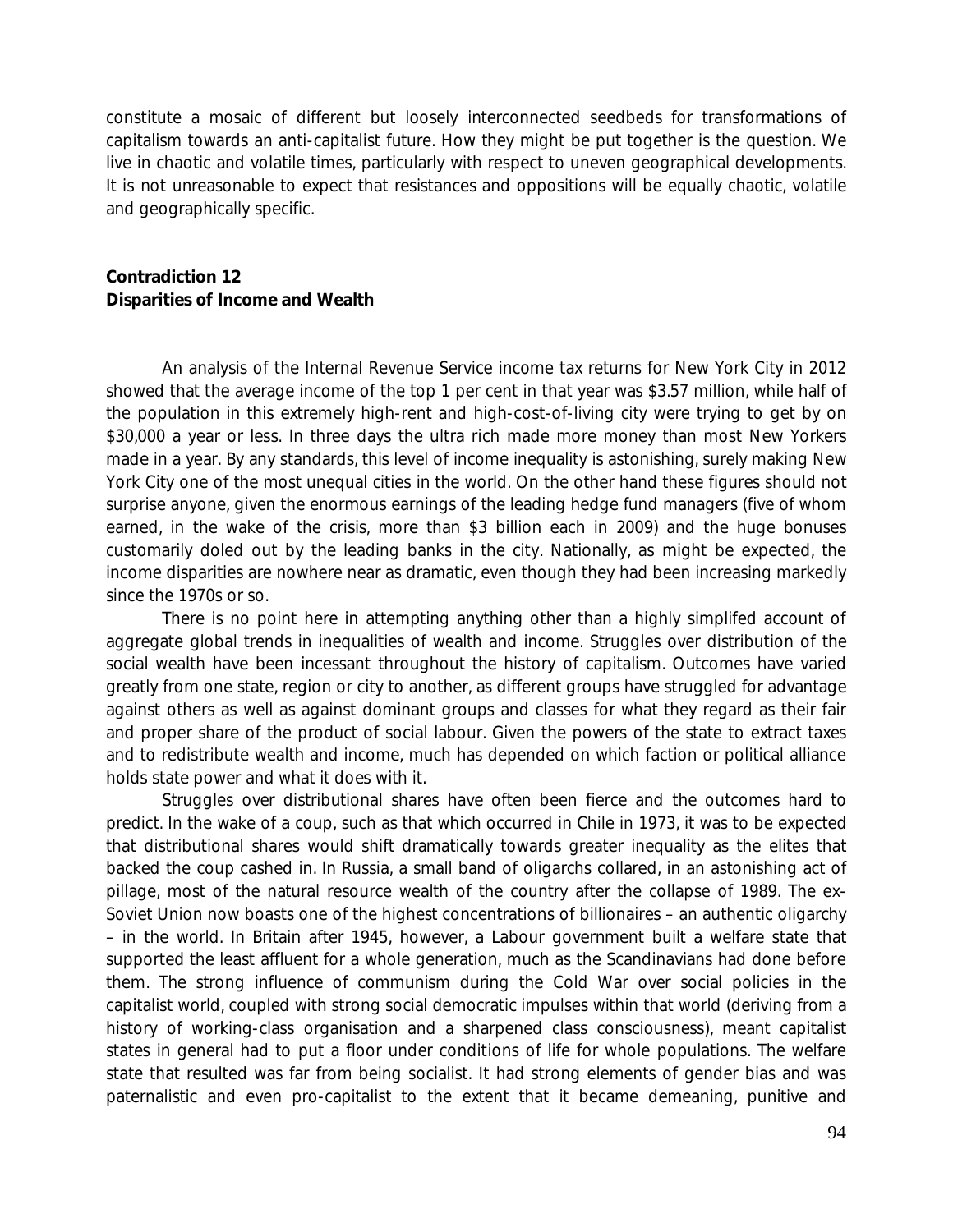bureaucratic in its approach to its own clientele. To be a ward of the welfare state was more often than not unpleasant and inhuman, even as some state benefits (like social security and old age pensions) brought more security to everyone. This was the kind of state that was criticised by the progressive left and then later obligingly abolished during the Thatcherite neoliberal counterrevolution of the 1980s. The collapse of communism in 1989 removed the external pressure on states to either look to the well-being of their populations or face strong political opposition.

Even in the absence of such dramatic realignments, the to and fro of social struggles between classes and ethnic/racial groupings, along with the fluctuating conditions of boom and slump in the economy, have impacts on distributional arrangements that vary a great deal from one part of the world to another. The distribution of income and wealth in Nordic countries, for example, has until recently been much more egalitarian than that in the United States, even before the Reagan revolution started to shift the balance of concern away from labour and the poor towards subsidising and rewarding capital. But both the USA and Sweden are solidly capitalist. Capital seems to work just fine in a variety of distributional settings.

This variability and adaptability of capital to complex configurations of distribution does double duty when inserted into the incredible complexity and diversity of social groupings that can exist throughout capitalism in general. Gender, sexual, racial, ethnic, religious, cultural, national and place-bound distinctions are everywhere in evidence and questions of status, skills, talents, respect and admiration for achievements and values confer differential opportunities and life chances both for individuals and for distinctive ethnic, racial, sexual and religious social groups within capitalist social formations. To the degree that these characteristics are associated with differential access to and remunerations in, for example, labour markets, wide-ranging differentiations in economic and political power result.

Not all economic distinctions within capitalism are attributable to capital. But neither is capital innocent when it comes to fomenting conflict within and among social groups. This is one of the crucial levers it has to consolidate its control over labour. On the other hand capital often appears indifferent as to which particular social differentiations to support and which to discriminate against. It tends to support whatever form of social emancipation gains traction (such as gay rights and multiculturalism in recent years) provided that this does not challenge overall strategies of labour control and provided that it forms a distinctive niche market to be exploited. But the fact that these social distinctions take on economic and material forms leads inevitably to fierce competition over distributional shares among social groups within a population. We are here positioned at one of those key and sometimes confusing and confounding points of interaction where capital and capitalism cannot be kept clearly asunder. This is particularly the case with regards to questions of race. Racial issues in many parts of the world (such as the United States) have long been so intertwined with questions of class as to make the two mutually reinforcing if not sometimes indistinguishable categories.

A good deal also depends on dominant ideas as to what might constitute 'just' or 'ethically acceptable' disparities in wealth and income and by what means injustices might be rectified. Concerns of this sort are not confined to workers alone. There has been a long tradition of bourgeois reformism in which the presence of appalling misery and poverty, even when it is no threat to public health (as it was in cholera epidemics that did not stop at class boundaries), is judged unacceptable in any civilised society. Polls repeatedly show, for example, that most Americans have strong egalitarian views and that they are committed not only to equality of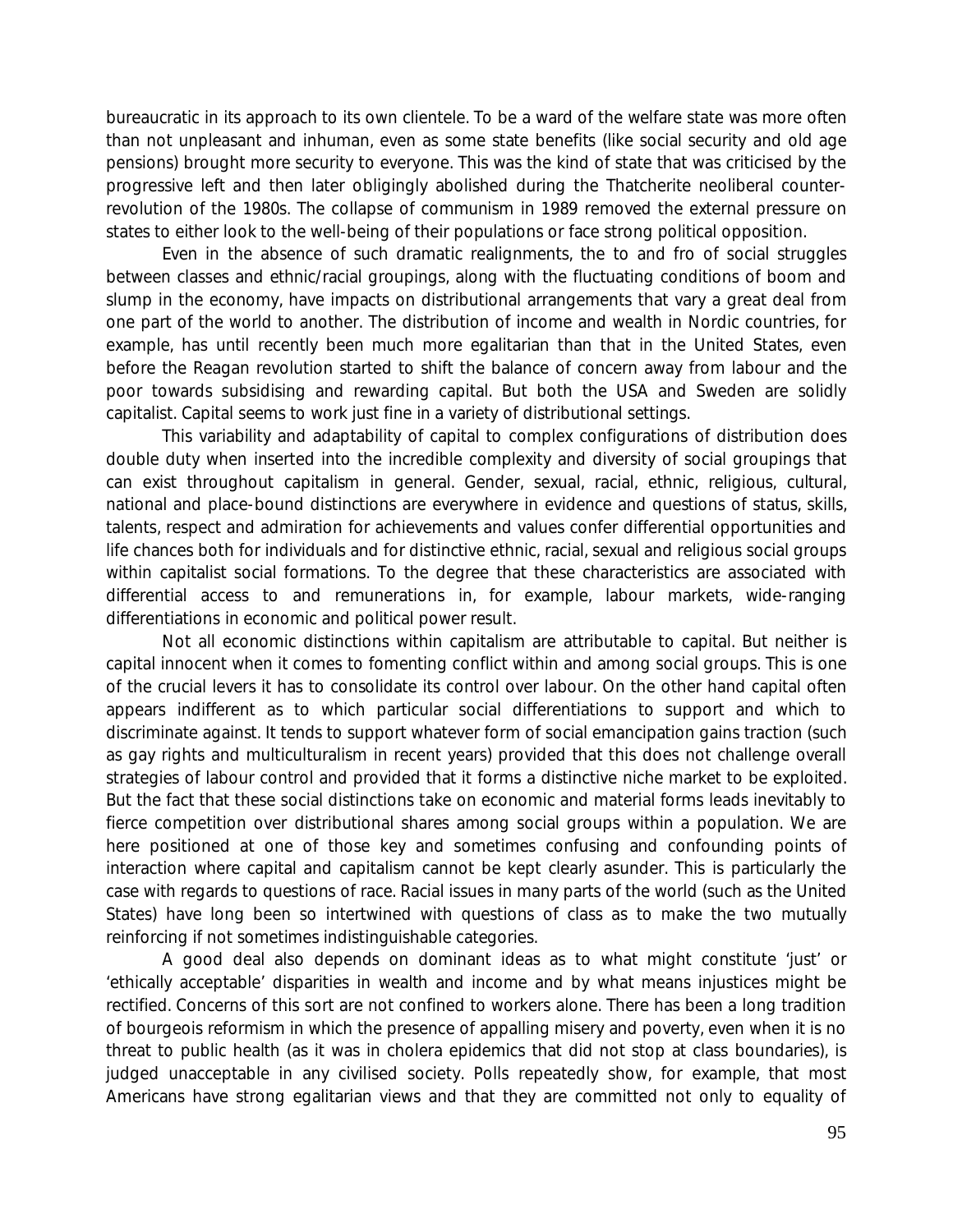opportunities (as the right wing ritualistically maintains) but also to equality of outcomes. In a 2005 survey of more than 5,000 people in the United States, the respondents, irrespective of political party or of income, said they believed on average that the top 20 per cent should own no more than 32 per cent of the wealth. When shown (without attribution) the wealth distribution from Sweden (where 38 per cent of the wealth is held by the top 20 per cent) and parallel data from the United States (where 84 per cent of the wealth is held by the top 20 per cent), 92 per cent of respondents preferred the Swedish distribution. The repondents, it turned out, had little or no idea of what the actual distribution of wealth in the USA actually was. They believed that the top 20 per cent controlled 58 per cent of the wealth rather than the 84 per cent which was actually the case. Either way, this was a far cry from the 32 per cent they thought would be fair.<sup>1</sup>

So why is there so little political movement in the USA to rectify this lopsided distribution in the face of their beliefs as to what should be? The answer mainly lies in the intense popular hostility towards state interventions. This prevents the one institution capable of rectifying income and wealth disparities from doing very much about it. In the debate over Obama's health care law, for example, Republicans did not oppose the principle of universal access to decent health care, but violently denounced the right of the 'nanny' state to mandate it or to mandate individual behaviours. And so it goes with any tax proposals to redistribute from the rich to the poor. In recent times the redistributions have actually been in the other direction in the name of austerity, budget deficit reduction, tax cutting and mandating a smaller and less intrusive government. It is hard not to conclude that capital's intense interest in putting a downward pressure on wages lies behind these budgetary and fiscal manoeuvres.

Struggles over the distribution of wealth and income are not the only kinds of distributional struggles that matter. Struggles for recognition, respect, true equality before the law, over citizenship rights and cultural and religious freedoms, over proper political representations, educational opportunities and access to job opportunities and even over the right to be lazy are ongoing. Many of these struggles are collectively waged by particular segments of the population seeking redress or advantage as the case may be (for example, women, LGBT groups, racial, ethnic or religious minorities, senior citizens, trade unions, chambers of commerce, to say nothing of the social and political institutions that seek to defend the interests of labour). The flux and flow of these social struggles produces diverse outcomes, many of which have side implications for the distribution of wealth and income. Access to educational opportunity, for example, has clear impacts on future income distributions.

Capitalism, taken as a whole, is riven with such conflicts and struggles. But the questions I wish to pose here are far narrower. In what ways does capital, understood as the organisation of the economic engine of capital circulation and accumulation, rest upon certain basic principles for the distribution of wealth and income? Are the identifiable large-scale shifts in income distributions that have occurred over the last forty years attributable to the way the internal contradictions of capital have been reconfigured? Finally, does the plainly intensifying contradiction between poverty and wealth pose a threat to the reproduction of capital?

The statistical evidence confirms the adaptability of capital to wildly disparate distributional arrangements. But while there clearly is no unique distribution of income and wealth that might be considered optimal from the standpoint of the reproduction and growth of capital, no one believes that perfect equality of distribution is possible. It has been suggested, on the other hand, that grossly lopsided distributions might spell trouble not only because of the social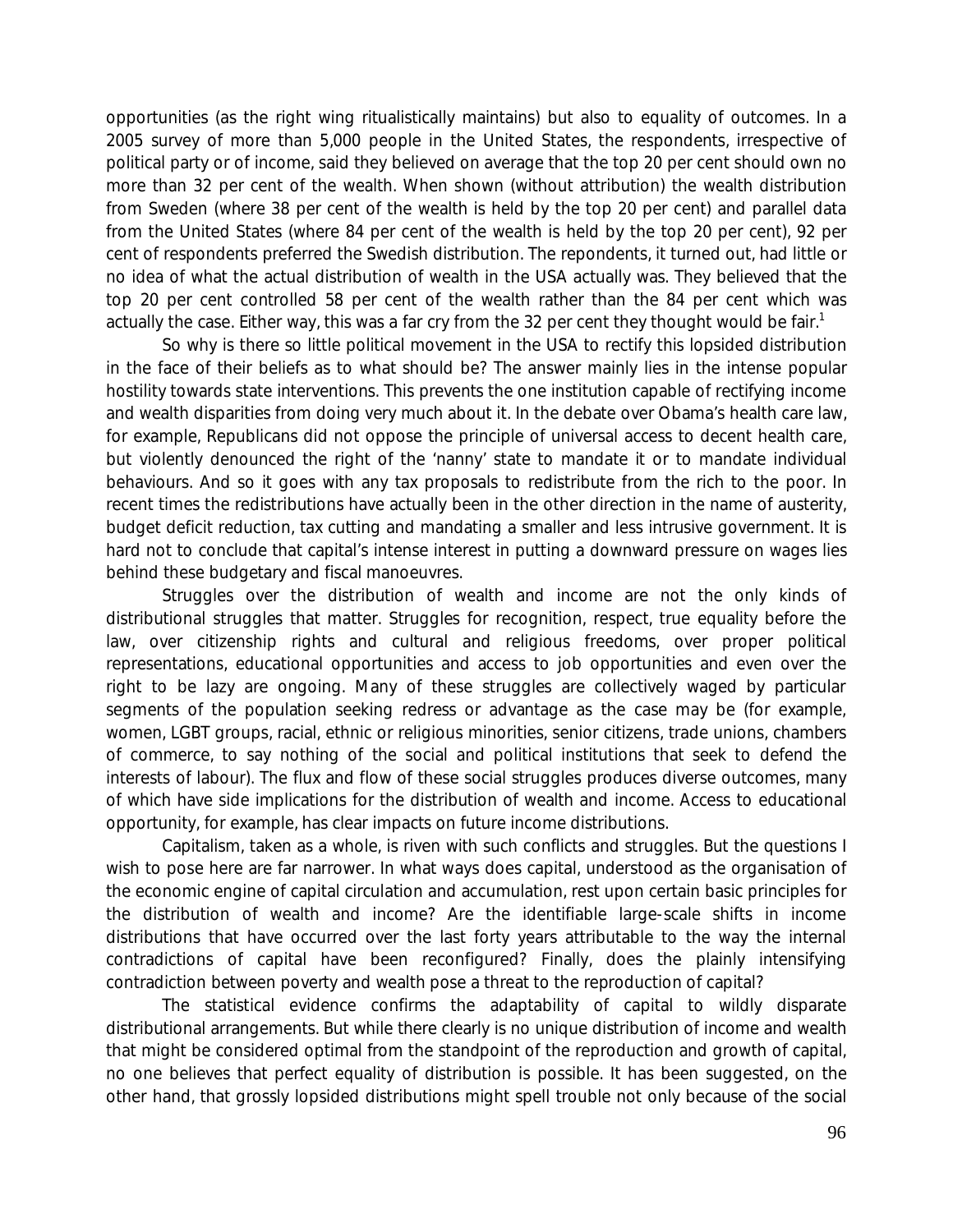instability and unrest they may provoke (a fear the IMF and the Davos conferences of the global capitalist elites frequently invoke), but because the historical evidence suggests gross inequalities might be a harbinger of a macroeconomic crisis to come. This is so because the contradictory unity between production and realisation becomes far harder to keep in balance when realisation depends on the vagaries and discretionary habits of wealthy people as opposed to the solid and reliable non-discretionary demands of the working poor. The last time the USA experienced equivalent levels of inequality to those now prevailing was the 1920s and this clearly played an important role in fomenting if not triggering the depression of the 1930s. The situation today seems broadly comparable. Can we hope to get out of the current stagnation without radically reordering distributional arrangements?

Consider some recent trends in distribution. An Oxfam media briefing offers the following capsule description:

Over the last thirty years inequality has grown dramatically in many countries. In the US the share of national income going to the top 1% has doubled since 1980 from 10 to 20%. For the top 0.01% it has quadrupled to levels never seen before. At the global level, the top 1% (60 million people) and particularly for the more select few in the top 0.01% (600,000 individuals – there are around 1200 billionaires in the world) the last thirty years has been an incredible feeding frenzy. This is not confined to the US, or indeed to the rich countries. In the UK inequality is rapidly returning to levels not seen since the time of Charles Dickens. In China, the top 10% now take home nearly 60% of the income. Chinese inequality levels are now similar to those in South Africa, [the most unequal country on earth, where incomes are] significantly more unequal than at the end of apartheid. Even in many of the poorest countries, inequality has grown rapidly. Globally the incomes of the top 1% have increased 60% in twenty years. The growth in income for the top 0.01% has been even greater.

The crisis of 2007–9 onwards made matters worse: 'The top 100 billionaires added \$240 billion to their wealth in 2012 – enough to end world poverty four times over.<sup>'2</sup> Billionaires have erupted all over the place, with large numbers now recorded in Russia, India, China, Brazil and Mexico, as well as in the more traditionally wealthy countries in North America, Europe and Japan. One of the more significant shifts is that the ambitious no longer have to migrate to the affluent countries to become billionaires – they can simply stay at home in India (where the number of billionaires has more than doubled over the last few years), Indonesia or wherever. As Branko Milanovic concludes, we are witnessing the rise of a global plutocracy in which global power 'is held by a relatively small number of very rich people'.<sup>3</sup> The threat to the contradictory unity between production and realisation in the global economy is palpable.

Yet by other measures the world is a much more equal place than it once was. Millions of people have escaped from poverty. Much of this has been due to the phenomenal growth of China, along with substantial bursts of growth in the other so-called BRIC countries (Brazil, Russia and India). Disparities in the global distribution of wealth and income *between* countries have been much reduced with rising per capita incomes in many developing parts of the world. The net drain of wealth from East to West that had prevailed for over two centuries has been reversed as East Asia in particular has risen to prominence as a powerhouse in the global economy. The recovery of the global economy (anaemic though it was) from the traumas of 2007–9 had largely been based by 2013 on the rapid expansions in so-called 'emerging' markets (mainly the BRIC countries). This shift had even extended to Africa, which was the one part of the world that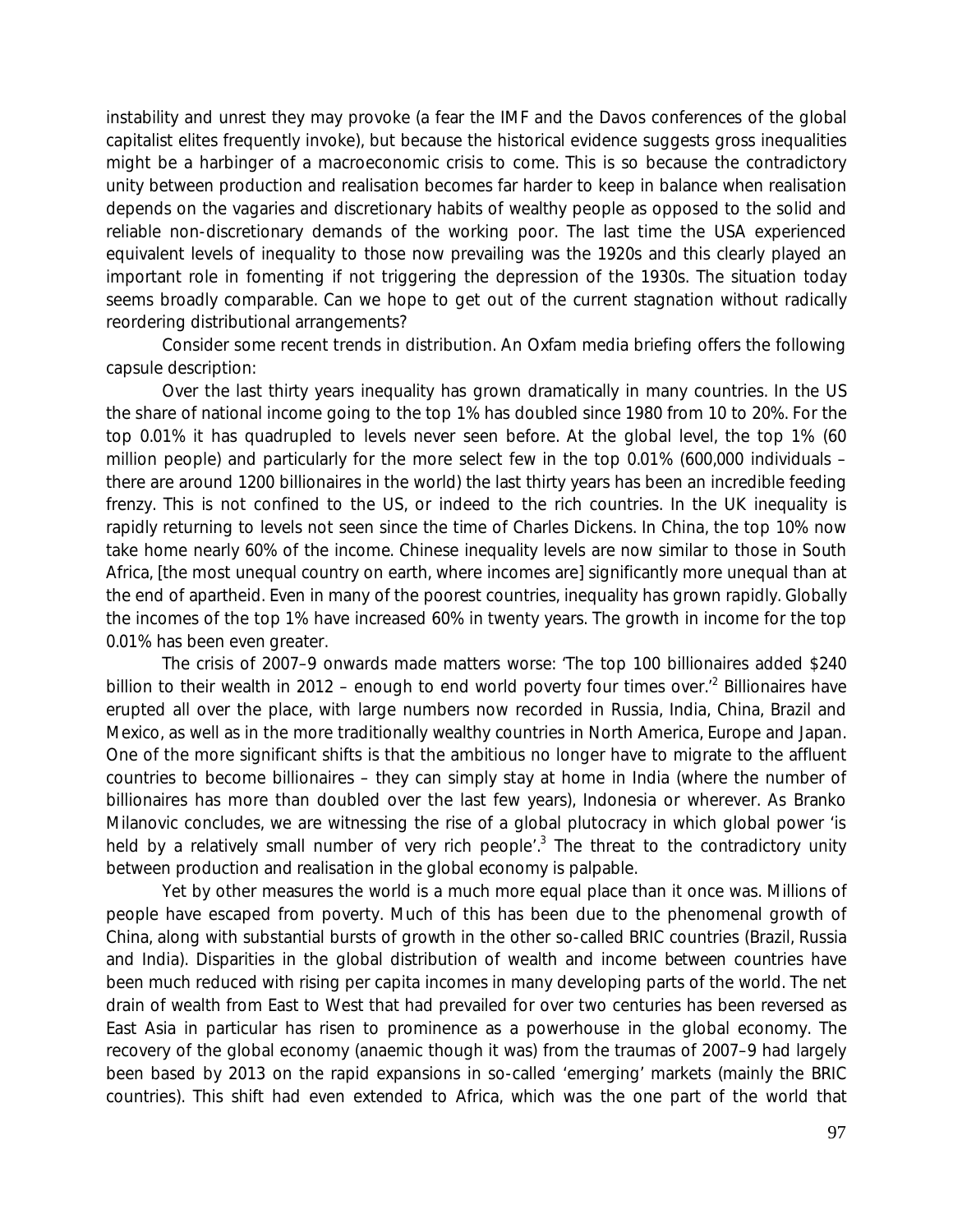seemed to have escaped almost entirely from any effects of the crisis. The uneven impact of the crisis within Europe, however, meant rapidly widening disparities in economic well-being between southern and northern countries. But none of these trends seemed very stable. At the mere mention of a shift in Federal Reserve monetary policy in mid-2013, for example, there was an immediate outflow of capital from emerging markets such that the latter went into a swoon, only to revive when the Fed announced it was rethinking its policies.

There has been a double movement over the last forty years: on the one hand a general trend towards a levelling up in per capita wealth and incomes across states (apart from those, like Greece, hit hard by the recent crisis) and on the other dramatic increases in income and wealth disparities among individuals and social groups in almost every country of the world. Very few states or regions have bucked this trend and for the most part in backwaters of the global economy (for example, a country like Bhutan or, for a while, the state of Kerala in India). Only in Latin America have we seen some reductions in social inequality as a result of state policies. Disparities in monetary wealth are far harder to get a handle on compared to incomes. But in some respects monetary wealth is more important, since it has a long-standing rather than a volatile relation to political power. The monetary measure of wealth is difficult because the valuation of certain assets – everything from art collections to expensive jewellery and property – is often a matter of guesswork and in any case fluctuates wildly, as in the case of the market value of stocks and shares. In most countries the distribution of monetary wealth seems even more lopsided than the distribution of incomes.

Why these general global trends? Has there been something going on within the contradictory evolution of capital that would make them inevitable, or even necessary for the survival and reproduction of capital? Do increasingly lopsided wealth and income distributions within so many countries signal the existence of a moving contradiction and, if so, what sort of movement is it (for example, cyclical or linear)? Does this movement account for rising levels of unrest and social instability (as witnessed in 2013 from Stockholm to Istanbul and a hundred or so cities in Brazil)? Is it a harbinger of a grumbling and still unfolding macroeconomic crisis?

To answer these questions requires first that we establish how inequality is foundational for capital. The inequality derives from the simple fact that capital is socially and historically constructed as a class in dominance over labour. The distribution of income and of wealth between capital and labour has to be lopsided if capital is to be reproduced. Distributional equality and capital are incompatible. Certain distributional disparities actually precede the rise of capital. Workers must be dispossessed of ownership and control over their own means of production if they are to be forced into wage labour in order to live. This distributional condition precedes the production of surplus value and it must be maintained over time. Once capital circulation and accumulation become general, the wage level has to be kept within limits that permit profit making. Any drive to maximise profits means driving down wage rates or increasing labour productivity. Fierce competition between capitals leads to a general reduction in wages no matter whether individual capitalists will it or not. The distributional share between wages and profits is a product of some mix of labour scarcities and the state of class struggle. The resultant configuration is geographically uneven.

A sufficient share of the total output of social value must flow to the capitalist class to (a) incentivise the capitalists by showering them with conditions of consumption worthy of some leisure class and (b) provide them with sufficient surplus to keep the economic engine of capital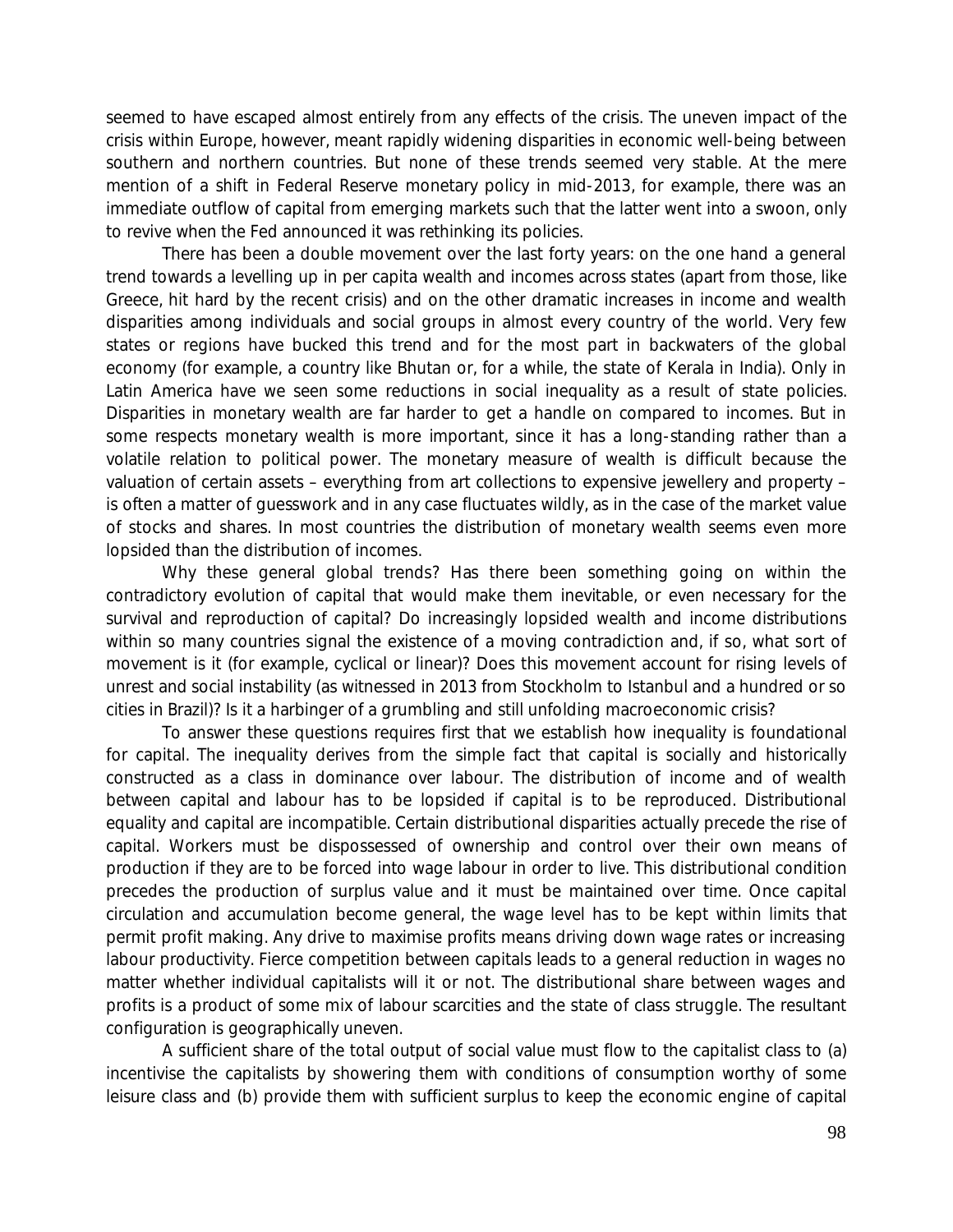working and expanding powerfully and smoothly. The 'Faustian dilemma' that lurks within the breast of every capitalist between personal enjoyment and reinvestment can be resolved only with considerable surplus generation and appropriation. A disproportionate amount of the surplus must always flow to capital at the expense of labour. This is the only way for capital to be reproduced.

The superior economic resources that accrue to capital allow it and it alone to invest and create jobs in a purely capitalist economy. This provides the right-wing rationale for public policies (taxation arrangements in particular) that favour capital over labour. While the uneven income distribution may appear unfair, it is said, it actually is advantageous to labour because capital is in command of job creation and the more the capitalist class possesses the more job creation there will be. Unfortunately, this is not the whole story. Capital reinvests in job creation only when that activity is profitable. The last three recessions in the United States have been followed by jobless recoveries because profitable opportunities were lacking even though wage rates were falling and labour surpluses were everywhere in evidence. Capital either 'warehoused' its cash or used its surplus incomes for speculative gains on the stock market, in property, in asset purchases (resources and land in particular) or in playing a casino game with new and unstable financial instruments. If it invested in production at all, it was more likely to invest in labour-saving technologies that increased unemployment rather than in job creation.

Meanwhile, the increasing concentration and centralisation of incomes and wealth within a capitalist class permitted it to exercise disproportionate influence and control over the media (public opinion) and the capitalist state apparatus. Capital procured privileged access to protection by a state which claims a monopoly over the legitimate use of violence and a monopoly over the means of money creation. It uses these privileges to protect its interests and perpetuate its power. Central banks always bail out banks but they never bail out the people. This is what the drift towards the formation of a global plutocracy and the incredible increases in the disparity of wealth and income in most countries around the world signal.

On the other side of the class divide, the neediness of workers accounts for very little or nothing as far as capital is concerned, except when the total aggregate demand exercised by workers is insufficient for the realisation of capital accumulation in the market. Capital is most immediately interested in keeping wage rates as low as possible. This defines a central contradiction, as we earlier saw, between realisation and production. The capitalist ability to manage the wage rate rests upon the availability of an 'industrial reserve army' of surplus workers. The function of this reserve is to supply the labour power required for future expansion of capital while acting as a dead weight upon the aspirations of those already employed as they struggle to improve rates of remuneration and working conditions. The industrial reserve army is of two sorts. First, there are the unemployed workers. Technological changes that enhance labour productivity produce layoffs and unemployment. Capital thus acquires considerable power over the supply of surplus labour at the same time as it manages its own level of demand. In other words, capital is committed as much to the production of unemployment as it is to job creation. Providing tax incentives to capital to reinvest can just as easily lead to the elimination of jobs as to their creation (a fact that is rarely mentioned in political discussions on the subject even though it is as plain as a pikestaff to any worker who has been laid off for technological reasons).

Second, there were and still are latent reserves in the form of extensive peasant populations, the self-employed, women and children who have yet to be subjected to wage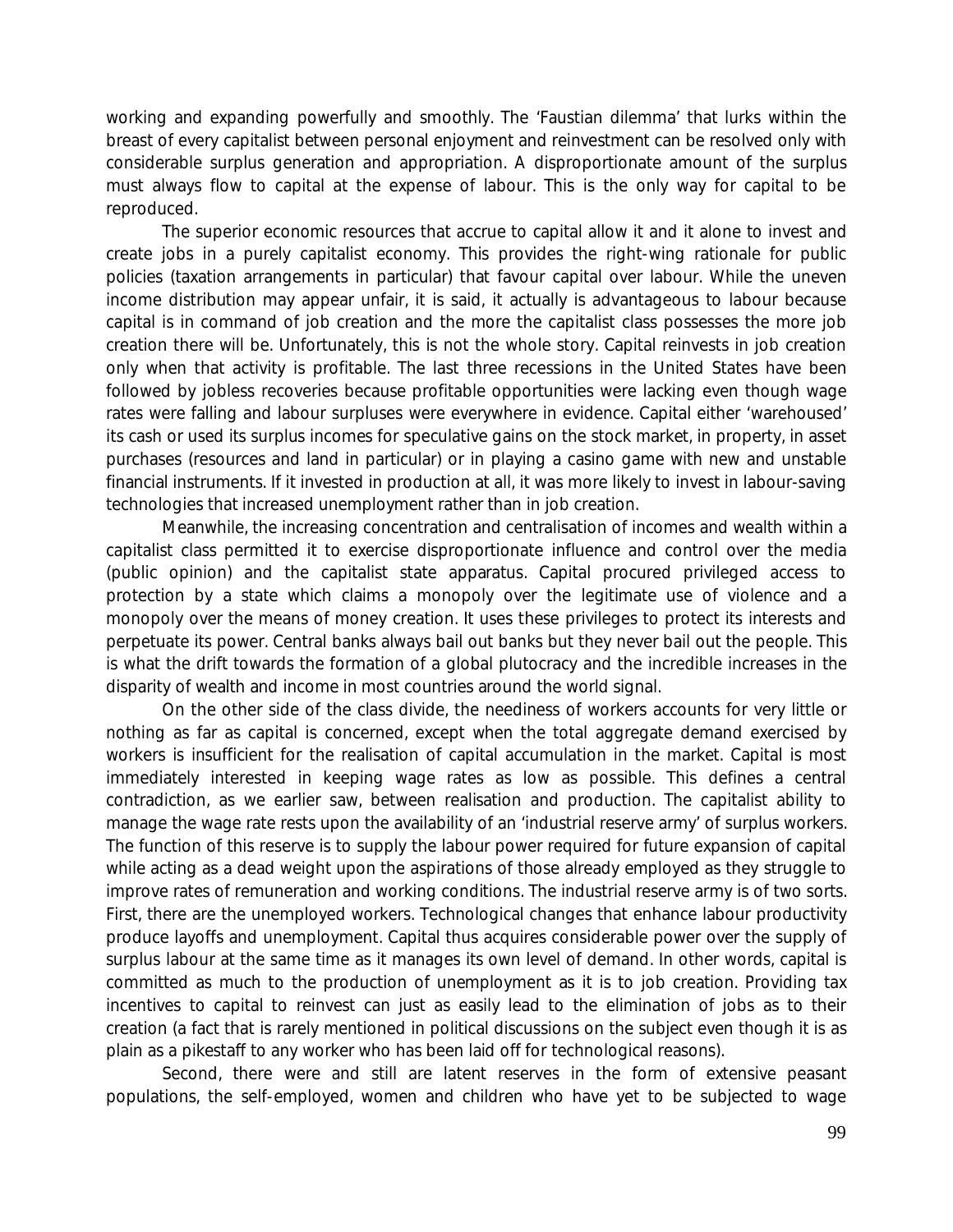labour. The recent vast increase of wage labour in China has entailed a transformation of this kind. Africa still constitutes a vast potential reserve of labour that has yet to be mobilised. Much of the growth that has occurred in the BRIC countries and elsewhere has entailed a mobilisation of this latent reserve. In the advanced capitalist countries the mobilisation of women into the labour force earlier performed an analogous function even as the pool of surplus rural labour was early on drained dry. This latent reserve is not necessarily available in situ. From the 1960s onwards, the Germans turned to Turkey, the French to the Maghreb, the Swedes to the former Yugoslavia, the British to their former Empire and the USA to Mexico for immigrant labour. When a rising antiimmigrant fervour among the working classes grabbed hold, capital migrated to the Mexican *maquilas*, the Chinese and Bangladeshi factories, in a mass movement to wherever surplus labour was to be had. Even when capital does not migrate, the very threat that it might do so often serves to keep labour quiescent in its demands.

The intricate details of this need not detain us. All that matters is that we clearly register by what general means capital can keep the distributive share of labour in check and can manage it, even in the face of strong currents of organised opposition and the danger of triggering a realisation crisis by stifling workers' effective demand. That it has done so over the last forty years by some mix of labour-saving technological changes and an alleatory globalisation is obvious even as conditions of fiercer international competition have put downward pressures upon profit rates in spite of rising rates of exploitation of labour power. The net effect has been a global trend towards the reduction in the share of labour in the social product. This is what underpins increasing disparities in the individual distribution of wealth and income almost everywhere we look.

There is, however, another piece of the puzzle that has to be put in place. The obvious advantage that capital derives from the presence of a vast reserve of surplus labour poses the problem of how does the reserve population live when it is unemployed? In the case of latent reserves, this problem is often dealt with by what is called 'partial proletarianisation'. Where labour reserves are drawn from rural regions, then workers can return to their rural base when thrown out of work and eke out a living there as they have always traditionally done. Much of the cost of reproduction and child rearing is also borne in the rural areas on the basis of remittances sent home by urban workers. This has been true of China, for example. It also applies to migrant (particularly undocumented) workers in the USA who return to Mexico, where they were born, when they are laid off or get sick (from excessive exposure to pesticides, for example). But, obviously, this does not work when whole families migrate into the city and cut their rural ties. Informal economies spring up (including those that entail criminal activities) to sustain life on marginal terms in low-cost accommodation in shacks, shanty towns and favelas. The unemployed eke out a living however they can in the urban slums. What this does, of course, is to define a way and standard of life and, even more importantly for capital, a cost of living that defines a lower bound for wage levels in the formal sector. That lower bound can be approached to the degree that workers can easily be recruited from the surplus that survives in the informal sector.

In the advanced capitalist countries this lower bound to wage levels is fixed by the level of social welfare and unemployment insurance established out of a long history of class struggle. This has led right-wing theorists to argue that unemployment arises because the standard of living available to the unemployed is too generous. The best way to attack unemployment is to reduce unemployment benefits! Employers who cannot profitably produce because wage levels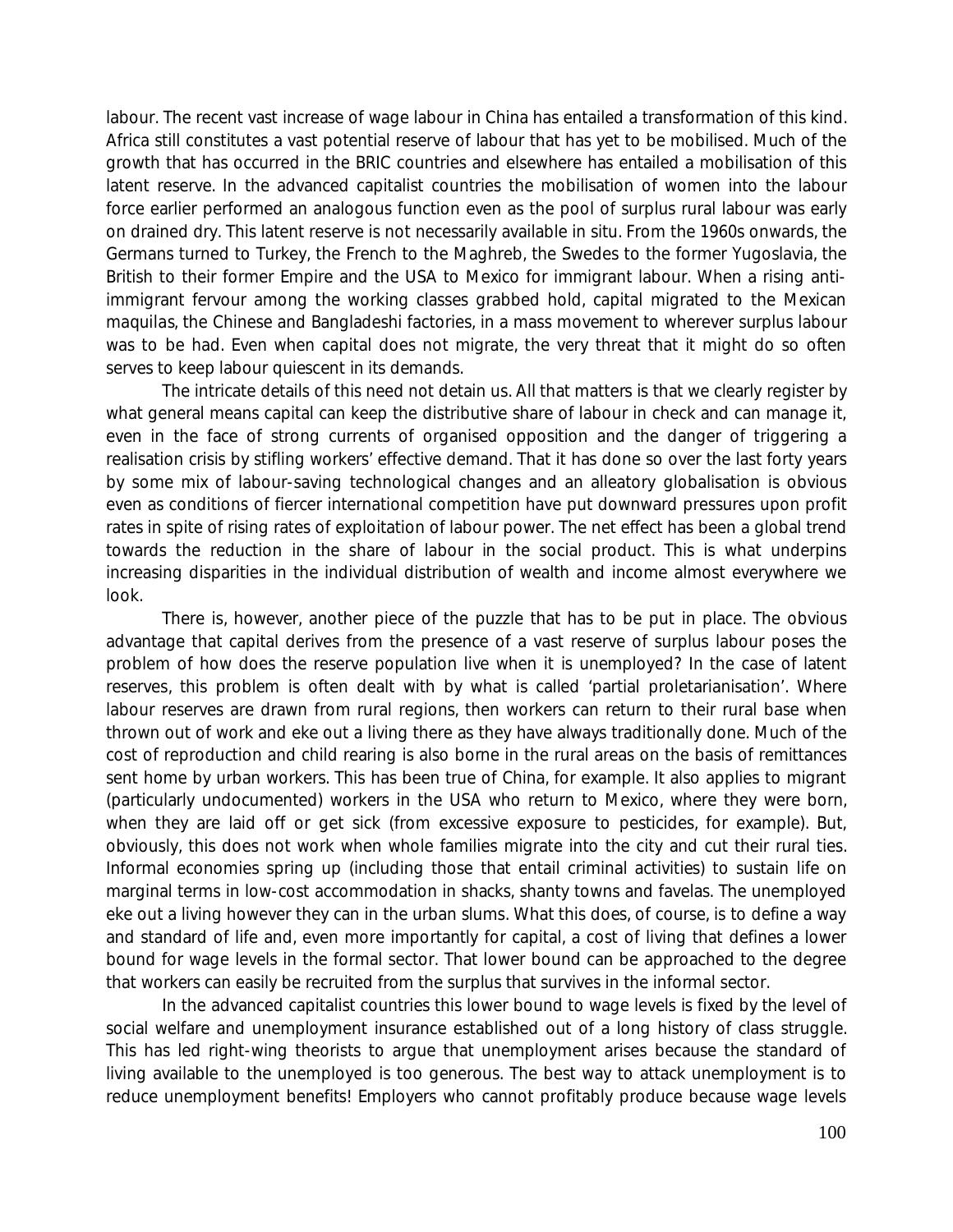are too high will then increase employment opportunities at these lower wage levels. There is some evidence that something like this can indeed happen. The problem, of course, is that wage levels throughout the whole labour force diminish without necessarily generating much new employment, thus contributing to the rising rate of exploitation of labour and, other things being equal, higher profits for capital and widening income disparities. This was one of the effects of President Clinton's reform of the welfare system in the United States and the introduction of 'workfare' requirements in 1995. The far more punitive conditions of welfare for the unemployed end up, of course, increasing the vast pool of poverty-ridden unemployed who cannot find a job because none are being generated in the face of the twin forces of globalisation (and competition with massive latent reserves) and labour-saving technological changes. Clinton has been handsomely rewarded since by business organisations, earning some \$17 million in 2012 from speaker's fees mainly from business groups.

The neoliberal approach to labour force management takes this tack. It comprises a broad offensive against all those institutions – such as trade unions and socialist political parties – that had for long struggled to protect labour from the worst impacts of periodic bouts of widespread unemployment. The conditions prevailing within the labour reserve have, as a consequence, deteriorated markedly since the 1980s for political and strategic reasons. Capital in effect has been deepening income inequalities and poverty in order to sustain itself.

This story is a gross oversimplification, but it provides a neat illustration of how the contradictory unity of production and realisation has been manifest historically through the cyclical movement in income disparities from relatively narrow to explosively expansive. It was also paralleled by shifts in economic orthodoxy. Keynesian demand management dominated economic thinking in the 1960s, as we earlier remarked, whereas monetarist supply-side theories came to dominate after 1980 or so.

This brings us back to the question of what level of social inequality is acceptable and desirable within capitalism. Complete economic egalitarianism is plainly impossible, in contrast to liberal political theory, which advocates (in theory) for equality in political, legal and citizenship rights. The separation between economic and political rights is palpable. But at what point does the contradiction between the production of wealth and poverty here identified as foundational for capital sharpen and become the locus of crisis formation? There are two ways in which crises might be produced.

Chronic inequalities produce imbalances between production and realisation. The lack of effective demand among the masses slows down or blocks the easy circulation of capital. The politics of austerity, widely being applied throughout much of the capitalist world in recent times, reduces effective demand and hinders the creation of profit opportunities. This explains the current situation in the USA, where business profits have been at an all-time high, while reinvestment has been weak. The second way is for unacceptable levels of inequality to fuel social discontent and revolutionary movements. This threat is not confined to situations of absolute deprivation. It can arise out of relative deprivation, particularly when that deprivation is tied to the inferior economic condition of some specific religious, ethnic, gendered or racial group. The labour unrest and the urban uprisings of the 1960s in the United States were of this sort. The social unrest in Brazil in 2013 arose at a time of modest reductions in inequality and could partially be attributed to rising expectations among hitherto marginalised populations and the failure of public services and facilities to keep up with their demands.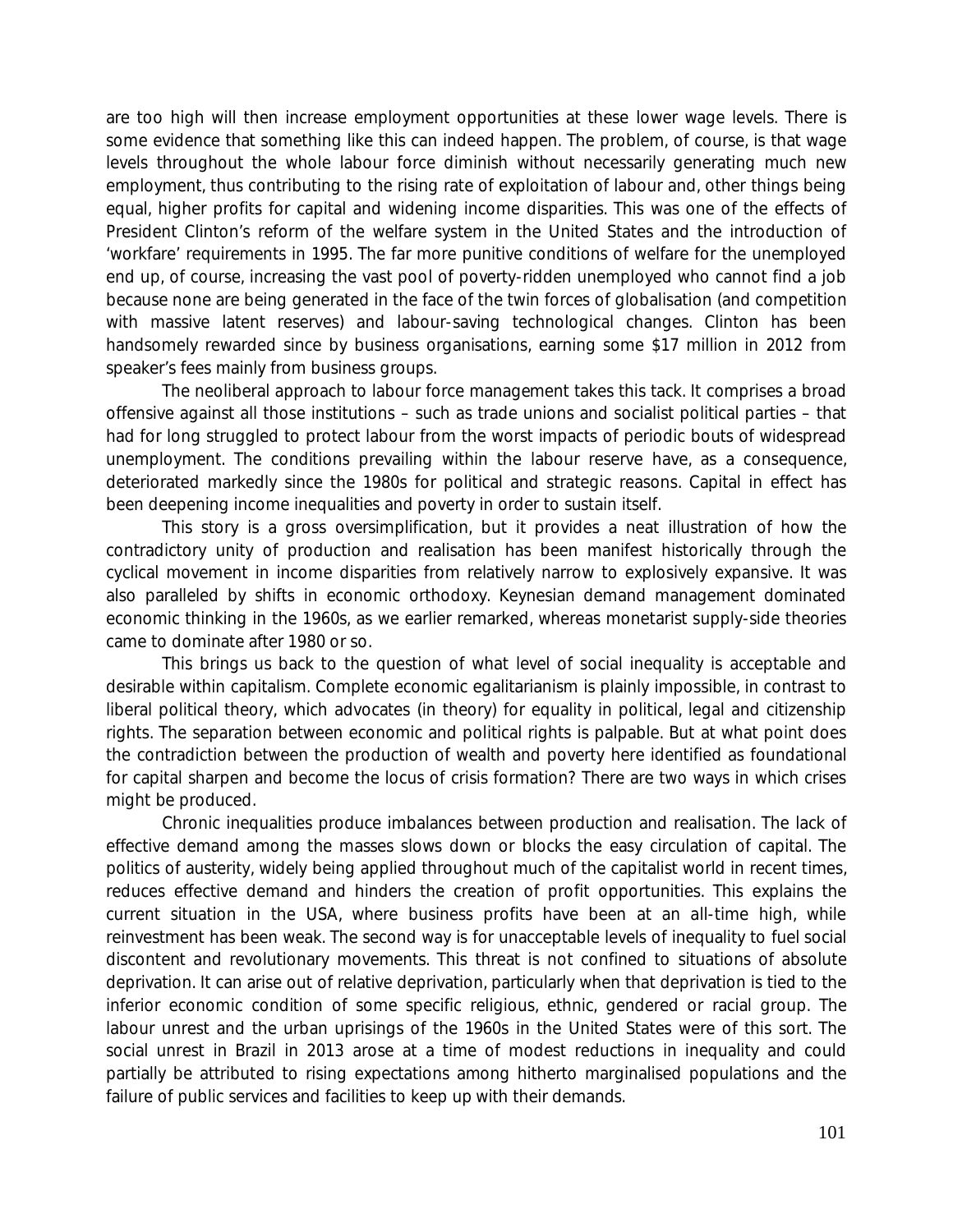None of this explains the astonishing concentrations of wealth among an emergent global plutocracy at the top of the income distribution. But there is a structural explanation for this and it pivots around the rising role of merchant, media and financial capital. Rapidly evolving information technologies and space–time revolutions in communications have revolutionised the possibilities for the geographical mobility of money capital in particular. The emphasis within capital has shifted as a result towards global financialisation. The dynamic shifts occurring across several of capital's contradictions have in effect interacted in such a way as to widen disparities in income and wealth via this financialisation. Let me elaborate.

There have been several bouts of financialisation throughout capital's history (the latter half of the nineteenth century, for example). What makes the current phase special is the phenomenal acceleration in the speed of circulation of money capital and the reduction in financial transaction costs. The mobility of money capital relative to that of other forms of capital (commodities and production in particular) has dramatically increased. Capital's penchant for the annihilation of space through time here has a large role to play. This, says Craig Calhoun in a recent essay, 'facilitates the "creative destruction" of existing structures of capital (e.g. specific modes of industrial production) and spurs the development of new technologies', which in turn spurs 'the development of new products, production processes and new sites of production'. Uneven geographical developments become even more pronounced as capital searches out and moves to newer and lower-cost locations. The pressure asserted by finance 'drives investment towards ever more short-term profits and undercuts long-term and deeper growth. It also produces speculative bubbles and busts. It increases market pressure on firms bringing less than median returns to capital, driving disinvestment from still-profitable older businesses and thus driving down wages and reducing the tendency of industrial capitalism to share profits through rising wages. *It intensifies inequality*' (my emphasis). But rapid-fire financialisation also 'leads to returns on invested wealth that far outstrip returns on employment. It rewards traders more than material producers … It makes all other sorts of businesses pay more for financial services. The 2010 bonus pool for securities industry employees in New York City alone was \$20.8 billion; the top 25 hedge fund managers earned \$22.7 billion. And this was after the market meltdown revealed the damage that financialisation was doing to the larger economy.<sup>4</sup> Traders of all sorts benefit, not only those trading in money. Those trading in information and all the accoutrements of the economy of spectacle and the manufacturing of images and fetish desires are also part of the deal, as well as all those who trade in futures, no matter how fictitious these turn out to be. The merchants and the rentiers as well as the financiers are repositioned as the arbiters of capital accumulation relative to industrial capital. This is how the distribution of wealth and income became so distorted from the 1970s onwards.

But this has made capital itself less secure, more volatile and more crisis-prone, because of the resultant tensions between production and realisation of social value when the main arbiters of capital accumulation have little or nothing to do with actual production. The engine of capitalism has been groaning under the strain. The engine could easily blow up (China would almost certainly be the epicentre for that) or grind to a halt (as seems to be the more likely outcome in contemporary Europe and Japan).

There is, in all of this, a deep irony. Historically, industrial capital waged a mighty struggle to free itself from the chains of the landlords who extracted rent, the usurious financiers and the merchants who looked to rob or buy cheap and sell dear in unevenly constructed markets.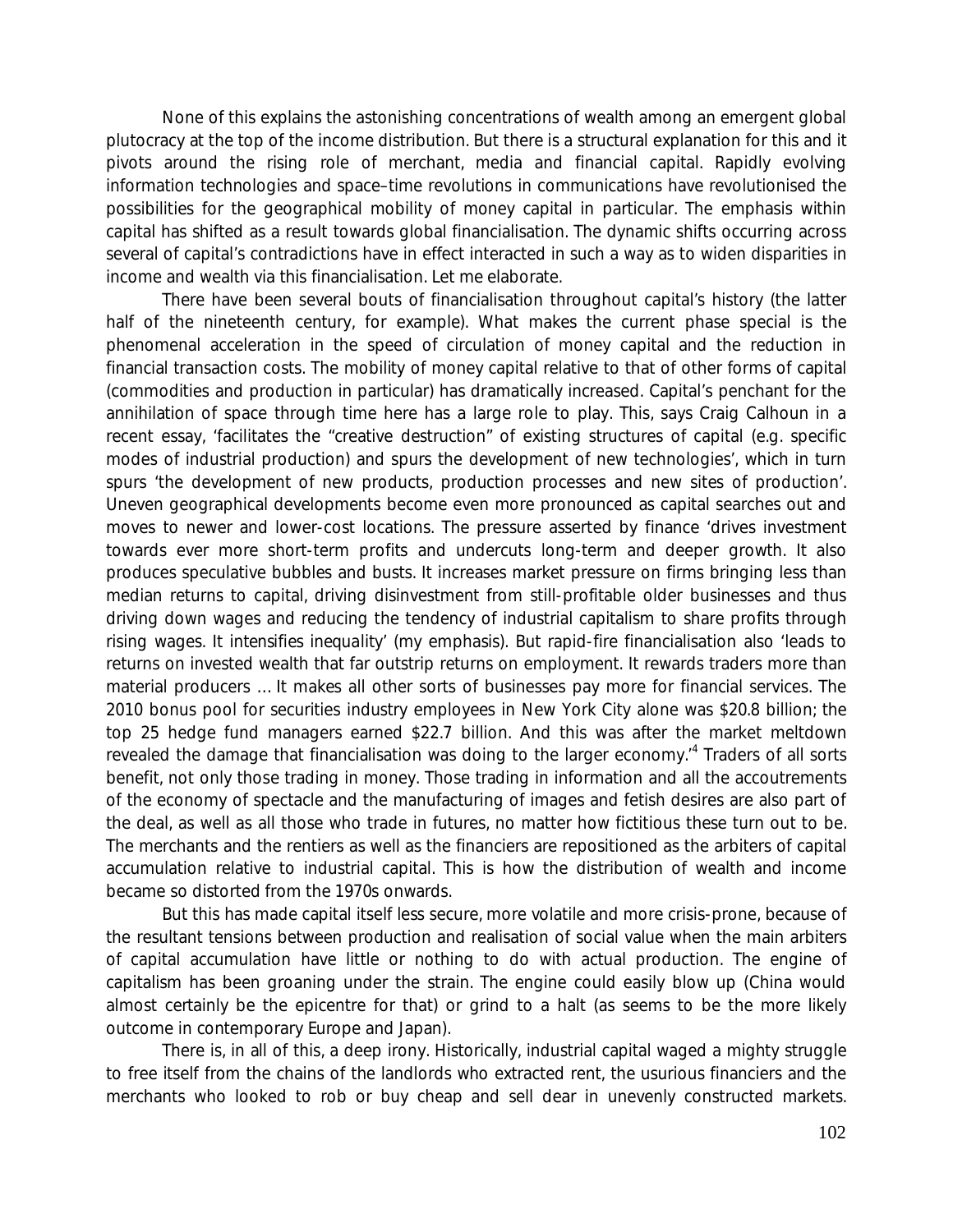Twenty-first-century capitalism seems to be busy weaving a net of constraints in which the rentiers, the merchants, the media and communications moguls and, above all, the financers ruthlessly squeeze the lifeblood out of productive industrial capital, to say nothing of the workers employed. It is not that industrial capital disappears. It has merely become subservient to capital in its other more fantastic and virulent forms.

A form of capital has emerged that is ruthlessly dynamic in the field of technological changes and in the globalisation of social relations, yet which not only pays no mind to the conditions under which social labour produces but even seems not to care too much whether production takes place at all. However, if all capitalists seek to live off rents, interest, profit on merchant's and media capital, or even worse just on speculating in asset values or living off capital gains (as most of the top 1 per cent of income earners do in the USA), without producing social value, then the only possible outcome is a calamitous crisis. A political economy of this kind also betokens the concentration and centralisation of immense economic wealth, power and privilege among the merchant and media capitalists, the financiers and the rentiers. The emergence of such a plutocracy is, sadly, all too plain to see. The fact that it does so well while the mass of the people does so badly is hard to disguise. The big question is if and when a mass political movement of the dispossessed might arise to repossess that which has been lost.

This leaves us with one critical residual question: if the immense disparities of wealth and income now emerging are a reflection of the rise of this new form of capital, then what were the contradictions that made for the rise of this new form of capital? This is a crucial question that will be taken up later in the context of the dangerous contradictions. It was not, I shall hope to show, a mere accident of history.

The political implications of all this for an anti-capitalist strategy are simple enough but far-reaching. If, for example, the poll data for the United States is at all emblematic, then there will be massive public support for a reform movement that produces far more egalitarian outcomes than is currently the case, even as it demands that the state not be the vehicle to accomplish this. There would be and is widespread support for worker-control initiatives, solidarity economies and autonomous communitarian and cooperative structures. The example of Mondragon, the largest and most long-lasting workers' cooperative in Europe, with its collective management bragging, until very recently, an income disparity of no more than three to one (compared to the 350 to one in a typical US corporation) is appealing.

In this case we also see the potential value of a very important category of political action. This is the idea of 'revolutionary reform'. Plainly, the reduction of wealth and income disparities from their current levels would not challenge the reproduction of capital one wit. Indeed, such a reduction, it can be plausibly argued, is absolutely necessary for capital to survive in the present conjuncture because the current disparities threaten to become an absolute contradiction by virtue of escalating imbalances between the capacity to manage the contradictory unity between production and realisation. But, if the theory of capital's necessary inequalities is correct, then there will come a point where a programme to reduce wealth and income inequalities will threaten the reproduction of capital. Once a move towards a profit squeeze gets under way, then it can ultimately threaten to squeeze the lifeblood out of capital to compensate for the way capital systematically sucks the lifeblood out of labour. Nobody knows exactly where the breaking point might lie, but it will surely be well before the levels of equality preferred in the US public opinion polls are reached. A reform movement around reducing social inequality can become the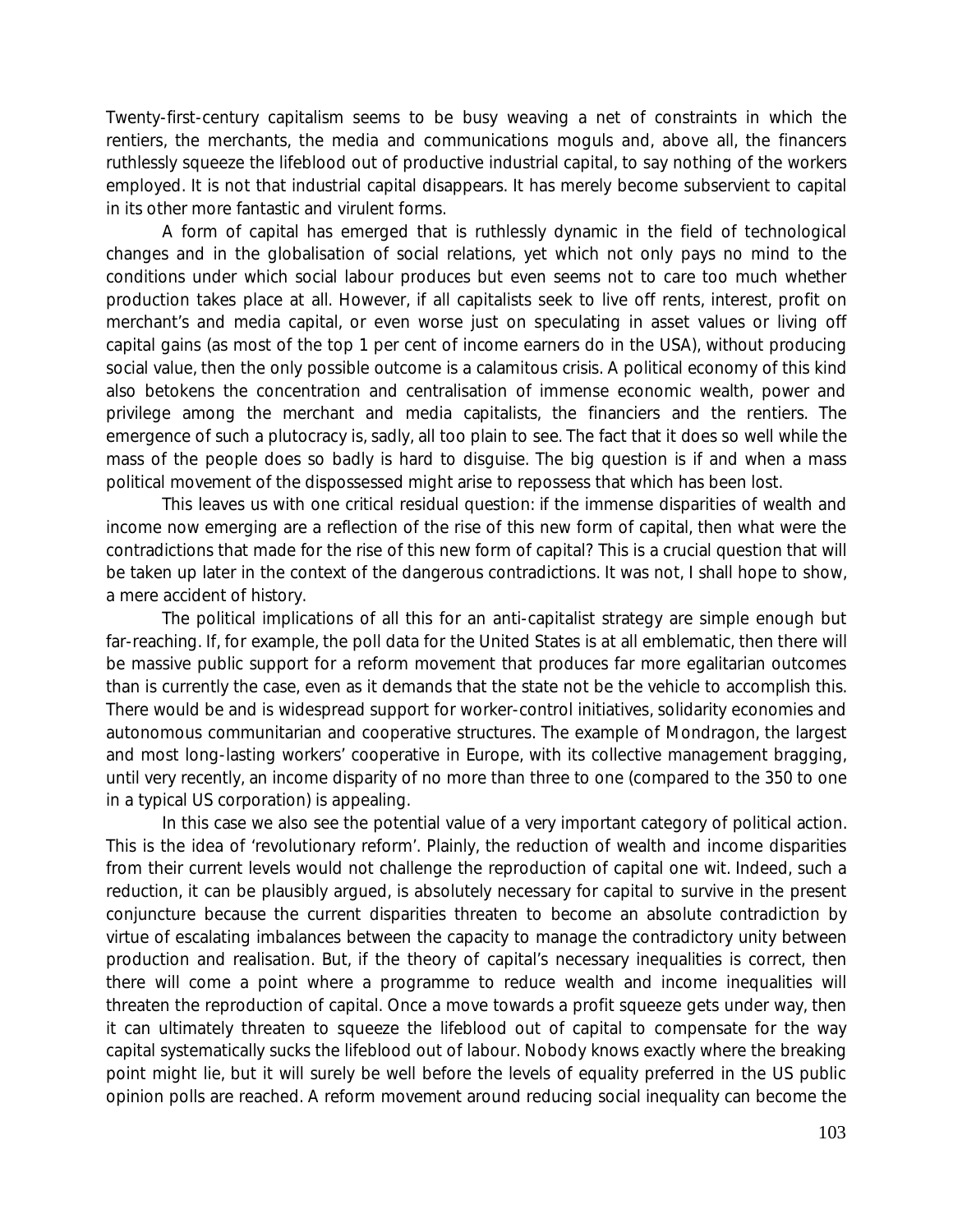cutting edge for revolutionary transformation.

**Contradiction 13 Social Reproduction** 

Once upon a time it could reasonably be said that capital cared not a wit about the neediness of the worker, leaving it to the initiative and ingenuity of the workers to reproduce themselves biologically, psychologically and culturally on the basis of the pittance of a wage that capital provided. The workers for the most part conveniently obliged because they had no option. This was the situation that Karl Marx encountered and it was probably for this reason that he left the question of the social reproduction of the labour force to one side in his theorising of capital's political economy. But plainly, if labourers do not reproduce themselves or are overworked to a premature death down the mines and in the factories (or commit suicide from overwork, as has been regularly happening in Chinese factories) and if capital's easy access to a labour surplus is somehow blocked, then capital cannot reproduce. Marx recognised this danger when he clearly saw that limits had to be put upon the exorbitant length of the working day and murderous rates of exploitation and that state legislation on this point was just as important to protect the reproduction of capital as it was to protect the lives of the labourers. The contradiction between the conditions required to ensure the social reproduction of the labour force and those needed to reproduce capital has always been latently present. But over the last two centuries it has evolved to become a far more prominent and complex contradiction, loaded with dangerous possibilities and full of far-reaching but uneven geographical manifestations and consequences.

This contradiction became more prominent with the rise of the factory system and the increasing complexity and roundaboutness of capital's production systems. While traditional artisanal skills were of diminishing importance, capital became much more interested in the procurement of a modestly educated workforce, one that was literate, flexible, disciplined and complicitous enough to fulfil the variety of tasks demanded of it in the machine age. The insertion of education clauses in the English Factory Act of 1864 was a sign of this increasing interest of capital in the workers' capacities and powers and this entailed limited interventions in the life of workers outside of the factory. Within capitalism as a whole, this concern for the reproduction of labour power of adequate qualities coincided in many parts of the world with a political project on the part of a reformist bourgeoisie to create a 'respectable' working class that would refrain from riot and revolution and succumb to the blandishments that capital could offer. The growth of public education, along with the 'gas and water' socialism that prevailed politically in many parts of the capitalist world, certainly eased the lot of the regularly employed worker and did so in such a way as to permit the extension of political representation (the right to vote and thereby influence public policies) to the point of universal suffrage.

The increasing interest in the education of the workforce and the mobilisation of financial resources to accomplish this task has been a major feature in capital's history. But it has not been a disinterested history nor has it evolved without complications deriving from the dynamics of class struggle between capital and labour. For what has been at stake here, as earlier noted, is what it is that capital wishes the working classes to be educated in and what it is that the working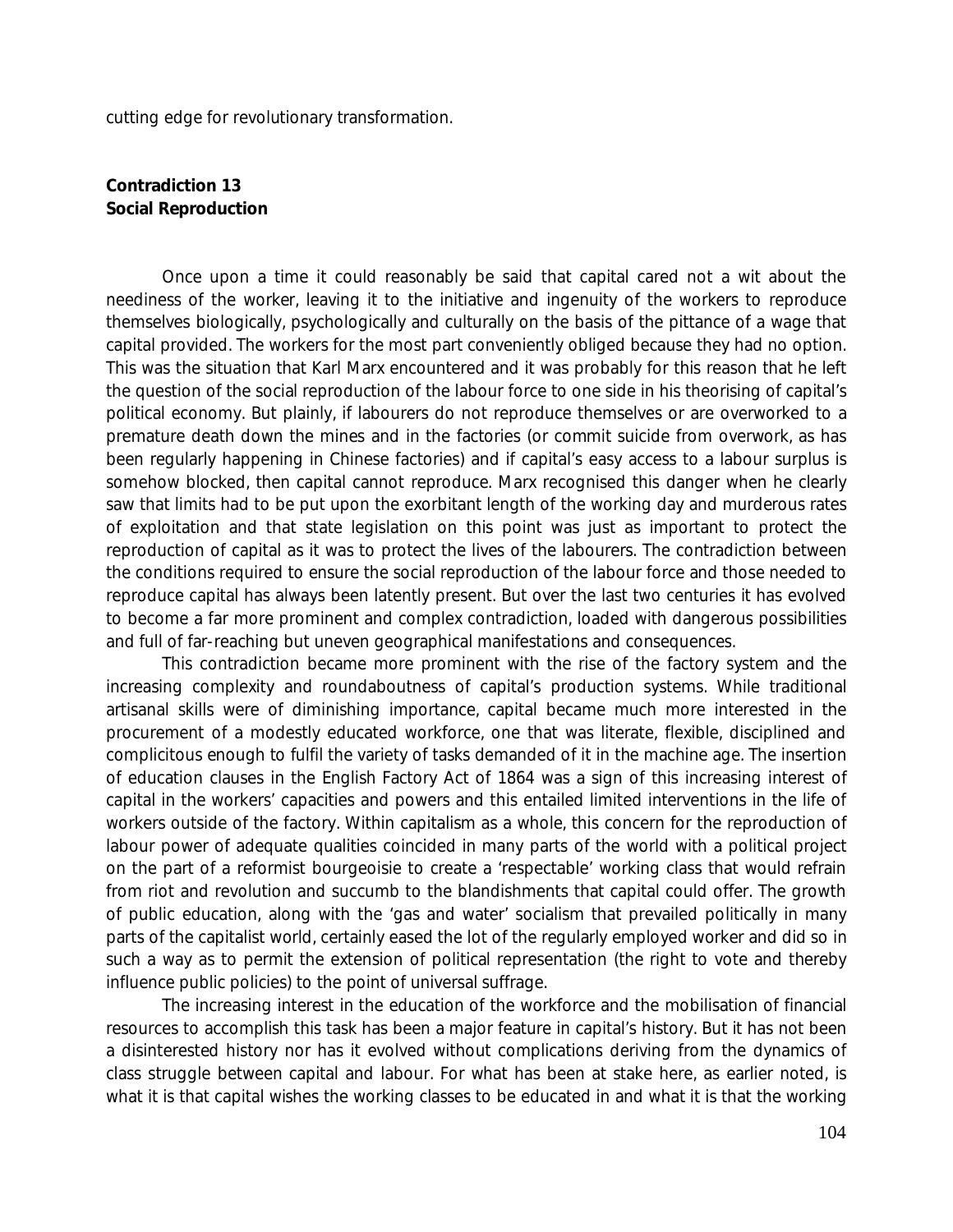classes themselves want and desire to know. In early English and French history, for example, the autodidact, the self-educated labourer, was a permanent thorn in capital's side, given to often wildly divergent socialist utopian ideas about alternatives to the form of life that capital offered and prepared to take political if not revolutionary action to bring some anti-capitalist alternative into existence. The incredible flourishing of emancipatory and utopian tracts and sects in France during the 1830s and 1840s (associated with names like Fourier, Saint-Simon, Proudhon, Cabet, etc.) was paralleled across the English Channel by a more sober but nonetheless persistent literature on worker rights and the necessity to construct institutional solidarities such as trade unions and various modes of political agitation (Chartism) and organisation, some of which was supported by utopian thinkers and practitioners such as Robert Owen. If this was what constituted the education of the working classes, then capital wanted none of it. But faced with the persistent pursuit of self-education on the part of at least an influential segment of the working classes, capital had to come up with something to put in its place. As Mr Dombey put it in Charles Dickens's *Dombey and Son*, he had no objection to public education provided it taught the worker his proper place in society. Marx, for his part, while critical of much of the socialist utopian literature, learned mightily from it and likewise sought to create a whole anti-capitalist knowledge field that would provide a fount of ideas for anti-capitalist agitation. Heaven forbid that the workers would read such stuff.

While public education has done much to meet capital's demand for ideological conformity combined with the production of skill sets appropriate to the state of the division of labour, it has not eradicated the underlying conflict. And this is so in part because state interests also enter in to attempt to forge a sense of cross-class national identity and solidarity that is at war with capital's penchant for some form of rootless cosmopolitan individualism, to be emulated by both capitalist and worker alike. None of these contradictions of the content for public education can easily be settled, but this does not detract from the simple fact that investment in education and training is a sine qua non for capital's competitiveness. Massive investment in education has, for example, been a striking feature of China's recent development, as it was earlier in Singapore and other East Asian states. This was so because the profitability of capital rested more and more on the increasing productivity of increasingly skilled labour.

But, as so often happens within the history of capital, education ultimately became a 'big business' unto itself. The stunning inroads of privatisation and fee paying into what had traditionally been public and free education have placed financial burdens on the populace such that those desirous of education have to pay for this key aspect of social reproduction themselves. The consequences of creating a heavily debt-encumbered educated labour force may take a considerable time to work out. But if the street battles between students and authorities in Santiago in Chile that began in 2006 and have continued to this day over the expensive privatisation of both high school and advanced education are anything to go by, then this too will likely be a simmering source of discontent wherever it has been implemented.

The creation of a highly productive labour force gave rise to what is called 'human capital' theory, which is one of the weirdest widely accepted economic ideas that could ever be imagined. It found its first expression in the writings of Adam Smith. The acquisition of productive talents on the part of labour, he argued, through 'education, study or apprenticeship, always costs a real expense, which is a capital fixed and realized as it were in his person. Those talents, as they make a part of his fortune, so do they likewise that of the society to which he belongs. The improved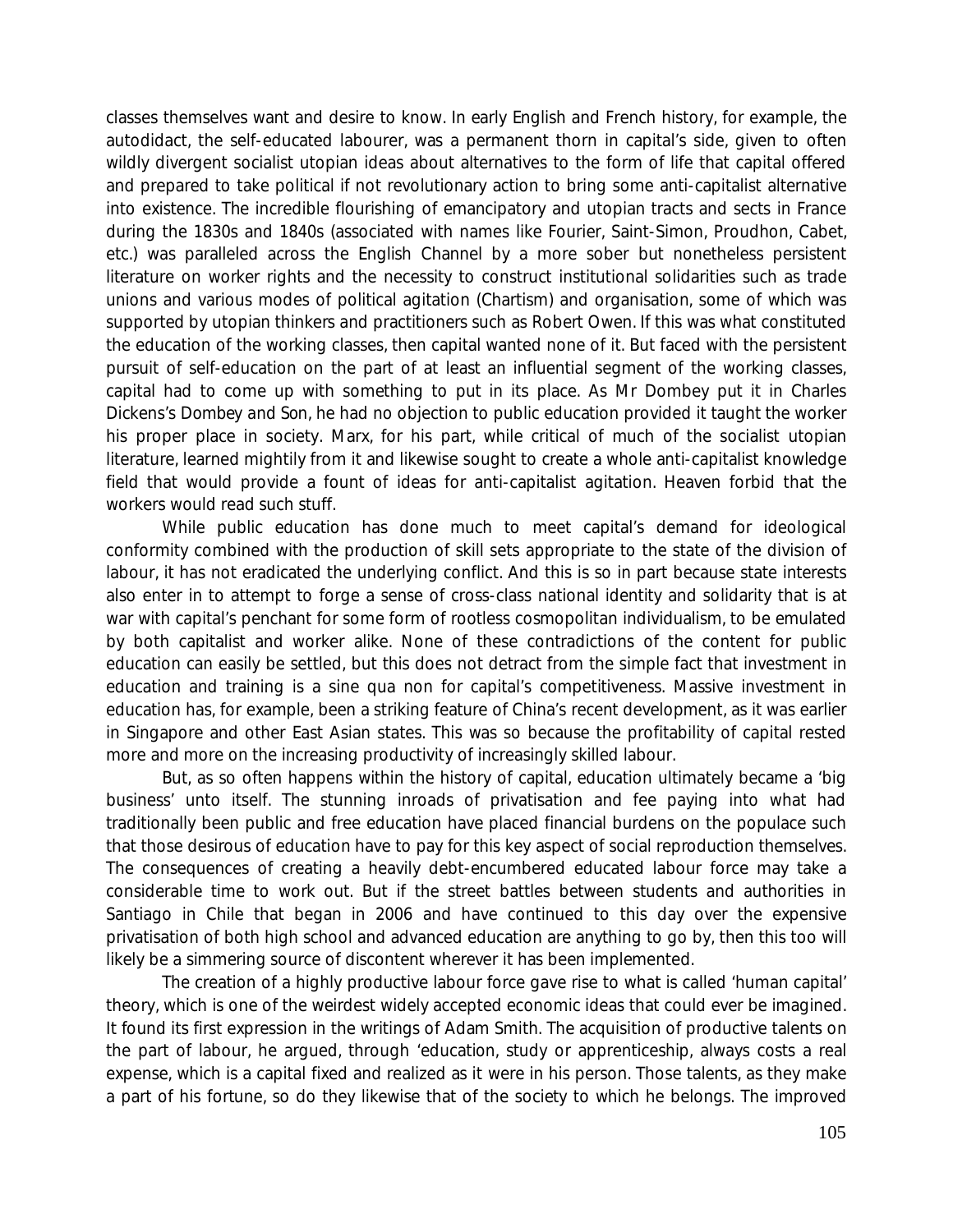dexterity of a workman may be considered in the same light as a machine or instrument of trade which facilitates and abridges labour, and which, though it costs a certain expense, repays that expense with a profit.<sup>1</sup> The question, of course, is who foots the bill for the creation of such talents – labour, the state, capital or some institution in civil society (like the Church) – and who gets the benefits (or 'profits' in Adam Smith's parlance)?

To be sure, skilled and highly trained labour might reasonably expect a higher rate of remuneration than unskilled labour, but that is a far cry from accepting the idea that the higher wage is a form of profit on the workers' investment in their own education and skills. The problem, as Marx pointed out in his acerbic criticism of Adam Smith, is that the worker can only realise the higher value of those skills by working for capital under conditions of exploitation such that it is, in the end, capital and not the worker that reaps the benefit from the higher productivity of labour.<sup>2</sup> In recent times, for example, worker productivity has surged but the share of output going to labour has declined, not increased. In any case, if what the worker truly possessed in bodily form was capital, Marx pointed out, then he or she would be entitled to sit back and just live off the interest of his or her capital without doing a single day's work (capital as a property relation always has that option at hand). As far as I can tell, the main point of the revival of human capital theory, at the hands of Gary Becker in the 1960s, for example, was to bury the significance of the class relation between capital and labour and make it seem as if we are all just capitalists earning different rates of return on our capital (human or otherwise). $3$  If labour was getting very low wages, it could then be argued that this was simply a reflection of the fact that workers had not invested enough effort in building up their human capital! It was, in short, their fault if they were low-paid. Hardly surprisingly, all the major institutions of capital, from economics departments to the World Bank and the IMF, wholeheartedly embraced this theoretical fiction for ideological and certainly not for sound intellectual reasons. These same institutions have more recently similarly embraced the wondrous fiction that the informal sector of social reproduction which dominates in many cities of the developing world is in fact a seething mass of microenterprises that need only a dose of microfinance (at usurious rates of interest pocketed at the end of the trail by major financial institutions) in order to become fully fledged card-carrying members of the capitalist class.

For exactly the same reasons, I have profound objections to Bourdieu's characterisation of personal endowments (which are undeniably of great importance in social life) as a form of capital called 'cultural capital'.<sup>4</sup> While it is perfectly fine to emphasise the role of such endowments in confirming status position in our society and thereby contributing to the replication of class distinctions in the course of social reproduction, to treat this as a form of capital in the sense we are using this term here is confusing if not perverse. It would propose that there is some way of accumulating monetary wealth and income by learning to appreciate Scarlatti (if you are French) and Snoop Dogg if you are American. Where the idea of cultural capital does enter in (but this is not Bourdieu's point) is in the branding and marketing of goods and places in such a way as to command a monopoly rent (as in the case of fine wines and perfect tourist destinations). But what we are dealing with here is the manufacture of symbols of distinction which, if they stick, can be a source of permanent monopoly rents and monetary gain. Product differentiation to emphasise that my brand of toothpaste is unique and special has always been a way to avoid the levelling effect of market exchange. Who invents the symbolic world that lies behind the branding of goods and places – a manipulative work that lies at the heart of contemporary advertising and the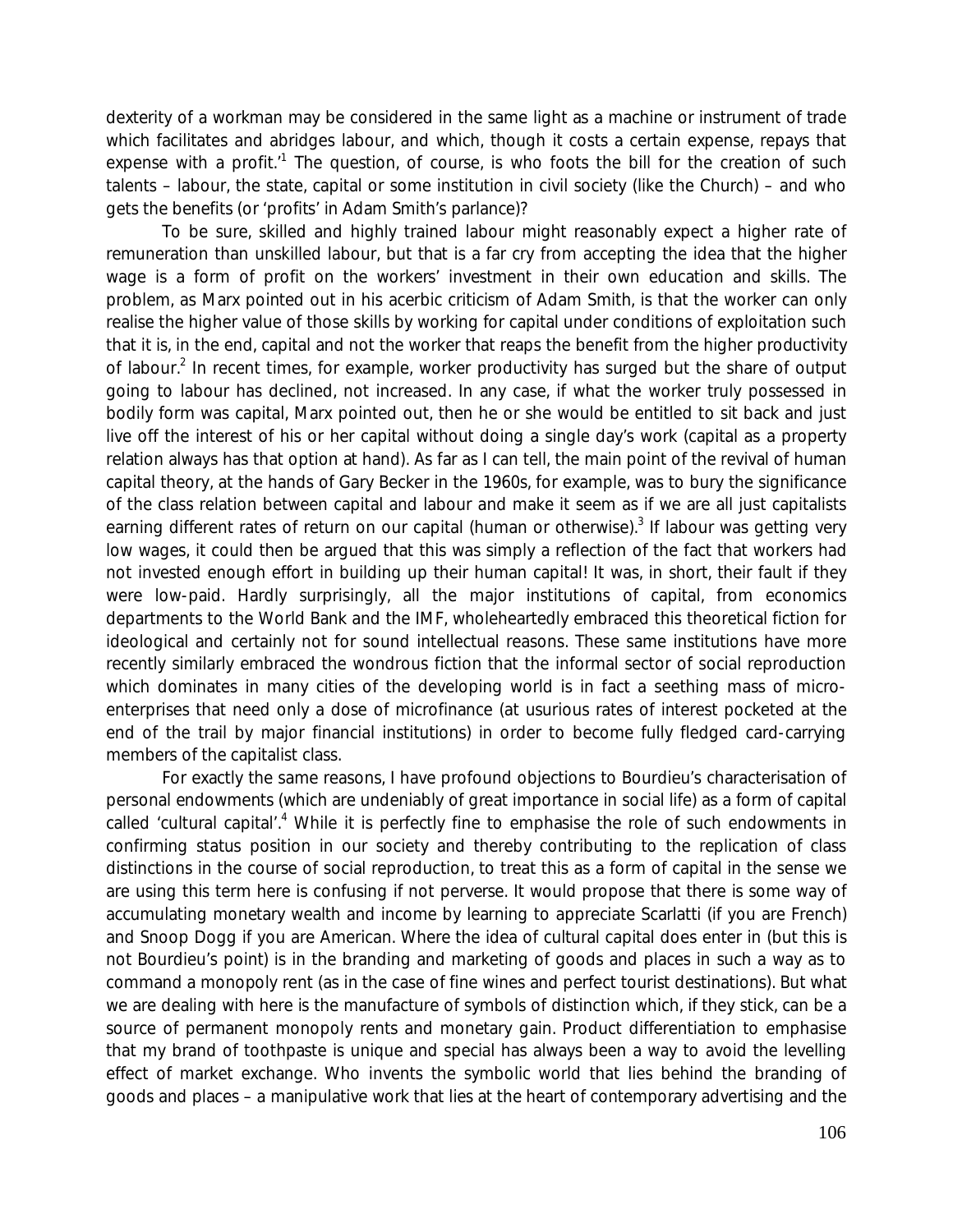tourism industry – then becomes critical to the manipulation of human desires for monetary gain. It is, of course, the capitalists who take the monetary gain and who pay for the branding of their products. And in some instances they certainly do not hesitate to attach signs of class and even more emphatically seductive gender images to the qualities of their products. Capital undoubtedly uses such signs of distinction in its sales practices and pitches, but that does not mean that distinction is a form of capital, as Bourdieu proposes, though it does often give rise to monopoly rents if the distinction is unique and original (like a Picasso painting).

Capital and the capitalist state (though mainly the latter) have in recent times taken a deep interest in aspects of social reproduction that affect the competitive qualities of the labour force. If any country is desirous of becoming wealthier by moving up the value-added chain of production into fields of research and development, thereby garnering the wealth to be tapped from command over intellectual property rights, then this depends on having at one's disposal a well-educated and scientifically qualified labour force which must be either trained at home (hence the immense significance of the research universities in countries such as the USA) or imported from abroad. The education of such a workforce has to begin early in life, which puts the whole educational system in the cross-hairs of capital's concerns, although, as usual, capital is inclined not to pay for any of it if it can possibly help it. In countries like Singapore and now China strong state investment in education at all levels has been key to their economic success.

The rapidly changing technological context, particularly the progress of robotisation and artificial intelligence already noted, has radically altered the kinds of skills that are advantageous to labour and educational systems have often lumbered awkwardly to keep up with the new demands. More than twenty years ago, for example, Robert Reich pointed out an emergent division between knowledge-based 'symbolic-analytic' services, routine production and 'inperson' services. The 'symbolic analysts' included engineers, legal experts, researchers, scientists, professors, executives, journalists, consultants and other 'mind workers', who were primarily engaged in collecting, processing, analysing and manipulating information and symbols for a living. This group of workers, which Reich estimated made up roughly 20 per cent of the labour force in the USA, occupied a privileged position in part because they could practise their trade almost anywhere in the world. They needed, however, to be well educated in analytic and symbolic skills and much of this begins in the home, where, loaded down with electronic gadgets, children learn at an early age how to use and manipulate data and information adequate for an emergent 'knowledge-based' economy.<sup>5</sup> This group forms the core of a relatively affluent though highly mobile upper middle class within capitalism and one that increasingly tends to segregate itself (and to enclose its processes of social reproduction) in privileged enclaves away from the rest of society. By way of contrast, traditional production workers (for example, in steel and car production) and ordinary service workers have very little future, in part because those are the jobs most likely to disappear and in part because even those jobs that remain are likely to be lowwage with very scant benefits simply because of the massive labour surpluses now available.

The long-standing interest in increasing labour productivity among at least a certain segment of the workforce did not initially encompass all of the worker's cultural and affective life. Aspects of social reproduction, such as the raising of children or caring for the sick and elderly, continued in many instances and places to be very much the individual worker's affair and outside of market considerations, as were many of the particular trappings of cultural life. But with the complexities of capitalist industrialisation and urbanisation, the capitalist state increasingly found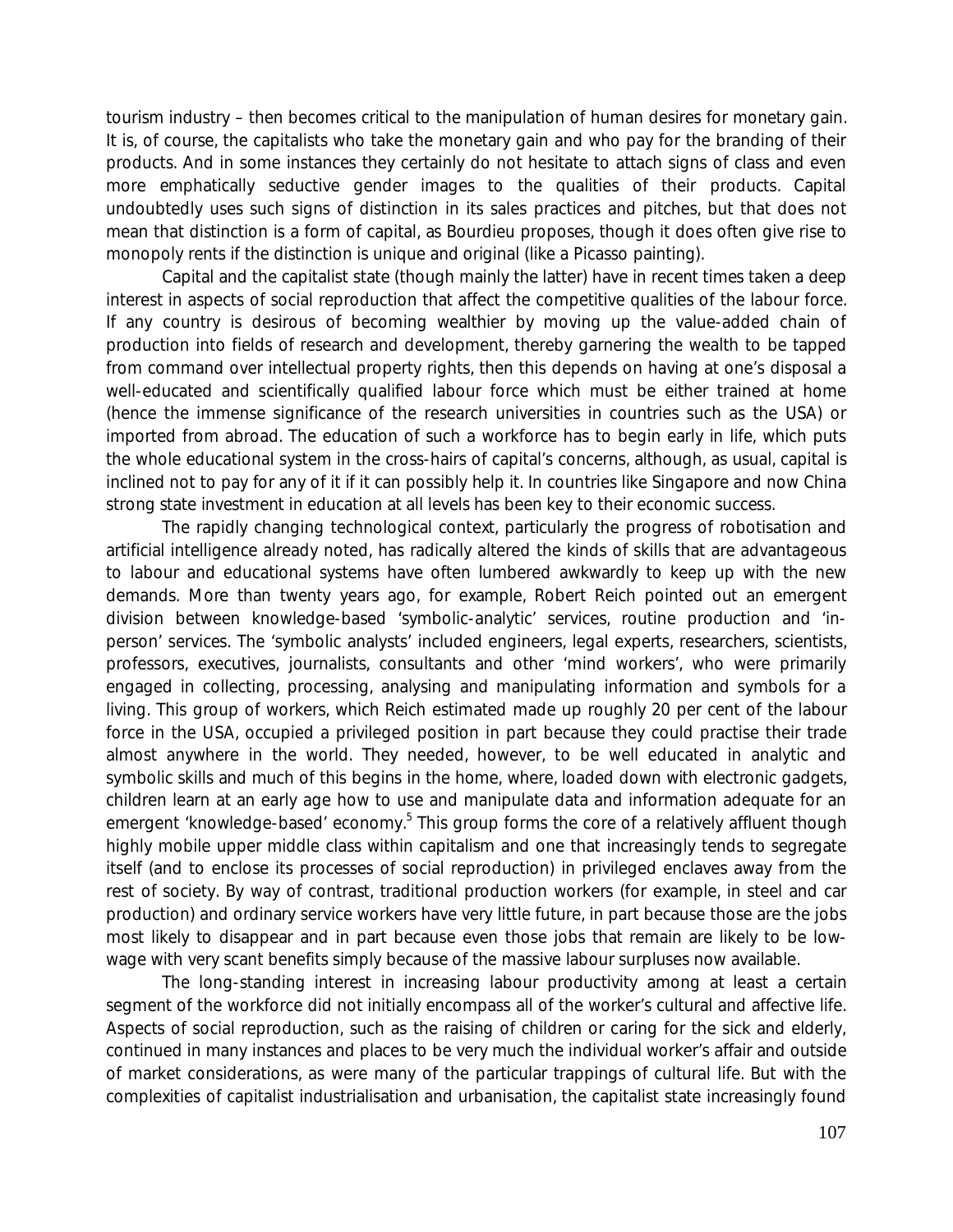itself necessarily embroiled in the regulation and provision of public health, of education, social control and even the cultivation of certain habits of heart and mind conducive to self-discipline and citizenship among the populace at large.

While the whole field of social reproduction is, as Cindi Katz puts it, 'the fleshy, messy, and indeterminate stuff of everyday life', it is 'also a set of structured practices that unfold in dialectical relation with production, with which it is mutually constitutive and in tension'. The contradictory unity between social reproduction and the reproduction of capital crystallises out as a moving contradiction of singular interest throughout the history of capital. What it is about now is light years away from what it was in 1850. 'Social reproduction,' Katz continues, 'encompasses daily and long term reproduction, both of the means of production and the labour power to make them work. At its most basic, it hinges on the biological reproduction of the labour force, both generationally and on a daily basis.' It also encompasses the production and reproduction of manual, mental and conceptual skills.<sup>6</sup> All of this is achieved on the basis of the individual wage plus the social wage provided by various state agencies (for example, education and health care) and key institutions of civil society (for example, the Church and a wide range of philanthropically supported NGOs).

From the standpoint of labour, social reproduction has a very particular meaning. The labourers receive a money wage and it is their choice how they spend it. What they spend it on and why were, in the early days, of no interest to capital. But that is by no means true today, as we shall see. How much labourers need to survive and reproduce themselves in part depends upon how much labourers and their families and communities can do for themselves. There is a vast amount of unpaid labour absorbed in social reproduction, most of it, as feminists have repeatedly and quite correctly pointed out, traditionally and even to this day being done by women. Social reproduction is for capital a large and convenient sphere in which real costs are externalised on to households and other communal entities. Its costs weigh disproportionately on different groups in the population. In the case of partial proletarianisation, as discussed earlier for example, almost all the costs of child rearing and caring for the sick and the aged are left to the household labours of peasant or rural societies. Under conditions of social democracy, however, political movements drove capital to internalise some of these costs either directly (through pension, insurance and health care provisions in wage contracts) or indirectly (through taxation on capital to support the state provision of services via a welfare state).

Part of the neoliberal political programme and ethos in recent times has been to externalise as much as possible the costs of social reproduction on to the populace at large in order to raise the profit rate for capital by reducing its tax burden. The argument has been that the welfare state was becoming too costly and that tax relief for capital would stimulate deeper and faster economic growth, which, when the benefits were spread around, would make everyone better off. It never worked out that way, of course, because the rich took virtually all of the savings and passed on none of the benefits (except in the form of some morally questionable therapeutic philanthropy).

Households are not, however, isolated entities. They are embedded in a matrix of social interactions and social relations present in places. Their labours are often shared – in middle-class US neighbourhoods, for example, car-pooling, childcare, the staging of collective events like park picnics, street fairs and block parties are all part of daily life and there is even an associated constituency, soccer moms, who garner political attention. There is a good deal of non-monetary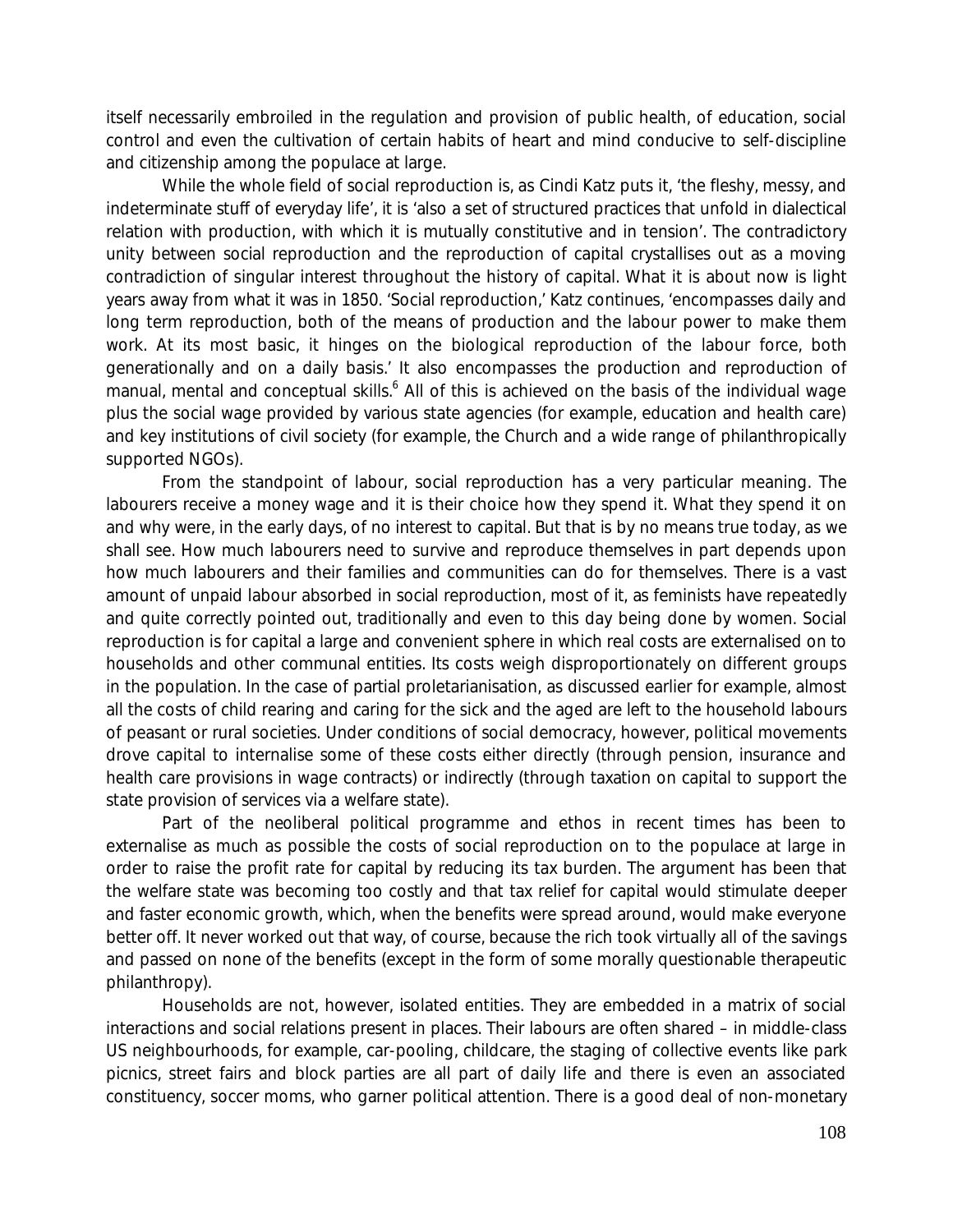exchange, of mutual aid in evidence, spread across everything from helping to fix the neighbour's car to painting the patio and helping maintain common spaces for communal enjoyment. How much of this occurs and through what mechanisms can be immensely varied but it is undeniable that in many parts of the world households conjoin in a whole range of practices of mututal support to create some semblance of a common life. Such practices get formalised in the establishment of community associations, ethnic assemblies, religious organisations and the like, which pay considerable attention to defining and maintaining (sometimes repressively) the appropriate neighbourhood conditions for social reproduction. Such associations can form the basis for larger social movements and it is from them that much inspiration is drawn for the idea that another life is possible to that given by pure market and monetary transactions. While it would seem that the neoliberal assault on state provision of social services might be counteracted by an upsurge of practices of mutual aid, the evidence for the most part seems otherwise – that the individualistic and self-centred profit-maximising ethic through which neoliberalism works (along with other features such as increased geographical mobility) has if anything diminished mutual aid as a feature of a common social life except in communities that define their ties in religious or ethnic bonding terms. None of this is helped by the increasing predilection of consumers to treat their home as a short-term speculative investment rather than as a place to create a solid and settled life. It is also true that the modes of urban living that capital typically produces (particularly with respect to dependence on the car) are not very conducive to the creation of mutually supportive social networks that can encourage more adequate and fulfilling forms of social reproduction.

Behind all of this there lurks an incipient and potentially damaging contradiction that we have encountered before in different guises. Labourers and households are a significant source of effective demand and they play a significant role in the realisation of values in the market. If they are largely producing for themselves outside of the market, then they do not buy in the market and they furnish less in the way of effective demand. This is the problem with partial proletarianisation and explains why, at some point, it often gives way (usually under the pressure of capital) to full proletarianisation. If the welfare state is dismantled, then bang goes a hefty chunk of effective demand and the field for realisation of values shrinks. This is the problem with austerity politics. The contradiction between capital's rising potential profitability in production and its falling potential profitability due to insufficient effective demand intensifies as attempts to manage the contradiction between social reproduction and production lurch from one extreme to another.

In partial answer to this dilemma, there has been a long-standing trend within the history of capital for household labour to be supplanted by market-based transactions (everything from haircuts to takeaway or frozen meals, fast foods, to dry-cleaning, entertainment and child and oldage care). The privatisation of personal household labours into the market sphere, along with increasing capital intensity of household technologies (everything from washing machines and vacuum cleaners to microwaves and, of course, houses and cars) that have to be purchased with a considerable outlay (often debt-financed), has not only radically transformed the nature of household economies but also revolutionised processes of realisation of capital values in the market. The commodifications in the housing markets of the world have opened up a vast field of capital accumulation through the consumption of space for social reproduction. Capital has long been concerned, as we have seen, with promoting 'rational consumption', understood as that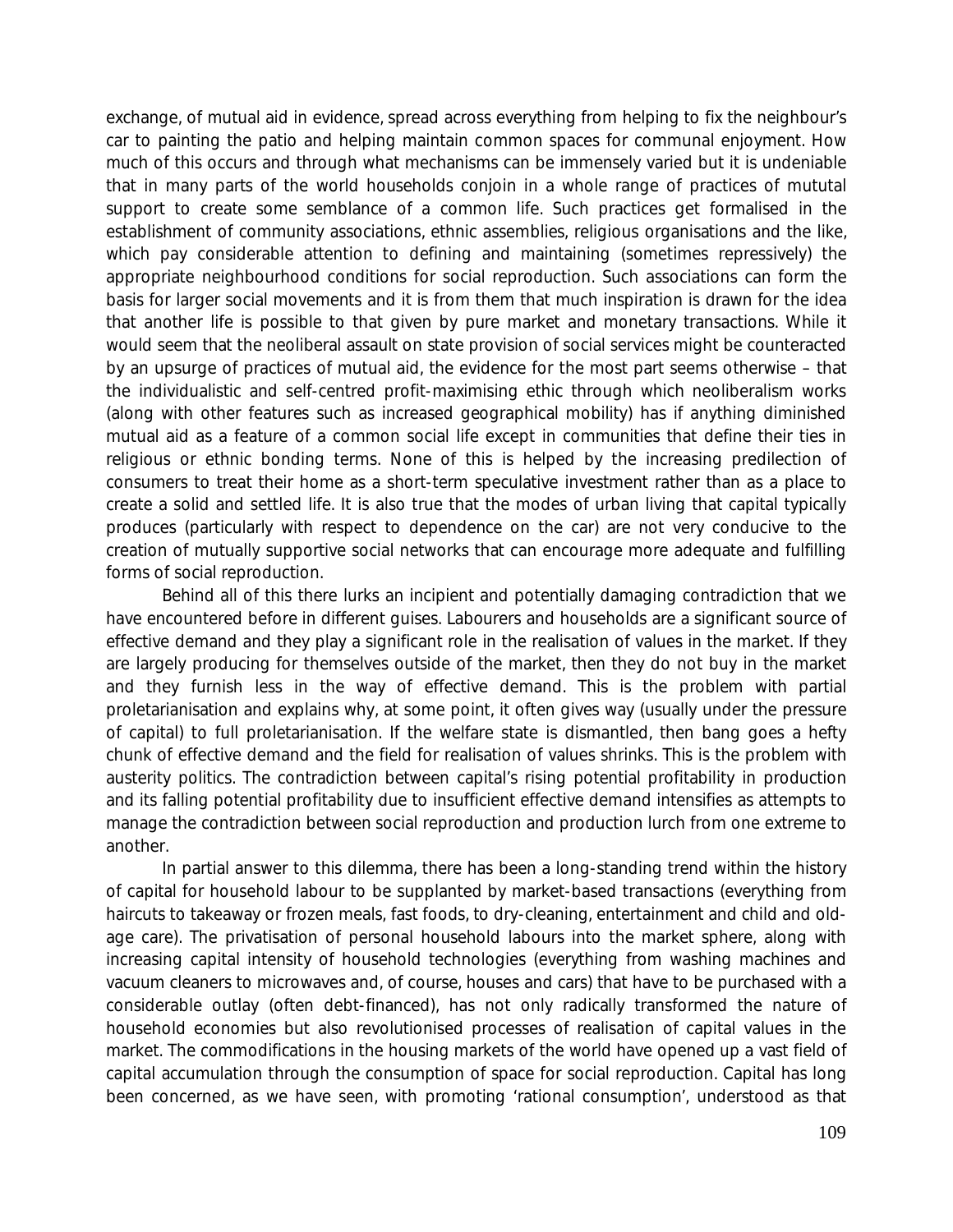form of household consumerism that fuels capital accumulation irrespective of whether it meets real human wants and needs (whatever these might be) or not. Social reproduction has increasingly been infected and in some cases totally transformed by such considerations.

This elementary fact has prompted much reflection on the increasing role of capital in dominating what Jürgen Habermas calls (following the German philosopher Edmund Husserl) our 'lifeworld' or what Henri Lefebvre analyses under the rubric of 'everyday life'.<sup>7</sup> The systemic penetration of almost all aspects of our lifeworld by capital and its products in one form or another has, of course, provoked resistance, but for most of the world's population it has proved a losing battle, even when it was not actively welcomed. Arguments have been advanced on the progressive left (socialist feminists in particular) that wages should be paid for housework. Given that so much of that labour is performed disproportionately by women, the political reasoning is clear, but it unfortunately succeeds only in furthering the total monetisation of everything, which ultimately plays into the hands of capital. Apart from the sheer difficulty of monetisation of household tasks, it is unlikely that such a measure would benefit the people, least of all women, who will most likely continue to be excessively exploited even as they are paid for their household labours.

Whereas it was perfectly reasonable, therefore, for the eminent French historian Fernand Braudel to take the sphere of material life and material reproduction of the common people in the late medieval period as having little or nothing to do with capital or even with the market, this formulation has no relevance to our own times except in those increasingly remote areas of the world (for example, indigenous societies or remote peasant populations) where capital has yet to exert its dominant influence.<sup>8</sup> The commodification of daily life and social reproduction has proceeded apace and created a complex space for anti-capitalist struggle.

The sphere of social reproduction has in fact almost everywhere become the site of highly intrusive capitalist activities. The tentacles of the state's and capital's influence and power now proliferate within the spheres of social reproduction in many parts of the world in myriad ways. Not all of these interventions are pernicious, of course. Social reproduction is the site where the oppression of and violence against women flourishes in many parts of the world, where educational opportunities for women are denied, where violence and abuse of children all too frequently occur, where intolerance breeds contempt for others, where labour all too often transfers its own bitter experience of violence and oppression in the labour process back on to others in the household, where drink and drugs take their toll. It is for this reason that a modicum of social regulation and even, perhaps, state interventionism in the world of social reproduction become so necessary. But this then constitutes a bureaucratic framing of daily life and of social reproduction that leaves very little room for autonomous development. Furthermore, the deeper material embedding of all processes of production, exchange, distribution and consumption in the web of social and biological life has produced a world where a contradiction between a potentially alienating household consumerism of excess and the consumption necessary for adequate social reproduction becomes every bit as salient as the contradiction between the social reproduction of the labour force and the reproduction of capital. How much of contemporary social reproduction in, say, the United States is given over to training as many people as possible in the insane arts of conspicuous consumption and speculative finance as opposed to training them to be good and well-educated workers?

What Randy Martin calls 'the financialization of daily life' has become a conspicuous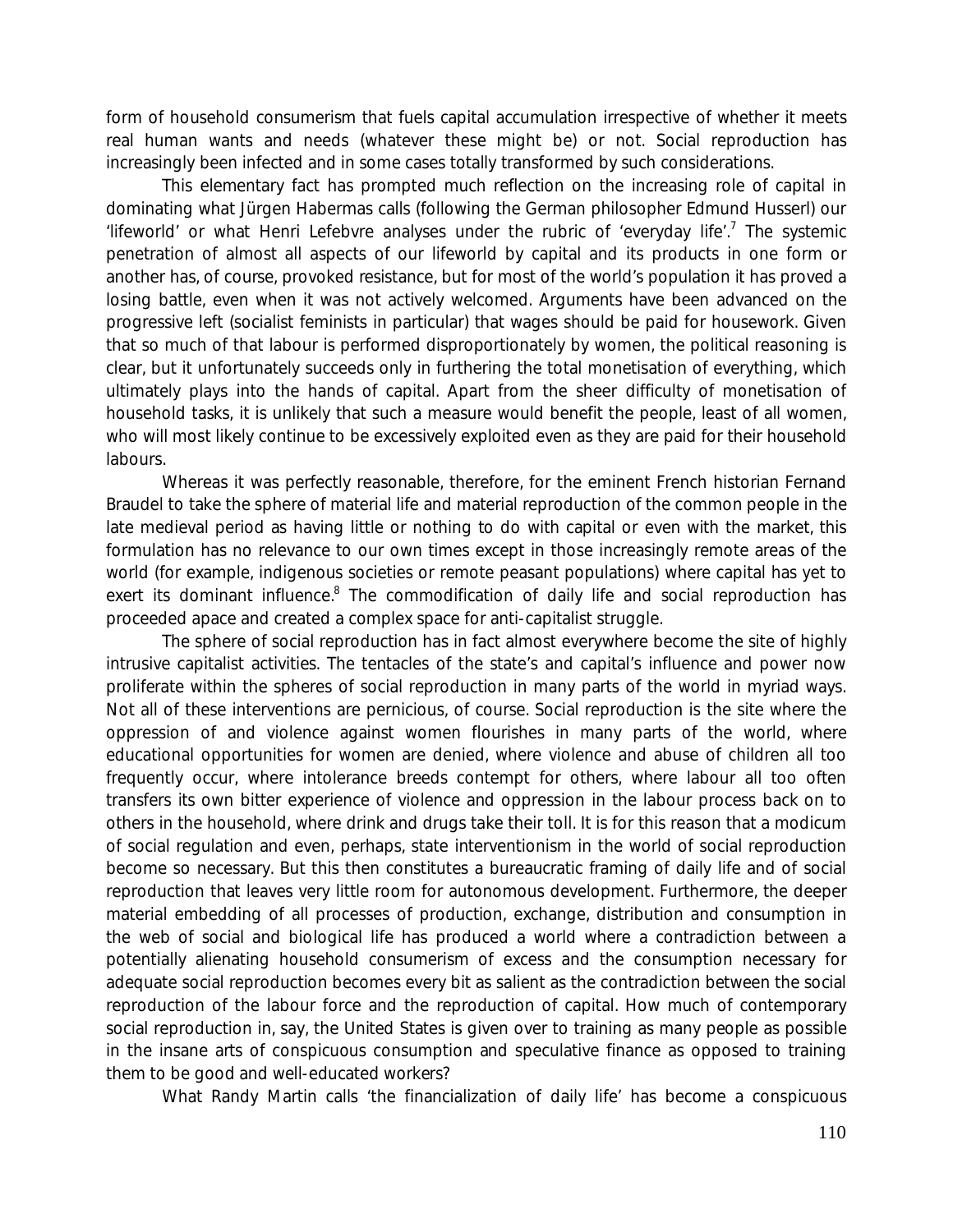insertion into social reproduction over the last generation.<sup>9</sup> If we ask the elementary questions: how much social reproduction is debt-financed and what are the implications of that fact?, the answers are quite stunning. In many parts of the world the usurious moneylender has always been a significant figure and continues to be so up to this day. Social reproduction takes place in much of India under the shadow of the looming power of the usurer. This is not relieved by the arrival of the institutions of microcredit and microfinance (which in some instances have driven people – mostly women – to suicide as the only relief from their collective indebtedness). But personal indebtedness associated with social reproduction has now become a calamitous problem in one form or another almost everywhere. The huge indebtedness of students in the United States is now being mimicked in Britain, Chile and China, while borrowings to finance the conduct of everyday life have been mounting at astonishing rates. In just a few years personal debt in China has soared way beyond incomes from a base of close to zero in, say, 1980.

This generalisation is cut across, however, by the uneven geographical development of these contradictions. Some parts of the world (such as the United States, where consumption accounts for more than 70 per cent of GDP) seem to be more about furnishing the effective demand through an alien consumerism that corrupts reasonable forms of social reproduction, while others are focused more on the social reproduction of a labour force that can churn out value without cease (for example, China, where consumerism accounts for around 35 per cent of GDP). In divided cities like Lagos, São Paulo and, yes, even New York, one part of the city is given over to conspicuous consumption and the other to the reproduction of an easily exploited but largely redundant because surplus labour force. The study of social reproduction in these different environments reveals a huge gap in both the qualities and meaning of household activities, with hardly any commonalities between them. These divisions produce some curious manifestations in the realm of bourgeois morality. While moral opprobrium is cast upon the practices first in Pakistan and later in India of having young children working for pennies on a ten- or twelve-hourday schedule to produce footballs to be kicked around by players who earn millions, these very same moralists are totally blind to the exploitation by capital of their own children as consumers in the marketplace, even as those children are also being inculcated into the dark arts of the deal, as well as stock market manipulations (money for nothing) by pushing buttons on their keyboards. Google the case of Jonathan Lebed to see what I mean. By the time he was fifteen years old he had gained several million dollars from trading in penny stocks, setting up chat rooms to promote stocks he had just bought and selling at the higher price that his favourable ratings in the chat room created. Prosecuted by the Securities and Exchange Commission, he simply maintained that this was all that Wall Street did anyway; the SEC fined him a small amount and dropped the whole project of prosecution like a hot potato because Lebed was quite right.

The contradictions of social reproduction cannot be understood outside of these geographically differentiated circumstances, even as they have also dramatically changed their general character over time. The contingencies of material activity, of cultural forms and local ways of living, are of great import in many parts of the world. As Katz notes, social reproduction 'necessarily remains mainly place-bound' in a context where capital is highly mobile. The result is that 'all sorts of disjunctures occur across space, across boundaries, and across scale, which are as likely to draw upon sedimented inequalities in social relations as to provoke new ones'. Agricultural labourers are reproduced in Mexico but end up working in the fields of California, women workers raised in the Philippines play a large part in furnishing domestic labour in New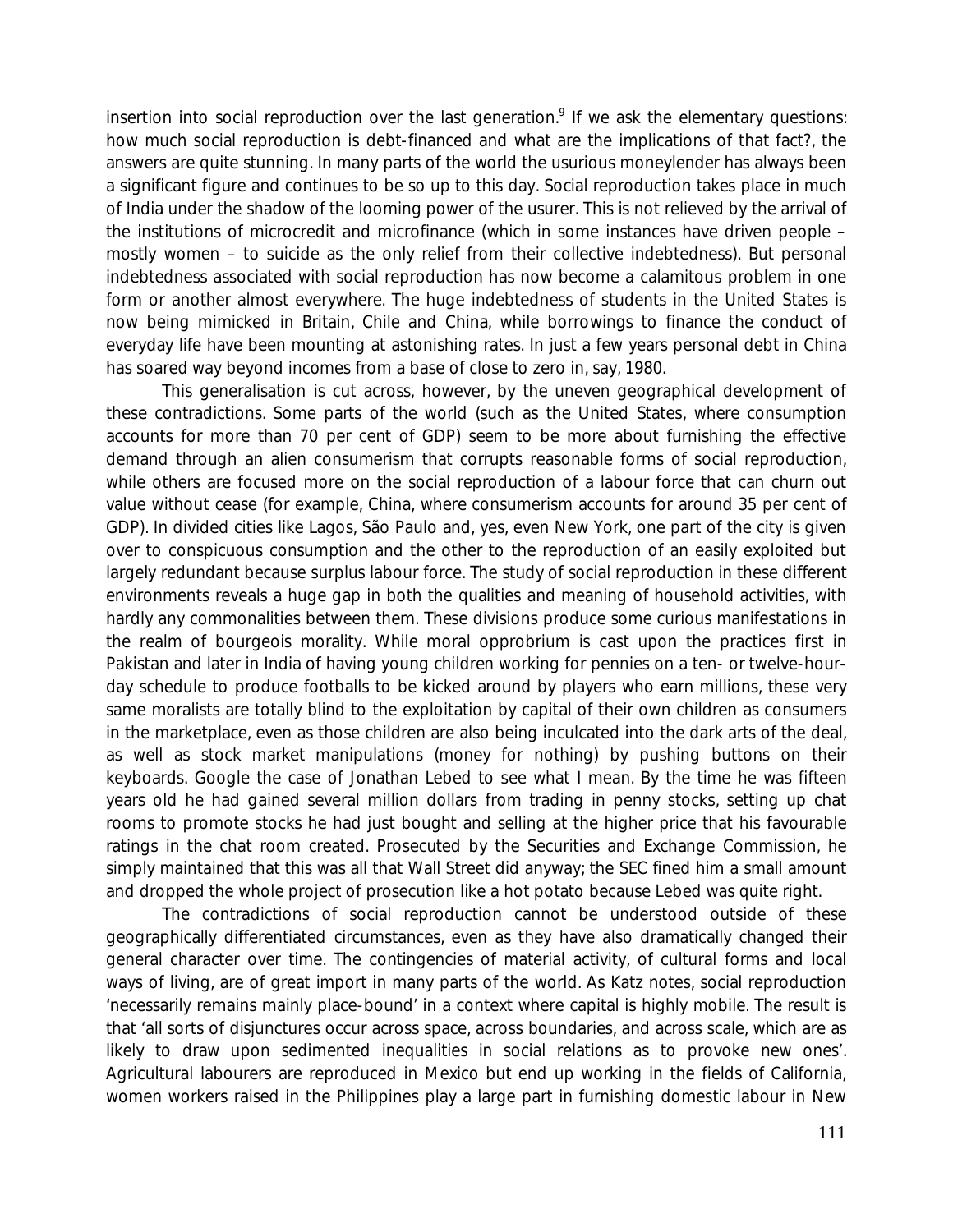York City, mathematical engineers trained under communism in what was once the Soviet Union end up in Cape Canaveral, while software engineers educated in India go to Seattle.

Social reproduction is not only about labour skills and the organisation of consumer habits. 'The reproduction of the labour force calls forth a range of cultural forms and practices that are also geographically and historically specific,' says Katz, and this includes all those associated with knowledge and learning, mental conceptions of the world, ethical and aesthetic judgements, relations to nature, cultural mores and values, as well as the sense of belonging that underpins loyalties to place, region and nation. Social reproduction also inculcates 'the practices that maintain and reinforce class and other categories of difference' and 'a set of cultural forms and practices that works to reinforce and naturalize the dominant social relations of production and reproduction'. Through these social practices 'social actors become members of a culture they simultaneously help to create and construct their identities within and against'.

'The questions of social reproduction are,' concludes Katz, 'vexed and slippery, but the arena of social reproduction is where much of the toll of globalized capitalist production can be witnessed.<sup>'10</sup> It is the field where the creative destruction of capital is at its most insidious, promoting, as it does, an alien consumerism and individualistic ways of life conducive to what amounts to little more than crass and competitive selfish greed, while pinning responsibility on its victims for their own plight when they fail (as they inevitably must) to build up their own supposedly human capital. It is the sphere where the reproduction of inequality begins and, lacking any powerful subsequent counterforce, ends. In the United States, for example, social mobility is almost at a standstill, so everything rests on a social reproduction process that is highly unequal and tightly channelled, if not outright discriminatory. Where once upon a time the populace at large fended for itself to reproduce itself without one iota of assistance from capital or the state, the populace now has to reproduce itself in the midst of massive corruptions and interventions of both state and capital in the construction of a daily life oriented not only to fill the highly differentiated slots (including that of ne'er-do-well) in a particular kind of labour force but also to being a sink for a wide range of unnecessary and unwanted products that capital produces and markets with such flair.

There are those, of course, who see the contradiction and seek ways around it. Some long for a return to indigenous ways of thinking and of living, or at least see some hope of mounting a challenge to the crass forms of contemporary social reproduction under fully organised consumerist capitalism by building alternative communities on the basis of networked households and workers' associations. But capital's strategy to infect social reproduction with consumerism has been both persistent and long-standing, as well as generously financed by an advertising and promotional industry that will stop at nothing to get products sold. 'Get the women' was the slogan of the new department store owners in Second Empire Paris as they sought to acquire more market power. More recently it has been 'Get the kids and the younger the better' that has dominated much consumerist advertising. If children are raised sitting in front of a TV or playing computer games or with an i-Pad, then this has far-reaching implications for their psychological and cultural attitudes, their mental conceptions of the world and their possible future political subjectivities. Reproduction is a vexed problem, says Katz, in part because it is so highly focused on the reproduction of 'the very social relations and material forms that are so problematic'. For this reason, social reproduction is unlikely to be a source of revolutionary sentiments. Yet so much rests upon it, including oppositional politics.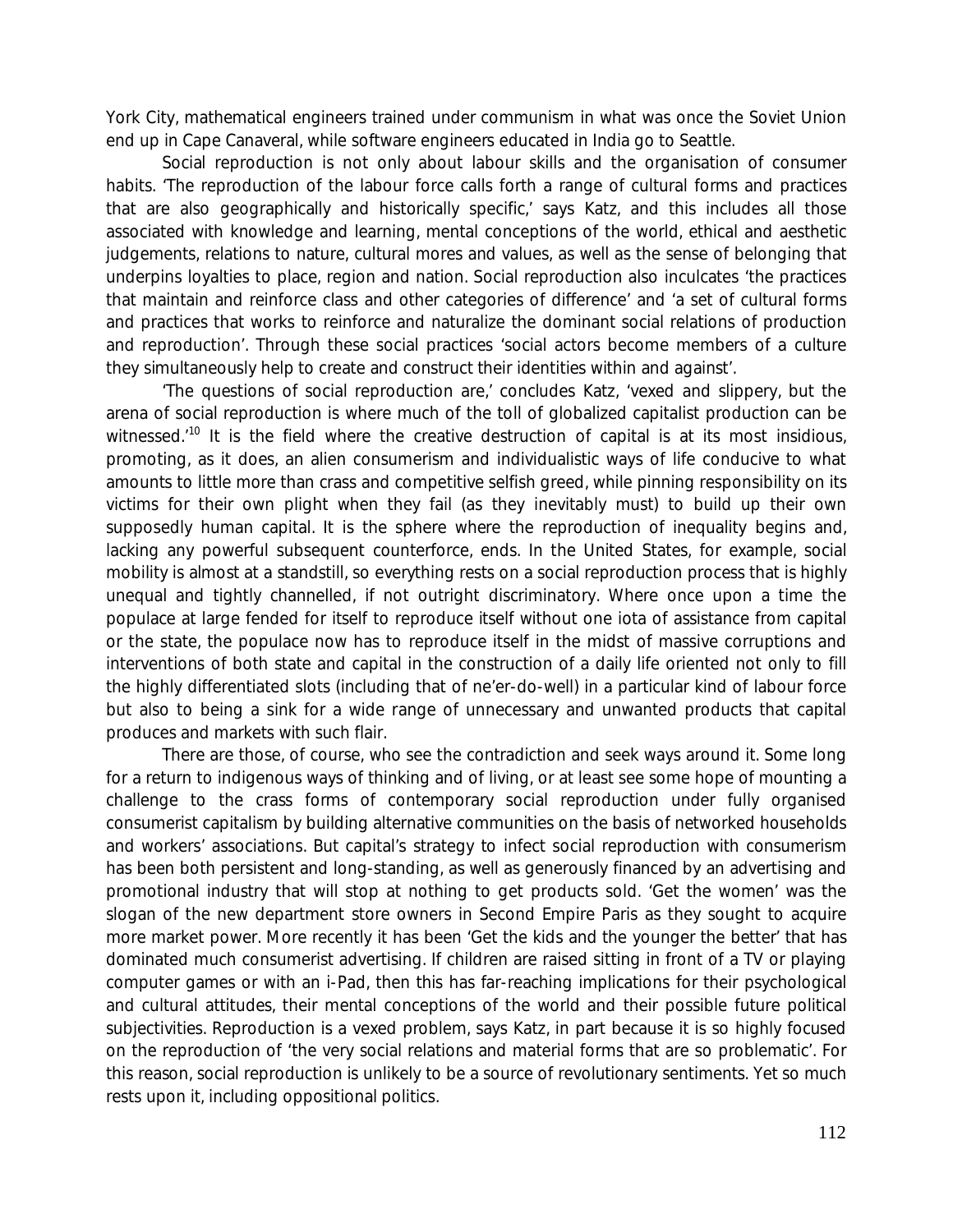The ubiquity of social reproduction makes it a central standpoint from which to construct a critique of capital in one of its most insidious forms. This was precisely Henri Lefebvre's project in writing his multi-volume *Critique of Everyday Life*.<sup>11</sup> He here set out to provide a critique of individuality (the 'private' consciousness and individualism); a critique of money (which he understood in terms of fetishism and economic alienation); a critique of needs (psychological and moral alienation from consumerism though not, of course, from necessary consumption); a critique of work (alienation of the worker); and, last but not least, a critique of the concept and ideology of freedom (the power over nature and over human nature).

This points us towards a political form of anti-capitalist responses to what has happened to daily life under capitalism and what has so transformed social reproduction. The negation of multiple alienations must be the cutting edge in any collective political response to the degradations of daily life and the loss of autonomy in social reproduction at the hands of capital and the capitalist state. This does not imply that the only response to this situation is the isolated individual household doing whatever it will. The alternative is the embedding of households in a social network for purposes of managing and advancing a common life replete with 'civilised' values. We will take up this alternative in the conclusion. Meanwhile, Lefebvre's last point – the critique of freedom – also calls for careful attention, for it lies at the crux of yet another of capital's major contradictions, as we shall see in the study of Contradiction 14.

But there is one thing that is certain. Any so-called 'radical' strategy that seeks to empower the disempowered in the realm of social reproduction by opening up that realm to monetisation and market forces is headed in exactly the wrong direction. Providing financial literacy classes for the populace at large will simply expose that population to predatory practices as they seek to manage their own investment portfolios like minnows swimming in a sea of sharks. Providing microcredit and microfinance facilities encourages people to participate in the market economy but does so in such a way as to maximise the energy they have to expend while minimising their returns. Providing legal title for land and property ownership in the hope that this will bring economic and social stability to the lives of the marginalised will almost certainly lead in the long run to their dispossession and eviction from that space and place they already hold through customary use rights.

**Contradiction 14 Freedom and Domination** 

> Stone walls do not a prison make, Nor iron bars a cage; Minds innocent and quiet take That for an hermitage; If I have freedom in my love And in my soul am free, Angels alone, that soar above, Enjoy such liberty. So wrote Richard Lovelace in his much-cited poem written from prison to his lover Althea.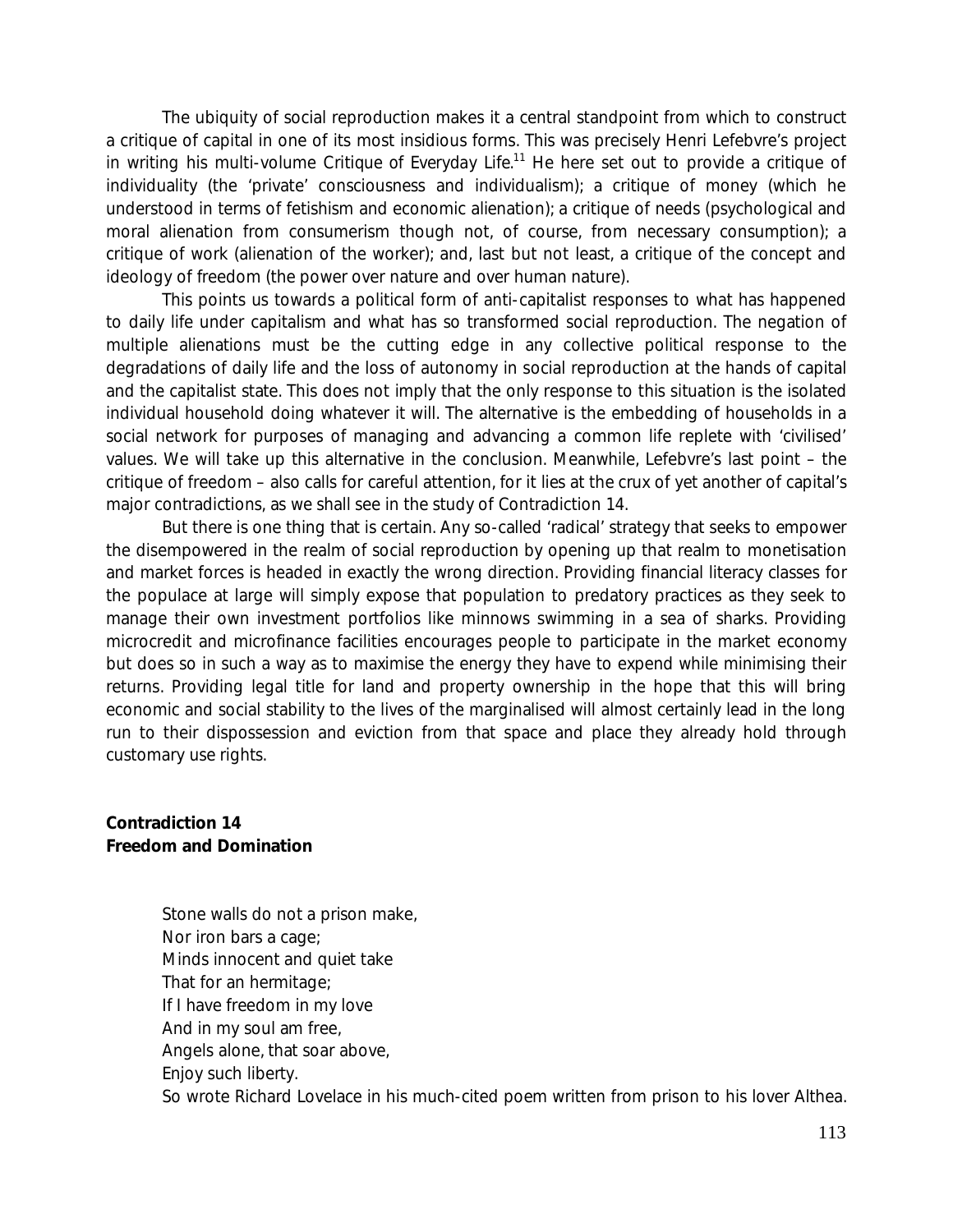Lovelace had been thrown into prison in 1642 for petitioning Parliament to have a law regulating the clergy repealed. He was jailed for exercising his freedom to petition Parliament. The timing is important. It was during the first phase of the English Civil War that curbed the power of the established Church and culminated in the execution of King Charles I. It was a time when, as the historian Christopher Hill puts it, the world was 'being turned upside down' by political, religious and social movements that sought a way to relate powerful ideas and ideologies about individual rights and liberty and the management of collective and common interests for the supposed common good (about which there was plenty of disagreement).<sup>1</sup> Whatever the disagreements, the divine right of kings and of the established Church (though not of the dissenters) was under fierce attack. But what sort of body politic could and might replace it and with what freedoms?

The sentiments expressed in Lovelace's poem are very much alive and well. Most of us socialised into the ways of capital believe we are blessed with a capacity for freedom of thought no matter what walls and barriers surround us. We can easily imagine a situation or even a world that is different from that which we currently inhabit. We can even imagine active steps by which our world can be remade in a different image. And if we are free to imagine alternatives, why cannot we freely struggle to make our imaginings reality, even as we recognise that the historical and geographical circumstances may not be particularly propitious for proposing and pursuing alternatives? It is not only followers of the right-wing libertarian novelist Ayn Rand who hold to this view. Radicals of all stripes, including Marx, willingly subscribe to it. After all, says Terry Eagleton in *Why Marx Was Right*, 'the free flourishing of individuals is the whole aim of his politics, as long as we remember that these individuals must find some way of flourishing in common'.<sup>2</sup> What separates Rand from Marx is that the latter saw the true flourishing of individual creativity (an ideal that goes back to Aristotle's conception of the good life) as best accomplished through collaboration and association with others in a collective drive to abolish the barriers of scarcity and material necessity beyond which, Marx held, the true realm of individual freedom could begin.

But behind all this there lurks an awkward question: is there something about the contemporary meaning and definition of freedom that stops short of embracing anti-capitalist alternatives? Will I, like Lovelace, end up in jail for freely pursuing such alternatives? Do we operate, almost without knowing it, with some partial, debased and in the end imprisoning concepts of liberty and freedom that merely support the status quo and more deeply instantiate capital's warped vision of human rights and social justice? Is the economic engine of capital so powerfully committed to certain foundational but partial concepts of liberty and freedom as to preclude anything other than at worst an entrepreneurial and at best a liberal humanist approach to the crucial political question of freedom versus domination?

In almost every presidential inaugural address I have ever read, a dominant theme has been that the United States stands for liberty and freedom and will not only make any sacrifice and go to any lengths to counter threats to those freedoms, but also use its power and influence to promote the spread of liberty and freedom around the world. George Bush Jr, who repeatedly used the words liberty and freedom in all his speeches, described in stirring rhetorical terms (as the USA marched into a trumped-up war against Iraq) the US tradition this way: 'The advance of freedom is the calling of our time. It is the calling of our country. From the Fourteen Points [Woodrow Wilson] to the Four Freedoms [Theodore Roosevelt] to the Speech at Westminster [Ronald Reagan], America has put our power at the service of principle. We believe that liberty is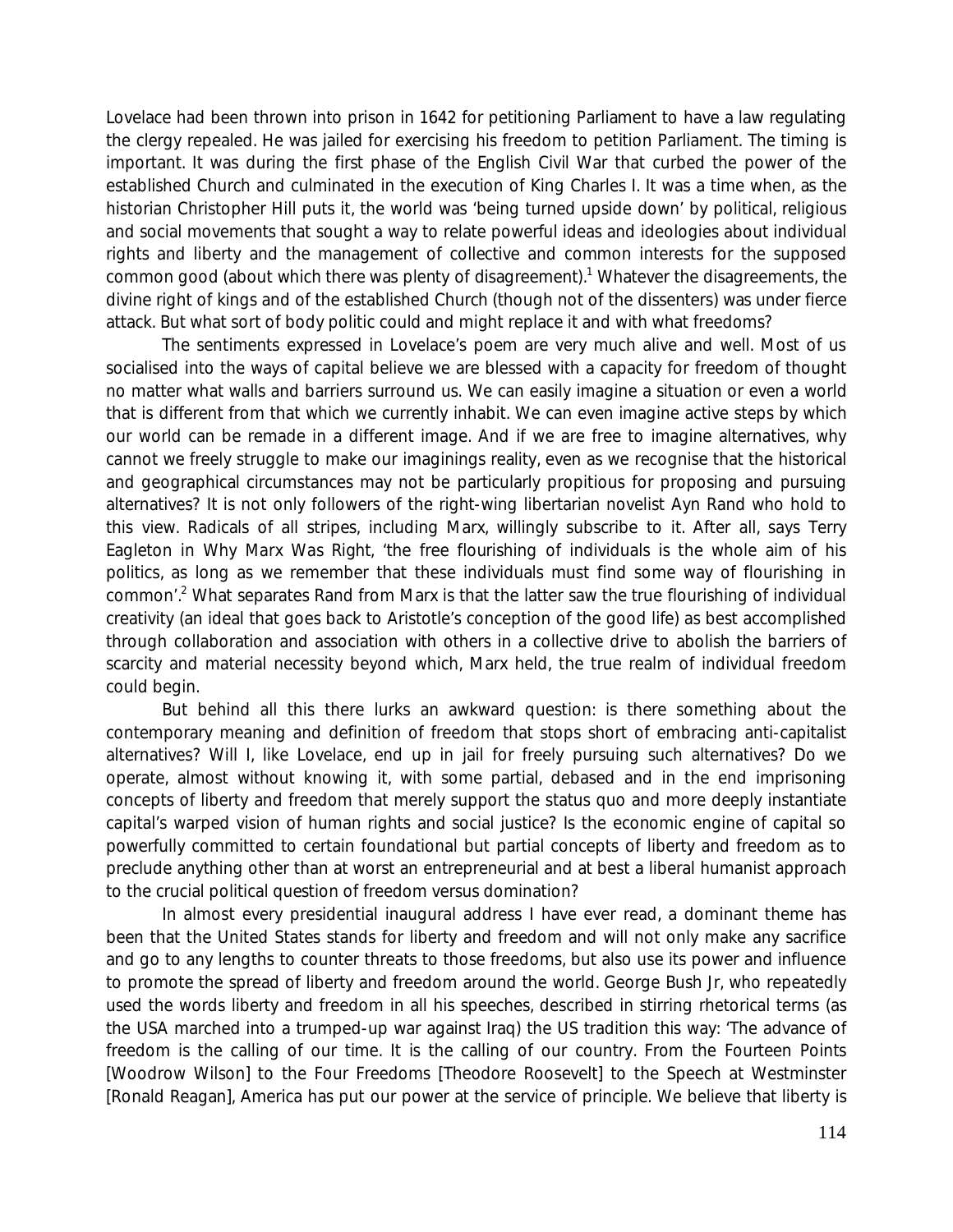the design of nature. We believe that liberty is the direction of history. We believe that human fulfillment and excellence come in the responsible exercise of liberty. And we believe that freedom – the freedom we prize – is not for us alone. It is the right and capacity of all mankind.' In a speech to British parliamentarians at the Mansion House in London he located the roots of his thinking as follows: 'We're sometimes faulted for a naïve faith, that liberty can change the world: if that's an error it came from reading too much John Locke and Adam Smith.<sup>,3</sup> While the idea of Bush actually reading these authors is mind-boggling, the rooting of his arguments in the propositions of early political economy is, as we shall see, of critical importance.

This concern on the part of the United States to protect liberty and freedom has, unfortunately, been used systematically to justify the imperial and neocolonial domination of much of the world. There has been and is no reluctance on the part of the United States to resort to coercion and violence in the pursuit of the absolute values of liberty and freedom. There is a long history of covert operations mounted by the USA to support coups against democratically elected leaders (Jacobo Arbenz in Guatemala in 1954, Salvador Allende in Chile in 1973 and more recently the failed attempt against Hugo Chávez in Venezuela). Closer to home, we now live in a world of extensive government surveillance of the private communications of citizens, the cracking of all encrypted codes by government authorities (so they have access to our bank, medical and credit card records), all in the name of keeping us free and secure from the threat of terror. The quest for liberty and freedom provides a licence, it seems, to engage in a wide range of repressive practices. The US public at large is either totally oblivious to or so deeply familiar with this contradiction that it scarcely notices how the inspiring rhetoric about liberty and freedom which it so readily embraces is so often paired with some shabby operation of domination often for narrow venal gain, to say nothing of chronic abuses of human rights, from Abu Ghraib in Iraq to Guantanamo Bay in Cuba, as well as on the ground in Afghanistan. Even Amnesty International has openly condemned the United States for 'atrocious violations of human rights' on Guantanamo, a criticism that the US government blithely ignores. There is, alas, nothing new in reversals of this kind. 'War is peace. Freedom is slavery. Ignorance is strength,' wrote George Orwell in *Nineteen Eighty-Four*, with the then Soviet Union obviously in mind.

It is tempting in the face of all this to conclude that the political rhetoric concerning the pursuit of liberty and freedom is a sham, a mask for hypocrites like Bush to pursue more venal aims of profit, dispossession and domination. But this would deny the force of that other history which, from peasant revolts to revolutionary movements (American, French, Russian, Chinese etc.), to the struggle to abolish slavery and the fight to liberate whole populations from their chains of colonial rule, has in the name of freedom wrought a seismic reworking of the contours of how our world society works. All of this has been going on while social forces have been extending the field of freedom and liberty through struggles against apartheid, for civil rights, workers' rights, women's rights and the rights of many other minorities (LGBT, indigenous or disabled populations etc.). All of these struggles have worked their way through the history of capitalism in myriad ways to transform our social world. When protesters against tyrannical rule planted liberty trees, the gesture was more than empty. When the cry demanding 'freedom now' echoes in the streets, then the ruling social order has to tremble or concede something, even if what it offers turns out to be of little more than symbolic value.

The popular desire for liberty and freedom has been a powerful motive force throughout capital's history. That quest will not easily die no matter how much it may get banalised and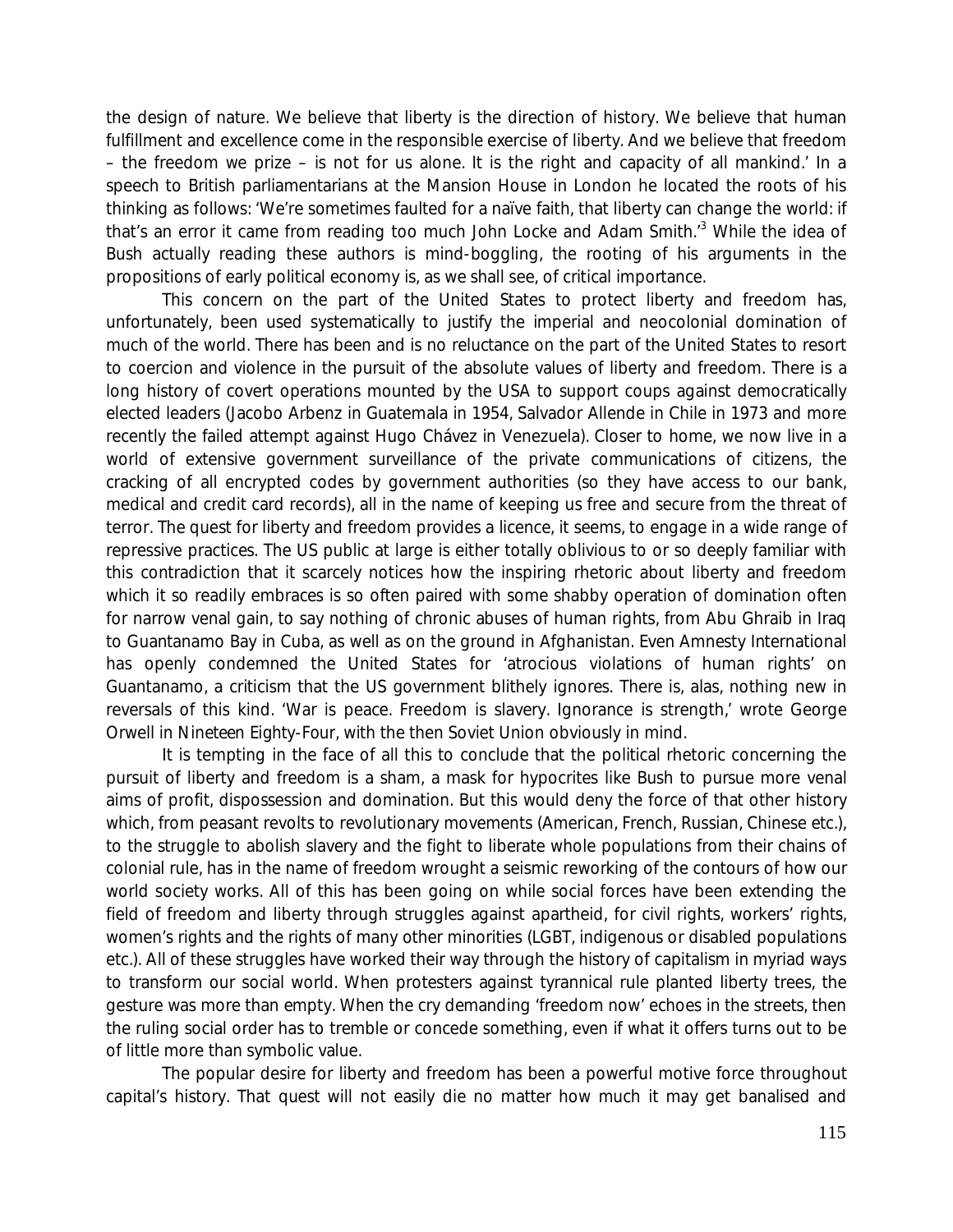degraded in the rhetoric of the ruling classes and their political representatives. But there is a dark side to this coin. At some point in their trajectory (particularly the closer they come to achieving their aims) all these progressive movements have to decide who or what has to be dominated to secure the liberty and freedom that they seek. In revolutionary situations somebody's ox gets gored and the question then is whose and why? Poor Lovelace ends up in jail and that seems unfair. The Terror was launched in the French Revolution in the cause of consolidating 'liberty, equality, fraternity'. The hopes and dreams of generations of communist insurgents have crashed on the rocks of this contradiction as the promise of human emancipation crumbles into the dust of bureaucratised and sclerotic state management backed by an apparatus of police-state repression. Similarly, the denizens of post-colonial societies who truly believed that a struggle for national self-liberation and freedom would lead to an immense growth in the domain of freedom now live in a state of disillusionment if not fear for the future of their freedoms. South Africa, after years of fierce struggle against apartheid, is no better off now than it ever was in achieving basic freedoms from want and need. In some parts of the world, like Singapore, individual freedoms are strictly limited, traded away, as it were, for rapidly increasing material well-being.

There is, plainly, a whale of a contradiction here. Freedom and domination go hand in hand. There is no such thing as freedom that does not in some way have to deal in the dark arts of domination. Domination over one's own fears in the face of overwhelming odds, over cynics and doubters, to say nothing of external enemies, may be necessary to open the way to greater freedoms. This unity of freedom and domination is, as always, a contradictory unity. Unjust means may be required to prosecute a just cause.

The two polar terms of freedom and domination lie at the extremes of a contradiction that takes many subtle and nuanced, to say nothing of disguised, forms (domination can be masked as consent or be established by persuasion and ideological manipulation). But I prefer to stick with the flagrant and most disturbing language precisely because to ignore its potential consequences lies at the root of the disillusionment of millions who have faithfully struggled for freedom, sometimes at the cost of their lives, only to find their descendants swimming in the dark waters of yet another form of domination. Any struggle for freedom and liberty must be prepared to confront at the very outset that which it is prepared to dominate. It also has to recognise that the price of maintaining its freedoms is eternal vigilance against the return of either old or new forms of domination.

This is where the references to John Locke and Adam Smith are relevant. For what classical liberal political economy proposed was not only some sort of utopian model for a universalised capitalism but a certain vision of individual liberty and freedom that ultimately came to underpin, as the French philosopher Michel Foucault acutely notes, a self-regulatory structure of governance that placed limits on the arbitrariness of state power at the same time as it led and enabled individuals to regulate their own conduct according to the rules of a market society.<sup>4</sup> The domination and disciplining of self were internalised within the individual. This meant that the dominant conceptions of freedom and liberty were and still are deeply embedded in the social relations and codes characteristic of market exchange based on private property and individual rights. These exclusively defined the realm of freedom and any challenge to them had to be ruthlessly put down. The social order was constituted by what Herbert Marcuse called 'repressive tolerance': there were strict boundaries beyond which one was never supposed to venture, no matter how pressing the cause of furthering liberty and freedom, at the same time as the rhetoric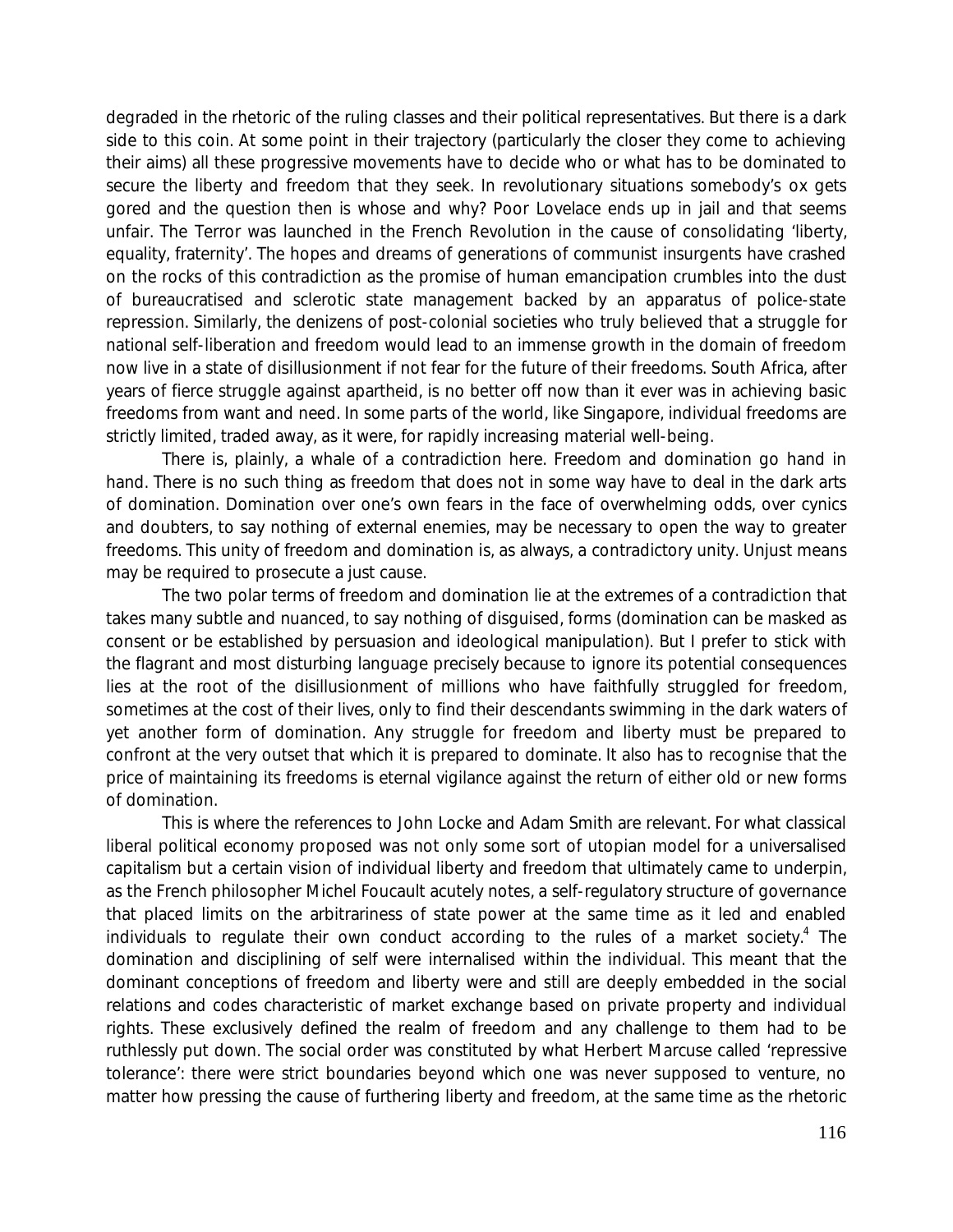of tolerance was deployed to get us to tolerate the intolerable.<sup>5</sup>

The only surprising thing about all this is that we get surprised when we notice and think about it. After all, is it not obvious that the violence and domination of the state necessarily have to stand behind the freedoms of the market? In the theory and practices of the liberal state that gradually emerged from the eighteenth century onwards, the guiding idea was that the state should be self-limiting in its interventions, that it should practise laissez-faire with respect to individual and particularly entrepreneurial practices in the marketplace, not out of paternalistic benevolence but out of self-interest in maximising the accumulation of monetary wealth and power within its sovereign jurisdiction. That the state frequently overreaches in its regulatory and interventionist activities is a common complaint among inhabitants and, of course, a standard complaint from capital. And from time to time political movements such as the Tea Party in the United States arise with a clear mission to roll back state intervention no matter whether that interventionism is benevolent or not. It is time, say libertarian critics, for the nanny state to be gone and the true reign of individual liberty and freedom to begin.

Karl Polanyi understood these relations all too well, though from the other side of the political argument. 'The passing of market-economy,' he hypothetically wrote, 'can become the beginning of an era of unprecedented freedom. Juridical and actual freedom can be made much wider and more general than ever before; regulation and control can achieve freedom not only for the few, but for all. Freedom, not as an appurtenance of privilege, tainted at the source, but as a prescriptive right extending far beyond the narrow confines of the political sphere into the intimate organization of society itself. Thus will old freedoms and civil rights be added to the fund of new freedom generated by the leisure and security that industrial society offers to all. Such a society can afford to be just and free.'

The difficulty of achieving this extension of the realm of freedom lay in the class interests and the entrenched privileges that attach to great concentrations of wealth. The affluent classes, secure in their own freedoms, resist any restrictions on their actions, claim they are being reduced to the status of a slave to socialist totalitarianism and ceaselessly agitate for the extension of their own particular freedoms at the expense of others. 'Free enterprise and private ownership are declared to be essentials of freedom. No society built on other foundations is said to deserve to be called free. The freedom that regulation creates is denounced as unfreedom; the justice, liberty and welfare it offers are decried as a camouflage of slavery … This means the fullness of freedom for those whose income, leisure and security need no enhancing, and a mere pittance of liberty for the people, who may in vain attempt to make use of their democratic rights to gain shelter from the owners of property.<sup>6</sup> Thus does Polanyi construct a telling rebuttal to the central theses of Friedrich Hayek's *Road to Serfdom*, written in 1942–3 but to this day a bible of the libertarian right and a mightily influential text (having sold more than 2 million copies).

Clearly at the root of the dilemma lies the meaning of freedom itself. The utopianism of liberal political economy 'gave a false direction to our ideals,' notes Polanyi. It failed to recognise that 'no society is possible in which power and compulsion are absent nor a world in which force has no function'. By clinging to a pure free-market view of society it 'equated economics with contractual relationships, and contractual relations with freedom'.<sup>7</sup> This is the world that libertarian Republicans construct. It is also the view of individual liberty and freedom embraced by much of the anarchist and autonomista left, even as the capitalist version of the free market is roundly condemned. It is impossible to escape the contradictory unity of freedom and domination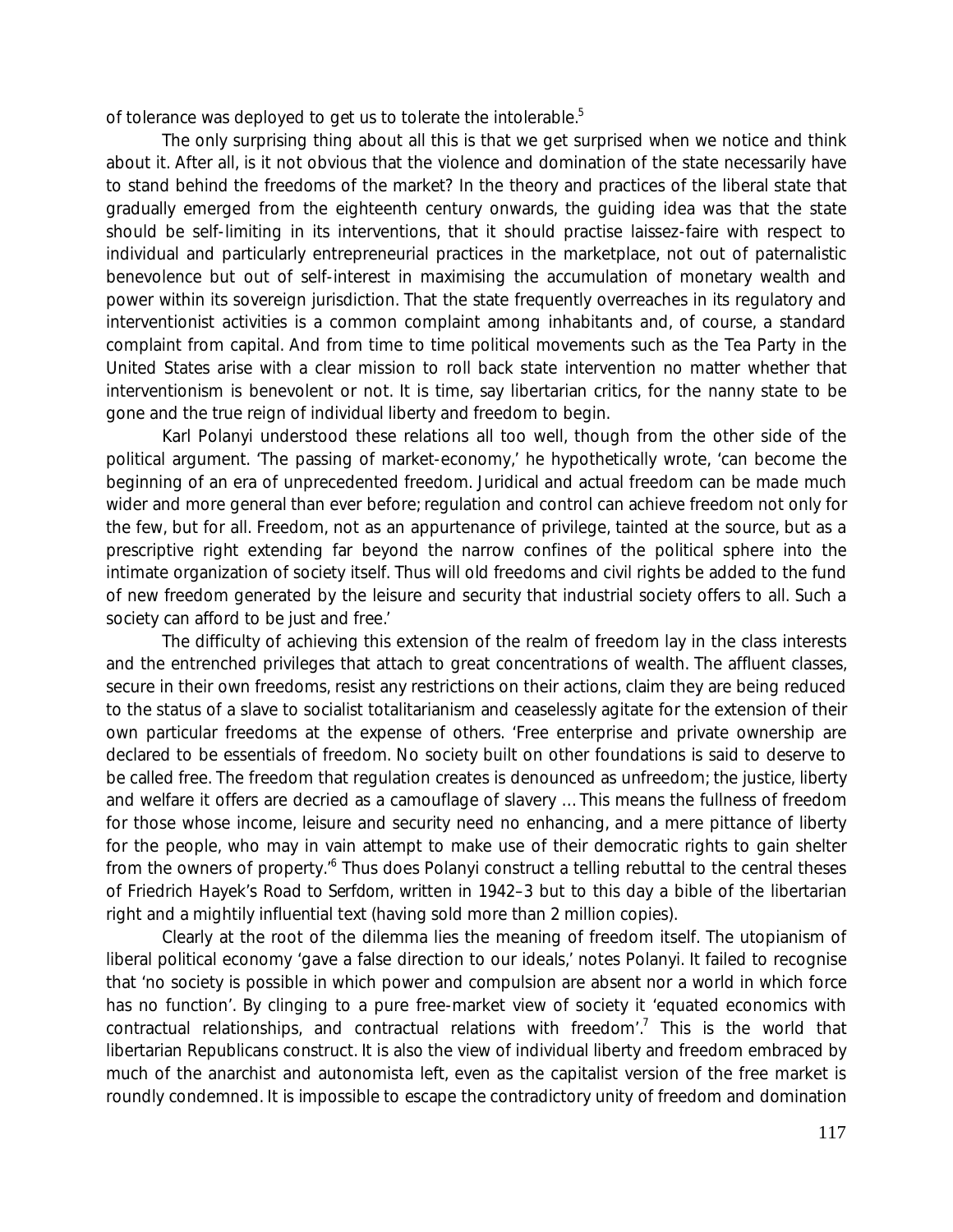no matter what politics are espoused.

The political consequence was, Polanyi argued, that 'neither voters, nor owners, neither producers, nor consumers could be held responsible for such brutal restrictions of freedom as were involved in the occurrence of unemployment and destitution'. Such conditions were the result of natural causes beyond anyone's control and for which no one in particular was responsible. The obligation to do anything about such conditions could be 'denied in the name of freedom'.<sup>8</sup> The House of Representatives in the United States with its Republican majority can happily vote to cut off food stamp aid to an increasingly impoverished population (while affirming the subsidies paid out to agribusiness) in the name of supporting the cause and increasing the realm of freedom. We cannot, Polanyi concluded, approach the question of freedom without first discarding the utopian vision of classical political economy and much of its cognate libertarian politics. Only then could we come 'face to face with the reality of society' and its contradictions. Otherwise, as is today most spectacularly the case, our freedoms are contingent on the denial of social reality. This denial of reality is what most right-wing discourses, such as that of President Bush, accomplish so precisely.

The inner connection between conceptions of liberty and freedom and capital, mediated through the utopian writings of the political economists, should not be surprising. After all, the extraction of surpluses from labour presupposes the domination and the relative unfreedom of labour under the rule of capital. As Marx ironically noted, labourers are free in the double sense: they are free to sell their labour power to whomsover they like, at the same time as they have been freed from control over those means of production (for example, the land) which would permit them to make a livelihood other than that defined by wage labour. The historical divorce of labour from access to the means of production entailed a long and continuing history of violence and coercion in the name of capital's freedom of access to wage labour. Capital also required a freedom to roam the world in search of profitable possibilities and this required, as we earlier saw, the eradication or reduction of physical, social and political barriers to its mobility. 'Laissez-faire' and 'laissez-passer' became the watchwords of the capitalist order. This applies not only to mobility but also to freedom from regulatory interference, except under those circumstances where external damages to other capitalists or to the economy as a whole became so totally unacceptable or so dangerous as to mandate state interventions. The freedom to pillage resources from under the feet of local and indigenous populations, to displace and despoil whole landscapes where necessary, to stretch the use of ecosystems up to and in some instances well beyond their capacity to reproduce all became a key part of capital's necessary freedoms. Capital demands that the state protect private property and enforce contracts and intellectual property rights against the threat of expropriation, except in cases where the public interest (usually a stalking horse for capital itself) demands.

None of the freedoms that capital needs and demands has passed uncontested. Indeed from time to time the contestation has been fierce. Capital's freedoms clearly rested, many people recognised, on the unfreedom of others. Both sides, Marx noted, had right on their side, as capital sought to extract as much labour time as possible from the workforce while the workers sought to protect their freedom to live their lives without being worked to death. Between two such rights, Marx famously said, force decides. But this was the exploitative world that the political economists justified in the name of a utopian programme of universal progress that was supposed to redound to the ultimate benefit of all. But if, said Marx, the true realm of freedom begins when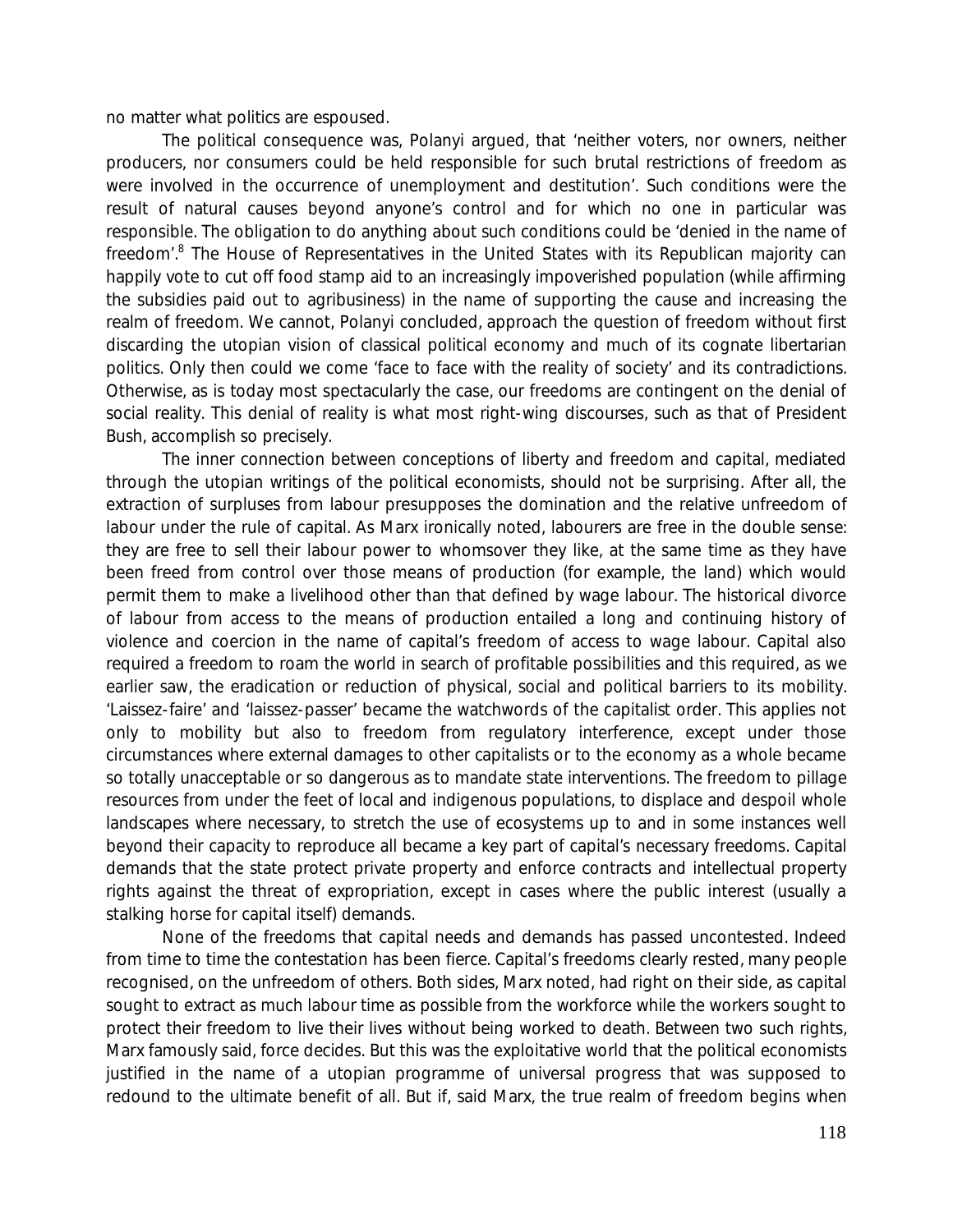and where necessity is left behind, then a political economic system that is based on the active cultivation of scarcity, impoverishment, labour surpluses and unfulfilled needs cannot possibly allow us entry into the true realm of freedom, where individual human flourishing for all and sundry becomes a real possibility. The paradox is that automation and artificial intelligence now provide us with abundant means to achieve the Marxian dream of freedom beyond the realm of necessity at the same time as the laws of capital's political economy put this freedom further and further out of reach.

The corrosive power of capital's economic reasoning sadly works its way into the heart of deeply felt humanist efforts to extend the realm of freedom beyond the gated communities in which the rich and wealthy of this world are increasingly imprisoned. Consider, for example, the exemplary work of Amartya Sen, who in his book *Development as Freedom* strives mightily to push economic reason to its humanitarian limits 'in the name of freedom'. Sen understands freedom as both process and what he calls 'substantive opportunities'. The distinction is important for it harbours a critique of a traditional welfare statism that treated the workers and the populace in general as mere objects of policy rather than as subjects of history. For Sen it is just as important to mobilise the populace and to develop its capabilities as active agents in economic development as it is to bring the people to a state where they have the necessary substantive opportunities (access to material goods and services) to live a valued life. He notes, correctly I believe, the many instances in which subjects would willingly trade in substantive freedoms in order to freely participate in the active and unalienated pursuit of their own fates and fortunes. Slaves and serfs may have been substantively better off than wage workers, but the latter would be unlikely to trade away their relative freedom as wage workers for that reason. Freedom to participate and to develop one's own capabilities is crucial as a means of achieving development. This is far preferable to substantive changes, however impressive, being imposed and orchestrated by alien and often paternalistic state powers. Sen uses this perspective on freedom 'in the evaluative analysis for assessing change and in the descriptive and predictive analysis in seeing freedom as a causally effective factor in rapid change'. These processes of development work through 'a variety of social institutions – related to the operation of markets, administrations, legislatures, political parties, nongovernmental institutions, the judiciary, the media, and the community in general'. All of these, Sen argues, can 'contribute to the process of development precisely through their effects on enhancing and sustaining individual freedoms'. Sen seeks an 'integrated understanding of the perspective roles of these different institutions and their interactions', along with an appreciation of 'the formation of values and the emergence of evolution of social ethics'. The result is a diverse field of freedoms attaching to a variety of institutions and activities that cannot be reduced to some simple formula 'of accumulation of capital, or opening up of markets, or having efficient economic planning'. The unifying factor here is 'the process of enhancing individual freedoms and the social commitment to bring that about … Development is indeed a momentous engagement with freedom's possibilities.<sup>'9</sup>

The problem, of course, is that Sen's vision, however attractive, is in the end yet another version of the utopianism of liberal political economy. Freedom becomes not an end but a means of what Michel Foucault calls 'governmentality'. It is *through* freedom that the self-discipline of whole populations is managed by state power and it is that self-discipline that assures conformity and compliance with bourgeois institutions and ways of life, including, of course, capitalist class domination in terms of its cumulative wealth and power. In other words, the end is not in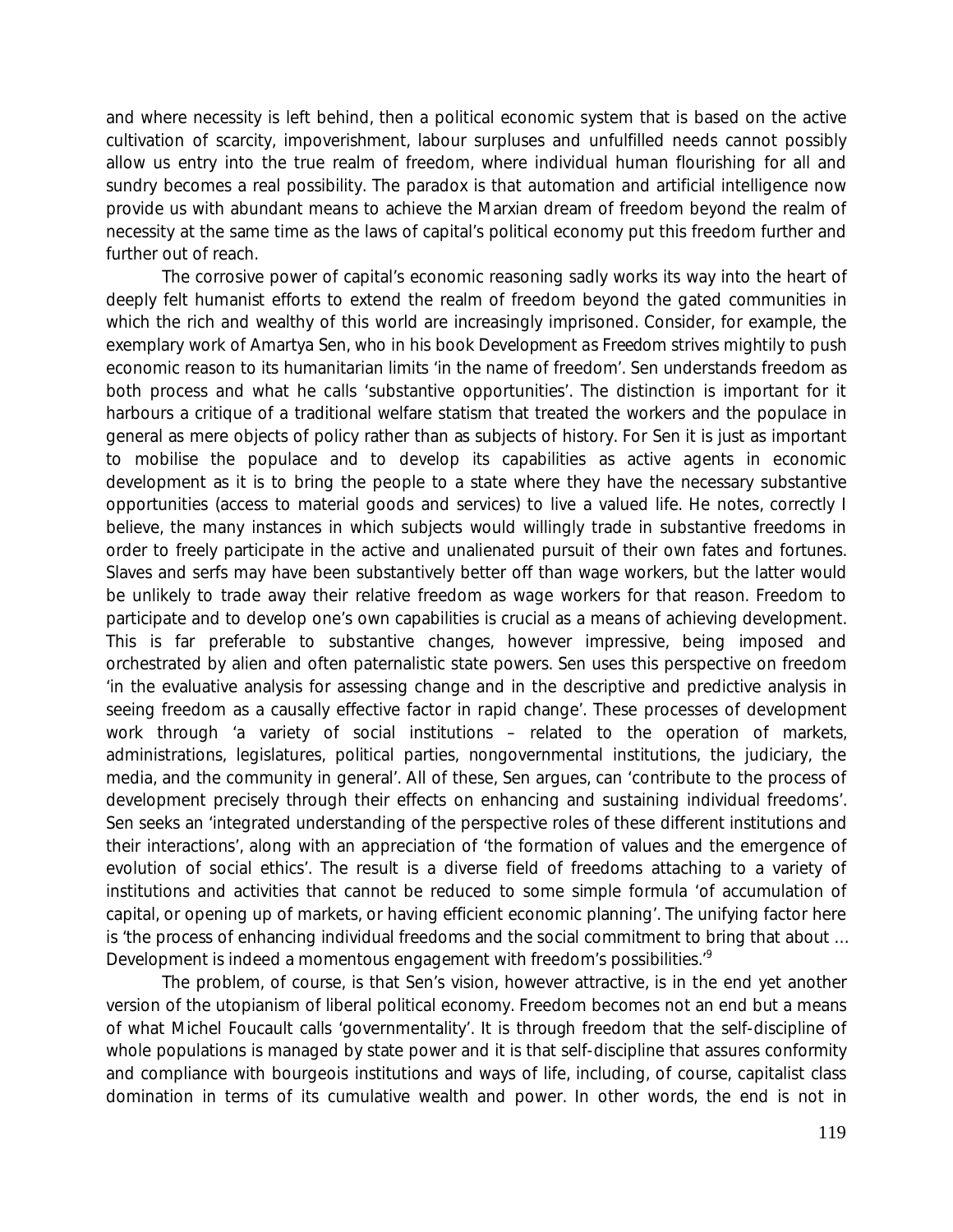question and does not have to be challenged in the name of freedom because freedom is incorporated in the process. This is what 'development as freedom' means.

Sen depicts a contradiction-free world. He does not recognise the overwhelming force of the class antagonisms (of the sort that Polanyi clearly notes), the tense dialectical relation between freedom and domination, the power of private persons to appropriate social wealth, the contradictions of use and exchange value, of private property and the state. To be sure, the oppositions get mentioned, but all of them, in Sen's universe, are manageable. That any of them might become absolute contradictions and the locus of crisis is ruled out by assumption or merely put down to bad management. Sen's laudable and deeply attractive attempt to ground an unalienated approach to freedom through process presumes a non-contradictory version of capital's universe. This is the utopian universe that Polanyi clearly sees we have to abandon if we are to bring society into a world where real substantive freedoms can be achieved instead of an idea of freedom that denies social reality.

I do not pick on Sen for arbitrary reasons. Of all the economists he has gone as far as possible, it seems to me, in exploring the possibilities for the extension of freedom by way of a regulated and socially responsible form of market capitalist development evaluated against noble humanist ideals as opposed to crass measures of development. But his core belief, for which he can provide no definitive evidence, lies in the idea that the market system, properly regulated and managed, is a just and efficient way of fulfilling human wants and needs and that it can produce freedom from want in a free way. The contradictions inherent in the money form are nowhere to be seen even as the moneylenders are daily ravaging the livelihoods of impoverished populations throughout his beloved India. This is the kind of liberal humanism that dominates in the world of the NGOs and philanthropic organisations seriously committed in their heads and their hearts to the eradication of poverty and disease but with no real idea of how to do it.

In an astonishing and revelatory mea culpa published in the *New York Times*, Peter Buffett, a composer of music and son of the legendary billionaire investor Warren Buffett, recounts his encounter with the world of capitalist philanthropy consequent upon receiving a donation from his father to set up a charitable foundation some years ago. Early on, he recounts, he 'became aware of something I started to call Philanthropic Colonialism … People (including me) who had very little knowledge of a particular place would think they could solve a local problem … with little regard for culture, geography or societal norms.' Investment managers, corporate leaders and heads of state were all 'searching for answers with their right hand to problems that others in the room have created with their left'. Even as philanthropy becomes a massive business (with 9.4 million people employed giving away \$316 billion in the USA alone), the global inequalities continue to spiral out of control 'as more lives and communities are destroyed by the system that creates vast amounts of wealth for the few'. Philanthropy becomes a form of 'conscience laundering' which merely 'allows the rich to sleep better at night, while others get just enough to keep the pot from boiling over. Nearly every time someone feels better by doing good, on the other side of the world (or street), someone else is further locked into a system that will not allow the true flourishing of his or her nature or the opportunity to live a joyful and fulfilled life.<sup>'10</sup> The concordance of Buffett's aims with those of both Sen and Marx is striking, as is the sad history of a bourgeois reformism that never solves social problems, but just moves them around.

The work of this powerful and rapidly growing 'charitable-industrial complex' has been corroded by the application of ever-tighter principles of capitalist economic rationality. The value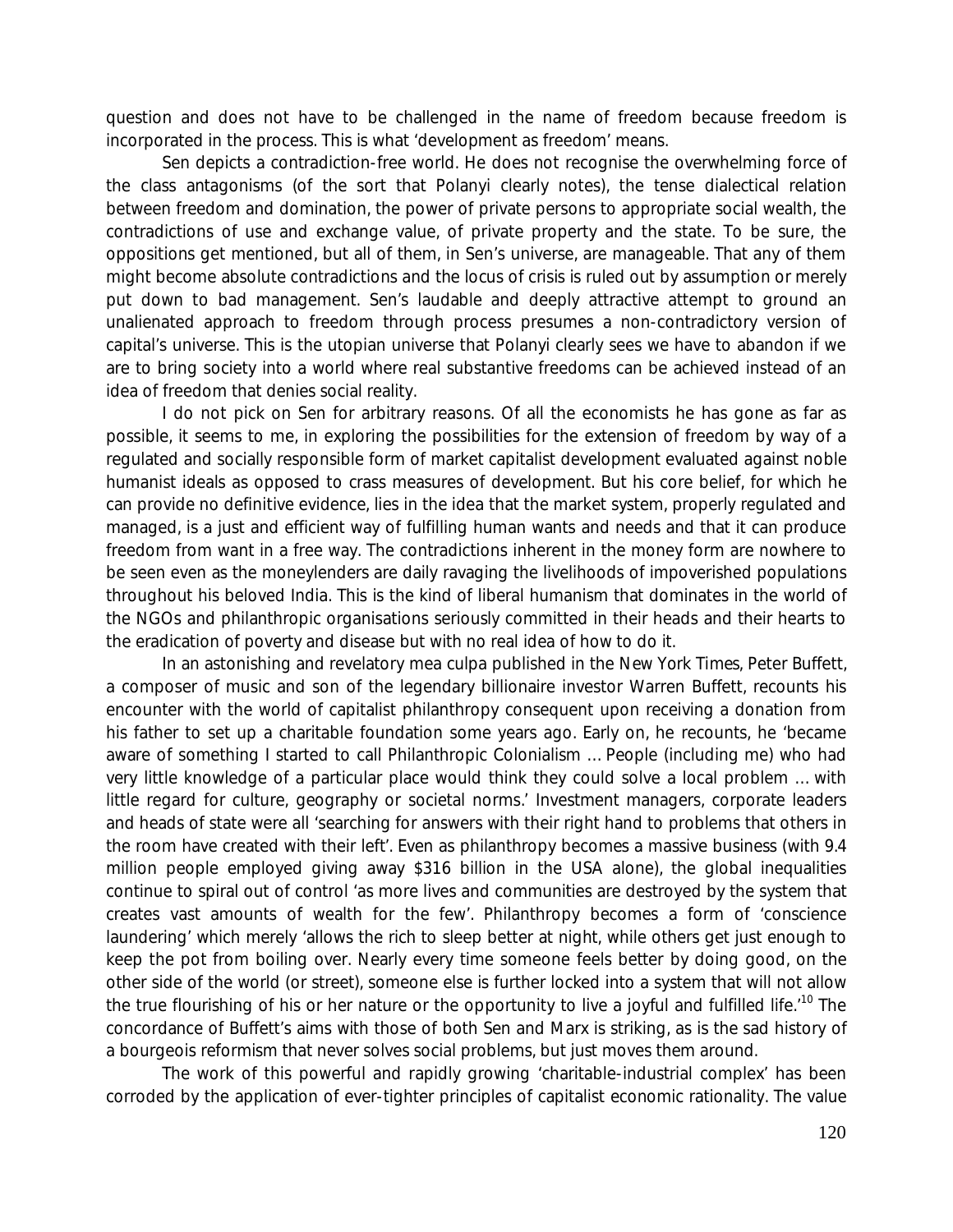of philanthropy is judged, notes Buffett, 'as if return on investment were the only measure of success'. The application of principles of microfinance to an informal sector reconceptualised as microenterprises endowed with private property rights may sound economically rational. But, asks Buffett, 'what is this really about? People will certainly learn to integrate into our system of debt and repayment with interest. People will rise above making \$2 a day to enter our world of goods and services so they can buy more. But doesn't all this just feed the beast?' Indeed it does. And it does so at an opportune moment when the realisation of capital is threatened by flagging effective demand elsewhere and in a way where the practices of accumulation by dispossession through debt encumbrancy and debt peonage (and less legal predatory practices) provide a lucrative supplement to boost the overall rates of return on capital. Sadly, Buffett here hits the wall of his own conditions of repressive tolerance. 'I'm really not calling for an end to capitalism,' he weakly concludes, 'I'm calling for humanism.' But the practices he is criticising are exactly what capitalist humanism is all about. The only answer, which lies well beyond the bounds of the contemporary version of repressive tolerance, is a revolutionary humanism that confronts the (capitalist) beast that feeds very well thanks to the freedom it has to dominate others with its left hand as it seeks to minister to them with its right.

Marx not only took on the partisan ways in which bourgeois conceptions of liberty and freedom were deployed against the interests of the common people. He probed further into the very depths of what true wealth might mean in a genuinely free society. As he wrote in *Grundrisse*:

When the limited bourgeois form is stripped away, what is wealth other than the universality of human needs, capacities, pleasures, productive forces etc., created through universal exchange? The full development of human mastery over the forces of nature, those of so-called nature as well as of humanity's own nature? The absolute working-out of his creative potentialities … i.e. the development of all human powers as such the end in itself, not as measured on a *predetermined* yardstick? Where he does not produce himself in one specificity, but produces his totality? Strives not to remain something he has become, but is in the absolute movement of becoming? In bourgeois economics – and in the epoch of production to which it corresponds – this complete working-out of the human content appears as a complete emptyingout, this universal objectification as total alienation.<sup>11</sup>

Marx does not avoid in this formulation the question of domination ('mastery'). He recognised the force of the contradiction between freedom and domination in revolutionary situations. Why is it, he asks in 'On the Jewish Question', 'that the right of man to freedom ceases to be a right as soon as it comes into conflict with political life, whereas according to the theory, political life is only the guarantee of the rights of man, the right of individual man, and so must be given up as soon as it contradicts its end, these rights of man'? The example that Marx had in mind was the curbing of press freedoms in the French Revolution. This posed the 'riddle' that 'still remains to be solved of why, in the minds of the political emancipators, the relationship is turned upside down and the end appears as the means and the means as the end'.<sup>12</sup> Marx got to the heart of the riddle of how freedom became slavery well before George Orwell.

Marx thought he found the answer in the writings of Rousseau:

He who dares to undertake the making of a people's institutions ought to feel capable, so to speak, of changing human nature, of transforming each individual, who is by himself a complete and solitary whole, into part of a great whole from which in a manner he receives his life and being; of altering man's constitution for the purpose of strengthening it; and of substituting a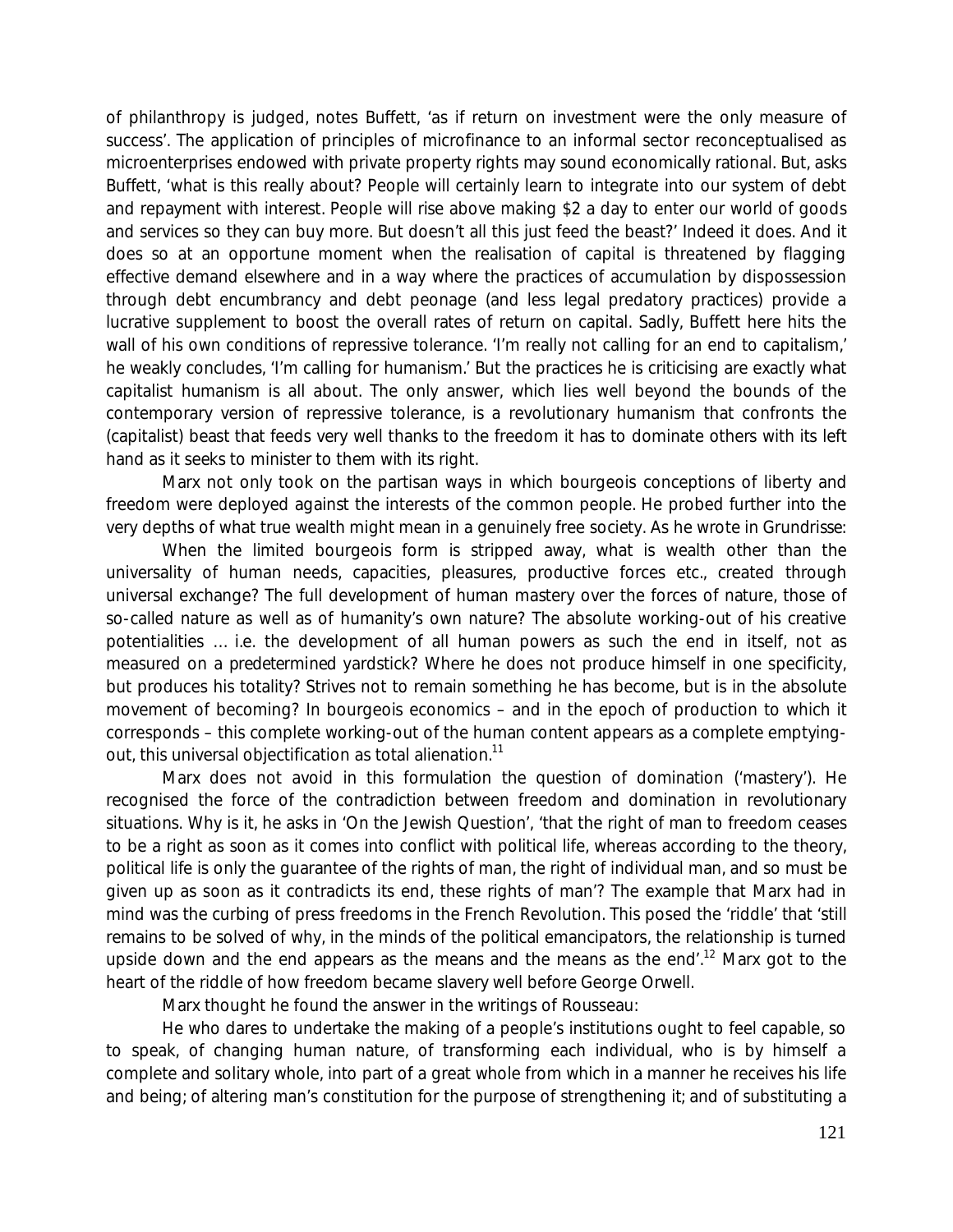partial and moral existence for the physical existence nature has conferred on us all. He must, in a word, take away from man his own resources and give him instead new ones alien to him, and incapable of being made use of without the help of other men.<sup>13</sup>

In other words, a fully socialised individual acquires a different political subjectivity, a different conception of what freedom means, from that of the isolated individual.

While this answer in itself is far too glib to bear the historical weight that it would have to bear, it does point to a fertile direction for inquiry. Is human freedom for all better defended by a regime of exclusionary individual private property rights or by common rights collectively managed by associated individuals? Are we not faced with a stark choice at the end of the day between individual freedoms being mobilised in the cause of capitalist class domination or class struggle being mobilised by the dispossessed in the cause of greater social and collective freedoms?

Notice also something important about Rousseau's formulation that does double duty in Marx's thought. Revolutionary transformations involve creative destruction. Something is lost but something is gained. What was lost for Rousseau was isolated individualism (which derived from a state of nature in Rousseau's theory but which was a political product of the bourgeois revolution for Marx). Isolated individualism had to give way in the face of new but 'alien' resources. The bourgeoisie had to be alienated from its individualised past in order for the dispossessed to gain its disalienated future freedoms. This turns Marx's theory of alienation inside out: the moment of alienation is charged with both positive and negative potential at key moments of revolutionary transition. There is no such thing as a contradiction that does not generate potentially contradictory responses.

Marx does not mince words with regard to the need to overthrow (or 'dominate') individualistic bourgeois conceptions of wealth and of value in order to release the potential for creative but collective human flourishing that surrounds us latently at every turn. Curiously, even Margaret Thatcher thought there was a difference somewhere here worth noting, thereby proving that even a viciously conservative grocer's daughter with an interest in chemistry is capable of transcendental thoughts. 'It is not the creation of wealth that is wrong,' she said (though I doubt she explicitly had Marx's conception of wealth as the full realisation of all individual human capacities and powers in mind), 'but the love of money for its own sake.'

The world of true freedom is thoroughly unpredictable. 'Once the shackles on human flourishing have been removed,' Eagleton remarks, 'it is far harder to say what will happen. For men and women are then a lot more free to behave as they wish within the confines of their responsibility for one another. If they are able to spend more of their time in what we now call leisure activities rather than hard at work, their behavior becomes even harder to predict. I say "what we now call leisure" because if we really did use the resources accumulated by capitalism to release large numbers of people from work, then we would not call what they did instead leisure.' Full advantage could then be taken of automation and artificial intelligence to actually release rather than imprison people in meaningless labours. 'For Marx,' says Eagleton, 'socialism is the point where we begin collectively to determine our own destinies. It is democracy taken with full seriousness rather than democracy as (for the most part) a political charade. And the fact that people are more free means that it will be harder to say what they will be doing at five o'clock on Wednesday.<sup>'14</sup> But that does not imply there will then be no need for self-discipline, commitment and dedication to those complex tasks we might freely choose to undertake for our own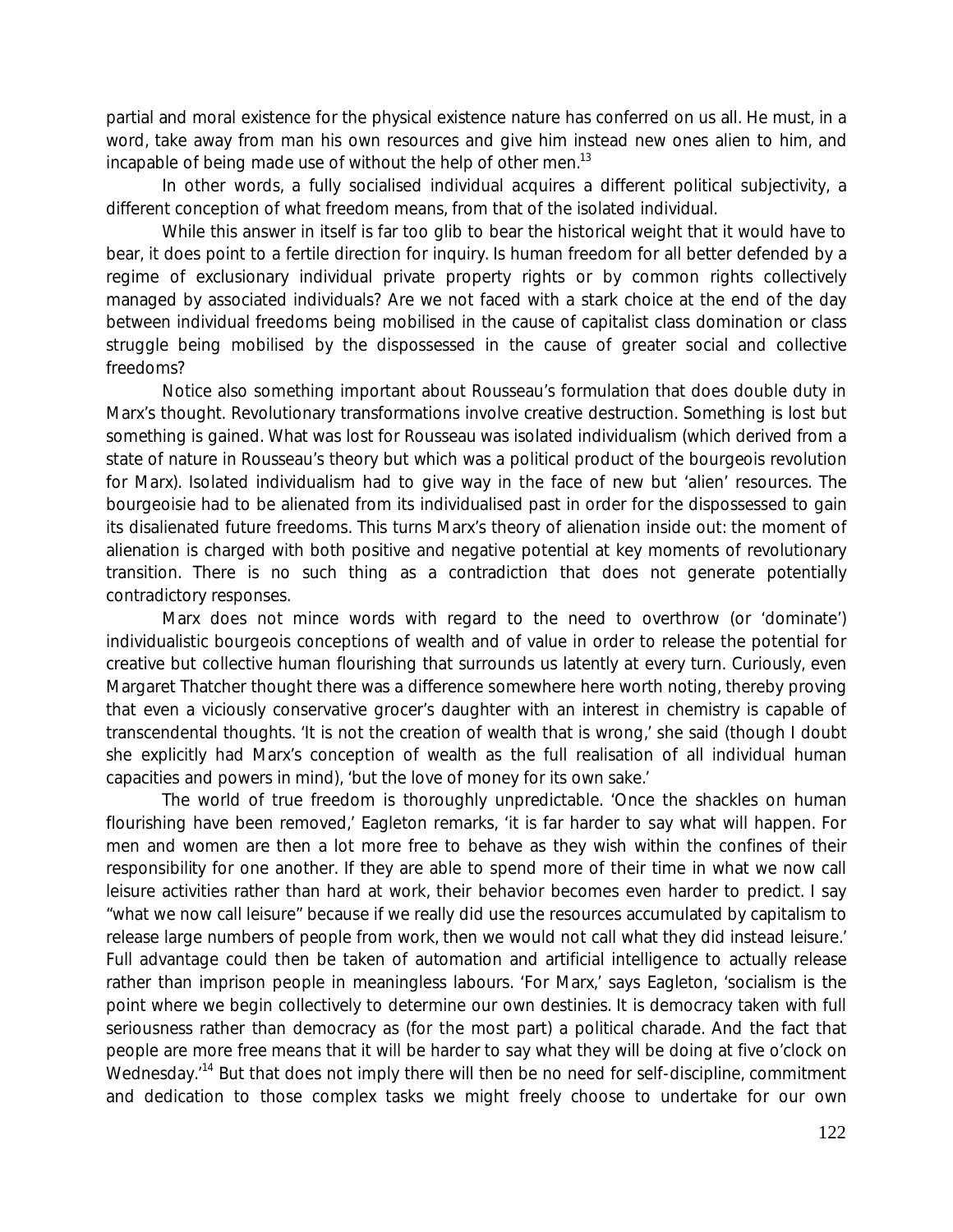satisfaction as well as for the well-being of others. Freedom attaches, as Aristotle long ago understood, to the good life and the good life is an active life dedicated like all of nature to the perpetual search for novelty. An unalienated version of the dialectic between freedom and domination is possible in the quest for individuals, always in association with others, to reach the summit of their potentialities and powers. But that search for unalienated relations cannot proceed without the prior experience of alienation and its contradictory possibilities.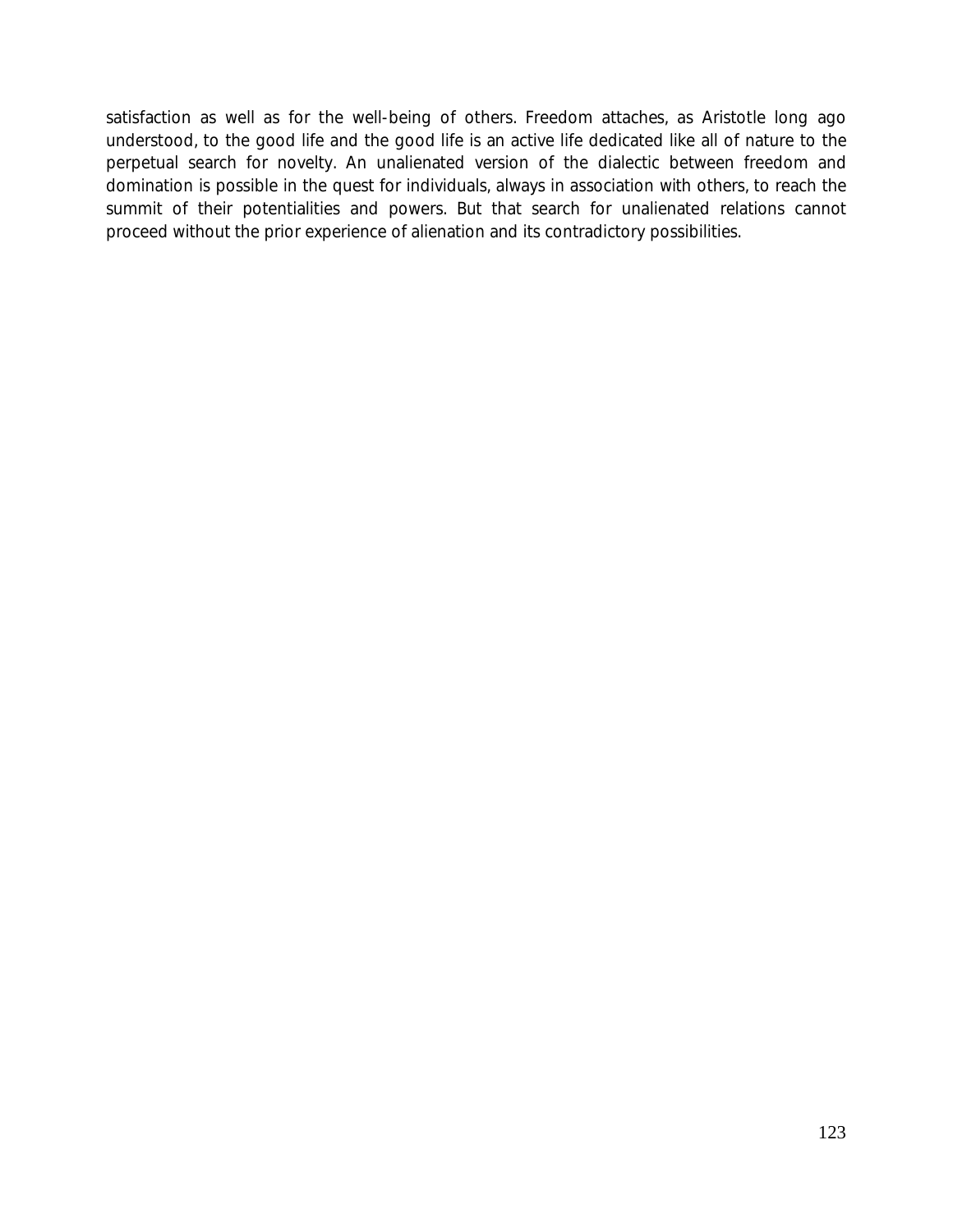## **Part Three The Dangerous Contradictions**

*The moving contradictions evolve differentially and provide much of the dynamic force behind capital's historical and geographical evolution. In some instances their movement tends to be progressive (though never without reverses here and setbacks there). Technological change has by and large been cumulative, as has the geographical production of space, though in both instances there are strong countercurrents and reversals. Viable technologies get left behind and fade away, spaces and places that were once vigorous centres of capitalist activity become ghost towns or shrinking cities. In other instances the movement is more like a pendulum, as between monopoly and competition or the balance between poverty and wealth. And elsewhere, as in the case of freedom and domination, the movement is more chaotic and random, depending upon the ebb and flow of political forces in struggle with one another, while in still other instances, such as the complex field of social reproduction, the intersections between the historical evolution of capitalism and the specific requirements of capital are so indeterminate and intermingled as to make the direction and strength of movement episodic and rarely consistent. The advances (for such they are) in the rights of women, of the handicapped, of sexual minorities (the LGBT social group), as well as of religious groupings that have strict codes on various facets of social reproduction (such as marriage, family, child-rearing practices and the like), make it hard to calculate exactly how capital and capitalism are or are not working with or against each other in terms of foundational contradictions. And if this is true of the contradictions of social reproduction, it is even more so in the complex case of domination and freedom*.

*The patterning of the moving contradictions provides much of the energy and much of the innovative zest in the co-evolution of both capital and capitalism and opens a wealth (and I use that word advisedly as meaning a potential flourishing of human capabilities rather than of mere possessions) of possibilities for new initiatives. These are the contradictions and spaces in which hope for a better society is latent and from which alternative architectures and constructions might emerge*.

*As in the case of foundational contradictions, the moving contradictions intersect, interact and run interference with each other in intriguing ways within the totality of what capital is about. The production of space and the dynamics of uneven geographical development have been strongly impacted by technological changes in both organisational forms (for example, of state apparatuses and territorial forms of organisation) and technologies of transportation and the production of*  space. It is within the field of uneven geographical development that differentiations in social *reproduction and in the balance between freedom and domination flourish to the point where they in themselves become part of the production of space and of uneven development. The creation of heterotopic spaces, where radically different forms of production, social organisation and political power might flourish for a while, implies a terrain of anti-capitalist possibility that is perpetually opening and shutting down. It is here too that questions of monopoly and centralisation of power versus decentralisation and competition play out to influence technological and organisational dynamism and to animate geopolitical competition for economic advantage. And it goes without saying that the balance between poverty and wealth is constantly being modified by interterritorial competition, migratory streams and competitive innovations regarding labour productivities and the*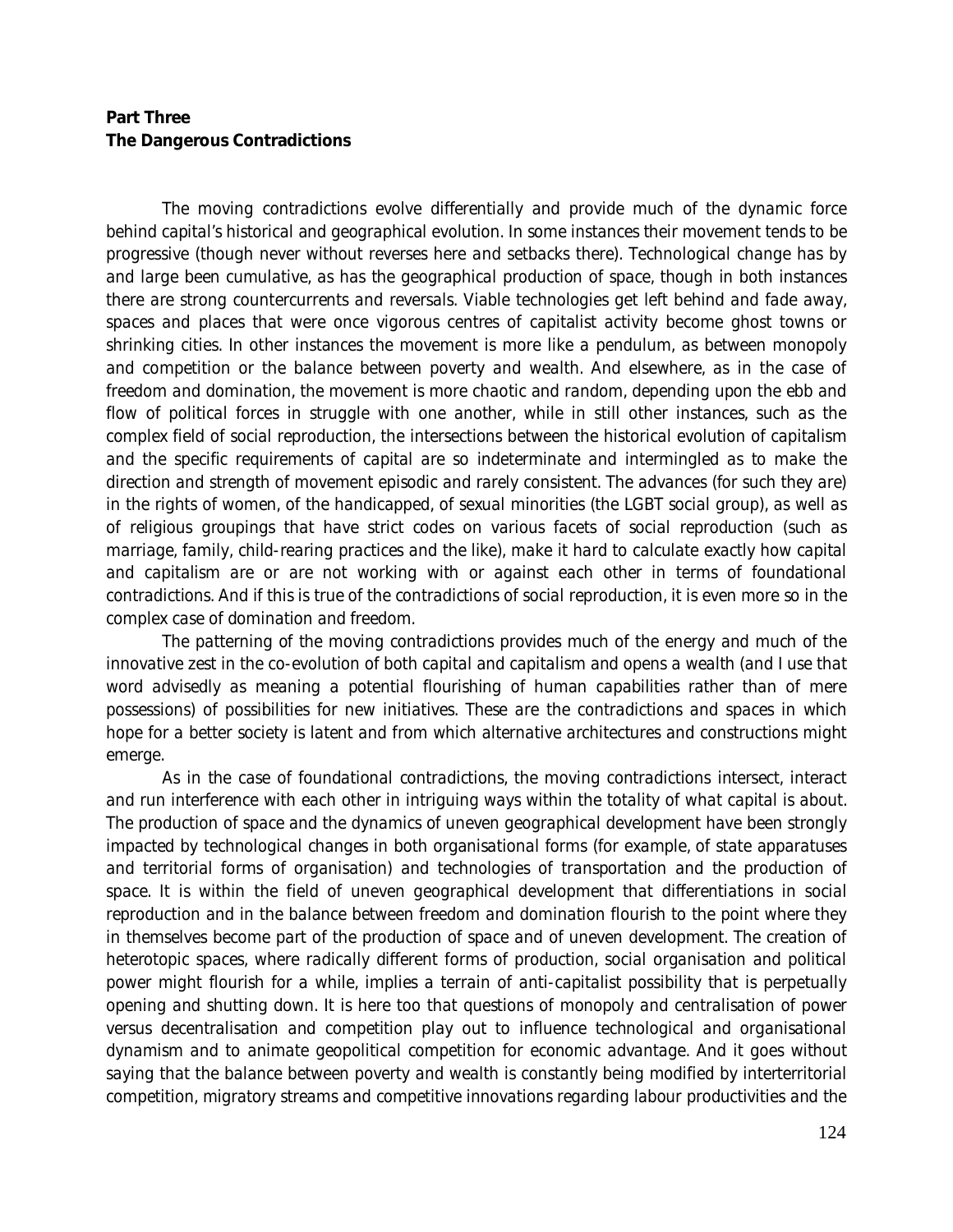## *creation of new product lines*.

*It is within the framework of these interactive and dynamic contradictions that multiple alternative political projects are to be found. Many of these are constituted as distinctive responses of capital to its own contradictions and are therefore primarily directed to facilitate the reproduction of capital under conditions of perpetual risk and uncertainty if not outright crises. But even in these instances there lie innumerable possibilities for the insertion of initiatives that so modify the functioning of capital as to open perspectives on what an anti-capitalist alternative might look like. I*  believe, as did Marx, that the future is already largely present in the world around us and that *political innovation (like technological innovation) is a matter of putting existing but hitherto isolated and separated political possibilities together in a different way. Uneven geographical developments cannot but generate 'spaces of hope' and heterotopic situations where new modes of cooperation might flourish, at least for a while, before they get reabsorbed into the dominant practices of capital. New technologies (like the internet) open up new spaces of potential freedom from domination that can advance the cause of democratic governance. Initiatives in the field of social reproduction can produce new political subjects desirous of revolutionising and humanising social relations more generally and cultivating a more aesthetically satisfying and sensitive approach to our metabolic relation to nature. To point to all these possibilities is not to say they will all bear fruit, but it does suggest that any anti-capitalist politics has to be assiduous in hunting through the contradictions and ferreting out its own path towards the construction of an alternative universe using the resources and ideas already to hand*.

*This then brings us to the dangerous, if not potentially fatal, contradictions. Marx is famously supposed to have said that capital would ultimately collapse under the weight of its own internal contradictions. I cannot actually find where Marx said this, and from my own reading of him I think it extremely unlikely that he would ever have said such a thing. It presupposes a mechanical breakdown of the economic engine of capitalism that will occur without any human agent throwing sand in the machine or militantly setting about halting its progress and replacing it. Marx's position,*  and I broadly follow him in this (against certain currents in the Marxist/communist tradition, as well *as against the grain of the views his many critics typically attribute to him), is that capital can probably continue to function indefinitely but in a manner that will provoke progressive degradation on the land and mass impoverishment, dramatically increasing social class inequality, along with dehumanisation of most of humanity, which will be held down by an increasingly repressive and autocratic denial of the potential for individual human flourishing (in other words, an intensification of the totalitarian police-state surveillance and militarised control system and the totalitarian democracy we are now largely experiencing)*.

*The resultant unbearable denial of the free development of human creative capacities and powers amounts to throwing away the cornucopia of possibilities that capital had bequeathed us and squandering the real wealth of human possibilities in the name of perpetual augmentation of monetary wealth and the satiation of narrow economic class interests. Faced with such a prospect, the only sensible politics is to seek to transcend capital and the restraints of an increasingly autocratic and oligarchical structure of capitalist class power and to rebuild the economy's imaginative possibilities into a new and far more egalitarian and democratic configuration*.

*The Marx I favour is, in short, a revolutionary humanist and not a teleological determinist. Statements can be found in his works that support the latter position, but I believe the bulk of his writings, both historical and political-economic, support the former interpretation. It is for this*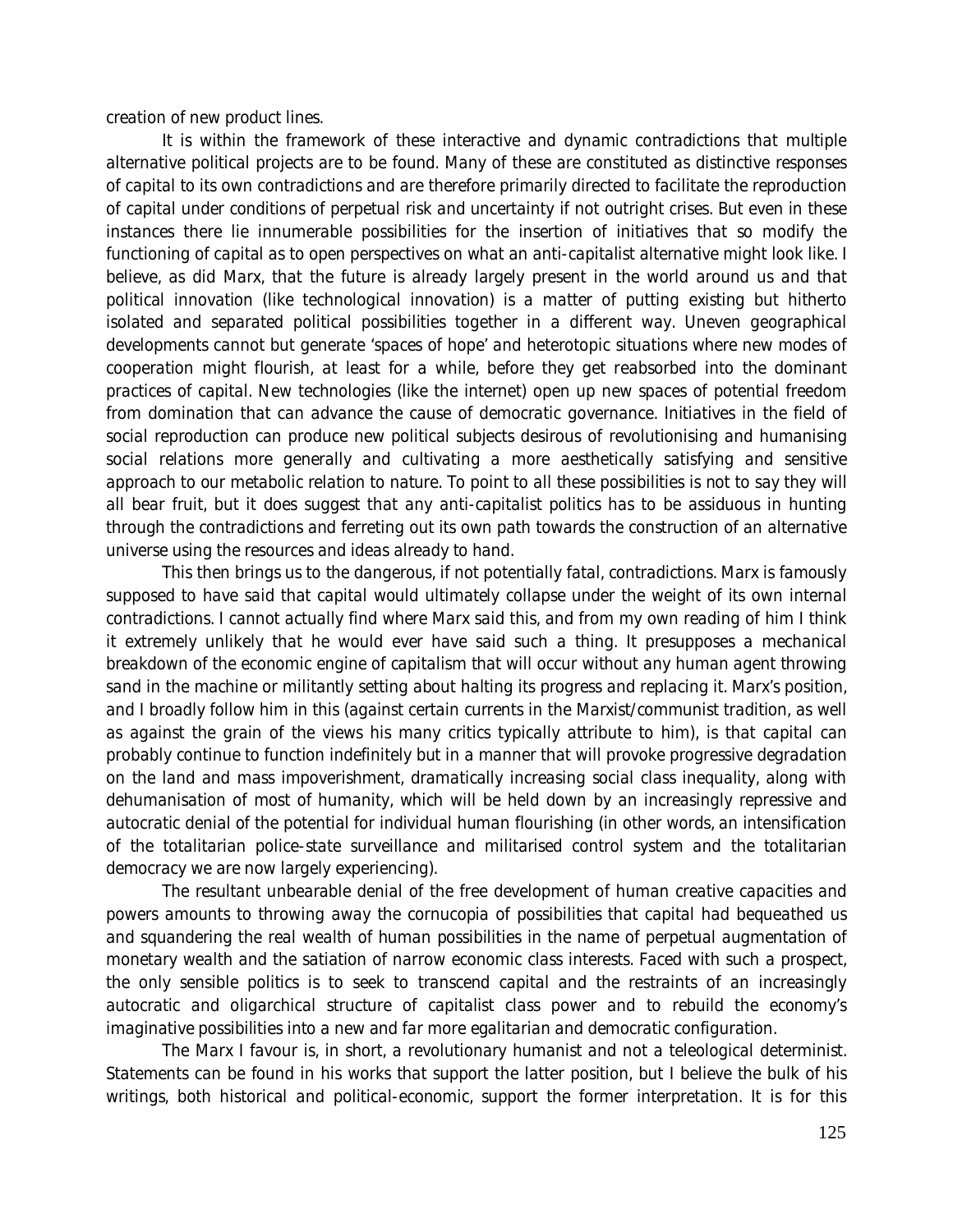*reason that I reject the idea of 'fatal' in favour of 'dangerous' contradictions, for to call them fatal would convey a false air of inevitability and cancerous decay, if not of apocalyptic mechanical endings. Certain contradictions are, however, more dangerous both to capital and to humanity than others. These vary from place to place and from time to time. Were we writing about the future of capital and humanity fifty or a hundred years ago, we would very likely have focused on different contradictions from those which I focus on here. The environmental issue and the challenge of maintaining compound growth would not have called for that much attention in 1945, when settling the geopolitical rivalries and rationalising processes of uneven geographical development, all the while rebalancing (through state interventions) the contradictory unity between production and realisation, were far more salient questions. The three contradictions I focus on here are most dangerous in the immediate present, not only for the ability of the economic engine of capitalism to continue to function but also for the reproduction of human life under even minimally reasonable conditions. One of them, but just one of them, is potentially fatal. But it will turn out so only if a revolutionary movement arises to change the evolutionary path that the endless accumulation of capital dictates. Whether or not such a revolutionary spirit crystallises out to force radical changes in the way in which we live is not given in the stars. It depends entirely on human volition. A first step towards exercising that volition is to become conscious and fully aware of the nature of the present dangers and the choices we face*.

**Contradiction 15 Endless Compound Growth** 

Capital is always about growth and it necessarily grows at a compound rate. This condition of capital's reproduction now constitutes, I shall argue, an extremely dangerous but largely unrecognised and unanalysed contradiction.

Most people do not well understand the mathematics of compound interest. Nor do they understand the phenomenon of compounding (or exponential) growth and the potential dangers it can pose. Even the dismal science of conventional economics, as Michael Hudson shows in a recent trenchant commentary, has failed to recognise the significance of compounding interest on rising indebtedness.<sup>1</sup> The result has been to obscure a key part of the explanation for the financial disruptions that shook the world in 2008. So is perpetual compounding growth possible?

In recent times there has been a flurry of worry among some economists that faith in the long-held supposition of perpetual growth might be misplaced. Robert Gordon, for example, has suggested in a recent paper that the economic growth experienced over the last 250 years 'could well be a unique episode in human history rather than a guarantee of endless future advance at the same rate'. His case rests largely on an overview of the path and effects of innovations in the productivity of labour which have underpinned the growth of per capita incomes. Gordon joins with several other economists in thinking that the innovation waves of the past have been much stronger than the most recent wave, resting on electronics and computerisation, that began around the 1960s. This last wave has been weaker in its effects than generally supposed, he argues, and is in any case now largely exhausted (reaching its apogee in the dot-com bubble of the 1990s). On this basis, Gordon predicts that 'future growth in real GDP per capita will be slower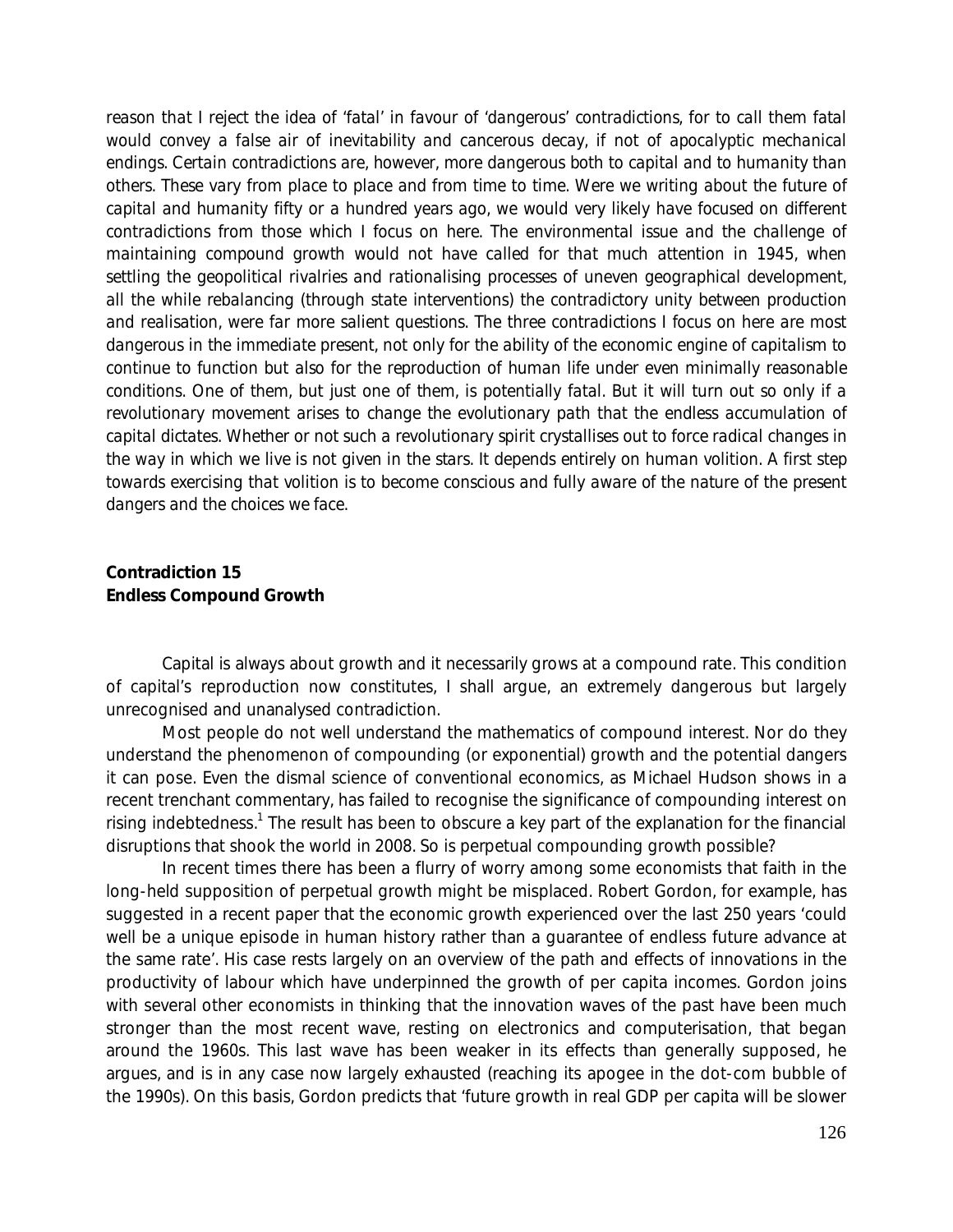than in any extended period since the late 19th century, and growth in real consumption per capita for the bottom 99 percent of the income distibution will be even slower than that'. The inherent weakness of the last wave of innovations is aggravated in the case of the USA by a number of 'headwinds' that include rising social inequality, problems deriving from the rising cost and declining quality of education, the impacts of globalisation, environmental regulation, demographic conditions (the ageing of the population), rising tax burdens and an 'overhang' of consumer and government debt.<sup>2</sup> But even in the absence of these 'headwinds', Gordon argues, the future would still be one of relative stagnation compared to the last 200 years.

A component of one of the 'headwinds', government debt, has, at the time of writing, become a political football in the USA (with many echoes elsewhere). It has been the focus of strident and exaggerated arguments and claims in the media and in Congress. The supposedly huge and monstrous burden debt will place on future generations is again and again invoked to promote draconian cutbacks in state expenditures and the social wage (as usual, of course, to the benefit of the oligarchy). In Europe the same argument is used to justify imposing ruinous austerity on whole countries (like Greece), though it does not take too much imagination to see how this might also be for the benefit of the richer countries like Germany and the affluent bondholders more generally. In Europe democratically elected governments in Greece and Italy were peacefully overthrown and for a while replaced by 'technocrats' who had the confidence of the bond markets.

All of this has made it particularly hard to get a clear-eyed view of the relation between the compounding of debt obligations, the exponential growth of capital accumulation and the dangers they pose. Gordon's concern, it should be noted, was primarily with per capita GDP. This looks rather different from aggregate GDP. Both measures are sensitive to demographic conditions but in very different ways. A casual inspection of the available historical data on total GDP suggests that while there has always been a loose relation between wealth and debt accumulation throughout the history of capital, the accumulation of wealth since the 1970s has been far more tightly associated with the accumulation of public, corporate and private debt. The suspicion lurks that an accumulation of debts is now a precondition for the further accumulation of capital. If this is the case, then it produces the curious result that the strenuous attempts on the part of the right-wing Republicans and analogous groups in Europe (such as the German government) to reduce if not eliminate indebtedness are mounting a far graver threat to the future of capital than the working-class movement has ever posed.

Compounding is, in essence, very simple. I place \$100 in a savings account that pays 5 per cent annual interest. At the end of the year I have \$105, which at a constant rate of interest becomes \$110.25 the year after (the figures are greater if the compounding occurs monthly or daily). The difference between this sum at the end of the second year and an arithmetic rate of interest without compounding is very small (just 25 cents). The difference is so small it is hardly worth bothering with. For this reason it easily escapes notice. But after thirty years of compounding at 5 per cent I have \$432.19 as opposed to the \$250 I would have if I was accumulating at a 5 per cent arithmetic rate. After sixty years I have \$1,867 as compared to \$400 and after 100 years I have \$13,150 instead of \$600. Notice something about these figures. The compound interest curve rises very slowly for quite a while (see Figures 1 and 2) and then starts to accelerate and by the end of the curve it becomes what mathematicians refer to as a singularity – it sails off into infinity. Anyone with a mortgage experiences this in reverse. For the first twenty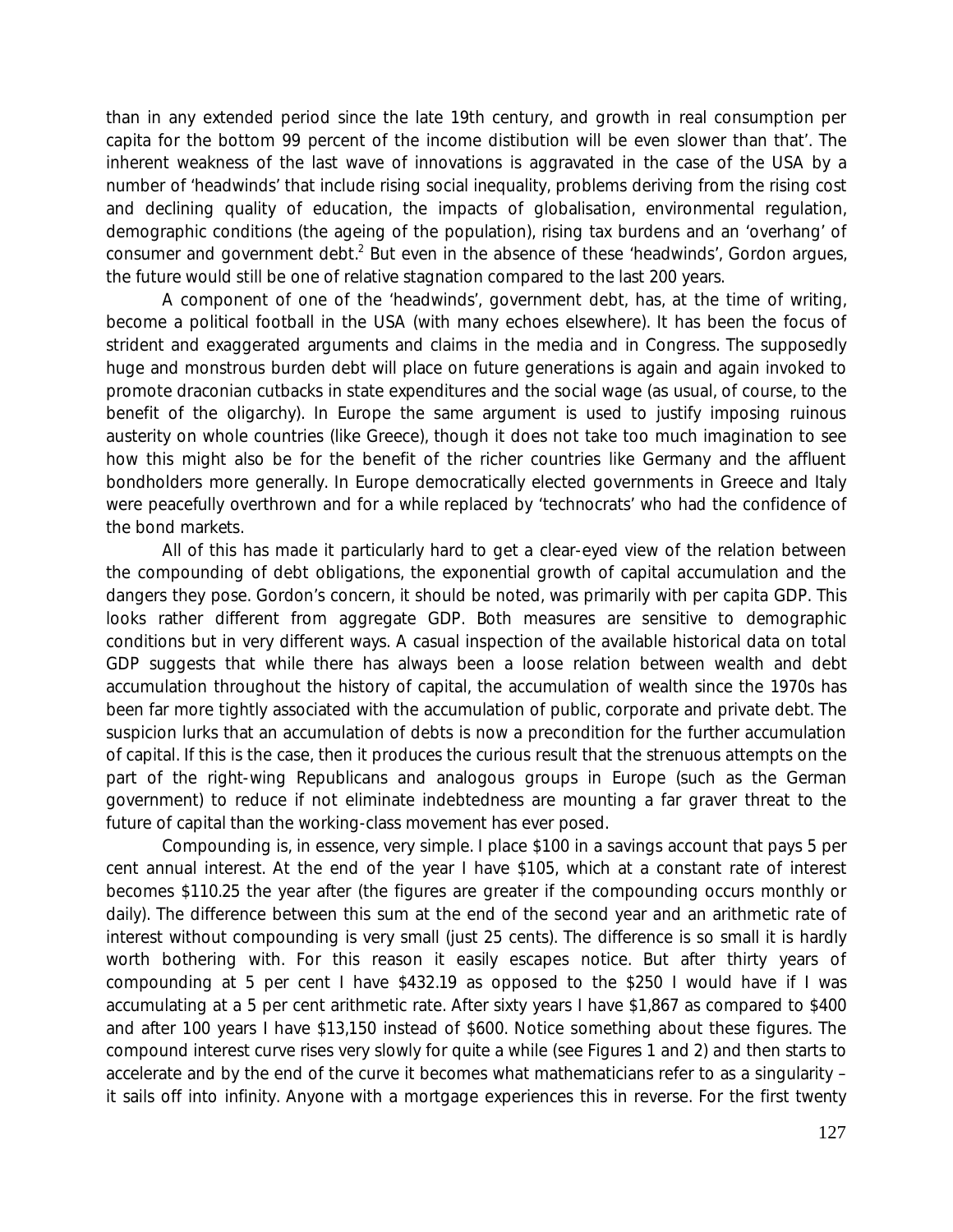years of a thirty-year mortgage the principal still owed declines very slowly. The decline then accelerates and over the last two or three years the principal diminishes very rapidly.

There are a number of classic anecdotes to illustrate this quality of compounding interest and exponential growth. An Indian king wished to reward the inventor of the game of chess. The inventor asked for one grain of rice on the first square of the chessboard and that the amount be doubled from one square to the next until all the squares were covered. The king readily agreed, since it seemed a small price to pay. The trouble was that by the time it came to the twenty-first square more than a million grains were required and after the forty-first square (which required more than a trillion grains) there simply was not enough rice in the world to cover the remaining squares. One version of the story has the king so angry at being tricked that he had the inventor beheaded. This version of the story is salutary. It illustrates the tricky character of compounding interest and shows how easy it is to underestimate its hidden power. In the later stages of compounding the acceleration takes one by surprise.



128 An example of the dangers of compound interest is illustrated by the case of Peter Thelluson, a wealthy Swiss merchant banker living in London, who set up a trust fund of £600,000 that could not be touched for 100 years after he died in 1797. Yielding 7.5 per cent at a compound rate, the fund would have been worth £19 million (far in excess of the British national debt) by 1897, when the money could be distributed to his fortunate descendants. Even at 4 per cent, the government of the time calculated that the legacy would be equivalent to the entire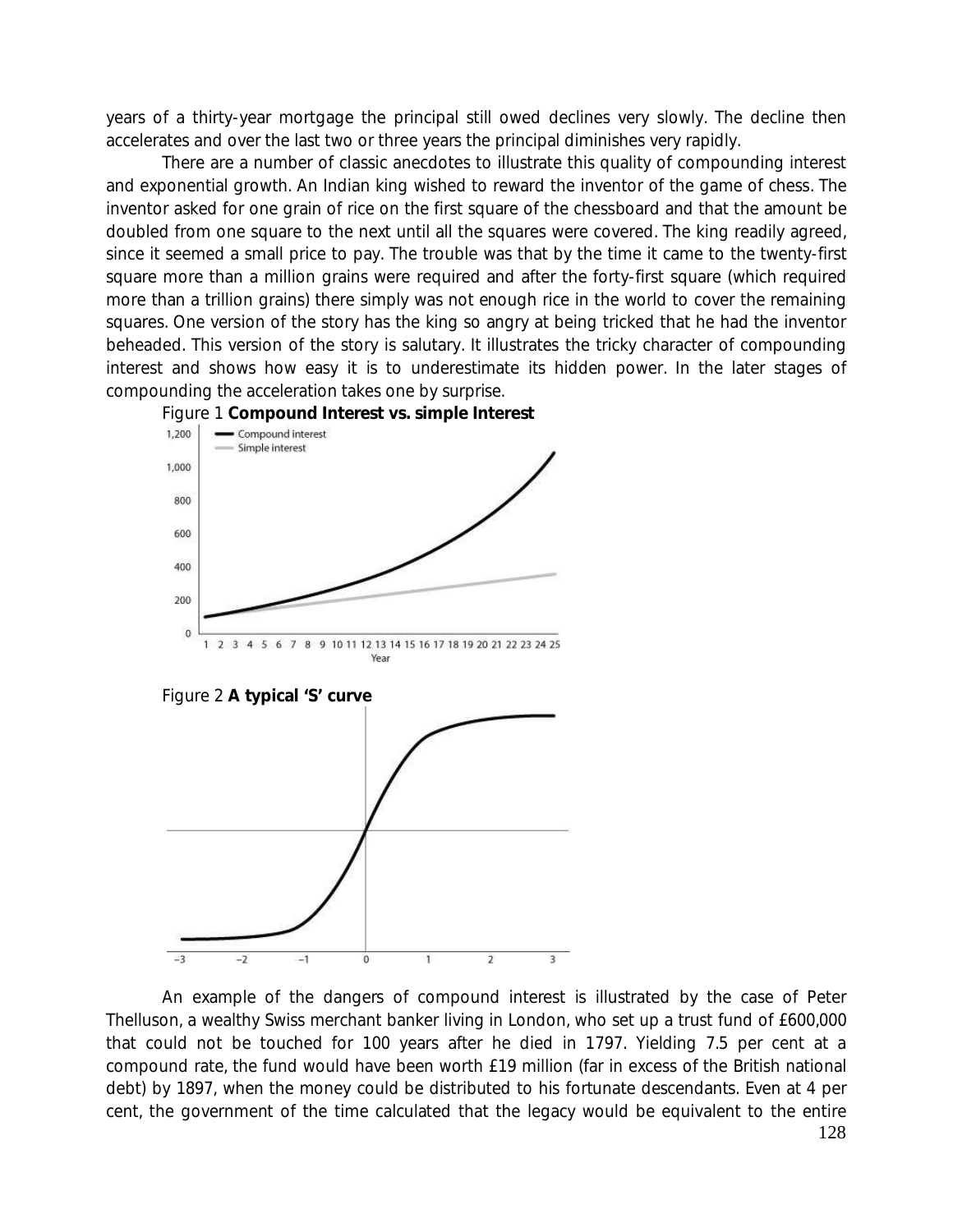public debt by 1897. The compounding of interest would produce immense financial power in private hands. To prevent this, a bill was passed in 1800 limiting trusts to twenty-one years. Thelluson's will was contested by his immediate heirs. When the case was finally decided in 1859, after many years of active litigation, it turned out that the entire legacy had been absorbed by legal costs. This was the basis for the celebrated case of Jarndyce versus Jarndyce in Charles Dickens's novel *Bleak House*. 3

The end of the eighteenth century saw a flurry of excited commentary about the power of compound interest. In 1772 the mathematician Richard Price, in a tract that later drew Marx's amused attention, wrote: 'money bearing compound interest increases at first slowly. But, the rate of increase being continuously accelerated, it becomes in some time so rapid, as to mock all the powers of the imagination. One penny, put out at our Saviour's birth to 5 per cent compound interest, would, before this time, have increased to a greater sum, than would be contained in one hundred and fifty millions of earths, all solid gold. But if put out to simple interest, it would, in the same time, have amounted to no more than seven shillings and fourpence halfpenny.<sup>,4</sup> Notice once more the element of surprise at how compound growth can produce results that 'mock all the powers of the imagination'. Are we too about to be shocked at what compounding growth can lead to? Interestingly, Price's main point (in contrast to the current crop of alarmists) was how easy it would be to retire the existing national debt (as the Thelluson example also showed) by putting the powers of compound interest to work!

Angus Maddison has painstakingly attempted to calculate the rate of growth in total global economic output over several centuries. Obviously, the further back he goes, the shakier the data. Significantly, the data before 1700 increasingly relies on using population estimates as a surrogate for total economic output. But even in our own times there are good reasons to challenge the raw data, because it includes a number of 'gross national bads' (such as the economic consequences of traffic accidents and hurricanes). There has been significant agitation by some economists to change the basis of national accounting on the grounds that many of the measures are misleading. But if we stick with Maddison's findings, then capital has been growing at a compound rate since 1820 or so of 2.25 per cent. This is the global average figure.<sup>5</sup> Clearly there have been times when (for example, the Great Depression) and places where (for example, contemporary Japan) the growth rate has been negligible or negative, while at other times (such as the 1950s and 1960s) and in other places (such as China over the last twenty years) the growth has been much higher. This average is slightly below what seems to be a generally accepted consensus figure in the financial press and elsewhere of 3 per cent as a minimum acceptable rate of growth. When growth falls below that norm the economy is described as sluggish and when it goes below zero this is taken as an indicator of recession or, if prolonged, of depression conditions. Growth that goes much above 5 per cent, on the other hand, is typically taken in 'mature economies' (that is, not contemporary China) as a sign of 'overheating', which always comes with the threat of runaway inflation. In recent times, even across the 'crash' years of 2007– 9, global growth kept fairly steady, close to 3 per cent or so, though most of it was in emerging markets (such as Brazil, Russia, India and China – the BRIC countries in short). The 'advanced capitalist economies' fell to 1 per cent growth or below from 2008 to 2012.

In 1820, Maddison calculates, global output was worth \$694 billion in 1990 constant dollars ('billion' on the US scale, meaning 1,000 million). By 1913 it had risen to \$2.7 trillion (on the US scale a trillion is 1,000 billion); in 1973 it stood at \$16 trillion and by 2003 nearly \$41 trillion.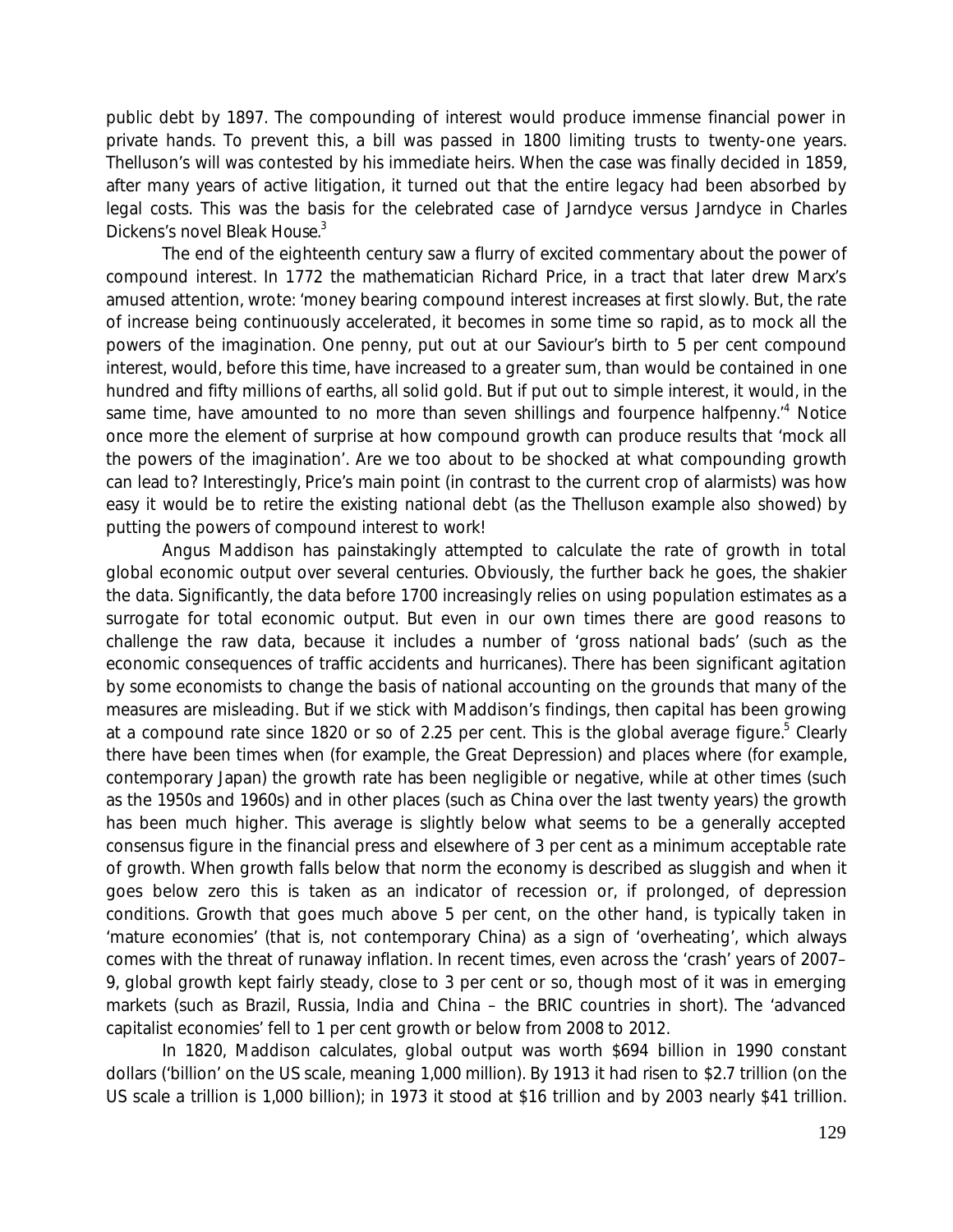Bradford DeLong gives different estimates, starting with \$359 billion in 1850 (in 1990 constant dollars) rising to \$1.7 trillion in 1920, \$3 trillion in 1940, \$12 trillion in 1970, \$41 trillion in 2000 and \$45 trillion in 2012. DeLong's figures suggest a lower initial base and a somewhat higher rate of compound growth. While the figures are quite different (testifying to how difficult and often arbitrary these estimates are), in both cases the effect of compounding growth (with considerable temporal and geographical variation) is clearly visible.<sup>6</sup>

So let us take a 3 per cent compound rate of growth as the norm. This is the growth rate that permits most if not all capitalists to gain a positive rate of return on their capital. To keep to a satisfactory growth rate right now would mean finding profitable investment opportunities for an extra nearly \$2 trillion compared to the 'mere' \$6 billion that was needed in 1970. By the time 2030 rolls around, when estimates suggest the global economy should be more than \$96 trillion, profitable investment opportunities of close to \$3 trillion will be needed. Thereafter the numbers become astronomical. It is as if we are on the twenty-first square of the chessboard and cannot get off. It just does not look a feasible growth trajectory, at least from where we sit now. Imagined physically, the enormous expansions in physical infrastructures, in urbanisation, in workforces, in consumption and in production capacities that have occurred since the 1970s until now will have to be dwarfed into insignificance over the coming generation if the compound rate of capital accumulation is to be maintained. Take a look at a map of the city nearest you in 1970 and contrast it with today and then imagine what it will look like when quadrupled in size and density over the next twenty years.

But it would be a serious error to assume that human social evolution is governed by some mathematical formula. This was the big mistake made by Thomas Malthus when he first advanced his principle of population in 1798 (roughly the same time when Richard Price and others were celebrating – if that is the right word – the power of exponential growth in human affairs). Malthus's arguments are directly relevant to the issue at hand, while they also provide a cautionary tale. He argued that human populations, like all other species, had the tendency to increase at an exponential (that is, compounding) rate, while food output could at best increase only arithmetically given the conditions of agricultural productivity then prevailing. Diminishing returns on the application of labour in agriculture were likely to make the gap between rates of population expansion and food supply even greater over time. The widening gap between the two curves was taken as a measure of the increasing pressure of population on resources. As the gap increased, the inevitable result would be, Malthus argued, famine, poverty, epidemics, war and increasing pathologies of all kinds for the mass of humankind. These would act as brutal checks to keep population growth within the bounds dictated by supposedly natural carrying capacities. Malthus's dystopian predictions did not come to pass. In recognition of this, Malthus later broadened his principles to include changes in human demographic behaviour, the so-called 'moral restraints', such as later age of marriage, sexual abstinence and (tacitly) other techniques for population limitation. These would dampen if not reverse any tendency towards exponential population growth.<sup>7</sup> Malthus likewise failed miserably to anticipate the industrialisation of agriculture and the rapid expansion of global food production through colonisation of hitherto unproductive lands (particularly in the Americas).

By invoking the tendency towards the exponential growth of capital accumulation, are we in danger of repeating Malthus's mistake of assuming human evolution conforms to a mathematical formula, rather than reflecting fluid and adaptable human behaviours? If so, are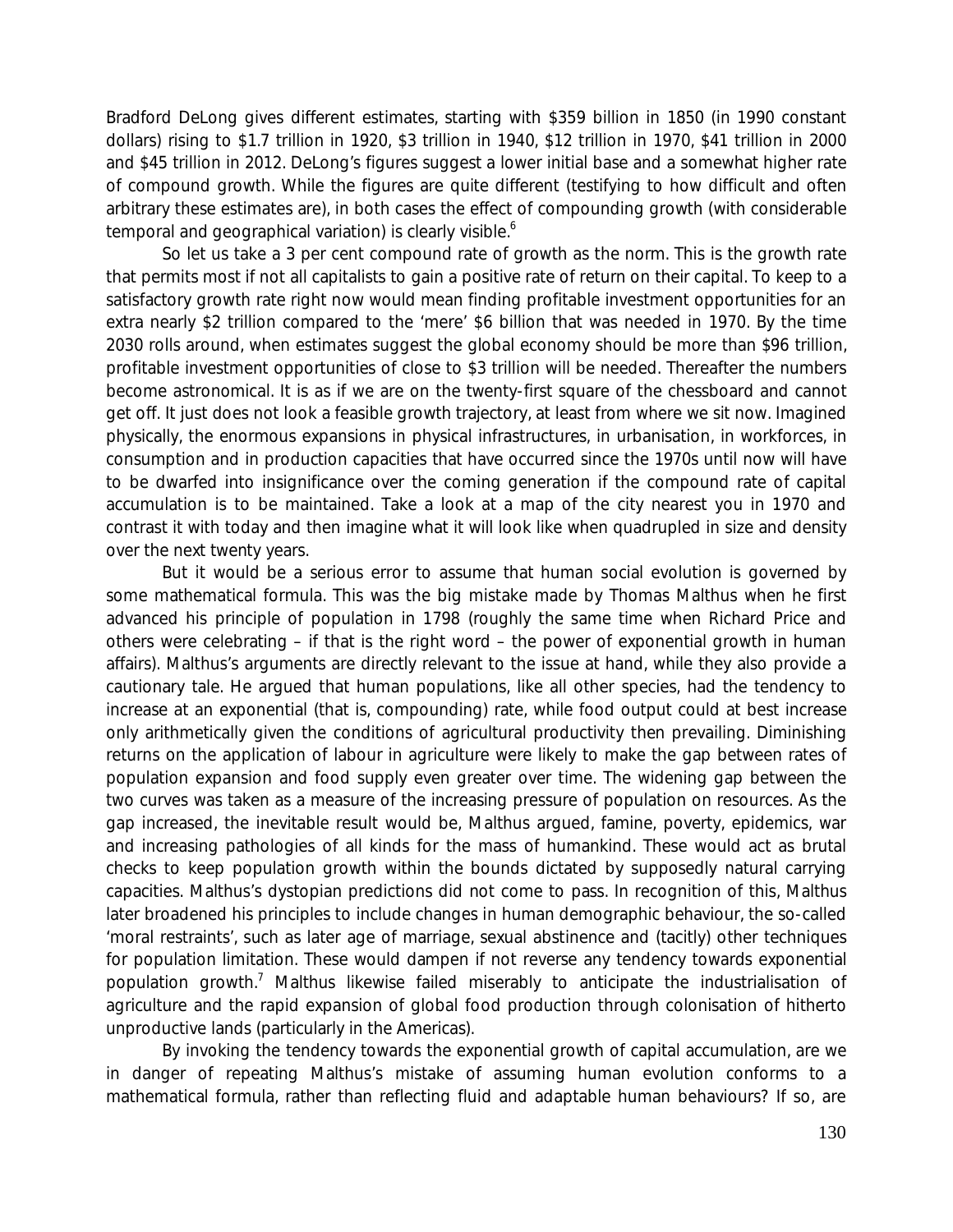there ways in which capital has been and is adapting to accommodate disparities between an accumulation process that is necessarily exponential (if that is indeed the case) and the conditions that might limit the capacity for exponential growth?

There is, however, a prior consideration that needs to be addressed. If population is growing exponentially (as Malthus supposed), then the economy has to grow at a parallel rate for living standards to be sustained. So what, then, is the relation between demographic trajectories and the dynamics of capital accumulation?

Currently, the only countries that are increasing their populations at a 3 per cent compound rate of growth or more are in Africa, South Asia and the Middle East. Negative population growth rates are found in Eastern Europe, while Japan and much of Europe have such low growth rates that they are not reproducing themselves. In these last cases economic problems are arising because of lack of domestic labour supply and because of the increasing burden of supporting ageing populations. A smaller and often declining workforce has to produce sufficient value to pay pensions to an increasing retired population. This relation continues to be important in certain parts of the world. Early on in capital's history, rapid population growth or a vast reserve of untapped and yet-to-be urbanised wage labour unquestionably helped to fuel rapid capital accumulation. Indeed, a plausible case can be made that population growth from the early seventeenth century on was a precondition for capital accumulation. The role of what Gordon calls 'the demographic dividend' in fostering economic growth was clearly important in the past and continues to be so. The vast inflow of women into the labour force in North America and Europe after 1945 is one case in point, but this is something that cannot be repeated. The world's labour force expanded by 1.2 billion between 1980 and 2009, nearly half of that growth coming from India and China alone. This too will be hard to repeat. But in many parts of the world this relation between rapid population growth and rapid capital accumulation is beginning to break down, as population growth conforms to an S-shaped curve that starts flat and then accelerates exponentially upwards before rapidly slowing down to become flat, with zero or even negative population growth (for example, in Italy and Eastern Europe). It is into this demographic vacuum of zero growth in some parts of the world that strong migration streams are drawn (though not without social disruptions, political resistances and a lot of cultural conflict).

While population projections even in the medium term are a particularly tricky proposition (and the projections change rapidly from year to year), the hope is that the global population will stabilise during this century and peak at no more than 12 billion or so (perhaps as low as 10 billion) by the end of the century and thereafter achieve a steady state of zero growth. Clearly this is an important issue in relation to the dynamics of capital accumulation. In the United States, for example, job creation since 2008 has not kept pace with the expansion of the labour force. The falling unemployment rate reflects a shrinkage in the proportion of the working-age population seeking to participate in the labour force. But whatever happens, it is pretty clear that capital accumulation in the long-term future can rely less and less upon demographic growth to sustain or impel its compound growth and that the dynamics of production, consumption and realisation of capital will have to adjust to these new demographic circumstances. When this might happen is hard to say, but most estimates suggest that the vast increase in the global wage labour force that occurred after 1980 or so will be hard to replicate once it exhausts itself after 2030 or so. In a way this is just as well, given that, as we have seen, technological change is tending to produce larger and larger redundant and even disposable populations among the less skilled.<sup>8</sup> The gap between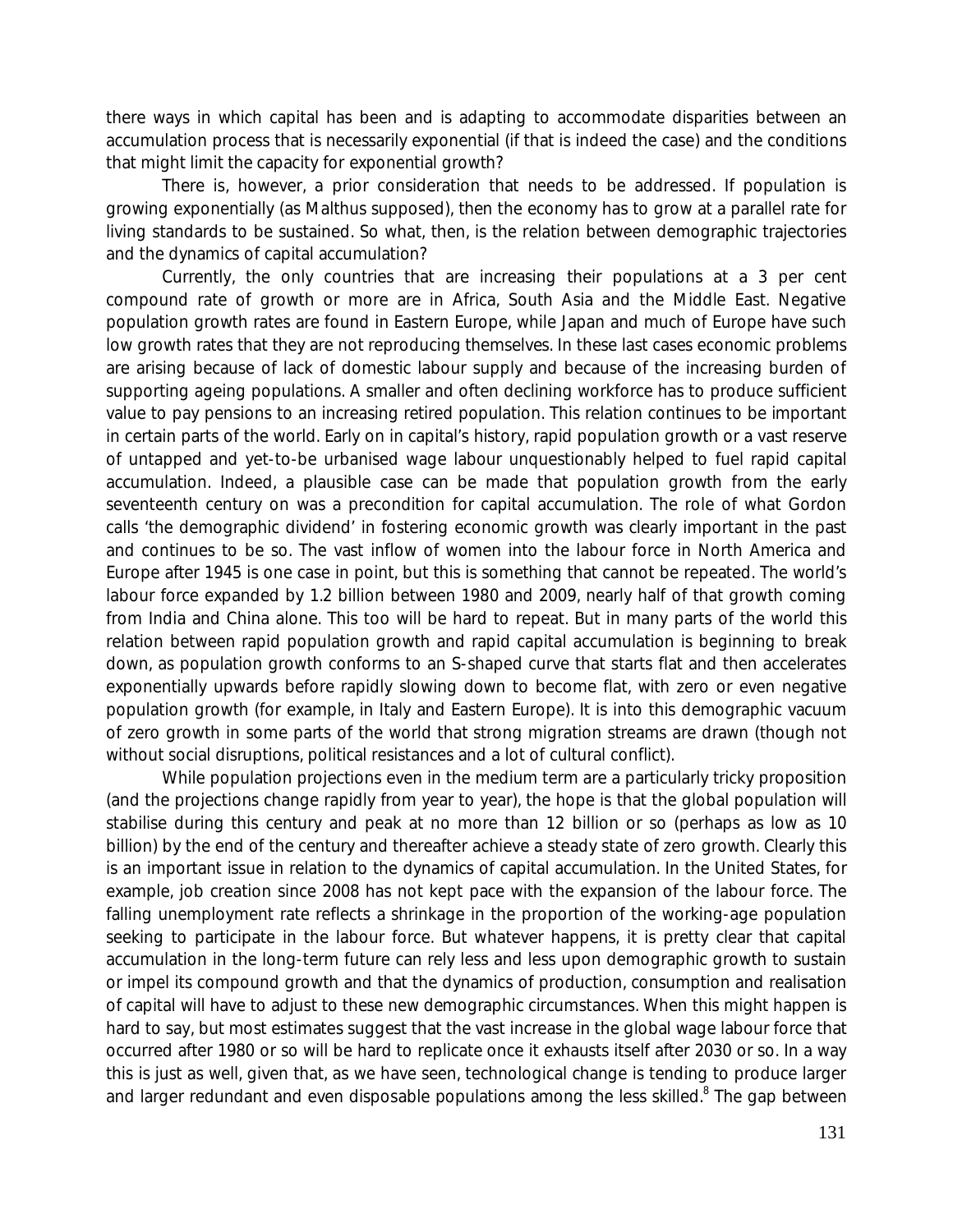too few high-skill workers and a massive reserve of unemployed and increasingly unemployable medium- and low-skill workers appears to be widening, while the definition of skills is evolving rapidly.

So would it be possible for capital accumulation to move beyond the exponentials it has exhibited over the past two centuries on to a similar S-shaped trajectory as has occurred in the demographics of many countries, culminating in a zero-growth, steady-state capitalist economy? The answer to this prospect is a resounding no, and it is vital to understand why. The simplest reason is that capital is about profit seeking. For all capitalists to realise a positive profit requires the existence of more value at the end of the day than there was at the beginning. That means an expansion of the total output of social labour. Without that expansion there can be no capital. A zero-growth capitalist economy is a logical and exclusionary contradiction. It simply cannot exist. This is why zero growth defines a condition of crisis for capital. If prolonged, zero growth of the sort that prevailed in much of the world in the 1930s spells the death knell of capitalism.

How, then, can capital continue to accumulate and expand in perpetuity at a compound rate? How can it do so when it seems to entail a doubling if not tripling in the size of the astonishing physical transformations that have been wrought across planet earth over the last forty years. The dramatic industrialisation and urbanisation of China over those years is a foretaste of what would have to be accomplished to keep capital accumulation going in the future. For much of the last century large parts of the world were attempting to mimic the growth path of the United States. In the coming century most of the world would have to mimic the growth path of China (with all its ghastly environmental consequences), which would be impossible for the United States and Europe and unthinkable almost everywhere else (apart from, say, Turkey, Iran and some parts of Africa). Throughout these last forty years, it is worth remembering also that there have been multiple traumatic crises, usually localised, cascading around the world, from South-East Asia and Russia in 1998 through Argentina in 2001 to the almighty global financial crash of 2008 that shook the world of capital to its very roots.

But it is here that the cautionary tale of Malthus's mistaken dystopian vision ought to give us pause. We need to ask: in what ways can capital accumulation change its spots to adapt to what appears a critical situation in order to reproduce itself? There are, in fact, a number of key adaptations that are already occurring. Can the difficulties be staved off and if so can they do so indefinitely? What behavioural adaptations, akin to Malthus's 'moral restraints' (though the term 'moral' will hardly end up being appropriate), might reshape the accumulation dynamic while preserving its necessary essence of compounding growth?

There is one form that capital takes which permits accumulation without limit and that is the money form. This is so only because the money form is now unchained from any physical limitations such as those imposed by the money commodities (the metallic moneys like gold and silver that originally gave physical representation to the immateriality of social labour and which are largely fixed in terms of their global supply). State-issued fiat moneys can be created without limit. The expansion of the contemporary money supply is now accomplished by some mix of private activity and state action (via the state–finance nexus as constituted by treasury departments and central banks). When the US Federal Reserve engages in quantitative easing it simply creates as much liquidity and money as it wants at the drop of a hat. Adding a few zeros to the quantity of money in circulation is no problem. The danger, of course, is that the result will be a crisis of inflation. This is not occurring because the Federal Reserve is largely refilling a hole left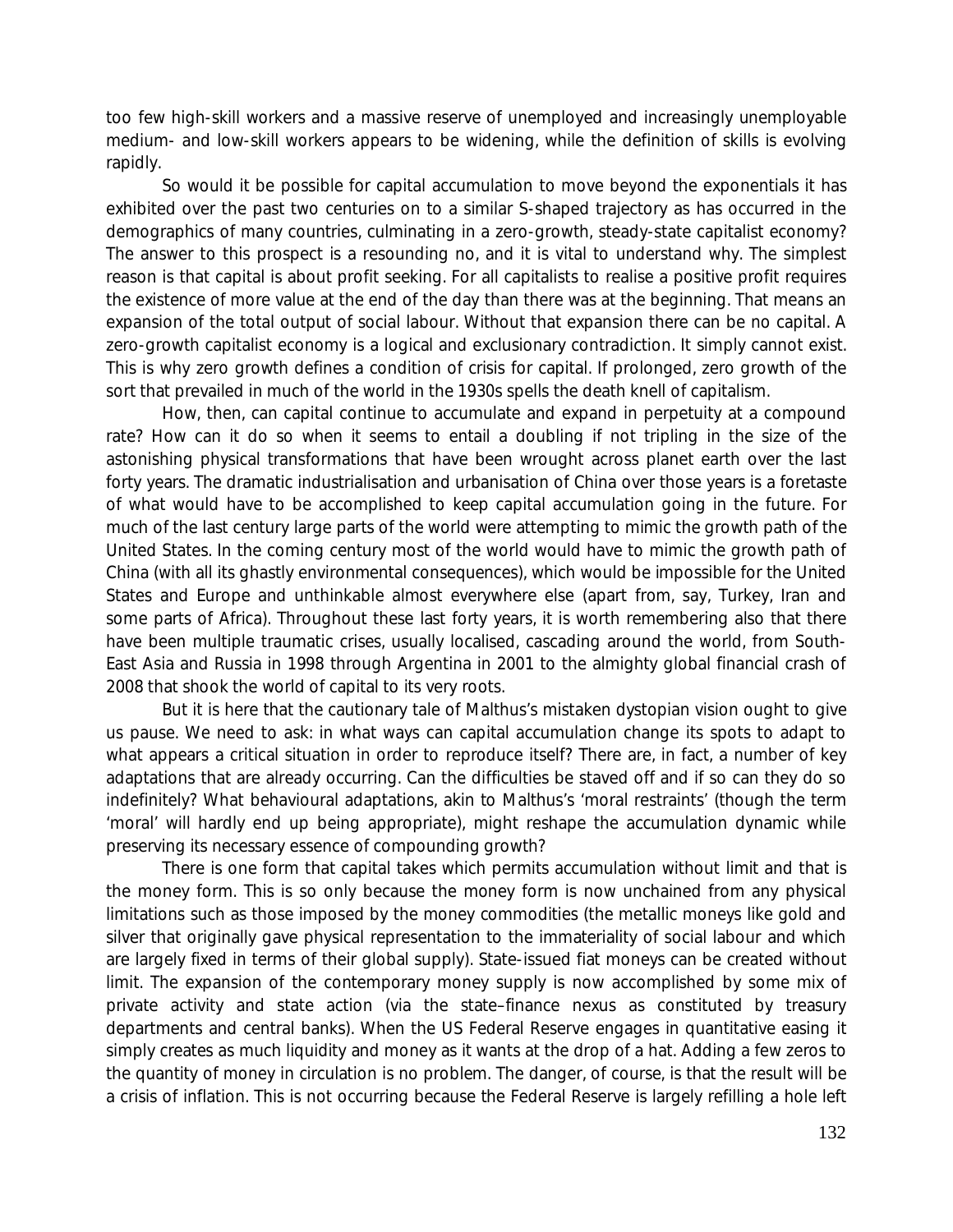in the banking system when trust between the private banks broke down and interbank lending, which was leveraged into massive money creation within the banking system, broke down in 2008. The second reason why inflation is not on the horizon is because organised labour has almost zero power (given the disposable surplus labour reserves) in these times to raise wages and thereby influence the price level (though class struggles in China have raised labour costs there marginally).

But, plainly, the perpetual accumulation of capital at an exponential rate by way of an exponential creation of money is almost certain to end in disaster unless accompanied by other adaptations. Let's go through a number of these before deciding whether they add up to what a sustainable future for the reproduction of capital might look like under conditions of perpetual compound growth.

Capital is not only about the production and circulation of value. It is also about the destruction or devaluation of capital. A certain proportion of capital is destroyed in the normal course of capital circulation as new and cheaper machinery and fixed capital become available. Major crises are often characterised by creative destruction, which means mass devaluations of commodities, of hitherto productive plant and equipment, of money and of labour. There is always a certain amount of devaluation going on as new plants drive out old before their lifetime is over, as more expensive items are replaced by cheaper items because of technological changes. The rapid deindustrialisation of older industrial districts in the 1970s and 1980s in North America and Europe is an obvious example. In times of crisis, of war or of natural disasters, the devaluation can be massive. In the 1930s and the Second World War losses were considerable. Estimates from the IMF suggested that the net losses worldwide in the financial crisis year of 2008 added up to close to the value of one whole year's global output of goods and services. But large though these losses were, they did little more than generate a brief pause in the trajectory of compounding growth. In any case, as property values recovered, particularly in the USA and the UK, where they had been hit hard during the crisis, so a lot of asset values were recovered (though, as always, they now lay in the hands of the rich folk, thereby contributing to the massive regressive redistribution of wealth that, in the absence of revolutionary interventions, typically occurs in the course of a crisis). The devaluations would have to be vastly greater and longerlasting than those experienced in 2008 (closer, perhaps, to those of the 1930s and 1940s) to really make much of a difference.

The problem of the uneven development of devaluation and of geopolitical struggles over who is to bear the cost of devaluation is significant, in part because it frequently relates to the spread of social unrest and political instability. So while devaluation does not work very well as an antidote to compounding growth worldwide, its geographical concentrations do have a significant bearing on the dynamics of anti-capitalist sentiment and struggle. The two 'lost decades' of development throughout most of Latin America produced a political climate of opposition to neoliberalism (though not necessarily to capital) and this has in turn played an important role in protecting the region from the worst impacts of the global crisis of devaluation that broke out in 2008. The differential imposition of losses on, for example, Greece and southern Europe more generally amounts to a geographical version of the redistributions of wealth occurring between rich and poor.

Conversely, privatisation of public assets, the creation of new markets and further enclosures of the commons (from land and water to intellectual property rights) have expanded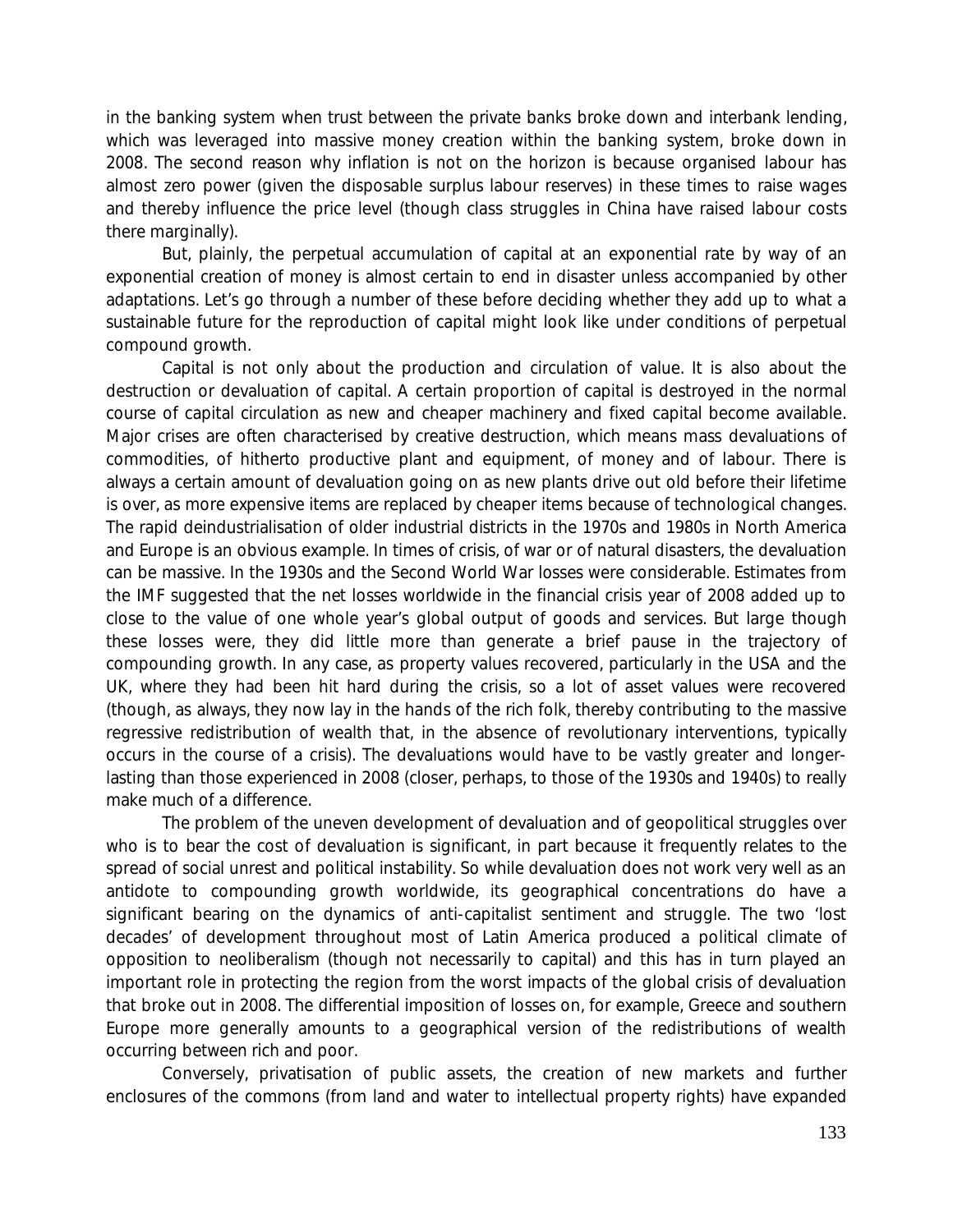the terrain upon which capital can freely operate. The privatisation of water provision, social housing, education and health care and even war making, the creation of carbon trading markets and the patenting of genetic materials have given capital the power of entry into many areas of economic, social and political life that were hitherto closed to it. As an outlet for compounding growth these additional market opportunities have been significant, but, as with devaluation, I do not believe they constitute enough potential to absorb compounding growth, particularly in the future (they did, I believe, play a significant role in the 1980s and 1990s). Besides, when everything – but everything – is commodified and monetised, then there is a limit beyond which this process of expansion cannot go. How close we are to that limit right now is hard to judge but nearly four decades of neoliberal privatisation strategies have already accomplished a great deal and in many parts of the world there is not much left to enclose and privatise. There are, in addition, many signs of political resistance to the further enclosure and commodification of life forms beyond where we are now and some of these struggles, against, for example, water privatisation in Italy and genetic patenting, have been successful.

Consider, thirdly, the limits that might be encountered with respect to final consumption and the realisation of capital. One of the ways that capital has adapted to compound growth has been through radical transformations in the nature, form, style and mass of final consumption (aided, of course, by population increases). Economic limits to this are set by the aggregate effective demand (roughly, wages and salaries plus bourgeois disposable incomes). Over the last forty years that demand has been strongly supplemented by private and public debt creation. I focus here, however, on one important physical limit which is set by the turnover time of consumer goods: how long do they last and how quickly do they need to be replaced?

Capital has systematically shortened the turnover time of consumer goods by producing commodities that do not last, pushing hard towards planned and sometimes instantaneous obsolescence, by the rapid creation of new product lines (for example, as in electronics in recent times), accelerating turnover by mobilising fashion and the powers of advertising to emphasise the value of newness and the dowdiness of the old. It has been doing this for the last 200 years or so and concomitantly produced vast amounts of waste. But the trends have accelerated, capturing and infecting mass consumption habits markedly over the last forty years, particularly in the advanced capitalist economies. The transformations in middle-class consumerism in countries like China and India have also been remarkable. The sales and advertising industry is now one of the largest sectors of the economy in the United States and much of its work is dedicated to the acceleration of the turnover time of consumption.

But there are still physical limits to how fast the turnover of, say, cellphones and fashions can be. Even more significant, therefore, has been the move towards the production and consumption of spectacle, a commodity form that is ephemeral and instantaneously consumed. Back in 1967 Guy Debord wrote a very prescient text, *The Society of the Spectacle*, and it almost seems as if the representatives of capital read it very carefully and adopted its theses as foundational for their consumerist strategies.<sup>9</sup> Everything from TV shows and other media products, films, concerts, exhibitions, sports events, mega-cultural events and, of course, tourism is included in this. These activities now dominate the field of consumerism. Even more interesting is how capital mobilises consumers to produce their own spectacle via YouTube, Facebook, Twitter and other forms of social media. All of these forms can be instantaneously consumed even as they absorb vast amounts of what might otherwise be free time. The consumers, furthermore,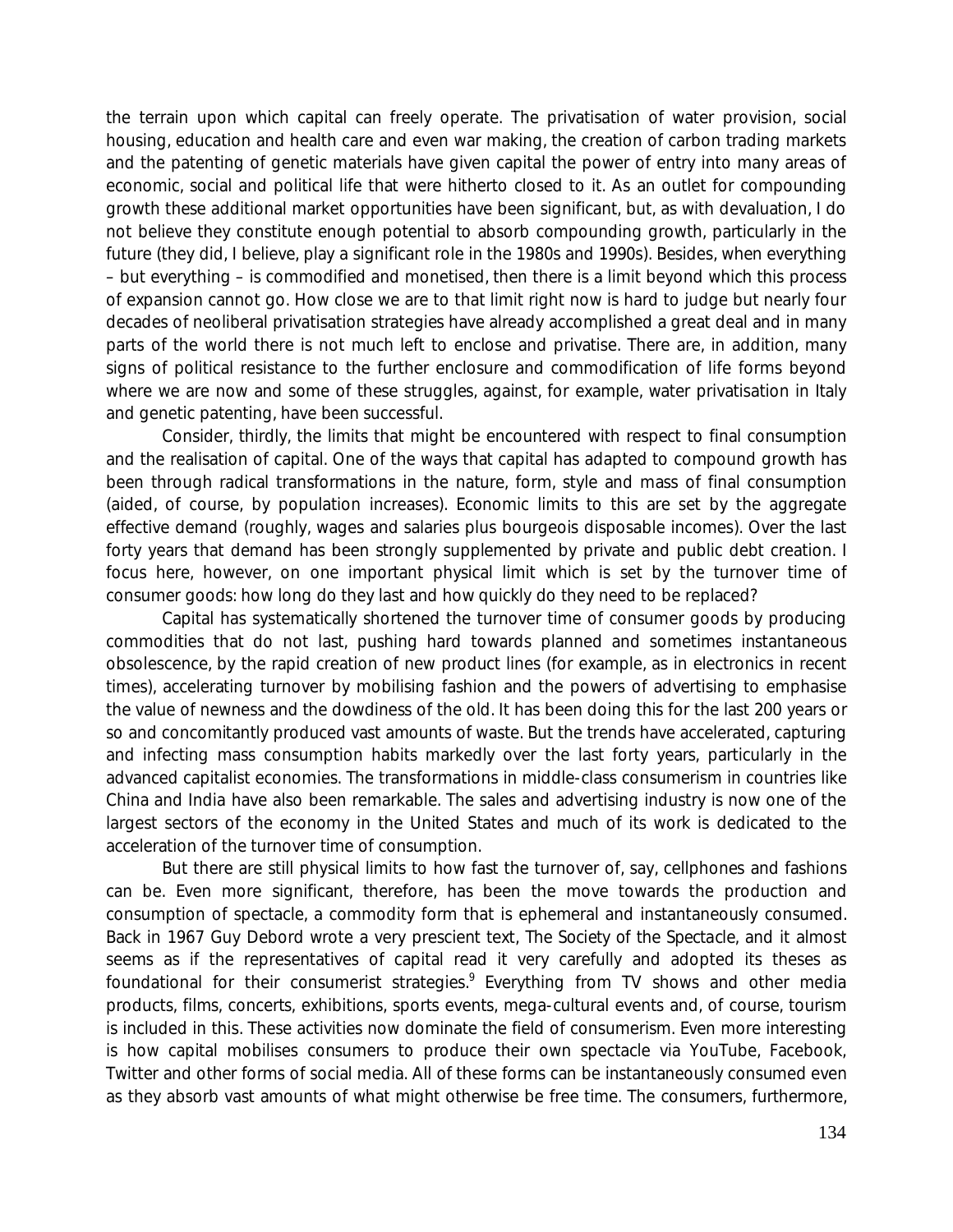produce information, which is then appropriated by the owners of the media for their own purposes. The public is simultaneously constituted as both producers and consumers, or what Alvin Toffler once called 'prosumers'.<sup>10</sup> There is an important corollary here and this broaches a theme that we will encounter elsewhere: capital profits not through investing in production in these spheres but by appropriating rents and royalties on the use of the information, the software and the networks it constructs. This is just one of several contemporary indications that the future of capital lies more in the hands of the rentiers and the rentier class than in the hands of the industrial capitalists.

These transformations in the field of consumption are what Hardt and Negri seem to be after when they propose a grand shift of capital's operations from the field of material to immaterial labour.<sup>11</sup> They argue that the relation between capital and consumers is no longer mediated by things but by information, images, messaging and the proliferation and marketing of symbolic forms that relate to and work on the political subjectivity of whole populations. This amounts to an attempt by capital and the state to engage with the biopolitical manipulation of populations and the production of new political subjects. It has always been the case, of course, that the kinds of people we are have been shaped by the commodity world we inhabit. Suburbanites are a special breed of people whose political subjectivity is shaped by their daily living experiences in the same way that the imprisoned Italian communist leader Antonio Gramsci envisaged what he called Americanism and Fordism producing a new kind of human subject through factory labour.<sup>12</sup> The contemporary production of 'new' political subjects through everything from subliminal advertising to direct propaganda undoubtedly forms a vast field for capital investments. To call this 'immaterial labour' is a bit unfortunate, given the vast amount of material labour (and the crucial importance of material infrastructures) underpinning activities of this sort, even when they take place in cyberspace and produce their effect primarily in the minds and beliefs of persons. A vast amount of material social labour is involved in the production of spectacles (like the opening ceremonies of Olympic Games, which, you will have noted, have become grander and grander over time in ways quite consistent with the argument being made here).

These ideas now circulating about an internal revolution in the dominant form of capital accumulation parallel much contemporary commentary about the rise of an 'information society' and the development of a 'knowledge-based' capitalism. There is, it seems, an urgent need for many commentators to demonstrate how capital has changed its spots in recent times. It is perhaps comforting to explain away the recent stresses within capital as if we are confronting the birth pangs of an entirely new capitalist order in which knowledge and culture (and biopolitics, whatever that is) are the primary products rather than things. While some of this is undoubtedly true, it would be an error to imagine any radical break with the past and a double error to presume that the new forms escape the contradictions of compound growth. Spectacle, for example, has always been an important vehicle for capital accumulation and when was there ever a form of capital in which superior knowledge and information were not a source of excess profits? When was it, furthermore, that debt and finance were irrelevant and why is this phase of financialisation so different from that which occurred at, say, the end of the nineteenth century? So while it is true that the consumption of spectacle, images, information and knowledge is qualitatively different from the consumption of material commodities like houses, cars, bread and fashionable clothes, we would err if we failed to recognise that the rapid expansion of activity in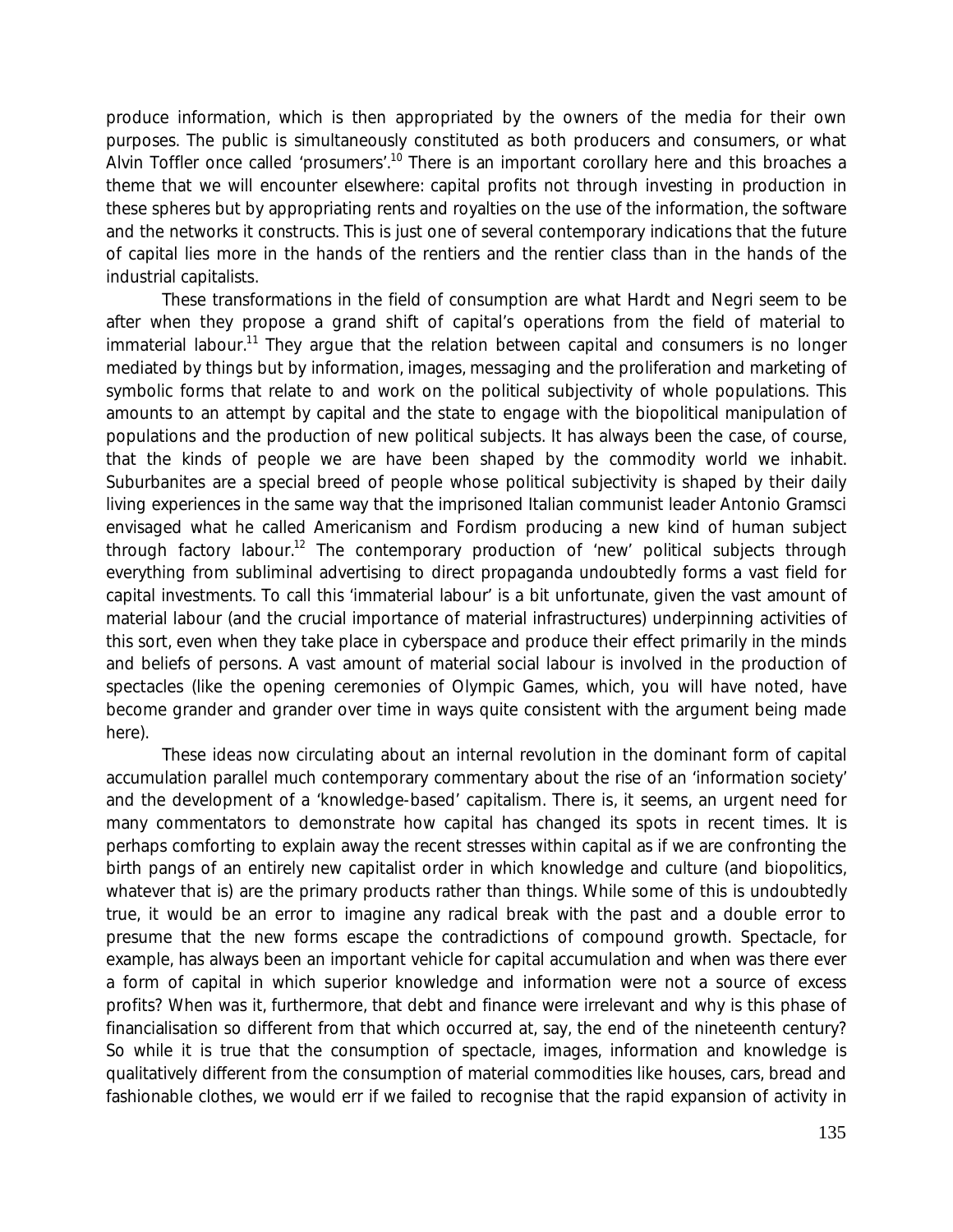these spheres is rooted in the futile (and I will explain why I use that word shortly) necessity of escaping the material constraints to compound growth. All of these alternative forms are captive to capital's struggle to absorb the necessity of its permanent compound growth.

It was, I think, no accident that the limits on money creation set by tying it to money commodities like gold and silver broke down in the early 1970s. The pressure of exponential expansion on what was in effect a fixed global supply of metal was simply irresistible at that moment in capital's historical development. Since then we have lived in a world where the potential limitlessness of money creation can prevail. Before the 1970s the main avenue for capital was to invest in production of value and of surplus value in the fields of manufacturing, mining, agriculture and urbanisation. While a lot of this activity was debt-financed, the general presumption, which was not incorrect, was that the debt would ultimately be recuperated out of the application of social labour to the production of commodities like houses, cars, refrigerators and the like. Even in the case of the long-term financing of infrastructures (such as roads, public works, urbanisation) there was a reasonable presumption that the debt would ultimately be paid off out of the increasing productivity of the social labour engaged in production. It could also be reasonably assumed that all of this would generate increasing per capita incomes. The interstate highway system built in the United States during the three decades after 1960 had a huge impact upon aggregate labour productivity and paid off handsomely. This was, in Robert Gordon's account, the strongest innovation wave in capital's history.<sup>13</sup>

There have always been significant circuits of what can be called 'fictitious capital' – investments in mortgages, public debt, urban and national infrastructures and the like. From time to time these flows of fictitious capital got out of hand to form speculative bubbles that ultimately burst to form serious financial and commercial crises. The legendary railway booms and busts of the nineteenth century, as well as the land and property market boom in the United States in the 1920s, were past examples. In promoting these speculative activities, financiers frequently came up with contorted, innovative (and often shady) ways to assemble and channel fictitious capitals so as to realise short-term gains (hedge funds, for example, have long existed) even when the long-term investments went bad. All sorts of crazy financial schemes flourished as well, which led Marx to speak of the credit system as 'the mother of all insane forms', while characterising Emile Pereire, a leading banker in Second Empire France, as having the 'charming character of swindler and prophet'.<sup>14</sup> This is not a bad description of the masters of the universe on Wall Street, men like Lloyd Blankfein, CEO of Goldman Sachs, who claimed they were only doing God's business when being criticised by a congressional committee for not doing the people's business properly.

The liberation of money creation from its money-commodity restraints in the early 1970s happened at a time when profitability prospects in productive activities were particularly low and when capital began to experience the impact of an inflexion point in the trajectory of exponential growth. Where was all the surplus money to go? Part of the answer lay in lending it out as government debt to developing countries – a very particular form of fictitious capital circulation – because, as Walter Wriston famously put it, 'countries don't disappear, you always know were to find them'. But states are not geared up to being productive enterprises. The consequence a few years later was a grumbling Third World debt crisis that stretched from 1982 well on into the early 1990s. It is important to note that this crisis was finally taken care of by exchanging actual debt obligations that might never be repaid for so-called 'Brady Bonds' backed by the IMF and the US Treasury that would be repaid. The lending institutions, with a few exceptions, decided to take the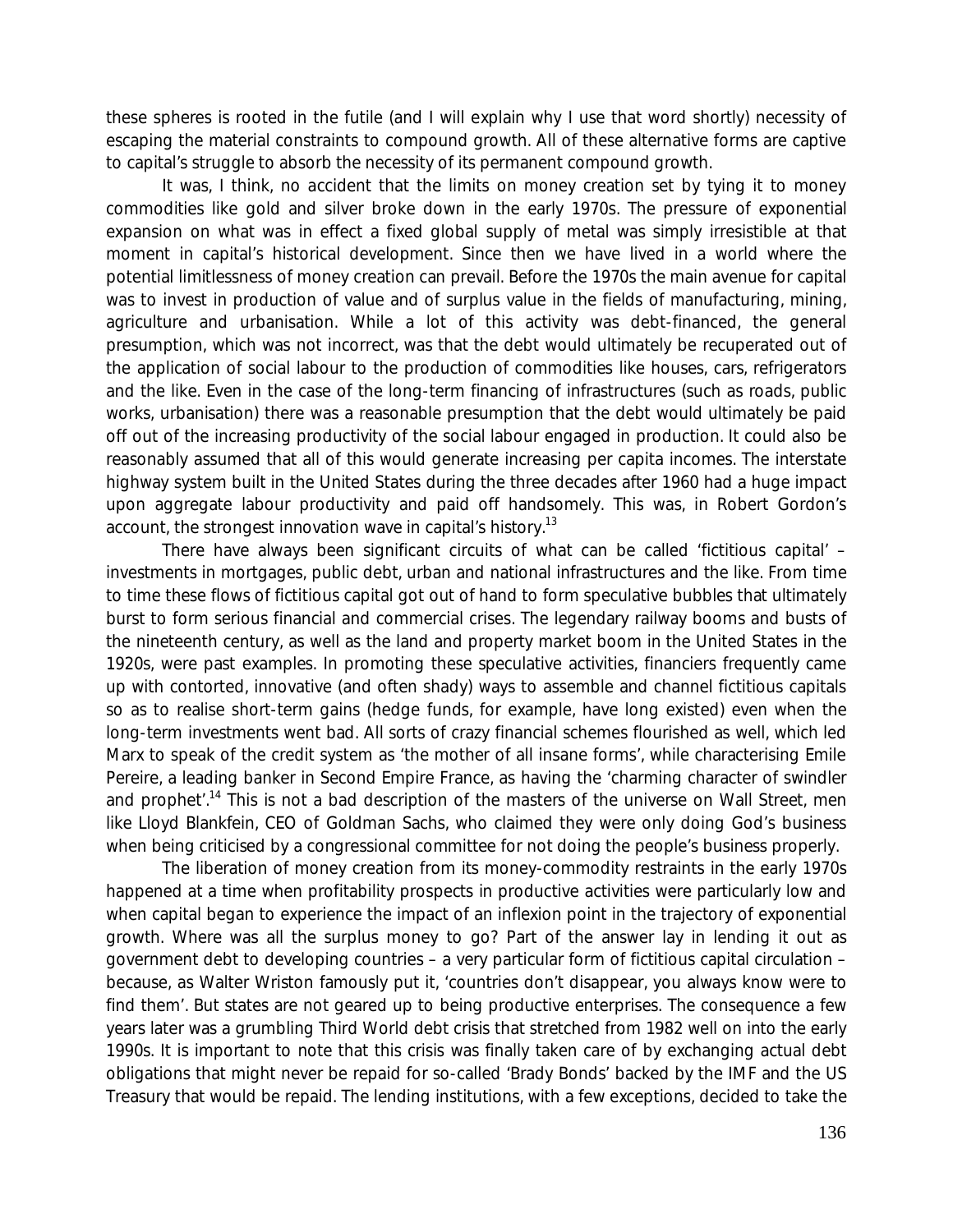money they could get rather than hold out for the full amount on the never-never. The bondholders in this case took a 'haircut' (usually between 30 and 50 per cent) on the fictitious capital they had circulated.<sup>15</sup>

The other path was to invest the surplus capital not in production but in the purchase of assets (including debt claims). An asset is simply a capitalised property title and its value is set in anticipation of either some future stream of revenue or some future state of scarcity (for example, of gold or of Picassos). The result of investment flows into these fields was a general rise in asset values – everything from land and property, and natural resources (oil in particular of course) to urban debt and the art market. This was paralleled by the creation of wholly new asset markets within the financial system itself – currency futures, credit default swaps, CDOs and a whole range of other financial instruments that were supposed to spread risk but which in fact heightened risks in a way that made the volatility of short-term trading a field for smart speculative gains. This was fictitious capital feeding off and generating even more fictitious capital without any concern for the social value basis of the trading. This disconnection could flourish precisely because the representation of value (money) became increasingly distant from the value of social labour it was supposed to represent. The problem was not the circulation of fictitious capital – that had always been important to the history of capital accumulation – but that the new channels down which fictitious capitals were moving constituted a labyrinth of countervailing claims that were almost impossible to value except by way of some mix of future expectations, beliefs and outright crazy short-term betting in unregulated markets with no prospect of any long-term pay-off (this was the famous Enron story, which was repeated in the collapse of Lehman and the global financial system in 2008).

Much of the compound growth realised until the financial crash of 2008 was achieved by way of speculative gains out of successive asset bubbles (the dot-com boom and bust of the 1990s followed by the property market boom and bust of the 2000s in the USA). This speculative froth concealed, however, some very important real transitions occurring in investment behaviours after the 1970s. Some of the assets being purchased (land and property, natural resources) were secure and grounded and could be held for long-term gain. This made the booms and the busts particularly helpful to long-term investors, who could purchase assets at fire-sale prices in the wake of a crash with the prospects of making a long-term killing. This is what many of the banks and foreign investors did during the South-East Asian crisis of 1997–8 and what investors are now doing as they buy up masses of cheap foreclosed housing in, for example, California to rent out until the property market revives. This is what the hedge funds do, though under very different conditions, when they short-sell in fictitious capital markets.

But what this means is that more and more capital is being invested in search of rents, interest and royalties rather than in productive activity. This trend towards a rentier form of capital is reinforced by the immense extractive power that increasingly attaches to rents on intellectual property rights to genetic materials, seeds, licensed practices and the like. Small wonder that the US government has fought so fiercely through international institutions to protect and forcibly impose an intellectual property rights regime on others (by way of the so-called TRIPS agreement within the framework of the World Trade Organization).

But is all this really sufficient to absorb compound growth? Theories that rest on a wholesale shift to immaterial production sell a dangerous illusion that endless compound growth can be accommodated without any serious material difficulties. Increasing quantities of capital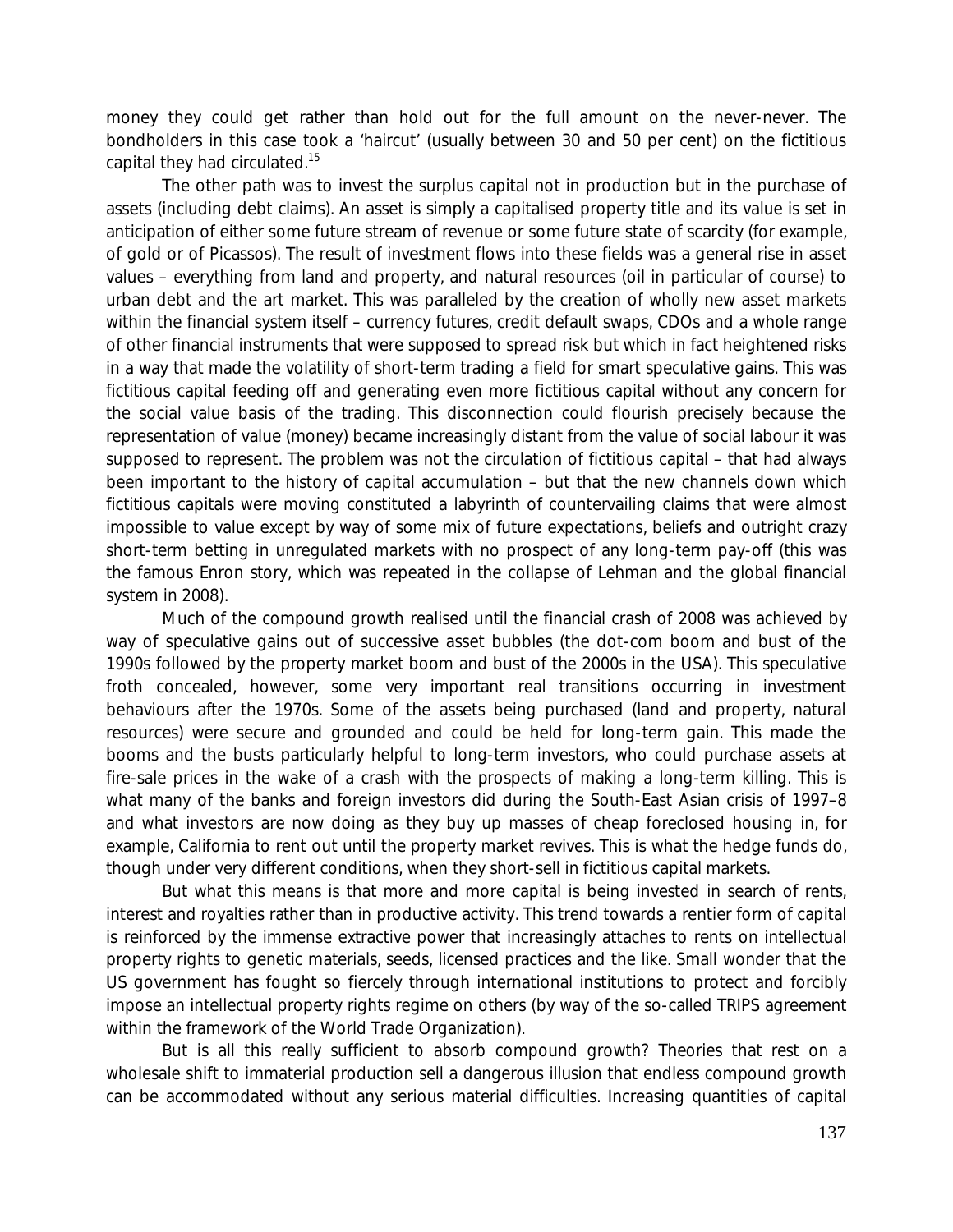now circulate in fictitious form and the creation of electronic moneys is in principle limitless (it is just numbers on a screen). So there is no barrier to limitless growth there. The economy of spectacle and of knowledge production as a form of realisation of capital plainly reduces the rate of expansion of demand for material goods and resources. But the extensive physical infrastructures required, along with the need to generate more and more energy in usable form, militate against the idea that production can ever become immaterial. If consumption is limited to this immaterial form, then money power cannot be released to low-income populations, who require basic material goods in order to live. It has to be concentrated within a relatively small fraction of the population able to consume in this fictitious way. A repressive oligarchy would likely be the only political form that capital could assume. This is where emerging markets, of the sort that flourished in the wake of the financial crash of 2008, have a distinctive advantage: the markets that form consequent upon rising output and incomes in middle-income countries focus far more on tangible wants and needs of an expanding population. The turn towards immaterial production and spectacle is, as André Gorz long ago remarked, more like a last gasp of capital rather than the opening of a new horizon for endless accumulation.

So where does this leave us, faced with the necessity of compound economic growth for ever without any clear material basis to support that growth? There are, as we have seen, various adjustments under way, but the more closely these are examined the more they appear as symptoms of the underlying problem rather than as signs of or paths towards long-term solutions. Of course, capital can construct an economy (and to some degree has already done so) based on a fetish world of fantasy and imagination built upon pyramiding fictions that cannot last. One final Ponzi scheme to eclipse all others is a possible scenario. Ironically, the innovations that are available to us in these times are most easily applied to increase rather than dampen speculative activity, as the case of nano-trading on the stock exchange illustrates. Such an economy will, before any ultimate denouement, be subject to periodic volcanic eruptions and crashes. Capital will not, under this scenario, end with either a bang or a whimper but with the sound of innumerable asset bubbles popping across the uneven geographical landscape of an otherwise listless capital accumulation. Such disruptions will almost certainly merge with the outbreaks of popular discontent that bubbles just beneath the surface of capitalist society more generally. Episodic volcanic eruptions of popular anger (of the sort seen in London, 2011; Stockholm, 2013; Istanbul, 2013; a hundred Brazilian cities, 2013; etc.) are already much in evidence. The discontent, it must be remarked, does not simply focus on the technical failings of capital to deliver on its promises of a consumer paradise and employment for all, but increasingly objects to the degrading consequences for anyone and everyone who has to submit to the dehumanising social rules and codes that capital and an increasingly autocratic capitalist state dictate.

There is, however, one particularly dark side to this account that rests upon the contagious impact that compound growth will most likely have on many if not all the other contradictions here identified. The impact upon environmental contradictions is likely to be huge, as we shall shortly see. The ability of capital to rebalance relations between production and realisation, as well as between poverty and wealth, becomes less agile, while the gap between money and the social labour it supposedly represents becomes ever wider as more and more fictitious capital has to be created at a far higher risk premium to sustain the compounding growth. It will likewise be extremely hard, if not impossible, to reverse the commodification, monetisation and marketisation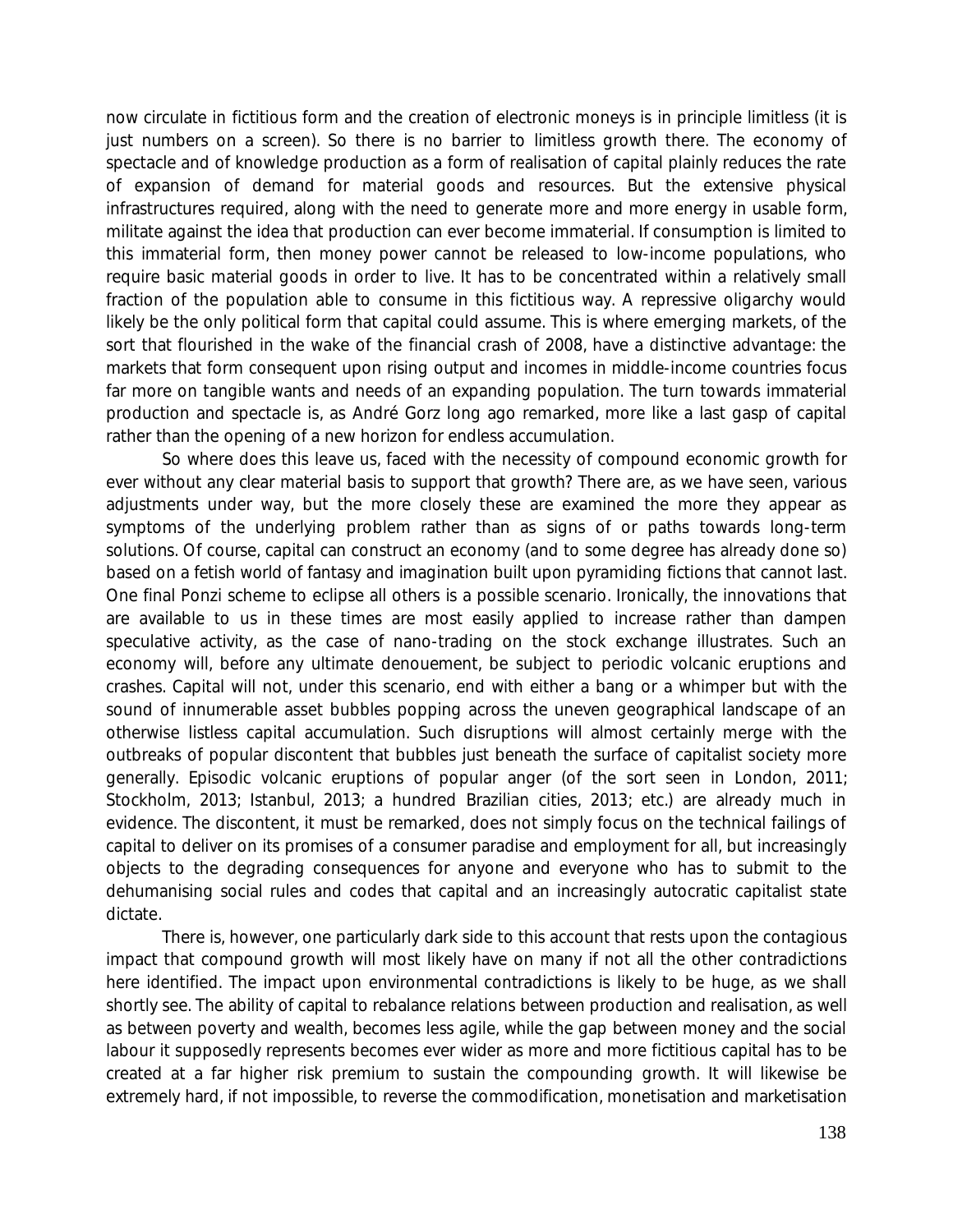of all use values without severely curtailing the terrain for capital accumulation. The reckless push towards speed-up and consequent devaluations through increasing volatility in uneven geographical developments will be harder to contain. And so it goes! Far from constraining each other's excesses, as has sometimes happened in the past, the contradictions are far more likely to explode contagiously with the rising pressure of a necessary compounding growth at their back. Use values are bound to become an even more trivial consideration against the background of an explosion of exchange value considerations in speculative fevers. And from this some rather surprising results may derive.

There is, for example, one thread of a threat that may be a minor footnote to my argument, but which has a curious resonance with the fears expressed about the future of capital by the political economists of long ago. Capital will end, said Ricardo, when land and natural resources become so scarce that all revenues will be absorbed either by the wages needed to cover the high price of food or (what in the end amounts to the same thing) as rents by an allpowerful but unproductive rentier class. This unproductive class will so squeeze industrial capital as to make the latter's productive operations impossible. A parasitic class of rentiers will suck industrial capital dry, to the point where no social labour can be mobilised and no value produced. Without the production of social value, capital will come to an end. In making this prediction, Ricardo relied heavily on Malthus's erroneous assumptions of diminishing returns to labour on the land. For this reason later economists generally dismissed the idea of a falling rate of profit (though Marx tried to keep it alive by appeal to a quite different mechanism). Keynes, for example, living under very different circumstances, optimistically looked forward to the euthanasia of the rentier and the construction of a state-supported regime of perpetual growth (the possibilities of which were partially realised in the period after 1945).

What is now so striking is the increasing power of the unproductive and parasitic rentiers, not simply the owners of land and all the resources that reside therein, but the owners of assets, the all-powerful bondholders, the owners of independent money power (which has become a paramount means of production in its own right), and the owners of patents and property rights that are simply claims on social labour freed of any obligation to mobilise that social labour for productive uses. The parasitic forms of capital are now in the ascendant. We see their representatives gliding through the streets in limousines and populating all the upmarket restaurants and penthouses in all the major global cities of the world – New York, London, Frankfurt, Tokyo, São Paulo, Sydney … These are the so-called creative cities, where creativity is measured by how successfully the 'masters of the universe' can suck the living life out of the global economy to support a class whose one aim is to compound its own already immense wealth and power. New York City has a huge concentration of creative talent – creative accountants and tax lawyers, creative financiers armed with glitteringly new financial instruments, creative manipulators of information, creative hustlers and sellers of snake oil, creative media consultants, all of which makes it a wondrous place to study every single fetish that capital can construct. The fact that the only class in the world to benefit from the so-called economic recovery (such as it is) after 2009 is the top 1 per cent, and that there is no visible protest on the part of the rest of the population left behind in the economic doldrums, is testimony to the success of their project. The parasites have won the battle. The bondholders and the central bankers rule the world. The fact that their success is bound to be illusory and that they cannot possibly win the war for capital's survival scarcely raises a sliver of doubt. After days spent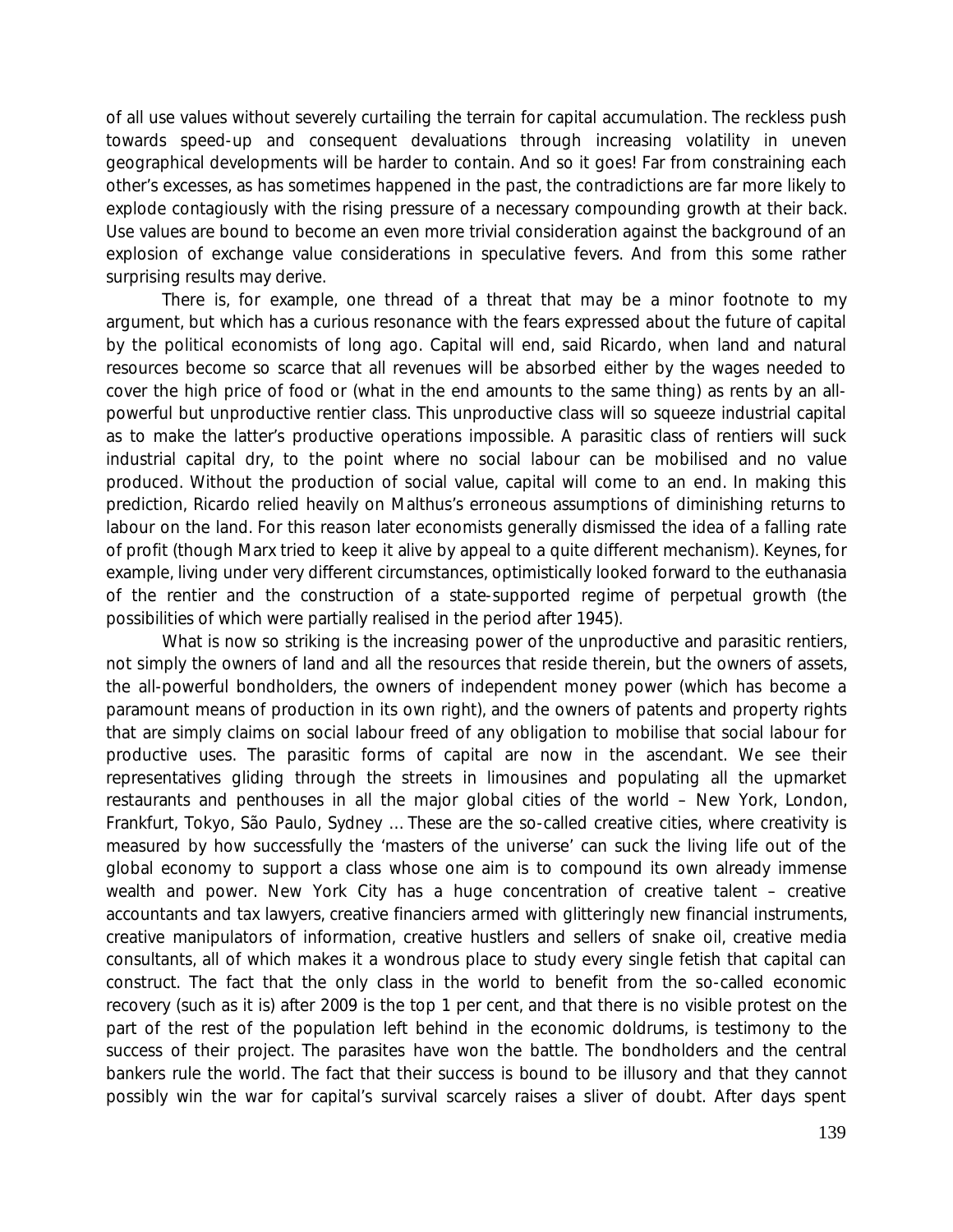'conscience laundering' with their philanthropic colleagues in attempts to correct, as Peter Buffett puts it, with their right hand the damage they had earlier created with their left, the oligarchs may sleep well at night. Their inability to see how close they are sailing to the edge of disaster reminds one of King Louis XV of France, who is reported to have prophetically said: '*Après moi, le déluge*.' Capital may not end with a deluge. The World Bank is fond of reassuring us that a rising tide of economic development is bound to lift all boats. Maybe a truer metaphor would be that exponentially rising sea levels and intensifying storms are destined to sink all boats.

**Contradiction 16 Capital's Relation to Nature** 

The idea that capitalism is encountering a fatal contradiction in the form of a looming environmental crisis is widespread in certain circles. I consider it a plausible but controversial thesis. Its plausibility largely derives from the accumulating environmental pressures arising from capital's exponential growth. There are four main reasons to cast doubt on the idea.

First, capital has a long history of successfully resolving its ecological difficulties, no matter whether these refer to its use of 'natural' resources, the ability to absorb pollutants or to cope with the degradation of habitats, the loss of biodiversity, the declining qualities of air, land and water, and the like. Past predictions of an apocalyptic end to civilisation and capitalism as a result of natural scarcities and disasters look foolish in retrospect. Throughout capital's history far too many doomsayers have cried 'wolf' too fast and too often. In 1798 Thomas Malthus, as we have seen, erroneously predicted social catastrophe (spreading famine, disease, war) as exponential population growth outran the capacity to increase food supplies. In the 1970s Paul Ehrlich, a leading environmentalist, argued that mass starvation was imminent by the end of the decade, but it did not occur. He also bet the economist Julian Simon that the price of natural resources would soon dramatically increase because of natural scarcities: he lost the bet.<sup>1</sup> Because such predictions – and there have been many of them – turned out wrong in the past does not guarantee, of course, that a catastrophe is not in the making this time. But it does give strong grounds for scepticism.

Second, the 'nature' we are supposedly exploiting and exhausting and which then supposedly limits or even 'takes revenge' on us is actually internalised within the circulation and accumulation of capital. The ability of a plant to grow is incorporated, for example, into agribusiness in its pursuit of profit and it is the reinvestment of that profit that has the plant growing again the next year. Natural features and elements are active agents at all points in the process of capital accumulation. Money flow is an ecological variable and the transfer of nutrients through an ecosystem may also constitute a flow of value.

While matter can neither be created nor destroyed, its configuration can be radically altered. Genetic engineering, the creation of new chemical compounds, to say nothing of massive environmental modifications (the creation of whole new ecosystems through urbanisation and the fixing of capital in the farms, fields and factories on the land), now go well beyond what has been a long history of humanly induced environmental modifications that have remade the earth in aggregate into a far more hospitable place for human life and, over the last three centuries, for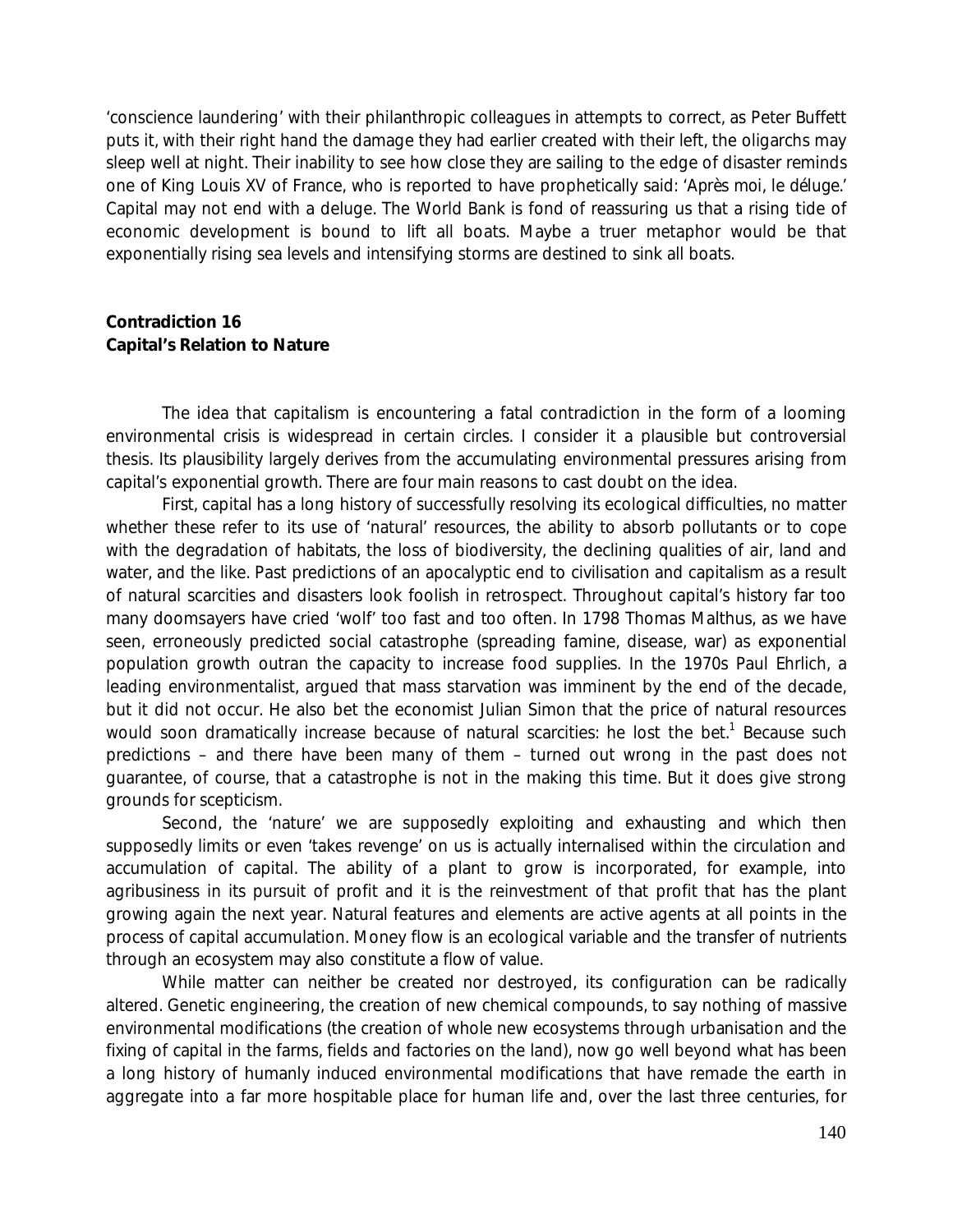profitable activity. Many organisms actively produce a nature conducive to their own reproduction and humans are no exception. Capital, as a specific form of human activity, does the same, but increasingly in the name of capital and not of humanity.

The 'domination of nature' thesis that has broadly held sway both in scientific writings and in the popular imagination since the Enlightenment (from the writings of Descartes onwards) has no place in this conceptual scheme. This poses some problems for thinking through the capital– nature relation. Cartesian thinking wrongly constructs capital and nature as two separate entities in causal interaction with each other and then compounds this error by imagining that one dominates over (or, in the case of nature, 'takes revenge' upon) the other. More sophisticated versions incorporate feedback loops. The alternative way of thinking proposed here is at first not so easy to grasp. Capital *is* a working and evolving ecological system within which both nature and capital are constantly being produced and reproduced. This is the right way to think of it.<sup>2</sup> The only interesting questions then are: what kind of ecological system is capital, how is it evolving and why might it be crisis-prone?

The ecosystem is constructed out of the contradictory unity of capital and nature, in the same way that the commodity is a contradictory unity between use value (its material and 'natural' form) and exchange value (its social valuation). Recall, also, the definition of technology as a human appropriation of natural things and processes to facilitate production. The nature that results is something that is not only evolving unpredictably of its own accord (because of the autonomous random mutations and dynamic interactions built into the evolutionary process in general) but actively and constantly being reshaped and re-engineered by the actions of capital. This is what Neil Smith has called 'the production of nature' and these days it is production 'all the way down' into the level of molecular biology and DNA sequencing.<sup>3</sup> The direction this production of nature takes is an open and not a closed question. It has long been apparent, also, that it is full of unintended consequences. The refrigerators that facilitated the delivery of noncontaminated food supplies to burgeoning urban populations were many years later identified as the source of the chloro-fluorocarbons – CFCs – that were destroying the stratospheric ozone layer that protects us from excessive solar radiation!

The third main point is that capital has turned environmental issues into big business. Environmental technologies are now a big-ticket item on the world's stock exchanges. Once this happens, as with the case of technologies in general, the engineering of the metabolic relation to nature becomes an autonomous activity relative to actual existing needs. Nature becomes, again in Neil Smith's words, 'an accumulation strategy'. When, for example, a new medicinal drug is invented or a new way to reduce carbon emissions is devised, then uses have to be found for them. This may entail need creation rather than need satisfaction. A drug like Prozac initially had no disease available for it to address so one had to be invented, giving rise to the so-called 'Prozac generation'. The same 'combinatorial evolution' as prevails in the case of technological change comes into play. New drugs create side effects that require other drugs to control them and new environmental technologies create environmental problems that call forth other technologies.

For its own profit, capital seeks to capture the dialectics of how we can only change ourselves by changing the world (and vice versa). All ecological and environmental projects are socio-economic projects (and vice versa). Everything then depends on the purpose of the socioeconomic and ecological projects – the well-being of people or the rate of profit? In fields like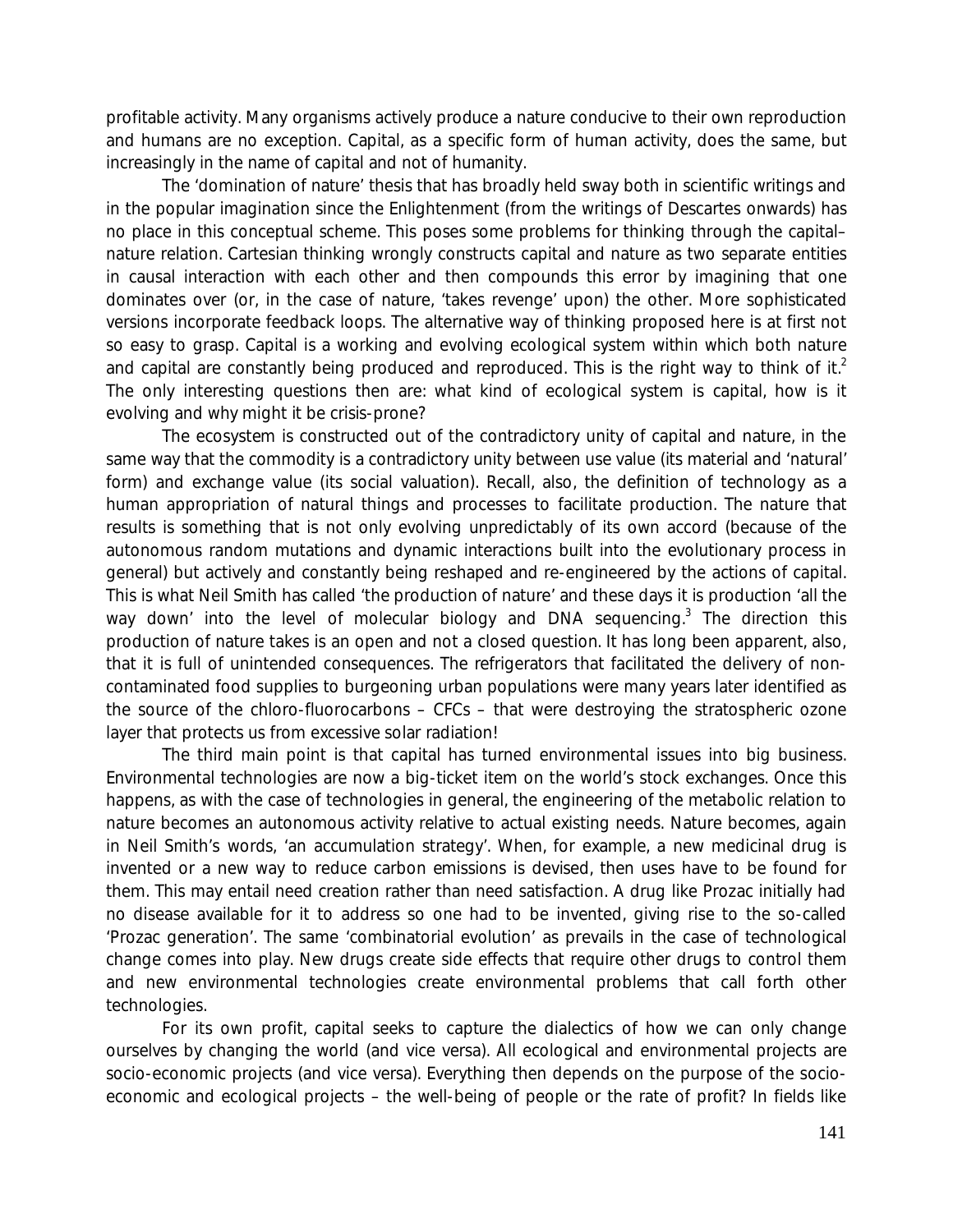public health and clean water, this dialectic has worked for the benefit of people, sometimes at the expense of profits. Popular support for big business environmentalism has consequently been helpful both to capital and to environmental politics. Some of this politics is, unfortunately, symbolic rather than substantive. This is known as 'greenwashing' – disguising a profit-driven project as a project to enhance human welfare. Al Gore's great gift to the environmental movement as it sought to do something about global warming was to create a new market in carbon trading that has been a grand source of speculative gain for hedge funds but done little to curb total global carbon emissions. The suspicion lurks that this was what it was designed to do all along. New organisational forms developed to conserve fish stocks entail a mode of privatisation that privileges large-scale financial and corporate capital at the expense of small-scale fishing.

Fourth, and this is perhaps the most uncomfortable thought of all, it may be perfectly possible for capital to continue to circulate and accumulate in the midst of environmental catastrophes. Environmental disasters create abundant opportunities for a 'disaster capitalism' to profit handsomely. Deaths from starvation of exposed and vulnerable populations and massive habitat destruction will not necessarily trouble capital (unless it provokes rebellion and revolution) precisely because much of the world's population has become redundant and disposable anyway. And capital has never shrunk from destroying people in pursuit of profit. This was true of the recent appalling tragedies of fires and building collapses in the textile mills of Bangladesh that have claimed the lives of more than a thousand workers. Toxic waste disposal is highly concentrated in poor and vulnerable communities (some of the worst sites in the USA are in Indian reservations) or in impoverished parts of the world (toxic batteries are taken care of in China in insalubrious conditions and old ships dismantled at considerable human cost on the shores of India and Bangladesh). Deteriorating air quality in northern China is reported to have reduced life expectancy in the population by more than five years since 1980. Unfair distributions of environmental damages of this sort may add fuel to an environmental justice movement. But the resultant social protests do not, as of now, constitute any major threat to the survival of capital.

The big underlying question is: under what circumstances might these internal difficulties be dangerous, if not fatal, for the reproduction of capital? To answer this question we have to understand more fully how the contradictory unity between capital and nature works. It is helpful here to look at how the seven foundational contradictions of capital affect matters. Nature is necessarily viewed by capital – and I must stress that it may be and is viewed very differently within capitalism as a whole – as nothing more than a vast store of potential use values – of processes and things – that can be used directly or indirectly (through technologies) in the production and realisation of commodity values. Nature is 'one vast gasoline station' (to cite Heidegger) and natural use values are monetised, capitalised, commercialised and exchanged as commodities. Only then can capital's economic rationality be imposed upon the world. Nature is partitioned and divided up as private property rights guaranteed by the state. Private property entails enclosure of nature's commons. While some aspects of nature are hard to enclose (such as the air we breathe and the oceans we fish in), a variety of surrogate ways can be devised (usually with the help of the state) to monetise and make tradable all aspects of the commons of the natural world. State interventions are also often developed to correct for market failures. While these interventions may seem progressive, their effect is to further promote the penetration of market processes and market valuations into all aspects of our lifeworld. This is the case with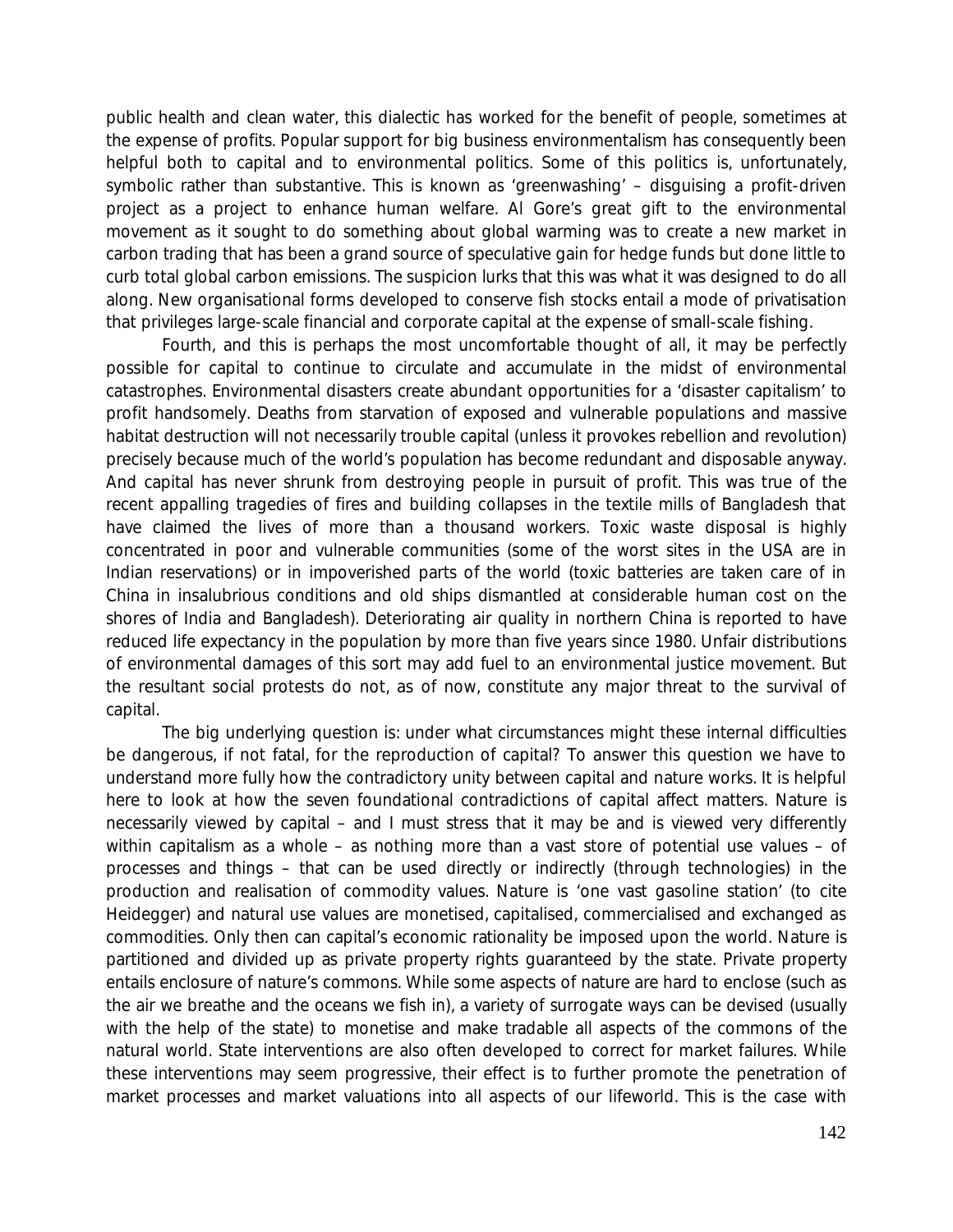carbon trading and the growing market in pollution rights and ecological offsets. When the natural commons are privatised, then all things, objects and processes therein are assigned a value (sometimes arbitrarily by bureaucratic fiat) no matter whether any social labour has been expended on them or not. This is how capital creates its own distinctive ecosystem.

Private individuals are then free to extract social wealth from their ownership of a commodified nature. They can even capitalise it as monetary wealth. This creates a basis for the formation of a potentially powerful rentier (including landowning) class, which regulates access to the store of use values by virtue of its class monopoly power and the rents it extracts from the land. This class 'owns' the nature we need in order to live and it can threaten the perpetuation of capital by monopolising all wealth for itself. Ricardo (following Malthus) thought that capital was doomed, as we saw earlier, because profit rates would inevitably fall as rental extractions and food prices rose. The power of rentiers is magnified by the fact that many resources, being found in geographically specific locations, are subject to monopolistic competition and therefore open for the extraction of monopoly rents. Urban land and property markets as well as the world of socalled 'natural' resources are fecund sites for a flourishing rentier class to amass more and more wealth and power. This power of the rentier carries over to that aspect of nature which is internalised within the circulation of capital as technology. Patents and ownership rights have been established at the behest of those producing nature in the form of new technologies. Privately owned genetic materials (for example, seeds), new methods and even new organisational systems are privately licensed out to others in return for a monopoly rent. Intellectual property rights have become a vital field of accumulation over the last few decades.

The stranglehold that the rentier class (for example, landlords and owners of mineral, agricultural and intellectual property rights) has over so-called 'natural' assets and resources allows it to create and manipulate scarcities and to speculate on the value of the assets they control. This power has long been in evidence. It is now generally accepted, for example, that almost all famines over the last 200 years have been socially produced and not naturally ordained. Every time rising oil prices provoke a chorus of commentary on the natural limits of 'peak oil' it is followed by a period of rueful remorse as it is realised that it was the speculators and the oil cartel who together pushed the oil prices up. The 'land grabs' now going on around the world (particularly in Africa) have more to do with escalating competition to monopolise the food chain and resources with an eye to extracting rents than with fear of impending natural limits to food production and mineral extractions. The rising food prices that have sparked so much unrest in recent times (including the revolutions in North Africa) are mostly attributable to the ways the exchange value system is being manipulated for reasons of profitability.

Capital's conception of nature as a mere objectified commodity does not pass unchallenged. A perpetual battle ensues between how capital conceptualises and uses the metabolic relation to nature to construct its own ecosystem and the different concepts of and attitudes towards nature held in civil society and even within the state apparatus. Capital cannot, unfortunately, change the way it slices and dices nature up into commodity forms and private property rights. To challenge this would be to challenge the functioning of the economic engine of capitalism itself and to deny the applicability of capital's economic rationality to social life. This is why the environmental movement, when it goes beyond a merely cosmetic or ameliorative politics, must become anti-capital. The concept of nature that underpins various philosophies of environmentalism is radically at odds with that which capital has to impose in order to reproduce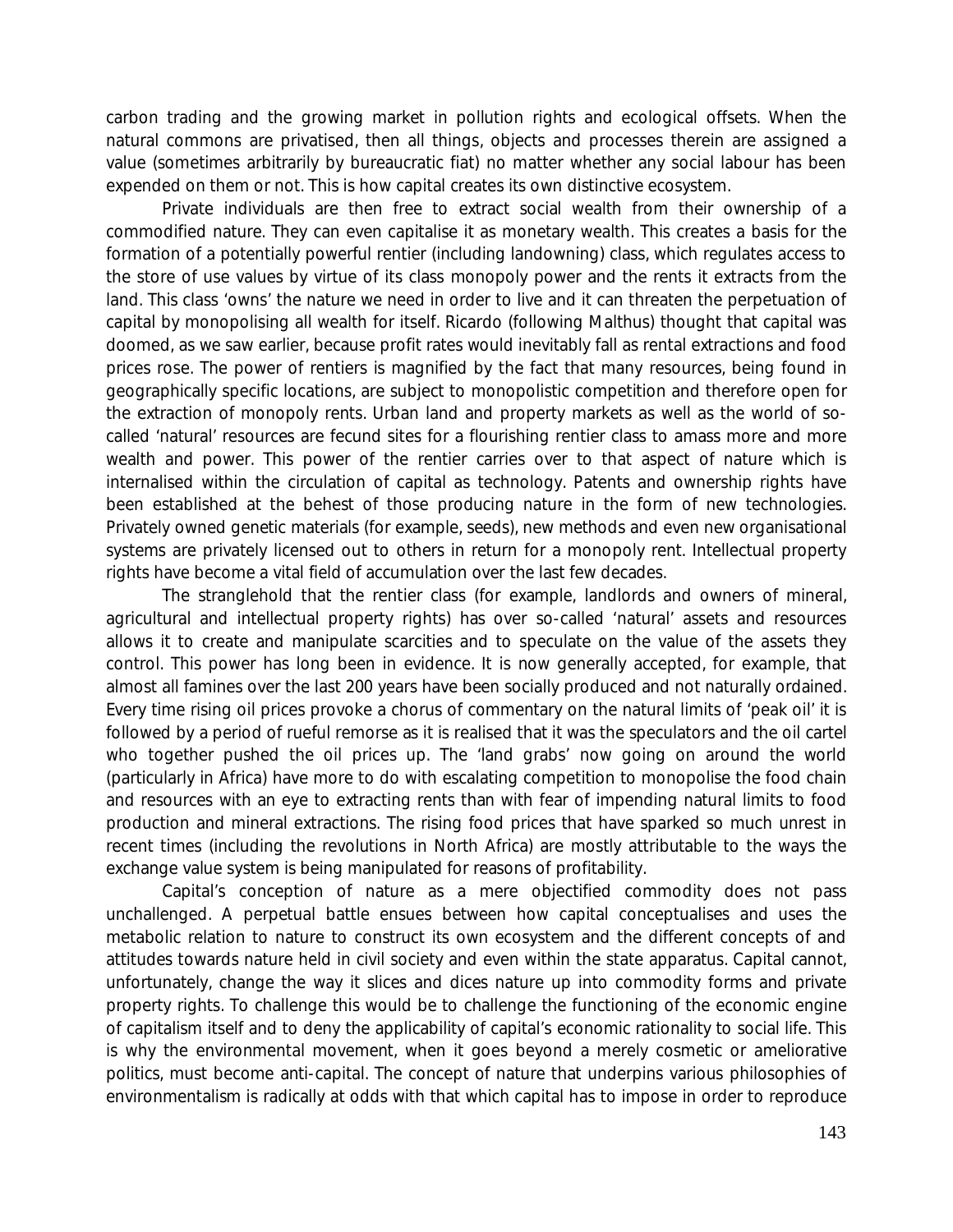itself. The environmental movement could, in alliance with others, pose a serious threat to the reproduction of capital. But so far environmental politics has not, for a variety of reasons, moved very far in this direction. It often prefers to ignore entirely the ecology that capital is constructing and nibble at issues that are separable from the core dynamics of what capital is about. Contesting a waste dump here or rescuing an endangered species or a valued habitat there is in no way fatal to capital's reproduction.

We can now better understand two things. First, how important it is that capital seizes the environmentalist mantle for itself as the legitimate foundation for the big businesses environmentalism of the future. In this way it can dominate ecological discourses – define nature in its own (usually monetised, with the help of cost benefit analysis) terms – and seek to manage the capital–nature contradiction in its own broad class interests. Second, the more dominant the economic engine of capital is within the various social formations that constitute world capitalism, the more the rules of capital's metabolic relation to nature must dominate public discourses, politics and policies.

On what grounds, then, might I upgrade this question of capital's changing metabolic relation to nature to a dangerous, if not potentially fatal, contradiction? Capital's successful past negotiation of this difficulty does not guarantee that things will be the same this time around. 'Successful' is here defined, of course, in capital's terms and those are of sustained profitability. This is an important qualification, because the cumulative negative ecological aspects of capital's past adaptations remain with us, including the legacies of damages inflicted in the past. At each historical step the baseline from which capital's ecosystem functions is very different. Much of the tropical rainforest, for example, is already gone and carbon dioxide concentrations in the atmosphere have been rising for some time. Suburbanisation and the suburban lifestyle are expanding (for example, in China of all places). This way of life is deeply embedded in the cultural preferences, the psyches of people and in a physical landscape lubricated by high energy consumption and wasteful use of land, air and water.

What is different this time is that we are now at a key inflexion point in the exponential growth rate of capitalist activity. This is having an exponential impact upon levels of environmental stress and distress within capital's ecology. To begin with it puts intense pressure on commodifying, privatising and incorporating more and more aspects of our lifeworld (even life forms themselves) into the circuits of capital. Even genetic identifications are now claimed as private property. It also leads to an intensification of pressures most notably in areas such as climate change, loss of habitat diversity and the volatile and stuttering capacity to assure food security and adequate protections against new diseases. There are strong indications, I would argue, of an increasingly cancerous spread and degradation in the qualities of capital's ecosystem. Much of this is associated also with rapid urbanisation and the construction of built environments (sometimes referred to as a 'second nature') of a very low quality (this has been very much the case in Asia's rapid recent urbanisation).

The struggle within capital over how to ameliorate its own ecological conditions is ongoing and sharpening. Ecological effects are typically experienced by capitalist firms as costshifting or as what economists call 'externalities' – defined as real costs for which capital does not have to pay (for example, the pollution that is unloaded into the environment or on to others free of charge). Even right-wing economists recognise that there is a problem of market failure here and that there is just cause for state interventions, compensatory taxes and regulatory action. But,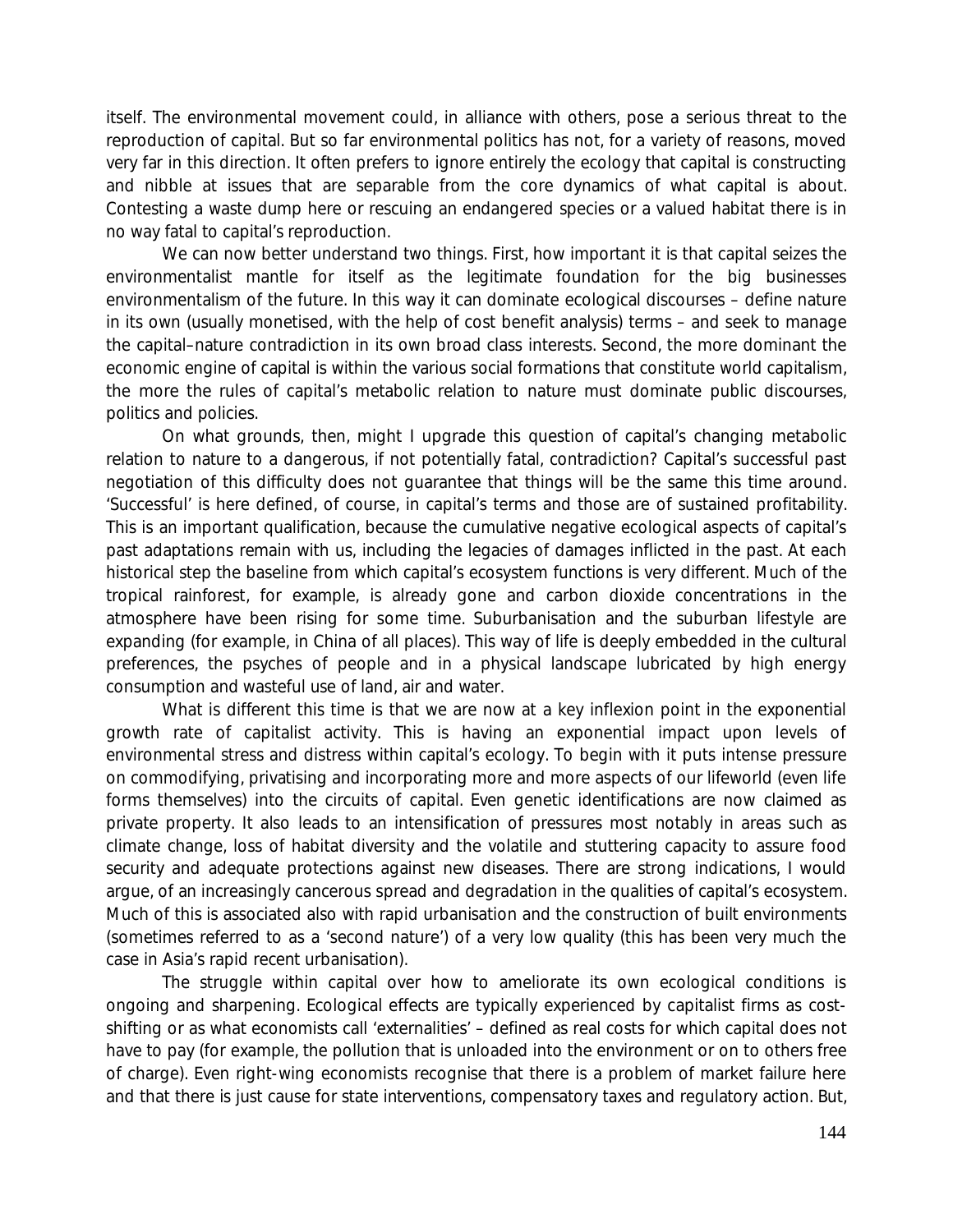as always, uncertainties and unintended consequences attach to both action and inaction on such issues. The greatest danger is that necessary action will be delayed by recalcitrant political and corporate powers and that we might go beyond some irreversible tipping point before the problem is identified, let alone resolved. The reproductive cycle of sardine populations off the California coast, for example, was unknown and overfishing blithely continued in the 1930s to the point of zero reproduction before anyone realised there might be a problem. The sardines have never returned.<sup>4</sup> In the case of the Montreal Protocol, to take another example, the time horizon was long because the CFCs in the stratosphere take many years to dissipate. Capital is understandably not good at dealing with time horizons of this sort. This is one of the big problems with combating the long-term repercussions of climate change and the loss of planetary biodiversity.

Under the pressure of continued exponential growth, cancerous degradation will most likely accelerate. I do not preclude apocalyptic-seeming moments in this process. The frequency of severe weather events is increasing, for example. But catastrophic localised events can readily be accommodated by capital since a predatory 'disaster capitalism' is raring to respond. Capital in fact thrives upon and evolves through the volatility of localised environmental disasters. Not only do these create new business opportunities. They also provide a convenient mask to hide capital's own failings: it is that unpredictable, capricious and wilful shrew called 'mother nature' who is to blame for misfortunes that are largely of capital's making. By contrast, it is the slow, cancerous degradations that are the big problem for which capital is so ill-prepared and for the management of which new institutions and powers have yet to be created.

The temporal and geographical scales of capital's ecosystem have been shifting in response to exponential growth. Whereas the problems in the past were typically localised – a polluted river here or a catastrophic smog there – they have now become more regional (acid deposition, low-level ozone concentrations and stratospheric ozone holes) or global (climate change, global urbanisation, habitat destruction, species extinction and loss of biodiversity, degradation of oceanic, forest and land-based ecosystems and the uncontrolled introduction of artificial chemical compounds – fertilisers and pesticides – with unknown side effects and an unknown range of impacts on land and life across the whole planet). In many instances local environmental conditions have improved, while it is the regional and above all the global problems that have deteriorated. As a result, the capital–nature contradiction now exceeds traditional tools of management and of action. It relied in the past on some combination of market forces and state powers to deal with problems, like the catastrophic London smog of 1952, which produced remedial action in the shape of Battersea Power Station, which dispersed the sulphurous pollutants of coal burning into the upper atmosphere (thus later producing the regional problem of acid deposition in Scandinavia which required complicated regional crossnational agreements to manage). Pollution problems do not only get moved around. They are also resolved by shifting and dispersing them to a different scale. This was what Larry Summers proposed when chief economist at the World Bank. Africa, he said, was 'under-polluted' and it would make sense to use it to dispose of the advanced countries' wastes. To the degree that so many of the contradictions have already 'gone global' over the last decades, so there are fewer and fewer empty spaces (except for outer-space dumping). This may become a serious problem as compound growth picks up.

Who now speaks and takes effective action for complex interactive problems on a global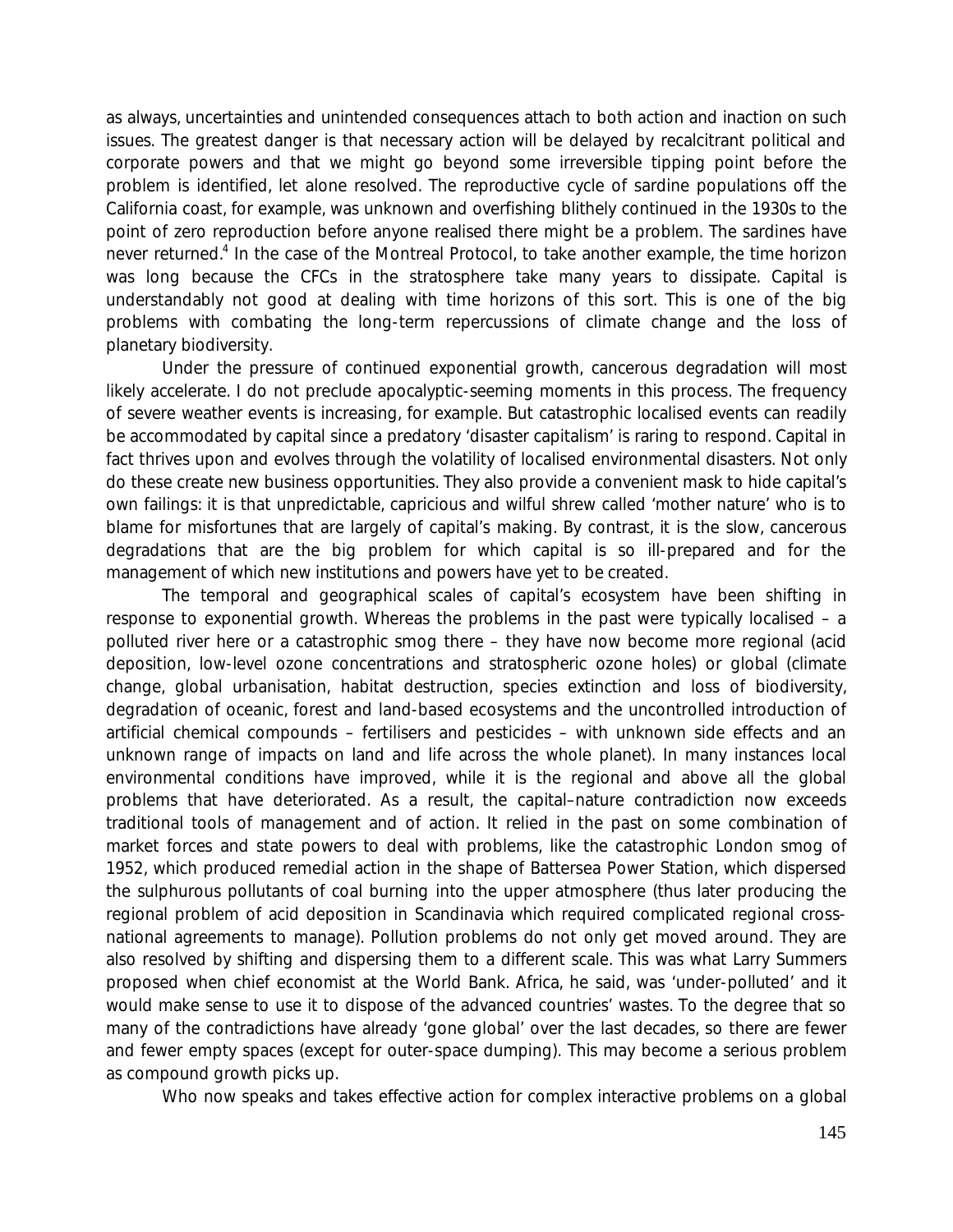scale? Periodic international meetings to discuss environmental problems typically go almost nowhere. Occasionally, as in the cases of acid deposition and CFCs, transnational agreements are reached so action is not impossible. But these are drops in the bucket of major problems gradually emerging within capital's global ecosystem. If capital does not successfully manage these contradictions it will not be because of barriers in nature, but because of its own economic, political, institutional and ideological failings. In the case of climate change, for example, the problem is not that we do not know what is happening or that we do not know in very broad terms (complicated though it may be) what to do. The problem is the hubris and the vested interests of certain factions of capital (and of certain capitalist state governments and apparatuses) that have the power to dispute, disrupt and prevent actions that threaten their profitability, competitive position and economic power.

Capital's ecosystem has, of course, been global all along. International trade in commodities entails either a real or a virtual transfer of inputs (water, energy, minerals, biomass and nutrients, as well as the effects of human labour) from one part of the world to another. This trade is the glue that holds capital's ecosystem together and it is the expansion of this trade that expands and intensifies activities within that ecosystem. The category of virtual ecological transfer is important. It refers to the way in which, say, energy used in aluminium smelting in Canada ends up in the USA in the commodity form of aluminium, as opposed to the direct transfer of energy from Canada to the USA through the power grid or an oil pipeline. Capital's ecosystem is riddled with inequalities and uneven geographical developments precisely because of the uneven pattern of these transfers. Benefits pile up in one part of the world at the expense of another. Transfers of ecological benefits from one part of the world to another underpin geopolitical tensions. This also helps explain why the Bolivian approach to the use of 'their' nature is so radically different from that in the USA. The Bolivians want to keep their oil in the ground. Why permit its extraction for use in, say, the United States for a mere pittance of royalties? Why should my resources subsidise your lifestyle?

The valuation put on nature or, as ecological economists prefer to conceptualise it, the monetary value put on the flow of services that nature provides to capital is arbitrary. It leads on occasion to indiscriminate exploitation of available use values to the point of ecological collapse. Capital has often exhausted and even permanently destroyed the resources latent in nature in certain locations. This has been particularly true when capital is geographically mobile. When the cotton growers in the American South or the coffee growers of Brazil exhausted their soils they simply moved on to other more fertile lands where the profitable pickings were even easier. Colonies were mined for their resources without regard to the local (often indigenous) population's well-being. The mining of minerals and the exploitation of energy and forestry resources often follow a similar logic. But the ecological effects are localised, leaving behind an uneven geographical landscape of abandoned mining towns, exhausted soils, toxic waste dumps and devalued asset values. The ecological benefits are located somewhere else.

These extractive and exploitative practices become doubly rapacious and violent under systems of imperial and colonial rule. Soil mining, soil erosion and unregulated resource extractions have left a huge mark upon the world's landscapes, in some instances leading to irreversible destructions of those use values needed for human survival. A more benign capitalist logic can be constructed in certain places and times that combines principles of sound environmental management with sustained profitability. The Dust Bowl of the 1930s in the USA,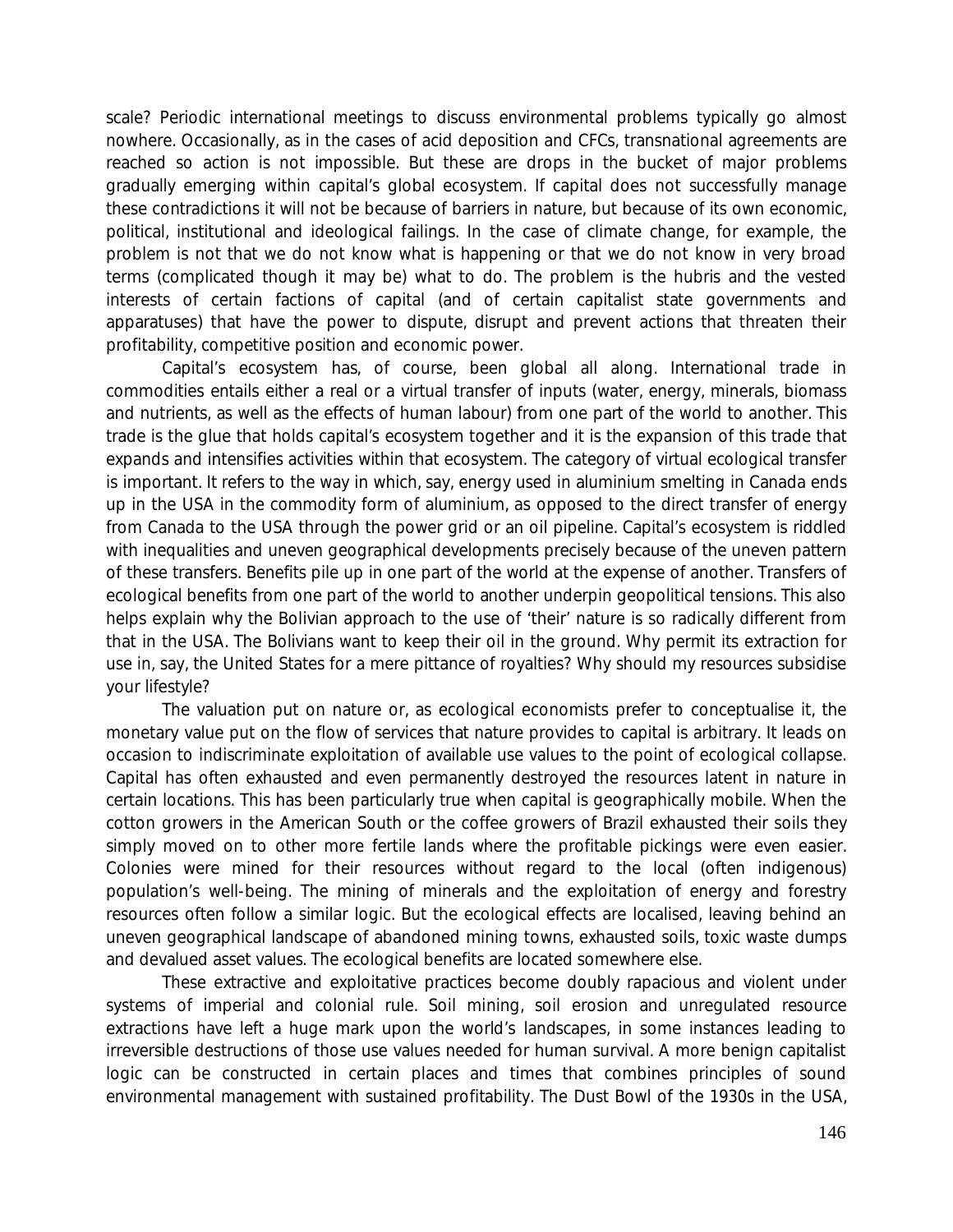for example, was followed by the spread of conservationist land practices (sponsored by the state) and the design of a more sustainable agriculture, though based on the capital-intensive, high energy, chemical and pesticide inputs characteristic of profitable contemporary agribusiness.

The existence of destructive ecosystemic practices in one place does not necessarily betoken similar practices elsewhere and vice versa. Doomsayers highlight rapacious and destructive practices here and the cornucopians point to well-balanced ecosystemic practices there. Both coexist within the dynamics of capital's ecosystem. Unfortunately, we lack the knowledge and the instruments to arrive at a full accounting of planetary benefits and losses in use value or even in monetary terms (though satellite imagery will help with some aspects of the former). It is also extremely difficult to account for the real and the virtual ecological transfers occurring through the trading in commodities over space. The steel mills of Sheffield and Pittsburgh close down and air quality miraculously improves in the midst of unemployment, while the steel mills of China open up and contribute massively to the air pollution which reduces life expectancies there. Once again, pollution problems do not get solved but moved around. The uneven benefits and losses nearly always redound, however, to the benefit of the rich and powerful while leaving the vulnerable and the poor far worse off than before. This, after all, is what an extractive imperialism has always been about.

In the absence of any secure knowledge of how capital's ecosystem is actually functioning as a whole, it is difficult to make any clear judgement on how fatal environmental degradations may be for the further continuous expansion of capital. This situation in itself signals, perhaps, a pivotal danger: not only do we lack the necessary instrumental arrangements to manage capital's ecosystem well, but we also face considerable uncertainty as to the full range of socio-ecological issues that must be addressed. We do know that both the spatial and temporal scales at which environmental issues are now being posed have shifted radically and that the institutional framework to handle management at these scales is clearly lagging. We also know the measures necessary to ensure against catastrophic changes may not be designed and implemented in time, even presuming the political willingness on the part of contentious parties to take precautionary action.

The general stance that it seems sensible to take in the face of these reservations is this: there is nothing natural about so-called natural disasters and humanity knows just about enough to ameliorate or manage the threat of most (though never all) environmental catastrophes. But it is unlikely that capital will take the necessary action without a struggle, both between its warring factions and with others who are affected by the cost-shifting that so conveniently goes on. The reasons problems persist are political, institutional and ideological and are not attributable to natural limits.

If there are serious problems in the capital–nature relation, then this is an internal contradiction within and not external to capital. We cannot maintain that capital has the power to destroy its own ecosystem while arbitrarily denying that it has a like potential power to cleanse itself and resolve or at least properly balance its internal contradictions. Usually prodded or mandated by state powers (that are often thoroughly incoherent with regard to environmental policies when taken in aggregate) or influenced by pressures emanating from capitalist society more generally, capital has in many instances successfully responded to these contradictions. The rivers and atmospheres of northern Europe and North America are far cleaner now than they were a generation ago and life expectancies are generally rising and not falling as in northern China.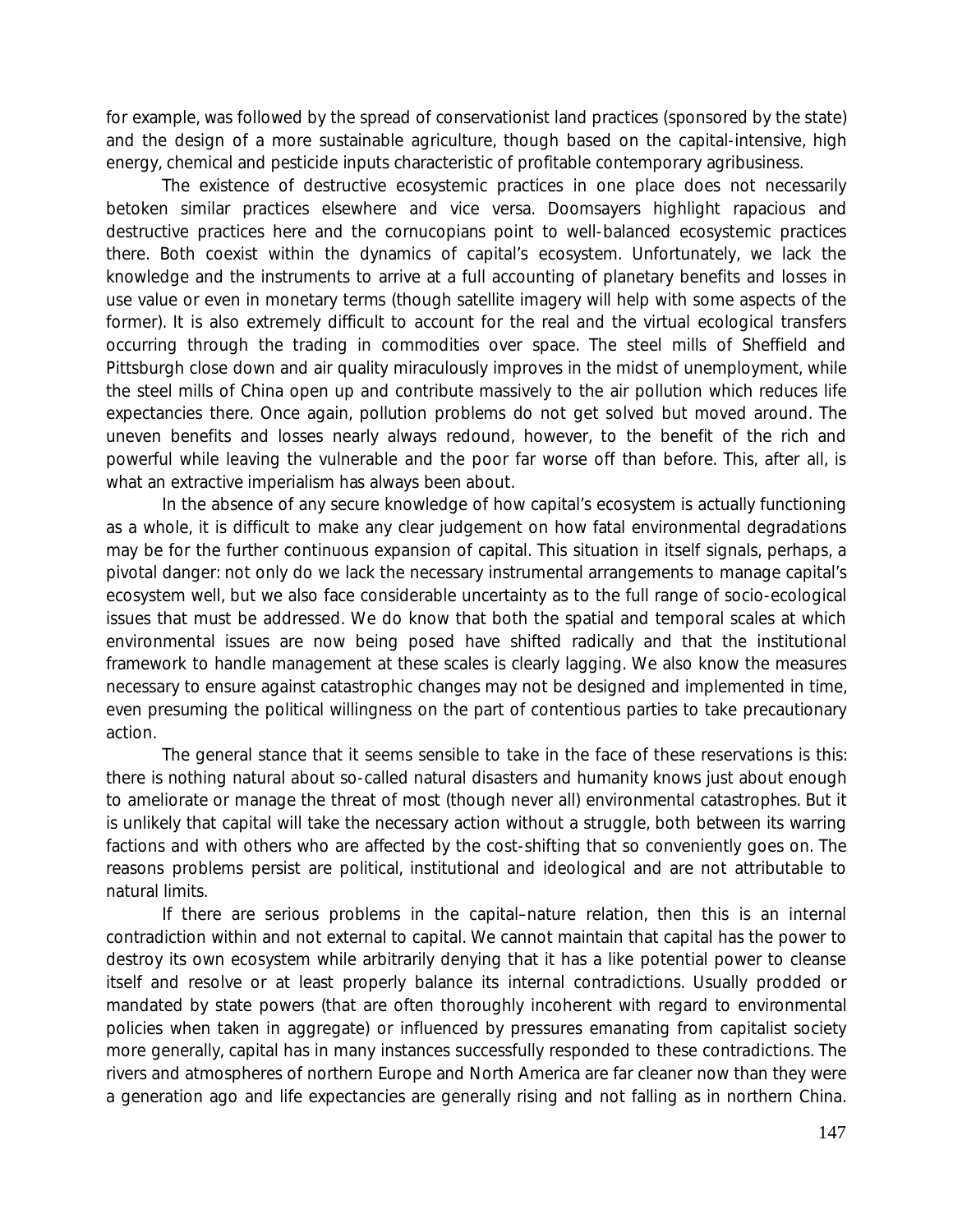The Montreal Protocol restricting the use of CFCs curbed (though by no means perfectly) a serious environmental threat through international agreement. The harmful effects of DDT have likewise been restricted, to cite one more example out of many. In the case of the Montreal Protocol on CFCs, it was the conversion of the conservative and otherwise free-market cheerleader Margaret Thatcher to the role of an active supporter (in part because she was trained as a chemist and understood the technical issues involved) of the intergovernmental agreement that made all the difference. With climate change, there are simply too many 'deniers' in positions of power to permit ameliorative actions and so far no Margaret Thatcher figure has ridden to the rescue. It has been left to some of the poorer and immediately threatened countries, like Bolivia and the Maldives, to plead the cause of climate justice. We are therefore not in a position to find out if capital could accomplish the massive adaptations required to deal with this problem effectively.

The bulk of the evidence now available does not support the thesis of an impending collapse of capitalism in the face of the environmental dangers. We will not run out of energy in spite of 'peak oil'; there is land and water enough to feed an expanding population for many years to come even in the face of exponential growth. If there are specific impending scarcities of this or that resource, we are smart enough to find substitutes. Resources are technological, economic and cultural evaluations of use values in nature. If there seem to be natural shortages then we can simply change our technology, our economy and our cultural beliefs. Even problems of global warming, waning biodiversity and new disease configurations – which today have to be accorded the status of the premier threats to human life – could be handled adequately if we could overcome our own short-sightedness and political shortcomings. This is, of course, a tall order for our political institutions to respond to. There will therefore doubtless be resource wars, famines in some places and environmental refugees by the millions elsewhere, and frequent disruptions to commerce. But none of this is dictated by limits in nature. We have no one to blame but ourselves if much of humanity is reduced to penury and starvation. If that happens, it will be more a measure of human stupidity and venality than anything else. There is, alas, abundant evidence that there is plenty of that to go around and that capital itself thrives upon and even foments it. But this has not put an end to capital.

This brings us to the nub of what might be so threatening to the future of capital within the contradictory metabolic unity of capital and nature. The two answers are somewhat surprising. The first concerns the rising power of the rentier class to appropriate all wealth and income without paying any mind to production. The ownership and commodification of land and its 'natural' scarcity allow an unproductive landlord class to extract monopoly rents at the expense of productive capital, ultimately reducing the profit rate (and hence the incentive to reinvest) to zero. This fits, as we have seen, with a broader concept of the rentier, which combines the traditional landlord with all forms of property ownership which are in themselves unproductive but which facilitate the appropriation of wealth and income. The appropriation of natural forces and the occupation of key points in capital's ecosystem may threaten the strangulation of productive capital.

The second reason this contradiction could become fatal lies in a different dimension entirely. It rests on the alienated human response to the kind of ecological system that capital constructs. This ecosystem is functionalist, engineered and technocractic. It is privatised, commercialised and monetised, and oriented towards maximising the production of exchange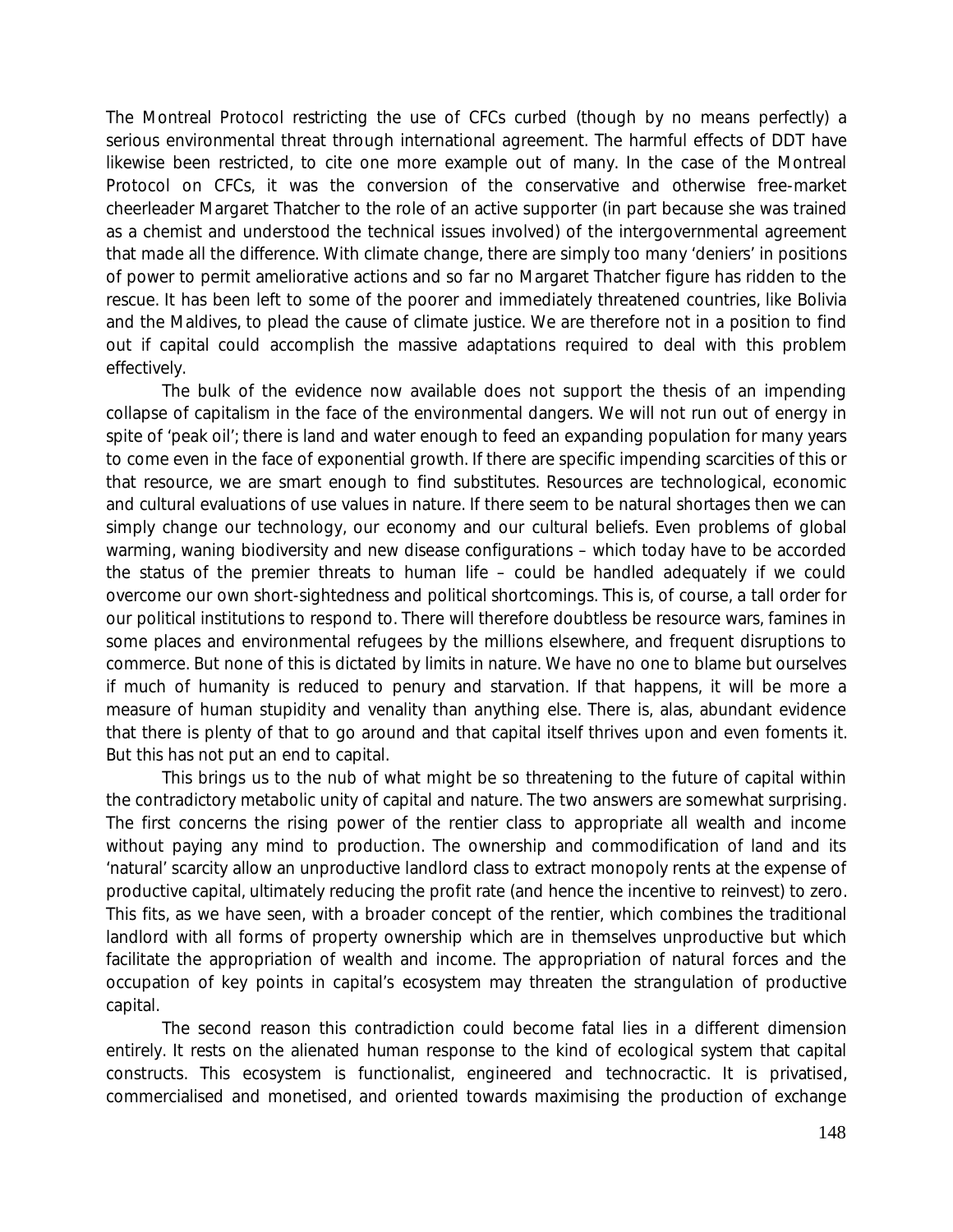values (rents in particular) through the appropriation and production of use values. Like all other aspects of capital, it is increasingly automated. It is capital- and energy-intensive with often very little labour input. In agriculture, it tends to be monocultural, extractive and, of course, perpetually expanding under the pressures of exponential growth. In urbanisation, the suburbs are just as monocultural, with a lifestyle that maximises the excessive consumption of material goods in an astonishingly wasteful manner and with isolating and individualising social effect. Capital dominates the practices whereby we collectively and even individually relate to nature. It disregards anything other than functionalist aesthetic values. In its ruinous approach to the sheer beauty and infinite diversity of a natural world (of which we are all a part) it exhibits its own utterly barren qualities. If nature is fecund, given over to the perpetual creation of novelty, then capital cuts that novelty into pieces and reassembles the bits into pure technology. Capital carries within itself a desiccating definition not only of the teeming diversity of the natural world but of the tremendous potentiality of human nature to evolve freely its on capacities and powers. Capital's relation to nature and human nature is alienating in the extreme.

Capital cannot help but privatise, commodify, monetise and commercialise all those aspects of nature that it possibly can. Only in this way can it increasingly absorb nature into itself to become a form of capital – an accumulation strategy – all the way down into our DNA. This metabolic relation necessarily expands and deepens in response to capital's exponential growth. It is forced on to terrains that are more and more problematic. Life forms, genetic materials, biological processes, knowledge of nature and intelligence in how to use its qualities and capacities and powers (whether of the artificial or distinctively human variety matters not a whit) are all subsumed within the logic of commercialisation. The colonisation of our lifeworld by capital accelerates. The endless and increasingly mindless exponential accumulation of capital is accompanied by an endless and increasingly mindless extension of capital's ecology into our lifeworld.

This provokes reactions, revulsions and resistances. The joy of a sunset, the smell of fresh rain or the wonder of a spectacular storm, even the brutality of a tornado, cannot be reduced to some crude monetary measure. Polanyi's complaint that the imposition of the commodity form upon the natural world is not only 'weird' but inherently destructive goes much deeper than the sense that natural forces and powers get disrupted and destroyed to the point where they become unusable for capital. What gets destroyed is the capacity to be human in any other way than that which capital requires and dictates. This is seen by many as an offence against 'true' nature and, by extension, against the possibility of another and better human nature.

This idea that capital mandates the destruction of a decent and sensitive human nature has long been understood. It early on produced an aesthetic revolt, led by the romantic movement, against a purely scientific approach to capitalist modernity. In deep ecology it produced a non-anthropocentric vision of how we should construe ourselves in relation to the world around us. In social and political ecology it produced severely critical forms of anti-capitalist analysis. In the critical work of the Frankfurt School it pioneered the emergence of a more ecologically sensitive Marxism in which the dialectics and the 'revolt' of nature brooked large.<sup>5</sup> What is called 'the revolt of nature' is not that of an irate and out-of-sorts mother nature (as some indigenous thinking would now have it and as every presenter on the weather channels of the world likes to portray it). It is in truth a revolt of our own nature about who we have to become to survive within the ecosystem that capital necessarily constructs. This revolt is across the political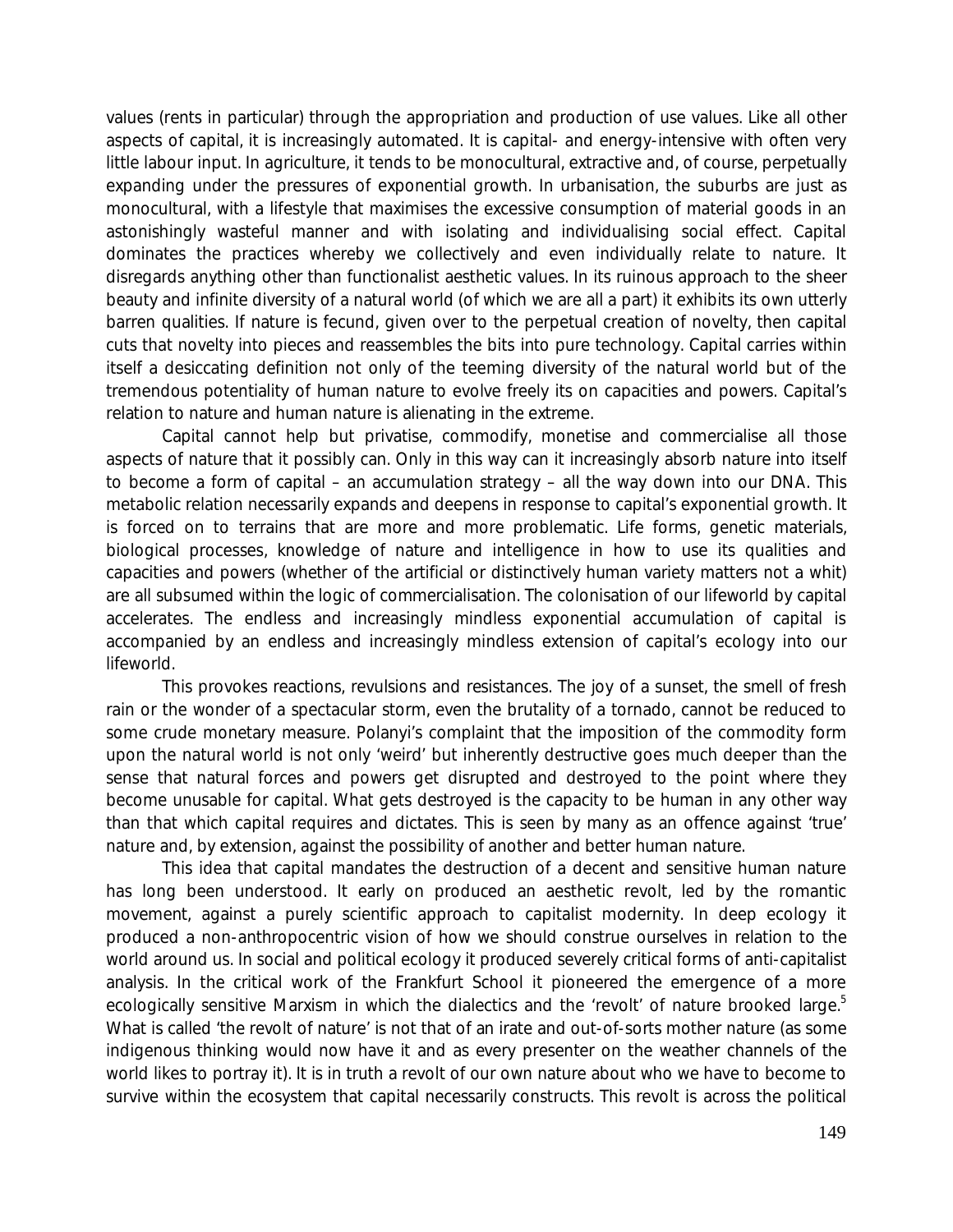spectrum – rural conservatives are every bit as outraged as urban liberals and anarchists at the commodification, monetisation and commercialisation of all aspects of nature.

The seeds are sown for a humanist revolt against the inhumanity presupposed in the reduction of nature and human nature to the pure commodity form. Alienation from nature is alienation from our own species' potential. This releases a spirit of revolt in which words like dignity, respect, compassion, caring and loving become revolutionary slogans, while values of truth and beauty replace the cold calculus of social labour.

**Contradiction 17 The Revolt of Human Nature: Universal Alienation** 

It is not entirely beyond the realms of possibility that capital could survive all the contradictions hitherto examined at a certain cost. It could do so, for example, by a capitalist oligarchic elite supervising the mass genocidal elimination of much of the world's surplus and disposable population while enslaving the rest and building vast artificial gated environments to protect against the ravages of an external nature run toxic, barren and ruinously wild. Dystopian tales abound depicting a grand variety of such worlds and it would be wrong to rule them out as impossible blueprints for the future of a less-than-human humanity. Indeed, there is something frighteningly close about some dystopian tales, such as the social order depicted in the teenage hit trilogy *The Hunger Games* by Suzanne Collins or the futuristic anti-humanist sequences of David Mitchell's *Cloud Atlas*. Clearly, any such social order could only exist on the basis of fascistic mind control and the continuous exercise of daily police surveillance and violence accompanied by periodic militarised repressions. Anyone who does not see elements of such a dystopian world already in place around us is deceiving herself or himself most cruelly.

The issue is not, therefore, that capital cannot survive its contradictions but that the cost of it so doing becomes unacceptable to the mass of the population. The hope is that long before dystopian trends turn from a trickle of drone strikes here and occasional uses of poison gas against their own people by crazed rulers there, of murderous and incoherent policies towards all forms of opposition in one place to environmental collapses and mass starvation elsewhere, into a veritable flood of catastrophic unequally armed struggles everywhere that pit the rich against the poor and the privileged capitalists and their craven acolytes against the rest … the hope is that social and political movements will arise and shout, '*Ja! Basta!*' or 'Enough is enough', and change the way we live and love, survive and reproduce. That this means replacing the economic engine and its associated irrational economic rationalities should by now be obvious. But how this should be done is by no means clear and what kind of economic engine can replace that of capital is an even murkier proposition given the current state of thought and the lamentable paucity of imaginative public debate devoted to the question. In the analysis of this, an understanding of capital's contradictions is more than a little helpful, for, as the German playwright Bertolt Brecht once put it, 'hope is latent in contradictions'.

In excavating this zone of latent hope, there are some basic propositions that must first be accepted. In *The Enigma of Capital*, I concluded: 'Capitalism will never fall on its own. It will have to be pushed. The accumulation of capital will never cease. It will have to be stopped. The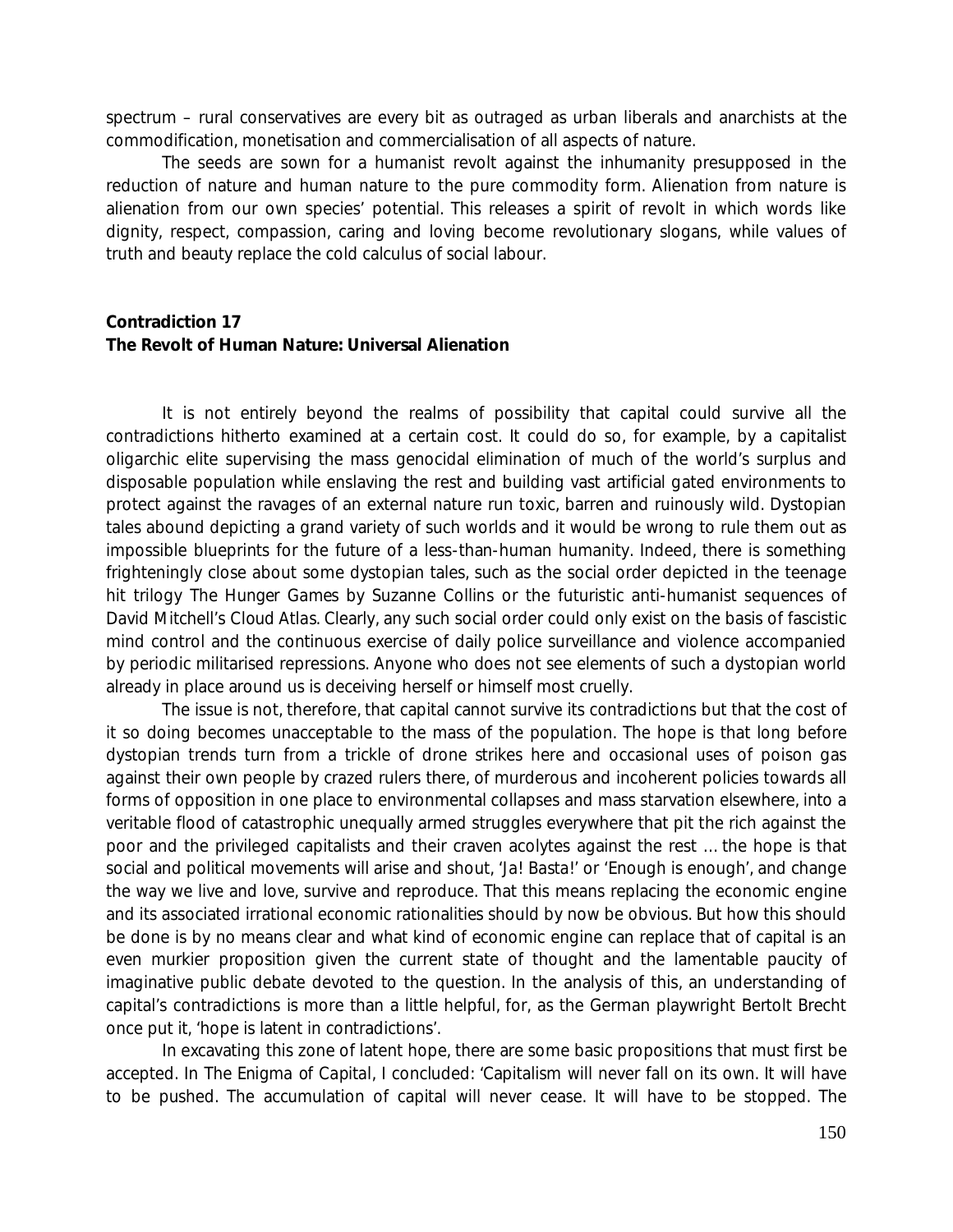capitalist class will never willingly surrender its power. It will have to be dispossessed.<sup>,1</sup> I still hold to this view and think it vital that others do too. It will obviously need a strong political movement and a lot of individual commitment to undertake such a task. Such a movement cannot function without a broad and compelling vision of an alternative around which a collective political subjectivity can coalesce. What sort of vision can animate such a political movement?

We can seek to change the world gradually and piecemeal by favouring one side of a contradiction (such as use value) rather than the other (such as exchange value) or by working to undermine and eventually dissolve particular contradictions (such as that which allows the use of money for the private appropriation of social wealth). We can seek to change the trajectories defined by the moving contradictions (towards non-militaristic technologies and towards greater equality in a world of democratic freedoms). Understanding capital's contradictions helps, as I have tried to indicate throughout this book, in developing a long-term vision of the overall *direction* in which we should be moving. In much the same way that the rise of neoliberal capitalism from the 1970s onwards changed the direction of capital's development towards increasing privatisation and commercialisation, the more emphatic dominance of exchange value and an all-consuming fetishistic passion for money power, so an anti-neoliberal movement can point us in an entirely different strategic direction for the coming decades. There are signs in the literature as well as in the social movements of at least a willingness to try to redesign a capitalism based in more ecologically sensitive relations and far higher levels of social justice and democratic governance.<sup>2</sup>

There are virtues in this piecemeal approach. It proposes a peaceful and non-violent move towards social change of the sort initially witnessed in the early stages of Tahrir, Syntagma and Taksim Squares, although in all these instances the state and police authorities soon responded with astonishing brutality and violence, presumably because these movements had the timerity to go beyond the boundaries of repressive tolerance. It seeks to bring people together strategically around common but limited themes. It can have, also, wide-ranging impacts if and when contagious effects cascade from one kind of contradiction to another. Imagine what the world would be like if the domination of exchange value and the alienated behaviours that attach to the pursuit of money power as Keynes described them were simultaneously reduced and the powers of private persons to profit from social wealth were radically curbed. Imagine, further, if the alienations of the contemporary work experience, of a compensatory consumption that can never satisfy, of untold levels of economic inequality and discordance in the relation to nature, were all diminished by a rising wave of popular discontent with capital's current excesses. We would then be living in a more humane world with much-reduced levels of social inequality and conflict and much-diminished political corruption and oppression.

This does not tell us how highly fragmented though numerous oppositional movements might converge and coalesce into a more unified solidarious movement against capital's dominance. The piecemeal approach fails to register and confront how all the contradictions of capital relate to and through each other to form an organic whole. There is a crying need for some more catalytic conception to ground and animate political action. A collective political subjectivity has to coalesce around some foundational concepts as to how to constitute an alternative economic engine if the powers of capital are to be confronted and overcome. Without that, capital can neither be dispossessed nor displaced. The concept I here find most appropriate is that of *alienation*.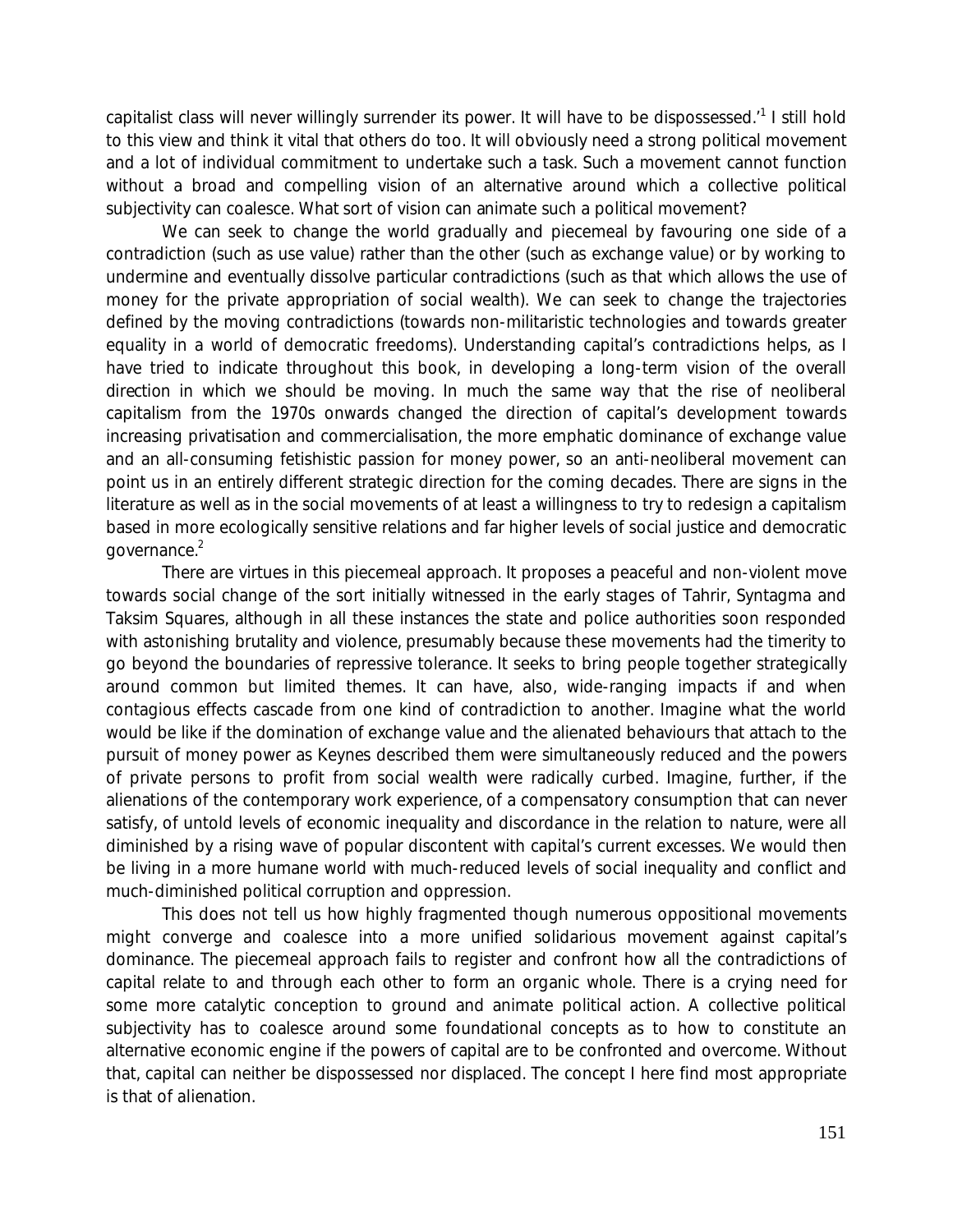The verb to alienate has a variety of meanings. As a legal term it means to transfer a property right to the ownership of another. I alienate a piece of land when I sell it to another. As a social relation it refers to how affections, loyalties and trust can be alienated (transferred, stolen away) from one person, institution or political cause to another. The alienation (loss) of trust (in persons or in institutions such as the law, the banks, the political system) can be exceedingly damaging to the social fabric. As a passive psychological term alienation means to become isolated and estranged from some valued connectivity. It is experienced and internalised as a feeling of sorrow and grief at some undefinable loss that cannot be recuperated. As an active psychological state it means to be angry and hostile at being or feeling oppressed, deprived or dispossessed and to act out that anger and hostility, lashing out sometimes without any clear definitive reason or rational target, against the world in general. Alienated behaviours can arise, for example, because people feel frustrated at the lack of life chances or because their quest for freedom ended up in domination.

The diversity of meanings is useful. The worker legally alienates the use of his or her labour power for a stated period of time to the capitalist in return for a wage. During this time the capitalist demands the loyalty and attention of the worker and the worker is asked to trust that capitalism is the best system to generate wealth and well-being for all. Yet the worker is estranged from his or her product as well as from other workers, from nature and all other aspects of social life during the time of the labour contract and usually beyond (given the exhausting nature of the work). The deprivation and dispossession are experienced and internalised as a sense of loss and sorrow at the frustration of the worker's own creative instincts. Ultimately the worker stops being melancholic and morose and gets angry at the immediate sources of his or her alienation: either at his boss for working him too hard or at her partner for wanting dinner and sex and not sympathising with her exhausted state. In this totally alienated state, the worker either throws sand in the machine at work or the teacups at her partner at home.

The theme of alienation is present in many of the contradictions already examined. The tactile contact with the commodity – its use value – is lost and the sensual relation to nature is occluded by the domination of exchange value. The social value and meaning of labouring get obscured in the representational form of money. The capacity to arrive democratically at collective decisions gets lost in the perpetual battle between the conflicting rationalities of isolated private interests and of state powers. Social wealth disappears into the pockets of private persons (producing a world of private wealth and public squalor). The direct producers of value are alienated from the value they produce. An ineradicable gulf is created between people through class formation. A proliferating division of labour makes it more and more difficult to see the whole in relation to the increasingly fragmented parts. All prospects for social equality or social justice are lost even as the universality of equality before the law is trumpeted as the supreme bourgeois virtue. Accumulated resentments at accumulation by dispossession in the field of the realisation of capital (through housing displacements and foreclosures, for example) boil over. Freedom becomes domination, slavery is freedom.

The catalytic political problem that derives from all this is to identify, confront and overcome the many forms of alienation produced by the economic engine of capital and to channel the pent-up energy, the anger and the frustration they produce into a coherent anticapitalist opposition. Dare we hope for an unalienated (or at least less alienated and more humanly acceptable) relation to nature, to each other, to the work we do and to the way we live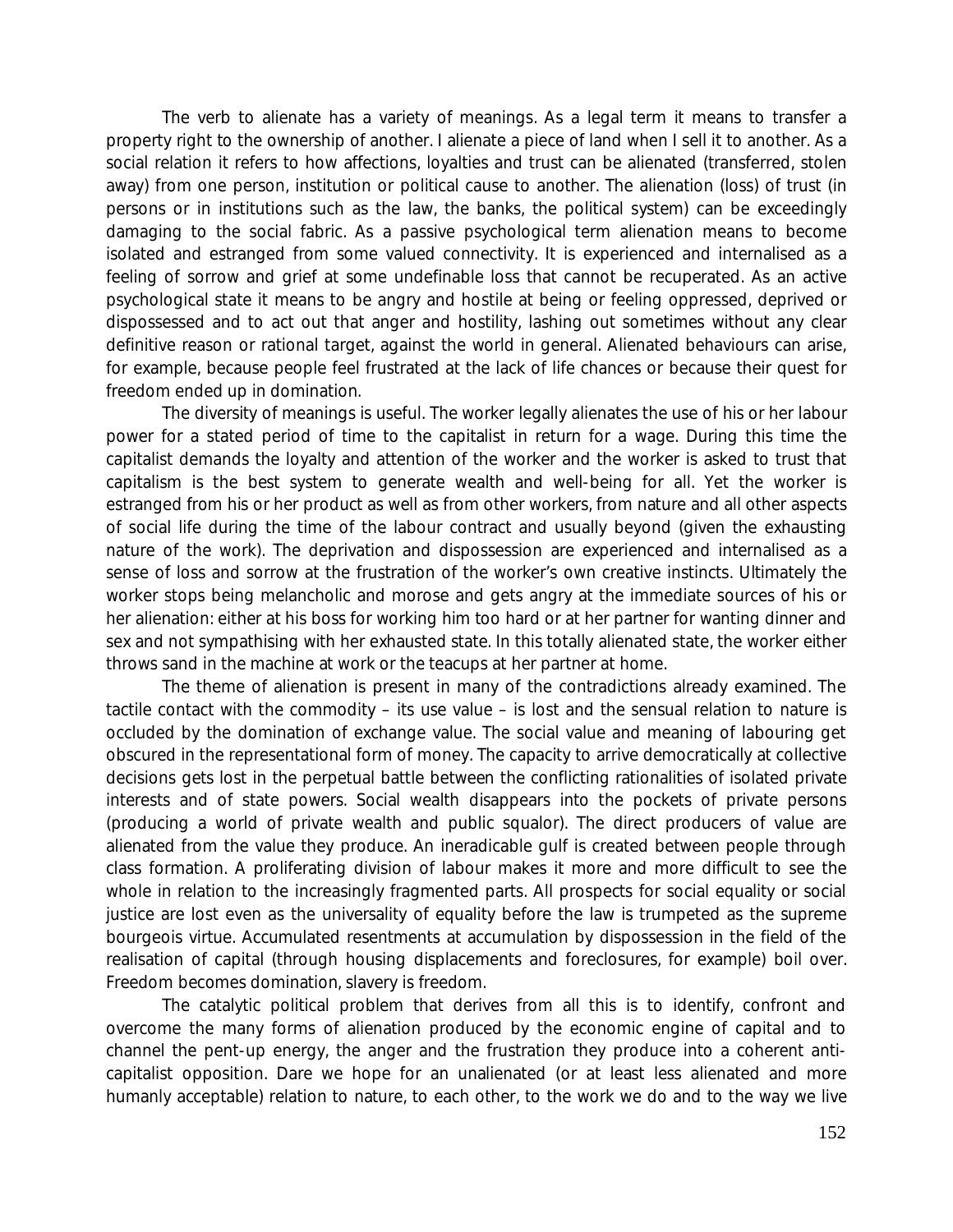and love? For this to be so requires that we understand the source of our alienations. And this is exactly what the study of capital's contradictions does so much to illuminate.

The traditional Marxist approach to the revolutionary transformation to socialism/communism has been to focus on the contradiction between productive forces (technology) and social (class) relations. In the lore of traditional communist parties, the transition was seen as a scientific and technical rather than a subjective, psychological and political question. Alienation was excluded from consideration since it was a non-scientific concept that smacked of the humanism and utopian desire articulated in the young Marx of *The Economic and Philosophic Manuscripts of 1844* rather than through the objective science of *Capital*. This scientistic stance failed to capture the political imagination of viable alternatives in spite of the passionate beliefs of adherents to the communist cause. Nor did it provide any spiritually compelling and subjective (rather than scientifically necessary and objective) reason to mobilise arms in a sea of anticapitalist struggle. It could not even confront the madness of the prevailing economic and political reason (in part because scientific communism embraced much of this economic reason and its fetish attachment to production for production's sake). It failed in fact to fully unmask the fetishisms and fictions peddled in the name of the ruling classes to protect themselves from harm. The traditional communist movement was, therefore, in perpetual danger of unwittingly replicating these fictions and fetishisms. It fell victim in addition to the static and dogmatic views of the leaders of an all-powerful vanguard party. The democratic centralism that often worked well in opposition and at dire moments of violent repression proved a disastrous burden the closer the movement came to exercising legitimate power. Its search for freedom produced domination.

But there is more than a mere kernel of truth in the idea of a central contradiction between revolutions in the productive forces and their conflictual and contradictory social relations. There is, as we saw in the case of Contradiction 8, a deep connection between the technical evolution of capital and the radical transformation of work and of social value. But there are further implications when we address this and other contradictions (such as those arising out of divisions of labour) from the standpoint of alienation. André Gorz has pioneered the way in illuminating these, so I shall simply follow him here.

'The economic rationalisation of work' that occurs with the capitalist development of technological powers, writes Gorz, produces 'individuals who, being alienated in their work, will, necessarily be alienated in their consumption as well, and eventually, in their needs'. The more money individuals can command (and money has the potential, as we have seen, to increase without limit even within individual bank accounts), the more individual needs must increase if those individuals are to perform their economic role as 'rational consumers' ('rational', that is, from the standpoint of capital). A dialectical relation, a spiral of interactions, is established between the desire for money and an economy of needs promoted within the social order. The idea of a stable good life and of good living according to modest requirements is displaced by an insatiable desire for gaining more and yet more money power in order to command more and yet more consumer goods. The effect is to 'sweep away the ancient idea of freedom and existential autonomy' and to surrender true freedom for the limited freedoms of endless striving to participate in and beat the market. $3$ 

Let us unpack the details of this argument. 'The essential question,' Gorz writes, 'is the extent to which the skills and faculties a job employs constitute an occupational culture and the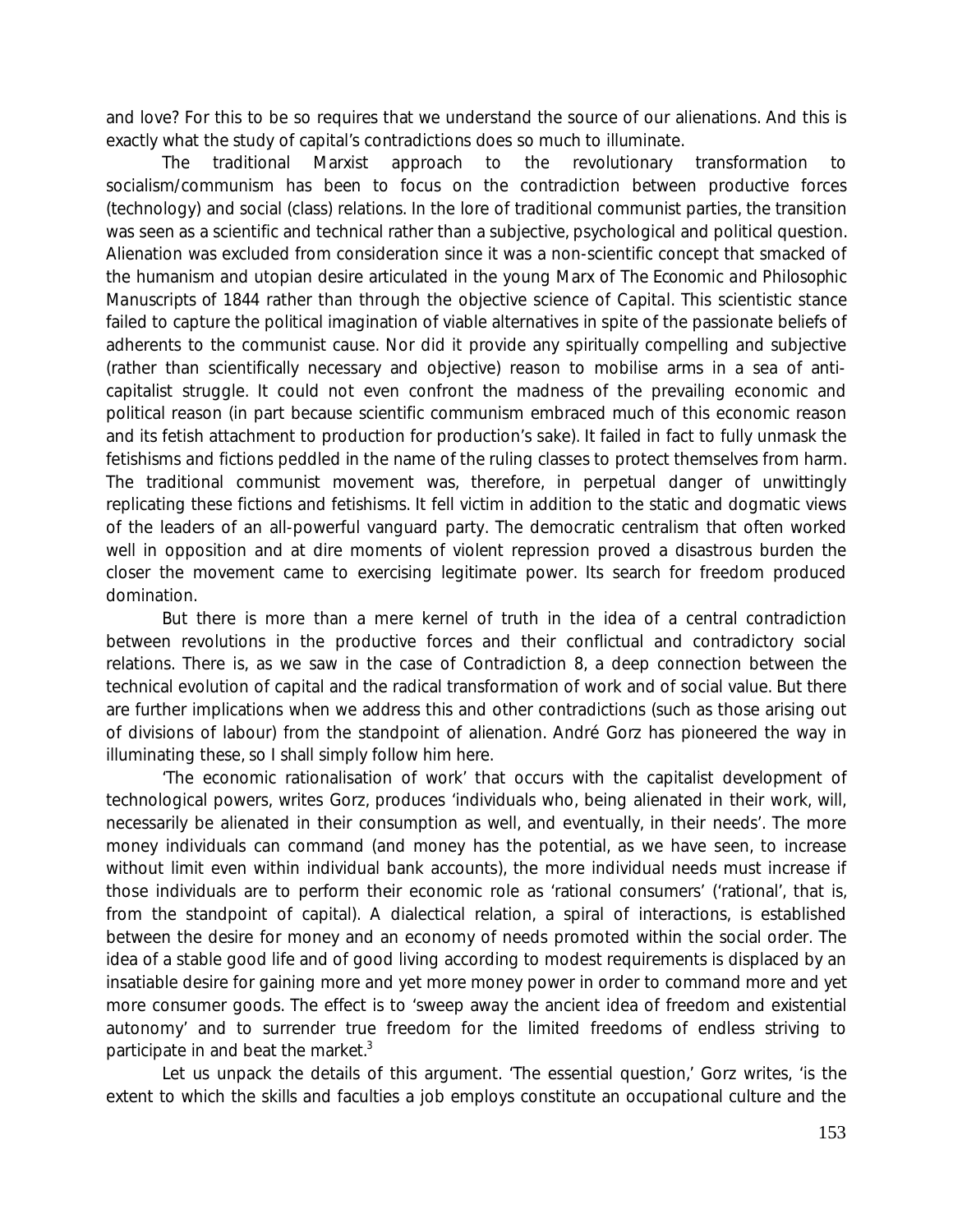extent to which there is a unity between occupational culture and the culture of everyday life – between work and life. The extent, in other words, to which involvement in one's work implies the enrichment or sacrificing of one's individual being.' The technology of work is on the surface totally indifferent to this question, but, as we have seen, much of the dynamic of technological change has been orchestrated to disem-power and diminish the worker. Such a trajectory for innovation is deeply incompatible with the enrichment of the worker's life. Technology does not and cannot give rise to a distinctive culture over and beyond what it itself commands. The violence of technology resides in the way it cuts the link between the person and sensory interaction with the world. It is, says Gorz, 'a form of repression that denies our own sensitivity'. Tenderness and compassion are not allowed. Nature, as we have seen, is treated 'in an instrumental way' and this does 'violence' to 'Nature and to our own and other people's bodies. The culture of everyday life is – with all the disturbing ambiguity this antinomic creation contains – a culture of violence, or, in its most extreme form, a systematic, thought-out, sublimated, aggravated *culture of barbarism*.<sup>,4</sup> This is most obvious, of course, when we think of drone strikes and gas chambers. But Gorz's point is that it is this that also deeply penetrates to the very core of daily life by way of the instruments we daily use to live that life, including all those we handle in our work.

There is, evidently, a deep longing in popular culture to somehow humanise the impacts of this barren culture of technology. We see that in the way that the replicants in *Blade Runner* acquire feelings, how Sonmi-451 learns an expressive language in *Cloud Atlas*, how the robots in *Wall-E* learn to care and shed a tear while human beings, bloated with compensatory consumer goods, passively float alone, each on their separate magic carpet, above the ruinous world the robots are seeking to order below; and even, more negatively, how HAL the computer in *2001: A Space Odyssey* goes rogue. The sheer impossibility of this dream of humanising technology does nothing to deter its repeated articulation. So where, then, do we go to find a more human way to reconstruct our world?

'Working,' Gorz insists, 'is not just the creation of economic wealth; it is also always a means of self-creation. Therefore we must also ask *a propos* the contents of our work whether the work produces the kind of men and women we wish humanity to be made of.' We know that many if not most of those at work are not happy with what they do. A recent comprehensive Gallup survey in the USA showed, for example, that about 70 per cent of full-time workers either hated going to work or had mentally checked out and become, in effect, saboteurs spreading discontent everywhere and thereby costing their employer a great deal in the form of lost efficiency. The 30 per cent who were engaged were mainly what Gorz called 'reprofessionalised' workers (the designers, engineers and managers of highly complex technological systems). Are these sorts of workers, asks Gorz, 'closer to a possible ideal of humanity than the more traditional types of workers? Can the complex tasks they are allotted fill their life and give it meaning, without simultaneously distorting it? How, in a word, is this work lived?' Can the violence of technical culture be transcended?

Gorz's answer is discouraging. Technology can certainly be used 'to increase the efficiency of labour, and reduce the toil involved and the number of working hours'. But this has a price. 'It divorces work from life, and occupational culture from the culture of everyday life; it demands a despotic domination of oneself in exchange for an increased domination of Nature; it reduces the field of lived experience and existential autonomy; it separates the producer from the product to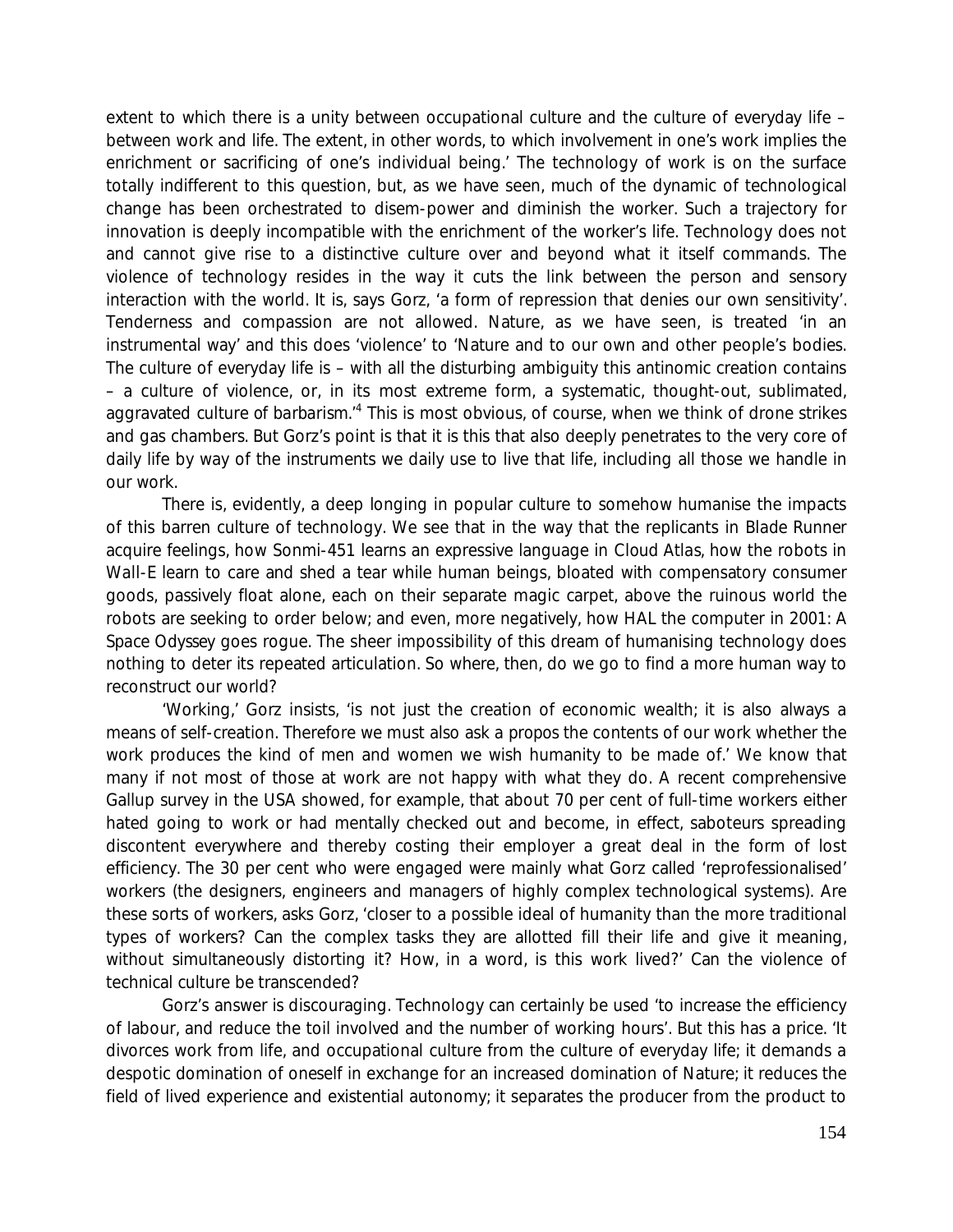the point where she or he no longer knows the purpose of what she or he is doing.' If this is not total alienation within the labour process then what is?

'The price we have to pay for technicisation is only acceptable,' Gorz continues, 'if the latter saves work and time. This is its declared aim and it can have no other. It is to allow us to produce more and better in less time and with less effort.' There is no ambition here 'for work to fill the life of each individual and be the principal source of meaning'. This defines the heart of the contradiction within the labour process. In saving time and effort at work technology destroys all meaning for the worker. 'A job whose effect and aim are to save work cannot, at the same time, glorify work as the essential source of personal identity and fulfilment. The meaning of the current technological revolution cannot be to rehabilitate the work ethic and identification with one's work.' It could only have meaning if it released the labourer from drudgery at work for 'non-work activities in which we can all, the new type of worker included, develop that dimension of our humanity which finds no outlet in technicised work'.<sup>5</sup> 'Whether it takes the form of unemployment, marginalisation and lack of job security, or a general reduction of working hours, the crisis of the work-based society (that is, based on work in the economic sense of the word) forces individuals to look outside work for sources of identity and social belonging.' It is only outside of work that the worker has the possibility to achieve personal fulfilment, to acquire selfesteem and, hence, 'the esteem of others'.<sup>6</sup>

Society at large has been forced to make an existential choice. Either the economic sphere of capital accumulation had to be curbed to allow for the free development of human capacities and powers outside the tyranny of the market and of work, 'or else economic rationality would have to make the needs of consumers grow at least as quickly as the production of commodities and commodified services'. This is exactly the problem that Martin Ford identifies, except that he eschews all talk of any alternative to capitalist economic rationality. But in this latter eventuality – the path that was actually chosen – says Gorz, 'consumption would have to be [organised] in the service of production. Production would no longer have the function of satisfying existing needs in the most efficient way possible; on the contrary, it was needs which would increasingly have the function of enabling production to keep growing.' The result has been paradoxical:

unlimited maximum efficiency in the [realisation] of capital thus demanded unlimited maximum inefficiency in meeting needs, and unlimited maximum wastage in consumption. The frontiers between needs, wishes and desires needed to be broken down; the desire for dearer products of an equal or inferior use value to those previously employed had to be created; wishes had to be given the impervious urgency of need. In short, a demand had to be created, consumers had to be created for the goods that were the most profitable to produce and, to this end, new forms of scarcity had unceasingly to be reproduced in the heart of opulence, through accelerated innovation and obsolescence, through the reproduction of inequalities on an increasingly higher level …<sup>7</sup>

Need creation took precedence over need satisfaction for the mass of the people.

'Economic rationality needed continually to raise the level of consumption without raising the rate of satisfaction; to push back the frontier of the sufficient, to maintain the impression that there could not be enough for everyone.' The stratification of consumption, in which the consumerism of an affluent and parasitic leisure class called the shots and led the way, became crucial to ensuring the realisation of value. This is what Thorstein Veblen's *Theory of the Leisure Class*, published back in 1899, so brilliantly exposed. But what we now know is that if such a class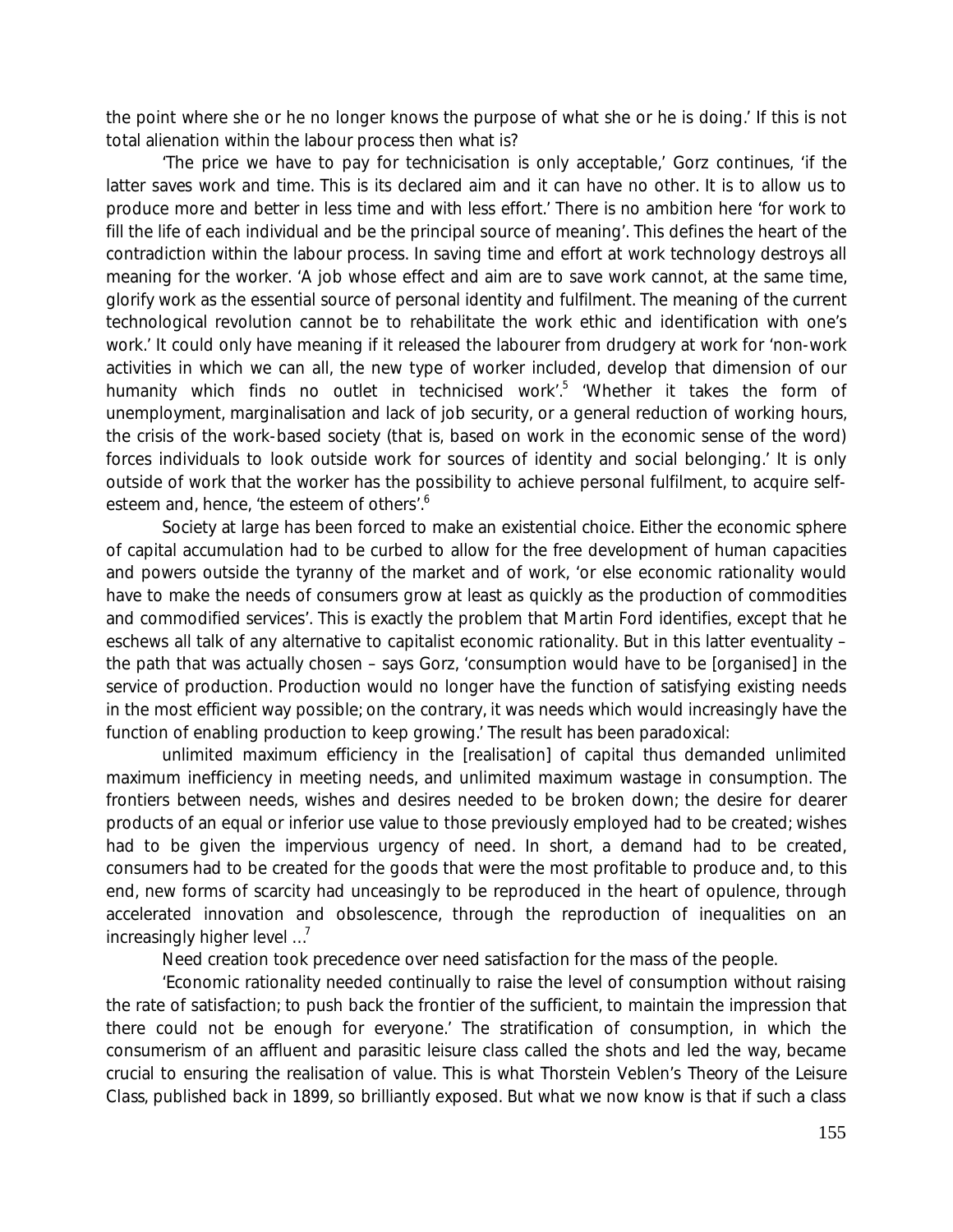did not already exist it would have to be invented. $8$  An alienating consumerism is needed to solve the dilemma of a sagging effective demand produced by wage repressions and technologically induced unemployment for the mass of the workers. The latter, submerged and surrounded at every turn in a sea of increasingly conspicuous consumption, find themselves frantically seeking to maximise their incomes at all costs, working longer and longer hours in order to meet their artificially escalating needs as well as to keep up with the needs of the Joneses.

Instead of working fewer hours, as the new technologies would allow, the mass of the people found themselves working more. But this also served a social end. Allowing free time for more and more individuals to pursue their own objectives of self-realisation is terrifying for the prospects for capital's continuous and secure control over labour, both in the workplace and in the market. Capitalist 'economic rationality has no room for authentically free time which neither produces or consumes commercial wealth,' writes Gorz. 'It demands the full-time employment of those who are employed by virtue not of an objective necessity but of its originating logic; wages must be fixed in such as way as to induce the workers to maximum effort.' Wage demands initiated by the trade unions 'are, in fact, the only demands which do not undermine the rationality of the economic system'. Rational consumption – rational, that is, in relation to perpetual capital accumulation – becomes an absolute necessity for the survival of capital. 'Demands bearing on working hours, the intensity of work, its organisation and nature, are, on the other hand, pregnant with subversive radicalism; they cannot be satisfied by money, they strike at economic rationality in its substance, and through it at the power of capital. The "market-based order" is fundamentally challenged when people find out that not all values are quantifiable, that money cannot buy everything and that what it cannot buy is something essential, or is even the essential thing.<sup>,9</sup> As the Priceless ads have it: 'There are some things money can't buy. For everything else, there is MasterCard.'

'Persuading individuals that the consumer goods and services they are offered adequately compensate for the sacrifice they must make in order to obtain them and that such consumption constitutes a haven of individual happiness which sets them apart from the crowd is something which typically belongs to the sphere of commercial advertising.' Here the 'mad men' of advertising (who now account for a large portion of economic activity in the USA) take centre stage to wreak their havoc upon the social order. Their focus is private enterprises and private individuals. Their mission is to persuade people to consume goods that are 'neither necessary nor even merely useful'. Commodities 'are always presented as containing an element of luxury, of superfluity, of fantasy, which by designating the purchaser as a "happy and privileged person" protects him or her from the pressures of a rationalised universe and the obligation to conduct themselves in a functional manner.' Gorz defines these goods as 'compensatory goods' which are 'desired as much – if not more – for their uselessness as for their use value; for it is this element of uselessness (in superfluous gadgets and ornaments, for example) which symbolises the buyer's escape from the collective universe in a haven of private sovereignty'.<sup>10</sup> It is precisely this consumerism of excess, this uselessness, that the mad men of advertising have proved so adept at selling. Such consumerism of excess is deeply alien to the satisfaction of human wants, needs and desires. This is a view to which even the current Pope subscribes. 'The limitless possibilities for consumption and distraction offered by contemporary society,' he complains in his recent Apostolic Exhortation, lead 'to a kind of alienation at every level, for a society becomes alienated when its forms of social organisation, production and consumption make it more difficult to offer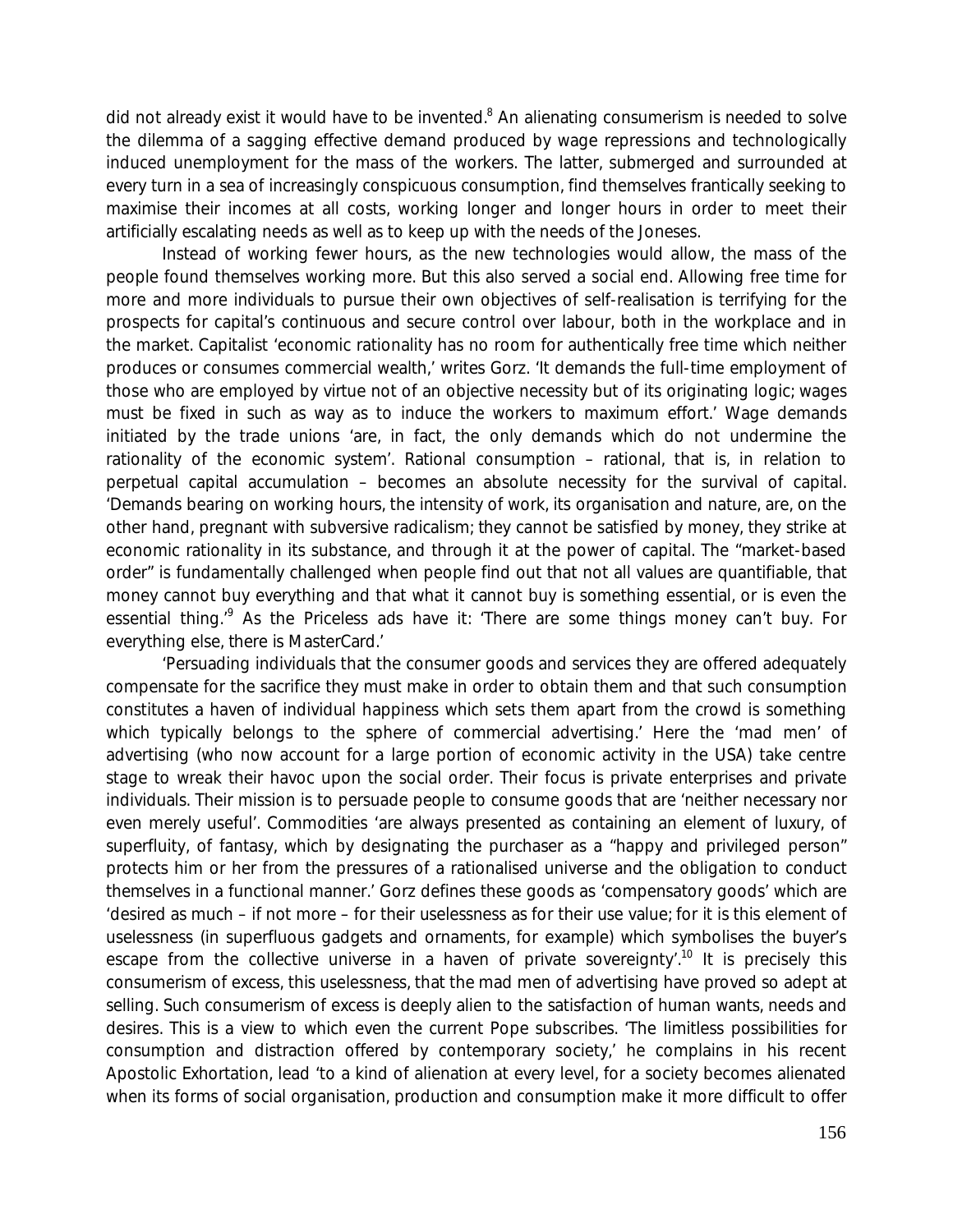the gift of self and to establish solidarity between people.<sup>'11</sup>

But, as Gorz notes, 'functional workers, who accept alienation in their work because the possibilities of consumption it offers are adequate compensation for them, can only come into being if they simultaneously become a socialised consumer. But only a market economy sector and commercial advertising that goes with it can produce these socialised consumers.<sup>12</sup> This is exactly where the revolutionary movement of 1968, with all its vaunted rhetoric of individual liberty and freedom and social justice, ended up – lost in the world of alien consumerism, drowning in a wealth of compensatory goods, the ownership of which was taken as a sign of freedom of choice in the marketplace of human desires.

The progress of alien or compensatory consumerism has its own internally destructive dynamics. It requires what Schumpeter called 'creative destruction' to be let loose upon the land. Daily life in the city, settled ways of living, relating and socialising, are again and again disrupted to make way for the latest fad or fancy. Demolitions and displacements to make way for gentrification or Disneyfication break open already achieved fabrics of urban living to make way for the gaudy and the gargantuan, the ephemeral and fleeting. Dispossession and destruction, displacement and construction become vehicles for vigorous and speculative capital accumulation as the figures of the financier and the rentier, the developer, the landed proprietor and the entrepreneurial mayor step from the shadows into the forefront of capital's logic of accumulation. The economic engine that is capital circulation and accumulation gobbles up whole cities only to spit out new urban forms in spite of the resistance of people who feel alienated entirely from the processes that not only reshape the environments in which they live but also redefine the kind of person they must become in order to survive. Processes of social reproduction get re-engineered by capital from without. Everyday life is perverted to the circulation of capital. The coalition of the unwilling in relation to this forced redefinition of human nature constitutes a pool of alienated individuals that periodically erupts in riots and potentially revolutionary movements from Cairo to Istanbul, from Buenos Aires to São Paulo, and from Stockholm to El Alto.

All this rests, however, upon the possession of sufficient money, the crushing need for which persuades 'previously unpaid strata of society to seek waged work', which further increases 'the need for compensatory consumption'. As a result 'getting paid becomes the primary objective of the activity to the extent that any activity which does not have a financial compensation ceases to be acceptable. Money supplants other values and becomes their only measure.' Along with this goes 'an incentive to withdraw into the private sphere and give it priority, to the pursuit of "personal" advantages'. This then 'contributes to the disintegration of networks of solidarity and mutual assistance, social and family cohesion and our sense of belonging. Individuals socialised by (alien) consumerism are no longer socially integrated individuals but individuals who are encouraged to "be themselves" by distinguishing themselves from others and who only resemble these others in their refusal (socially channelled into consumption) to assume responsibility for the common condition by taking common action.<sup>13</sup> Affections and loyalties to particular places and cultural forms are viewed as anachronisms. Is this not what the spread of the neoliberal ethic proposed and eventually accomplished?

But the more time has been released from production, the more imperative it has become to absorb that time in consumption and consumerism, given that, as was earlier argued, capitalist 'economic rationality has no room for authentically free time which neither produces nor consumes commercial wealth'. The ever-present danger is that freely associating and self-creating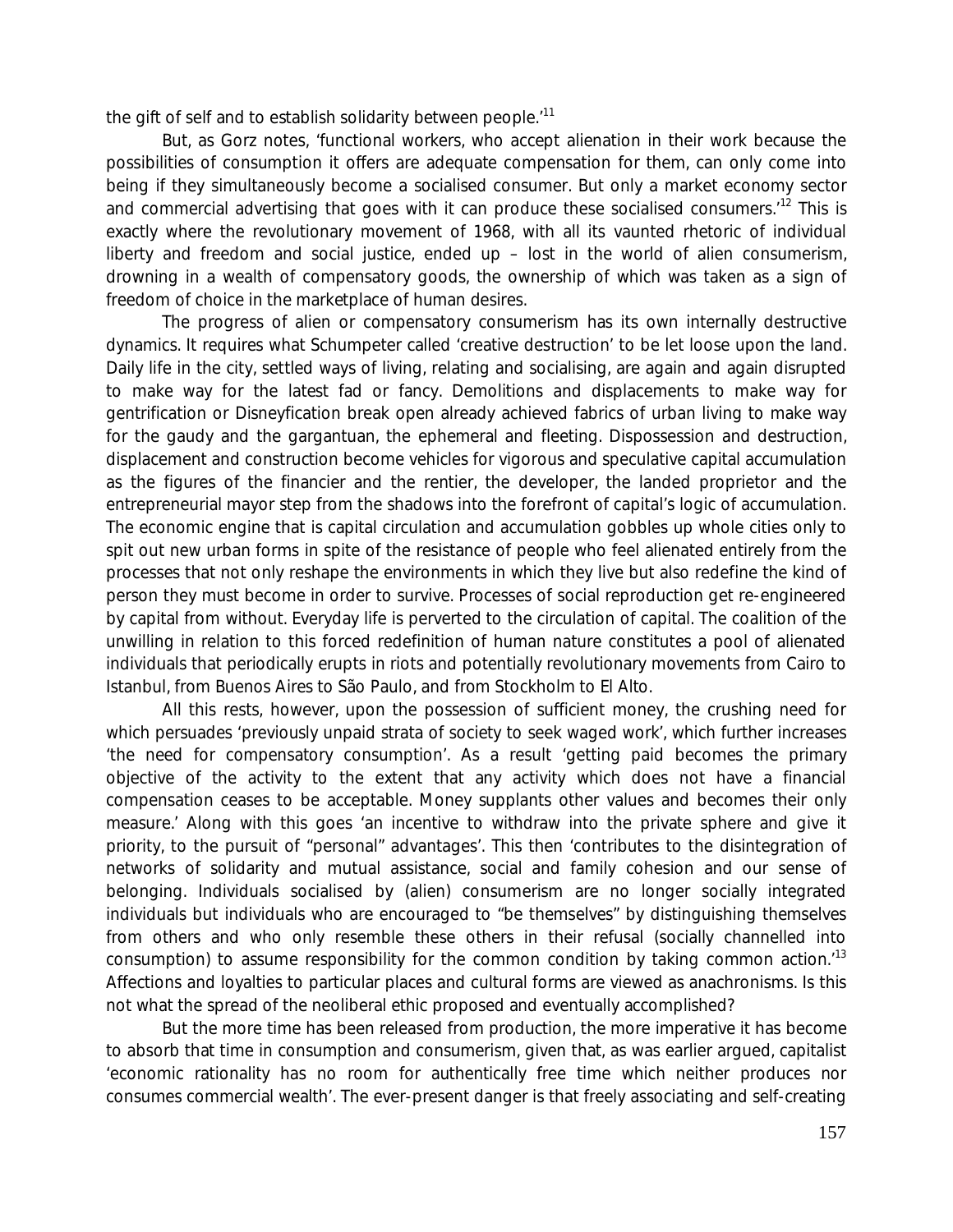individuals, liberated from the chores of production and blessed with a whole range of laboursaving and time-saving technologies to aid their consumption (microwaves, washing and drying machines, vacuum cleaners, to say nothing of electronic banking, credit cards and cars), might start to build an alternative non-capitalistic world. They might become inclined to reject the dominant capitalist economic rationality, for example, and start evading its overwhelming but often cruel rules of time discipline. To avoid such eventualities, capital must not only find ways to absorb more and more goods and services through realisation but also somehow occupy the free time that the new technologies release. In this, it has been more than a little successful. Many people find themselves with less and less time for free creative activity in the midst of widespread time-saving technologies in both production and consumption.

How does this paradox come about? It takes a lot of time, of course, to manage, run and service all the time-saving household paraphernalia with which we are surrounded and the more paraphernalia we have the more time it takes. The sheer complexity of the support apparatus embroils us in endless telephone calls or emails to service centres, credit card and telephone companies, insurance companies and the like. There is also no question that the cultural habits with which we have surrounded the fetish worship of technological gizmos capture the playful side of our imaginations and has us uselessly watching sitcoms, trawling the internet or playing computer games for hours on end. We are surrounded with 'weapons of mass distraction' at very turn.

But none of this explains why time flies away from us in the way it does. The deeper reason lies, I think, in the structured manner in which capital has approached the issue of consumption time as a potential barrier to accumulation. Producing and marketing goods that do not last or easily become outdated or unfashionable, along with the production of events and spectacles that are instantaneously consumed, culminates, as was earlier argued, in an astonishing categorical inversion as consumers produce their own spectacle on Facebook. While the rents that accrue to capital from these forms of social media are vital, these forms of consumption also absorb an incredible amount of time. Communicative technologies are a double-edged sword. They can be wielded by an educated and alienated youth for political and even revolutionary purposes. Or they can so absorb time (while steadily producing value for others like Google and Facebook shareholders) through idle chatter, gossip and distractive interpersonal banter.

Capitalist economic rationality is difficult if not impossible to refute when people's lives, mental processes and political orientations are taken up and totally absorbed either in the pseudo busy-work of much of contemporary production or in the pursuit of alien consumerism. Getting lost in our emails and on Facebook is not political activism. Gorz has it right: 'If savings in worktime do not serve to liberate time, and if this liberated time is not used for "the free selfrealisation of individuals", then these savings in working time are totally devoid of meaning.<sup>14</sup> Society may be moving towards 'the programmed, staged reduction of working hours, without loss of real income, in conjunction with a set of accompanying policies which will allow this liberated time to become time for free self-realisation for everyone'. But such an emancipatory development is threatening in the extreme for capitalist class power and the resistances and barriers created are strong. 'The development of the productive forces may of itself reduce the amount of labour that is necessary; it cannot of itself create the conditions which will make this liberation of time a liberation for all. History may place the opportunity for greater freedom within our grasp, but it cannot release us from the need to seize this opportunity for ourselves and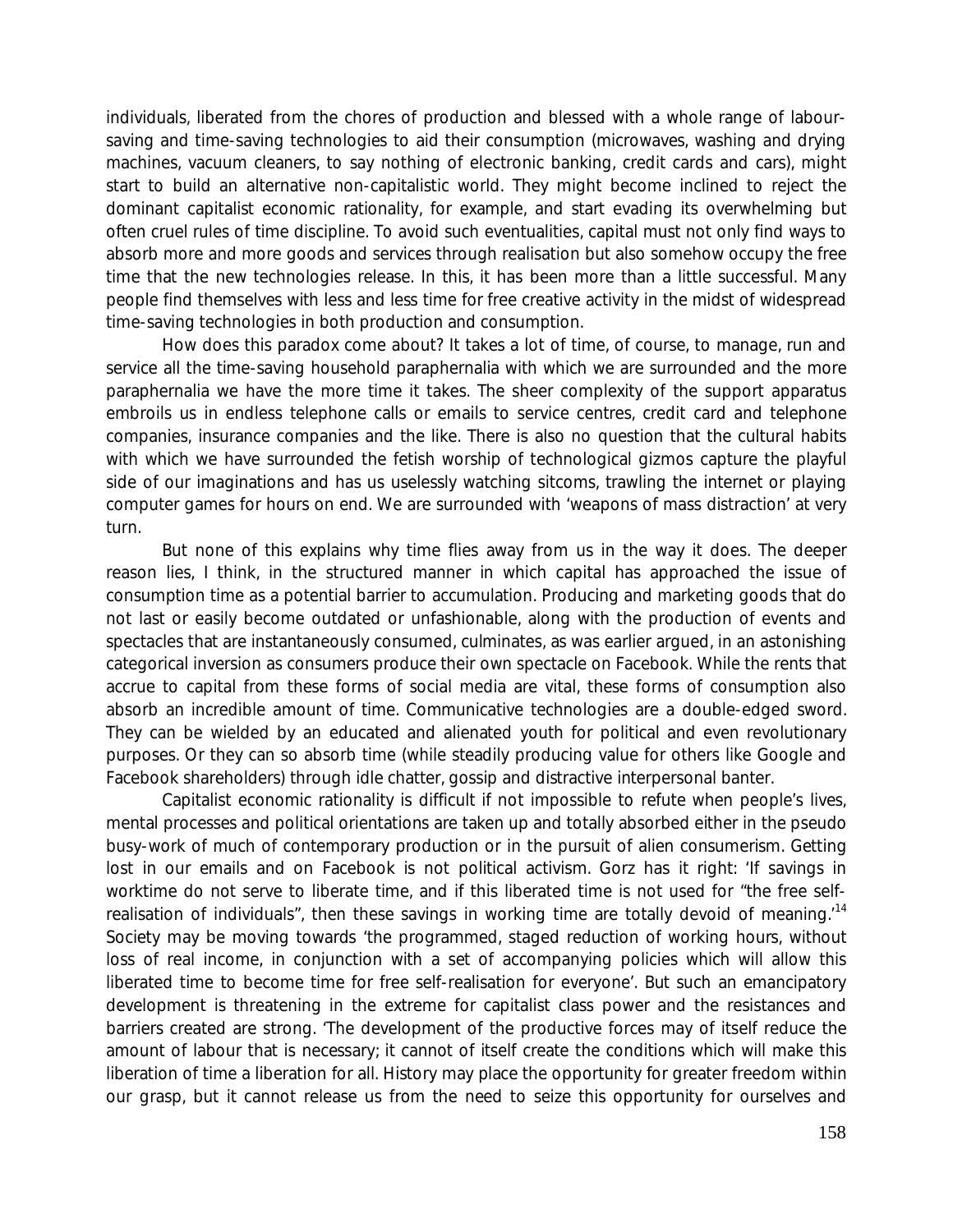derive benefit from it. Our liberation will not come about as the result of material determinism, behind our backs, as it were. The potential for liberation which a process contains can only be realised if human beings seize it and use it to make themselves free.' Confronting collectively the multiple alienations that capital produces is a compelling way to mobilise against the stuttering economic engine that so recklessly powers capitalism from one kind of crisis to another with potentially disastrous consequences for our relation to nature and for our relations to each other. Universal alienation calls for a full-blooded political response. So what might that response be?

There is, I repeat, no such thing as a non-contradictory response to a contradiction. An examination of the range of contemporary political responses to universal alienation on the ground produces a profoundly disturbing picture. The rise of fascist parties in Europe (particularly virulent and prominent in Greece, Hungary and France) and the organisation of the Tea Party faction of the Republican Party with its singular aim to defund and shut down government in the United States are manifestations of deeply alienated factions of the population seeking political solutions. They do not shrink from violence and are convinced that the only way to preserve their threatened freedoms is to pursue a politics of total domination. This political current is supported and to some degree meshes with increasingly violent militarised responses to any and all movements that threaten to break through the walls of that repressive tolerance so crucial to the perpetuation of liberal governmentality. Consider as examples the unduly violent police repression of the Occupy movement in the United States; the even more violent response to ongoing peaceful protests in Turkey that began in Taksim Square; police actions in Syntagma Square in Athens that smack of the fascist tactics of Golden Dawn; the continuous police brutality visited on student protesters in Chile; the government-organised attack upon protesters against the unsafe labour conditions in Bangladesh; the militarisation of the response to the Arab Spring movement in Egypt; the murder of union leaders in Colombia and many more. All of this is occurring in the midst of a rapidly widening net of surveillance, monitoring and punitive legislative activism on the part of state apparatuses intent on waging a war on terror and liable to view any active and organised anti-capitalist dissent as akin to an act of terror.

There is widespread agreement on both the far left and the far right of the political spectrum in the United States that the state system as currently constituted is overreaching in its power and that this has to be fought against. This signals a widespread alienation from a state system that has historically taken on the task of trying to manufacture consent and social cohesion (usually out of an appeal to a constructed fiction about national identity and unity) across factional, even class lines. Foucault's analysis of governmentality is helpful here. The autocratic, absolutist and centralised state bequeathed to the world in Europe after a phase of fiscal militarism in the sixteenth and seventeenth centuries had to be adapted to bourgeois principles and practices, which meant adhesion to the utopian politics of an impossible laissezfaire. This transition was successfully accomplished in the English case by using freedom as a means to create governmentality (much as Amartya Sen later advocated for the developing world). This meant that the capitalist state had to internalise limitations upon its autocratic powers and devolve the production of consensus to freely functioning individuals who internalised notions of social cohesion around the nation state. Above all, they had to consent to the regulation of activity through the procedures of the market. Clear limits were placed upon centralised power. The politics of the Tea Party as well as those of the autonomistas and the anarchists in the United States converge in seeking to limit or even to destroy the state, though in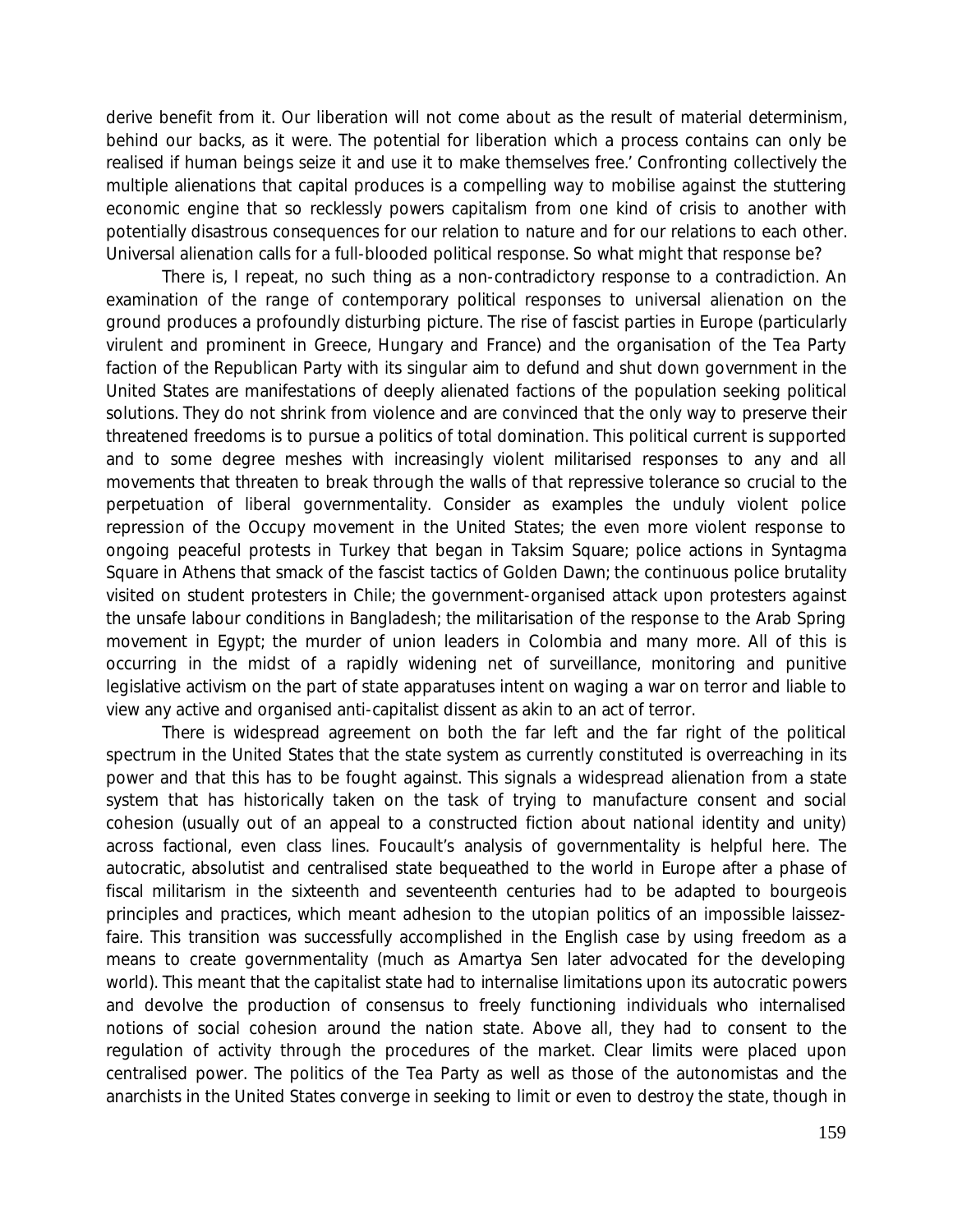the name of pure individualism on the right and some sort of individualistically anchored associationism on the left. What is particularly interesting is how the existing mode of production and its current political articulations define both the spaces and the forms of it own primary forms of opposition. The hegemonic practices of neoliberalism in both the economic and the political arenas have given rise to decentralised and networked oppositional forms.

The specifically right-wing response to universal alienation is both understandable and terrifying in its implications. It is not as if, after all, right-wing responses to these kinds of problem have not had massive historical consequences in the past. Can we not learn from that history and shape anti-capitalist responses more appropriate to a progressive answer to the contradictions of our times?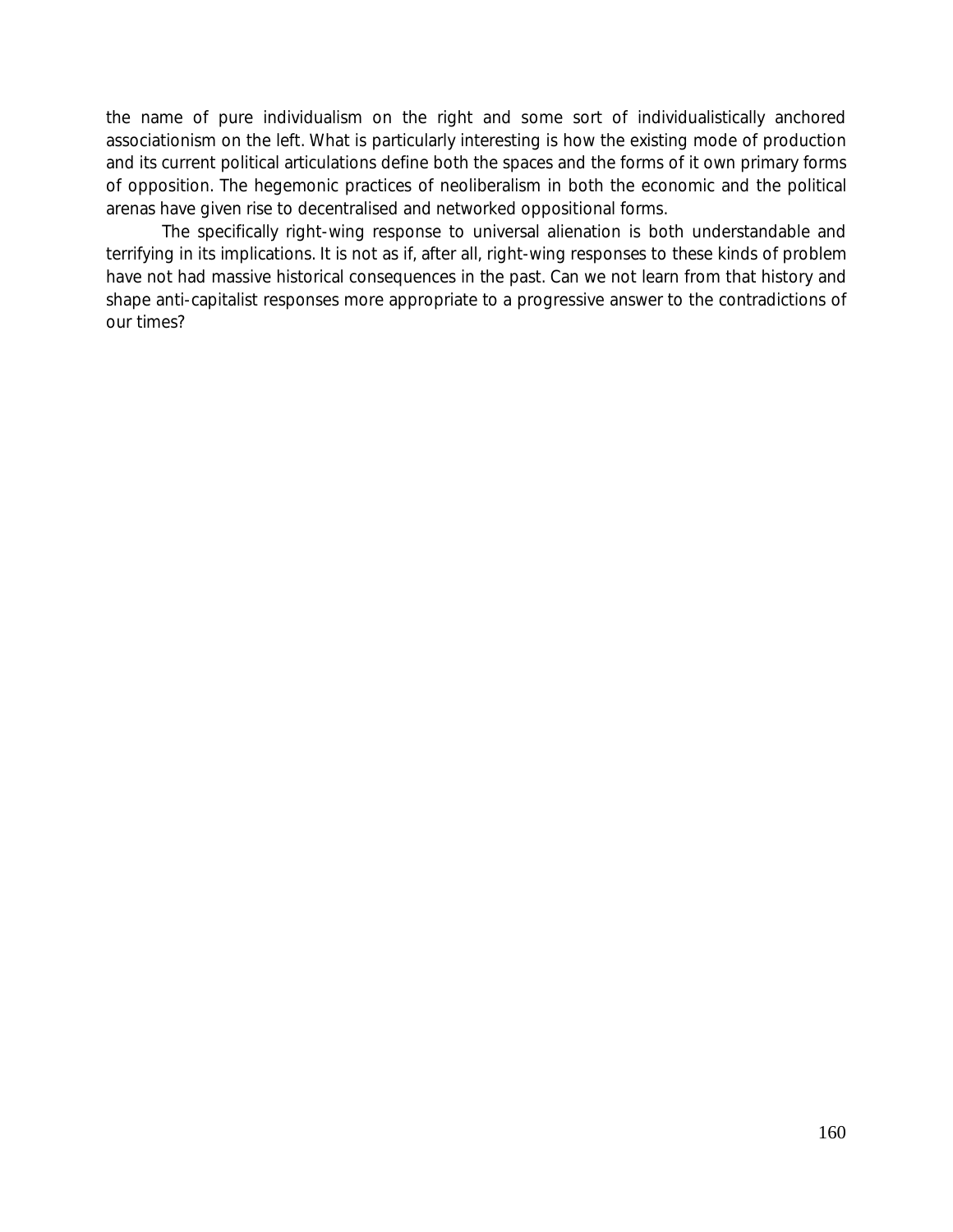## **Conclusion**

**Prospects for a Happy but Contested Future: The Promise of Revolutionary Humanism** 

From time immemorial there have been human beings who have believed that they could construct, individually or collectively, a better world for themselves than that which they had inherited. Quite a lot of them also came to believe that in the course of so doing it might be possible to remake themselves as different if not better people. I count myself among those who believe in both these propositions. In *Rebel Cities*, for example, I argued that 'the question of what kind of city we want cannot be divorced from the question of what kind of people we want to be, what kinds of social relations we seek, what relations to nature we cherish, what style of life we desire, what aesthetic values we hold'. The right to the city, I wrote, is 'far more than a right of individual or group access to the resources that the city embodies: it is a right to change and reinvent the city more after our heart's desire … The freedom to make and remake ourselves and our cities is ... one of the most precious yet most neglected of our human rights.<sup>1</sup> Perhaps for this intuitive reason, the city has been the focus throughout its history of an immense outpouring of utopian desires for happier futures and less alienating times.

The belief that we can through conscious thought and action change both the world we live in and ourselves for the better defines a humanist tradition. The secular version of this tradition overlaps with and has often been inspired by religious teachings on dignity, tolerance, compassion, love and respect for others. Humanism, both religious and secular, is a world view that measures its achievements in terms of the liberation of human potentialities, capacities and powers. It subscribes to the Aristotelian vision of the uninhibited flourishing of individuals and the construction of 'the good life'. Or, as one contemporary Renaissance man, Peter Buffett defines it, a world which guarantees to individuals 'the true flourishing of his or her nature or the opportunity to live a joyful and fulfilled life'.<sup>2</sup>

This tradition of thought and action has waxed and waned from time to time and from place to place but never seems to die. It has had to compete, of course, with more orthodox doctrines that variously assign our fates and fortunes to the gods, to a specific creator and deity, to the blind forces of nature, to social evolutionary laws enforced through genetic legacies and mutations, by iron laws of economics that dictate the course of technological evolution, or to some hidden teleology dictated by the world spirit. Humanism also has its excesses and its dark side. The somewhat libertine character of Renaissance humanism led one of its leading exponents, Erasmus, to worry that the Judaeo-Christian tradition was being traded in for those of Epicurus. Humanism has sometimes lapsed into a Promethean and anthropocentric view of human capacities and powers in relationship to everything that exists – including nature – even to the point where some deluded beings believe that we, being next to God, are *Übermenschen* having dominion over the universe. This form of humanism becomes even more pernicious when identifiable groups in a population are not considered worthy of being considered human. This was the fate of many indigenous populations in the Americas as they faced colonial settlers. Designated as 'savages', they were considered a part of nature and not a part of humanity. Such tendencies are alive and well in certain circles, leading the radical feminist Catherine MacKinnon to write a book on the question, *Are Women Human?*<sup>3</sup> That such exclusions have in many people's eyes a systematic and generic character in modern society is indicated by the popularity of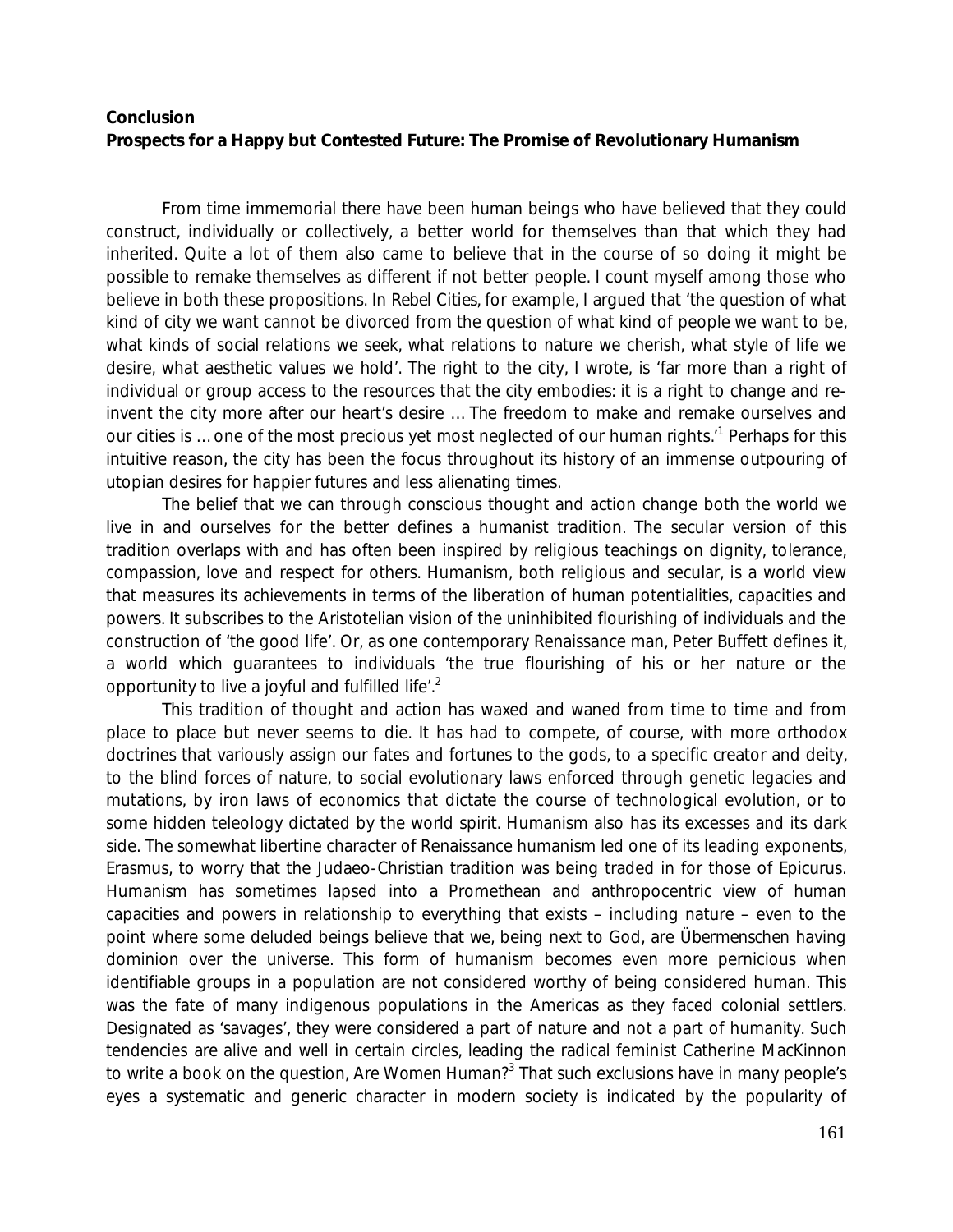Giorgio Agamben's formulation of 'the state of exception' in which so many people now exist in the world (with the inhabitants of Guantanamo Bay being a prime example).<sup>4</sup>

There are plenty of contemporary signs that the enlightened humanist tradition is alive and well, perhaps even staging a comeback. This is the spirit that clearly animates the hordes of people employed around the world in NGOs and other charitable institutions whose mission is to improve the life chances and prospects of the less fortunate. There are even vain attempts to dress up capital itself in the humanist garb of what some corporate leaders like to call Conscious Capitalism, a species of entrepreneurial ethics that looks suspiciously like conscience laundering along with sensible proposals to improve worker efficiency by seeming to be nice to them.<sup>5</sup> All the nasty things that happen are absorbed as unintentional collateral damage in an economic system motivated by the best of ethical intentions. Humanism is, however, the spirit that inspires countless individuals to give of themselves unstintingly and often without material reward to contribute selflessly to the well-being of others. Christian, Jewish, Islamic and Buddhist humanisms have spawned widespread religious and charitable organisations, as well as iconic figures like Mahatma Gandhi, Martin Luther King, Mother Teresa and Bishop Tutu. Within the secular tradition there are many varieties of humanist thought and practice, including explicit currents of cosmopolitan, liberal, socialist and Marxist humanism. And, of course, moral and political philosophers have over the centuries devised a variety of conflicting ethical systems of thought based in a variety of ideals of justice, cosmopolitan reason and emancipatory liberty that have from time to time supplied revolutionary slogans. Liberty, equality, fraternity were the watchwords of the French Revolution. The earlier US Declaration of Independence, followed by the US Constitution and, perhaps even more significantly, that stirring document called the Bill of Rights have all played a role in animating subsequent political movements and constitutional forms. The remarkable constitutions recently adopted in Bolivia and Ecuador show that the art of writing progressive constitutions as the basis for regulating human life is by no means dead. And the immense literature that this tradition has spawned has not been lost on those who have sought a more meaningful life. Just think of the past influence of Tom Paine's *Rights of Man* or Mary Wollstonecraft's *A Vindication of the Rights of Woman* within the English-speaking world to see what I mean (almost every tradition in the world has analogous writings to celebrate).

There are two well-known undersides to all of this, both of which we have already encountered. The first is that however noble the universal sentiments expressed at the outset, it has time and again proved hard to stop the universality of humanist claims being perverted for the benefit of particular interests, factions and classes. This is what produces the philanthropic colonialism of which Peter Buffett so eloquently complains. This is what twists Kant's noble cosmopolitanism and quest for perpetual peace into a tool of imperialist and colonial cultural domination, currently represented by the Hilton Hotel cosmopolitanism of CNN and the frequent business-class flier. This is the problem that has bedevilled the doctrines of human rights enshrined in a UN declaration that privileges the individual rights and private property of liberal theory at the expense of collective relations and cultural claims. This is what turns the ideals and practices of freedom into a tool of governmentality for the reproduction and perpetuation of capitalist class affluence and power. The second problem is that the enforcement of any particular system of beliefs and rights always involves some disciplinary power, usually exercised by the state or some other institutionalised authority backed by force. The difficulty here is obvious. The UN declaration implies state enforcement of individual human rights when the state so often is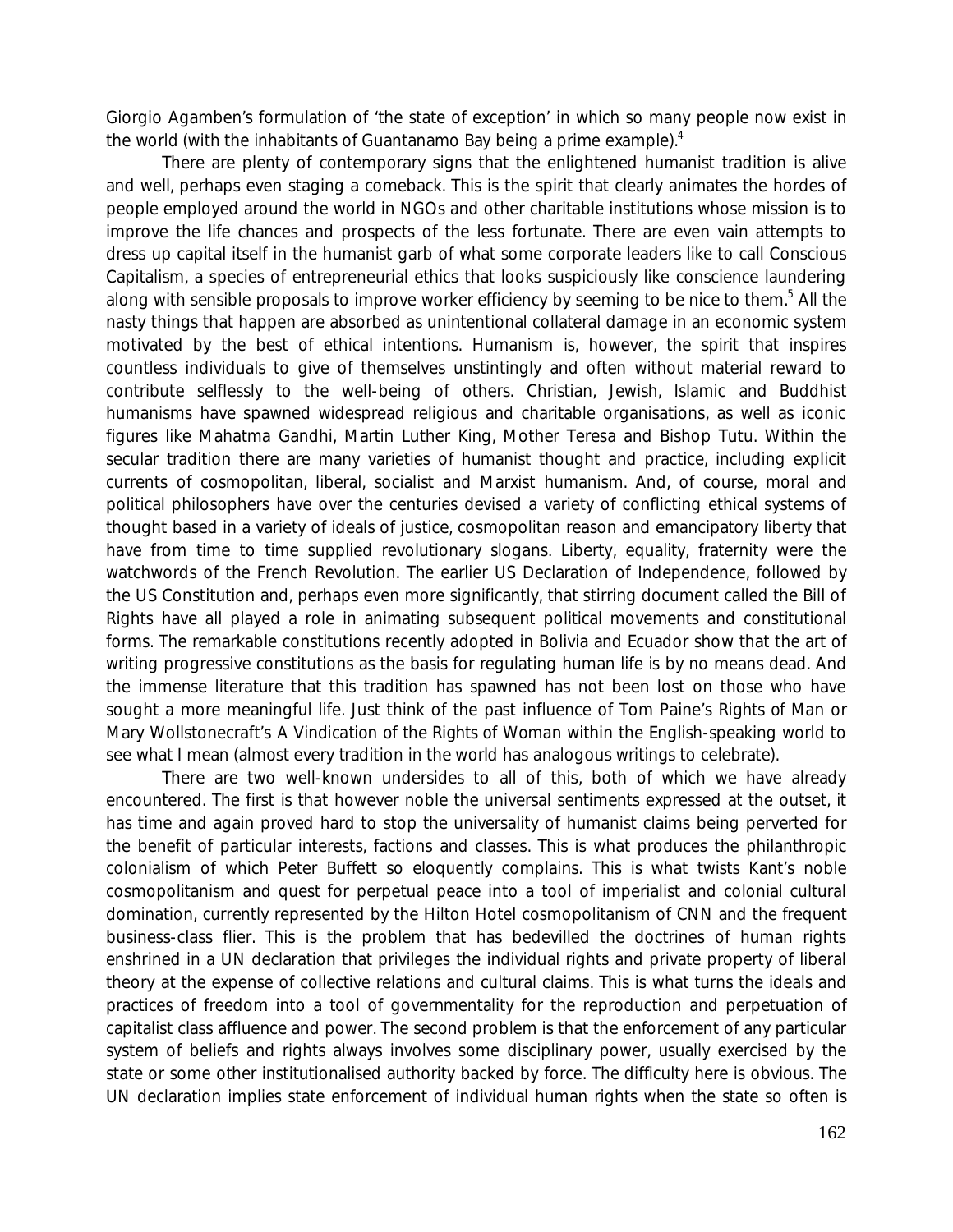first in line violating those rights.

The difficulty with the humanist tradition in short is that it does not internalise a good understanding of its own inescapable internal contradictions, most clearly captured in the contradiction between freedom and domination. The result is that humanist leanings and sentiments often get presented these days in a somewhat offhand and embarrassed way, except when their position is safely backed by religious doctrine and authority. There is, as a result, no full-blooded contemporary defence of the propositions of or prospects for a secular humanism even though there are innumerable individual works that loosely subscribe to the tradition or even polemicise as to its obvious virtues (as happens in the NGO world). Its dangerous traps and foundational contradictions, particularly questions of coercion, violence and domination, are shied away from because they are too awkward to confront. The result is what Frantz Fanon characterised as 'insipid humanitarianism'. There is plenty of evidence of that manifest in its recent revival. The bourgeois and liberal tradition of secular humanism forms a mushy ethical base for largely ineffective moralising about the sad state of the world and the mounting of equally ineffective campaigns against the plights of chronic poverty and environmental degradation. It is probably for this reason that the French philosopher Louis Althusser launched his fierce and influential campaign back in the 1960s to eject all talk of socialist humanism and alienation from the Marxist tradition. The humanism of the young Marx, as expressed in *The Economic and Philosophic Manuscripts of 1844*, Althusser argued, was separated from the scientific Marx of *Capital* by an 'epistemological rupture' that we ignore at our peril. Marxist humanism, he wrote, is pure ideology, theoretically vacuous and politically misleading, if not dangerous. The devotion of a dedicated Marxist like the long-imprisoned Antonio Gramsci to the 'absolute humanism of human history' was, in Althusser's view, entirely misplaced.<sup>6</sup>

The enormous increase in and nature of the complicitous activities of the humanist NGOs over recent decades would seem to support Althusser's criticisms. The growth of the charitable industrial complex mainly reflects the need to increase 'conscience laundering' for a world's oligarchy that is doubling its wealth and power every few years in the midst of economic stagnation. Their work has done little or nothing in aggregate to deal with human degradation and dispossession or proliferating environmental degradation. This is structurally so because antipoverty organisations are required to do their work without ever interfering in the further accumulation of the wealth from which they derive their sustenance. If everyone who worked in an anti-poverty organisation converted overnight to an anti-wealth politics we would soon find ourselves living in a very different world. Very few charitable donors, not even Peter Buffett I suspect, would fund that. And the NGOs, which are now at the centre of the problem, would not in any case want that (though there are many individuals within the NGO world who would but simply can't).

So what kind of humanism do we need in order to progressively change the world through anti-capitalist work into another kind of place populated by different kinds of people?

There is, I believe, a crying need to articulate a secular *revolutionary* humanism that can ally with those religious-based humanisms (most clearly articulated in both Protestant and Catholic versions of the theology of liberation as well as in cognate movements within Hindu, Islamic, Jewish and indigenous religious cultures) to counter alienation in its many forms and to radically change the world from its capitalist ways. There is a strong and powerful – albeit problematic – tradition of secular revolutionary humanism both with respect to both theory and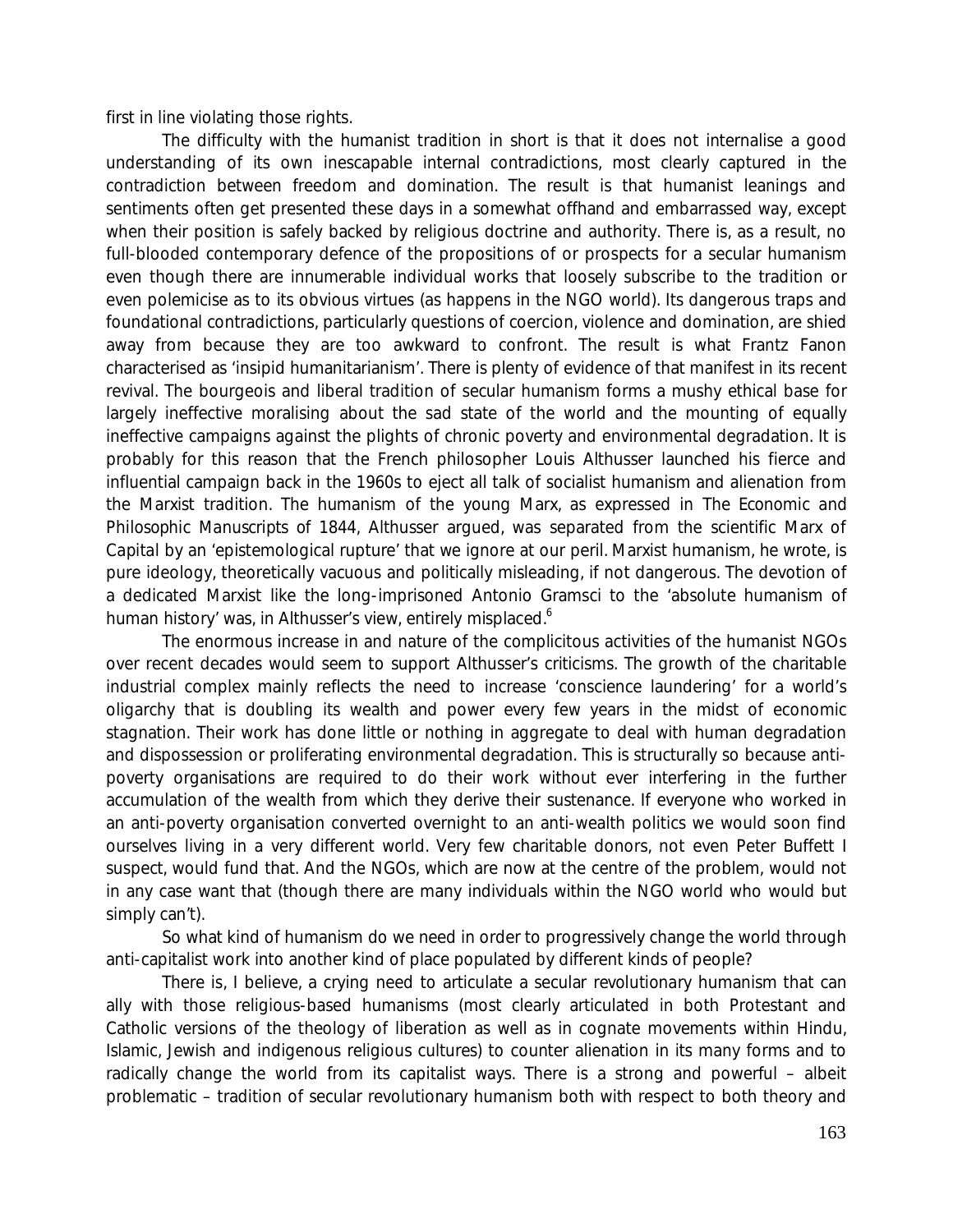political practice. This is a form of humanism that Louis Althusser totally rejected. But, in spite of Althusser's influential intervention, it has a powerful and articulate expression in the Marxist and radical traditions as well as beyond. It is very different from bourgeois liberal humanism. It refuses the idea that there is an unchanging or pre-given 'essence' of what it means to be human and forces us to think hard about how to become a new kind of human. It unifies the Marx of *Capital* with that of *The Economic and Philosophic Manuscripts of 1844* and arrows in to the heart of the contradictions of what any humanist programme must be willing to embrace if it is to change the world. It clearly recognises that the prospects for a happy future for most are invariably marred by the inevitability of dictating the unhappiness of some others. A dispossessed financial oligarchy which cannot any more partake of caviar and champagne lunches on their yachts moored off the Bahamas will doubtless complain at their diminished fates and fortunes in a more egalitarian world. We may, as good liberal humanists, even feel a bit sorry for them. Revolutionary humanists steel themselves against that thought. While we may not approve of this ruthless approach to dealing with such contradictions, we have to acknowledge the basic honesty and self-awareness of the practitioners.

Consider, as one example, the revolutionary humanism of someone like Frantz Fanon. Fanon was a psychiatrist working in hospitals in the midst of a bitter and violent anti-colonial war (rendered so memorable in Pontecorvo's film *The Battle of Algiers –* a film, incidentally, that the US military now uses for anti-insurgency training purposes). Fanon wrote in depth about the struggle for freedom and liberty on the part of colonised peoples against the colonisers. His analysis, though specific to the Algerian case, illustrates the sorts of issues that arise in any liberation struggle, including those between capital and labour. But it does so in stark dramatic and more easily legible terms precisely because it incorporates the additional dimensions of racial, cultural and colonial oppressions and degradations giving rise to an ultra-violent revolutionary situation from which no peaceful exit seems possible. The foundational question for Fanon is how to recover a sense of humanity on the basis of the dehumanising practices and experiences of colonial domination. 'As soon as you and your fellow men are cut down like dogs,' he writes in *The Wretched of the Earth*, 'there is no other solution but to use every means available to reestablish your weight as a human being. You must therefore weigh as heavily as possible on your torturer's body so that his wits, which have wandered off somewhere, can at last be restored to their human dimension.' In this way 'man both demands and claims his infinite humanity'. There are always 'tears to be wiped away, inhuman attitudes to be fought, condescending ways of speech to be ruled out, men to be humanised'. Revolution, for Fanon, was not simply about the transfer of power from one segment of society to another. It entailed the reconstruction of humanity – in Fanon's case a distinctive post-colonial humanity – and a radical shift in the meaning attached to being human. 'Decolonisation is truly the creation of new men. But such a creation cannot be attributed to a supernatural power. The "thing" colonised becomes a man through the very process of liberation.' It was therefore inevitable in a colonial situation, Fanon argued, that the struggle for liberation would have to be constituted in nationalist terms. But 'if nationalism is not explained, enriched, deepened, if it does not very quickly turn into a social and political consciousness, into humanism, then it leads to a dead end'.<sup>7</sup>

Fanon, of course, shocks many liberal humanists with his embrace of a necessary violence and his rejection of compromise. How, he asks, is non-violence possible in a situation structured by the systematic violence exercised by the colonisers? What is the point of starving people going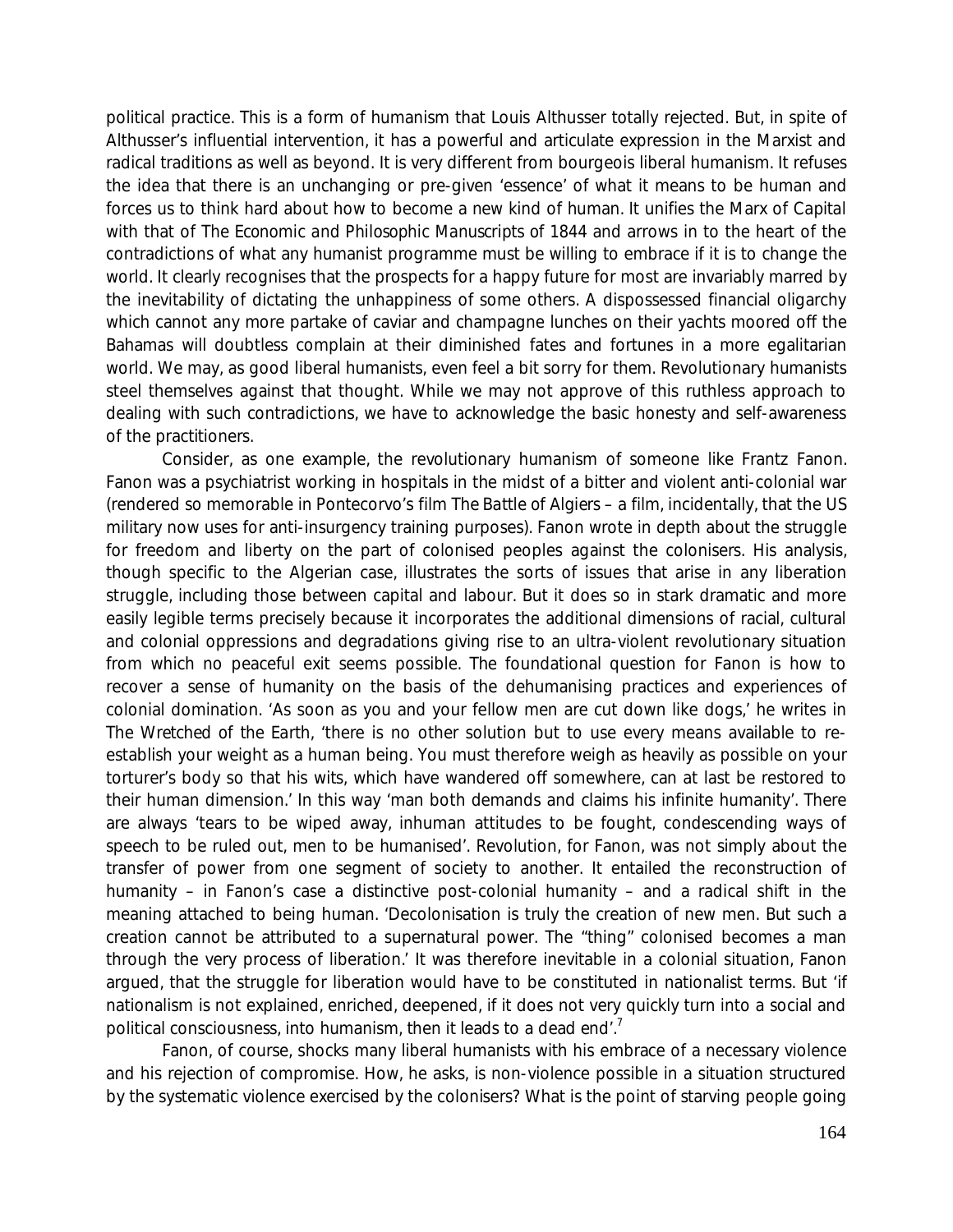on hunger strike? Why, as Herbert Marcuse asked, should we be persuaded of the virtues of tolerance towards the intolerable? In a divided world, where the colonial power defines the colonised as subhuman and evil by nature, compromise is impossible. 'One does not negotiate with evil,' famously said Vice-President Dick Cheney. To which Fanon had a ready-made reply: 'The work of the colonist is to make even dreams of liberty impossible for the colonised. The work of the colonised is to imagine every possible method for annihilating the colonist … The theory of the "absolute evil of the colonist" is in response to the theory of the "absolute evil of the native".' In such a divided world there is no prospect of negotiation or compromise. This is what has kept the USA and Iran so far apart ever since the Iranian Revolution. 'The native sector' of the colonial city, Fanon points out, 'is not complementary to the European sector … The city as a whole is governed by a purely Aristotelian logic' and follows the 'dictates of mutual exclusion'. Lacking a dialectical relation between the two, the only way to break down the difference is through violence. 'To destroy the colonial world means nothing less than demolishing the colonist's sector, burying it deep within the earth or banishing it from the territory.<sup>8</sup> There is nothing mushy about such a programme. As Fanon saw clearly:

For the colonised this violence is invested with positive formative features because it constitutes their only work. This violent praxis is totalising since each individual represents a violent link in a great chain, in the almighty body of violence rearing up in reaction to the primary violence of the coloniser … At the individual level, violence is a cleansing force. It rids the colonised of their inferiority complex, of their passive and despairing attitude. It emboldens them and restores their self-confidence. Even if the armed struggle has been symbolic, and even if they have been demobilised by rapid decolonisation, the people have time to realise their liberation was the achievement of each and every one ...<sup>9</sup>

But what is so stunning about *The Wretched of the Earth*, and what indeed brings tears to the eyes on a close reading and makes it so searingly human, is the second half of the book, which is taken up by devastating descriptions of the psychic traumas of those on both sides who found themselves forced by circumstances to participate in the violence of the liberation struggle. We now know much more about the psychic damage suffered by those US and other soldiers who engaged in military action in Vietnam, Afghanistan and Iraq, and the terrible scourge on their lives as a result of post-traumatic stress disorder. This is what Fanon wrote about with such compassion in the midst of the revolutionary struggle against the colonial system in Algeria. After decolonisation there is an immense work that remains to be done, not only to repair the psyches of damaged souls, but also to mitigate what Fanon clearly saw as the dangers of the lingering effects (even replication) of colonial ways of thought and being. 'The colonised subject fights in order to put an end to domination. But he must also ensure that all the untruths planted within him by the oppressor are eliminated. In a colonial regime such as the one in Algeria the ideas taught by colonialism impacted not only the European minority but also the Algerian. Total liberation involves every facet of the personality … Independence is not a magic ritual but an indispensable condition for men and women to live in true liberation, in other words to master all the material resources necessary for a radical transformation of society.<sup>10</sup>

I do not raise the question of violence here, any more than did Fanon, because I am or he was in favour of it. He highlighted it because the logic of human situations so often deteriorates to a point where there is no other option. Even Gandhi acknowledged that. But the option has potentially dangerous consequences. Revolutionary humanism has to offer some kind of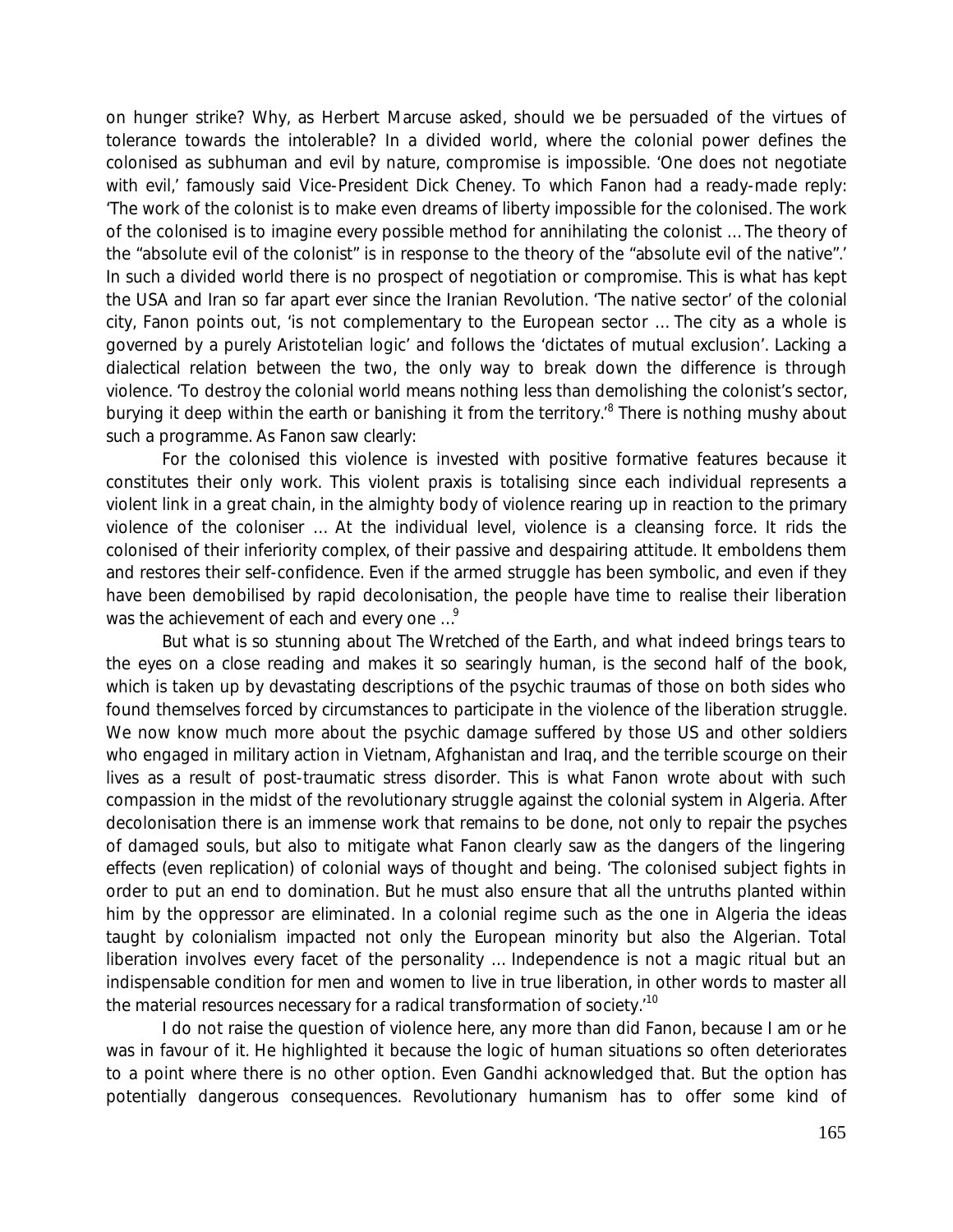philosophical answer to this difficulty, some solace in the face of incipient tragedies. While the ultimate humanist task may be, as Aeschylus put it 2,500 years ago, 'to tame the savageness of man and make gentle the life of this world', this cannot be done without confronting and dealing with the immense violence that underpins the colonial and neocolonial order. This is what Mao and Ho Chi Minh had to confront, what Che Guevara sought to achieve, and what a host of political leaders and thinkers in post-colonial struggles, including Amilcar Cabral of Guinea-Bissau, Julius Nyerere of Tanzania, Kwame Nkrumah of Ghana, and Aimé Césaire, Walter Rodney, C. L. R. James and many others, have acted against with such conviction in both words and deeds.

But is the social order of capital any different in essence from its colonial manifestations? That order has certainly sought to distance itself at home from the callous calculus of colonial violence (depicting it as something that must necessarily be visited on uncivilised others 'over there' for their own good). It had to disguise at home the far too blatant inhumanity it demonstrated abroad. 'Over there' things could be put out of sight and hearing. Only now, for example, is the vicious violence of the British suppression of the Mau Mau movement in Kenya in the 1960s being acknowledged in full. When capital drifts close to such inhumanity at home it typically elicits a similar response to that of the colonised. To the degree that it embraced racialised violence at home, as it did in the United States, it produced movements like the Black Panthers and the Nation of Islam along with leaders like Malcolm X and, in his final days, Martin Luther King, who saw the connectivity between race and class and suffered the consequences thereof. But capital learned a lesson. The more race and class get woven seamlessly together, then the faster the fuse for revolution burns. But what Marx makes so clear in *Capital* is the daily violence constituted in the domination of capital over labour in the marketplace and in the act of production as well as on the terrain of daily life. How easy it is to take descriptions of contemporary labour conditions in, for example, the electronics factories of Shenzhen, the clothing factories of Bangladesh or the sweatshops of Los Angeles and insert them into Marx's classic chapter on 'the working day' in *Capital* and not notice the difference. How shockingly easy it is to take the living conditions of the working classes, the marginalised and the unemployed in Lisbon, São Paulo and Jakarta and put them next to Engels's classic 1844 description of *The Condition of the Working Class in England* and find little substantive difference.<sup>11</sup>

Oligarchic capitalist class privilege and power are taking the world in a similar direction almost everywhere. Political power backed by intensifying surveillance, policing and militarised violence is being used to attack the well-being of whole populations deemed expendable and disposable. We are daily witnessing the systematic dehumanisation of disposable people. Ruthless oligarchic power is now being exercised through a totalitarian democracy directed to immediately disrupt, fragment and suppress any coherent anti-wealth political movement (such as Occupy). The arrogance and disdain with which the affluent now view those less fortunate than themselves, even when (particularly when) vying with each other behind closed doors to prove who can be the most charitable of them all, are notable facts of our present condition. The 'empathy gap' between the oligarchy and the rest is immense and increasing. The oligarchs mistake superior income for superior human worth and their economic success as evidence of their superior knowledge of the world (rather than their superior command over accounting tricks and legal niceties). They do not know how to listen to the plight of the world because they cannot and wilfully will not confront their role in the construction of that plight. They do not and cannot see their own contradictions. The billionaire Koch brothers give charitably to a university like MIT even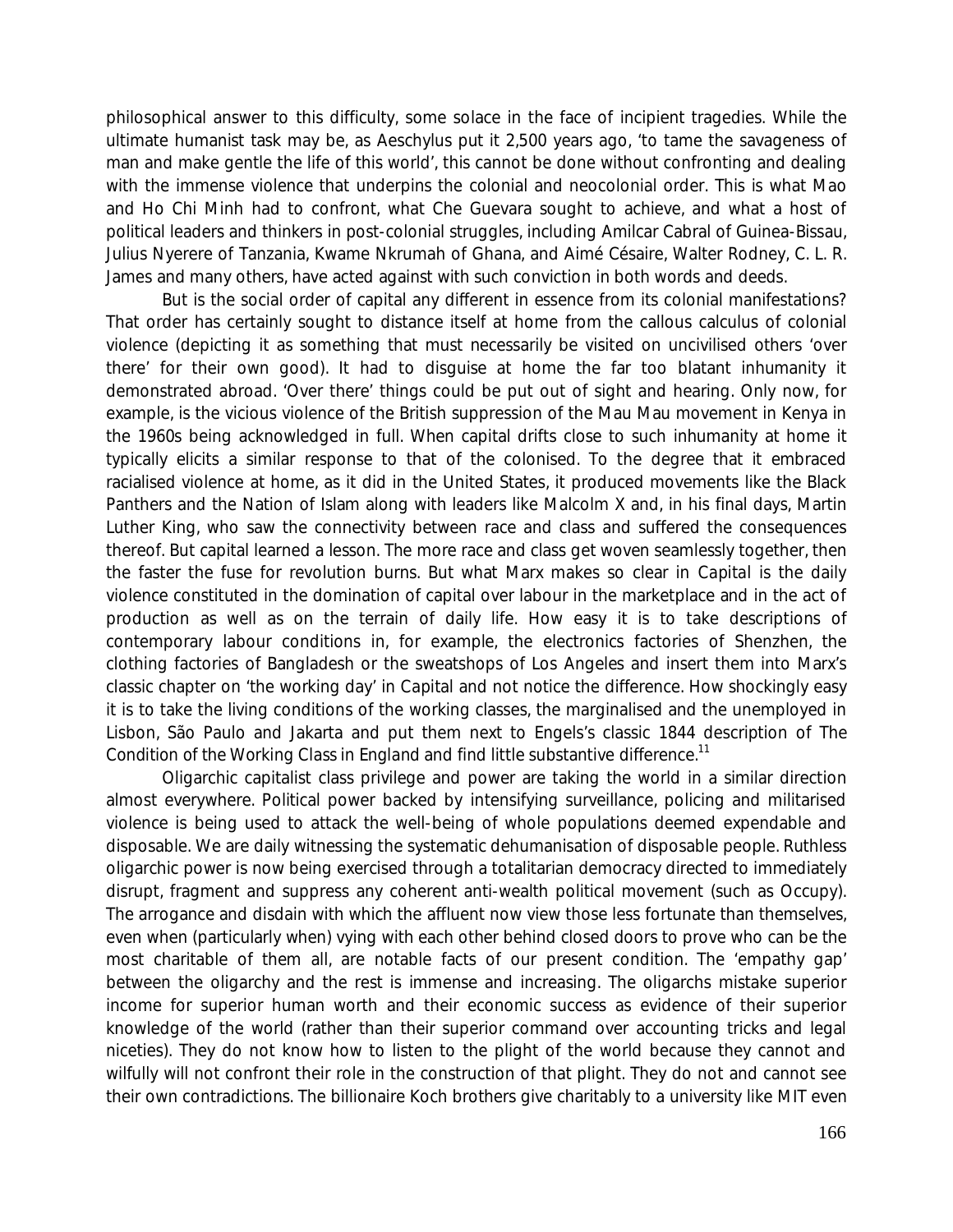to the point of building a beautiful day-care centre for the deserving faculty there while simultaneously lavishing untold millions in financial support for a political movement (headed by the Tea Party faction) in the US Congress that cuts food stamps and denies welfare, nutritional supplements and day care for millions living in or close to absolute poverty.

It is in a political climate such as this that the violent and unpredictable eruptions that are occurring all around the world on an episodic basis (from Turkey and Egypt to Brazil and Sweden in 2013 alone) look more and more like the prior tremors for a coming earthquake that will make the post-colonial revolutionary struggles of the 1960s look like child's play. If there is an end to capital, then this is surely from where it will come and its immediate consequences are unlikely to prove happy for anyone. This is what Fanon so clearly teaches.

The only hope is that the mass of humanity will see the danger before the rot goes too far and the human and environmental damage becomes too great to repair. In the face of what Pope Francis rightly dubs 'the globalisation of indifference', the global masses must, as Fanon so neatly puts it, 'first decide to wake up, put on their thinking caps and stop playing the irresponsible game of Sleeping Beauty'.<sup>12</sup> If Sleeping Beauty awakes in time, then we might be in for a more fairy-tale-like ending. The 'absolute humanism of human history,' wrote Gramsci, 'does not aim at the peaceful resolution of existing contradictions in history and society but rather is the very theory of these contradictions'. Hope is latent in them, said Bertolt Brecht. There are, as we have seen, enough compelling contradictions within capital's domain to foster many grounds for hope.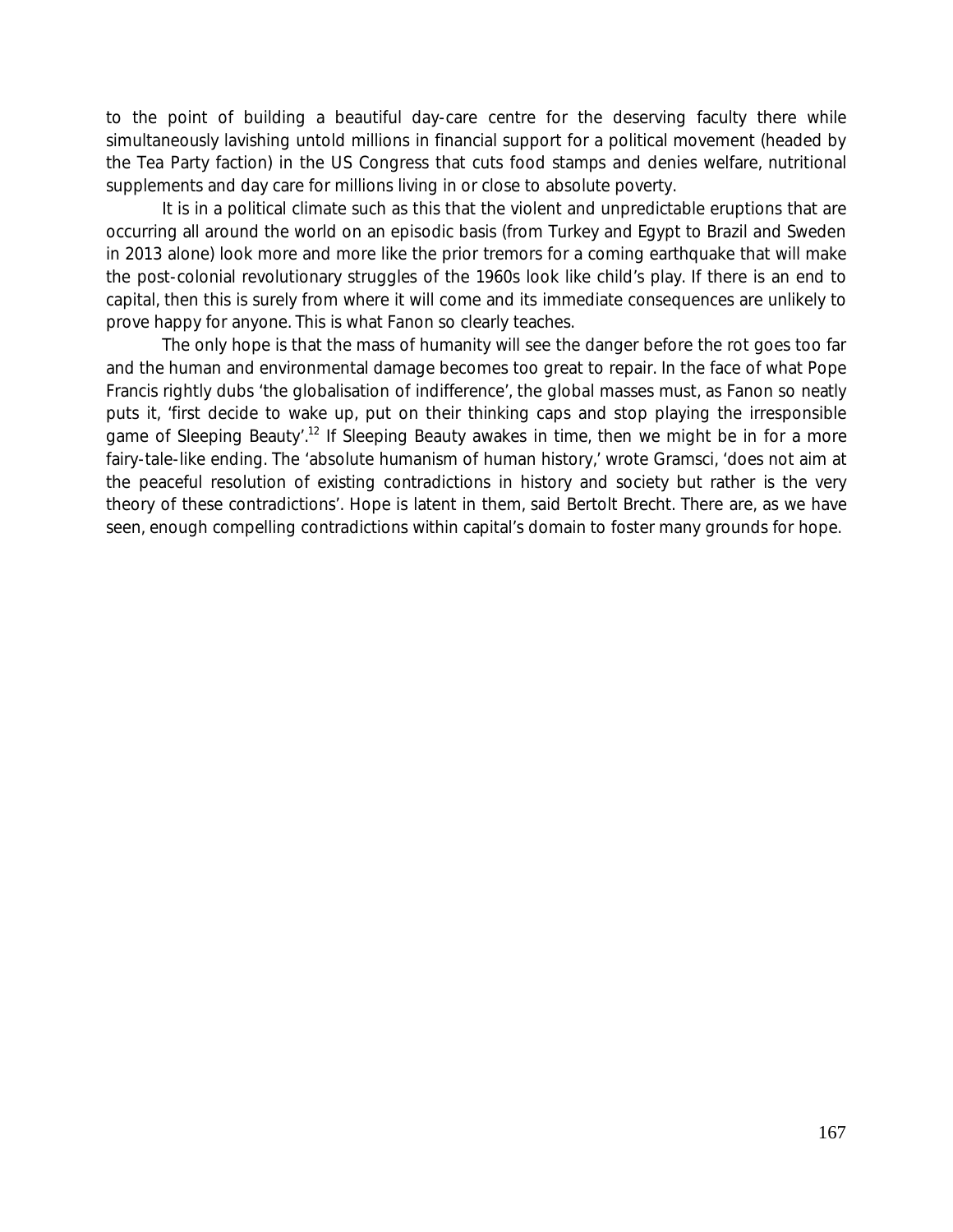**Epilogue Ideas for Political Praxis** 

What does this X-ray into the contradictions of capital tell us about anti-capitalist political praxis? It cannot, of course, tell us exactly what to do in the midst of fierce and always complicated struggles on this or that issue on the ground. But it does help frame an overall direction to anti-capitalist struggle even as it makes and strengthens the case for anti-capitalist politics. When pollsters ask their favourite question, 'Do you think the country is headed in the right direction?' that presumes that people have some sense as to what the right direction might be. So what do those of us who believe capital is headed in the wrong direction consider a right direction and how might we evaluate our progress towards realising those goals? And how might we present those goals as modest and sensible proposals – for such they really are, relative to the absurd arguments put forward to deepen the powers of capital as an answer to humanity's crying needs? Here are some mandates – derived from the seventeen contradictions – to frame and hopefully animate political praxis. We should strive for a world in which:

1. The direct provision of adequate use values for all (housing, education, food security etc.) takes precedence over their provision through a profit-maximising market system that concentrates exchange values in a few private hands and allocates goods on the basis of ability to pay.

2. A means of exchange is created that facilitates the circulation of goods and services but limits or excludes the capacity of private individuals to accumulate money as a form of social power.

3. The opposition between private property and state power is displaced as far as possible by common rights regimes – with particular emphasis upon human knowledge and the land as the most crucial commons we have – the creation, management and protection of which lie in the hands of popular assemblies and associations.

4. The appropriation of social power by private persons is not only inhibited by economic and social barriers but becomes universally frowned upon as a pathological deviancy.

5. The class opposition between capital and labour is dissolved into associated producers freely deciding on what, how and when they will produce in collaboration with other associations regarding the fulfilment of common social needs.

6. Daily life is slowed down – locomotion shall be leisurely and slow – to maximise time for free activities conducted in a stable and well-maintained environment protected from dramatic episodes of creative destruction.

7. Associated populations assess and communicate their mutual social needs to each other to furnish the basis for their production decisions (in the short run, realisation considerations dominate production decisions).

8. New technologies and organisational forms are created that lighten the load of all forms of social labour, dissolve unnecessary distinctions in technical divisions of labour, liberate time for free individual and collective activities, and diminish the ecological footprint of human activities.

9. Technical divisions of labour are reduced through the use of automation, robotisation and artificial intelligence. Those residual technical divisions of labour deemed essential are dissociated from social divisions of labour as far as possible. Administrative, leadership and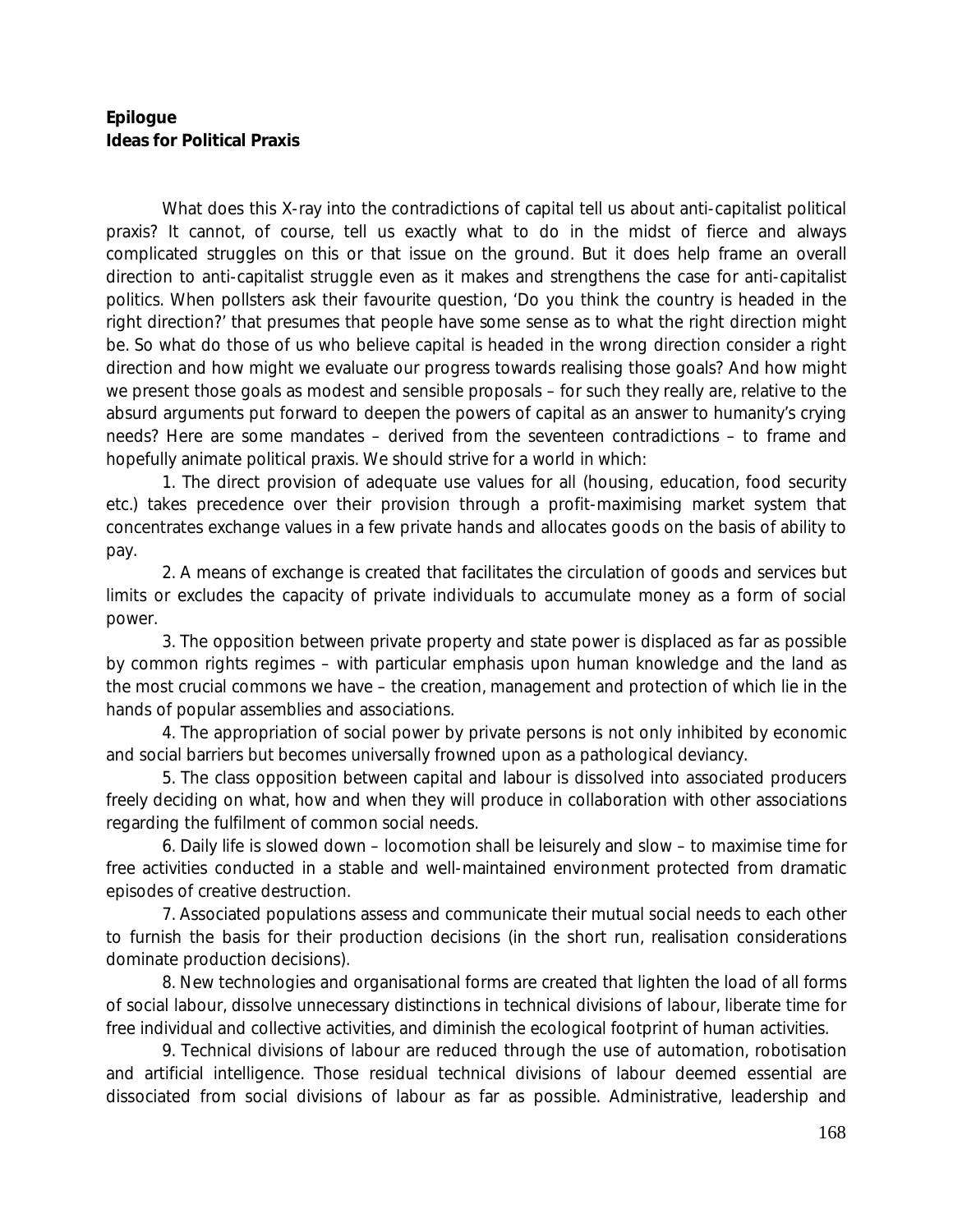policing functions should be rotated among individuals within the population at large. We are liberated from the rule of experts.

10. Monopoly and centralised power over the use of the means of production is vested in popular associations through which the decentralised competitive capacities of individuals and social groups are mobilised to produce differentiations in technical, social, cultural and lifestyle innovations.

11. The greatest possible diversification exists in ways of living and being, of social relations and relations to nature, and of cultural habits and beliefs within territorial associations, communes and collectives. Free and uninhibited but orderly geographical movement of individuals within territories and between communes is guaranteed. Representatives of the associations regularly come together to assess, plan and undertake common tasks and deal with common problems at different scales: bioregional, continental and global.

12. All inequalities in material provision are abolished other than those entailed in the principle of from each according to his, her or their capacities and to each according to his, her, or their needs.

13. The distinction between necessary labour done for distant others and work undertaken in the reproduction of self, household and commune is gradually erased such that social labour becomes embedded in household and communal work and household and communal work becomes the primary form of unalienated and non-monetised social labour.

14. Everyone should have equal entitlements to education, health care, housing, food security, basic goods and open access to transportation to ensure the material basis for freedom from want and for freedom of action and movement.

15. The economy converges on zero growth (though with room for uneven geographical developments) in a world in which the greatest possible development of both individual and collective human capacities and powers and the perpetual search for novelty prevail as social norms to displace the mania for perpetual compound growth.

16. The appropriation and production of natural forces for human needs should proceed apace but with the maximum regard for the protection of ecosystems, maximum attention paid to the recycling of nutrients, energy and physical matter to the sites from whence they came, and an overwhelming sense of re-enchantment with the beauty of the natural world, of which we are a part and to which we can and do contribute through our works.

17. Unalienated human beings and unalienated creative personas emerge armed with a new and confident sense of self and collective being. Born out of the experience of freely contracted intimate social relations and empathy for different modes of living and producing, a world will emerge where everyone is considered equally worthy of dignity and respect, even as conflict rages over the appropriate definition of the good life. This social world will continuously evolve through permanent and ongoing revolutions in human capacities and powers. The perpetual search for novelty continues.

None of these mandates, it goes without saying, transcends or supersedes the importance of waging war against all other forms of discrimination, oppression and violent repression within capitalism as a whole. By the same token, none of these other struggles should transcend or supersede that against capital and its contradictions. Alliances of interests are clearly needed.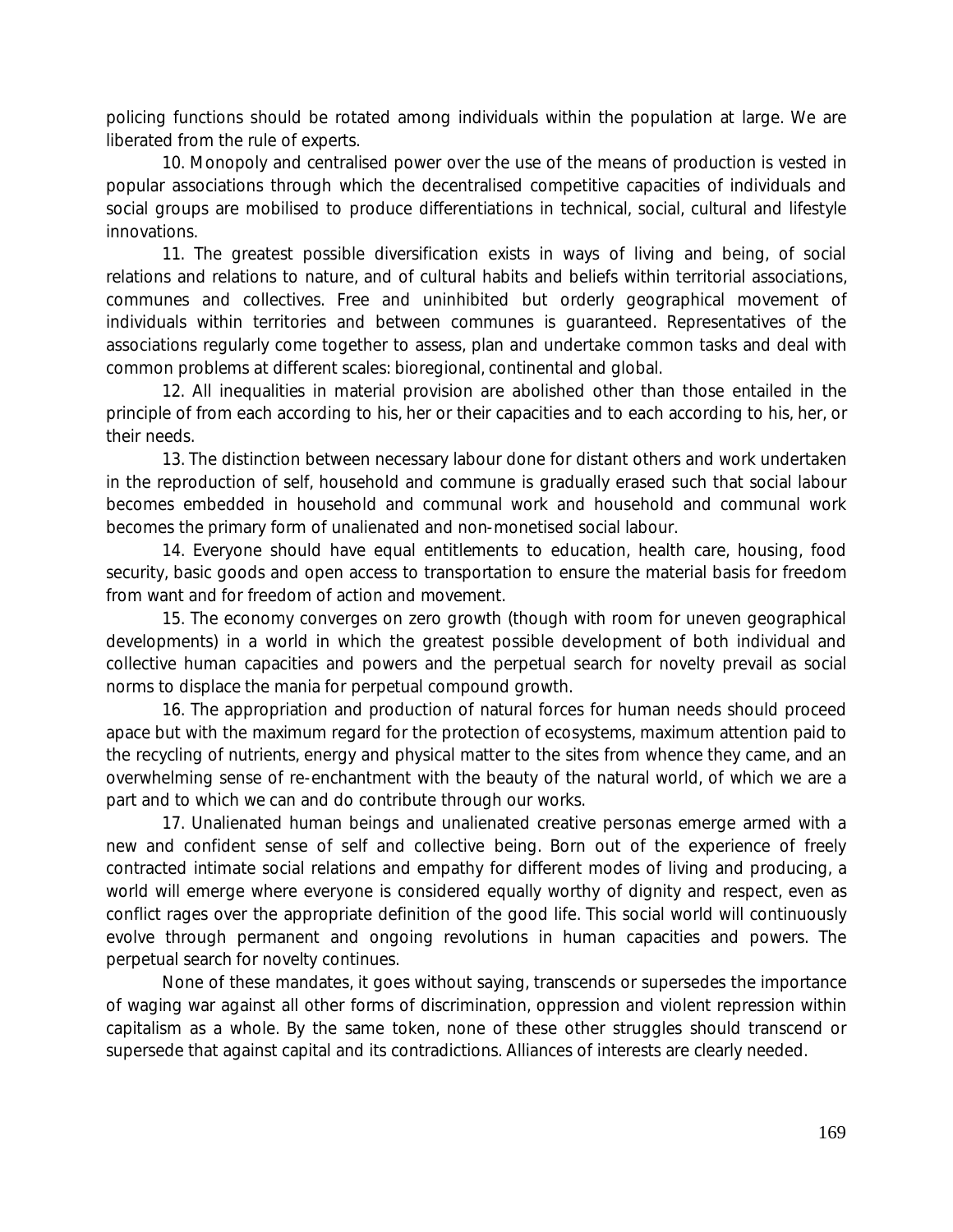**Notes** 

**Prologue: The Crisis of Capitalism This Time Around** 1. Karl Marx, *Theories of Surplus Value*, Part 2, London, Lawrence and Wishart, 1969, p. 540.

**Introduction: On Contradiction**

1. Bertell Ollman, *The Dance of the Dialectic: Steps in Marx's Method*, Champagne, IL, University of Illinois Press, 2003.

**Contradiction 1: Use Value and Exchange Value**

1. For a brief overview see David Harvey, *Rebel Cities: From the Right to the City to the Urban Revolution*, London, Verso, 2013.

2. Michael Lewis, *The Big Short: Inside the Doomsday Machine*, New York, Norton, 2010, p. 34.

**Contradiction 2: The Social Value of Labour and Its Representation by Money**

1. This fascinating story is told in Paul Seabright (ed.), *The Vanishing Rouble: Barter Networks and Non-Monetary Transactions in Post-Soviet Societies*, London, Cambridge University Press, 2000.

2. John Maynard Keynes, *Essays in Persuasion*, New York, Classic House Books, 2009, p. 199.

3. Silvio Gesell, (1916); http:www.archive.org/details/TheNaturalEconomicOrder, p. 121. For some further discussion of Gesell's ideas see John Maynard Keynes, *The General Theory of Employment, Interest, and Money*, New York, Harcourt Brace, 1964, p. 363, and Charles Eisenstein, *Sacred Economics: Money, Gift and Society in the Age of Transition*, Berkeley, CA, Evolver Editions, 2011.

**Contradiction 3: Private Property and the Capitalist State**

1. Silvio Gesell, *The Natural Economic Order* (1916); http:www.archive.org/details/TheNaturalEconomicOrder, p. 81.

2. David Harvey, *The Enigma of Capital*, London, Profile Books, 2010, pp. 55–7.

3. Thomas Greco, *The End of Money and the Future of Civilization*, White River Junction, VT, Chelsea Green Publishing, 2009.

4. Ibid.

**Contradiction 4: Private Appropriation and Common Wealth**

1. Karl Marx, *Grundrisse*, Harmondsworth, Penguin, 1973, p. 223.

2. Karl Polanyi, *The Great Transformation: The Political and Economic Origins of Our Time*, Boston, Beacon Press, 1957, p. 72.

3. Ibid., p. 73.

4. Ibid., p. 178.

5. Martin Heidegger, *Discourse on Thinking*, New York, Harper Press, 1966, p. 50.

**Contradiction 5: Capital and Labour**

1. Karl Marx, *Capital*, Volume 1, Harmondsworth, Penguin, 1973, p. 344.

2. Andrew Glyn and Robert Sutcliffe, *British Capitalism: Workers and the Profit Squeeze*, Harmondsworth, Penguin, 1972.

**Contradiction 6: Capital as Process or Thing?**

1. John Maynard Keynes, *The General Theory of Employment, Interest and Money*, New York, Harcourt Brace, 1964, p. 376.

**Contradiction 7: The Contradictory Unity of Production and Realisation**

1. Karl Marx, *Capital*, Volume 2, Harmondsworth, Pelican Books, 1978, p. 391. The parallel passage in Volume 1 is to be found on p. 799 of the Penguin edition.

**Part Two: The Moving Contradictions**

1. W. Brian Arthur, *The Nature of Technology: What It Is and How It Evolves*, New York, Free Press, 2009, p. 202.

**Contradiction 8: Technology, Work and Human Disposability**

1. W. Brian Arthur, *The Nature of Technology: What It Is and How It Evolves*, New York, Free Press, 2009, pp. 22 et seq.

2. Jane Jacobs, *The Economy of Cities*, New York, Vintage, 1969.

3. Arthur, *The Nature of Technology*, p. 211.

4. Alfred NorthWhitehead, *Process and Reality*, New York, Free Press, 1969, p. 33.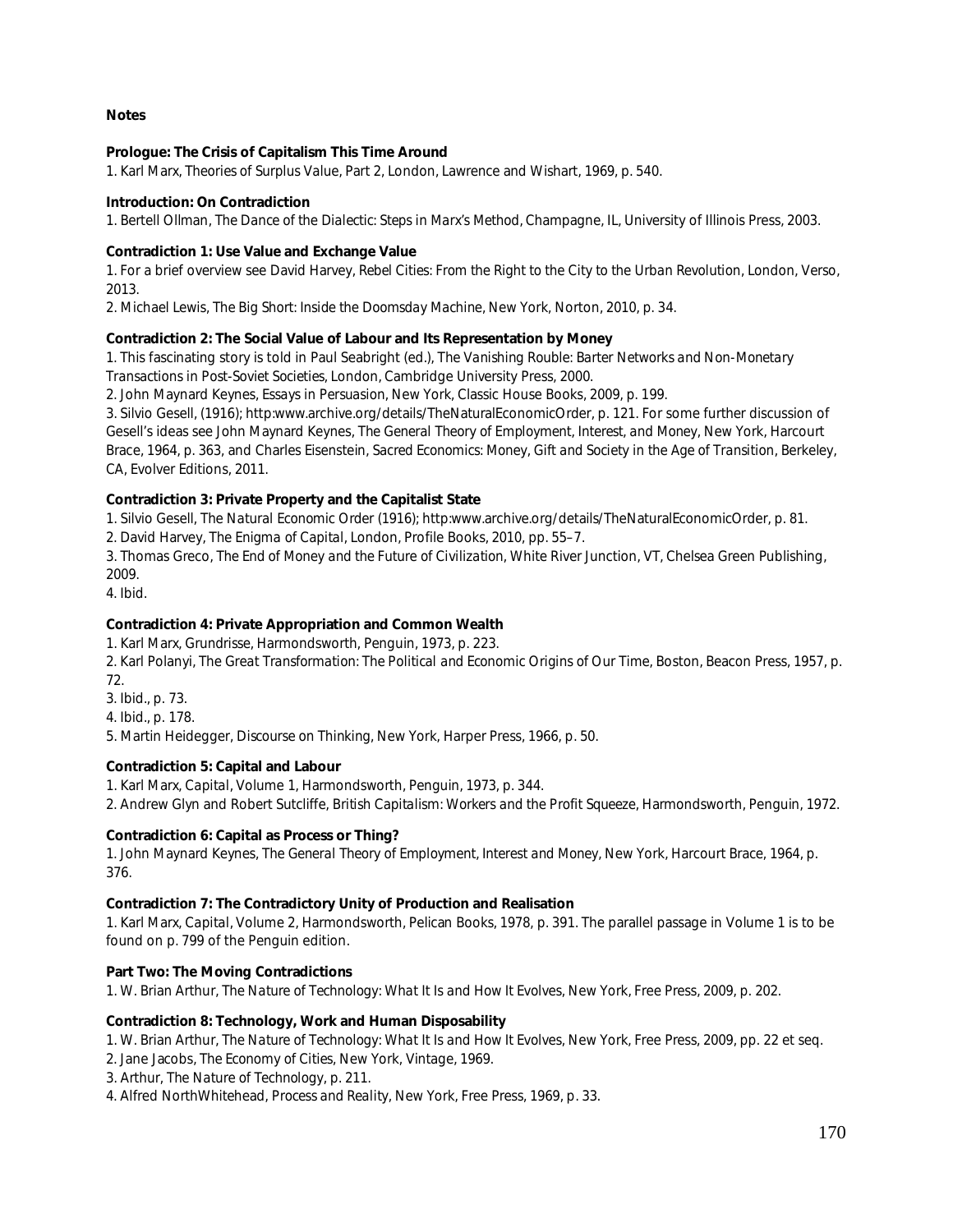5. Arthur, *The Nature of Technology*, p. 213; Karl Marx, *Grundrisse*, Harmondsworth, Penguin, 1973.

6. Arthur, *The Nature of Technology*, p 191.

7. Joseph Schumpeter, *Capitalism, Socialism and Democracy*, London, Routledge, 1942, pp. 82–3.

8. Arthur, *The Nature of Technology*, p. 186.

9. André Gorz, *Critique of Economic Reason*, London, Verso, 1989, p. 200.

10. Martin Ford, *The Lights in the Tunnel: Automation, Acclerating Technology and the Economy of the Future*, USA, Acculant<sup>™</sup> Publishing, 2009, p. 62.

11. Ibid., pp. 96–7.

12. Gorz, *Critique of Economic Reason*, p. 92.

13. Melissa Wright, *Disposable Women and Other Myths of Global Capitalism*, New York, Routledge, 2006.

**Contradiction 9: Divisions of Labour**

1. Harry Braverman, *Labor and Monopoly Capital*, New York, Monthly Review Press, 1974.

2. Timothy Mitchell, *The Rule of Experts: Egypt, Techno-Politics, Modernity*, Berkeley, University of California Press, 2002.

3. Robert Reich, *The Work of Nations: Preparing Ourselves for 21st Century Capitalism*, New York, Vintage, 1992.

4. Karl Marx, *Capital*, Volume 1, Harmondsworth, Penguin, 1973, p. 618.

**Contradiction 10: Monopoly and Competition: Centralisation and Decentralisation**

1. Joseph Stiglitz, *The Price of Inequality*, New York, Norton, 2013, p. 44.

2. Ibid.

3. Paul Baran and Paul Sweezy, *Monopoly Capitalism*, New York, Monthly Review Press, 1966.

4. Giovanni Arrighi, 'Towards a Theory of Capitalist Crisis', *New Left Review*, September 1978.

5. Elisée Reclus, *Anarchy, Geography, Modernity*, edited by John P. Clark and Camille Martin, Oxford, Lexington Books, 2004, p. 124.

6. David Harvey, 'The Art of Rent', in *Spaces of Capital*, Edinburgh, Edinburgh University Press, 2002.

7. Alfred Chandler, *The Visible Hand: The Managerial Revolution in American Business*, Cambridge, MA, Harvard University Press, 1993.

8. Giovanni Arrighi, *Adam Smith in Beijing*, London, Verso, 2010.

9. Karl Marx, *Capital*, Volume 3, Harmondsworth, Penguin, 1981, p. 490.

**Contradiction 11: Uneven Geographical Developments and the Production of Space**

1. Gunnar Myrdal, *Economic Theory and Underdeveloped Regions*, London, Duckworth, 1957.

2. David Harvey, *Spaces of Capital*, Edinburgh, Edinburgh University Press, 2002.

3. Henri Lefebvre, *The Production of Space*, Oxford, Basil Blackwell, 1989.

**Contradiction 12: Disparities of Income and Wealth**

1. Michael Norton and Dan Ariely, 'Building a Better America – One Wealth Quintile at a Time', *Perspectives on Psychological Science*, Vol. 6, 2011, p. 9.

2. Oxfam, 'The Cost of Inequality: How Wealth and Income Extremes Hurt Us All', *Oxfam Media Briefing*, 18 January 2013.

3. Branko Milanovic, *Worlds Apart: Measuring International and Global Inequality*, Princeton, Princeton University Press, 2005, p. 149.

4. Craig Calhoun, 'What Threatens Capitalism Now?', in Immanuel Wallerstein, Randall Collins, Michael Mann, Georgi Derluguian and Craig Calhoun, *Does Capitalism Have a Future?*, Oxford, Oxford University Press, 2013.

**Contradiction 13: Social Reproduction**

1. Cited in Samuel Bowles and Herbert Gintis, 'The Problem with Human Capital Theory: A Marxian Critique', *American Economic Review*, Vol. 65, No. 2, 1975, pp. 74–82.

2. Karl Marx, *Capital*, Volume 3, Harmondsworth, Penguin, 1981, pp. 503–5.

3. Gary Becker, *Human Capital: A Theoretical and Empirical Analysis, with Special Reference to Education*, Chicago, University of Chicago Press, 1994.

4. Pierre Bourdieu, 'The Forms of Capital', in J. Richardson (ed.), *Handbook of Theory and Research for the Sociology of Education*, New York, Greenwood, 1986.

5. Robert Reich, *The Work of Nations: Preparing Ourselves for 21st Century Capitalism*, New York, Vintage, 1992. 6. Cindi Katz, 'Vagabond Capitalism and the Necessity of Social Reproduction', *Antipode*, Vol. 33, No. 4, 2001, pp. 709– 28.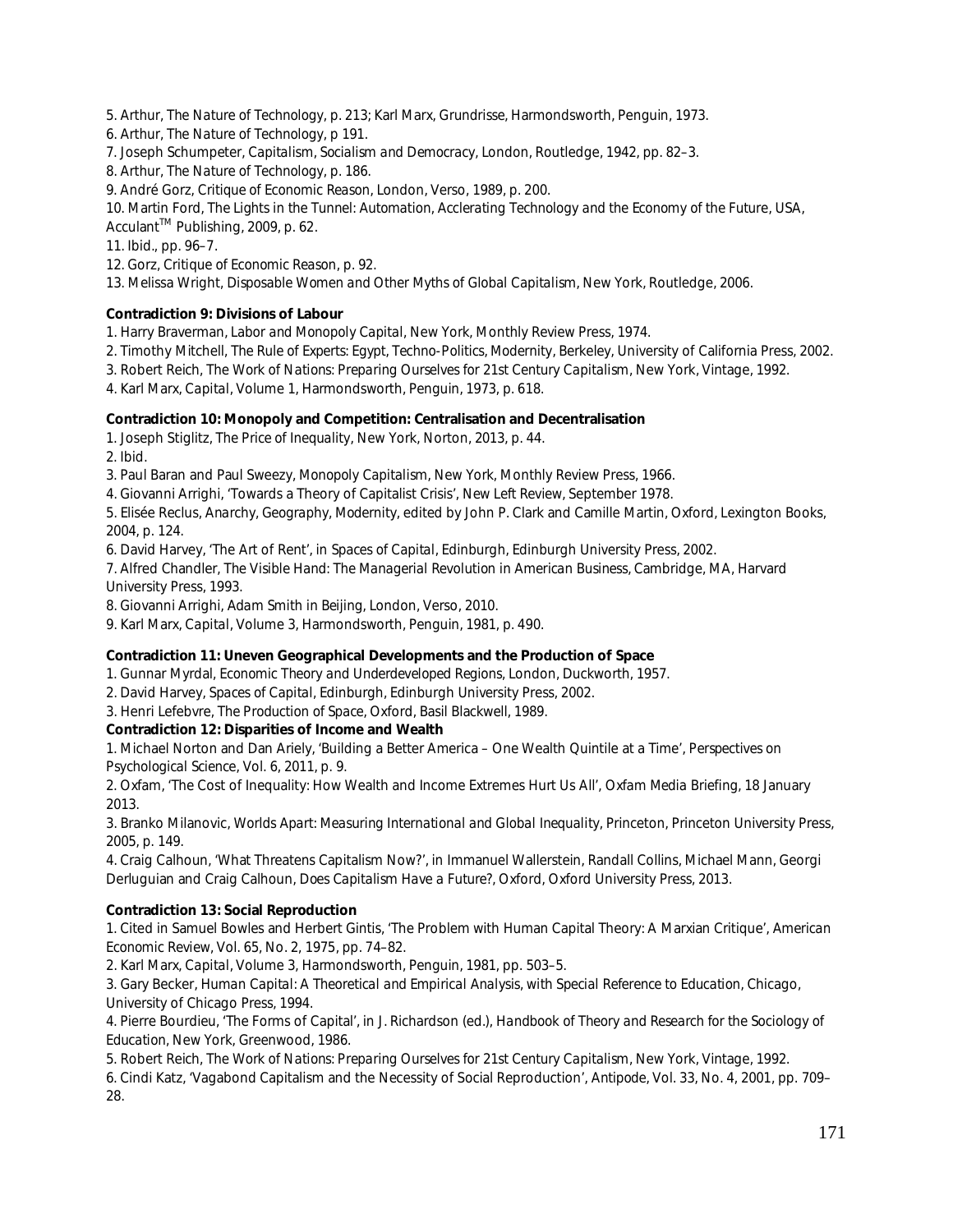7. Jürgen Habermas, *The Theory of Communicative Action. Volume 2: Lifeworld and System: A Critique of Functionalist Reason*, Boston, Beacon Press, 1985; Henri Lefebvre, *Critique of Everyday Life*, London, Verso, 1991.

8. Fernand Braudel, *Capitalism and Material Life, 1400–1800*, London, Weidenfeld & Nicolson, 1973.

9. Randy Martin, *Financialization of Daily Life*, Philadelphia, Temple University Press, 2002.

10. Katz, 'Vagabond Capitalism and the Necessity of Social Reproduction', pp. 709–28.

11. Lefebvre, *Critique of Everyday Life*.

**Contradiction 14: Freedom and Domination**

1. Christopher Hill, *The World Turned Upside Down: Radical Ideas During the English Revolution*, Harmondsworth, Penguin, 1984.

2. Terry Eagleton, *Why Marx Was Right*, New Haven, Yale University Press, 2011, p. 87.

3. I provide an overview of all of George W. Bush's speeches in David Harvey, *Cosmopolitanism and the Geographies of Freedom*, New York, Columbia University Press, 2009, pp. 1–14.

4. Michel Foucault, *The Birth of Biopolitics: Lectures at the College de France, 1978–1979*, New York, Picador, 2008.

5. Robert Wolff, Barrington Moore and Herbert Marcuse, *A Critique of Pure Tolerance: Beyond Tolerance, Tolerance and the Scientific Outlook, Repressive Tolerance*, Boston, Beacon Press, 1969.

6. Karl Polanyi, *The Great Transformation: The Political and Economic Origins of Our Time*, Boston, Beacon Press, 1957, pp. 256–7.

7. Ibid., p. 257.

8. Ibid., p. 258.

9. Amartya Sen, *Development as Freedom*, New York, Anchor Books, 2000, pp. 297–8.

10. Peter Buffett, 'The Charitable-Industrial Complex', *New York Times*, 26 July 2013.

11. Karl Marx, *Grundrisse*, Harmondsworth, Penguin, 1973, p. 488.

12. Karl Marx, 'On the Jewish Question', in *Karl Marx: Early Texts*, edited by David McLellan, Oxford, Basil Blackwell, 1972.

13. Jean-Jacques Rousseau, *The Social Contract*, Oxford, Oxford University Press, 2008.

14. Eagleton, *Why Marx Was Right*, pp. 75–6.

**Contradiction 15: Endless Compound Growth**

1. Michael Hudson, *The Bubble and Beyond*, Dresden, Islet, 2012. This is one of the only economics texts I know that takes the issue of compound growth seriously. I have used some of his materials in what follows. When I raised the question of compound growth in 2011 with two senior economics editors of a major global newspaper, one of them shrugged off the question as trivial if not laughable, while the other said there were still plenty of new technological frontiers to explore so why worry.

2. Robert Gordon, 'Is U.S. Economic Growth Over? Faltering Innovation Confronts the Six Headwinds', *Working Paper 18315*, Cambridge, MA, National Bureau of Economic Research, 2012. The public reaction to Gordon's arguments are covered in Thomas Edsall, 'No More Industrial Revolutions', *New York Times*, 15 October 2012. The general public reaction was that Gordon probably had a point but that he was too pessimistic on the future impact of innovations. Martin Wolf, an influential economist with the *Financial Times*, however, accepted much of what Gordon had to say and concluded that economic elites in the high-income world would welcome the future that Gordon described but everyone else would like it 'vastly less. Get used to this. It will not change.' Other contributions would be Tyler Cowen, *The Great Stagnation: How America Ate all the Low-Hanging Fruit of Modern History, Got Sick and Will (Eventually) Feel Better*, E-special from Dutton, 2011. All these arguments are, however, US-focused.

3. The Thelluson case is described in Hudson, *The Bubble and Beyond*.

4. Cited in Karl Marx, *Capital*, Volume 3, Harmondsworth, Penguin, p. 519.

5. Angus Maddison, *Phases of Capitalist Development*, Oxford, Oxford University Press, 1982; *Contours of the World Economy, 1–2030 AD*, Oxford, Oxford University Press, 2007.

6. Bradford DeLong, 'Estimating World GDP, One Million B.C.–Present'. Estimates given in Wikipedia entry on Gross World Product.

7. Thomas Malthus, *An Essay on the Principle of Population*, Cambridge, Cambridge University Press, 1992.

8. McKinsey Global Institute, 'The World at Work: Jobs, Pay and Skills for 3.5 Billion People', *Report of the McKinsey Global Institute*, 2012.

9. Guy Debord, *The Society of the Spectacle*, Kalamazoo, Black & Red, 2000.

10. Alvin Toffler, *The Third Wave: The Classic Study of Tomorrow*, New York, Bantam, 1980.

11. Michael Hardt and Antonio Negri, *Commonwealth*, Cambridge, MA, Harvard University Press, 2009.

12. Antonio Gramsci, *The Prison Notebooks*, London, NLR Books, 1971.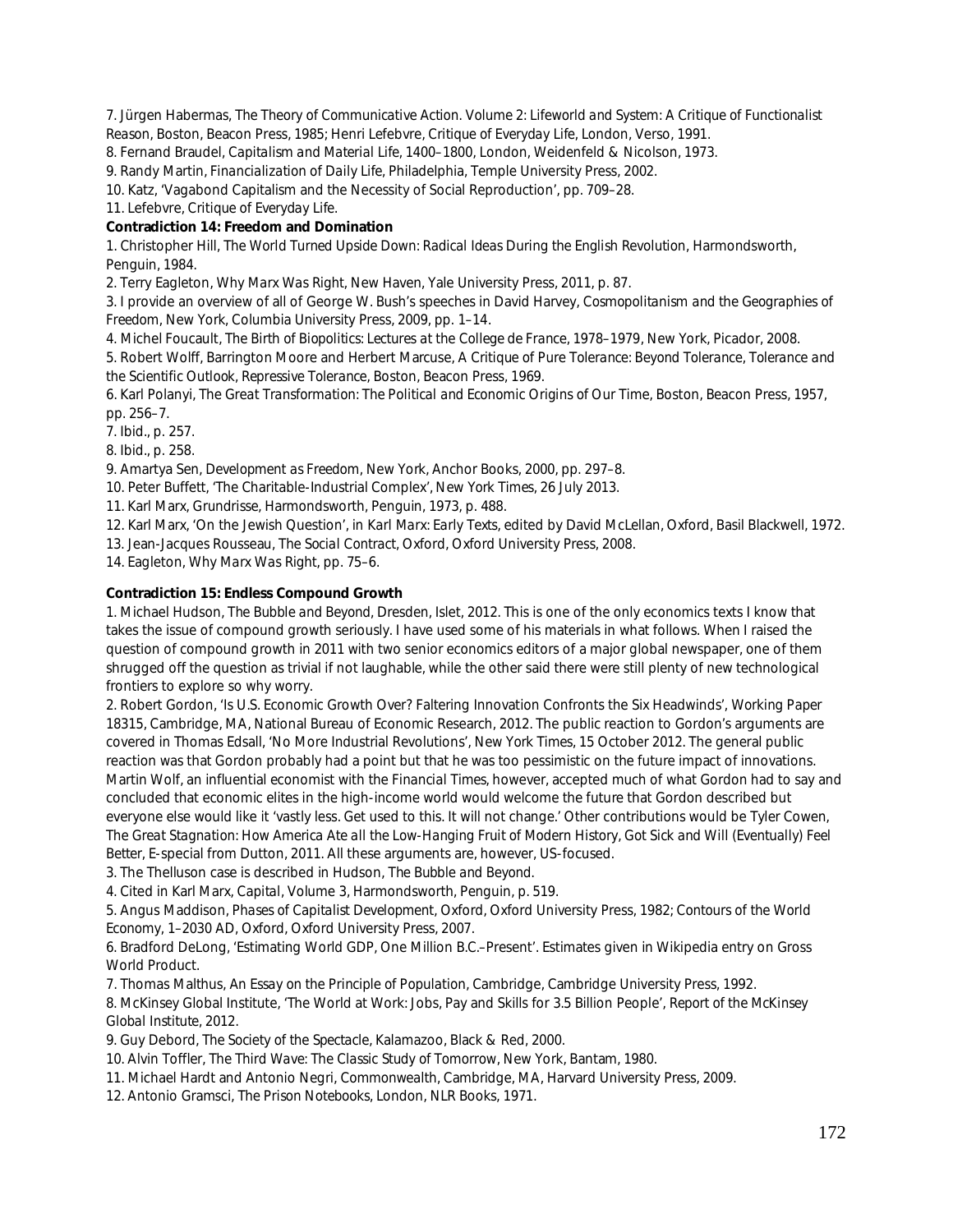13. Gordon, 'Is U.S. Economic Growth Over? Faltering Innovation Confronts the Six Headwinds'.

14. Marx, *Capital*, Volume 3, p. 573.

15. I provided a synoptic account of this in David Harvey, *A Brief History of Neoliberalism*, Oxford, Oxford University Press, 2005.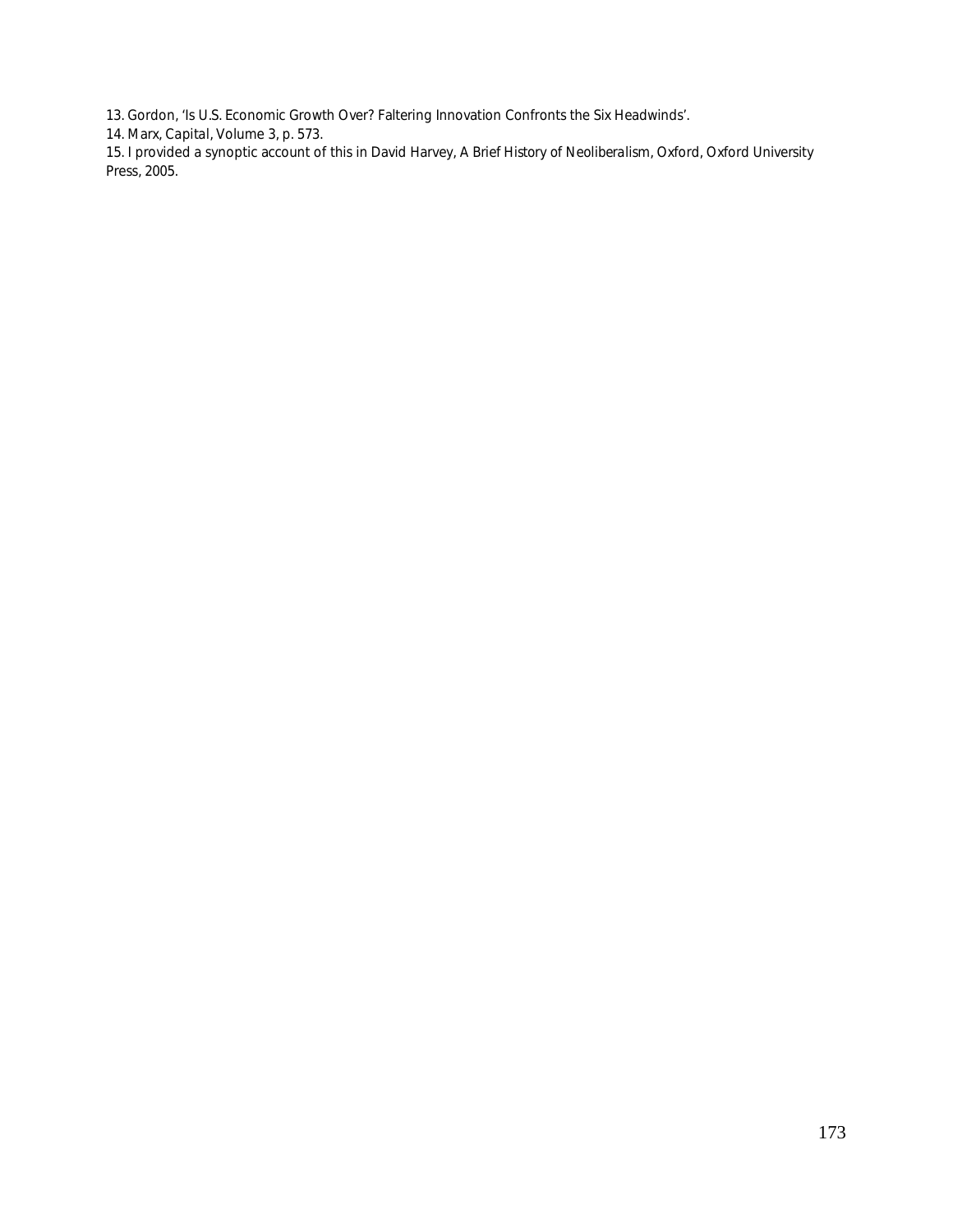**Contradiction 16: Capital's Relation to Nature**

1. Paul Sabin, *The Bet: Paul Ehrlich, Julian Simon, and Our Gamble over Earth's Future*, New Haven, Yale University Press, 2013.

2. I argue this case in detail in David Harvey, *Justice, Nature and the Geography of Difference*, Oxford, Basil Blackwell, 1996.

3. Neil Smith, 'Nature as Accumulation Strategy', *Socialist Register*, 2007, pp. 19–41.

4. Arthur McEvoy, *The Fisherman's Problem: Ecology and Law in the California Fisheries, 1850–1980*, Cambridge, Cambridge University Press, 1990.

5. Arne Naess, *Ecology, Community and Lifestyle*, Cambridge, Cambridge University Press, 1989; William Leiss, *The Domination of Nature*, Boston, MA, Beacon Press, 1974; Martin Jay, *The Dialectical Imagination: A History of the Frankfurt School and the Institute of Social Research, 1923–50*, Boston, MA, Beacon Press, 1973; Murray Bookchin, *The Philosophy of Social Ecology: Essays on Dialectical Naturalism*, Montreal, Black Rose Books, 1990; Richard Peet, Paul Robbins and Michael Watts, *Global Political Ecology*, New York, Routledge, 2011; John Bellamy Foster, *Marx's Ecology: Materialism and Nature*, New York, Monthly Review Press, 2000.

**Contradiction 17: The Revolt of Human Nature: Universal Alienation**

1. David Harvey, *The Enigma of Capital*, London, Profile Books, 2010, p. 260.

2. See the debate in Immanuel Wallerstein, Randall Collins, Michael Mann, Georgi Derluguian and Craig Calhoun, *Does Capitalism Have a Future?*, Oxford, Oxford University Press, 2013.

3. André Gorz, *Critique of Economic Reason*, London, Verso, 1989, p. 22.

4. Ibid., p. 86.

5. Ibid., pp. 87–8.

6. Ibid., p. 100.

7. Ibid., p. 114.

8. Thorstein Veblen, *The Theory of the Leisure Class*, New York, Oxford University Press, 2009 edition.

9. Gorz, *Critique of Economic Reason*, p. 116.

10. Ibid., pp. 45–6.

11. Pope Francis, 'Apostolic Exhortation Evangelii Gaudium of the Holy Father Francis to the Bishops, Clergy, Consecrated Persons and the Lay Faithful on the Proclamation of the Gospel in Today's World', *National Catholic Register*, 15 December 2013, paragraph 192.

12. Gorz, *Critique of Economic Reason*, p. 46.

13. Ibid., pp. 46–7.

14. Ibid., p. 184.

**Conclusion: Prospects for a Happy but Contested Future: The Promise of Revolutionary Humanism**

1. David Harvey, *Rebel Cities: From the Right to the City to the Urban Revolution*, London, Verso, 2013, p. 4.

2. Peter Buffett, 'The Charitable-Industrial Complex', *New York Times*, 26 July 2013.

3. Catherine MacKinnon, *Are Women Human?: And Other International Dialogues*, Cambridge, MA, Harvard University Press, 2007.

4. Giorgio Agamben, *State of Exception*, Chicago, Chicago University Press, 2005.

5. John Mackey, Rajendra Sisodia and Bill George, *Conscious Capitalism: Liberating the Heroic Spirit of Business*, Cambridge, MA, Harvard Business Review Press, 2013.

6. Louis Althusser, *The Humanist Controversy and Other Writings*, London, Verso, 2003; Peter Thomas, *The Gramscian Moment: Philosophy, Hegemony and Marxism*, Chicago, Haymarket Books, 2010.

7. Frantz Fanon, *The Wretched of the Earth*, New York, Grove Press, 2005, p. 144.

8. Ibid., p. 6.

9. Ibid., p. 51.

10. Ibid., p. 144.

11. Frederick Engels, *The Condition of the Working Class in England*, London, Cambridge University Press, 1962.

12. Fanon, *The Wretched of the Earth*, p. 62.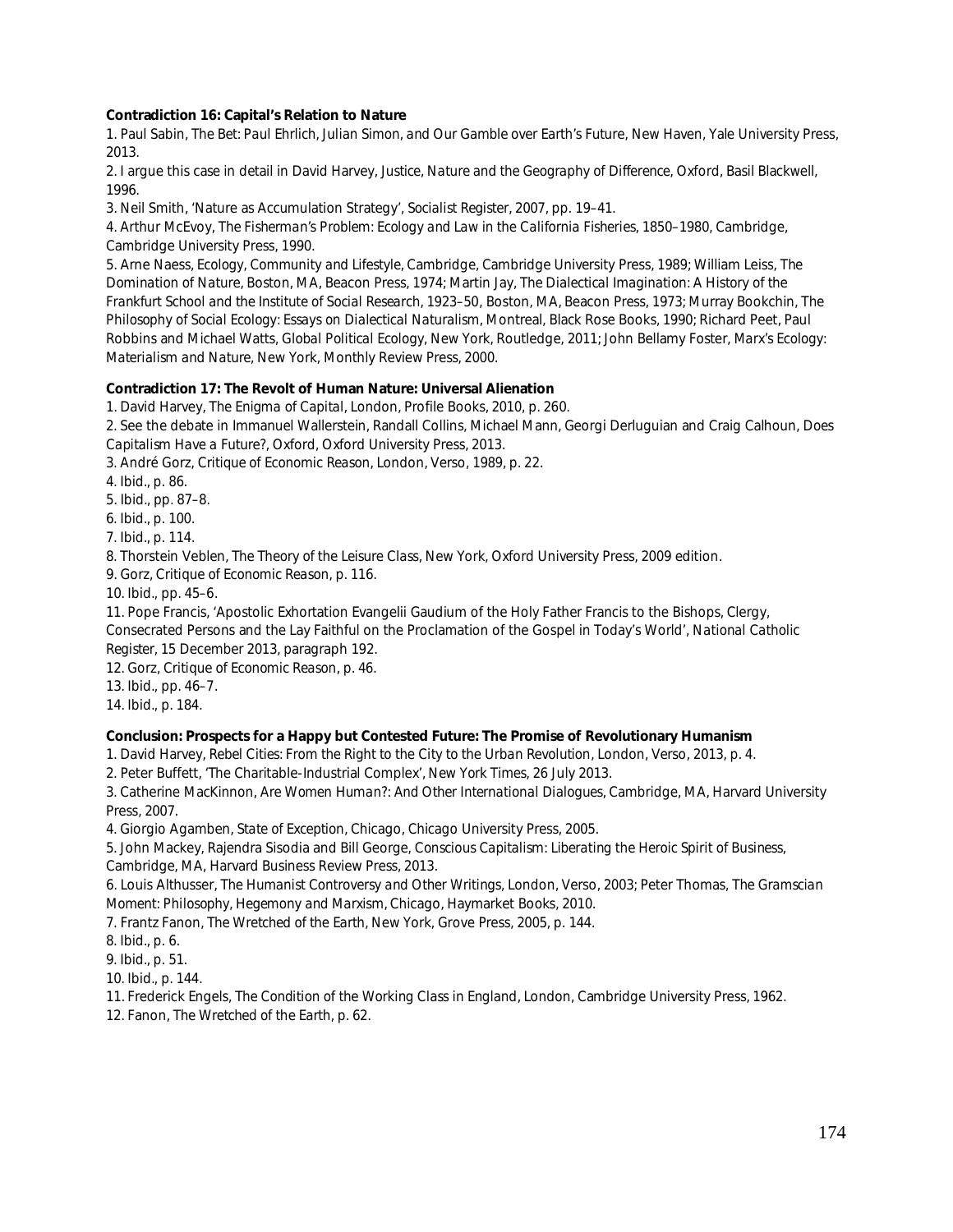**Bibliography and Further Reading** 

Agamben, G., *State of Exception*, Chicago, Chicago University Press, 2005

Althusser, L., 'Contradiction and Overdetermination' (1964); althusser\_overdetermination\_nlr41.pdf

—, *The Humanist Controversy and Other Writings*, London, Verso, 2003

Arendt, H., *Between Past and Future: Eight Exercises in Political Thought*, London, Penguin, 2009

Armstrong, P., Glynn, A., and Harrison, J., *Capitalism Since World War II: The Making and Breaking of the Long Boom*, Oxford, Basil Blackwell, 1991

Arrighi, G., 'Towards a Theory of Capitalist Crisis', *New Left Review*, September 1978

—, *The Long Twentieth Century*, London, Verso, 1994

Arthur, W. B., *The Nature of Technology: What It Is and How It Evolves*, New York, Free Press, 2009

Atkinson, T., and Piketty, T., *Top Incomes: A Global Perspective*, Oxford, Oxford University Press, 2010

Baran, P., and Sweezy, P., *Monopoly Capital*, New York, Monthly Review Press, 1966

Becker, G., *Human Capital: A Theoretical and Empirical Analysis, with Special Reference to Education*, Chicago, University of Chicago Press, 1994

Bookchin, M., *The Philosophy of Social Ecology: Essays on Dialectical Naturalism*, Montreal, Black Rose Books, 1990

Bourdieu, P., 'The Forms of Capital', in J. Richardson (ed.), *Handbook of Theory and Research for the Sociology of Education*, New York, Greenwood, 1986

Bowles, S., and Gintis, H., 'The Problem with Human Capital Theory: A Marxian Critique', *American Economic Review*, Vol. 65, No. 2, 1975, pp. 74–82

Braudel, F., *Capitalism and Material Life, 1400–1800*, London, Weidenfeld & Nicolson, 1973

Braverman, H., *Labor and Monopoly Capital*, New York, Monthly Review Press, 1974

Buffett, P., 'The Charitable-Industrial Complex', *New York Times*, 26 July 2013

Chandler, A., *The Visible Hand: The Managerial Revolution in American Business*, Cambridge, MA, Harvard University Press, 1993

Clarke, S. (ed.), *The State Debate*, London, Macmillan, 1991

Cleaver, H., *Reading Capital Politically*, Austin, University of Texas Press, 1979

Debord, G., *The Society of the Spectacle*, Kalamazoo, Black & Red, 2000

Eagleton, T., *Why Marx Was Right*, New Haven, Yale University Press, 2011

Eisenstein, C., *Sacred Economics: Money, Gift and Society in the Age of Transition*, Berkeley, Ca, Evolver Editions, 2011

Engels, F., *The Condition of the Working Class in England*, London, Cambridge University Press, 1962

Fanon, F., *The Wretched of the Earth*, New York, Grove Press, 2005

Ford, M., *The Lights in the Tunnel: Automation, Accelerating Technology and the Economy of the Future*, USA, AcculantTM Publishing, 2009

Foster, J. B., *Marx's Ecology; Materialism and Nature*, New York, Monthly Review Press, 2000

Foucault, M., *The Birth of Biopolitics: Lectures at the College de France*, *1978–1979*, New York, Picador, 2008

Gesell, S., *The Natural Economic Order* (1916); http:www.archive.org/details/TheNaturalEconomicOrder

Glyn, A., and Sutcliffe, R., *British Capitalism: Workers and the Profit Squeeze*, Harmondsworth, Penguin, 1972

Gordon, R., 'Is U.S. Economic Growth Over? Faltering Innovation Confronts the Six Headwinds', Cambridge, MA, National Bureau of Economic Research, 2012

Gorz, A., *Critique of Economic Reason*, London, Verso, 1989

—, *The Immaterial*, New York and Chicago, Seagull, 2010

Gramsci, A., *The Prison Notebooks*, London, NLR Books, 1971

Greco, T., *The End of Money and the Future of Civilization*, White River Junction, VT, Chelsea Green Publishing, 2009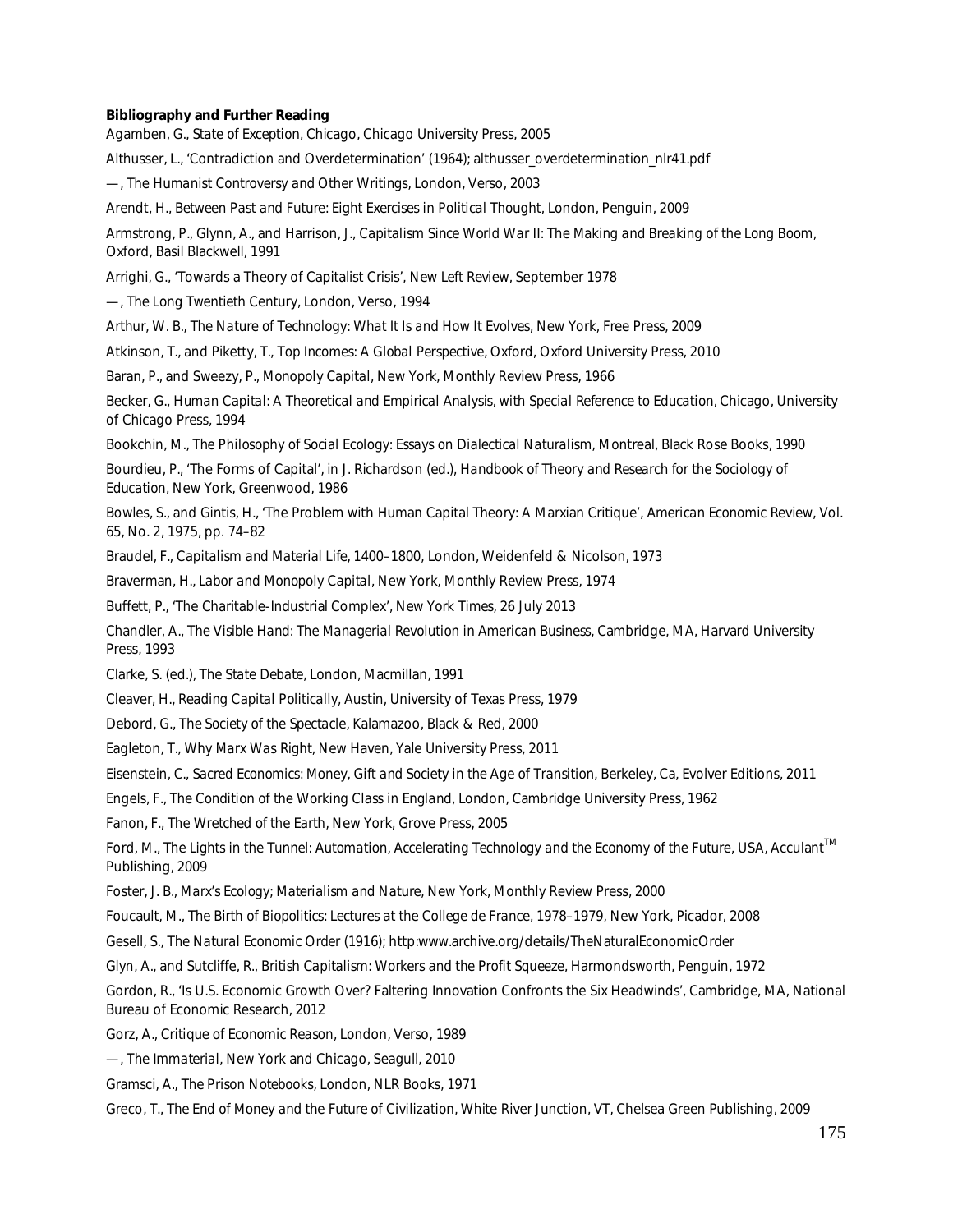Greider, W., *Secrets of the Temple: How the Federal Reserve Runs the Country*, New York, Simon and Schuster, 1989

Habermas, J., *The Theory of Communicative Action. Volume 2: Lifeworld and System: A Critique of Functionalist Reason*, Boston, Beacon Press, 1985

Hardt, M., and Negri, A., *Commonwealth*, Cambridge, MA, Harvard University Press, 2009

Hart, K., 'Notes Towards an Anthropology of Money', *Kritikos*, Vol. 2, 2005

Harvey, D., *Justice, Nature and the Geography of Difference*, Oxford, Basil Blackwell, 1996

—, *Spaces of Capital*, Edinburgh, Edinburgh University Press, 2002

- —, *A Brief History of Neoliberalism*, Oxford, Oxford University Press, 2005
- —, *Cosmopolitanism and the Geographies of Freedom*, New York, Columbia University Press, 2009
- —, *The Enigma of Capital*, London, Profile Books, 2010
- —, *Rebel Cities: From the Right to the City to the Urban Revolution*, London, Verso, 2012
- —, *A Companion to Marx's Capital*, Volume Two, London, Verso, 2013

Heidegger, M., *Discourse on Thinking*, New York, Harper Press, 1966

Hill, C., *The World Turned Upside Down: Radical Ideas During the English Revolution*, Harmondsworth, Penguin, 1984

Hudson, M., *The Bubble and Beyond*, Dresden, Islet, 2012

Jacobs, J., *The Economy of Cities*, New York, Vintage, 1969

Jay, M., *The Dialectical Imagination: A History of the Frankfurt School and the Institute of Social Research, 1923–50*, Boston, MA, Beacon Press, 1973

Katz, C., 'Vagabond Capitalism and the Necessity of Social Reproduction', *Antipode*, Vol. 33, No. 4, 2001, pp. 709–28

Keynes, J.M., *The General Theory of Employment, Interest, and Money*, New York, Harcourt Brace, 1964

—, *Essays in Persuasion*, New York, Classic House Books, 2009

Klein, N., *The Shock Doctrine: The Rise of Disaster Capitalism*, New York, Metropolitan Books, 2009

Lefebvre, H., *The Production of Space*, Oxford, Basil Blackwell, 1989

—, *Critique of Everyday Life*, London, Verso, 1991

Leiss, W., *The Domination of Nature*, Boston, MA, Beacon Press, 1974

Lewis, M., *The Big Short: Inside the Doomsday Machine*, New York, Norton, 2010

McEvoy, A., *The Fisherman's Problem: Ecology and Law in the California Fisheries, 1850–1980*, Cambridge, Cambridge University Press, 1990

Mackey, J., Sisodia, R., and George, B., *Conscious Capitalism: Liberating the Heroic Spirit of Business*, Cambridge, MA, Harvard Business Review Press, 2013

MacKinnon, C., *Are Women Human?: And Other International Dialogues*, Cambridge, MA, Harvard University Press, 2007

McKinsey Global Institute, 'The World at Work: Jobs, Pay and Skills for 3.5 Billion People', *Report of the McKinsey Global Institute*, 2012

Maddison, A., *Phases of Capitalist Development*, Oxford, Oxford University Press, 1982

—, *Contours of the World Economy, 1–2030 AD*, Oxford, Oxford University Press, 2007

Malthus, T., *An Essay on the Principle of Population*, Cambridge, Cambridge University Press, 1992

Mao Zedong, *Collected Works of Chairman Mao. Volume 3: On Policy*, *Practice and Contradiction*, El Paso, TX, El Paso Norte Press, 2009

Martin, R., *Financialization of Daily Life*, Philadelphia, Temple University Press, 2002

Marx, K., *The Economic and Philosophic Manuscripts of 1844*, New York, International Publishers, 1964

—, *Theories of Surplus Value*, Part 2, London, Lawrence and Wishart, 1969

—, *Karl Marx: Early Texts*, edited by David McLellan, Oxford, Basil Blackwell, 1972